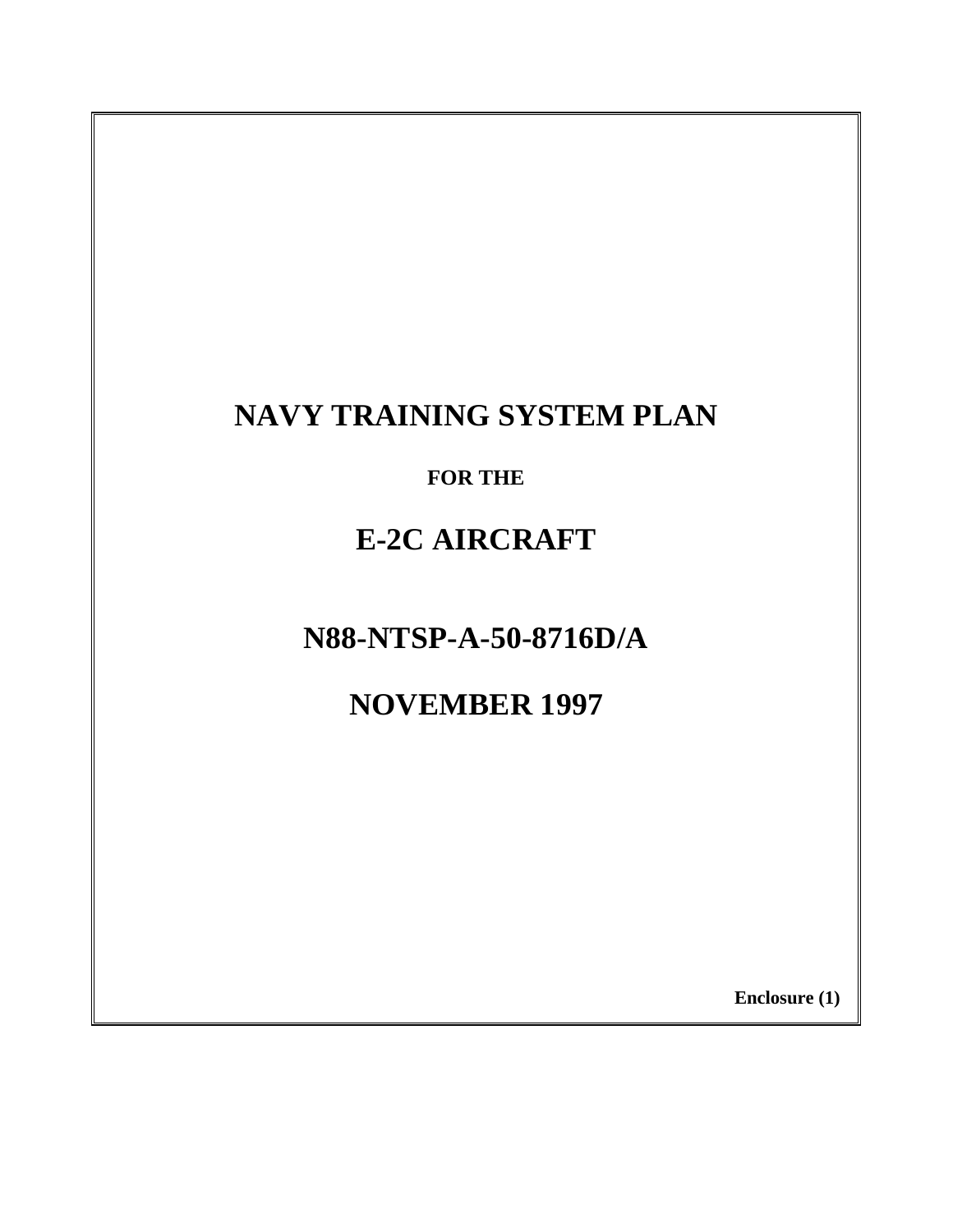#### **E-2C AIRCRAFT**

#### **EXECUTIVE SUMMARY**

<span id="page-1-0"></span>The E-2C Hawkeye Aircraft is an all-weather, carrier based, tactical Airborne Early Warning system and control platform designed to provide early warning, threat analysis, and control of counteraction against air and surface targets. The E-2C Aircraft is in Phase III, Production, Fielding and Deployment, and Operational Support, of the Weapon System Acquisition Process. Engineering Change Proposals (ECPs) will improve overall performance of the primary avionics and other aircraft related systems.

There are three distinct versions of the E-2C Aircraft. Each version is identified by its installed radar configuration. Omnibus II aircraft has the AN/APS-138 radar installed. Omnibus II Update Development Program (UDP) Group I has the AN/APS-139 radar installed and reached Initial Operating Capabilities (IOC) in December 1988 with delivery of aircraft A-125. Omnibus II UDP Group II Aircraft have the AN/APS-145 radar installed and reached IOC in April 1992 with delivery of aircraft A-145.

ECPs to the E-2C Aircraft provide increased capabilities in the areas of passive detection, fuel quantity accuracy, Ultra High Frequency communications, cockpit lighting, advanced radar processing, and navigation. Additionally, installation of the T56-A-427 engine reduces fuel consumption, increases range, improves single engine climb characteristics, and prolongs onstation time. No changes in manpower requirements resulted from these ECPs.

All aircrew training is being provided by the Fleet Readiness Squadron, VAW-120, Naval Air Station (NAS) Norfolk, Virginia, and Naval Strike Warfare Center, NAS Fallon, Nevada. Organizational maintenance training continues to be provided by Maintenance Training Unit (MTU) 1025, Naval Air Maintenance Training Group Detachment (NAMTRAGRUDET) Miramar, California, and MTU 1026, NAMTRAGRUDET Norfolk, Virginia. These activities provide follow-on initial and career training as depicted in this Navy Training System Plan (NTSP). Initial training is intended for students paygrade E-4 and below, and career training is provided for personnel E-5 and above to enhance skills and knowledge within their field. Training support data is being provided by PMA205 to VAW-120 and MTUs 1025 and 1026 to update courses with applicable ECP information.

The latest version of the E-2C Aircraft will be the "Hawkeye 2000", scheduled for fleet introduction in FY02. A future updated NTSP will reflect additional "Hawkeye 2000" training requirements. The E-2C "Hawkeye 2000" Aircraft incorporates ECP-418, which will be installed during production line assembly and via retrofit to Group II aircraft. ECP-418 is comprised of the following ECPs and components:

- 1. ECP-403 Navigation Upgrade
- 2. ECP-403 R1 Shipboard Inertial Navigation System Alignment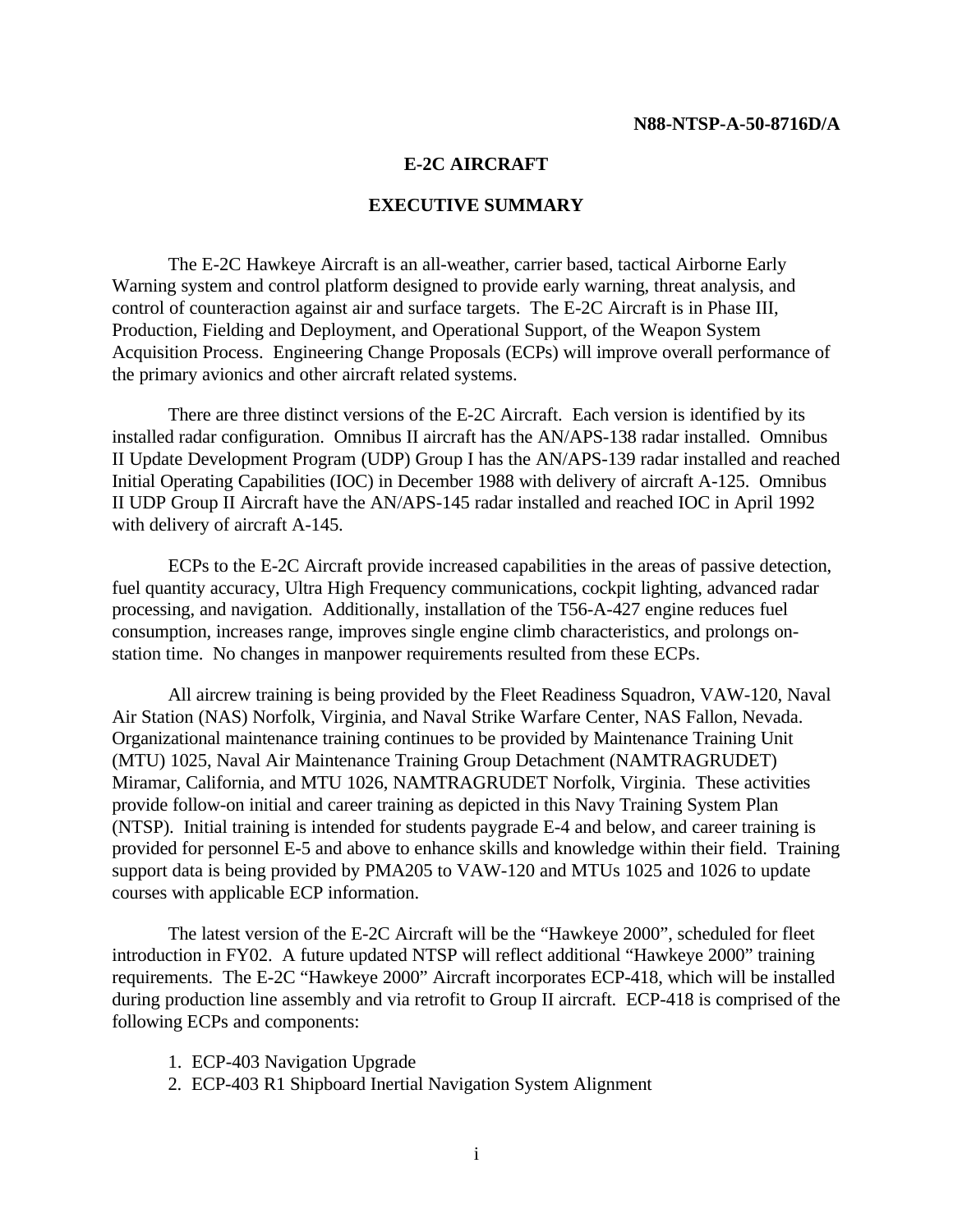#### **E-2C AIRCRAFT**

- 3. ECP-410 R3 Satellite Communications (SATCOM) Forward Equipment Compartment Configuration
- 4. ECP-412 Vapor Cycle Upgrade
- 5. Mission Computer Upgrade (MCU)
- 6. Cooperative Engagement Capability

Prior to fleet introduction of the E-2C "Hawkeye 2000," ECP-417 will be incorporated in only four aircraft scheduled for MCU Operational Evaluation in FY99. These aircraft will have the following equipment and components installed:

- 1. ECP-403 Navigation Upgrade
- 2. ECP-403 R1 Shipboard Inertial Navigation System Alignment
- 3. ECP-410 SATCOM AFT Equipment Compartment (AEC), AFT Configuration
- 4. MCU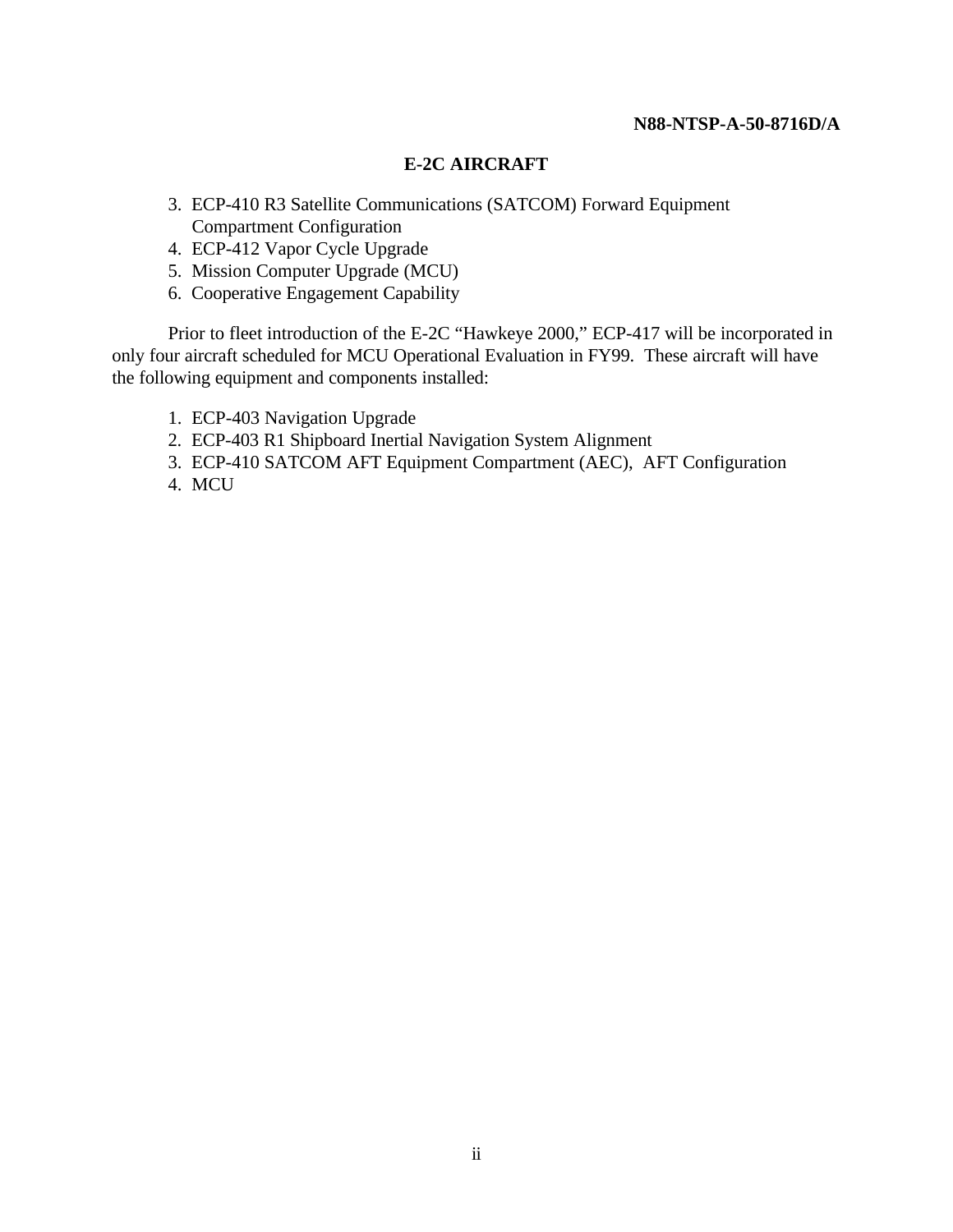# **E-2C AIRCRAFT**

# **TABLE OF CONTENTS**

| Page |
|------|
|      |
| iv   |
| V11  |

# **[PART I - TECHNICAL PROGRAM DATA](#page-8-0)**

| Α.         |                                                                   | $I-1$   |
|------------|-------------------------------------------------------------------|---------|
| <b>B.</b>  |                                                                   | $I-1$   |
| C.         |                                                                   | $I-1$   |
| D.         |                                                                   | $I-1$   |
| E.         |                                                                   | $I-2$   |
| F.         |                                                                   | $I-2$   |
| G.         |                                                                   | $I-4$   |
| H.         |                                                                   | $I-10$  |
| Ι.         |                                                                   | $I-37$  |
| J.         |                                                                   | $I-38$  |
| K.         |                                                                   | $I-40$  |
| L.         | Government Furnished Equipment and Contractor Furnished Equipment | $I-41$  |
|            |                                                                   | $I-41$  |
| PART II -  |                                                                   | $II-1$  |
| PART III - |                                                                   | $III-1$ |
|            | PART IV - TRAINING LOGISTICS SUPPORT REQUIREMENTS                 | $IV-1$  |
|            |                                                                   | $V-1$   |
|            |                                                                   | $VI-1$  |
|            |                                                                   | $VII-1$ |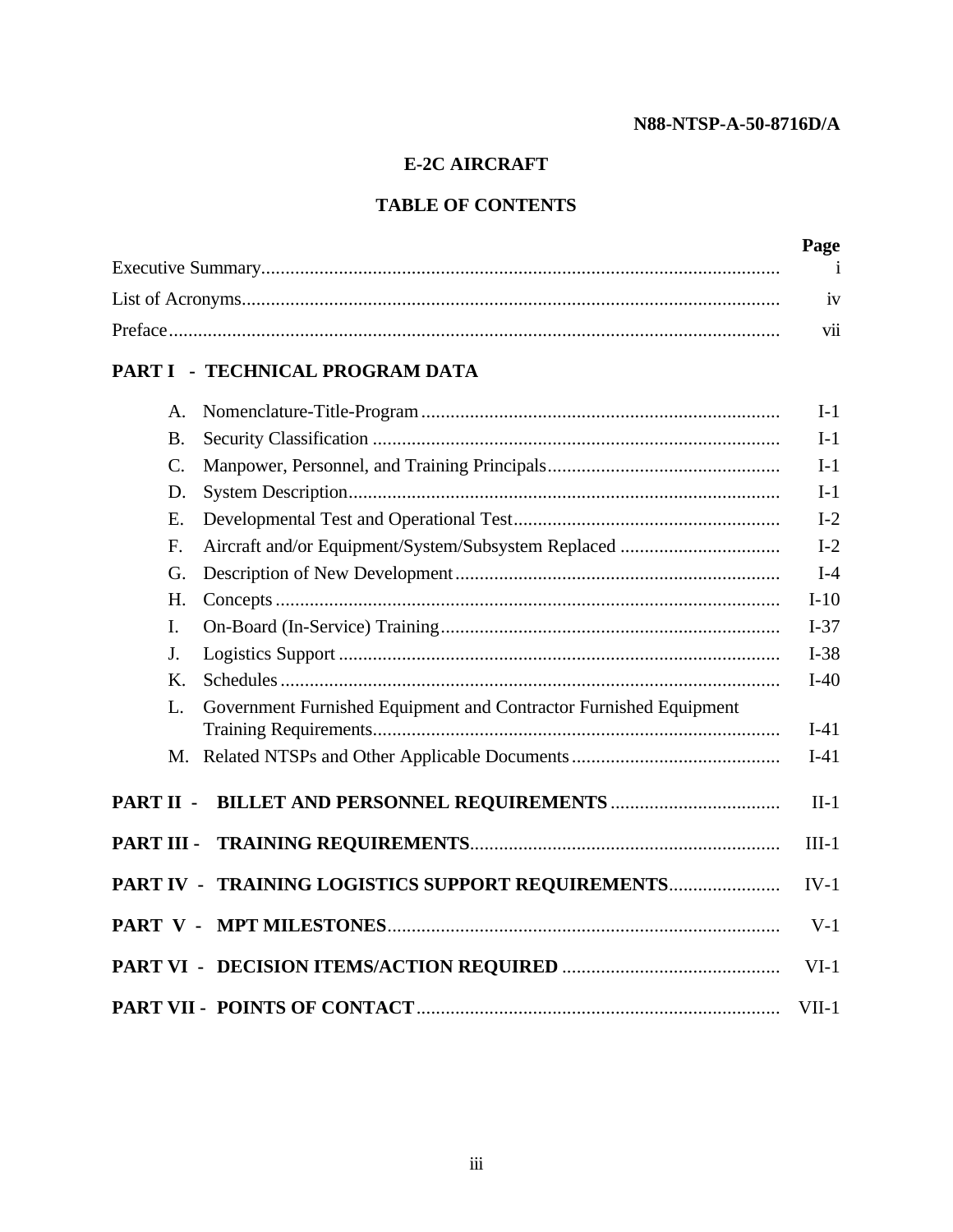# **E-2C AIRCRAFT**

# **LIST OF ACRONYMS**

<span id="page-4-0"></span>

| AC              | <b>Alternating Current</b>                            |
|-----------------|-------------------------------------------------------|
| <b>AD</b>       | <b>Aviation Machinist's Mate</b>                      |
| AE              | <b>Aviation Electrician' Mate</b>                     |
| <b>AEC</b>      | <b>AFT Equipment Compartment</b>                      |
| <b>AEW</b>      | Airborne Early Warning                                |
| <b>AMD</b>      | <b>Activity Manpower Document</b>                     |
| <b>AME</b>      | Aviation Structural Mechanic E (Safety Equipment)     |
| <b>AMH</b>      | <b>Aviation Structural Mechanic H (Hydraulics)</b>    |
| <b>AMIST</b>    | <b>Aviation Maintenance In-Service Training</b>       |
| AMS             | <b>Aviation Structural Mechanic S (Structures)</b>    |
| <b>AMTCS</b>    | <b>Aviation Maintenance Training Continuum System</b> |
| AT              | <b>Aviation Electronics Technician</b>                |
| <b>BIT</b>      | <b>Built-In-Test</b>                                  |
| <b>BUPERS</b>   | <b>Bureau of Naval Personnel</b>                      |
| <b>CAI</b>      | <b>Computer Aided Instruction</b>                     |
| <b>CAINS</b>    | <b>Carrier Aircraft Inertial Navigation System</b>    |
| <b>CAT-IIID</b> | Computerized Automatic Test - IIID                    |
| <b>CBT</b>      | <b>Computer Based Training</b>                        |
| <b>CEC</b>      | <b>Cooperative Engagement Capabilities</b>            |
| <b>CFE</b>      | <b>Contractor Furnished Equipment</b>                 |
| <b>CIG</b>      | <b>Control Indicator Group</b>                        |
| <b>CIN</b>      | <b>Course Identification Number</b>                   |
| <b>CNO</b>      | <b>Chief of Naval Operations</b>                      |
| <b>DAMA</b>     | <b>Demand Assigned Multiple Access</b>                |
| DC              | <b>Direct Current</b>                                 |
| DP              | <b>Detector Processor</b>                             |
| <b>DTS</b>      | Data Terminal Set                                     |
| <b>ECP</b>      | <b>Engineering Change Proposal</b>                    |
| <b>EMDU</b>     | <b>Enhanced Main Display Unit</b>                     |
| <b>EPA</b>      | <b>Environmental Protection Agency</b>                |
| <b>FEC</b>      | <b>Forward Equipment Compartment</b>                  |
| <b>FMS</b>      | Foreign Military Sales                                |
| <b>FRS</b>      | <b>Fleet Readiness Squadron</b>                       |
| <b>FST</b>      | <b>Fleet Support Team</b>                             |
|                 |                                                       |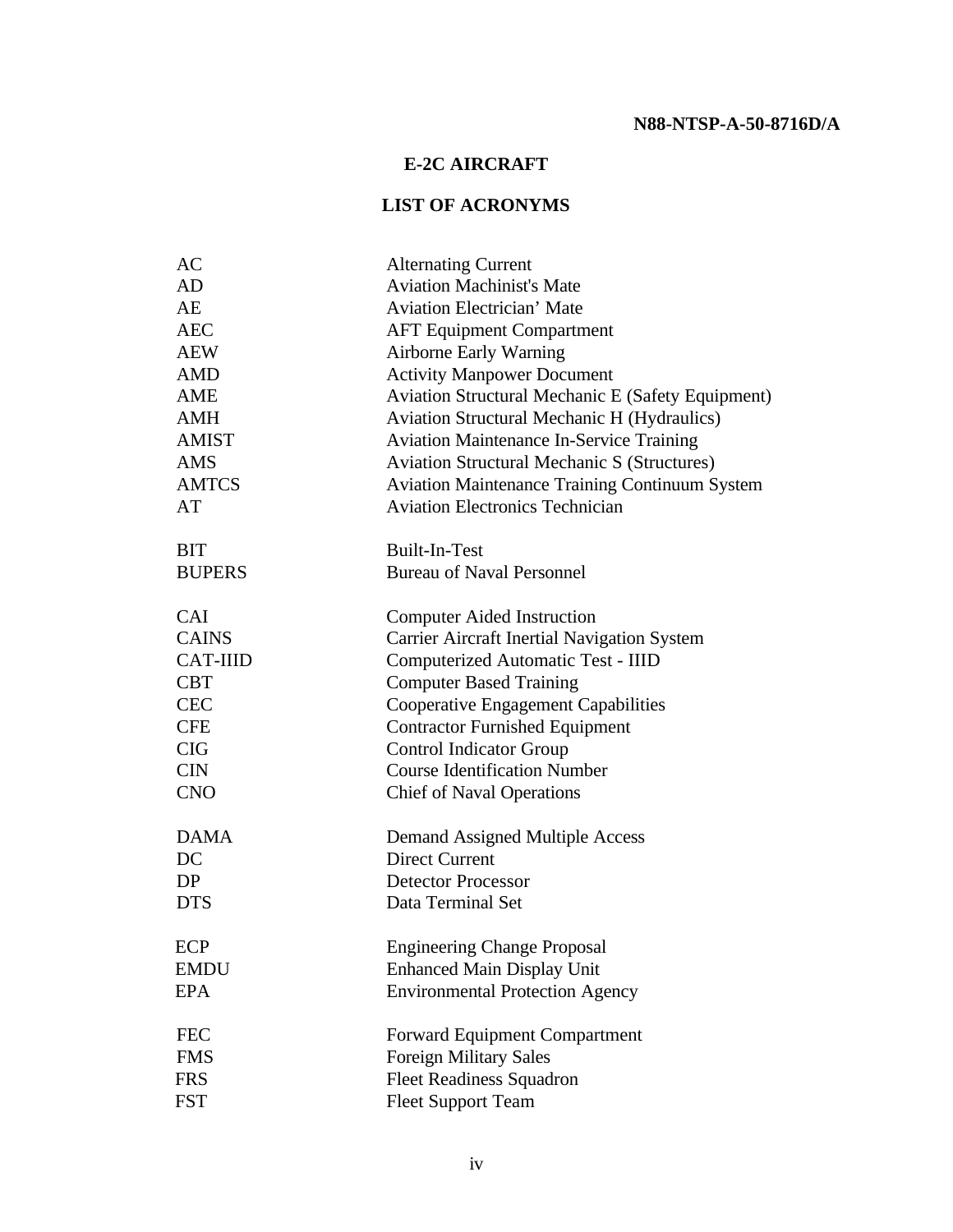# **E-2C AIRCRAFT**

| <b>FTC</b>           | <b>Fleet Training Center</b>                    |
|----------------------|-------------------------------------------------|
| <b>FY</b>            | <b>Fiscal Year</b>                              |
| <b>GAC</b>           | Grumman Aerospace Corporation                   |
| <b>GFE</b>           | Government Furnished Equipment                  |
| <b>GPS</b>           | <b>Global Positioning System</b>                |
|                      |                                                 |
| <b>IAST</b>          | <b>Integrated Avionics System Trainer</b>       |
| <b>ICS</b>           | <b>Intercommunications System</b>               |
| <b>IFF</b>           | <b>Identification Friend or Foe</b>             |
| <b>ILSP</b>          | <b>Integrated Logistics Support Plan</b>        |
| <b>IMA</b>           | Intermediate Maintenance Activity               |
| <b>IMUTS</b>         | <b>Inertial Measurement Unit Test Set</b>       |
| <b>IOC</b>           | <b>Initial Operating Capability</b>             |
| <b>IPB</b>           | <b>Illustrated Parts Breakdown</b>              |
| <b>ISMT</b>          | <b>Integrated System Maintenance Trainer</b>    |
| <b>JTIDS</b>         | Joint Tactical Information Distribution System  |
| LOS                  | Line Of Sight                                   |
| <b>MATT</b>          | <b>Multi-mission Advanced Tactical Terminal</b> |
| <b>MCU</b>           | <b>Mission Computer Upgrade</b>                 |
| <b>MDCS</b>          | Mini-DAMA Communications Set                    |
| MDL                  | <b>Mission Data Loader</b>                      |
| <b>MDU</b>           | Main Display Unit                               |
| <b>MFCDU</b>         | Multi-Function Control Display Unit             |
| MIM                  | <b>Maintenance Instruction Manual</b>           |
| MSD                  | <b>Material Support Date</b>                    |
| <b>MTIP</b>          | Maintenance Training Improvement Program        |
| <b>MTU</b>           | Maintenance Training Unit                       |
| <b>NAMP</b>          | <b>Naval Aviation Maintenance Program</b>       |
| <b>NAMTRAGRU DET</b> | Naval Air Maintenance Training Group Detachment |
| <b>NAS</b>           | <b>Naval Air Station</b>                        |
| <b>NATOPS</b>        | Naval Air Training and Operating Procedures     |
|                      | Standardization                                 |
| <b>NAV</b>           | Navigation                                      |
| <b>NAVAIR</b>        | Naval Air                                       |
| <b>NAVAIRSYSCOM</b>  | Naval Air Systems Command                       |
| <b>NAVAVNDEPOT</b>   | <b>Naval Aviation Depot</b>                     |
| <b>NEC</b>           | Navy Enlisted Classification                    |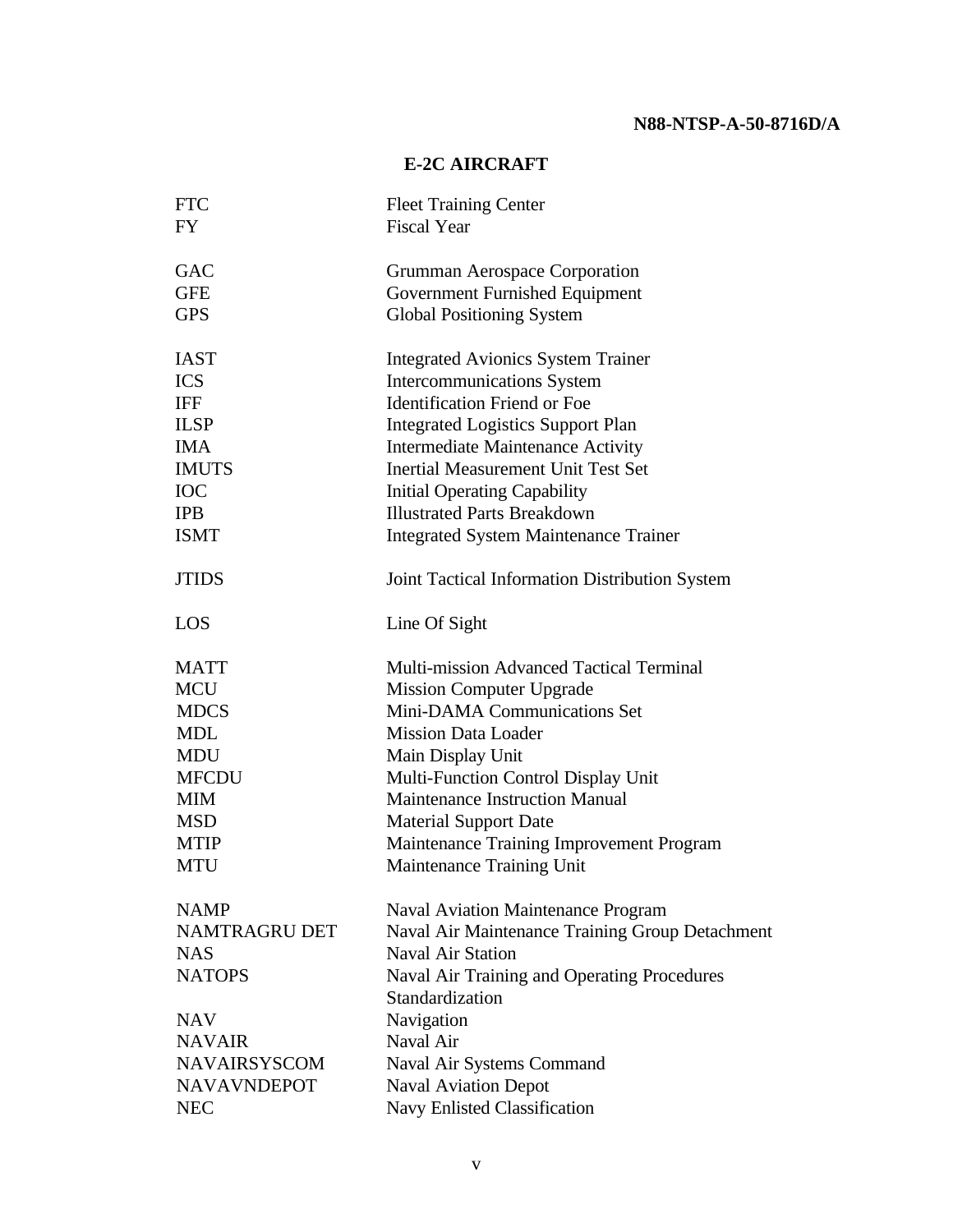# **E-2C AIRCRAFT**

| <b>NFO</b>       | Naval Flight Officer                                |
|------------------|-----------------------------------------------------|
| <b>NTP</b>       | Navy Training Plan                                  |
| <b>NTSP</b>      | Navy Training System Plan                           |
| <b>OFT</b>       | <b>Operational Flight Trainer</b>                   |
| <b>OPEVAL</b>    | <b>Operational Evaluation</b>                       |
| <b>OPNAVINST</b> | Office of the Chief of Naval Operations Instruction |
| <b>PMA</b>       | Project Manager, Air                                |
| PRF              | <b>Pulse Repetition Frequency</b>                   |
| <b>PQS</b>       | <b>Personnel Qualification Standards</b>            |
| <b>RADCOM</b>    | <b>Radar Communications</b>                         |
| RF               | Radio Frequency                                     |
| <b>RFT</b>       | <b>Ready For Training</b>                           |
| <b>RT</b>        | Receiver-Transmitter                                |
| <b>SAFCS</b>     | <b>Standard Automatic Flight Control System</b>     |
| <b>SATCOM</b>    | <b>Satellite Communications</b>                     |
| <b>SCADC</b>     | <b>Standard Central Air Data Computer</b>           |
| <b>SERE</b>      | Survival, Evasion, Resistance, and Escape           |
| <b>SINS</b>      | Shipboard Inertial Navigation System                |
| <b>SRA</b>       | Shop Replaceable Assembly                           |
| <b>TACAN</b>     | <b>Tactical Air Navigation</b>                      |
| TD               | <b>Training Device</b>                              |
| <b>TDMA</b>      | <b>Time Division Multiple Access</b>                |
| <b>TECHEVAL</b>  | <b>Technical Evaluation</b>                         |
| <b>TIDS</b>      | <b>Tactical Information Distribution System</b>     |
| <b>TPS</b>       | <b>Test Program Set</b>                             |
| <b>TTE</b>       | <b>Technical Training Equipment</b>                 |
| <b>UDP</b>       | <b>Update Development Program</b>                   |
| <b>UHF</b>       | <b>Ultra High Frequency</b>                         |
| <b>VAW</b>       | Carrier Airborne Early Warning Squadron             |
| WBSV             | <b>Wide-Band Secure Voice</b>                       |
| <b>WRA</b>       | Weapon Replaceable Assembly                         |
|                  |                                                     |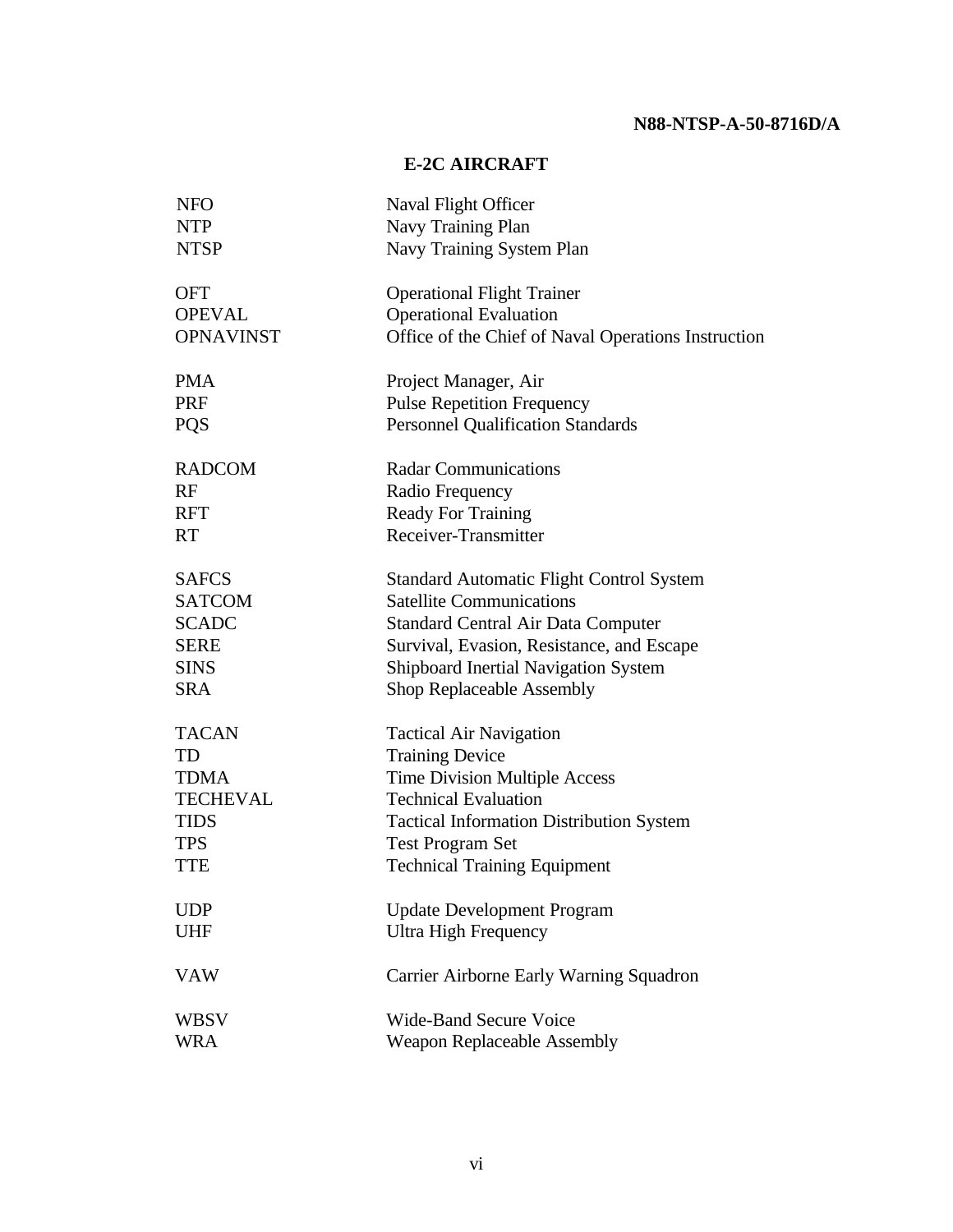#### **E-2C AIRCRAFT**

#### **PREFACE**

<span id="page-7-0"></span>This Navy Training System Plan (NTSP) has been prepared to update the E-2C Aircraft Navy Training Plan (NTP), A-50-8716C/A, dated August 1994. The update of this document was accomplished by a thorough review of the life-cycle manpower, personnel, and training requirements associated with the E-2C Aircraft.

Changes reflected in this document are directly associated with the installation of new equipment and modification of existing equipment and include: Technical and Operational Evaluation schedules, functional descriptions of planned aircraft upgrades, initial training dates, and qualitative manpower requirements. Other program changes include single site aircrew training at VAW-120, and introduction of follow-on initial and career maintenance training at Maintenance Training Units (MTUs) 1025 and 1026. In addition, Naval Air Station (NAS) Miramar, California, is now Marine Corps Air Station (MCAS) Miramar; several E-2C squadrons and organizational maintenance training remain at this site.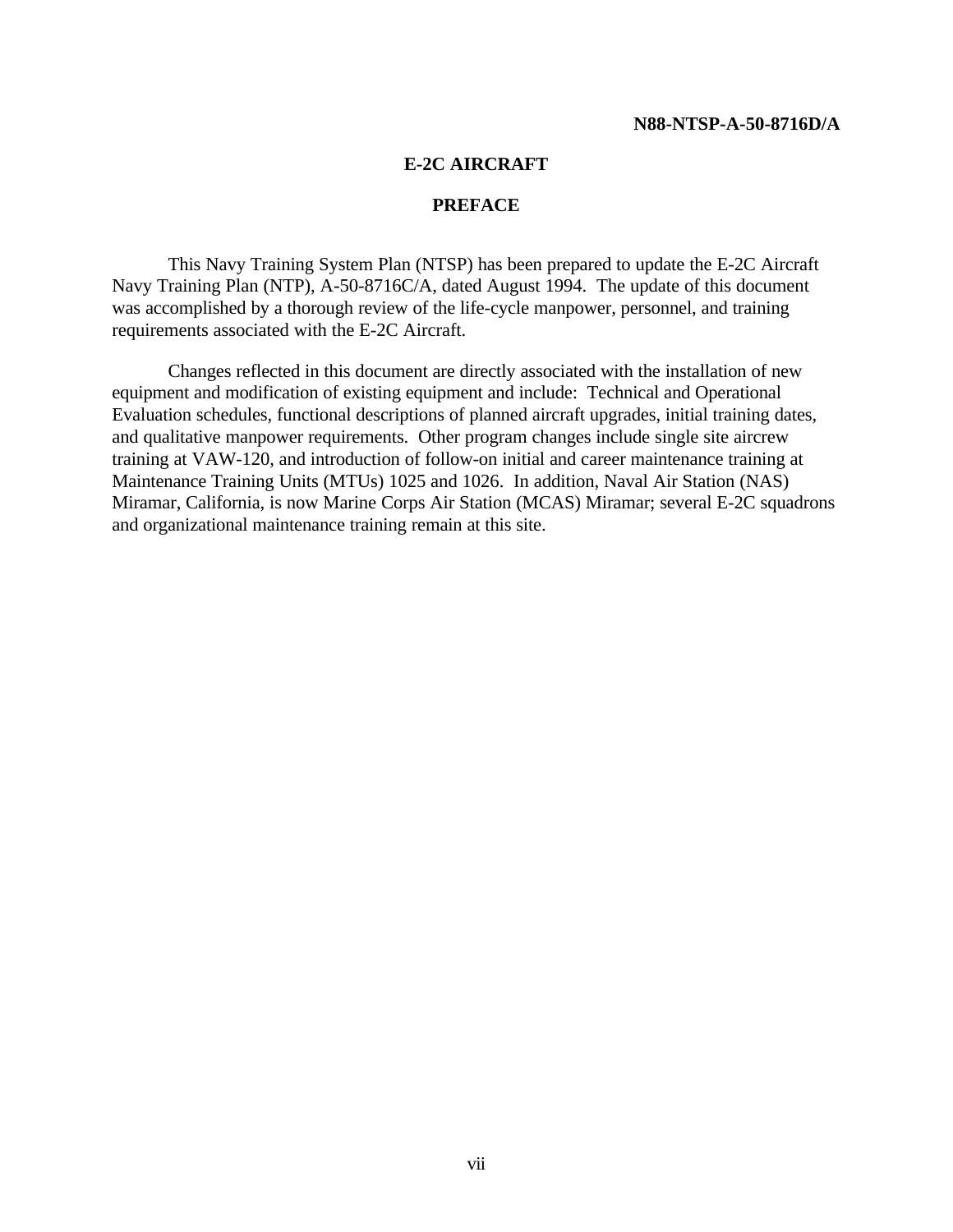#### **N88-NTSP- A-50-8716D/A** November 1997

#### **PART I - TECHNICAL PROGRAM DATA**

#### <span id="page-8-0"></span>**A. NOMENCLATURE-TITLE-PROGRAM**

#### **1. Nomenclature-Title-Acronym.** E-2C Aircraft

**2. Program Element.** 0204152N

#### **B. SECURITY CLASSIFICATION**

#### **C. MANPOWER, PERSONNEL, AND TRAINING PRINCIPALS**

| <b>CINCPACFLT</b><br><b>CNET</b> |
|----------------------------------|
|                                  |
|                                  |
|                                  |
|                                  |

#### **D. SYSTEM DESCRIPTION**

**1. Operational Uses.** The E-2C Hawkeye Aircraft is an all-weather, carrier based, tactical Airborne Early Warning (AEW) command and control platform designed to provide early warning, threat analysis, and control of counteraction against air and surface targets. The ability to detect and track targets, process and transmit data, and control engagements gives the E-2C an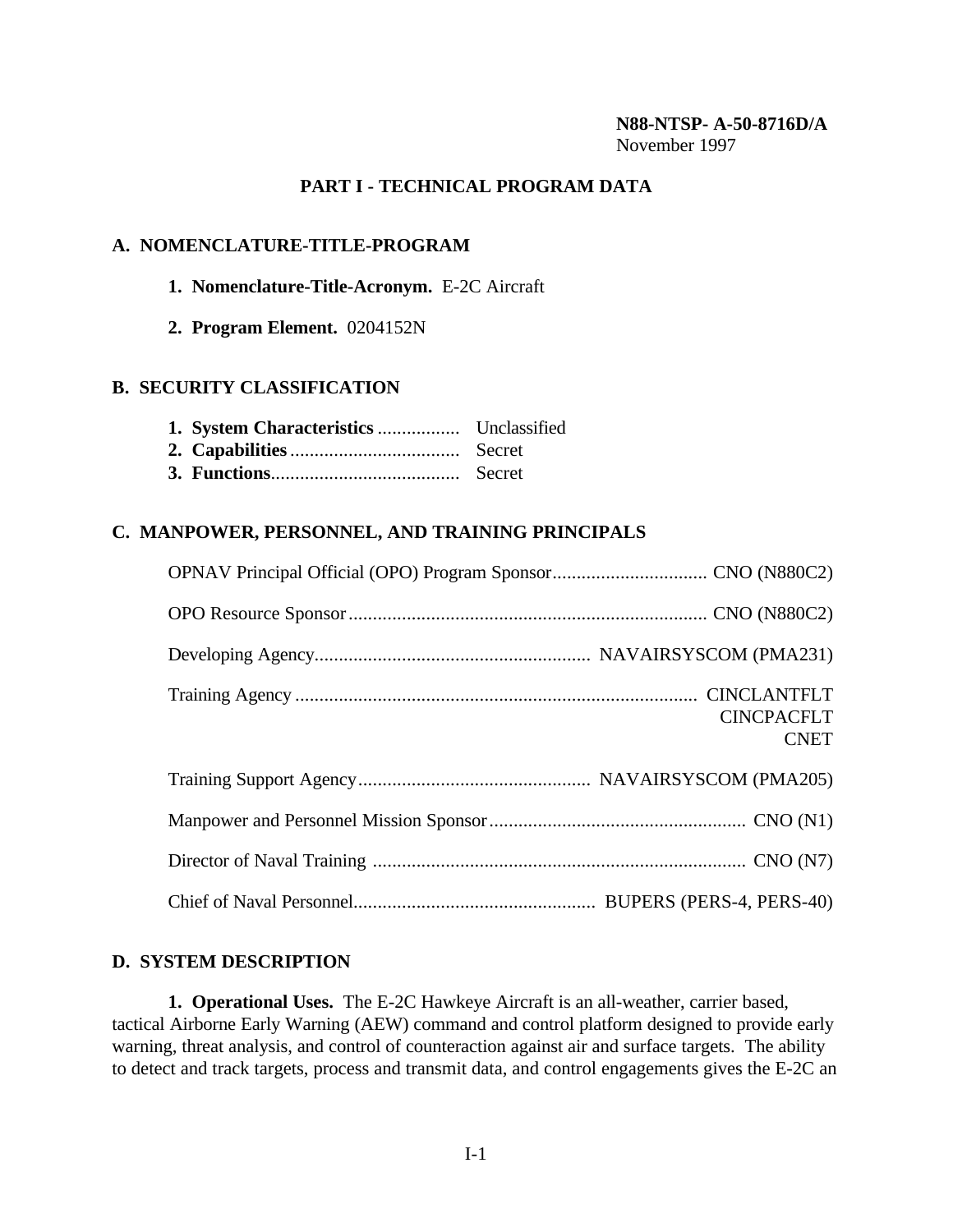inherent capability for a variety of secondary roles such as air traffic management, search and rescue, communications relay, and drug interdiction.

**2. Foreign Military Sales.** For information on Foreign Military Sales (FMS) or other procurements, contact PMA231.

<span id="page-9-0"></span>**E. DEVELOPMENTAL TEST AND OPERATIONAL TEST.** Information and schedules related to Technical Evaluation (TECHEVAL) and Operational Evaluation (OPEVAL) for incorporation of E-2C Engineering Change Proposals (ECPs) are:

| 1. ECP-403 | The Naval Air Warfare Center Aircraft Division performed<br>TECHEVAL during the period of November 1994 through December<br>1995. OPEVAL was not required.                                                                           |
|------------|--------------------------------------------------------------------------------------------------------------------------------------------------------------------------------------------------------------------------------------|
| 2. MCU     | <b>TECHEVAL</b> and OPEVAL for the Mission Computer Upgrade<br>(MCU) system is tentatively scheduled during second quarter FY99<br>through first quarter FY00.                                                                       |
| 3. CEC     | Cooperative Engagement Capability (CEC) TECHEVAL is tentatively<br>scheduled during first quarter FY00, with follow-on test and evaluation<br>occurring following MCU OPEVAL.                                                        |
| 4. ECP-410 | Satellite Communications (SATCOM) voice and data Demand<br>Assignment Multiple Access (DAMA) TECHEVAL is scheduled to be<br>performed during FY99, for the AFT Equipment Compartment (AEC)<br>Configuration. OPEVAL is not required. |

### **F. AIRCRAFT AND/OR EQUIPMENT/SYSTEM/SUBSYSTEM REPLACED.**

Outstanding ECPs for the E-2C Aircraft will require removal, replacement, or modification of the following equipment, systems, and subsystems.

| 1. ECP-335R1 | Replaces two T56-A-425 engines with T56-A-427 engines.                                                                                                                                                                        |
|--------------|-------------------------------------------------------------------------------------------------------------------------------------------------------------------------------------------------------------------------------|
| 2. ECP-336C1 | Replaces the CV-2971 Digital-to-Analog Converter with a new Data<br>Terminal Set (DTS) TE-237P-3.                                                                                                                             |
| 3. ECP-349   | Replaces twenty-two cockpit instrument bezels and installs new, Self-<br>Lit, engine instruments in E-2C Aircraft powered by the T56-A-427<br>engine.                                                                         |
| 4. ECP-358R1 | Removes or replaces these Weapon Replaceable Assemblies (WRAs):<br>Navigation (NAV) Control Indicator, C-3489/ASA-27A<br>Computer Control, C-3488/ASA-27A<br>NAV Coding Unit, MX-3308/ASA-27A<br>NAV Power Supply, PP-6642/AS |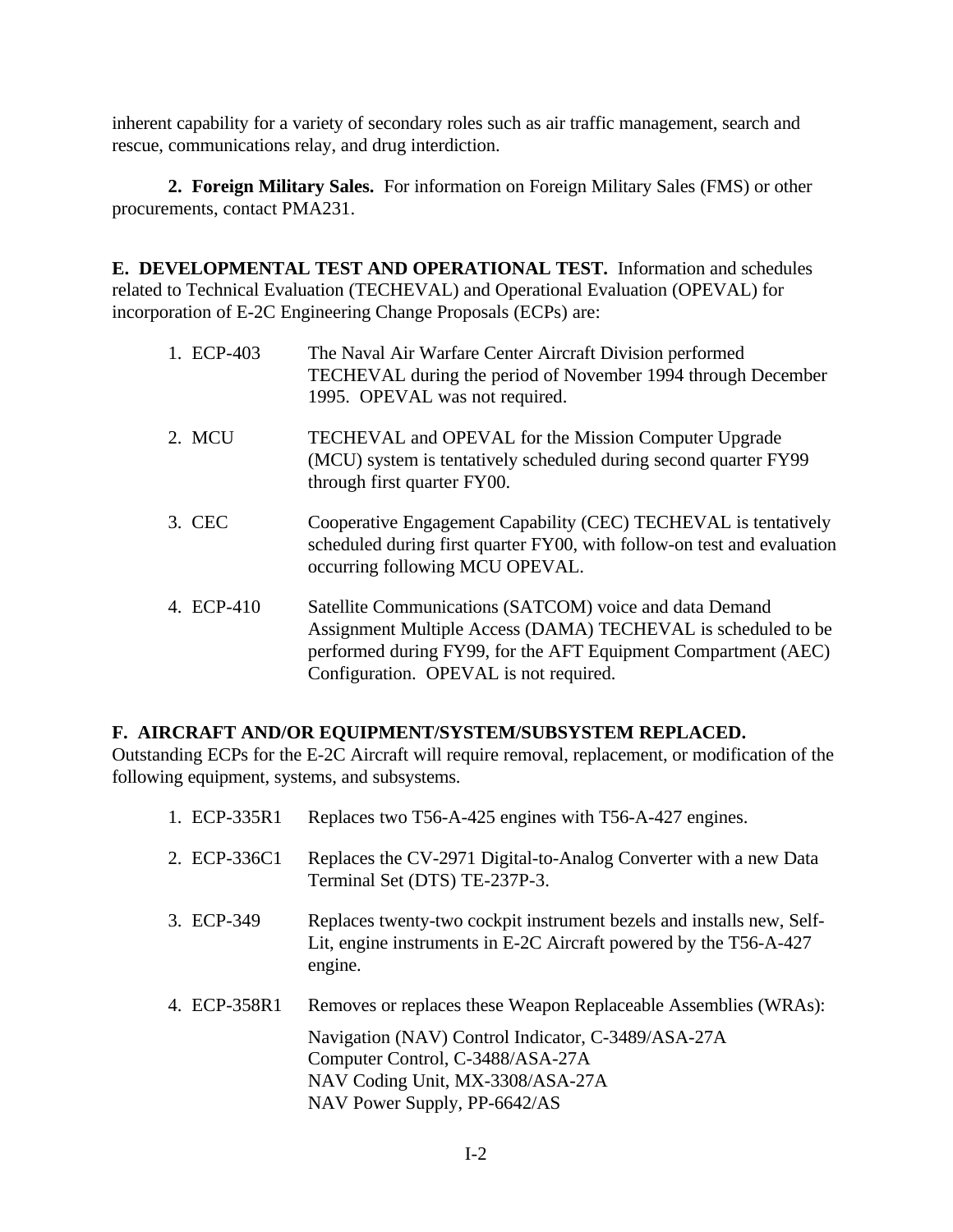|              | Identification Friend or Foe (IFF) Transponder, AN/APX-72, replaced<br>with AN/APX-100<br>AN/APX-72 Test Set, TS-1843/APX<br>Control Panel, C-6289A(P)<br>Mount, MT-3513A<br>AN/ARN-118 Tactical Air Navigation (TACAN)                                                                                                                                                                                                                                                                                  |
|--------------|----------------------------------------------------------------------------------------------------------------------------------------------------------------------------------------------------------------------------------------------------------------------------------------------------------------------------------------------------------------------------------------------------------------------------------------------------------------------------------------------------------|
| 5. ECP-360R1 | Replaces, modifies, or adds the following WRAs of the AN/APS-139<br>Radar System:                                                                                                                                                                                                                                                                                                                                                                                                                        |
|              | Control Voltage Simulator (WRA-5) - Modified<br>Pulse Generator (WRA-9) - Modified<br>Radar Set Control (WRA-11) - Modified<br>Performance Indicator (WRA-12) - Modified<br>Equipment Rack (WRA-13) - Modified<br>Dual Pulse Compressor (WRA-15) - Modified<br>Installation Material (WRA-28) - Modified<br>Detector Processor (WRA-46) - Replaced by the new WRA-53<br>Digital Data Comparator (WRA-47) - Modified<br>Digital Signal Converter (WRA-49) - Modified<br>Detector Processor (WRA-53) - New |
|              | Removes the following IFF System components:                                                                                                                                                                                                                                                                                                                                                                                                                                                             |
|              | OL-76/AP IFF Detector Processor<br>AN/APX-72 IFF Transponder Antenna<br>RT-988A/A IFF Receiver Transmitter                                                                                                                                                                                                                                                                                                                                                                                               |
| 6. ECP-382R2 | Replaces the Main Display Unit (MDU), 123SCAV5165, with the<br>Enhanced Main Display Unit (EMDU), 123SCAV5175                                                                                                                                                                                                                                                                                                                                                                                            |
|              | Replaces the Cable Assembly, 123SCAV5171, with the Cable<br>Assembly, 123SCAV5176.                                                                                                                                                                                                                                                                                                                                                                                                                       |
| 7. ECP-403   | Replaces the AN/ASN-92 Carrier Aircraft Inertial Navigation Set<br>(CAINS) I, the AN/ASN-50 Attitude Heading Reference System, and<br>the AN/ASW-15 Automatic Flight Control System with the CAINS II,<br>the Standard Automatic Flight Control System (SAFCS), the Standard<br>Central Air Data Computer (SCADC), the Global Positioning System<br>(GPS), and the Mission Data Loader (MDL). ECP-403 will be part of<br>ECP-418.                                                                        |
| 8. MCU       | The MCU will be part of ECP-418, and replaces the following WRAs:                                                                                                                                                                                                                                                                                                                                                                                                                                        |
|              | Mission Computer, OL-424/ASQ<br>Enhanced High Speed Processor, CP-1469 A/A<br>Digital Data/Recorder Reproducer, RD-576/ASQ<br>EMDU, IP-1625/APQ-179                                                                                                                                                                                                                                                                                                                                                      |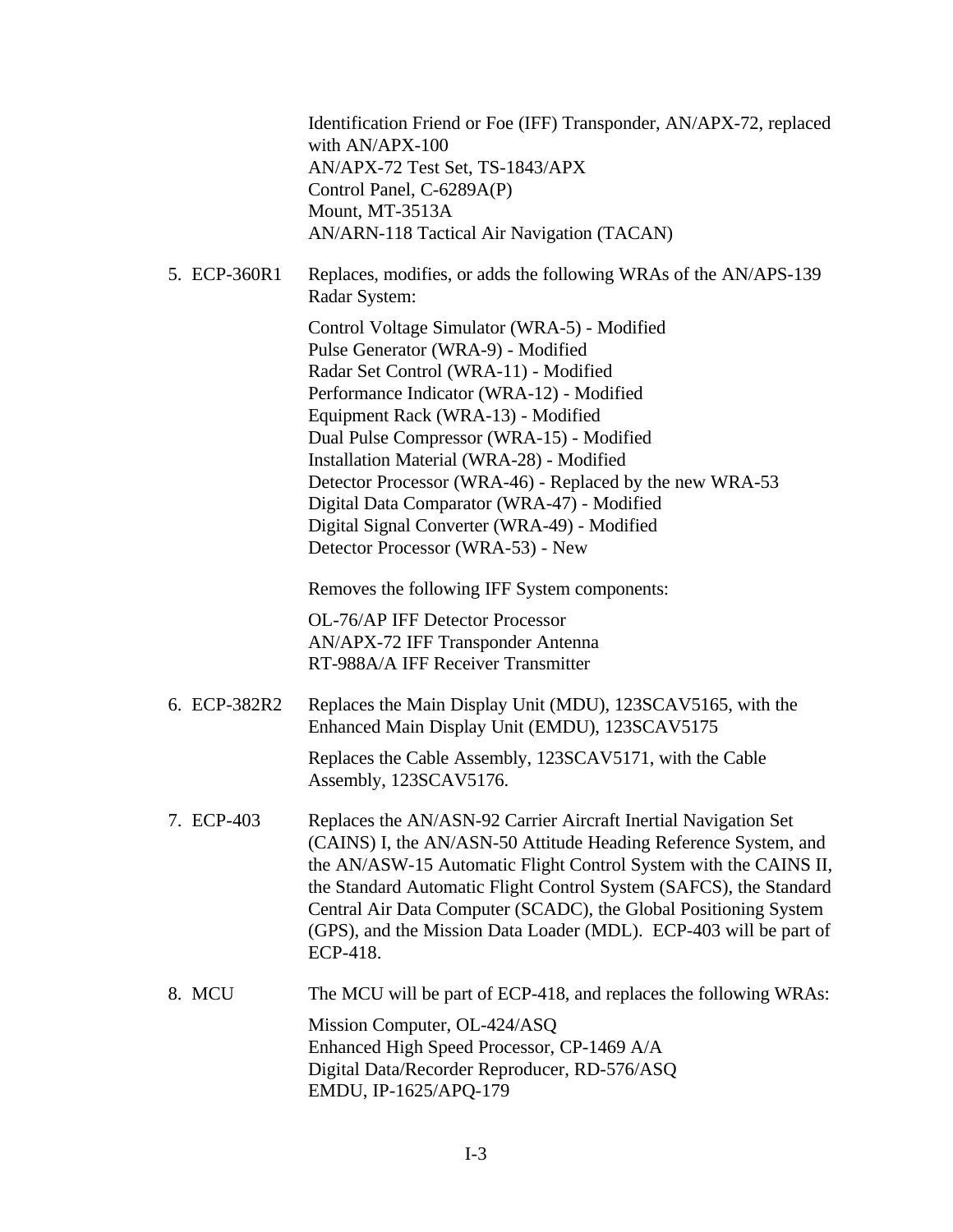Auxiliary Display Unit, IP-1039/APA-172 Upper MDU, PP-8286/APQ-179 Auxiliary Control Unit, 123SCAV5167-101 Main Power Supply, PP-6524/APA-172

- 9. CEC The CEC is a new automated system intended to provide Anti-Air Warfare tracking by operating on a wide range of platforms, both air and surface with the capability to expand into joint arenas in the future. The CEC will be part of ECP-418.
- 10. ECP-410R3 The SATCOM DAMA is a new system designed to allocate Ultra High Frequency (UHF) satellite resources by temporarily assigning each user a slot for traffic transmission. ECP-410R3 will be part of ECP-418.
- 11. ECP-412 The Vapor Cycle Upgrade increases the current 12-ton cooling system capacity to 15 tons, and replaces the system's refrigerant from grade R-114 to R-134a to comply with Environmental Protection Agency (EPA) regulations. ECP-412 will be part of ECP-418.

### <span id="page-11-0"></span>**G. DESCRIPTION OF NEW DEVELOPMENT**

**1. Functional Description.** There are three distinct versions of the E-2C Aircraft. Each version is identified by its installed radar configuration. Omnibus II aircraft have the AN/APS-138 radar installed. Omnibus II Update Development Program (UDP) Group I has the AN/APS-139 radar. Omnibus II UDP Group II has the AN/APS-145 radar.

The latest version of the E-2C Aircraft will be the "Hawkeye 2000," scheduled for fleet introduction in FY02. The E-2C "Hawkeye 2000" Aircraft incorporates ECP-418, comprised of the following ECPs and components:

- ECP-403 Navigation Upgrade
- ECP-403 R1 Shipboard Inertial Navigation System (SINS) Alignment
- ECP-410 R3 SATCOM FEC
- ECP-412 Vapor Cycle Upgrade
- MCU
- CEC

**a. Omnibus II Group I and II Engineering Change Proposals.** The following ECPs apply to Omnibus II Group I and II and provide increased capability in the areas of passive detection, improved transponder, navigation, fuel quantity accuracy, communications, cockpit lighting, and advanced radar processing. Additionally, installation of the T56-A-427 engine provides reduced fuel consumption, increased range, improved single engine rate of climb, and increased on-station time.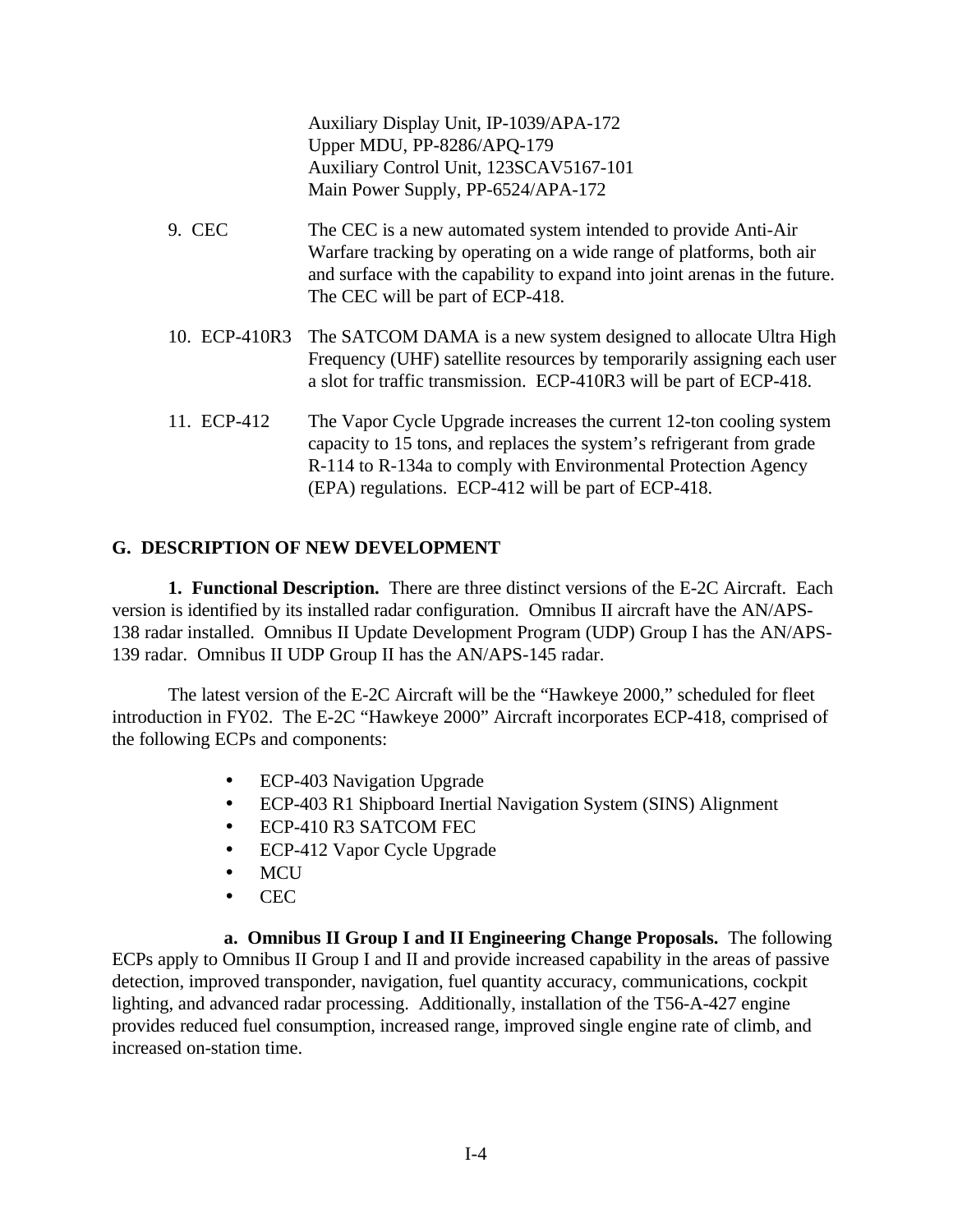**(1) ECP-335R1.** This ECP incorporates the T56-A-427 engine providing increased engine power and reduced specific fuel consumption. Increased engine power will improve hot day takeoff performance, cruise altitude, and cruise speed, while the lower specific fuel consumption increases range and time on station. ECP-335 contains two options. Option One is a cross bleed start system that provides the capability to start the second engine from the bleed air of the first engine. Installation of Option One is being accomplished during aircraft production. Option Two is an engine monitoring system to warn the pilot of serious engine abnormalities, as well as permanently recording engine operating data to track engine life and aid in fault isolation. Installation of Option Two is being accomplished by retrofit of E-2C Aircraft with the T56-A-427 installed.

**(2) ECP-336C1.** This ECP incorporates a new DTS, TE-237P-3, in place of the CV-2971 for the AN/ARQ-34 High Frequency Communications Set. Replacement of the CV-2971 is required due to obsolescence of some components in that equipment.

**(3) ECP-349.** This ECP incorporates improvements to the cockpit lighting and instruments in E-2C Aircraft powered by the T56-A-427 engine. The major elements of this ECP are:

**(a) Cockpit Lighting.** These changes provide for redesigned post lit bezels, which improve the quality of cockpit lighting.

**(b) Self-Lit Vertical Engine Indicators.** The new engine instruments are designed and scaled for use in E-2C Aircraft powered by the T56-A-427 engine. They have functionally replaced all of the existing engine instruments and include the addition of a Compressor Discharge Indicator for each engine.

**(4) ECP-358R1.** The major elements of this ECP involve incorporation of the Tactical Information Distribution System (TIDS) installation provisions, including the Multi-Function Control Display Unit (MFCDU), and replacement of the AN/APX-72 with the AN/APX-100 Transponder.

**(a) Tactical Information Distribution System Provisions.** This ECP incorporates full provisions for installation of TIDS as Government Furnished Equipment (GFE). It provides for installation of the following: TIDS equipment mounting trays, equipment cooling ducts, Radio Frequency (RF) notch filters, Audio Channel Select Panel, TIDS Functional Control Panel, two MFCDUs, the Anti-Jam antenna system interface, and C-4952B Interphone Control. In the event of a loss of both the left and right hand generators causing shutdown of the vapor cycle cooling system, an emergency cooling fan will maintain adequate cooling to the TIDS Receiver-Transmitter (RT) to sustain TIDS TACAN operations.

**(b) AN/APX-100 Provisions.** The AN/APX-100 provides the same operational performance as the AN/APX-72, has improved interoperability with TIDS, and has Built-In Test (BIT) capability. The AN/APX-100 does not require a test set.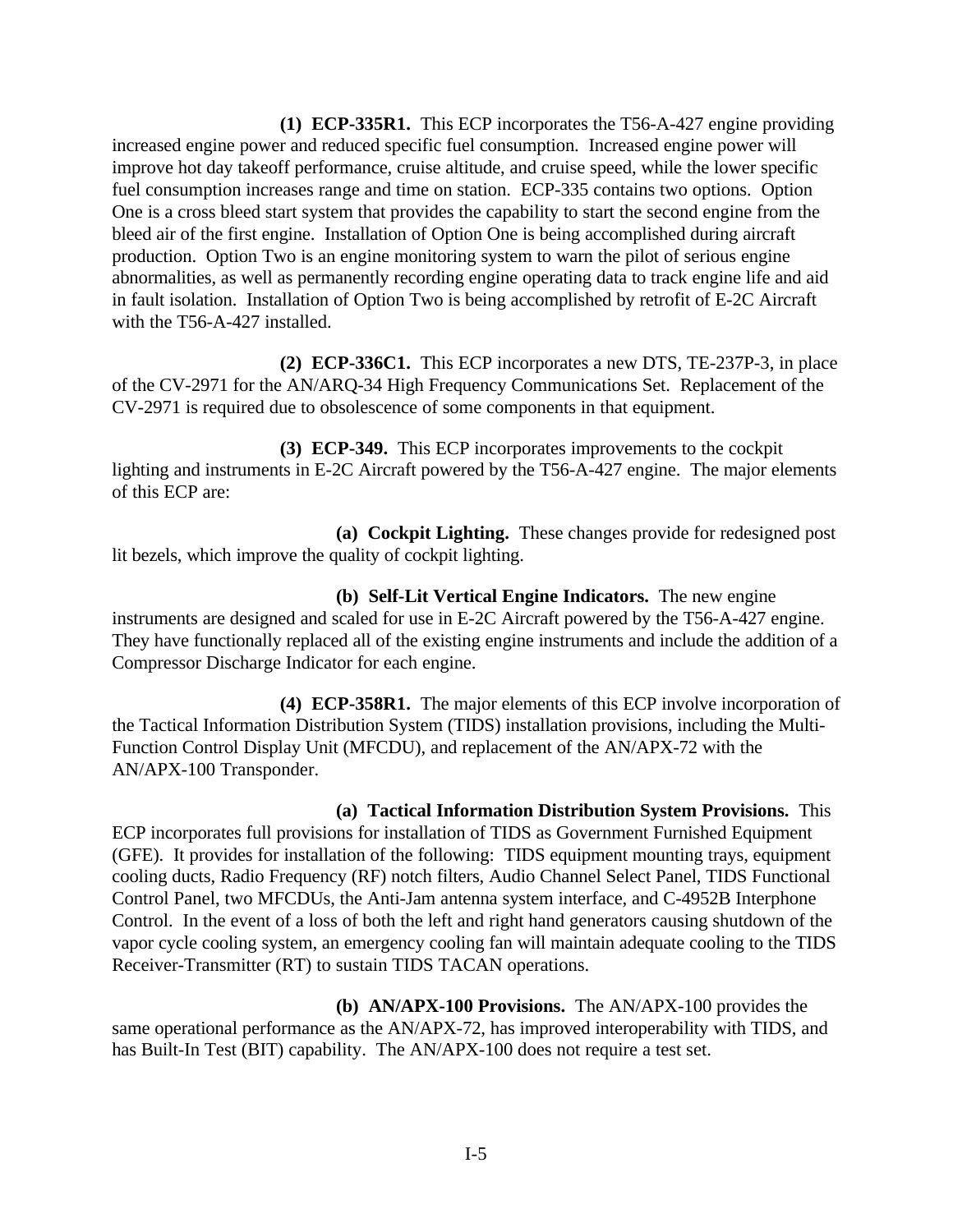**(c) AN/ARN-118 Removal.** The AN/ARN-118 TACAN is removed when the TIDS GFE is installed, since TIDS incorporates the capabilities of the AN/ARN-118.

**(5) ECP-360R1.** This ECP consists of an upgrade of the AN/APS-139 Radar System to the AN/APS-145 Radar System, and incorporation of an improved IFF System. The radar change improves performance of the radar by extending the detection range, automatically optimizing system performance, and improving automatic detection and tracking capability in all environments and under heavy electromagnetic interference conditions. The improved IFF system increases capability to identify target characteristics at extended range. The following major components are involved:

**(a) Control Voltage Simulator (WRA-5).** The Control Voltage Simulator has been modified for Time Average Clutter Coherent Airborne Radar Syntac operation at five or six revolutions per minute rotodome speed.

**(b) Pulse Generator (WRA-9).** The Pulse Generator was modified to provide extended range and triple Pulse Repetition Frequency (PRF) stagger.

**(c) Radar Set Control (WRA-11).** The Radar Set Control was modified by adding a switch and relay for rotodome speed control. In addition, the Stagger Pushbutton legends were modified and the Side Lobe Blanking button removed.

**(d) Performance Indicator (WRA-12).** The Performance Indicator was modified to provide general BIT changes.

**(e) Electrical Equipment Rack (WRA-13).** The Electrical Equipment Rack has additional and modified cables for compatibility with all changes. In addition, switching and control logic is supplied for Automatic Mode Select.

**(f) Digital Data Comparator (WRA-47).** The Digital Data Comparator was modified to provide for Triple PRF Extended Range and Alternate Mode II Long Pulse Video functions.

**(g) Digital Signal Converter (WRA-49).** The Digital Signal Converter was modified to provide additional memory for Triple PRF Stagger functions, Extended Detection Range function, and Alternate Mode II Long Pulse Video functions.

**(h) Detector Processor (WRA-53).** The new Detector Processor **(**DP), WRA-53, replaces WRA-46 and provides triple PRF stagger processing, control signal for rotodome speed, and extended detection range processing. In addition, the DP provides automatic detection and processing of Alternate Mode II long pulses, individual (low, medium, and high) PRF functions, and process Automatic Mode Select and 64 bit NAV interface.

**(i) Main Display Unit (Control Indicator Group).** The MDU was modified to operate at three PRFs, as well as antenna rates that can be either five or six revolutions per minute.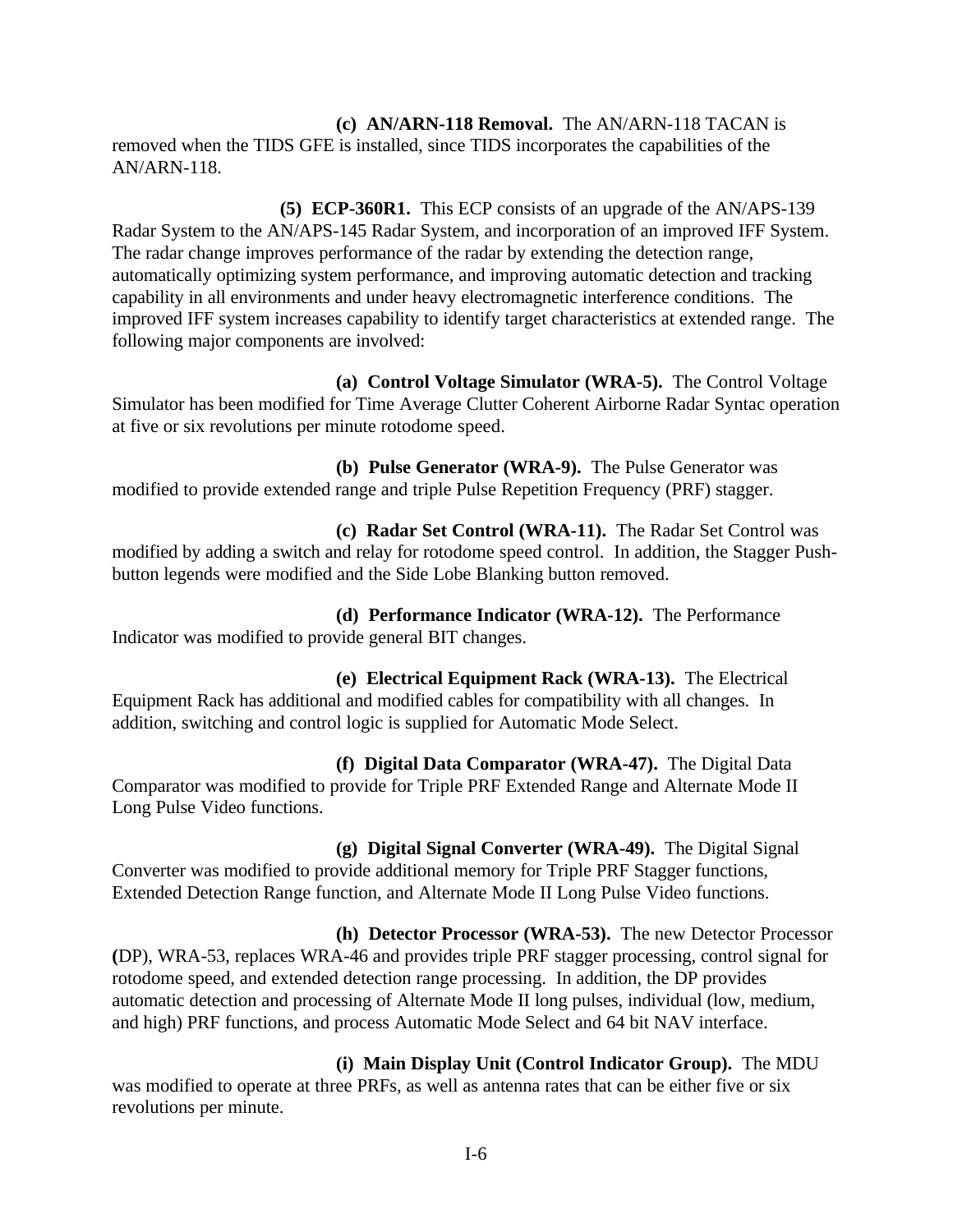#### **(j) Improved Identification Friend or Foe Processor.** The Improved IFF Processor provides encoding, decoding, timing, target processing, controls, and control processing for the Mark XII, Interrogator-Transponder interrogators, and X-Band receivers. The Improved IFF Processor also provides the power for the Mark XII RT.

**(k) Arab Republic of Egypt Interrogator-Transponder.** The Arab Republic of Egypt Interrogator-Transponder transmits interrogation pulses upon receipt of coded information from the Improved IFF Processor. Reply signals are amplified and processed in this unit and sent to the Improved IFF Processor. The transponder is used for internal test and passive functions. Transponder control has been incorporated via software. The Arab Republic of Egypt Interrogator-Transponder replaces the AN/ALQ-108 Countermeasures Set.

**(l) Mark XII Interrogator Receiver-Transmitter.** The Mark XII Interrogator RT transmits RF interrogation pulses upon receipt of coded modulation from the Improved IFF Processor. Reply signals are amplified and processed in this unit and sent to the Improved IFF Processor.

**(6) ECP-382R2.** The EMDU improves E-2C capability by incorporation of a display processor and color capability. The EMDU displays the total amount of L-304 symbol data and independently processes radar and IFF videos while those systems are operating synchronously or asynchronously of each other. It also provides a degraded mode capability in the event of an L-304 failure.

**b. Limited Group II/Hawkeye 2000 Aircraft.** The following ECPs will have limited application to a small select group of E-2C Aircraft, but will apply to all Hawkeye 2000 Aircraft introduced, via production and retrofit, beginning in FY02.

**(1) ECP-403 R1 Navigation Upgrade.** The Navigation Upgrade includes dual AN/ASN-139 CAINS II, AN/ASW-50 SAFCS, CP-140/U SCADC, GPS, Harris Digital to Analog Converter, MFCDUs upgraded with an 80486 micro processor for performance improvements and a MDL for navigational data loading associated with GPS. These systems will be integrated to operate with the current E-2C Mission Computer, other E-2C cockpit displays, and each other. The pilot MFCDU functions as the Bus Controller, and the newly added copilot MFCDU functions as the Backup Bus Controller for the dual redundant MIL-STD-1553 data bus for all the MIL-STD-1553 data bus compatible equipment (which includes all the above equipment except the Harris Digital to Analog Converter).

The integration of the dual CAINS II systems with GPS provides the E-2C with an in-flight alignment capability, which the aircraft does not presently have. Carrier SINS alignment via the AN/ASW-25 Digital Data Communication Set will be eliminated. With addition of the SCADC to the data bus, SINS in-flight alignment with air data and Baro-Altitude Aiding for GPS is also incorporated. When Joint Tactical Information Distribution System relative navigation is available, the CAINS II systems can also be in-flight aligned with this data. The CAINS II system performance will be improved beyond what normal ground or SINS alignment could provide when GPS data is available.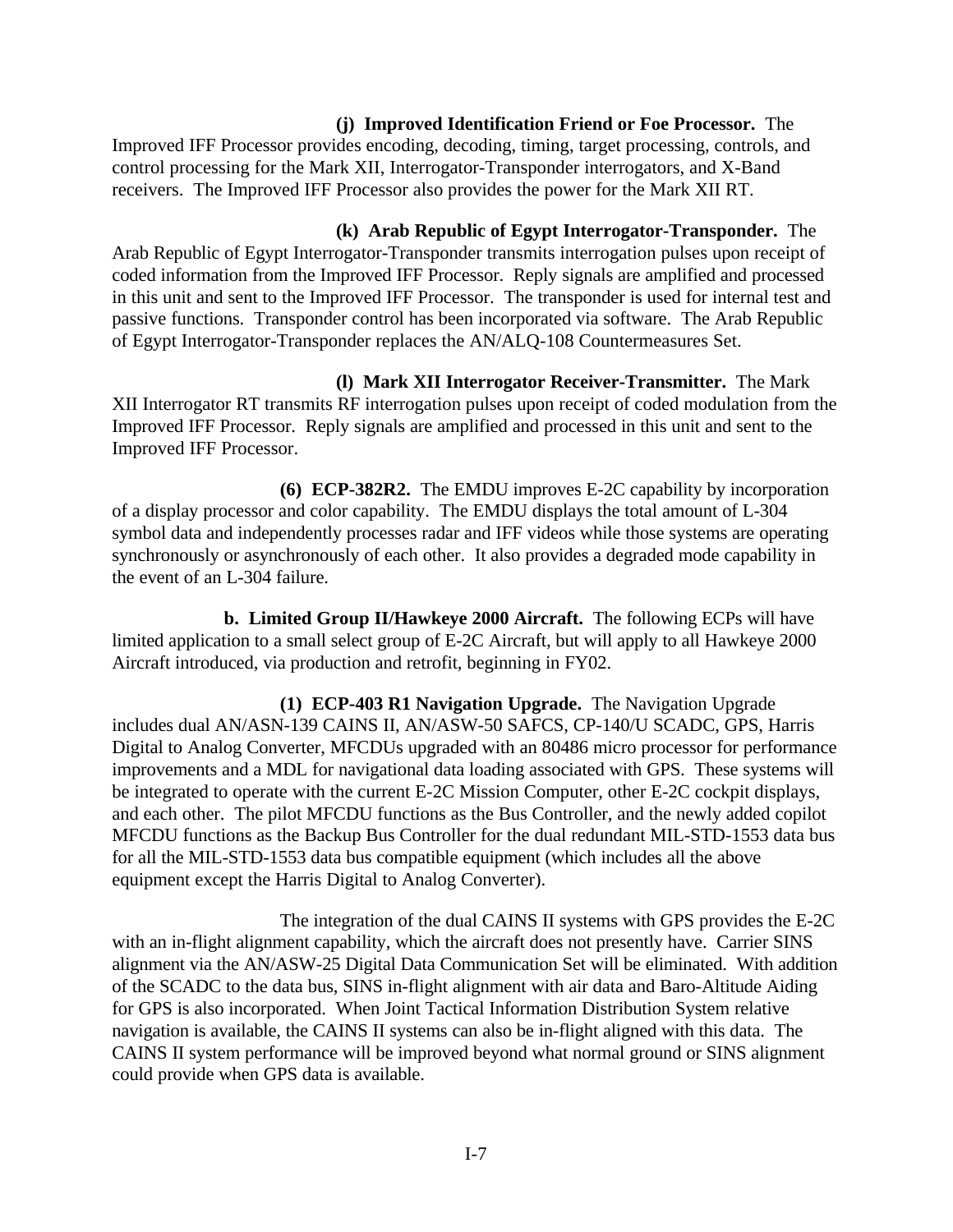#### **(2) ECP-418 Mission Computer Upgrade and Advanced Control**

**Indicator Set.** The MCU consists of an improved Mission Computer, a Data Loader Recorder, an Advanced Control Indicator Set, and the tactical software for use in the MCU. The Data Loader Recorder will consist of one receptacle and one transportable cartridge. The MCU replaces the existing mission computer, OL-424/ASQ, the Enhanced High Speed Processor, CP-1469A/A, tactical software, interfaces, the digital data-recorder reproducer, RD-576/ASQ, the EMDU, IP-1625/APQ-179, Auxiliary Display Unit, IP-1039/APA-172, Upper MDU, PP-8286/APQ-179, Auxiliary Control Unit, 123SCAV5167-101, and Main Power Supply, PP-6524/ APA-172. A new switch panel will be added for the IFF switches which currently reside in the Auxiliary Control Unit. The MCU will provide increased throughput and data precision compared to the existing mission computer system.

**(3) ECP-418 Cooperative Engagement Capability.** The CEC is a segment of the Ship Self Defense System and provides, in real time, to all members of the network (ideally all members of the battle group) a combined sensor picture of an operational area. This informational picture is common to all members and provides an improved situational awareness, improved resource management for sensors and weapons, and a more complete tracking picture. This is accomplished by coordinated sharing of a common data set collected from individual member resources in a network. The E-2C is the CEC designated airborne platform to increase the surveillance area for greater situational awareness, to provide early warning of distant targets, and to increase the separation and coverage of the surface battle group while maintaining the network within Line Of Sight (LOS). The E-2C will benefit from the tracking capabilities and accuracy of multiple radars and sensors on various participating platforms.

For the airborne application, the CEC consists of two GFE components, the Cooperative Engagement Processor, and the Data Distribution System. This set of GFE is referred to as the Common Equipment Set. The major contractor furnished components are the CEC Controls, Cooling System modifications, Common Equipment Set interface and intraface cabling and application software for the integration of the CEC into the E-2C. CEC controls and data display functions will be incorporated as part of the E-2C/CEC integration.

#### **(4) ECP-410R3 SATCOM Forward Equipment Compartment.** The

SATCOM System includes a GFE supplied Mini-DAMA Communications Set (MDCS) consisting of a Modem RT and mount, a Power Amplifier and mount, and a Display Entry Panel. The MDCS provides the E-2C Aircraft with SATCOM (Time Division Multiple Access (TDMA) and non-TDMA) Wide-Band Secure Voice (WBSV), Narrow-Band Secure Voice, Officer-in-Tactical Command Information Exchange Subsystem-II and TDL capability (with WBSV limited to non-TDMA). Additionally, the GFE supplied Multi-mission Advanced Tactical Terminal (MATT) and mount provide the E-2C Aircraft with SATCOM Tactical Data Information Exchange System-B, Tactical Related Applications and Tactical Information Broadcast System capability.

The Contractor Furnished Equipment (CFE) provided to integrate the MDCS and MATT into the aircraft includes a SATCOM Control Panel for on/off control and zeroizing/declassifying of the MDCS and MATT, and RF Blankers that prevent E-2C radar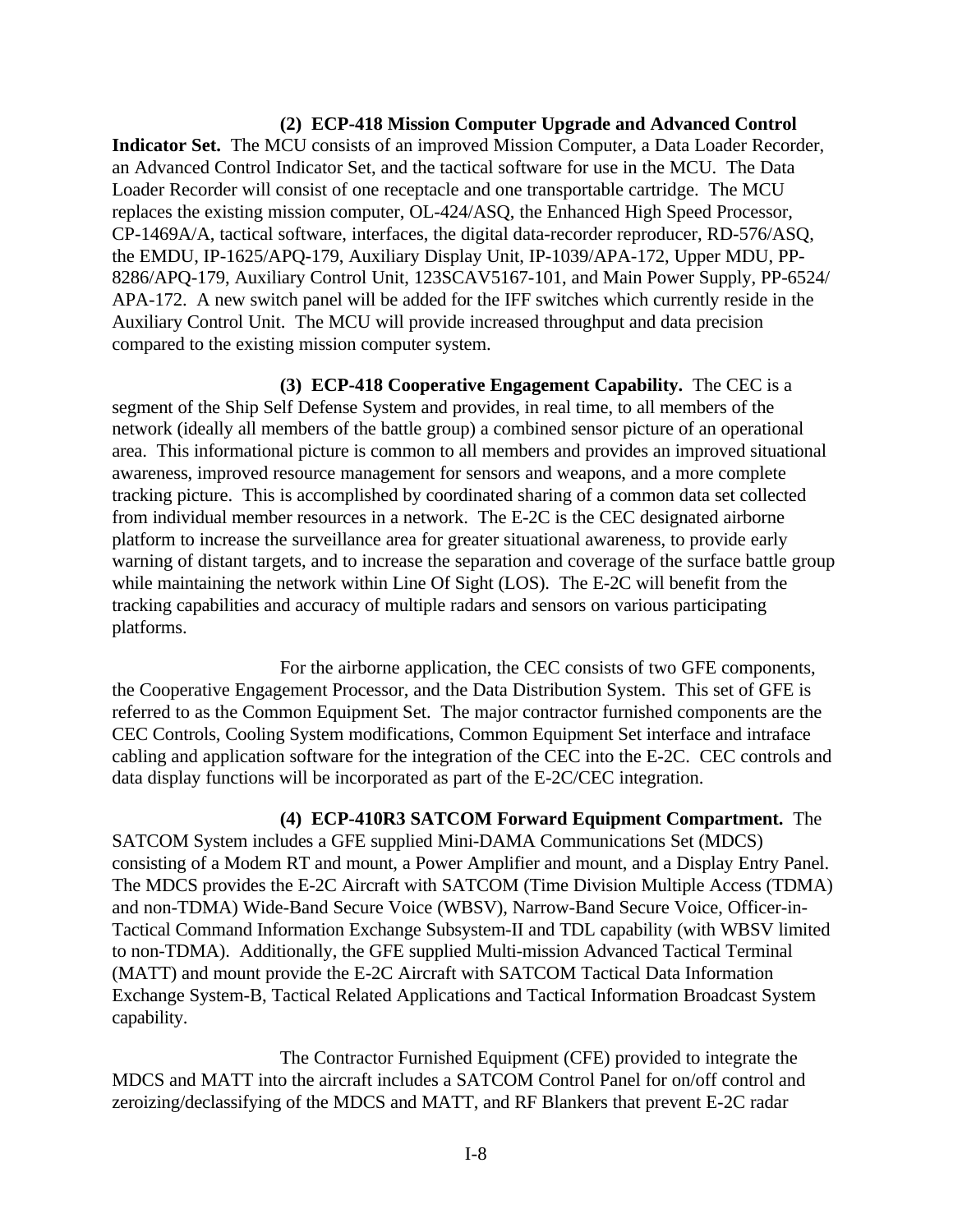signals from interfering with MDCS and MATT receivers. Additional CFE includes a Diplexer/LNA, that couples transmit and receive RF signals through a CFE provided Slip Ring Assembly added to the rotary coupler, to a common CFE provided SATCOM Antenna located on the rotodome. The antenna functions as the interface for both transmitted and received signals. The LNA portion of the device provides improved front and sensitivity for the MATT and MDCS receivers.

There are six tunable filters, also CFE, that allow for simultaneous operation. One filter, in the 292 to 318 MHz frequency band, is used in the MDCS transmitter chain to allow co-site simultaneous operation with the UHF LOS radios and Aircraft Carrier Landing System receivers. The remaining five filters allow for simultaneous operation in the 243.0 to 270.0 MHz frequency range between the LOS Transmitter and the MDCS and MATT receivers. The SATCOM Interface Unit, also CFE, provides amplification of the Intercommunication System (ICS) Interface Narrow-Band Secure Voice and WBSV receive and microphone audio signals, microphone biasing and radar trigger distribution to the RF Blankers. The two 3 dB Combiners and one 5-way Divider, supplied CFE, provide for distribution and combining of the received RF to the MDCS and MATT receivers.

**(5) ECP-412 Vapor Cycle Upgrade.** The enhanced Vapor Cycle System will have a nominal cooling capacity of 14 tons and will be capable of supplying 155 pounds per minute of 62°F cooling air at the system design point. This translates to an estimated 15 ton installed aircraft capacity at the extreme ambient temperature conditions permitted for the Class I avionics in the FEC.

A capability for cooling a maximum avionics heat load of 37,400 watts exists at the extreme hot day design condition. In addition to the increase in capacity of the vapor cycle system, the working fluid will be changed from R-114 to R-134a. R-134a is the best possible solution to recent EPA regulation which phased out production of R-114 in 1996 due to ozone depletion concerns. R-134a is widely used in many commercial applications as is R-114, the current refrigerant. Functionally, there are no differences between 12 Ton and an enhanced vapor cycle units, both have an evaporator assembly and a condenser assembly for air cooling and heat rejection, respectively.

**2. Physical Description.** Improvements to the E-2C Aircraft resulted in physical changes affecting many areas of the aircraft; i.e., a redesigned nose cap and boat tail, a rotodome that does not have the capability of being raised or lowered except for maintenance functions, internal equipment relocation and rewiring, a new state-of-the-art radar, and a new engine with improved engine power and reduced specific fuel consumption.

**3. New Development Introduction.** Introduction of new developments will be accomplished by ECPs through production and retrofit.

**4. Significant Interfaces.** The following ECPs have significant interfaces or impacts: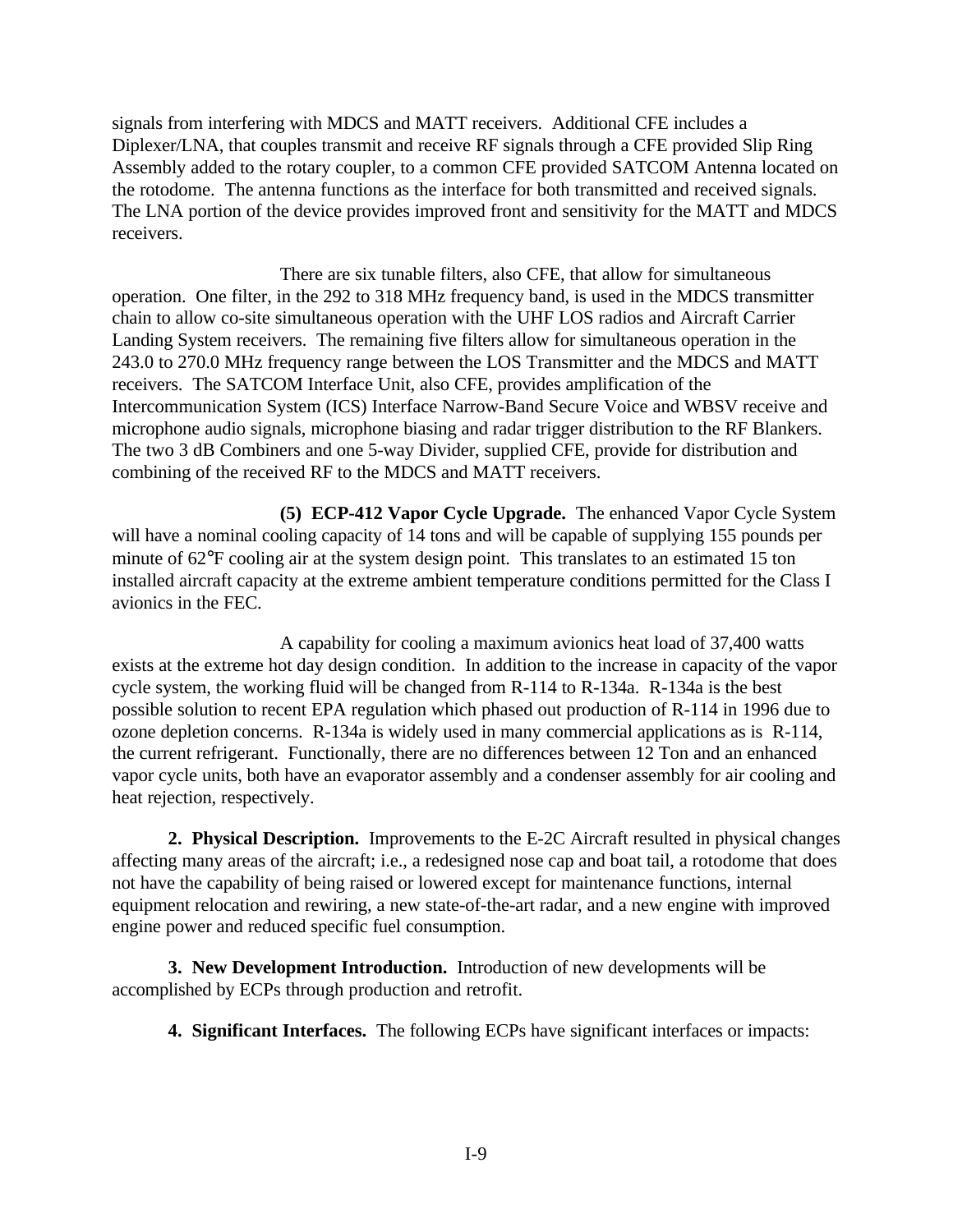**a. ECP-349.** Requires power increases of +44 watts Direct Current (DC) and +1.5 watts Alternating Current (AC). The Vertical Engine Indicators interface with the T56-A-427 engine.

**b. ECP-360R1.** The incorporation of this ECP results in interfaces and impacts in the following areas:

**(1) Impacts.** The radar modifications of this ECP have negligible impact on aircraft power and cooling requirements. The improved IFF system involves the following power and cooling changes:

| AC Power | +97 watts                 |
|----------|---------------------------|
| DC Power | -46 watts                 |
| Cooling  | $+3.12$ pounds per minute |

#### **(2) Interfaces**

<span id="page-17-0"></span>**(a) SCRAM 1 to Radar.** Five discrete Type 3 signals from SCRAM 1 to radar rack (WRA-13) are required for random selection of PRF set by L-304.

**(b) Radar to Rotodome Valve Control.** The radar provides analog voltage control for the rotodome valve.

**(c) Aircraft Antenna Azimuth Simulator Radar.** With the aircraft antenna simulator turned on, the radar will be provided with a 28 VDC signal, transmitted to the radar on a Type 3 interface.

### **(d) Radar-Computer Processor Navigation 64 Bit Interface.**

The NAV interface from the Computer Processor to DP will be 64 bits,vice 32 bits in previous radar systems.

### **(e) Control Indicator Group IFF Interface System Triggers**

**and Controls.** The radar will provide two interface Type 3 control signals to the Control Indicator Group (CIG) and IFF to designate the PRF. A system trigger and Mode IV pretrigger will be sent to the CIG and IFF, respectively.

**c. ECP-382R2.** Incorporation of this ECP involves minor aircraft structural and wiring changes. It requires 525 watts of AC power. Modifications are required to L-304 and Enhanced High Speed Processor tactical programs and EMDU embedded software (L-304/ EMDU interface message changes).

### **5. New Features, Configurations, or Material.** NA.

### **H. CONCEPTS**

**1. Operational Concept.** The E-2C is operated by a crew of five: pilot, co-pilot, and three Naval Flight Officers (NFOs). The NFOs are the Combat Information Officer, Air Control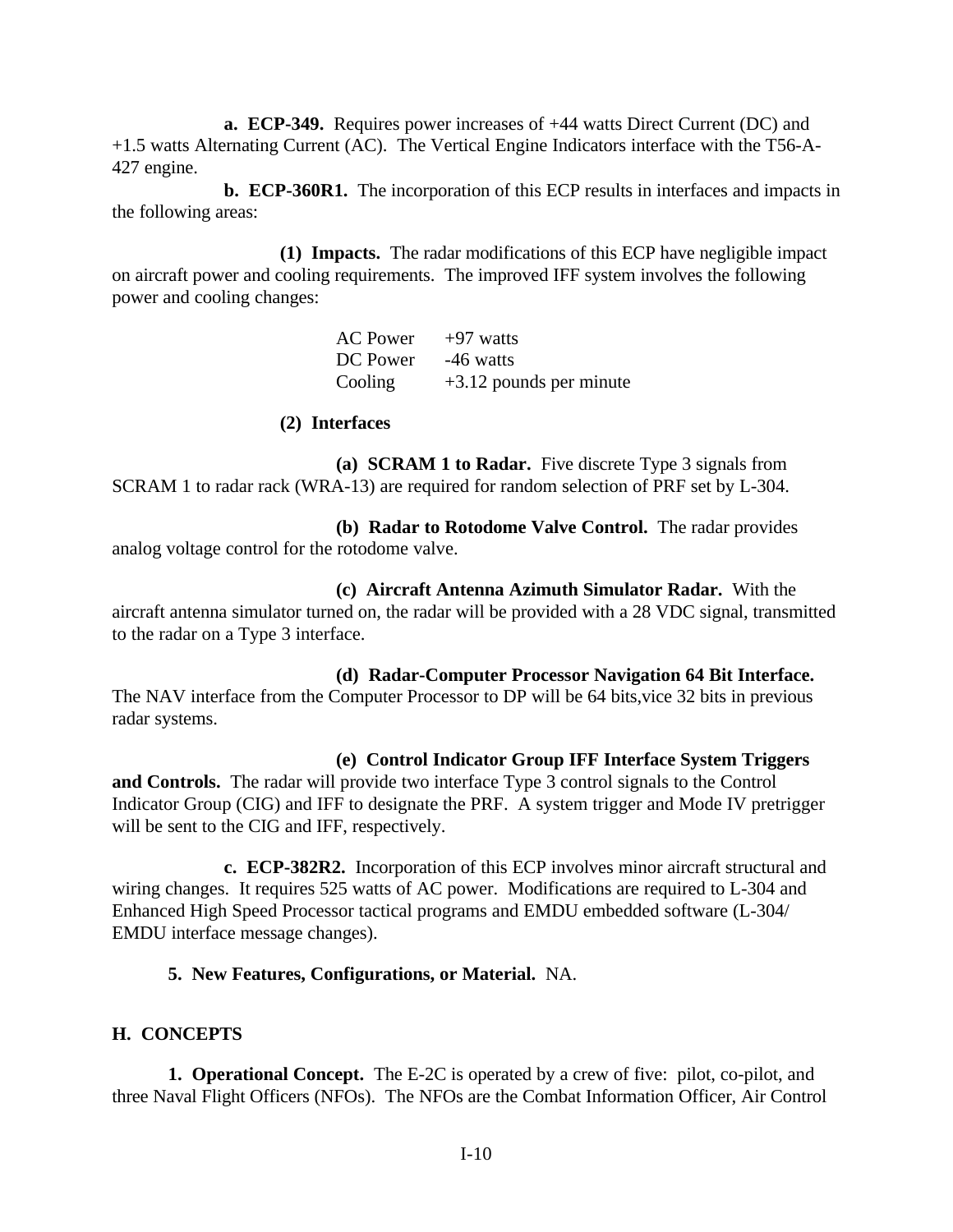Officer, and Radar Officer. Through the use of specialized electronic equipment, it's feasible for operators to search, identify and track targets, and control intercepts.

**2. Maintenance Concept.** All E-2C maintenance will conform to the three levels of maintenance as outlined in the Naval Aviation Maintenance Program (NAMP), OPNAVINST 4790.2F: organizational, intermediate, and depot.

# **a. Organizational**

**(1) Preventive Maintenance.** Preventive maintenance includes scheduled, special, and phase inspections including corrosion inspections and preservation of all equipment per Naval Air (NAVAIR) technical manuals.

**(2) Corrective Maintenance.** Corrective maintenance consists of repairs to power plants, airframes, aircraft wiring and connectors, system fault isolation to a defective WRA, replacement of the WRA, and verification of the repair using BIT, in-flight performance monitoring, or appropriate test sets and common support equipment. Defective WRAs are forwarded to the Intermediate Maintenance Activity (IMA) for repair.

# **b. Intermediate**

**(1) Preventive Maintenance.** Preventive maintenance for WRAs and Shop Replaceable Assemblies (SRAs) consists of corrosion inspections and preservation of all equipment per NAVAIR 16-1-540, Technical Manual for Avionics Cleaning and Corrosion Prevention and Control, and NAVAIR 01-1A-509 for Non-Avionics Equipment.

**(2) Corrective Maintenance.** Corrective maintenance is performed on engines, airframe components, WRAs, SRAs, sub-SRAs, chassis mounted components, and wiring harnesses beyond the organizational level's capability to repair. These actions include test, test and check, repair, and calibration using common and peculiar support equipment. WRAs are fault isolated to defective SRAs or components using the appropriate test equipment. The faulty SRA or component is repaired or replaced; then WRA performance is verified using the appropriate test equipment. WRAs and SRAs beyond the capability of the IMA are forwarded to a depot repair facility for repair or disposition.

**c. Depot.** Depot level maintenance consists of repair, rework, or refurbishing of the aircraft or its systems, WRAs, and SRAs beyond the repair capability of the IMA. The Fleet Support Team (FST) for the E-2C is Naval Aviation Depot (NAVAVNDEPOT) North Island, California. The FST for both the T56-A-425 and T56-A-427 engine is NAVAVNDEPOT Jacksonville, Florida. Allison Engine Repair Operation, Indianapolis, Indiana, is currently repairing the T56-A-427 engine. Kelly Air Force Base, San Antonio, Texas, has assumed the repair responsibilities of the T56-A-425 engine.

**d. Interim Maintenance.** Northrop-Grumman provided interim support until Material Support Dates (MSDs) were achieved on all ECPs except ECP-335R1 and ECP-418. Allison provided interim maintenance support for the T56-A-427 engine (ECP-335R1). Interim support for ECP-418 has not been determined.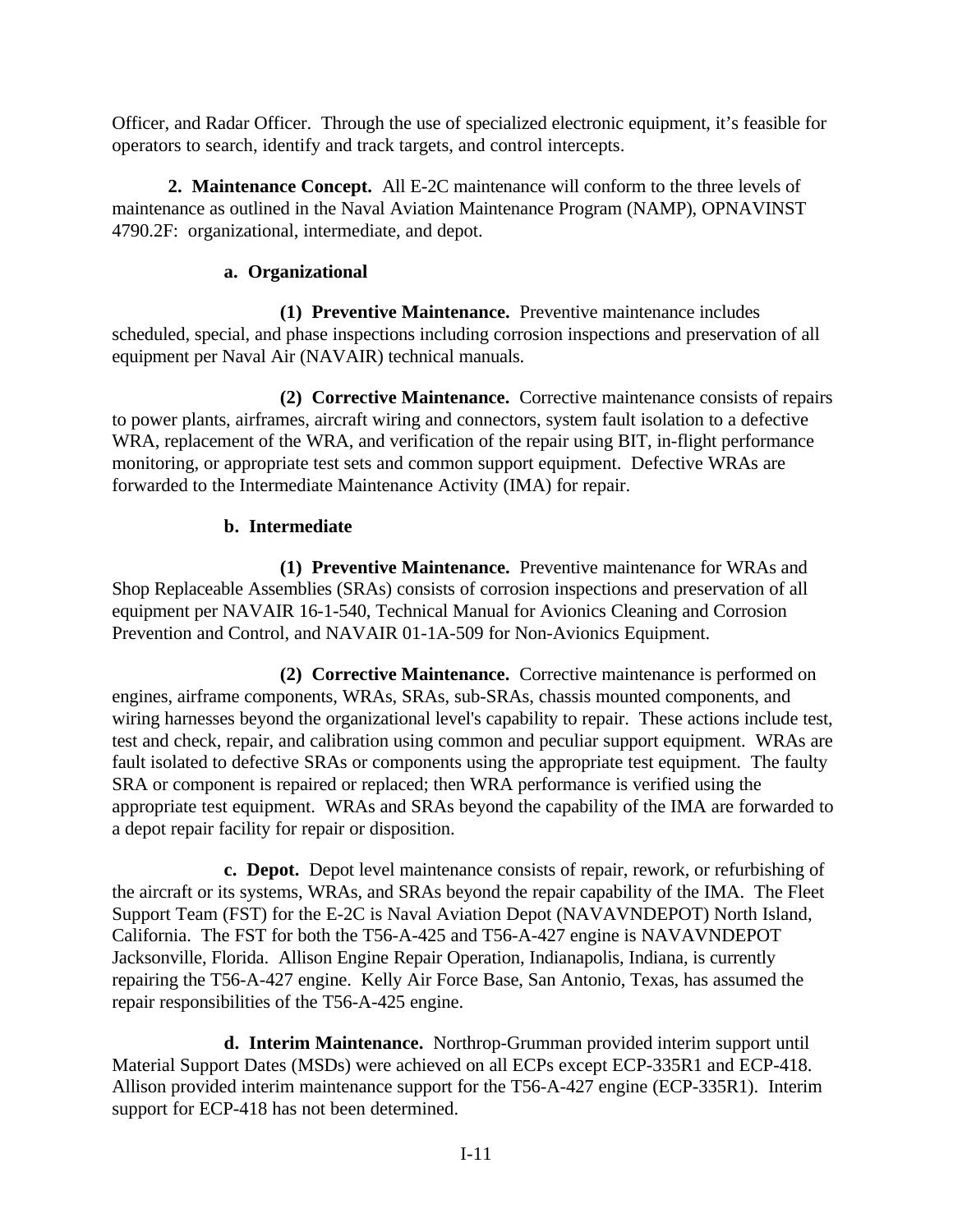Northrop-Grumman provided Contractor Engineering Technical Services through MSD, including engineering liaison and logistics support (sustaining). Naval Aviation Engineering Service Unit provides Navy Civilian Technical Specialist and Navy Military Technical Specialist support after MSD is attained.

**e. Life Cycle Maintenance Plan.** Currently, an E-2C Integrated Maintenance Concept is in development that replaces the Standard Depot Level Maintenance Program. Under this concept, E-2C Aircraft will receive required maintenance on a 48 month cycle.

**3. Manning Concept.** Manpower requirements for E-2C pilots and NFOs are based on the crew seat ratio factor found in the Required Operational Capabilities and Projected Operational Environment (ROC/POE) documents. Enlisted manpower is based on total preventative and corrective maintenance requirements. Current E-2C manpower authorizations for the Fleet Replacement Squadron (FRS), VAW-120, NAS Norfolk, Virginia, and fleet squadrons are contained in the appropriate Activity Manpower Documents (AMDs).

The ECPs installed in the E-2C Aircraft do not drive any quantitative manpower changes in squadron billets. E-2C operator and maintenance manning concepts remain unchanged. A Hardware and Manpower (HARDMAN) integration study was waived for the MCU, per Chief of Naval Operations (CNO) ltr 1500, ser N889H2A/3U635554 of 30 November 1993, due to no change in manpower or training requirements from the present computer.

Due to the new training concept of initial and career training at the organizational level of maintenance, the Navy Enlisted Classification (NEC) structure has been modified to indicate skill levels and aircraft configuration. NECs for common E-2, C-2 and E-2C (non-Group II) maintenance are designated 8805, E-2 and C-2 Organizational Apprentice Maintenance Technician, and 8305, E-2 and C-2 Systems Organizational Maintenance Technician. NECs for E-2C Group II Aircraft maintenance are designated 8806, E-2C Group II Systems Organizational Apprentice Maintenance Technician, and 8306, E-2C Group II Systems Organizational Maintenance Technician. New NECs will be required to identify Hawkeye 2000 Aircraft qualified maintenance personnel.

The organizational level NECs created for Group II maintenance, NEC 6708, E-2C Group II AEW Systems Analyst, NEC 6709, E-2C Group II AEW System Maintenance Technician, and NEC 7198, E-2C Plus Aircraft Electrical and Instrument Systems Specialist, have been consolidated into NEC 8306. These NEC changes are depicted in the Manual of Navy Enlisted Manpower and Personnel Classifications and Occupational Standards, Volume II: Navy Enlisted Classifications, NAVPERS 18068F, April 1997, and current AMDs. The introduction of the MCU and Navigation Upgrade Program will require a new NEC. Consideration will be given to a revision or addition of NECs to support Hawkeye 2000 systems.

Current E-2C manpower requirements for VAW-120, fleet squadrons, and fleet support activities are contained in the following AMDs.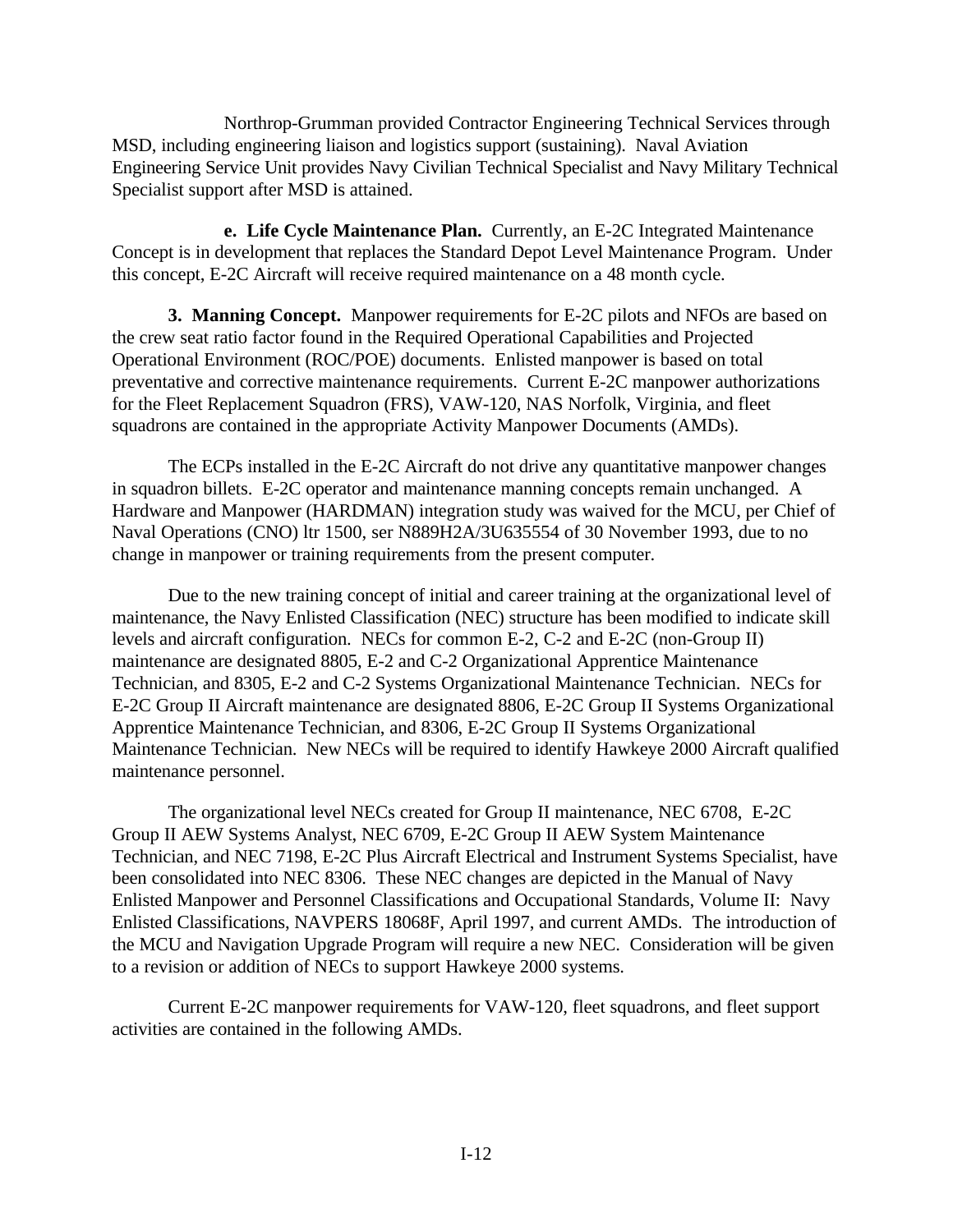### **ACTIVITY NAME AMD NUMBER AMD DATE**

| VAW-120                             | 132840 | 10 Feb 1997 |
|-------------------------------------|--------|-------------|
| VAW-124 (Fleet Squadron-East Coast) | 119067 | 09 Sep 1996 |
| VAW-112 (Fleet Squadron-West Coast) | 130208 | 13 Dec 1996 |
| Sea Operational Detachment Norfolk  | 133166 | 27 Feb 1997 |
| Sea Operational Detachment Miramar  | 113884 | 15 Mar 1996 |

**4. Training Concept.** The E-2C Training Program consists of initial and follow-on training for operators and maintenance personnel. Initial training for ECP-335 was provided by Allison Gas Turbine at Naval Aviation Maintenance Training Group Detachment (NAMTRAGRU DET) Miramar. All other initial training was provided by Grumman Aerospace Corporation (GAC) at Bethpage, New York, or at Navy sites. Follow-on aircrew training is provided by VAW-120, and organizational maintenance training is provided by MTU 1025, NAMTRAGRU DET Miramar, California, and MTU 1026 NAMTRAGRU DET Norfolk, Virginia. Intermediate level maintenance personnel are provided training at MTUs located at various NAMTRAGRU DETs around the country.

Future Hawkeye 2000 initial training will be provided by designated contractor at the contractors facilities or Navy sites. Hawkeye 2000 follow-on training will be accomplished by modifying existing aircrew and maintenance courses and developing new courses as appropriate. This information will be included in future updates to this NTSP.

A new training concept for most aviation maintenance training has been established. This concept entails dividing "A" school courses into two or more segments called core and strand, and "C" school courses into separate initial and career training courses. "A" school core courses include general knowledge and skills training for the particular rating, while "A" school strand courses focus on more specialized training requirements for that rating and specific aircraft or equipment, based on the student's fleet activity destination. Strand training immediately follows core training and is part of the "A" school. Upon completion of core and strand "A" school, graduates attend the appropriate initial "C" school for additional specific training. Initial "C" school training is intended for students in paygrades E-4 and below. Career "C" school training is provided to personnel, E-5 and above, to enhance skills and knowledge within their field.

For information on the Naval Reserve, refer to the E-2C Aircraft Transition to the Reserves NTP, A-50-8715B/A, dated 9 March 1993.

**a. Initial Training.** GAC provided initial training and courseware materials for all ECPs discussed in this NTSP at Bethpage, New York, or at Navy sites, except ECP-335R1. Initial training for ECP-335R1 was provided by Allison Gas Turbine at NAS Miramar (now MCAS Miramar). Training was provided to VAW-120, MTU 1025, and MTU 1026 instructors and other selected personnel. All initial training has been completed for Group II aircraft. Initial training for Hawkeye 2000 has not been determined.

**b. Follow-on Training.** VAW-120 provides all E-2C pilot and NFO training. The E-2C Pilot and NFO Academic Ground School includes a Computer Aided Instruction (CAI)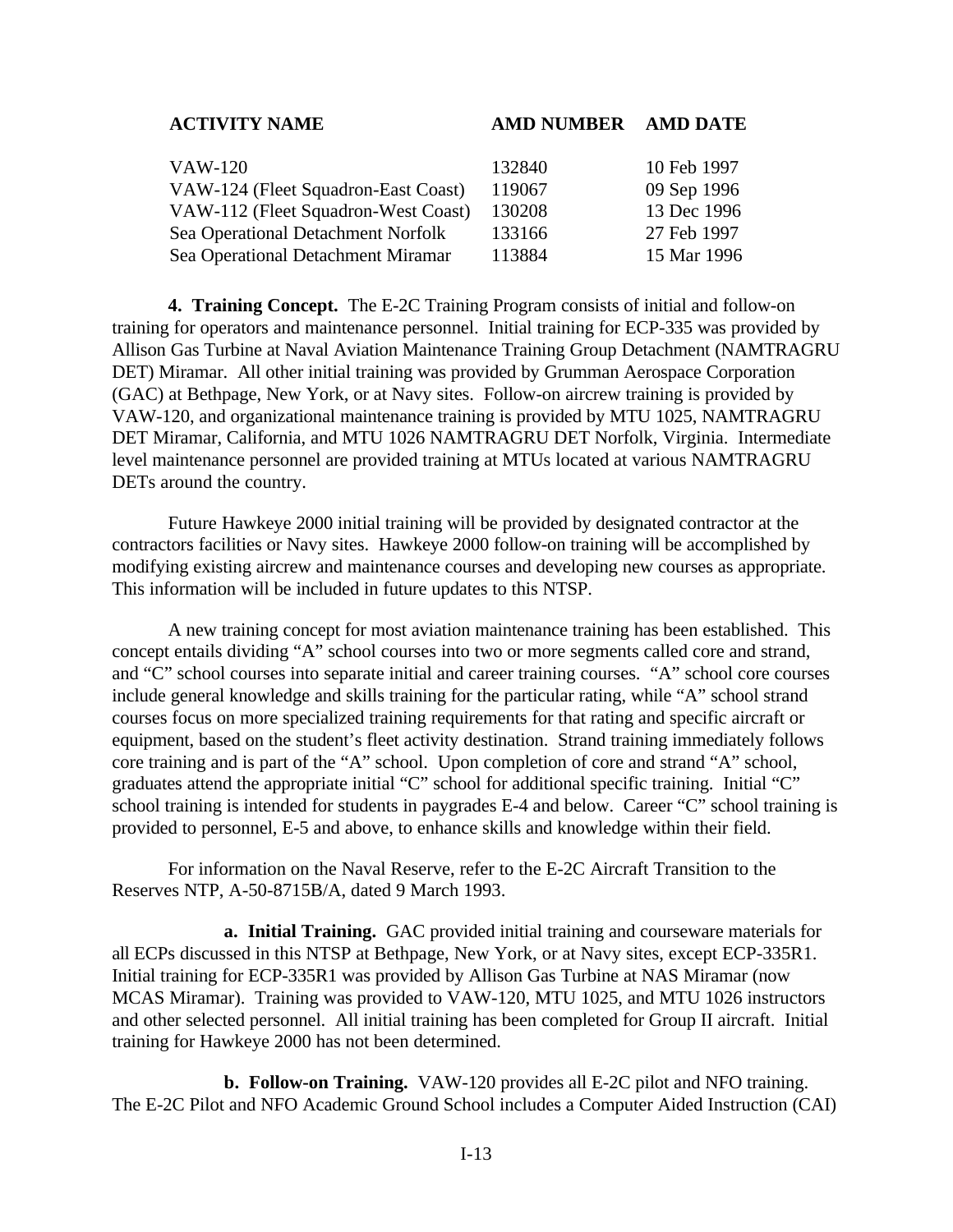program which was established in FY88. The current configuration includes a 386-based computer driving multiple high resolution computer monitors, file server, monitoring station, several student stations, graphics stations, and a development station. Student interaction is accomplished via touch screen. Omnibus and Group II software installation has been completed. This training system will require upgrading with introduction of the Hawkeye 2000 Aircraft.

This CAI system is undergoing a two year conversion project changing the current dual screen presentation to single screen and updating all software and hardware to off-the-shelf systems. The upgraded Computer Based Training (CBT) system will provide additional instructional management and administration, and design and development of instructional materials capabilities. The CBT system will include the following major components: 24 Pentium-133 student stations, nine Pentium-166 authoring and development stations, and six laptop computer classroom presentation systems interconnected on a local area network. CBT system capabilities will include sound, CD ROM production, and interactivity through a mouse and keyboard. The upgraded CBT is currently planned to be Ready For Training (RFT) in FY98. CBT supports all CNO approved syllabi for E-2 system operators. CAI provides a supplemental form of education to enhance the academic portion of training prior to the hands-on experience gained in simulators or the aircraft.

Aircrew training courses are conducted by the FRS, VAW-120, and are currently RFT, but must be modified prior to introduction of the Hawkeye 2000 Aircraft. In addition to pilot and NFO training, E-2C Advanced Mission Commander Training is conducted for all aircrew at Naval Strike Warfare Center, NAS Fallon, Nevada. Follow-on organizational maintenance training is provided by MTU 1025 and MTU 1026. The addition of ECPs may increase the length of some courses and change course contents. PMA205 will provide training support data to VAW-120, MTU 1025, and MTU 1026 to update courses with applicable ECP information.

| <b>Title </b>    | E-2C Group 0 Category 1 Replacement Pilot Pipeline           |
|------------------|--------------------------------------------------------------|
|                  | $D-2B-0351$                                                  |
| Model Manager    | VAW-120                                                      |
| Description      | This pipeline provides the training necessary for qualifying |
|                  | as a Category 1 pilot in the E-2C Group 0 Aircraft.          |
| Location         | VAW-120, NAS Norfolk                                         |
|                  | 246 days                                                     |
| $RFT$ date       | Currently available                                          |
| Skill identifier | 1311                                                         |
| TTE/TD           | Operational Flight Trainer (OFT) 2F110, OFT 2F166-1;         |
|                  | no TTE                                                       |
| Prerequisites    | Q-2A-0010 Joint T-34C Intermediate Flight Training;          |
|                  | D-2G-0025 Survival, Evasion, Resistance, and Escape          |
|                  | (SERE) Training;                                             |
|                  | <b>Final Secret clearance</b>                                |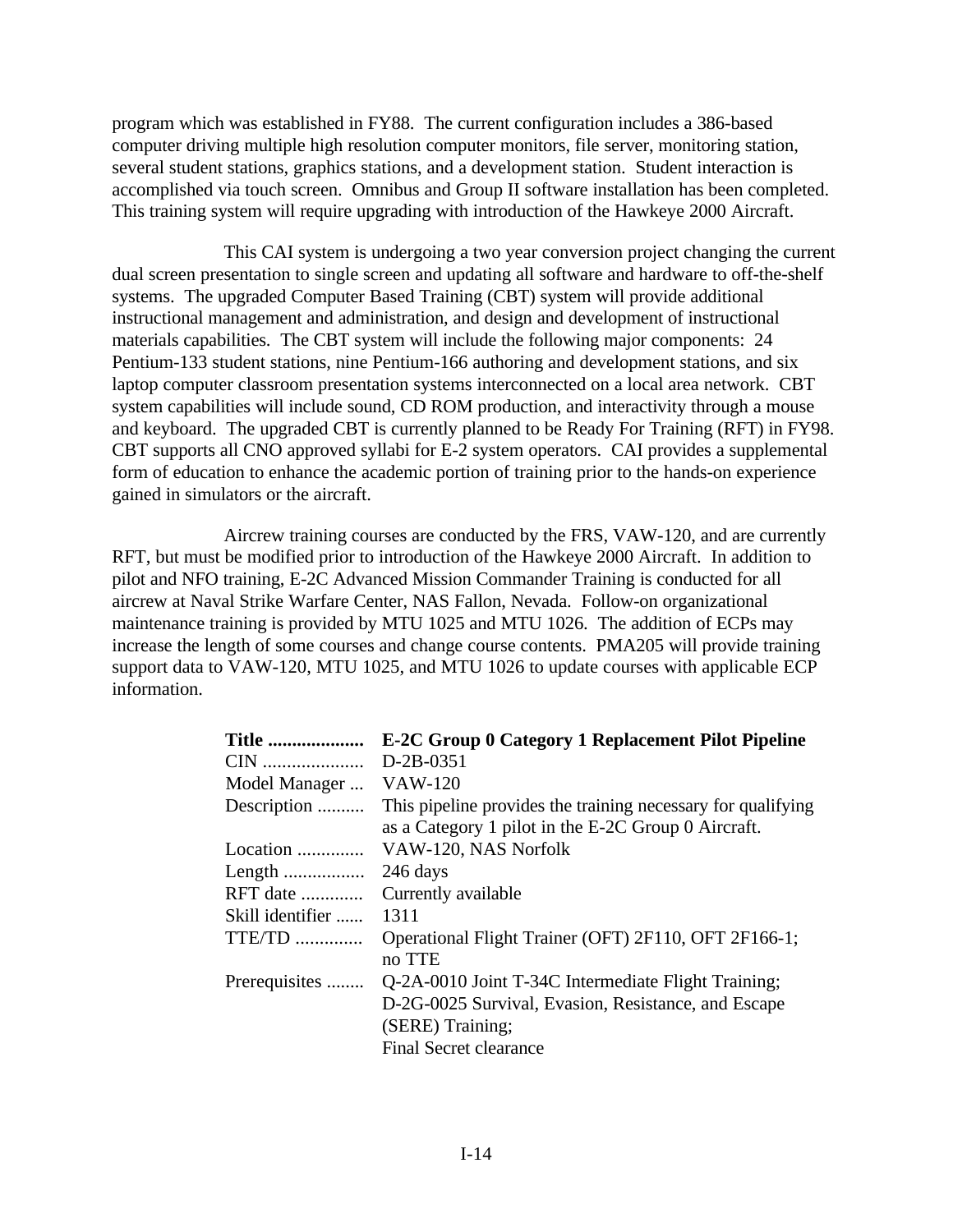| <b>Title </b>    | E-2C Group 0 Category 2 Replacement Pilot Pipeline           |
|------------------|--------------------------------------------------------------|
|                  | D-2B-0352                                                    |
| Model Manager    | VAW-120                                                      |
| Description      | This pipeline provides the training necessary for qualifying |
|                  | as a Category 2 pilot in the E-2C Group 0 Aircraft.          |
| Location         | VAW-120, NAS Norfolk                                         |
|                  | 184 days                                                     |
| $RFT$ date       | Currently available                                          |
| Skill identifier | 1311                                                         |
| $TTE/TD$         | OFT 2F110, OFT 2F166-1; no TTE                               |
| Prerequisites    | Q-2A-0010 Joint T-34C Intermediate Flight Training;          |
|                  | D-2G-0025 SERE Training;                                     |
|                  | Final Secret clearance                                       |

| <b>Title </b>    | <b>E-2C Group 0 Category 3 Replacement Pilot Pipeline</b>                                                           |
|------------------|---------------------------------------------------------------------------------------------------------------------|
| CIN              | $D-2B-0353$                                                                                                         |
| Model Manager    | <b>VAW-120</b>                                                                                                      |
| Description      | This pipeline provides the training necessary for qualifying<br>as a Category 2 pilot in the E-2C Group 0 Aircraft. |
| Location         | VAW-120, NAS Norfolk                                                                                                |
| Length           | $155$ days                                                                                                          |
| RFT date         | Currently available                                                                                                 |
| Skill identifier | 1311                                                                                                                |
| $TTE/TD$         | OFT 2F110, OFT 2F166-1; no TTE                                                                                      |
| Prerequisites    | Q-2A-0010 Joint T-34C Intermediate Flight Training;                                                                 |
|                  | D-2G-0025 SERE Training;                                                                                            |
|                  | <b>Final Secret clearance</b>                                                                                       |
| <b>Title </b>    | <b>E-2C Group 0 Category 4 Replacement Pilot Pipeline</b>                                                           |
| CIN              | D-2B-0354                                                                                                           |
| Model Manager    | <b>VAW-120</b>                                                                                                      |
| Description      | This pipeline provides the training necessary for qualifying<br>as a Category 2 pilot in the E-2C Group 0 Aircraft. |
| Location         | VAW-120 NAS Norfolk                                                                                                 |

|                        | as a Category 2 pilot in the E-2C Group 0 Aircraft.                |
|------------------------|--------------------------------------------------------------------|
|                        | Location  VAW-120, NAS Norfolk                                     |
|                        |                                                                    |
|                        | RFT date  Currently available                                      |
| Skill identifier  1311 |                                                                    |
|                        | TTE/TD  OFT 2F110, OFT 2F166-1; no TTE                             |
|                        | Prerequisites  Q-2A-0010 Joint T-34C Intermediate Flight Training; |
|                        | D-2G-0025 SERE Training;                                           |
|                        | Final Secret clearance                                             |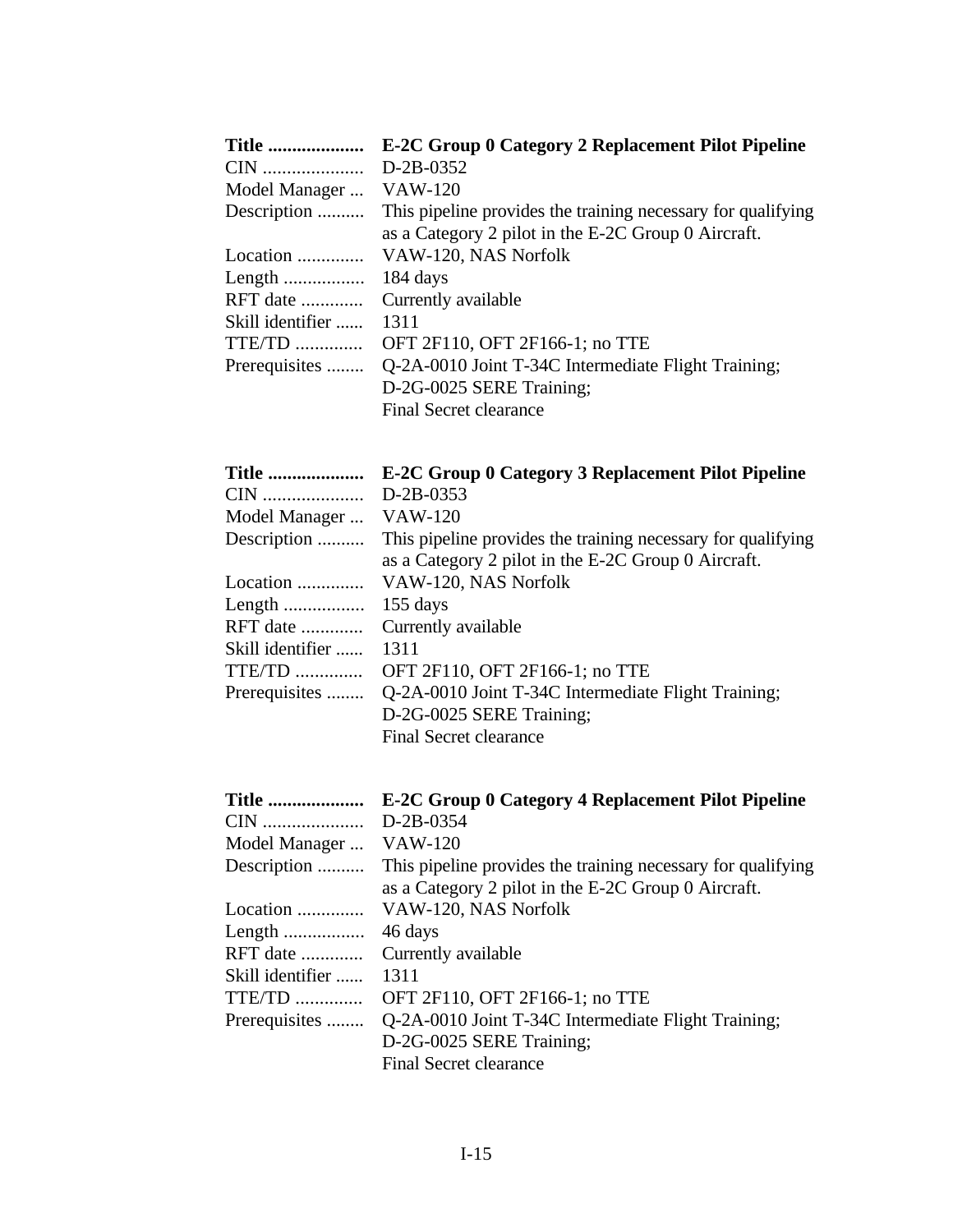| <b>Title </b>    | <b>E-2C Plus Group 2 Category 1 Fleet Replacement Pilot</b>  |
|------------------|--------------------------------------------------------------|
|                  | <b>Pipeline</b>                                              |
|                  | $D-2B-0371$                                                  |
| Model Manager    | VAW-120                                                      |
| Description      | This pipeline provides the training necessary for qualifying |
|                  | as a Category 1 pilot in the E-2C Plus Group 2 Aircraft.     |
| Location         | VAW-120, NAS Norfolk                                         |
|                  | 232 days                                                     |
| RFT date         | Currently available                                          |
| Skill identifier | 1311                                                         |
| $TTE/TD$         | OFT 2F110, OFT 2F166-1; no TTE                               |
| Prerequisites    | Q-2A-0010 Joint T-34C Intermediate Flight Training;          |
|                  | D-2G-0025 SERE Training;                                     |
|                  | <b>Final Secret clearance</b>                                |

| Title            | E-2C Plus Group 2 Category 2 Fleet Replacement Pilot         |
|------------------|--------------------------------------------------------------|
|                  | <b>Pipeline</b>                                              |
|                  | D-2B-0372                                                    |
| Model Manager    | <b>VAW-120</b>                                               |
| Description      | This pipeline provides the training necessary for qualifying |
|                  | as a Category 2 pilot in the E-2C Plus Group 2 Aircraft.     |
| Location         | VAW-120, NAS Norfolk                                         |
|                  | $177 \text{ days}$                                           |
| RFT date         | Currently available                                          |
| Skill identifier | 1311                                                         |
| TTE/TD           | OFT 2F110, OFT 2F166-1; no TTE                               |
| Prerequisites    | Q-2A-0010 Joint T-34C Intermediate Flight Training;          |
|                  | D-2G-0025 SERE Training;                                     |
|                  | <b>Final Secret clearance</b>                                |

| <b>Title </b>    | <b>E-2C Plus Group 2 Category 3 Fleet Replacement Pilot</b>  |
|------------------|--------------------------------------------------------------|
|                  | <b>Pipeline</b>                                              |
|                  | $D-2B-0373$                                                  |
| Model Manager    | VAW-120                                                      |
| Description      | This pipeline provides the training necessary for qualifying |
|                  | as a Category 3 pilot in the E-2C Plus Group 2 Aircraft.     |
|                  |                                                              |
|                  |                                                              |
|                  |                                                              |
| Skill identifier | 1311                                                         |
|                  | TTE/TD  OFT 2F110, OFT 2F166-1; no TTE                       |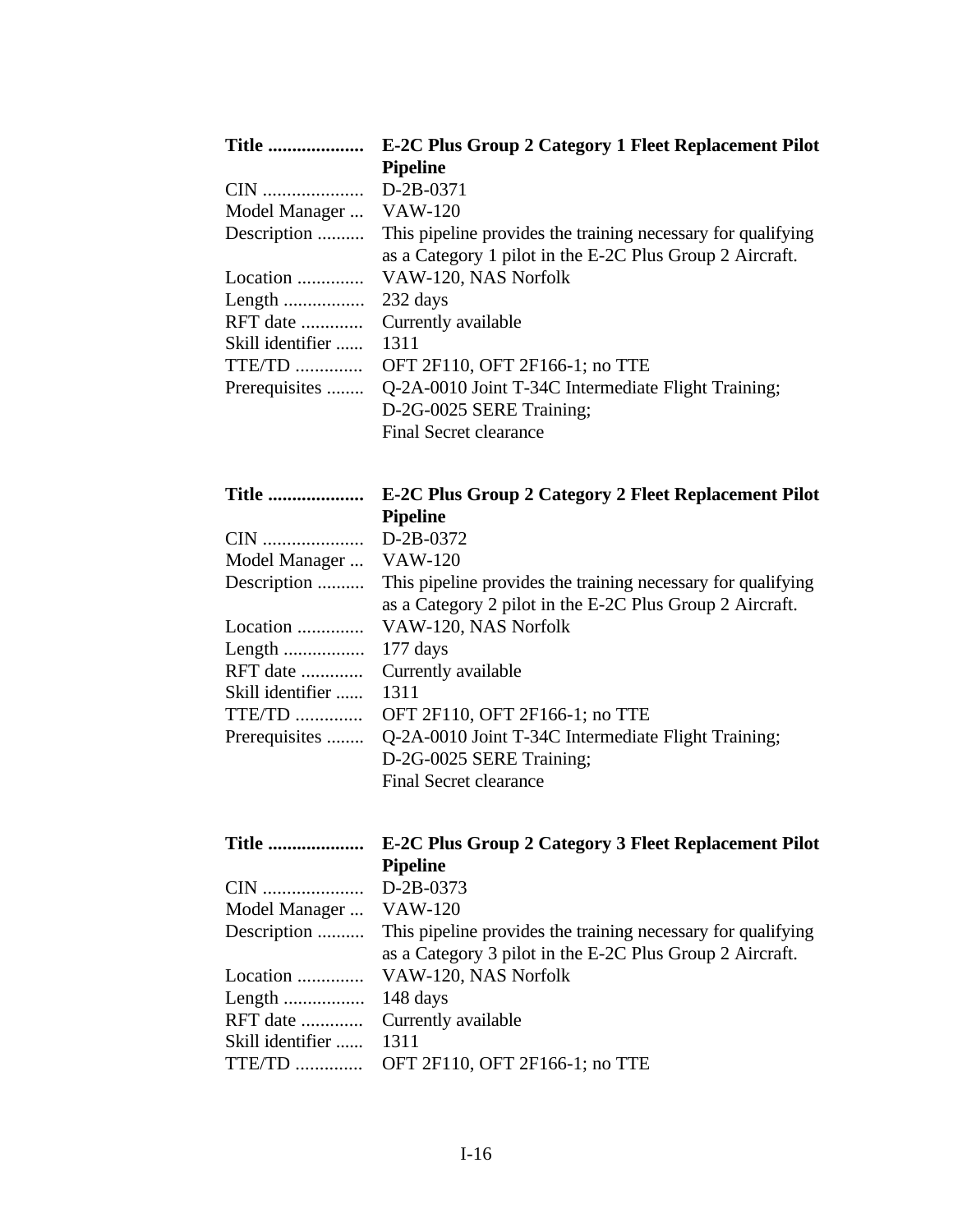| Prerequisites  Q-2A-0010 Joint T-34C Intermediate Flight Training; |
|--------------------------------------------------------------------|
| D-2G-0025 SERE Training;                                           |
| Final Secret clearance                                             |

| Title            | <b>E-2C Plus Group 2 Category 4 Fleet Replacement Pilot</b>  |
|------------------|--------------------------------------------------------------|
|                  | <b>Pipeline</b>                                              |
|                  | D-2B-0374                                                    |
| Model Manager    | <b>VAW-120</b>                                               |
| Description      | This pipeline provides the training necessary for qualifying |
|                  | as a Category 4 pilot in the E-2C Plus Group 2 Aircraft.     |
| Location         | VAW-120, NAS Norfolk                                         |
|                  | 45 days                                                      |
| RFT date         | Currently available                                          |
| Skill identifier | 1311                                                         |
| TTE/TD           | OFT 2F110, OFT 2F166-1; no TTE                               |
| Prerequisites    | Q-2A-0010 Joint T-34C Intermediate Flight Training;          |
|                  | D-2G-0025 SERE Training;                                     |
|                  | Final Secret clearance                                       |

| <b>Title </b>    | E-2C Group 0 Category 1 Fleet Naval Flight Officer           |
|------------------|--------------------------------------------------------------|
|                  | <b>Pipeline</b>                                              |
|                  | $D-2D-0351$                                                  |
| Model Manager    | <b>VAW-120</b>                                               |
| Description      | This pipeline provides the training necessary for qualifying |
|                  | as a Category 1 NFO in the E-2C Group 0 Aircraft.            |
| Location         | VAW-120, NAS Norfolk                                         |
|                  | 336 days                                                     |
| RFT date         | Currently available                                          |
| Skill identifier | 1321                                                         |
| TTE/TD           | Tactics Trainer 15F8B/C; no TTE                              |
| Prerequisites    | Q-2D-0012 Basic Naval Flight Officer Training;               |
|                  | D-2G-0025 SERE Training;                                     |
|                  | <b>Final Secret clearance</b>                                |

| <b>Title </b>          | E-2C Group 0 Category 2 Fleet Naval Flight Officer<br><b>Pipeline</b>                                                          |
|------------------------|--------------------------------------------------------------------------------------------------------------------------------|
|                        |                                                                                                                                |
| Model Manager  VAW-120 |                                                                                                                                |
|                        | Description  This pipeline provides the training necessary for qualifying<br>as a Category 2 NFO in the E-2C Group 0 Aircraft. |
|                        | Location  VAW-120, NAS Norfolk                                                                                                 |
|                        |                                                                                                                                |
|                        |                                                                                                                                |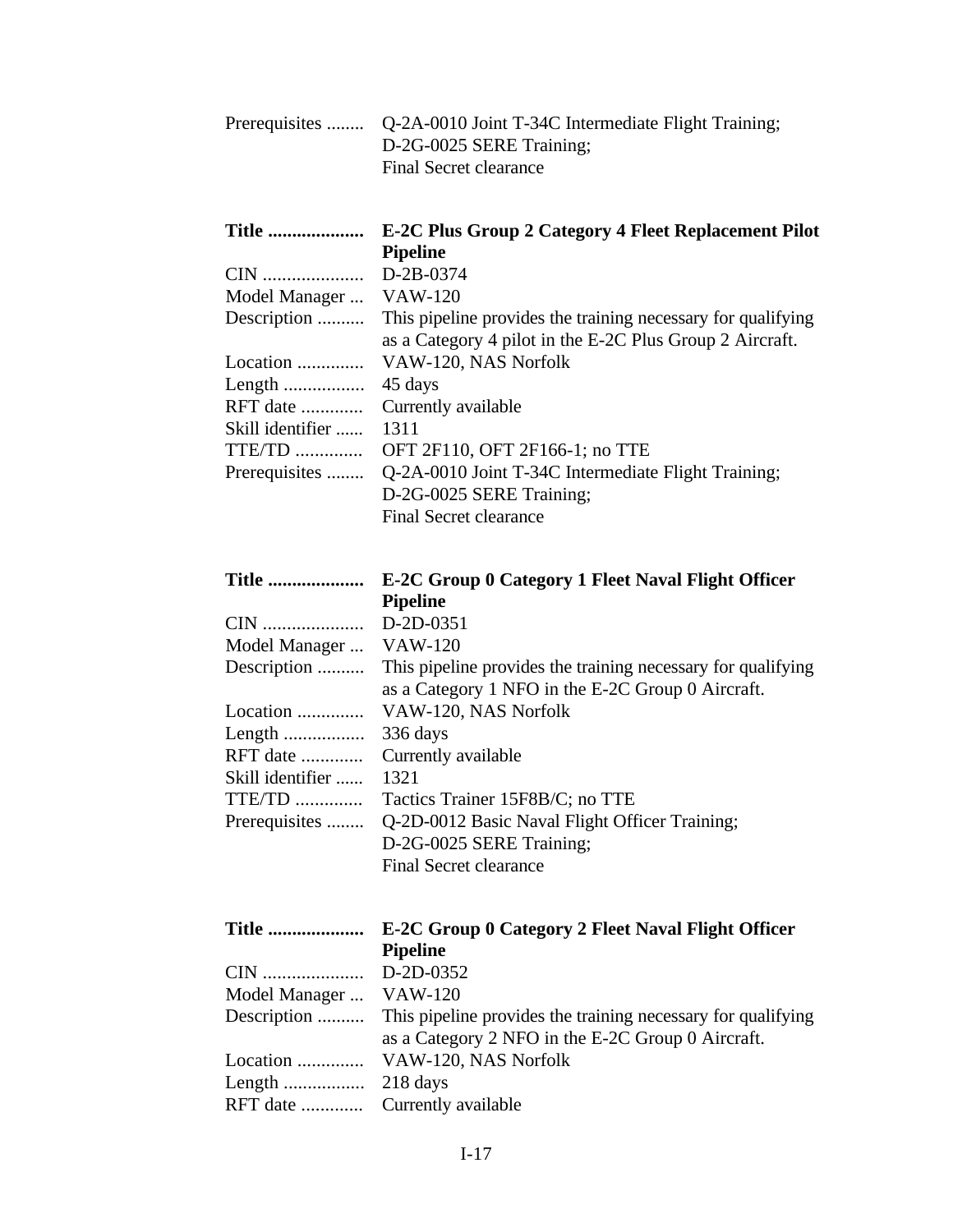| Skill identifier<br>$TTE/TD$<br>Prerequisites                                                                                         | 1321<br>Tactics Trainer 15F8B/C; no TTE<br>Q-2D-0012 Basic Naval Flight Officer Training;<br>D-2G-0025 SERE Training;<br><b>Final Secret clearance</b>                                                                                                                                                                                                                                                                                         |
|---------------------------------------------------------------------------------------------------------------------------------------|------------------------------------------------------------------------------------------------------------------------------------------------------------------------------------------------------------------------------------------------------------------------------------------------------------------------------------------------------------------------------------------------------------------------------------------------|
| <b>Title </b><br>CIN<br>Model Manager<br>Description<br>Location<br>Length<br>RFT date<br>Skill identifier<br>TTE/TD<br>Prerequisites | E-2C Group 0 Category 3 Fleet Naval Flight Officer<br><b>Pipeline</b><br>D-2D-0353<br><b>VAW-120</b><br>This pipeline provides the training necessary for qualifying<br>as a Category 3 NFO in the E-2C Group 0 Aircraft.<br>VAW-120, NAS Norfolk<br>162 days<br>Currently available<br>1321<br>Tactics Trainer 15F8B/C; no TTE<br>Q-2D-0012 Basic Naval Flight Officer Training;<br>D-2G-0025 SERE Training;<br><b>Final Secret clearance</b> |
| <b>Title </b>                                                                                                                         | E-2C Group 0 Category 4 Fleet Naval Flight Officer                                                                                                                                                                                                                                                                                                                                                                                             |
| CIN<br>Model Manager<br>Description<br>Location<br>Length<br>RFT date<br>Skill identifier<br>TTE/TD<br>Prerequisites                  | <b>Pipeline</b><br>D-2D-0353<br><b>VAW-120</b><br>This pipeline provides the training necessary for qualifying<br>as a Category 4 NFO in the E-2C Group 0 Aircraft.<br>VAW-120, NAS Norfolk<br>43 days<br>Currently available<br>1321<br>Tactics Trainer 15F8B/C; no TTE<br>Q-2D-0012 Basic Naval Flight Officer Training;<br>D-2G-0025 SERE Training;<br><b>Final Secret clearance</b>                                                        |

Location .............. VAW-120, NAS Norfolk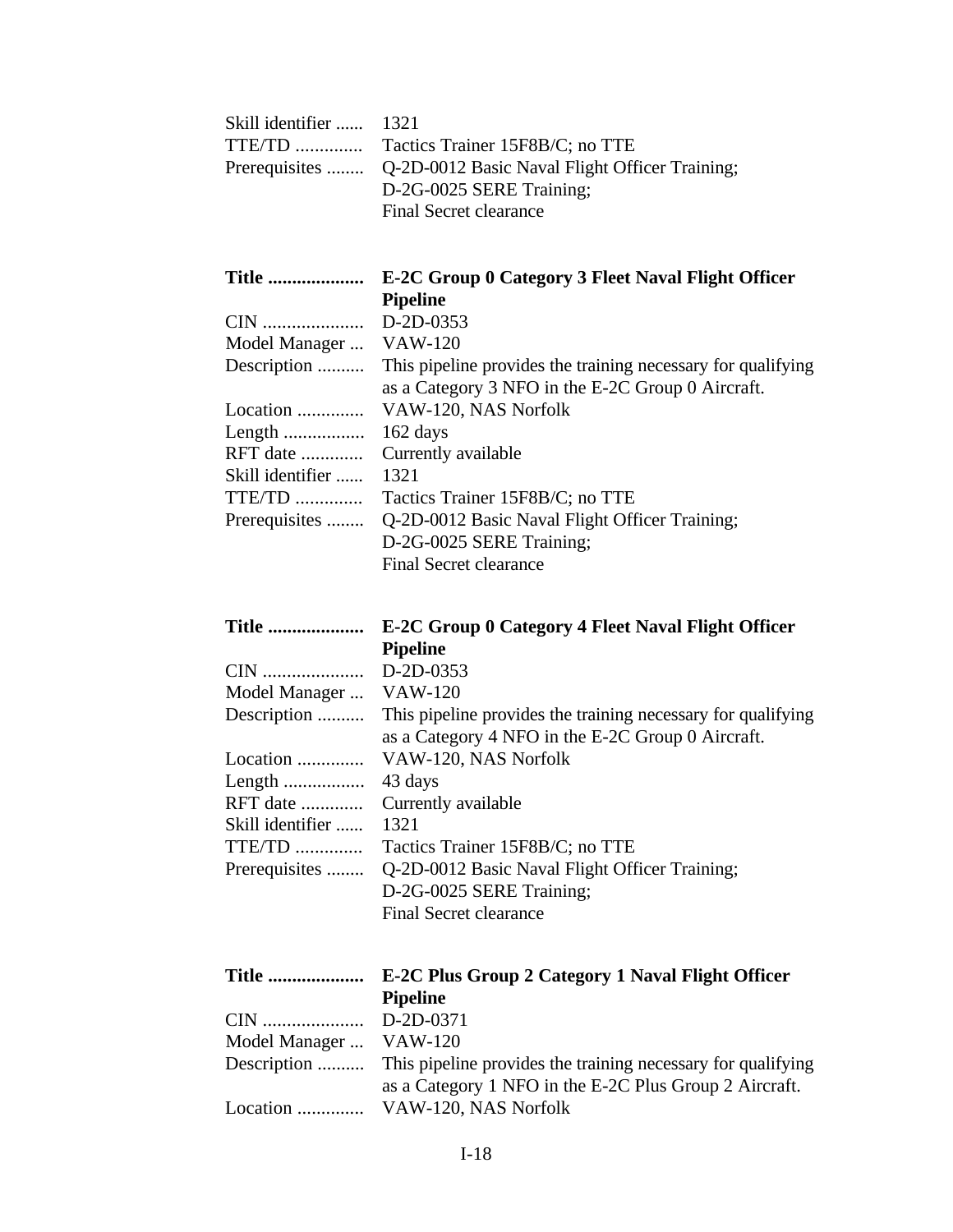|                        | 332 days                                                     |
|------------------------|--------------------------------------------------------------|
| RFT date               | Currently available                                          |
| Skill identifier       | 1321                                                         |
| $TTE/TD$               | Tactics Trainer 15F8B/C; no TTE                              |
| Prerequisites          | Q-2D-0012 Basic Naval Flight Officer Training;               |
|                        | D-2G-0025 SERE Training;                                     |
|                        | <b>Final Secret clearance</b>                                |
|                        |                                                              |
| <b>Title </b>          | E-2C Plus Group 2 Category 2 Naval Flight Officer            |
|                        | <b>Pipeline</b>                                              |
|                        | D-2D-0372                                                    |
| Model Manager  VAW-120 |                                                              |
| Description            | This pipeline provides the training necessary for qualifying |
|                        | as a Category 2 NFO in the E-2C Plus Group 2 Aircraft.       |
| Location               | VAW-120, NAS Norfolk                                         |
| Length                 | $210$ days                                                   |
| $RFT$ date             | Currently available                                          |
| Skill identifier       | 1321                                                         |
| $TTE/TD$               | Tactics Trainer 15F8B/C; no TTE                              |
| Prerequisites          | Q-2D-0012 Basic Naval Flight Officer Training;               |
|                        | D-2G-0025 SERE Training;                                     |
|                        | Final Secret clearance                                       |

| <b>Title </b> | <b>E-2C Plus Group 2 Category 3 Naval Flight Officer</b> |
|---------------|----------------------------------------------------------|
|               | <b>Pipeline</b>                                          |

| Model Manager  VAW-120 |                                                              |
|------------------------|--------------------------------------------------------------|
| Description            | This pipeline provides the training necessary for qualifying |
|                        | as a Category 3 NFO in the E-2C Plus Group 2 Aircraft.       |
| Location               | VAW-120, NAS Norfolk                                         |
|                        | 148 days                                                     |
| RFT date               | Currently available                                          |
| Skill identifier       | 1321                                                         |
| TTE/TD                 | Tactics Trainer 15F8B/C; no TTE                              |
| Prerequisites          | Q-2D-0012 Basic Naval Flight Officer Training;               |
|                        | D-2G-0025 SERE Training;                                     |
|                        | Final Secret clearance                                       |

|                        | <b>Pipeline</b> |
|------------------------|-----------------|
|                        |                 |
| Model Manager  VAW-120 |                 |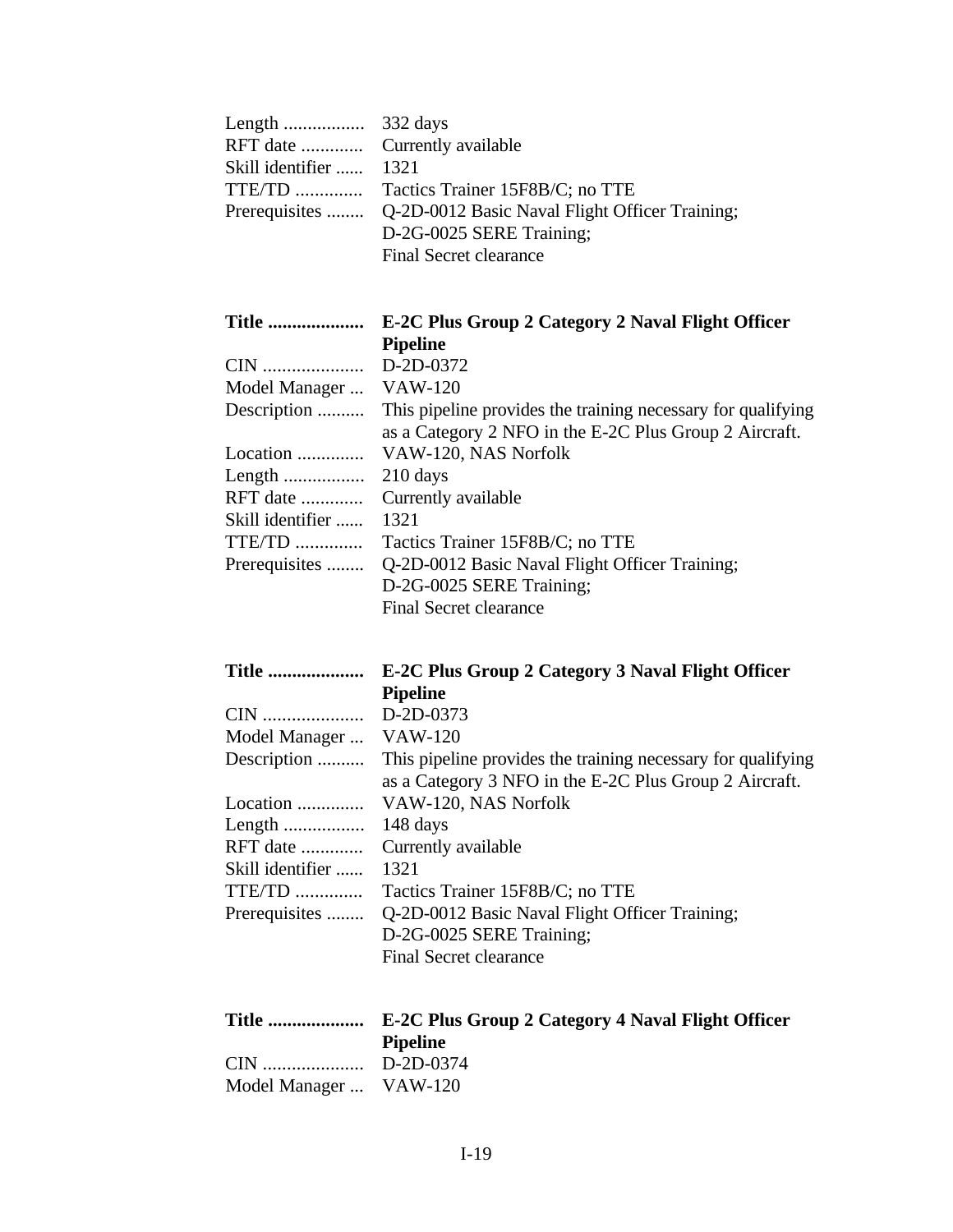| Description<br>Location<br>Length<br>RFT date<br>Skill identifier<br>TTE/TD<br>Prerequisites | This pipeline provides the training necessary for qualifying<br>as a Category 4 NFO in the E-2C Plus Group 2 Aircraft.<br>VAW-120, NAS Norfolk<br>25 days<br>Currently available<br>1321<br>Tactics Trainer 15F8B/C; no TTE<br>Q-2D-0012 Basic Naval Flight Officer Training;<br>D-2G-0025 SERE Training;<br><b>Final Secret clearance</b>                                                                                                              |
|----------------------------------------------------------------------------------------------|---------------------------------------------------------------------------------------------------------------------------------------------------------------------------------------------------------------------------------------------------------------------------------------------------------------------------------------------------------------------------------------------------------------------------------------------------------|
| <b>Title </b><br>CIN<br>Model Manager<br>Description                                         | <b>E-2C Advanced Mission Commander Training</b><br>$E-2B-1000$<br>Carrier AEW Weapons School, MCAS Miramar<br>This course provides advanced tactical training to E-2C                                                                                                                                                                                                                                                                                   |
| Location<br>Length<br>RFT date<br>Skill identifier<br>TTE/TD<br>Prerequisites                | <b>Mission Commanders and Carrier AEW Plane</b><br>Commanders.<br>Naval Strike Warfare Center, NAS Fallon<br>12 days<br>Currently available<br>1311, 1321<br>None<br>Q-2D-0012 Basic Naval Flight Officer Training; or<br>Q-2A-0010 Joint T-34C Intermediate Flight Training;<br>Designated E-2C Mission Commander;<br>Completion of one squadron deployment;<br>Current Special Background Investigation clearance;<br>Nominated by Commanding Officer |
| Title<br>CIN<br>Model Manager<br>Description                                                 | E-2/C-2 Non-Designated Airman/Plane Captain<br>D/E-600-0300<br>NAMTRAGRU DET Norfolk<br>This track defines the minimum required courses leading to<br>assignment of the E-2/C-2 Non-Designated Airman/Plane<br>Captain.                                                                                                                                                                                                                                 |
| Location                                                                                     | MTU 1025, NAMTRAGRU DET Miramar<br>MTU 1026, NAMTRAGRU DET Norfolk                                                                                                                                                                                                                                                                                                                                                                                      |
| Length<br>RFT date<br>Skill identifier                                                       | 9 days<br>Currently available<br>None                                                                                                                                                                                                                                                                                                                                                                                                                   |
| $TTE/TD$<br>Prerequisite                                                                     | None<br>A-950-0069 Airman Apprentice Training                                                                                                                                                                                                                                                                                                                                                                                                           |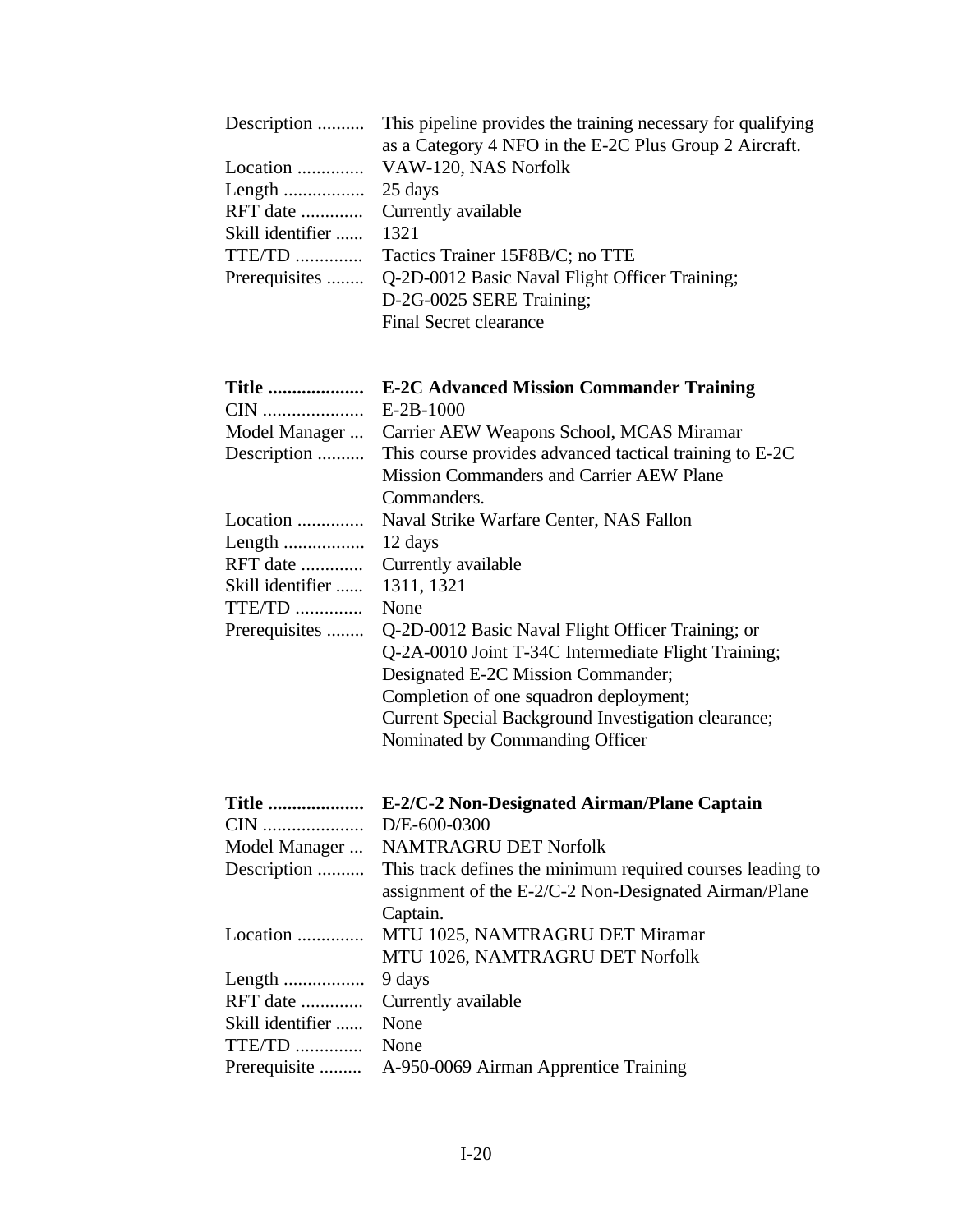| <b>Title </b>    | E-2/C-2 Initial Power Plants and Related Systems                                     |
|------------------|--------------------------------------------------------------------------------------|
|                  | <b>Organizational Maintenance</b>                                                    |
| CIN              | D-601-0315                                                                           |
| Model Manager    | <b>NAMTRAGRU DET Norfolk</b>                                                         |
| Description      | This track prepares Aviation Machinist's Mate (AD)                                   |
|                  | personnel with sufficient knowledge and skills, including                            |
|                  | component purpose, location, and repair procedures, to                               |
|                  | safely perform, under close supervision, entry level                                 |
|                  | maintenance on the E-2/C-2 Power Plant and related                                   |
|                  | systems.                                                                             |
| Location         | MTU 1026, NAMTRAGRU DET Norfolk                                                      |
| Length           | 37 days                                                                              |
| RFT date         | Currently available                                                                  |
| Skill identifier | AD 8805                                                                              |
| TTE/TD           | T56-A-425 Engine, T56-A-425 Maintenance Trainer, T56-                                |
|                  |                                                                                      |
|                  | A-8 Cutaway Training Aid, Fuel Training Aid, Dry Fuel                                |
|                  | Training Aid; refer to Part IV.A.1 for TTE.                                          |
| Prerequisite     | C-601-2013 Aviation Machinists Mate Turboprop<br><b>Fundamentals Strand Class A1</b> |
|                  |                                                                                      |
|                  |                                                                                      |
| <b>Title </b>    | <b>E-2/C-2 Career Power Plants and Related Systems</b>                               |
|                  | <b>Organizational Maintenance</b>                                                    |
| CIN              | D-601-0310                                                                           |
| Model Manager    | <b>NAMTRAGRU DET Norfolk</b>                                                         |
| Description      | This track provides career AD personnel with sufficient                              |
|                  | knowledge of the E-2/C-2 Power Plants and its related                                |
|                  | systems, including system analysis and troubleshooting                               |
|                  | techniques, to perform organizational maintenance.                                   |
| Location         | MTU 1026, NAMTRAGRU DET Norfolk                                                      |
| Length           | 16 days                                                                              |
| RFT date         | Currently available                                                                  |
| Skill identifier | AD 8305                                                                              |
| TTE/TD           | T56-A-425 Engine, T56-A-425 Maintenance Trainer, T56-                                |
|                  | A-8 Cutaway Training Aid, Fuel Training Aid, Dry Fuel                                |
|                  | Training Aid; refer to Part IV.A.1 for TTE.                                          |
| Prerequisite     | D-601-0315 E-2/C-2 Initial Power Plants and Related                                  |
|                  | <b>Systems Organizational Maintenance</b>                                            |
|                  |                                                                                      |
|                  |                                                                                      |
| <b>Title </b>    | E-2/C-2 T56-A-427 Initial Power Plants/Propeller and                                 |
|                  | <b>Related Systems Organizational Maintenance</b>                                    |
| CIN              | E-601-0316<br>NAMTRAGRU DET Miramar                                                  |
| Model Manager    |                                                                                      |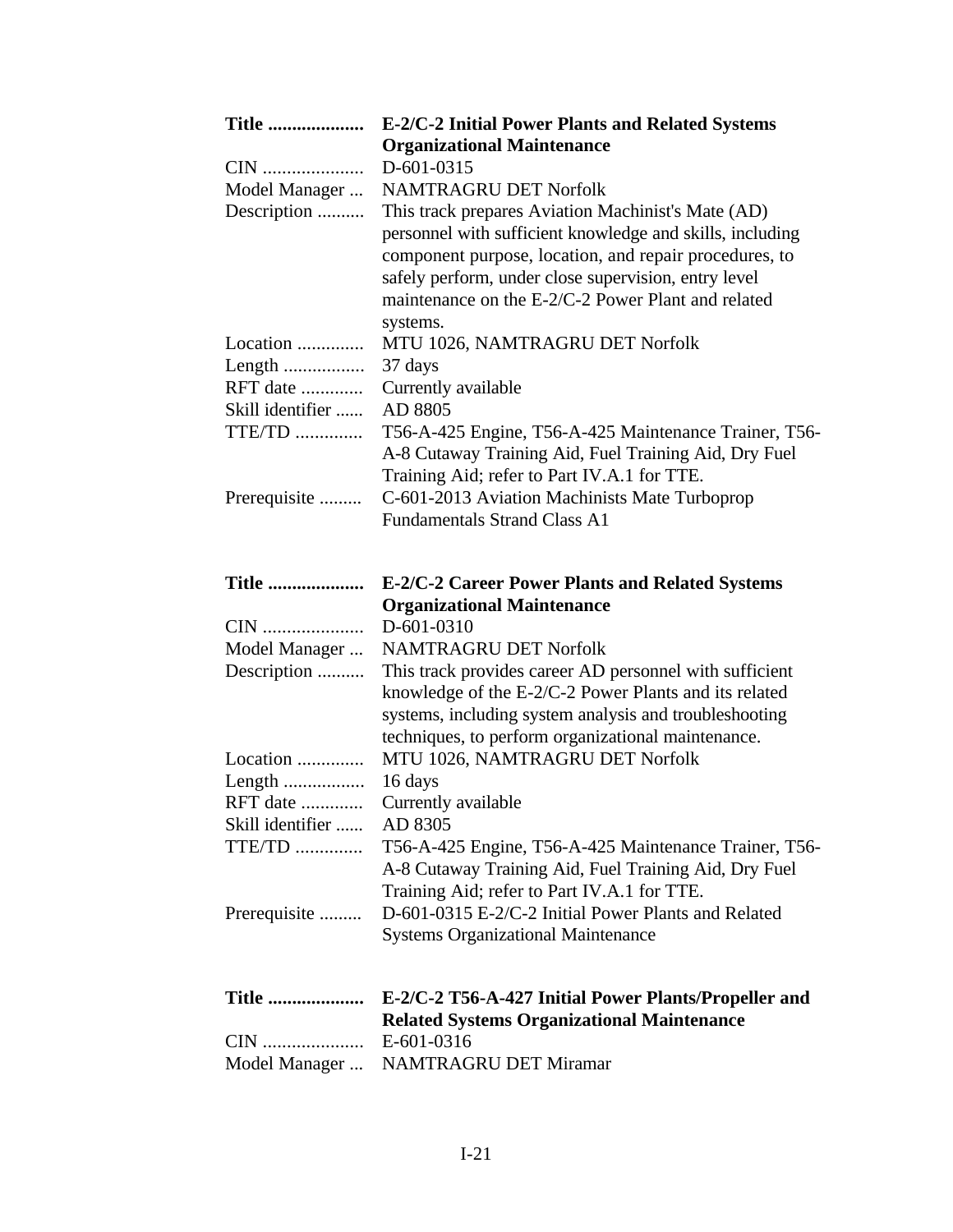| Description      | This track prepares AD personnel with the knowledge<br>required to perform, under close supervision, entry level<br>maintenance on the E2C T56-A-427 Power Plant,<br>Propeller, and related systems.                                                                                              |
|------------------|---------------------------------------------------------------------------------------------------------------------------------------------------------------------------------------------------------------------------------------------------------------------------------------------------|
| Location         | MTU 1025, NAMTRAGRU DET Miramar                                                                                                                                                                                                                                                                   |
| Length           | 37 days                                                                                                                                                                                                                                                                                           |
| RFT date         | Currently available                                                                                                                                                                                                                                                                               |
| Skill identifier | AD 8806                                                                                                                                                                                                                                                                                           |
| TTE/TD           | T56-A-427 Engine, T56-A-427 Maintenance Trainer, T56-<br>A-8 Cutaway Training Aid, Fuel Training Aid, Dry Fuel<br>Training Aid; refer to Part IV.A.1 for TTE.                                                                                                                                     |
| Prerequisite     | C-601-2013 Aviation Machinists Mate Turboprop<br><b>Fundamentals Strand Class A1</b>                                                                                                                                                                                                              |
| <b>Title </b>    | E-2 T56-A-427 Career Powerplants/Propeller                                                                                                                                                                                                                                                        |
| CIN              | <b>Organizational Maintenance Pipeline</b><br>E-601-0313                                                                                                                                                                                                                                          |
| Model Manager    | <b>NAMTRAGRU DET Miramar</b>                                                                                                                                                                                                                                                                      |
| Description      | This track provides career AD personnel with the                                                                                                                                                                                                                                                  |
|                  | knowledge required to maintain the E2C T56-A-427                                                                                                                                                                                                                                                  |
|                  | Power Plant, Propeller, and related systems including                                                                                                                                                                                                                                             |
|                  | system analysis and troubleshooting techniques at the<br>organizational level.                                                                                                                                                                                                                    |
| Location         | MTU 1025, NAMTRAGRU DET Miramar                                                                                                                                                                                                                                                                   |
| Length           | 26 days                                                                                                                                                                                                                                                                                           |
| RFT date         | Currently available                                                                                                                                                                                                                                                                               |
| Skill identifier | AD 8306                                                                                                                                                                                                                                                                                           |
| $TTE/TD$         | T56-A-427 Engine, T56-A-427 Maintenance Trainer, T56-<br>A-8 Cutaway Training Aid, Fuel Training Aid, Dry Fuel<br>Training Aid; refer to Part IV.A.1 for TTE.                                                                                                                                     |
| Prerequisite     | E-601-0316 E-2/C-2 T56-A-427 Initial Power Plants/                                                                                                                                                                                                                                                |
|                  | Propeller and Related Systems Organizational Maintenance                                                                                                                                                                                                                                          |
| <b>Title </b>    | E-2/C-2 Environmental Systems Organizational                                                                                                                                                                                                                                                      |
|                  | <b>Maintenance</b>                                                                                                                                                                                                                                                                                |
| CIN              | $D/E - 602 - 0260$                                                                                                                                                                                                                                                                                |
| Model Manager    | <b>NAMTRAGRU DET Norfolk</b>                                                                                                                                                                                                                                                                      |
| Description      | This track prepares Aviation Structural Mechanic-Safety                                                                                                                                                                                                                                           |
|                  | Equipment (AME) personnel with sufficient knowledge and<br>skills, including component location and characteristics,<br>and preventative maintenance inspection requirements, to<br>perform, under close supervision, limited organizational<br>maintenance on the E-2/C-2 Environmental Systems. |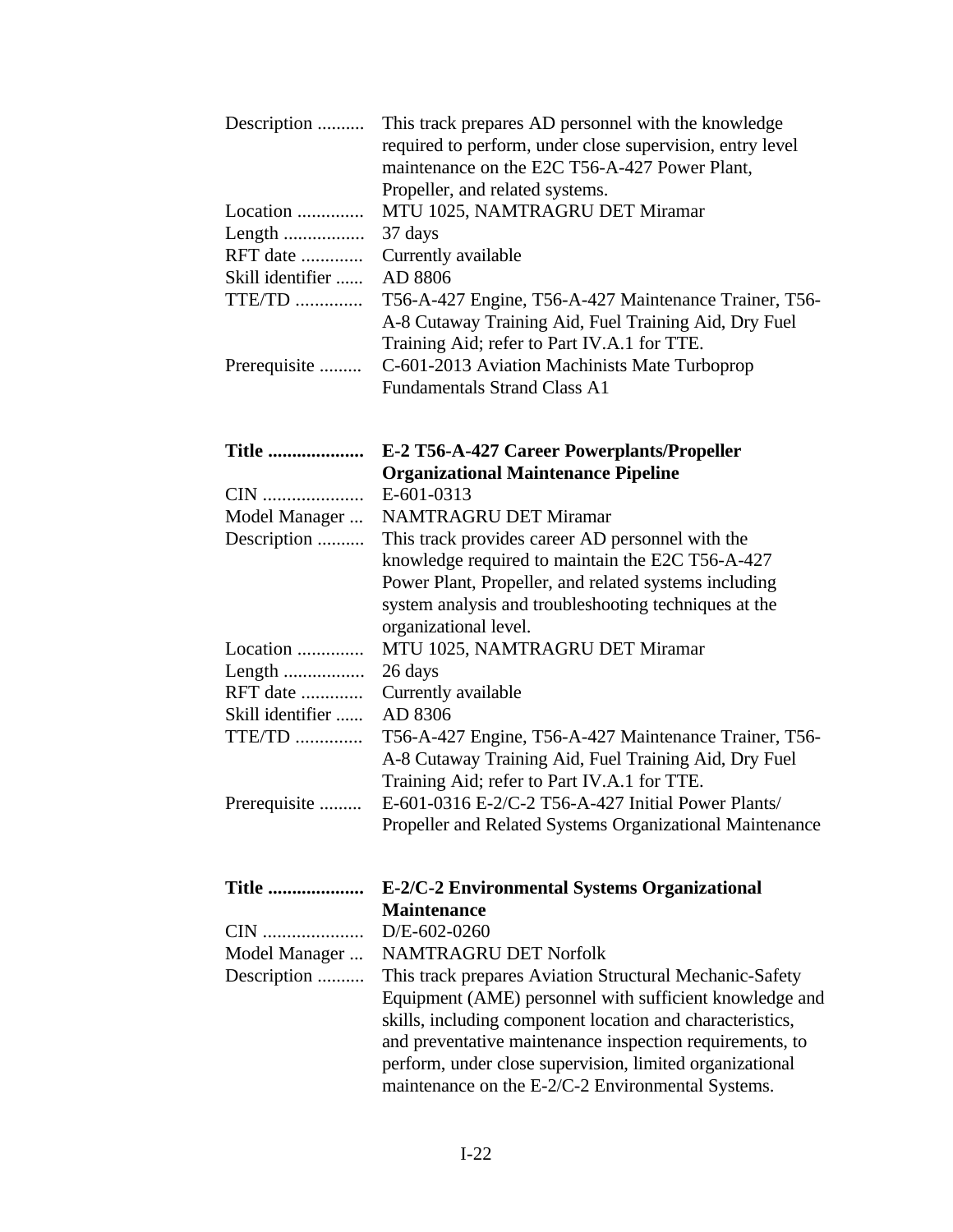| Locations                 | MTU 1025, NAMTRAGRU DET Miramar<br>MTU 1026, NAMTRAGRU DET Norfolk |
|---------------------------|--------------------------------------------------------------------|
| Length                    | 22 days                                                            |
| RFT date                  | Currently available                                                |
| Skill identifier          | <b>AME 8305</b>                                                    |
| <b>TTE/TD</b>             | E-2 Environmental Systems Training Aid; refer to Part              |
|                           | IV.A.1 for TTE.                                                    |
| Prerequisite              | C-602-2034 Aviation Structural Mechanic E (Safety                  |
|                           | Equipment) Egress Strand Class A1                                  |
| <b>Title </b>             | E-2/C-2 Initial Airframes and Hydraulic Systems                    |
|                           | <b>Organizational Maintenance</b>                                  |
| CIN                       | D/E-602-0384                                                       |
| Model Manager             | <b>NAMTRAGRU DET Norfolk</b>                                       |
| Description               | This track prepares Aviation Structural Mechanic-                  |
|                           | Hydraulics (AMH) and Aviation Structural Mechanic-                 |
|                           | Structures (AMS) personnel with sufficient knowledge and           |
|                           | skills, to perform, under close supervision, limited               |
|                           | organizational maintenance on the E-2/C-2 Airframes and            |
|                           | Hydraulic Systems.                                                 |
| Locations                 | MTU 1025, NAMTRAGRU DET Miramar                                    |
|                           | MTU 1026, NAMTRAGRU DET Norfolk<br>26 days                         |
| Length<br><b>RFT</b> date |                                                                    |
| Skill identifier          | Currently available<br><b>AMH, AMS 8805</b>                        |
| <b>TTE/TD</b>             | E-2/C-2 Hydraulic Trainer, E-2 Main Gear Trainer, E-2              |
|                           | Nose Gear Trainer, E-2 Rotodome Trainer, E-2 Arresting             |
|                           | Gear Trainer, E-2 Wing Fold Trainer, Flight Control                |
|                           | Trainer; refer to Part IV.A.1 for TTE.                             |
| Prerequisite              | C-603-0175 Aviation Structural Mechanic (Structures and            |
|                           | Hydraulics) Common Core Class A1                                   |
|                           |                                                                    |
| <b>Title </b>             | E-2/C-2 Career Airframes and Hydraulic Systems                     |
|                           | <b>Organizational Maintenance</b>                                  |
| CIN                       | D/E-602-0381                                                       |
| Model Manager             | <b>NAMTRAGRU DET Norfolk</b>                                       |
| Description               | This track provides career AMH or AMS personnel with               |
|                           | sufficient knowledge and skills, including operation,              |
|                           | testing, troubleshooting and repair procedures, to perform,        |
|                           | under limited supervision, organizational maintenance on           |
|                           | the E-2/C-2 Airframes and Hydraulic Systems.                       |
| Locations                 | MTU 1025, NAMTRAGRU DET Miramar                                    |
|                           | MTU 1026, NAMTRAGRU DET Norfolk                                    |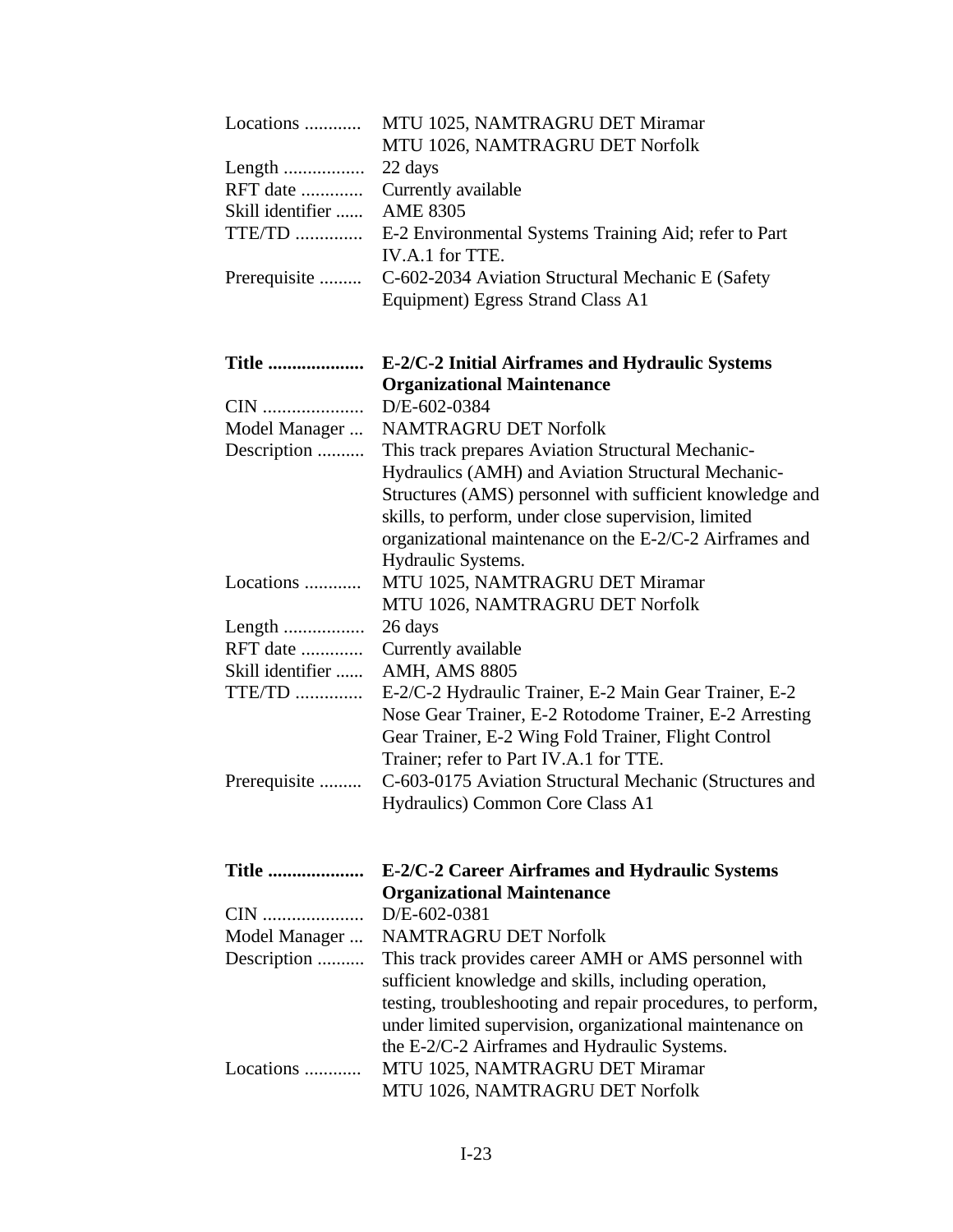| Length<br>RFT date<br>Skill identifier<br>TTE/TD | 23 days<br>Currently available<br><b>AMH, AMS 8305</b><br>E-2/C-2 Hydraulic Trainer, E-2 Main Gear Trainer, E-2                                                                                                                                                                                                                          |
|--------------------------------------------------|------------------------------------------------------------------------------------------------------------------------------------------------------------------------------------------------------------------------------------------------------------------------------------------------------------------------------------------|
| Prerequisite                                     | Nose Gear Trainer, E-2 Rotodome Trainer, E-2 Arresting<br>Gear Trainer, E-2 Wing Fold Trainer, Flight Control<br>Trainer; refer to Part IV.A.1 for TTE.<br>D-602-0384 E-2/C-2 Initial Airframes and Hydraulic<br><b>Systems Organizational Maintenance</b>                                                                               |
| <b>Title </b>                                    | <b>E-2 Initial Electrical and Instrument Systems</b>                                                                                                                                                                                                                                                                                     |
| CIN                                              | <b>Organizational Maintenance</b><br>D-602-0355                                                                                                                                                                                                                                                                                          |
| Model Manager                                    | <b>NAMTRAGRU DET Norfolk</b>                                                                                                                                                                                                                                                                                                             |
| Description                                      | This track prepares Aviation Electrician's Mate (AE)<br>personnel with sufficient knowledge and skills, including<br>overall system purposes, component location and<br>characteristics, and self test of selected systems to perform,<br>under close supervision, limited organizational maintenance<br>on the E-2C Electrical Systems. |
| Location                                         | MTU 1026, NAMTRAGRU DET Norfolk                                                                                                                                                                                                                                                                                                          |
| Length                                           | 37 days                                                                                                                                                                                                                                                                                                                                  |
| RFT date                                         | Currently available                                                                                                                                                                                                                                                                                                                      |
| Skill identifier                                 | AE 8805                                                                                                                                                                                                                                                                                                                                  |
| TTE/TD                                           | E-2/C-2 Electrical Systems Trainer, E-2/C-2 AC/DC<br>Power Systems Trainer; refer to Part IV.A.1 for TTE.                                                                                                                                                                                                                                |
| Prerequisite                                     | C-602-2039 Aviation Electricians Mate O Level Strand<br>Class A1                                                                                                                                                                                                                                                                         |
|                                                  | Title  E-2 Career Electrical and Instrument System<br><b>Organizational Maintenance</b>                                                                                                                                                                                                                                                  |
| CIN                                              | D/E-602-0350                                                                                                                                                                                                                                                                                                                             |
| Model Manager                                    | <b>NAMTRAGRU DET Norfolk</b>                                                                                                                                                                                                                                                                                                             |
| Description                                      | This track provides career AE personnel with sufficient                                                                                                                                                                                                                                                                                  |
|                                                  | skills and knowledge of the Electrical and Instrument<br>Systems of the E-2C Aircraft, including system analysis and<br>troubleshooting techniques to perform, under supervision,<br>organizational maintenance.                                                                                                                         |
| Locations                                        | MTU 1025, NAMTRAGRU DET Miramar<br>MTU 1026, NAMTRAGRU DET Norfolk                                                                                                                                                                                                                                                                       |
| Length                                           | 52 days                                                                                                                                                                                                                                                                                                                                  |
| RFT date                                         | Currently available                                                                                                                                                                                                                                                                                                                      |
| Skill identifier                                 | AE 8305                                                                                                                                                                                                                                                                                                                                  |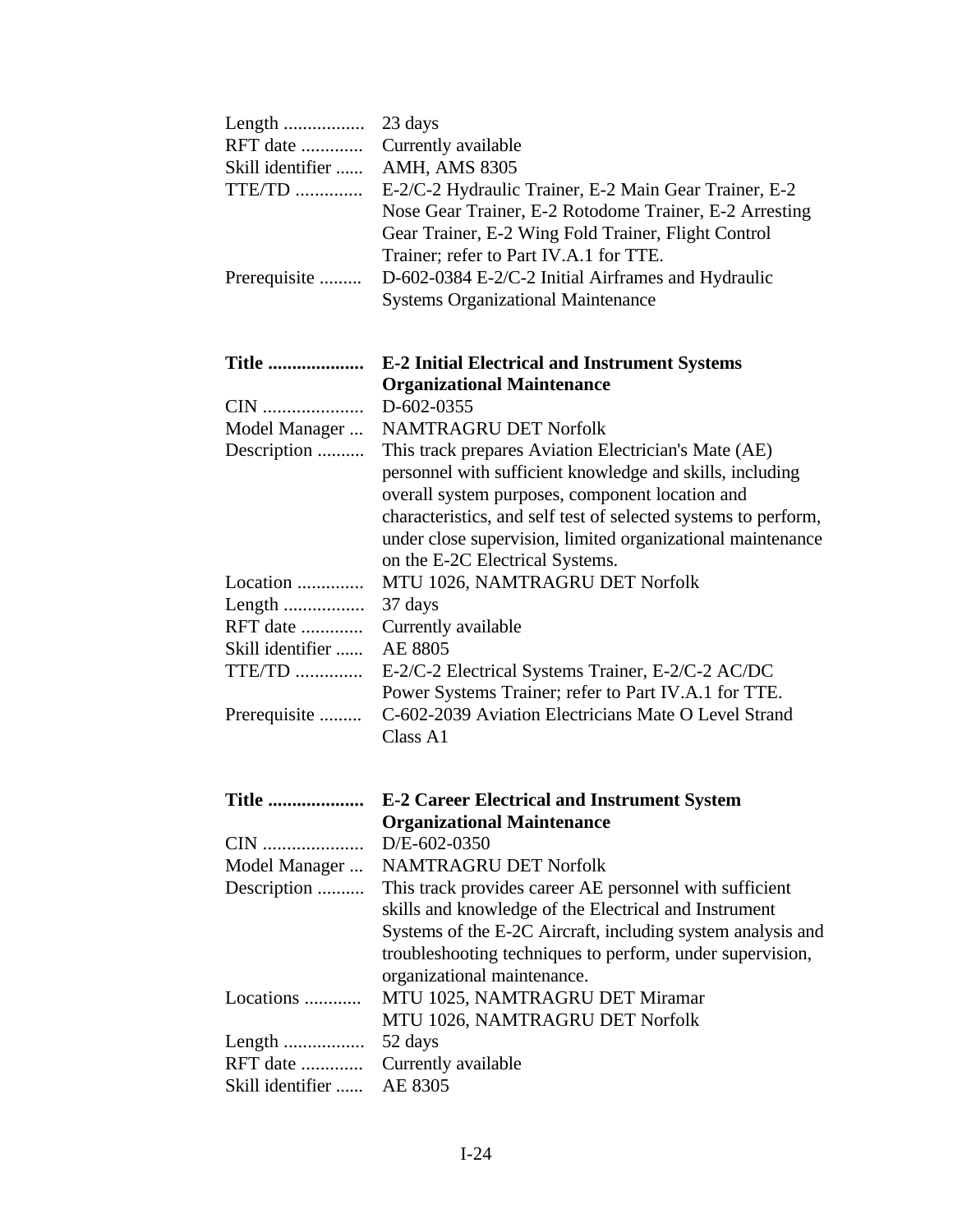| TTE/TD           | E-2/C-2 Electrical Systems Trainer, E-2/C-2 AC/DC<br>Power Systems Trainer; refer to Part IV.A.1 for TTE.                                                                                                                                                                                   |
|------------------|---------------------------------------------------------------------------------------------------------------------------------------------------------------------------------------------------------------------------------------------------------------------------------------------|
| Prerequisite     | D-602-0355 E-2C Initial Electrical and Instrument Systems<br><b>Organizational Maintenance</b>                                                                                                                                                                                              |
| <b>Title </b>    | <b>E-2C Group II Electrical/Instrument System Initial</b><br><b>Organizational Maintenance</b>                                                                                                                                                                                              |
| CIN              | E-602-0357                                                                                                                                                                                                                                                                                  |
| Model Manager    | <b>NAMTRAGRU DET Miramar</b>                                                                                                                                                                                                                                                                |
| Description      | This track prepares AE personnel with sufficient                                                                                                                                                                                                                                            |
|                  | knowledge and skills, including overall system purposes,<br>component location and characteristics, and self test of<br>selected systems to perform, under close supervision,<br>limited organizational maintenance on the E-2C Group II<br>Electrical Systems.                             |
| Location         | MTU 1025, NAMTRAGRU DET Miramar                                                                                                                                                                                                                                                             |
| Length           | 29 days                                                                                                                                                                                                                                                                                     |
| RFT date         | Currently available                                                                                                                                                                                                                                                                         |
| Skill identifier | AE 8806                                                                                                                                                                                                                                                                                     |
| TTE/TD           | E-2/C-2 AC/DC Power Systems, Electrical Systems,<br>Wingfold, Main Landing Gear, Engine Trainer Panels;<br>Flight Control System Trainer, Integrated Avionics System<br>Trainer (IAST); Integrated Systems Maintenance Trainer<br>(ISMT); refer to Part IV.A.1 for TTE.                     |
| Prerequisite     | C-602-2039 Aviation Electricians Mate Strand Class A1                                                                                                                                                                                                                                       |
| <b>Title </b>    | <b>E-2C Group 2 Career Electrical/Instrument System</b><br><b>Organizational Maintenance</b>                                                                                                                                                                                                |
| CIN              | E-602-0353                                                                                                                                                                                                                                                                                  |
| Model Manager    | <b>NAMTRAGRU DET Miramar</b>                                                                                                                                                                                                                                                                |
| Description      | This track provides career AE personnel with sufficient<br>skills and knowledge of the Electrical and Instrument<br>Systems of the E-2C Group 2 Aircraft, including system<br>analysis and troubleshooting techniques to perform, under<br>limited supervision, organizational maintenance. |
| Location         | MTU 1025, NAMTRAGRU DET Miramar                                                                                                                                                                                                                                                             |
| Length           | 32 days                                                                                                                                                                                                                                                                                     |
| RFT date         | Currently available                                                                                                                                                                                                                                                                         |
| Skill identifier | AE 8306                                                                                                                                                                                                                                                                                     |
| TTE/TD           | E-2/C-2 AC/DC Power Systems, Electrical Systems,<br>Wingfold, Main Landing Gear, and Engine Trainer Panels;<br>Flight Control System Trainer, IAST; ISMT; refer to Part<br>IV.A.1 for TTE.                                                                                                  |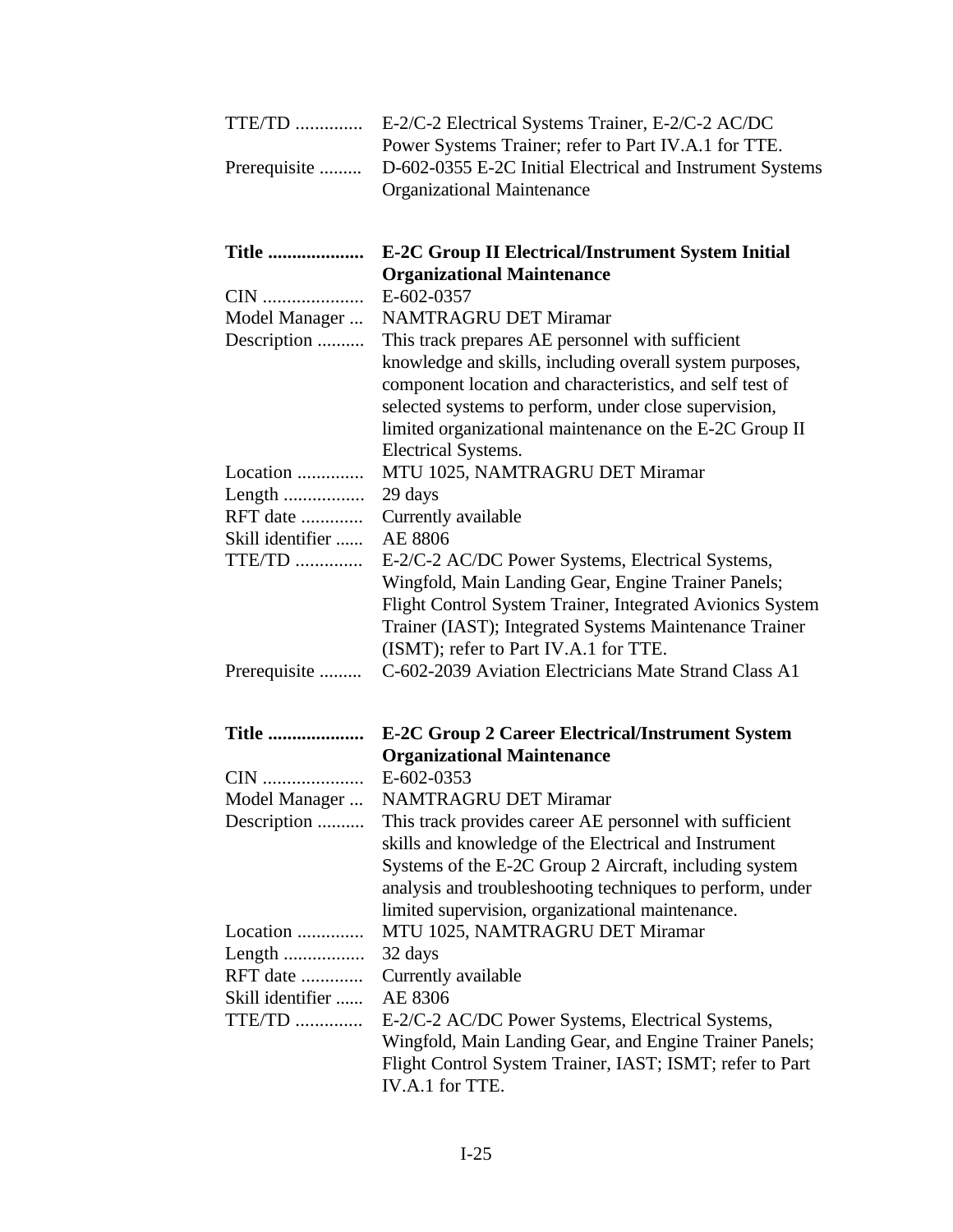| Prerequisite               | E-602-0357 E-2C Group II Electrical/Instrument System<br><b>Initial Organizational Maintenance</b>                                                                                                                                                                                            |
|----------------------------|-----------------------------------------------------------------------------------------------------------------------------------------------------------------------------------------------------------------------------------------------------------------------------------------------|
| <b>Title </b>              | <b>E-2C Initial Basic AEW Systems Organizational</b><br><b>Maintenance</b>                                                                                                                                                                                                                    |
| CIN                        | D-102-0327                                                                                                                                                                                                                                                                                    |
| Model Manager              | <b>NAMTRAGRU DET Norfolk</b>                                                                                                                                                                                                                                                                  |
| Description                | This track prepares Aviation Electronics Technician (AT)<br>personnel with sufficient knowledge and skills, including<br>component location and characteristics, basic testing, and<br>servicing, to perform, under close supervision,<br>organizational maintenance on the E-2C AEW Systems. |
| Location                   | MTU 1026, NAMTRAGRU DET Norfolk                                                                                                                                                                                                                                                               |
| Length                     | 79 days                                                                                                                                                                                                                                                                                       |
| RFT date                   | Currently available                                                                                                                                                                                                                                                                           |
| Skill identifier<br>TTE/TD | AT 8805                                                                                                                                                                                                                                                                                       |
|                            | ISMT; refer to Part IV.A.1 for TTE.<br>C-100-2018 Avionics Technician O Level Class A1                                                                                                                                                                                                        |
| Prerequisite               |                                                                                                                                                                                                                                                                                               |
| <b>Title </b>              | <b>E-2C Career AEW Systems Organizational</b>                                                                                                                                                                                                                                                 |
|                            | <b>Maintenance</b>                                                                                                                                                                                                                                                                            |
| CIN                        | D-102-0321                                                                                                                                                                                                                                                                                    |
| Model Manager              | <b>NAMTRAGRU DET Norfolk</b>                                                                                                                                                                                                                                                                  |
| Description                | This track provides career AT personnel with sufficient                                                                                                                                                                                                                                       |
|                            | knowledge and theory of the E-2C AEW Systems,<br>including system analysis and troubleshooting techniques to<br>perform, under limited supervision, organizational<br>maintenance.                                                                                                            |
| Location                   | MTU 1026, NAMTRAGRU DET Norfolk                                                                                                                                                                                                                                                               |
|                            | 86 days                                                                                                                                                                                                                                                                                       |
| RFT date                   | Currently available                                                                                                                                                                                                                                                                           |
| Skill identifier           | AT 8305                                                                                                                                                                                                                                                                                       |
| $TTE/TD$                   | ISMT; refer to Part IV.A.1 for TTE.                                                                                                                                                                                                                                                           |
| Prerequisites              | D-102-0327 E-2C Initial Basic AEW Systems                                                                                                                                                                                                                                                     |
|                            | Organizational Maintenance;                                                                                                                                                                                                                                                                   |
|                            | <b>Confidential Clearance</b>                                                                                                                                                                                                                                                                 |
| <b>Title </b>              | <b>E-2C Group 2 Initial Basic AEW Systems</b>                                                                                                                                                                                                                                                 |
|                            | <b>Organizational Maintenance</b>                                                                                                                                                                                                                                                             |
| CIN                        | E-102-0328                                                                                                                                                                                                                                                                                    |
| Model Manager              | <b>NAMTRAGRU DET Miramar</b>                                                                                                                                                                                                                                                                  |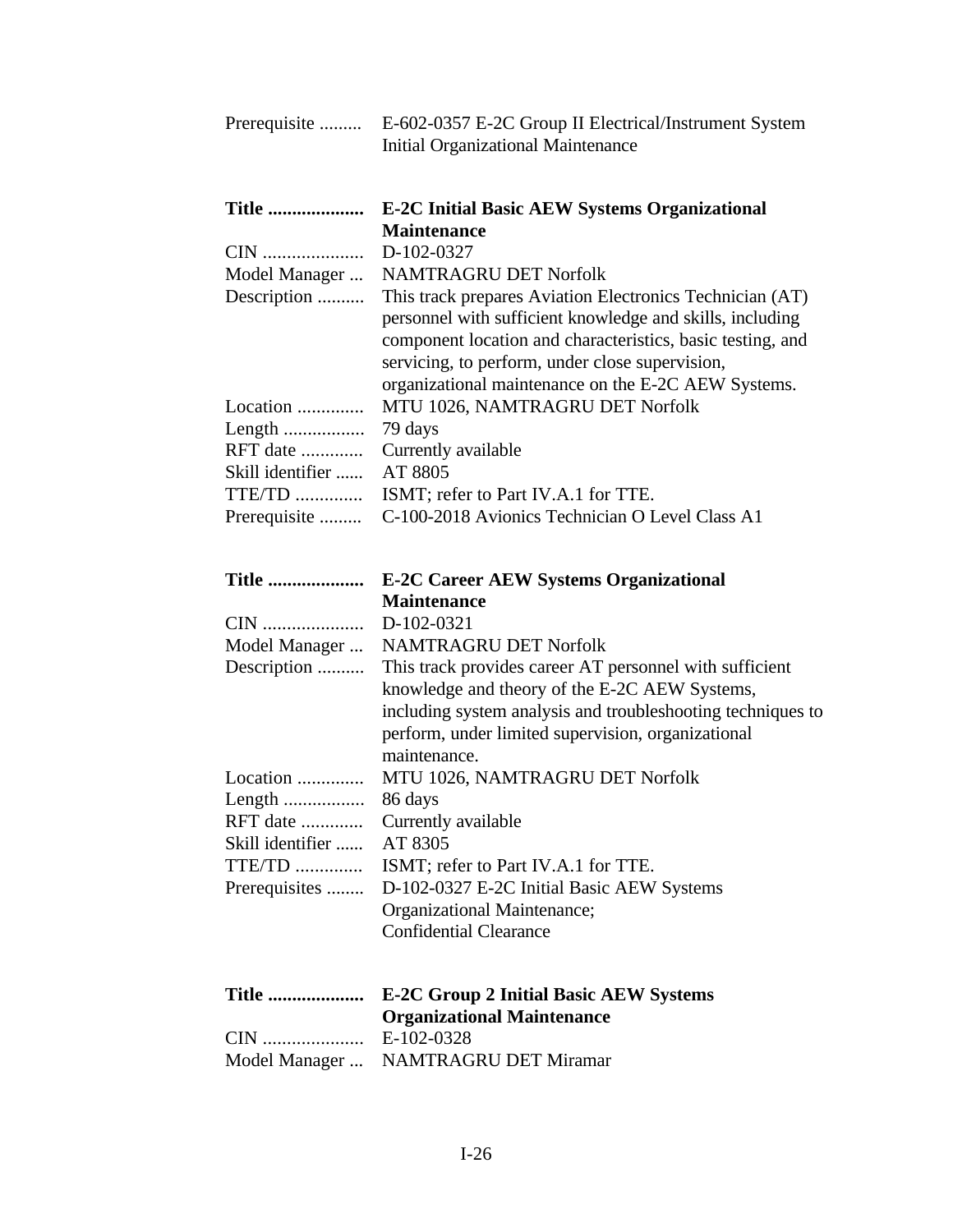| E-2C Group 2 AEW Systems.<br>MTU 1025, NAMTRAGRU DET Miramar<br>Location<br>Length<br>58 days<br>RFT date<br>Currently available<br>AT 8806<br>Skill identifier<br>TTE/TD<br>ISMT; refer to Part IV.A.1 for TTE.<br>C-100-2018 Avionics Technician O Level Class A1;<br>Prerequisites<br><b>Confidential Clearance</b><br><b>E-2C Group 2 Career Basic AEW Systems</b><br><b>Title </b><br><b>Organizational Maintenance</b><br>E-102-0325<br>CIN<br><b>NAMTRAGRU DET Miramar</b><br>Model Manager<br>Description<br>This track provides career AT personnel with sufficient<br>knowledge and theory of the E-2C Group 2 AEW Systems, |
|---------------------------------------------------------------------------------------------------------------------------------------------------------------------------------------------------------------------------------------------------------------------------------------------------------------------------------------------------------------------------------------------------------------------------------------------------------------------------------------------------------------------------------------------------------------------------------------------------------------------------------------|
|                                                                                                                                                                                                                                                                                                                                                                                                                                                                                                                                                                                                                                       |
|                                                                                                                                                                                                                                                                                                                                                                                                                                                                                                                                                                                                                                       |
|                                                                                                                                                                                                                                                                                                                                                                                                                                                                                                                                                                                                                                       |
|                                                                                                                                                                                                                                                                                                                                                                                                                                                                                                                                                                                                                                       |
|                                                                                                                                                                                                                                                                                                                                                                                                                                                                                                                                                                                                                                       |
|                                                                                                                                                                                                                                                                                                                                                                                                                                                                                                                                                                                                                                       |
|                                                                                                                                                                                                                                                                                                                                                                                                                                                                                                                                                                                                                                       |
|                                                                                                                                                                                                                                                                                                                                                                                                                                                                                                                                                                                                                                       |
|                                                                                                                                                                                                                                                                                                                                                                                                                                                                                                                                                                                                                                       |
|                                                                                                                                                                                                                                                                                                                                                                                                                                                                                                                                                                                                                                       |
| including system analysis and troubleshooting techniques to<br>perform, under limited supervision, organizational<br>maintenance.                                                                                                                                                                                                                                                                                                                                                                                                                                                                                                     |
| Location<br>MTU 1025, NAMTRAGRU DET Miramar                                                                                                                                                                                                                                                                                                                                                                                                                                                                                                                                                                                           |
| Length<br>93 days                                                                                                                                                                                                                                                                                                                                                                                                                                                                                                                                                                                                                     |
| RFT date<br>Currently available                                                                                                                                                                                                                                                                                                                                                                                                                                                                                                                                                                                                       |
| Skill identifier<br>AT 8306                                                                                                                                                                                                                                                                                                                                                                                                                                                                                                                                                                                                           |
| $TTE/TD$<br>ISMT; refer to Part IV.A.1 for TTE.                                                                                                                                                                                                                                                                                                                                                                                                                                                                                                                                                                                       |
| E-102-0328 E-2C Group 2 Initial Basic AEW Systems<br>Prerequisite<br><b>Organizational Maintenance</b>                                                                                                                                                                                                                                                                                                                                                                                                                                                                                                                                |
| <b>Title </b><br><b>E-2C Electrical Connector/Harness Repair</b>                                                                                                                                                                                                                                                                                                                                                                                                                                                                                                                                                                      |
| CIN<br>$C-602-3489$                                                                                                                                                                                                                                                                                                                                                                                                                                                                                                                                                                                                                   |
| Model Manager<br><b>NAMTRAGRU DET Norfolk</b>                                                                                                                                                                                                                                                                                                                                                                                                                                                                                                                                                                                         |
| Description<br>This stand-alone course provides AT and AE personnel<br>with sufficient knowledge and skills of the E-2C Electrical<br>Connector and Harness Repair System to perform, under<br>close supervision, organizational maintenance in the                                                                                                                                                                                                                                                                                                                                                                                   |
| squadron environment.                                                                                                                                                                                                                                                                                                                                                                                                                                                                                                                                                                                                                 |
| MTU 1025, NAMTRAGRU DET Miramar<br>Locations                                                                                                                                                                                                                                                                                                                                                                                                                                                                                                                                                                                          |
| MTU 1026, NAMTRAGRU DET Norfolk                                                                                                                                                                                                                                                                                                                                                                                                                                                                                                                                                                                                       |
| 19 days<br>Length<br>RFT date                                                                                                                                                                                                                                                                                                                                                                                                                                                                                                                                                                                                         |
| Currently available<br>Skill identifier<br>AE, AT (No NEC is awarded upon completion of course)                                                                                                                                                                                                                                                                                                                                                                                                                                                                                                                                       |
| TTE/TD<br>None                                                                                                                                                                                                                                                                                                                                                                                                                                                                                                                                                                                                                        |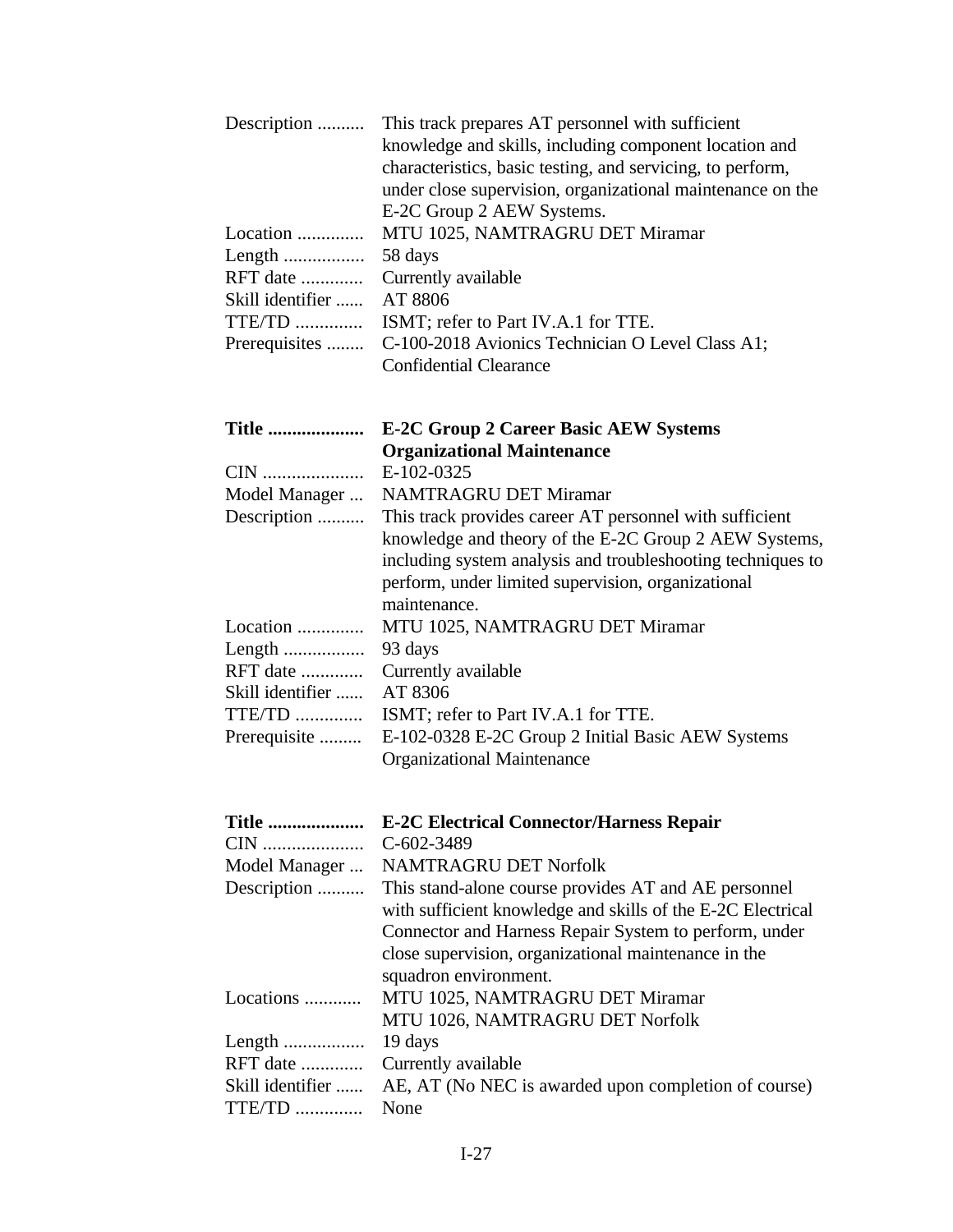| Prerequisite               | C-602-2039 Aviation Electricians Mate O Level Strand<br>Class A1 or<br>C-100-2018 Avionics Technician O Level Class A1                                                                                                                                                            |
|----------------------------|-----------------------------------------------------------------------------------------------------------------------------------------------------------------------------------------------------------------------------------------------------------------------------------|
| <b>Title </b>              | E-2C 12 Ton Vapor Cycle System Organizational                                                                                                                                                                                                                                     |
|                            | <b>Maintenance</b>                                                                                                                                                                                                                                                                |
| CIN                        | C-602-9498                                                                                                                                                                                                                                                                        |
| Model Manager              | <b>NAMTRAGRU DET Miramar</b>                                                                                                                                                                                                                                                      |
| Description                | This stand-alone course provides AE personnel with<br>sufficient knowledge and skills of the E-2C 12 Ton Vapor<br>Cycle System to perform, under close supervision,<br>organizational maintenance in the squadron environment.                                                    |
| Location                   | MTU 1025, NAMTRAGRU DET Miramar                                                                                                                                                                                                                                                   |
| Length                     | 9 days                                                                                                                                                                                                                                                                            |
| RFT date                   | Currently available                                                                                                                                                                                                                                                               |
| Skill identifier<br>TTE/TD | AE (No NEC is awarded upon completion of course)<br>E-2C 12 Ton Vapor Cycle System; refer to Part IV.A.1 for<br>TTE.                                                                                                                                                              |
| Prerequisite               | C-602-2039 Aviation Electricians Mate O Level Strand<br>Class A1                                                                                                                                                                                                                  |
|                            |                                                                                                                                                                                                                                                                                   |
| <b>Title </b>              | T56-A-425/427 Engine Second Degree Intermediate                                                                                                                                                                                                                                   |
|                            | <b>Maintenance</b>                                                                                                                                                                                                                                                                |
| CIN                        | E-601-3011                                                                                                                                                                                                                                                                        |
| Model Manager              | <b>NAMTRAGRU DET Miramar</b>                                                                                                                                                                                                                                                      |
| Description                | This track provides AD personnel with sufficient<br>knowledge and skills, including disassembly, inspection,<br>and reassembly procedures, to perform, under close<br>supervision, second degree intermediate maintenance on<br>the T56-A-425/427 Engine, in the IMA environment. |
| Location                   | MTU 1025, NAMTRAGRU DET Miramar                                                                                                                                                                                                                                                   |
|                            | 58 days                                                                                                                                                                                                                                                                           |
| RFT date                   | Currently available                                                                                                                                                                                                                                                               |
| Skill identifier           | AD 6423                                                                                                                                                                                                                                                                           |
| TTE/TD<br>Prerequisite     | T56-A-425 Engine, T56-A-427 Engine; no TD<br>C-601-2013 Aviation Machinist's Mate Turboprop<br><b>Fundamentals Strand Class A1</b>                                                                                                                                                |
| <b>Title </b><br>CIN       | P-3/C-130/E-2/C-2 Electrical Components Intermediate<br><b>Maintenance</b><br>On-the-Job Training only                                                                                                                                                                            |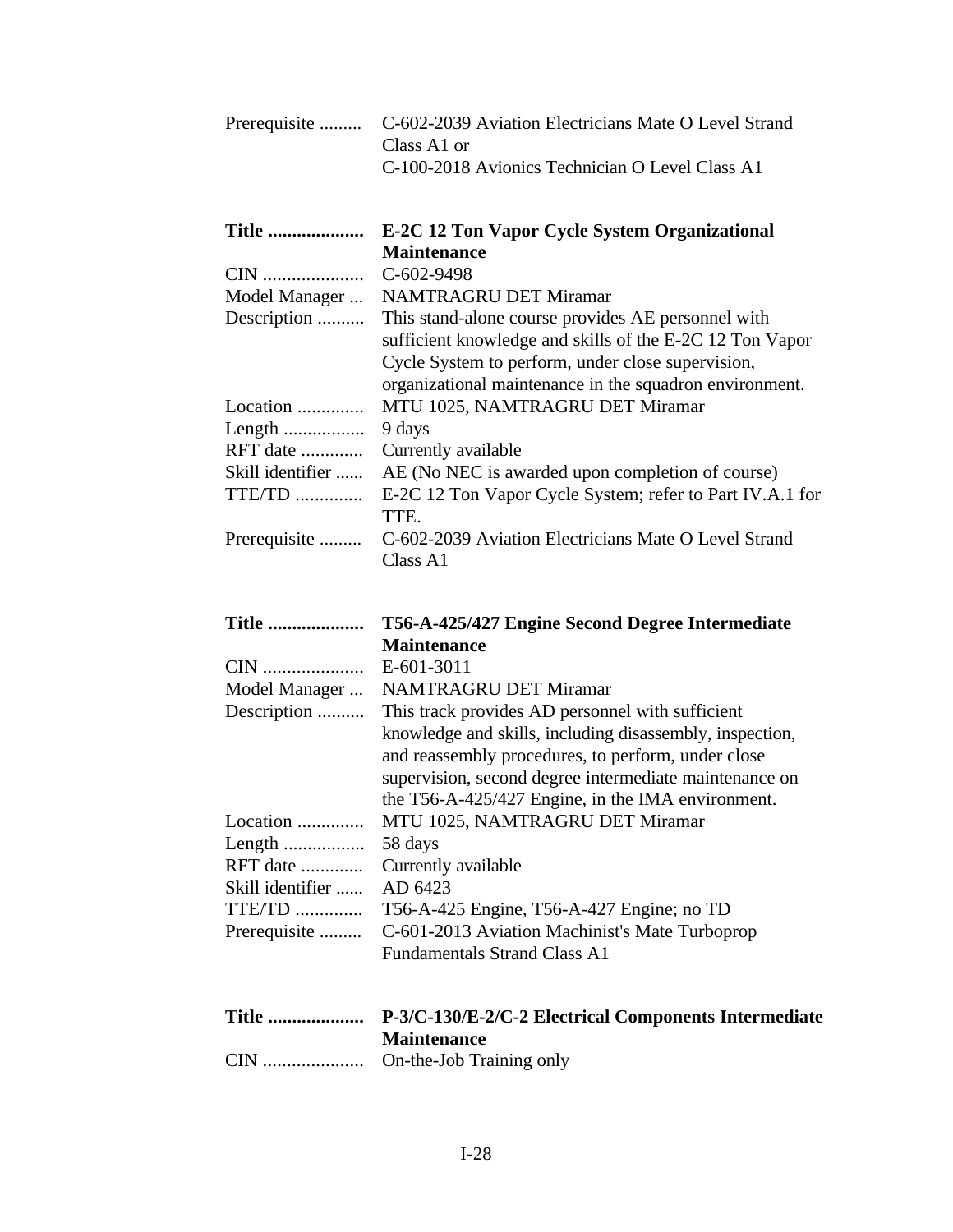|                           | Description  Personnel with NEC 7175 perform intermediate level    |
|---------------------------|--------------------------------------------------------------------|
|                           | maintenance on miscellaneous electrical components in              |
|                           | support of $P-3$ , C-130, E-2, and C-2 Aircraft.                   |
| Location  VAW Squadrons   |                                                                    |
| Skill identifier  AE 7175 |                                                                    |
| TTE/TD                    | Squadron E-2C assets; no TD                                        |
|                           | Prerequisite  C-602-2039 Aviation Electricians Mate O Level Strand |
|                           | Class A1                                                           |

| <b>Title </b><br>CIN         | <b>Navigation Computer Intermediate Maintenance</b><br>E-102-6049                                                                                                                                                                                                                                                                                                                                                                                                |
|------------------------------|------------------------------------------------------------------------------------------------------------------------------------------------------------------------------------------------------------------------------------------------------------------------------------------------------------------------------------------------------------------------------------------------------------------------------------------------------------------|
|                              |                                                                                                                                                                                                                                                                                                                                                                                                                                                                  |
| Model Manager<br>Description | NAMTRAGRU DET North Island, California<br>This track provides AT personnel with sufficient skills and<br>knowledge needed to operate the AN/ASM-614C<br>Electronic Systems Test Set in order to troubleshoot and<br>repair the AN/ASN-123 Tactical Navigation Set,<br>AN/ASN-123 Digital Display Group, AN/ASN-150<br>Tactical Data System, and OK-497A/AI Communications<br>Control Group with minimal supervision at the intermediate<br>level of maintenance. |
| Locations                    | MTU 1036, NAMTRAGRU DET North Island<br>MTU 1011, NAMTRAGRU DET Jacksonville, Florida                                                                                                                                                                                                                                                                                                                                                                            |
|                              | 30 days                                                                                                                                                                                                                                                                                                                                                                                                                                                          |
| RFT date                     | Currently available                                                                                                                                                                                                                                                                                                                                                                                                                                              |
| Skill identifier             | AT 6608                                                                                                                                                                                                                                                                                                                                                                                                                                                          |
| TTE/TD                       | AN/ASM-614C Electronic Systems Test Set, other TTE<br>too numerous to list, refer to the course Equipment<br>Requirements List (ERL); no TD                                                                                                                                                                                                                                                                                                                      |
| Prerequisite                 | C-100-2017 Avionics Technician I Level Class A1                                                                                                                                                                                                                                                                                                                                                                                                                  |
| <b>Title </b>                | <b>AN/APS-115 Radar System Intermediate Maintenance</b>                                                                                                                                                                                                                                                                                                                                                                                                          |
| CIN                          | D-102-6097                                                                                                                                                                                                                                                                                                                                                                                                                                                       |
| Model Manager                | <b>NAMTRAGRU DET Jacksonville</b>                                                                                                                                                                                                                                                                                                                                                                                                                                |
| Description                  | This track prepares AT personnel to perform intermediate<br>level maintenance procedures on the AN/APS-115 Radar<br>System installed in P-3C and E-2C Aircraft.                                                                                                                                                                                                                                                                                                  |
| Locations                    | MTU 1011, NAMTRAGRU DET Jacksonville<br>MTU 1012, NAMTRAGRU DET Whidbey Island, Wash.                                                                                                                                                                                                                                                                                                                                                                            |
| Length                       | 37 days                                                                                                                                                                                                                                                                                                                                                                                                                                                          |
| RFT date                     | Currently available                                                                                                                                                                                                                                                                                                                                                                                                                                              |
| Skill identifier             | AT 6664                                                                                                                                                                                                                                                                                                                                                                                                                                                          |
| <b>TTE/TD</b>                | AN/APS-115 Radar System, other TTE too numerous to<br>list, refer to the course ERL; no TD                                                                                                                                                                                                                                                                                                                                                                       |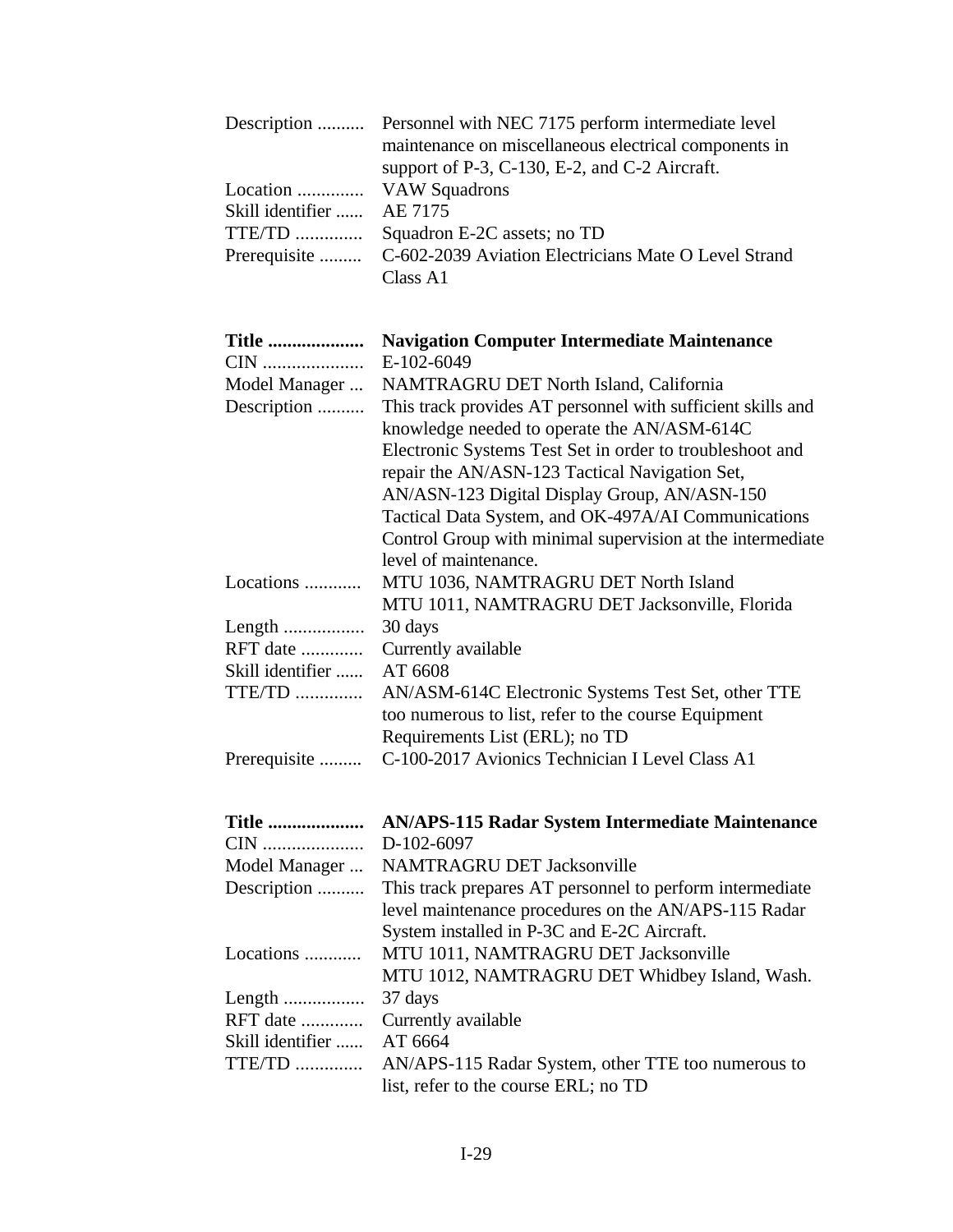| Prerequisites                | C-100-2017 Avionics Technician I Level Class A1;<br><b>Confidential Clearance</b>                                                                      |
|------------------------------|--------------------------------------------------------------------------------------------------------------------------------------------------------|
| <b>Title </b><br>CIN         | <b>AN/APS-125 Radar Set Intermediate Maintenance</b><br>D-104-8018                                                                                     |
| Model Manager                | <b>NAMTRAGRU DET Norfolk</b>                                                                                                                           |
| Description                  | This track prepares AT personnel to perform intermediate<br>level maintenance procedures on the AN/APS-125 Radar<br>System installed in E-2C Aircraft. |
| Location                     | MTU 1026, NAMTRAGRU DET Norfolk                                                                                                                        |
| Length                       | 72 days                                                                                                                                                |
| RFT date                     | Currently available                                                                                                                                    |
| Skill identifier             | AT 6621                                                                                                                                                |
| TTE/TD                       | AN/APM-376, AN/APM-404 Radar Test Sets, other TTE<br>too numerous to list, refer to the course ERL; no TD                                              |
| Prerequisites                | C-100-2017 Avionics Technician I Level Class A1;<br><b>Confidential Clearance</b>                                                                      |
| <b>Title </b>                | <b>AN/USM-467 Radar Communications (RADCOM)</b>                                                                                                        |
|                              | <b>Test Station Operation/Maintenance</b>                                                                                                              |
| CIN                          | D/E-198-6231                                                                                                                                           |
| Model Manager<br>Description | NAMTRAGRU DET Oceana, Virginia<br>This track prepares AT personnel in the procedures to                                                                |
|                              | operate and maintain the AN/USM-467 RADCOM Test<br>Station.                                                                                            |
| Locations                    | MTU 3010, NAMTRAGRU DET Oceana                                                                                                                         |
|                              | MTU 3011, NAMTRAGRU DET Miramar                                                                                                                        |
|                              | 93 days                                                                                                                                                |
| RFT date                     | Currently available                                                                                                                                    |
| Skill identifier             | AT 6633                                                                                                                                                |
| TTE/TD                       | AN/USM-467 RADCOM Test Station, other TTE too                                                                                                          |
|                              | numerous to list, refer to the course ERL; no TD                                                                                                       |
| Prerequisites                | C-100-2017 Avionics Technician I Level Class A1;<br><b>Confidential Clearance</b>                                                                      |
| <b>Title </b>                | Radar Altimeter Equipment Intermediate Maintenance                                                                                                     |
| CIN                          | D/E-102-6109                                                                                                                                           |
| Model Manager                | <b>NAMTRAGRU DET North Island</b>                                                                                                                      |
| Description                  | This track prepares AT personnel to perform intermediate                                                                                               |
|                              | level maintenance procedures on radar altimeter systems<br>installed in Navy aircraft.                                                                 |
| Locations                    | MTU 1036, NAMTRAGRU DET North Island                                                                                                                   |
|                              | MTU 1007, NAMTRAGRU DET Oceana                                                                                                                         |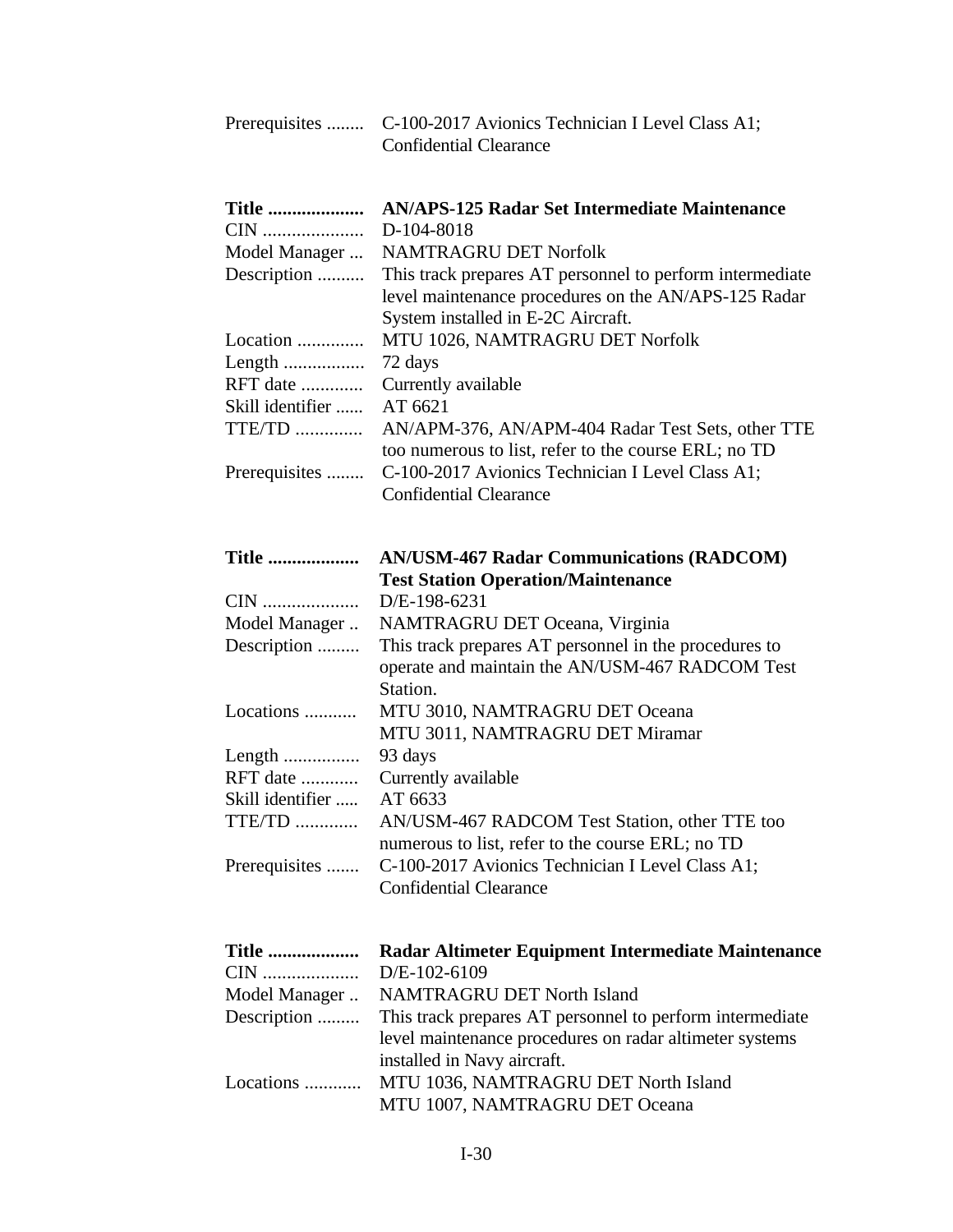|                           | RFT date  Currently available                                        |
|---------------------------|----------------------------------------------------------------------|
| Skill identifier  AT 6605 |                                                                      |
|                           | TTE/TD  Actual aircraft radar altimeter systems are used during this |
|                           | course, refer to the course ERL; no TD.                              |
|                           | Prerequisites  C-100-2017 Avionics Technician I Level Class A1;      |
|                           | <b>Confidential Clearance</b>                                        |

| <b>Maintenance Technician</b>                  |
|------------------------------------------------|
|                                                |
| Model Manager NAMTRAGRU DET Lemoore California |

| Model Manager    | NAMIRAGRU DEI Lemoore, Cantornia                          |
|------------------|-----------------------------------------------------------|
| Description      | This track prepares AT personnel to perform intermediate  |
|                  | level maintenance on aircraft digital data link systems.  |
| Locations        | MTU 1038, NAMTRAGRU DET Lemoore                           |
|                  | MTU 1007, NAMTRAGRU DET Oceana                            |
|                  | 33 days                                                   |
| RFT date         | Currently available                                       |
| Skill identifier | AT 6607                                                   |
| TTE/TD           | Aircraft digital data link systems are used as TTE during |
|                  | this course, refer to the course ERL; no TD.              |
| Prerequisites    | C-100-2017 Avionics Technician I Level Class A1;          |
|                  | <b>Confidential Clearance</b>                             |

| <b>Title </b>    | <b>Electronics Identification Equipment Intermediate</b> |
|------------------|----------------------------------------------------------|
|                  | <b>Maintenance</b>                                       |
| CIN              | $D/E-102-6039$                                           |
| Model Manager    | <b>NAMTRAGRU DET Jacksonville</b>                        |
| Description      | This track provides training to prepare AT personnel to  |
|                  | perform intermediate level maintenance on aircraft IFF   |
|                  | equipment installed in Navy aircraft.                    |
| Locations        | MTU 1011, NAMTRAGRU DET Jacksonville                     |
|                  | MTU 1007, NAMTRAGRU DET Oceana                           |
|                  | MTU 1038, NAMTRAGRU DET Lemoore                          |
|                  | 65 days                                                  |
| RFT date         | Currently available                                      |
| Skill identifier | AT 6609                                                  |
| TTE/TD           | Aircraft IFF systems are used as TTE during this course, |
|                  | refer to the course ERL; no TD.                          |
| Prerequisites    | C-100-2017 Avionics Technician I Level Class A1;         |
|                  | <b>Confidential Clearance</b>                            |
|                  |                                                          |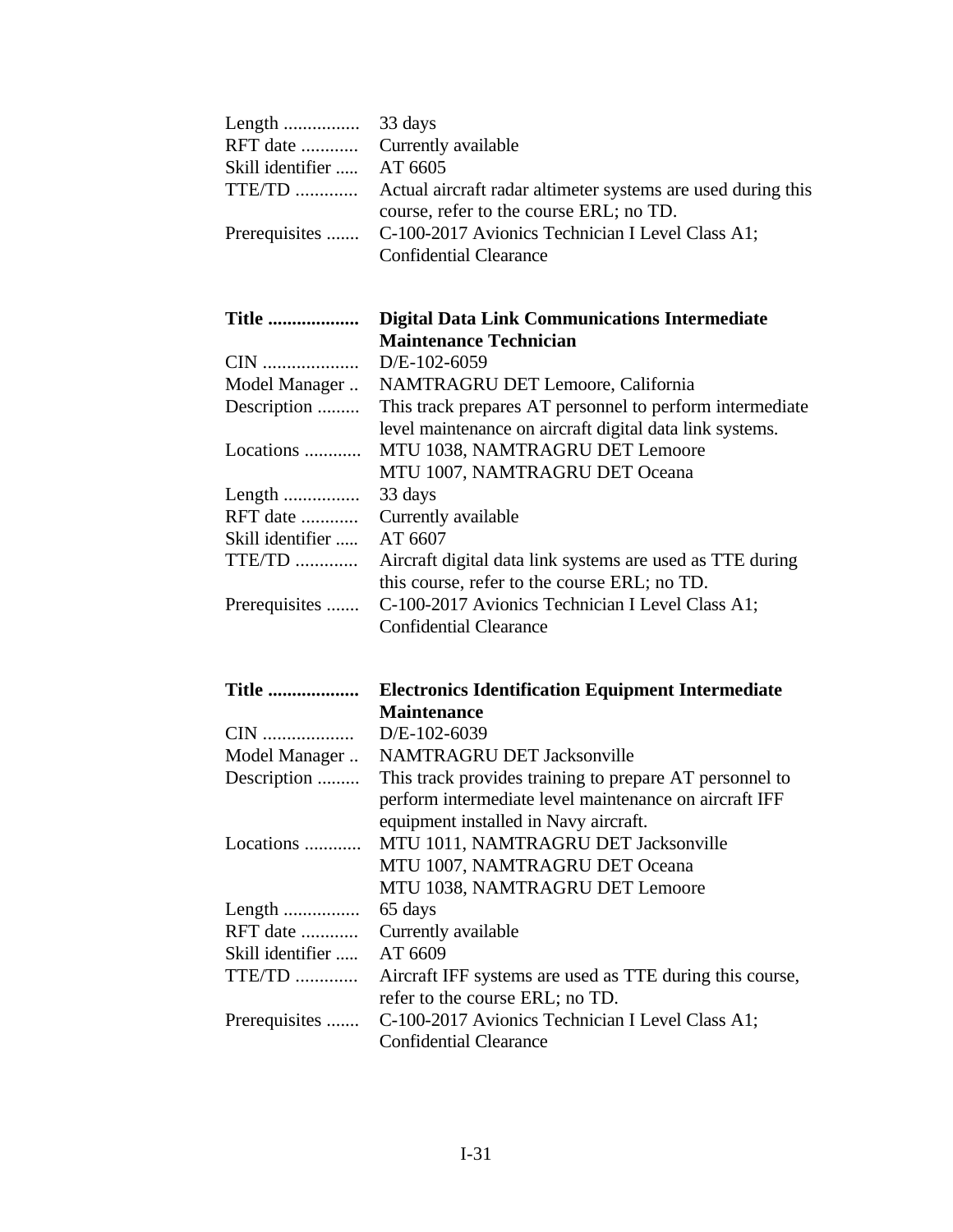| <b>Title </b>    | <b>UHF Communications, ADF, and ICS Equipment</b>       |
|------------------|---------------------------------------------------------|
|                  | <b>Intermediate Maintenance</b>                         |
|                  | D-102-6152                                              |
| Model Manager    | <b>NAMTRAGRU DET Oceana</b>                             |
| Description      | This track provides training to prepare AT personnel to |
|                  | perform intermediate level maintenance procedures on    |
|                  | aircraft UHF, ADF, and ICS equipment.                   |
| Locations        | MTU 1007, NAMTRAGRU DET Oceana                          |
|                  | MTU 1025, NAMTRAGRU DET Miramar                         |
|                  | 40 days                                                 |
| RFT date         | Currently available                                     |
| Skill identifier | AT 6611                                                 |
| TTE/TD           | Aircraft UHF, ADF, and ICS equipment is used as TTE     |
|                  | during this course, refer to the course ERL; no TD.     |
| Prerequisite     | C-100-2017 Avionics Technician I Level Class A1         |

| <b>Title </b>    | <b>TACAN Radio Navigation Equipment Intermediate</b>    |
|------------------|---------------------------------------------------------|
|                  | <b>Maintenance</b>                                      |
|                  | $D/E-102-6113$                                          |
| Model Manager    | <b>NAMTRAGRU DET Lemoore</b>                            |
| Description      | This track provides training to prepare AT personnel to |
|                  | perform intermediate level maintenance on aircraft      |
|                  | TACAN systems.                                          |
| Locations        | MTU 1025, NAMTRAGRU DET Miramar                         |
|                  | MTU 1007, NAMTRAGRU DET Oceana                          |
|                  | MTU 1038, NAMTRAGRU DET Lemoore                         |
|                  | 30 days                                                 |
| RFT date         | Currently available                                     |
| Skill identifier | AT 6612                                                 |
| $TTE/TD$         | Aircraft TACAN systems are used as TTE during this      |
|                  | course, refer to the course ERL; no TD.                 |
|                  | Prerequisite  C-100-2017 Avionics Technician Class A1   |
|                  |                                                         |
|                  |                                                         |
| <b>Title </b>    | <b>AN/USM-429 Computerized Automatic Test Station</b>   |
|                  | (CAT-3D) Operation/Maintenance Pipeline                 |

| $(CA1-3D)$ Operation/Manitenance 1 ipenne             |
|-------------------------------------------------------|
|                                                       |
| <b>NAMTRAGRU DET Miramar</b>                          |
| This track prepares AT personnel in the procedures to |
| operate and maintain the AN/USM-429 CAT-IIID system.  |
| Locations  MTU 3011, NAMTRAGRU DET Miramar            |
| MTU 3010, NAMTRAGRU DET Oceana                        |
| 72 days                                               |
| Currently available                                   |
| Skill identifier  AT 6686                             |
|                                                       |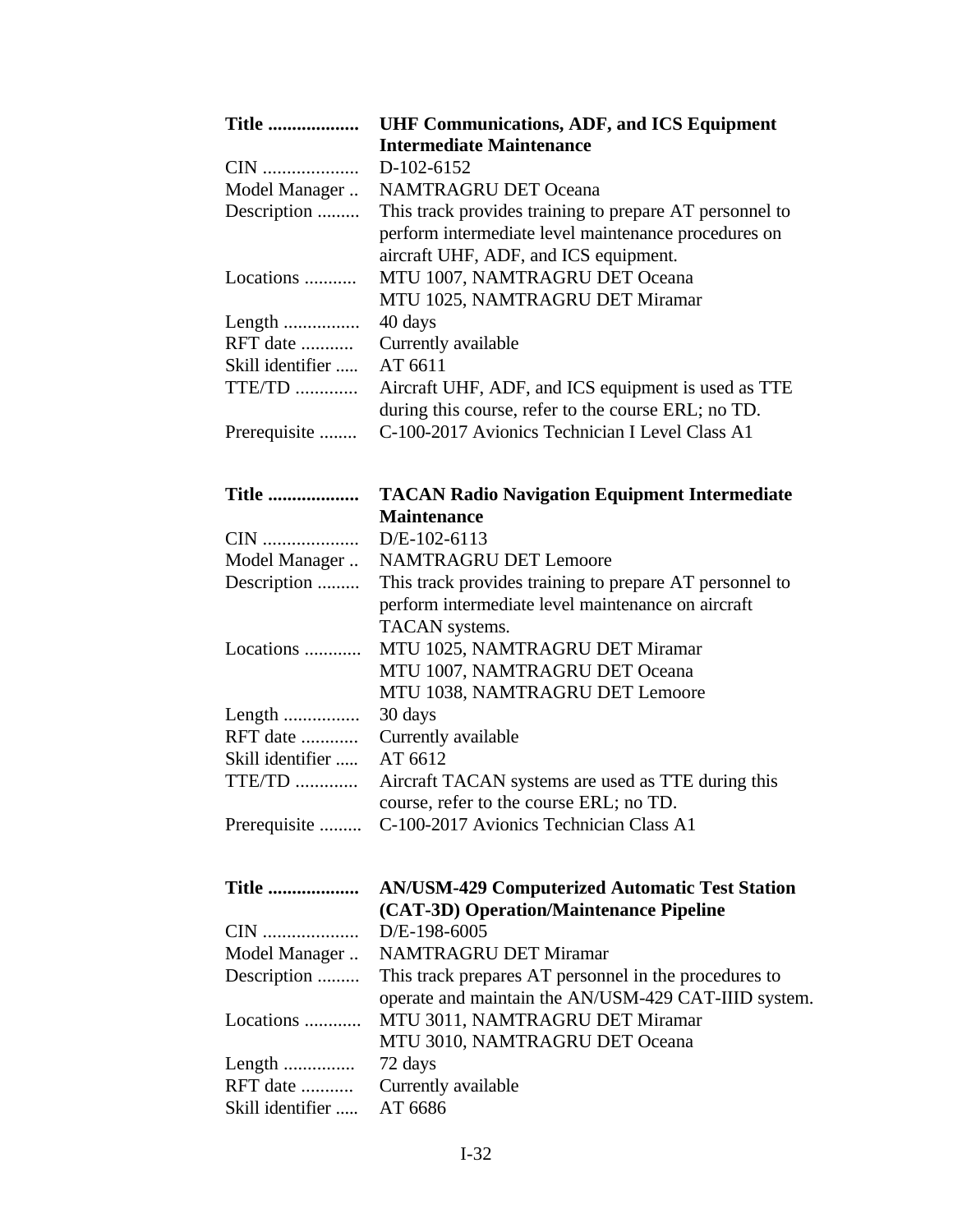| TTE/TD  AN/USM-429 CAT IIID, other TTE too numerous to list,  |
|---------------------------------------------------------------|
| refer to the course ERL; no TD.                               |
| Prerequisite  C-100-2017 Avionics Technician I Level Class A1 |

| <b>Title </b>    | <b>Attitude Heading Reference System Intermediate</b>       |
|------------------|-------------------------------------------------------------|
|                  | <b>Maintenance</b>                                          |
| CIN              | D-602-5028                                                  |
| Model Manager    | <b>NAMTRAGRU DET Oceana</b>                                 |
| Description      | This track provides training to prepare AE personnel to     |
|                  | maintain aircraft Attitude Heading Reference Systems at the |
|                  | intermediate maintenance level.                             |
| Locations        | MTU 1007, NAMTRAGRU DET Oceana                              |
|                  | MTU 1025, NAMTRAGRU DET Miramar                             |
|                  | 30 days                                                     |
| RFT date         | Currently available                                         |
| Skill identifier | AE 7105                                                     |
| TTE/TD           | Aircraft Attitude Heading Reference Systems are used as     |
|                  | TTE during this course, refer to the course ERL; no TD.     |
| Prerequisites    | C-100-2017 Avionics Technician I Level Class A1;            |
|                  | Confidential Clearance                                      |
|                  |                                                             |

| <b>Aircraft Sealed Instrument Intermediate Repair</b>         |
|---------------------------------------------------------------|
| $D - 602 - 5062$                                              |
| <b>NAMTRAGRU DET Jacksonville</b>                             |
| This track provides training to prepare AE personnel to       |
| repair aircraft sealed instruments at the intermediate level. |
| MTU 1011, NAMTRAGRU DET Jacksonville                          |
| MTU 1025, NAMTRAGRU DET Miramar                               |
| 44 days                                                       |
| Currently available                                           |
| AE 7137                                                       |
| Aircraft instruments are used as TTE during this course,      |
| refer to the course ERL; no TD.                               |
| C-100-2017 Avionics Technician I Level Class A1               |
|                                                               |

| (IMUTS) Operation/Maintenance Pipeline                               |  |  |
|----------------------------------------------------------------------|--|--|
|                                                                      |  |  |
| Model Manager  NAMTRAGRU DET Miramar                                 |  |  |
| Description  This track provides training to prepare AE personnel to |  |  |
| operate and maintain the AN/ASM-608 IMUTS at the                     |  |  |
| intermediate maintenance level.                                      |  |  |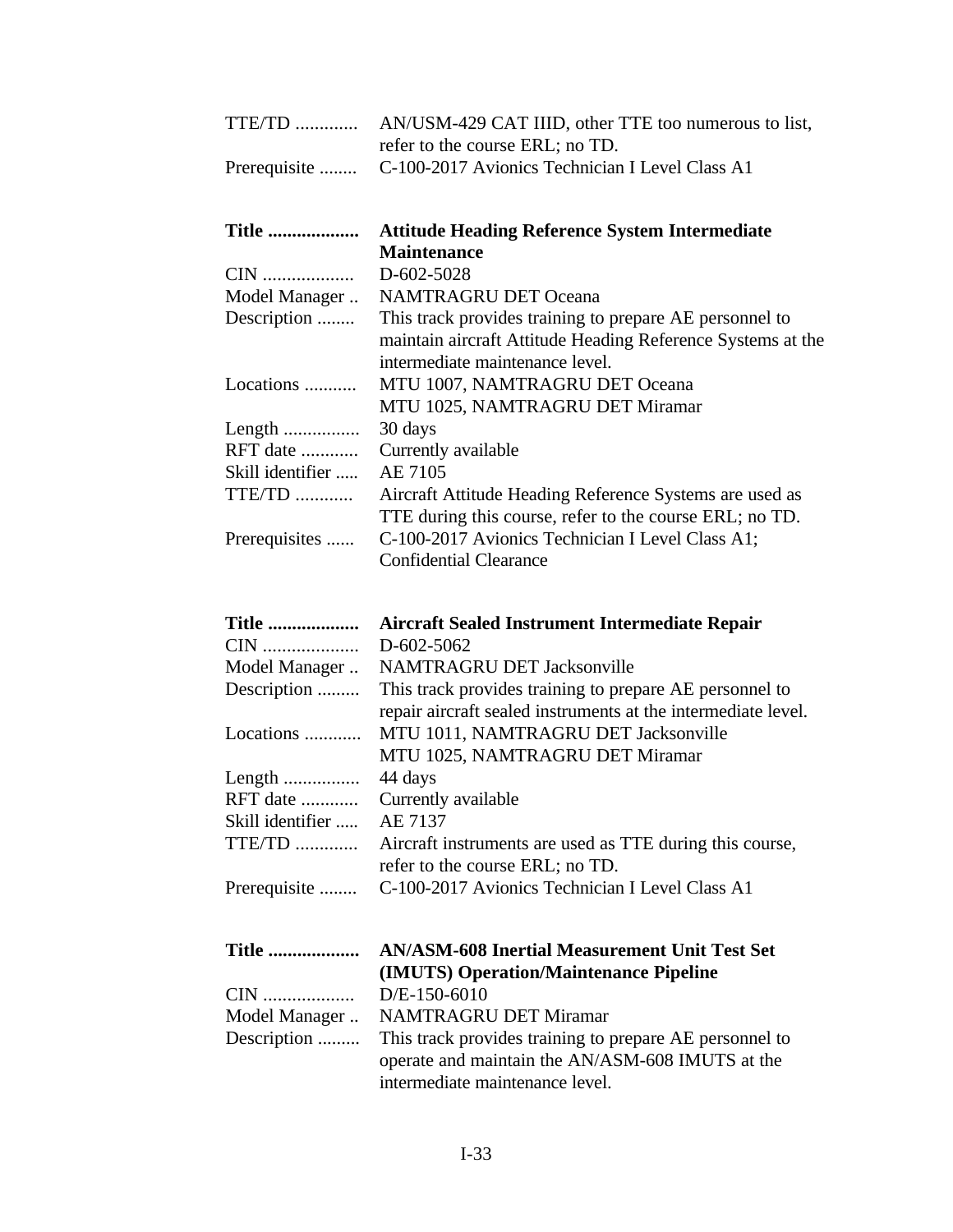| Locations        | MTU 3010, NAMTRAGRU DET Oceana                                                                                                   |
|------------------|----------------------------------------------------------------------------------------------------------------------------------|
|                  | MTU 3011, NAMTRAGRU DET Miramar                                                                                                  |
| Length           | 51 days                                                                                                                          |
| RFT date         | Currently available                                                                                                              |
| Skill identifier | AE 7197                                                                                                                          |
| TTE/TD           | AN/ASM-608 IMUTS, other TTE too numerous to list,                                                                                |
|                  | refer to the course ERL; no TD.                                                                                                  |
| Prerequisite     | C-100-2017 Avionics Technician I Level Class A1                                                                                  |
| <b>Title </b>    | <b>Hydraulic Components Intermediate Maintenance</b>                                                                             |
| CIN              | D/E-602-4008                                                                                                                     |
| Model Manager    | <b>NAMTRAGRU DET Oceana</b>                                                                                                      |
| Description      | This track provides training to prepare AMH and AMS                                                                              |
|                  | personnel to perform intermediate maintenance procedures<br>on aircraft hydraulic components                                     |
| Locations        | MTU 1007, NAMTRAGRU DET Oceana                                                                                                   |
|                  | MTU 1038, NAMTRAGRU DET Lemoore                                                                                                  |
|                  | 23 days                                                                                                                          |
| RFT date         | Currently available                                                                                                              |
| Skill identifier | <b>AMH 7212</b>                                                                                                                  |
| TTE/TD           | Aircraft hydraulic components are used during this course,<br>other TTE too numerous to list, refer to the course ERL;<br>no TD. |
| Prerequisite     | C-603-0176 Aviation Structural Mechanic (Structures and<br>Hydraulics) Intermediate Level Strand Class A1                        |
| <b>Title </b>    | <b>Airframes Intermediate Maintenance</b>                                                                                        |
| CIN              | D/E-603-4007                                                                                                                     |
| Model Manager    | <b>NAMTRAGRU DET Lemoore</b>                                                                                                     |
| Description      | This track prepares AMS personnel to perform intermediate<br>maintenance structural repairs on aircraft systems.                 |
| Locations        | MTU 1038, NAMTRAGRU DET Lemoore<br>MTU 1007, NAMTRAGRU DET Oceana                                                                |
| Length           | 29 days                                                                                                                          |
| RFT date         | Currently available                                                                                                              |
| Skill identifier | <b>AMS</b> 7232                                                                                                                  |
| $TTE/TD$         | Aircraft structures are used as TTE during this course.                                                                          |
|                  | Aircraft structure mock-ups are used as TD during this<br>course.                                                                |
| Prerequisite     | C-603-0176 Aviation Structural Mechanic (Structures and<br>Hydraulics) Intermediate Level Strand Class A1                        |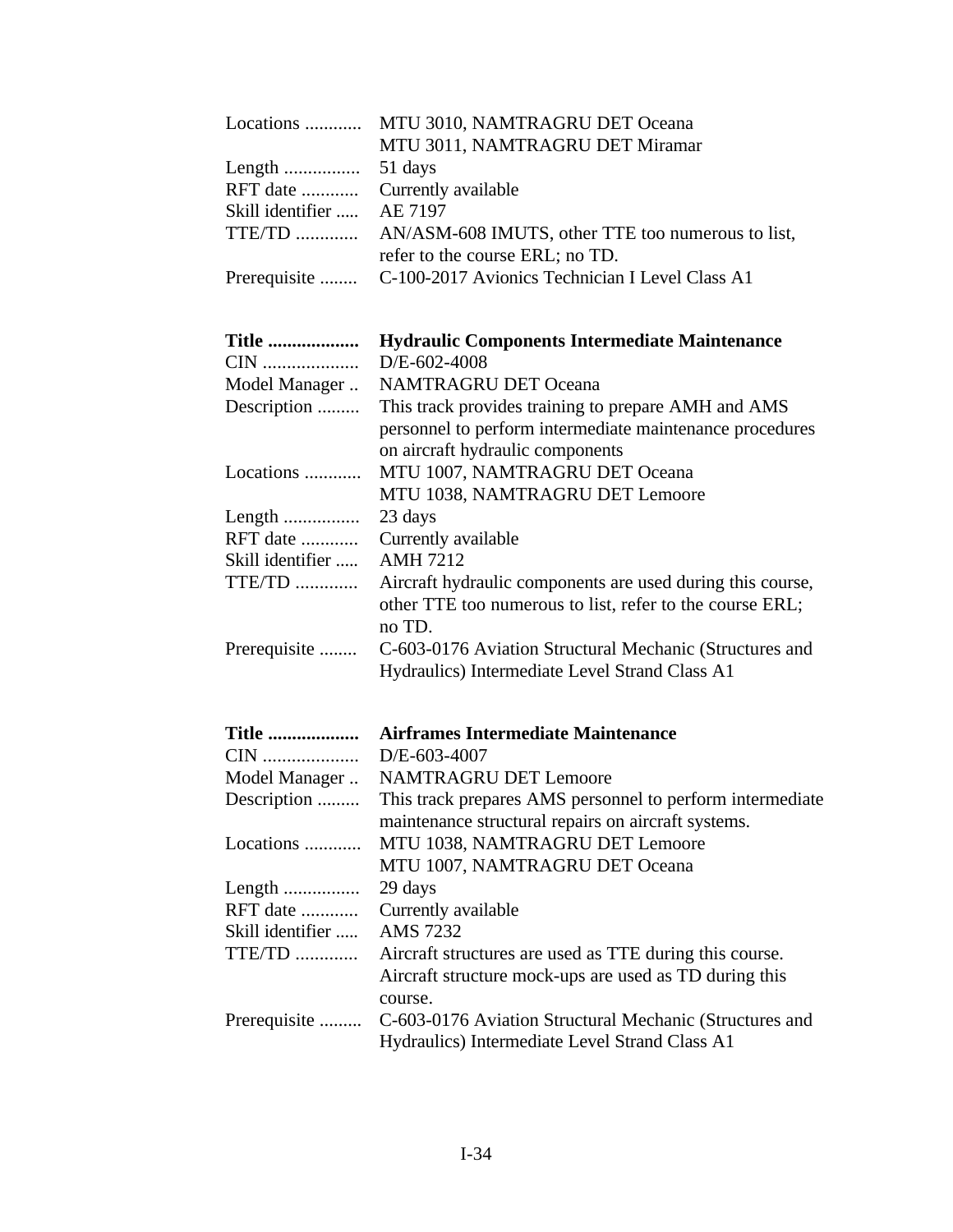| <b>Title </b>    | <b>Miniature Electronics Repair</b>                       |
|------------------|-----------------------------------------------------------|
|                  | A-100-0072                                                |
| Model Manager    | Fleet Training Center, San Diego, California              |
| Description      | This track provides training to prepare AE and AT         |
|                  | personnel to perform miniature repair techniques at the   |
|                  | intermediate maintenance level.                           |
| Locations        | Fleet Training Center, Norfolk, Virginia                  |
|                  | Fleet Training Center, San Diego                          |
|                  | 26 days                                                   |
| RFT date         | Currently available                                       |
| Skill identifier | AE, AT 9526                                               |
| TTE/TD           | TTE too numerous to list, refer to the course ERL; no TD. |
| Prerequisites    | C-100-2013 Avionics Technician Class A1                   |
|                  | C-100-2017 Avionics Technician I Level Class A1           |

# **c. Student Profiles**

| <b>SKILL</b><br><b>IDENTIFIER</b> | <b>PREREQUISITE</b><br><b>SKILL AND KNOWLEDGE REQUIREMENTS</b>                                                                                                                                                                                                                          |
|-----------------------------------|-----------------------------------------------------------------------------------------------------------------------------------------------------------------------------------------------------------------------------------------------------------------------------------------|
| AD 8805, 8806                     | ° C-601-2011, Aviation Machinist's Mate Common Core Class A1<br>° C-601-2013, Aviation Machinist's Mate Turboprop<br><b>Fundamentals Strand Class A1</b>                                                                                                                                |
| AD 8305                           | ° C-601-2011, Aviation Machinist's Mate Common Core Class A1<br>° C-601-2013, Aviation Machinist's Mate Turboprop<br><b>Fundamentals Strand Class A1</b><br>° D-601-0315, E-2/C-2 Initial Power Plants and Related Systems<br><b>Organizational Maintenance</b>                         |
| AD 8306                           | ° C-601-2011, Aviation Machinist's Mate Common Core Class A1<br>° C-601-2013, Aviation Machinist's Mate Turboprop<br><b>Fundamentals Strand Class A1</b><br><sup>o</sup> E-601-0316, E-2/C-2 T56-A-427 Initial Power Plants/Propeller<br>and Related Systems Organizational Maintenance |
| AE 8805, 8806                     | ° C-100-2020, Avionics Common Core Class A1<br>° C-602-2039, Aviation Electricians Mate O Level Strand Class A1                                                                                                                                                                         |
| AE 8305                           | ° C-100-2020, Avionics Common Core Class A1<br>° C-602-2039, Aviation Electricians Mate O Level Strand Class A1<br><sup>o</sup> D-602-0355, E-2C Initial Electrical and Instrument Systems<br><b>Organizational Maintenance</b>                                                         |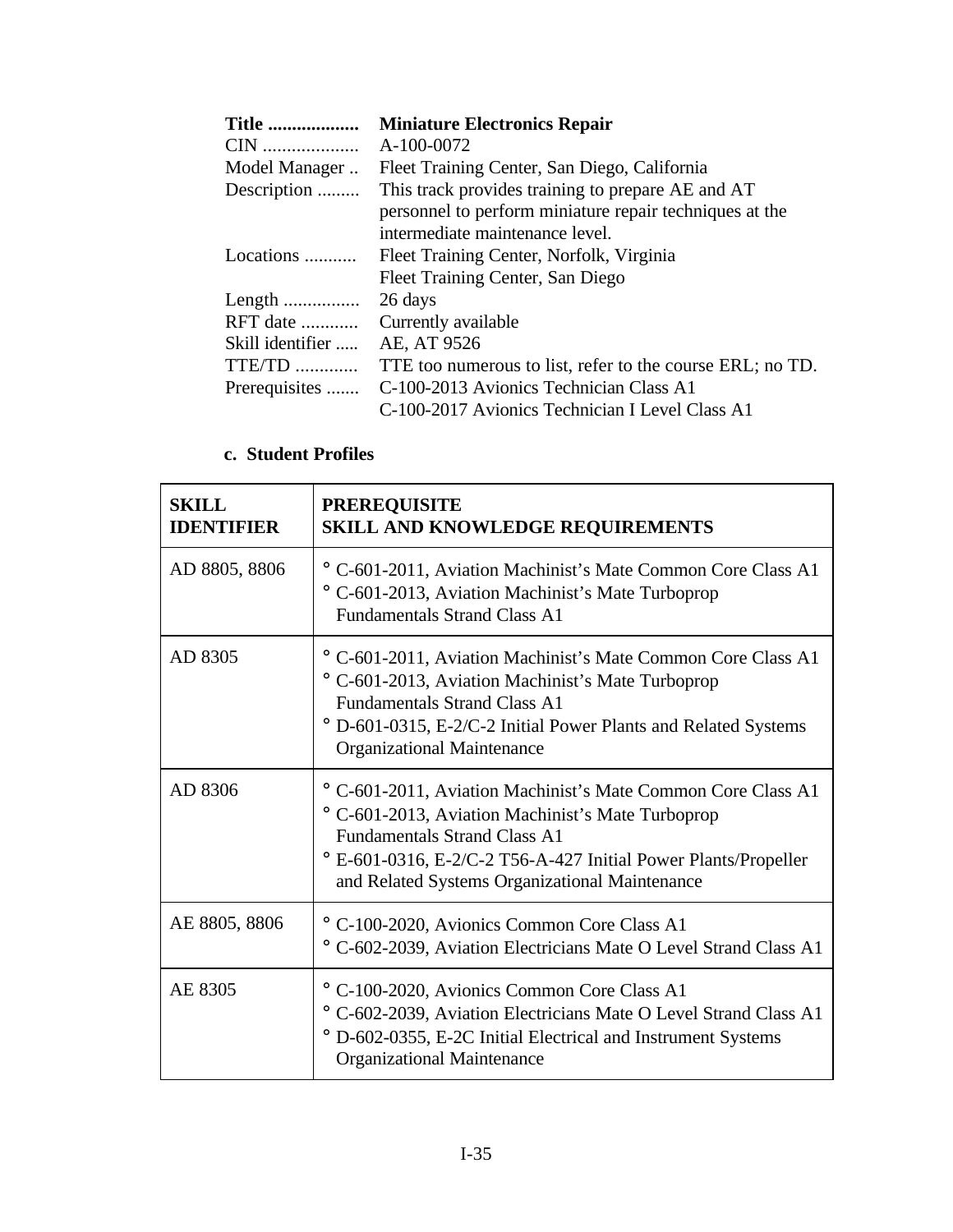| <b>SKILL</b><br><b>IDENTIFIER</b> | <b>PREREQUISITE</b><br>SKILL AND KNOWLEDGE REQUIREMENTS                                                                                                                                                                                                                                                                |
|-----------------------------------|------------------------------------------------------------------------------------------------------------------------------------------------------------------------------------------------------------------------------------------------------------------------------------------------------------------------|
| AE 8306                           | ° C-100-2020, Avionics Common Core Class A1<br>° C-602-2039, Aviation Electricians Mate O Level Strand Class A1<br>° E-602-0357, E-2C Group II Electrical/Instrument System Initial<br><b>Organizational Maintenance</b>                                                                                               |
| <b>AME 8305</b>                   | ° C-602-2033, Aviation Structural Mechanic E (Safety Equipment)<br><b>Common Core Class A1</b><br>° C-602-2034, Aviation Structural Mechanic E (Safety Equipment)<br><b>Egress Strand Class A1</b>                                                                                                                     |
| <b>AMH, AMS 8805</b>              | ° C-603-0175, Aviation Structural Mechanic (Structures and<br>Hydraulics) Common Core Class A1<br>° C-603-0176, Aviation Structural Mechanic (Structures and<br>Hydraulics) Intermediate Level Strand Class A1                                                                                                         |
| <b>AMH, AMS 8305</b>              | ° C-603-0175, Aviation Structural Mechanic (Structures and<br>Hydraulics) Common Core Class A1<br>° C-603-0176, Aviation Structural Mechanic (Structures and<br>Hydraulics) Intermediate Level Strand Class A1<br>° D/E-602-0384, E-2/C-2 Initial Airframes and Hydraulic Systems<br><b>Organizational Maintenance</b> |
| AT 8805, 8806                     | ° C-100-2020, Avionics Common Core Class A1<br>° C-100-2018, Avionics Technician O Level Class A1                                                                                                                                                                                                                      |
| AT 8305                           | ° C-100-2020, Avionics Common Core Class A1<br>° C-100-2018, Avionics Technician O Level Class A1<br><sup>o</sup> D-102-0327, E-2C Initial Basic AEW Systems Organizational<br>Maintenance                                                                                                                             |
| AT 8306                           | ° C-100-2020, Avionics Common Core Class A1<br>° C-100-2018, Avionics Technician O Level Class A1<br><sup>o</sup> E-102-0328, E-2C Group 2 Initial Basic AEW Systems<br><b>Organizational Maintenance</b>                                                                                                              |
| AD 6423                           | ° C-601-2011, Aviation Machinist's Mate Common Core Class A1<br>° C-601-2013, Aviation Machinist's Mate Turboprop<br><b>Fundamentals Strand Class A1</b>                                                                                                                                                               |
| AE 7105, 7137<br>7175, 7197       | ° C-100-2020, Avionics Common Core Class A1<br>° C-100-2017, Avionics Technician I Level Class A1                                                                                                                                                                                                                      |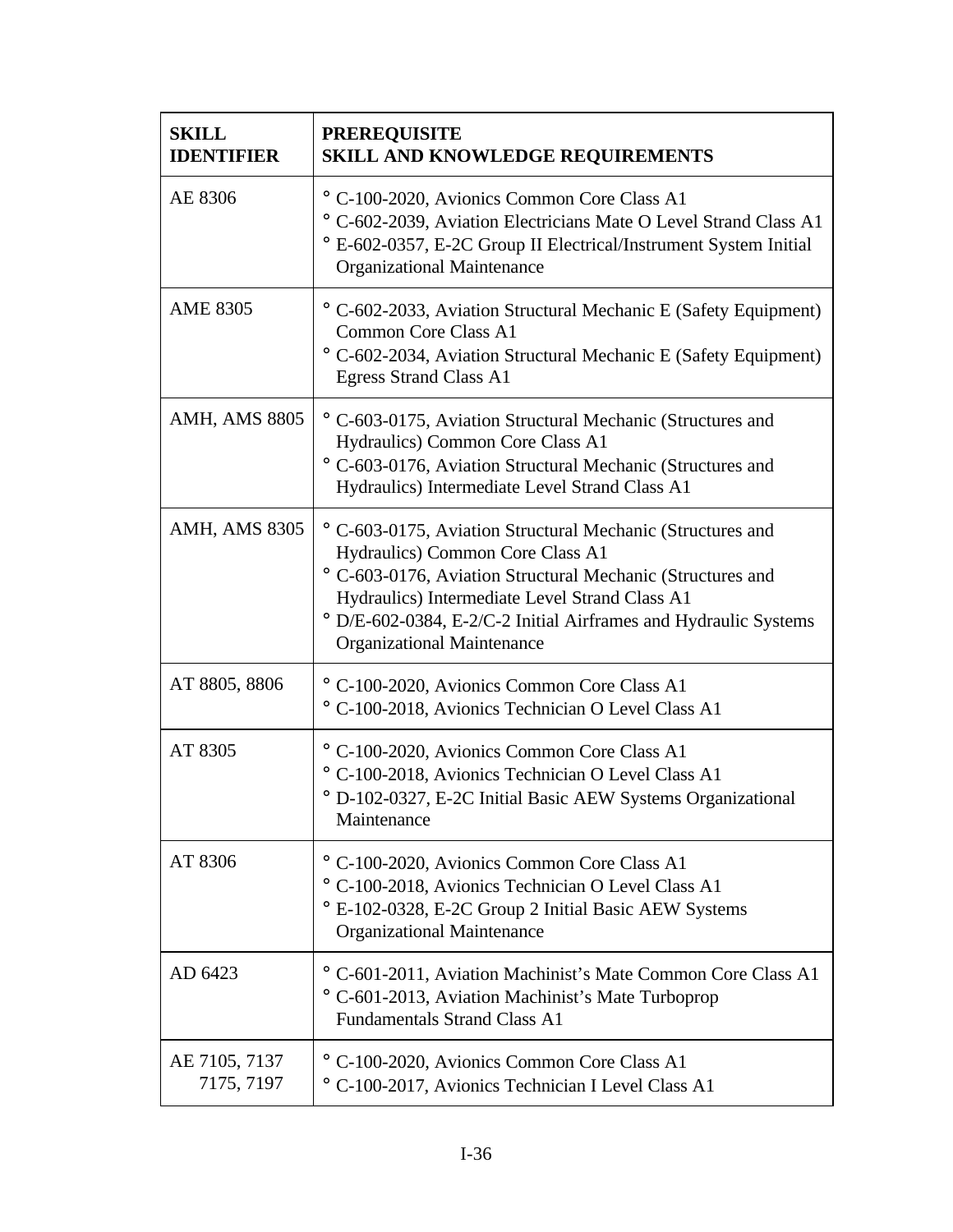| <b>SKILL</b><br><b>IDENTIFIER</b>                                     | <b>PREREQUISITE</b><br><b>SKILL AND KNOWLEDGE REQUIREMENTS</b>                                                                                                                                                            |
|-----------------------------------------------------------------------|---------------------------------------------------------------------------------------------------------------------------------------------------------------------------------------------------------------------------|
| <b>AMH 7212</b>                                                       | <sup>o</sup> C-603-0175, Aviation Structural Mechanic (Structures and<br>Hydraulics) Common Core Class A1<br>° C-603-0176, Aviation Structural Mechanic (Structures and<br>Hydraulics) Intermediate Level Strand Class A1 |
| AMS 7323                                                              | <sup>o</sup> C-603-0175, Aviation Structural Mechanic (Structures and<br>Hydraulics) Common Core Class A1<br>° C-603-0176, Aviation Structural Mechanic (Structures and<br>Hydraulics) Intermediate Level Strand Class A1 |
| AT 6605, 6607<br>6608, 6609<br>6611, 6612<br>6621, 6633<br>6664, 6686 | ° C-100-2020, Avionics Common Core Class A1<br>C-100-2017, Avionics Technician I Level Class A1                                                                                                                           |

**d. Training Pipelines.** The track and course lengths in the above follow-on training are accurate according to the OPNAV Training Management System as of 27 May 1997. When new maintenance NECs are identified to support the Hawkeye 2000 Aircraft, they will be included in future updates to this NTSP.

# **I. ON-BOARD (IN-SERVICE) TRAINING**

### **1. Proficiency or Other Training Organic to the New Development**

**a. Maintenance Training Improvement Program.** The Maintenance Training Improvement Program (MTIP) will be used to establish an effective and efficient training system that is responsive to fleet training requirements. MTIP is a training management tool that, through diagnostic testing, identifies individual training deficiencies at both the organizational and intermediate levels of maintenance. MTIP is the comprehensive testing of one's knowledge. It consists of a bank of test questions managed through automated data processing. The Deputy Chief of Staff for Training will assist in development of MTIP by providing those question banks (software) already developed by the Navy. MTIP will be implemented per the NAMP. MTIP will allow increased effectiveness in the application of training resources through identification of skills and knowledge deficiencies at the activity, work center, or individual technician level. Remedial training will be concentrated where needed to combat identified skill and knowledge shortfalls.

**b. Aviation Maintenance In-Service Training.** Aviation Maintenance In-Service Training (AMIST) is intended to support the Fleet training requirements now satisfied by MTIP, and in that sense is the planned replacement. However, it is structured very differently,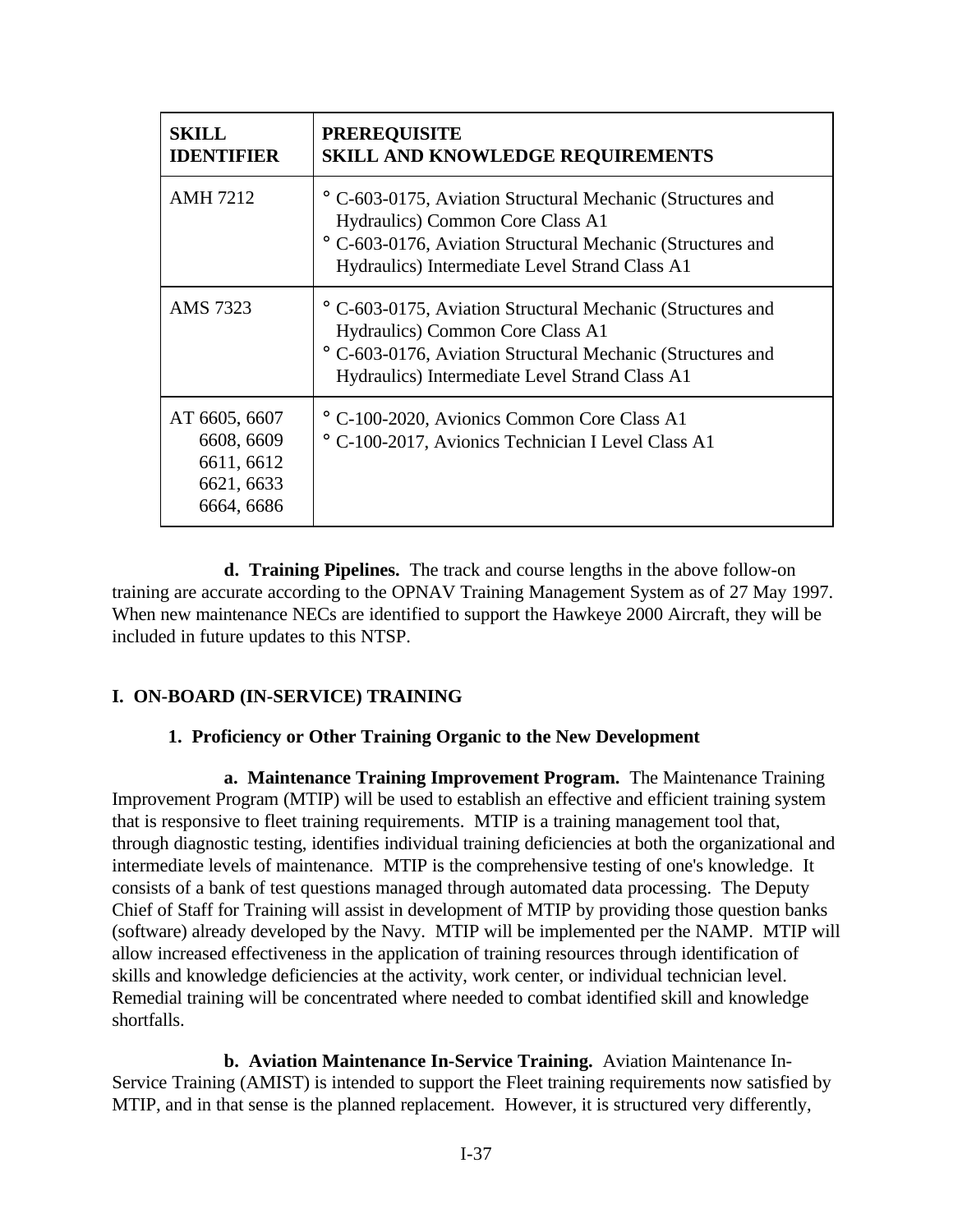and will function as an integral part of the new Aviation Maintenance Training Continuum System (AMTCS) that will replace the existing aviation maintenance training structure. AMIST will provide standardized instruction to bridge the training gaps between initial and career training. With the implementation of AMIST, the technician will be provided the training required to maintain a level of proficiency necessary to effectively perform the required tasks to reflect a career progression.

AMTCS redesigns the aviation training process (training continuum), and introduces CBT throughout the Navy technical training process. The application and adoption of recent advances in computer hardware and software technology have enabled CBT with its basic elements of Computer Managed Instruction, CAI, and Interactive Courseware to be integrated into the training continuum and provide essential support for standardizing technical training.

**2. Personnel Qualification Standards.** Personnel Qualification Standards (PQS) have not been developed, and there are no plans to develop PQS for the E-2C.

**3. Other On-Board or Inservice Training Packages.** NA.

# **J. LOGISTICS SUPPORT**

**CONTRACT**

### **1. Manufacturer and Contract Numbers**

| <b>CONTRACT</b><br><b>NUMBER</b> | <b>MANUFACTURER</b>         | <b>ADDRESS</b>        |
|----------------------------------|-----------------------------|-----------------------|
| N00019-88-C-0007                 | Northrop-Grumman            | Bethpage,             |
| N00019-87-G-0129                 | (formerly Grumman)          | Long Island, New York |
| (Aircraft)                       | Aerospace Systems Division) |                       |

ECPs incorporated into E-2C production aircraft are under contract N00019-88-C-0007. ECPs incorporated by retrofit are under basic ordering agreement N00019-87-G-0129.

| N00019-87-C-0372 | Allison Gas Turbine (Division P.O. Box 420) |                       |
|------------------|---------------------------------------------|-----------------------|
| (Engine)         | of General Motors Corp.)                    | Indianapolis, Indiana |

ECP-335R1 is incorporated under contract number N00019-87-C-0372.

**2. Program Documentation.** A Logistics Support Analysis was performed as part of the NAVAIRSYSCOM ECP generation and approval cycle. The E-2C Weapon System Integrated Logistic Support Plan (ILSP), AC-ILSP-296 Revision A dated October 1993, has been revised to address logistics support for the ECPs covered herein, except for ECP-335R1. The T56-A-427 (ECP-335R1) ILSP was approved December 1987 and updated in September 1989.

**3. Technical Data Plan.** Organizational and intermediate level maintenance manuals have been, or will be revised to reflect incorporation of each ECP. New manuals will be developed as required and delivered to the Naval Air Technical Services Facility, Philadelphia,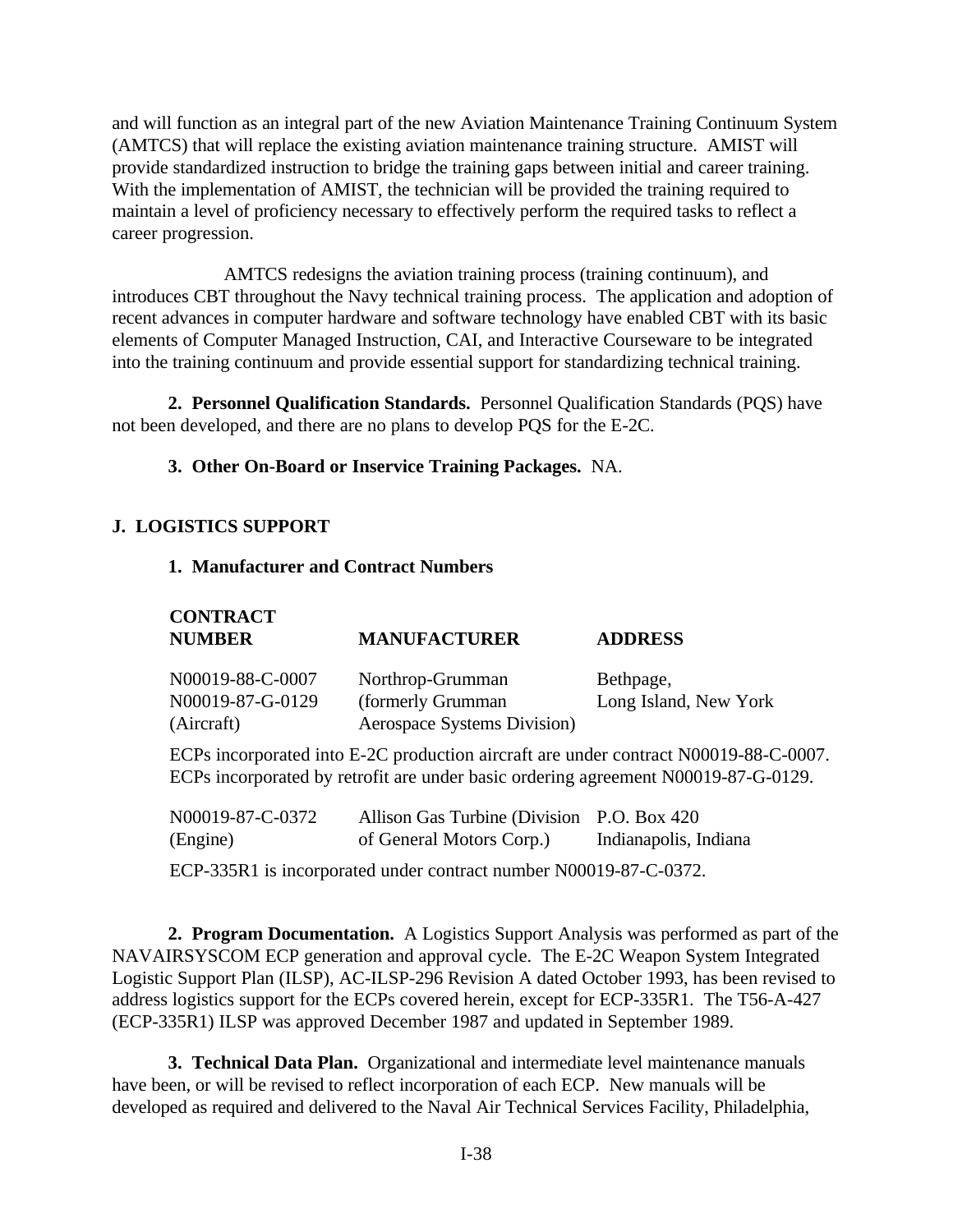Pennsylvania. Refer to Part IV.B.3 of this NTSP for additional information on technical manuals required for training.

**a. ECP-335R1.** Modifications to organizational level Maintenance Instruction Manuals (MIMs) and Illustrated Parts Breakdowns (IPBs) for the T56-A-427 Engine were made available in June 1988. Delivery of new T56-A-427 Engine intermediate level MIM Work Packages and modifications to the IPB have been completed.

**b. ECP-358R1.** Revised organizational level publications were made available in November 1991. Revised intermediate level publications were made available in March 1995.

**c. ECP-360R1.** Revised organizational level MIMs and IPBs were made available in November 1991. Revised intermediate level manuals became available in FY97.

**d. ECP-382R2.** Revised organizational level publications were made available in December 1992. Revised intermediate level publications became available in FY97.

**e. ECP-418.** Revised organizational and intermediate level publications are planned for delivery prior to FY02.

**f. Naval Air Training and Operating Procedures Standardization Flight Manual.** The E-2C Naval Air Training and Operating Procedures Standardization flight manual will be updated as required by each ECP.

# **4. Test Sets, Tools, and Test Equipment**

**a. ECP-336C1**. New CAT-IIID and RADCOM Test Program Sets (TPSs) are available at the intermediate and depot levels for fault isolation and testing of DTS WRAs and SRAs.

**b. ECP-349.** New RADCOM TPSs are required at the intermediate and depot levels for fault isolation and testing of Vertical Engine Instrument WRAs. A new Horsepower Indicator Adapter Assembly is required at the organizational level. WRA TPSs were available in November 1989. SRA TPSs became available in FY97.

**c. ECP-358R1.** New CAT-IIID and RADCOM TPSs are required at the intermediate and depot maintenance levels for fault isolation testing of MFCDU WRAs and SRAs. A new Template Set is required for fault isolation and testing at the intermediate and depot levels of the Interphone Control C4952A/AIC-14A. WRA TPSs are available. SRA TPSs became available in FY97.

**d. ECP-360R1.** New CAT-IIID and RADCOM TPSs are required to support the AN/APS-145 radar and the improved IFF system at the intermediate and depot levels of maintenance. WRA TPSs were available in April 1993. SRA TPSs became available in FY97.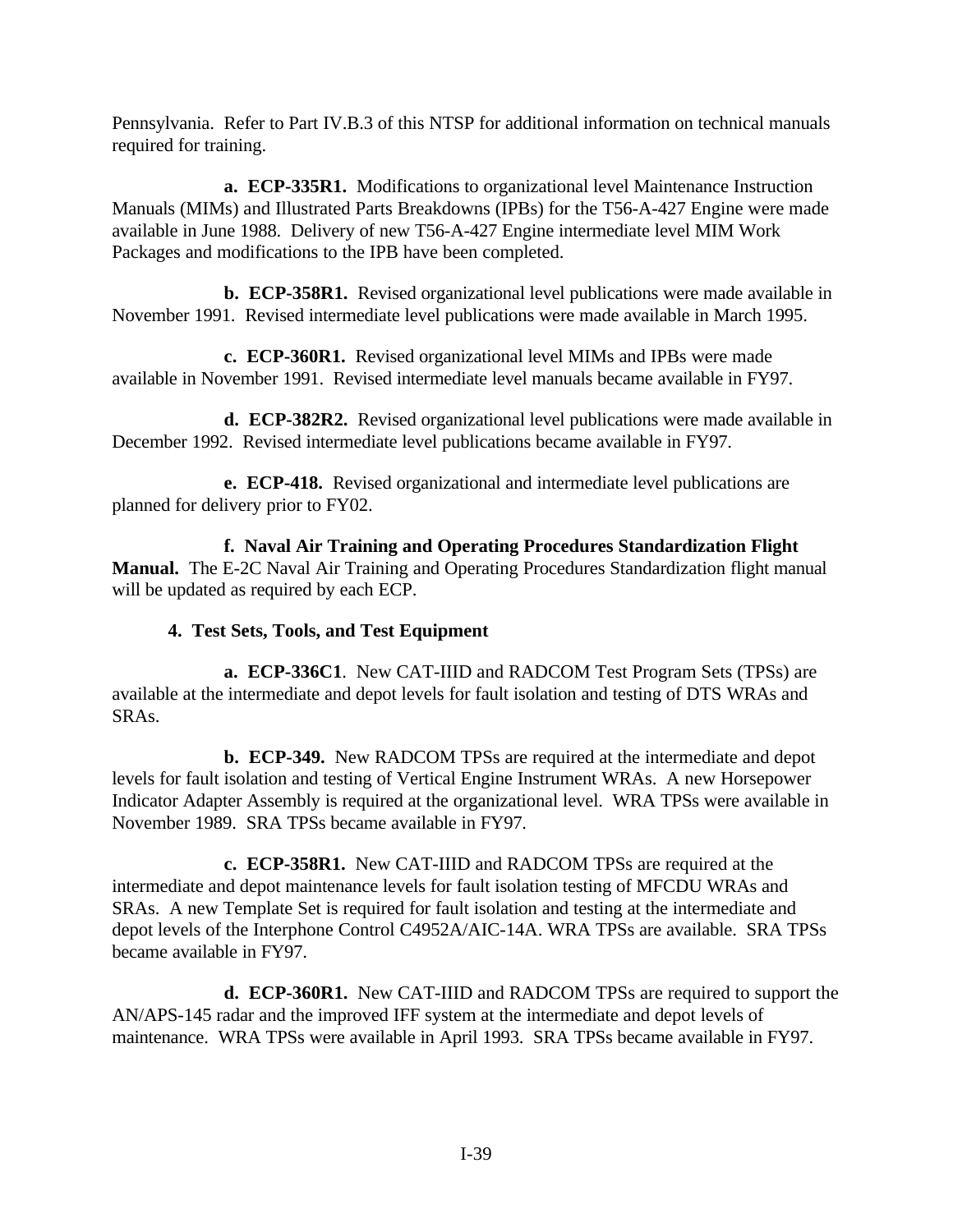**e. ECP-382R2.** New or modified CAT-IIID and RADCOM TPSs are required at the depot maintenance level to perform fault isolation testing on EMDU WRAs and SRAs. WRA TPSs are available. SRA TPSs became available in FY97.

**f. ECP-418.** Any special tools or test equipment required will be delivered prior to or concurrent with system of equipment being modified.

**5. Repair Parts.** Interim spares and repair parts are provided by the contractor until the MSD. The MSDs for all ECPs have been achieved, except ECP-418. MSD for ECP-418 has not been determined. After MSD, spare and repair parts are requisitioned through normal supply channels.

**6. Human Systems Integration Plan.** NA.

### **K. SCHEDULES**

**1. Installation and Delivery Schedules.** Currently, the fleet has Omnibus II, AN/APS-139, and AN/APS-145 configured aircraft. Delivery of AN/APS-139 aircraft began in September 1988. The AN/APS-139 Radar Production Block achieved Initial Operating Capability (IOC) in December 1988 with A-125. The final delivery was completed in first quarter FY91.

The AN/APS-139 Radar Production Block E-2C was an interim measure designed to improve the overall aircraft capabilities and upgrade the radar prior to the AN/APS-145 Radar installation. Most ECPs addressed in this NTSP are designed to bring the AN/APS-139 aircraft up to the AN/APS-145 production aircraft configuration or Hawkeye 2000 configuration. Delivery of the AN/APS-145 radar production aircraft began in May 1991. The AN/APS-145 Radar Production Block achieved IOC in April 1992 with A-145. These AN/APS-145 radar production aircraft are assigned to east and west coast squadrons and the FRS, VAW-120.

The Hawkeye 2000 Aircraft is scheduled to begin production in FY00 with fleet introduction in FY02.

Information as to which squadron will receive future aircraft is sensitive information and will not be published in this NTSP. All active ECPs will be retrofitted into E-2C Aircraft that are currently in service.

**2. Ready For Operational Use Schedule.** All ECPs are considered Ready For Operational Use upon completion of installation.

**3. Time Required to Install at Operational Sites.** The time required to install the ECPs at the various maintenance levels is:

**a. ECP-335R1.** Installation of this ECP requires 15,209 man-hours at the depot level.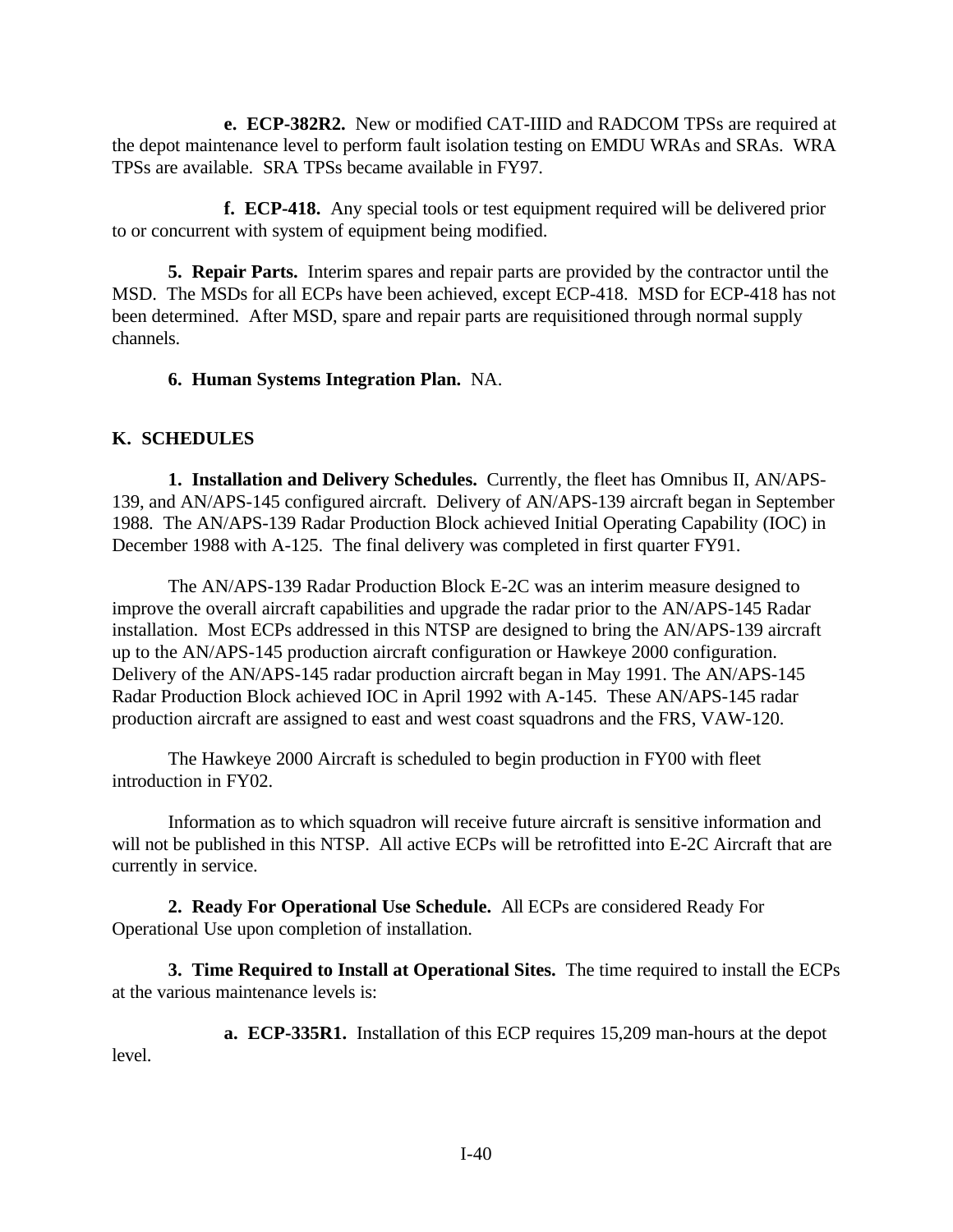**b. ECP-336C1.** Installation of this ECP requires four man-hours at the organizational level.

**c. ECP-349.** Installation of this ECP requires 900 man-hours at the depot level.

**d. ECP-358R1.** Installation of this ECP requires 5,876 man-hours at the depot level. Aircraft are out of service for six months. (Aircraft out of service time assumes a production A-122 baseline configuration.)

**e. ECP-360R1.** Installation of this ECP requires 4,300 man-hours at the depot level. Aircraft are out of service for five weeks.

**f. ECP-382R2.** Installation of this ECP requires 774 man-hours at the depot level. Aircraft are out of service for six weeks.

**g. ECP-418.** Installation time of this ECP has not been determined.

**4. Foreign Military Sales and Other Source Delivery Schedule.** For information on FMS and other procurements, contact PMA231.

**5. Training Device and Technical Training Equipment Delivery Schedule.** All TDs and TTE being modified because of an ECP will have any additional required devices or equipment delivered with the ECP or prior to commencement of training. Refer to Part IV of this NTSP for additional information.

### **L. GOVERNMENT FURNISHED EQUIPMENT AND CONTRACTOR FURNISHED EQUIPMENT TRAINING REQUIREMENTS.** NA

#### **M. RELATED NTSPs AND OTHER APPLICABLE DOCUMENTS**

| <b>DOCUMENT</b><br><b>OR NTSP TITLE</b>          | <b>DOCUMENT</b><br><b>OR NTSP NUMBER</b> | <b>PDA</b><br><b>CODE</b> | <b>STATUS</b>             |
|--------------------------------------------------|------------------------------------------|---------------------------|---------------------------|
| A/E 37T-32 Vibration Analysis<br><b>Test Set</b> | $A-50-8620B/A$                           | <b>PMA260</b>             | Approved<br>Dec 96        |
| <b>AIMS Mark XII IFF</b>                         | $E-30-7115D/A$                           | <b>PMA213</b>             | Approved<br>Apr 92        |
| $AN/APX-100(V)$ Transponder Set                  | $A-50-8305B/D$                           | <b>PMA213</b>             | Draft<br>Apr 97           |
| AN/ARC-182 Radio Set                             | A-50-8115C/A                             | <b>PMA209</b>             | Approved<br><b>Jun 95</b> |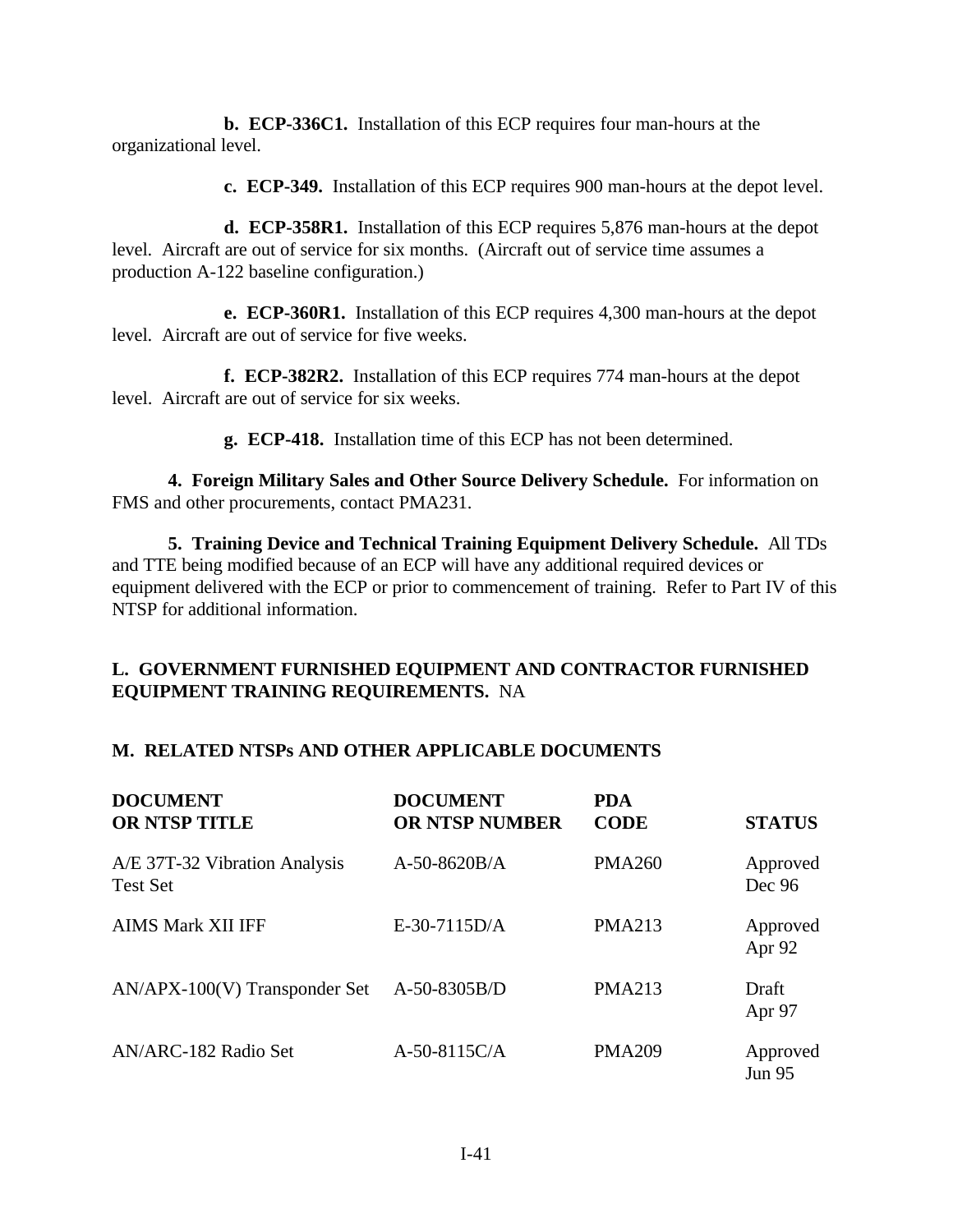| <b>DOCUMENT</b><br><b>OR NTSP TITLE</b>                                  | <b>DOCUMENT</b><br>OR NTSP NUMBER | <b>PDA</b><br><b>CODE</b>       | <b>STATUS</b>                  |
|--------------------------------------------------------------------------|-----------------------------------|---------------------------------|--------------------------------|
| AN/ARN-118(V) Tactical Air<br><b>Navigation System</b>                   | A-50-8307B/A                      | AIR-533                         | Approved<br>Sep 94             |
| AN/ASM-608(V) Inertial<br><b>Measurement Unit Test Set</b><br>(IMUTS) II | A-50-8116A/A                      | <b>PMA260</b>                   | Approved<br>Jul 90             |
| Ground Proximity Warning System                                          | A-50-8815B/P                      | <b>PMA209</b>                   | Proposed<br><b>Jun 97</b>      |
| AN/USM-429(V)1 Computerized<br>Automatic Tester CAT-IIID(V)1             | A-50-8709A/D                      | <b>PMA260</b>                   | Preliminary<br>Draft<br>Mar 97 |
| <b>AN/USM-467 RADCOM</b>                                                 | $A-50-8710A/A$                    | <b>PMA260</b>                   | Approved<br><b>Jul 93</b>      |
| Cooperative Engagement<br>Capability                                     | S-30-9305A/D                      | PEO(TAD)C                       | Draft<br>Feb 96                |
| E-2C Aircraft Transition To<br>Reserves                                  | A-50-8715B/A                      | <b>PMA231</b>                   | Approved<br>Mar <sub>93</sub>  |
| Gas Turbine Engine Test System                                           | A-50-8616B/D                      | <b>NAWCAD LS-14</b>             | Draft<br>Mar 97                |
| Joint Tactical Information<br>Distribution System (JTIDS)                | E-70-8214B/A                      | PMW159-3                        | Approved<br>Jul 94             |
| <b>NAVSTAR Global Positioning</b><br>System (GPS)                        | E-70-8215F/A                      | <b>PMW177/</b><br><b>PMA205</b> | Approved<br>Jul 95             |
| <b>Standard Central Air Data</b><br>Computer (SCADC)                     | $A-50-8402B/A$                    | AIR-543                         | Approved<br>Jan 93             |
| E-2C Weapon System ILSP<br><b>Revision A</b>                             | AC-ILSP-296                       | <b>PMA231</b>                   | Approved<br>Oct 93             |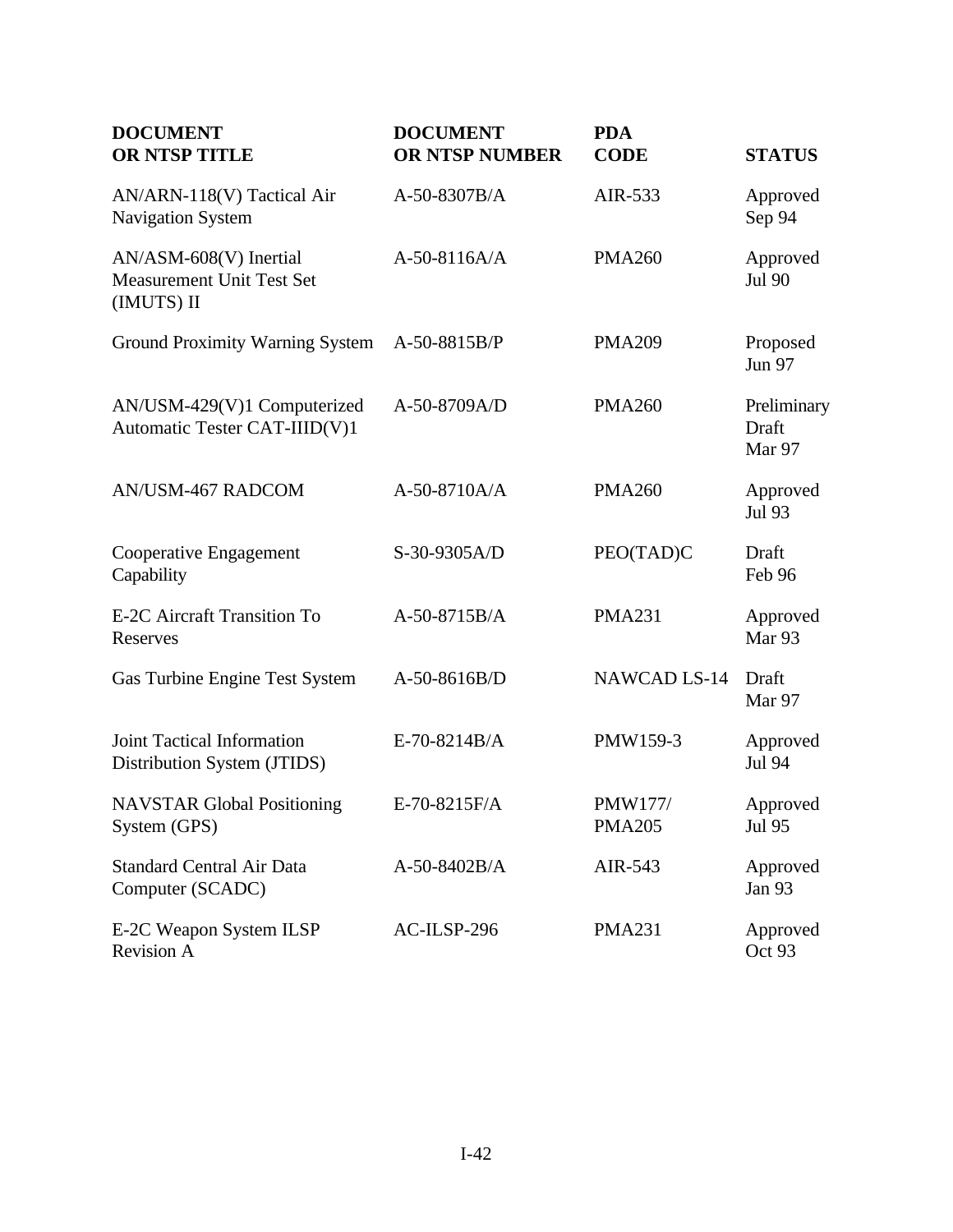#### **PART II - BILLET AND PERSONNEL REQUIREMENTS**

The following elements are not affected by the E-2C Aircraft and, therefore, are not included in Part II of this NTSP:

II.A. Billet Requirements

- II.A.2.a. Operational and Fleet Support Activity Deactivation Schedule
- II.A.2.b. Billets to be Deleted in Operational and Fleet Support Activities
- II.A.2.c. Total Billets to be Deleted in Operational and Fleet Support Activities

Note: Due to the incorporation of ECP-418 and its various component ECPs, there may be an increase in billet and personnel requirements. A determination on this increase has not been decided.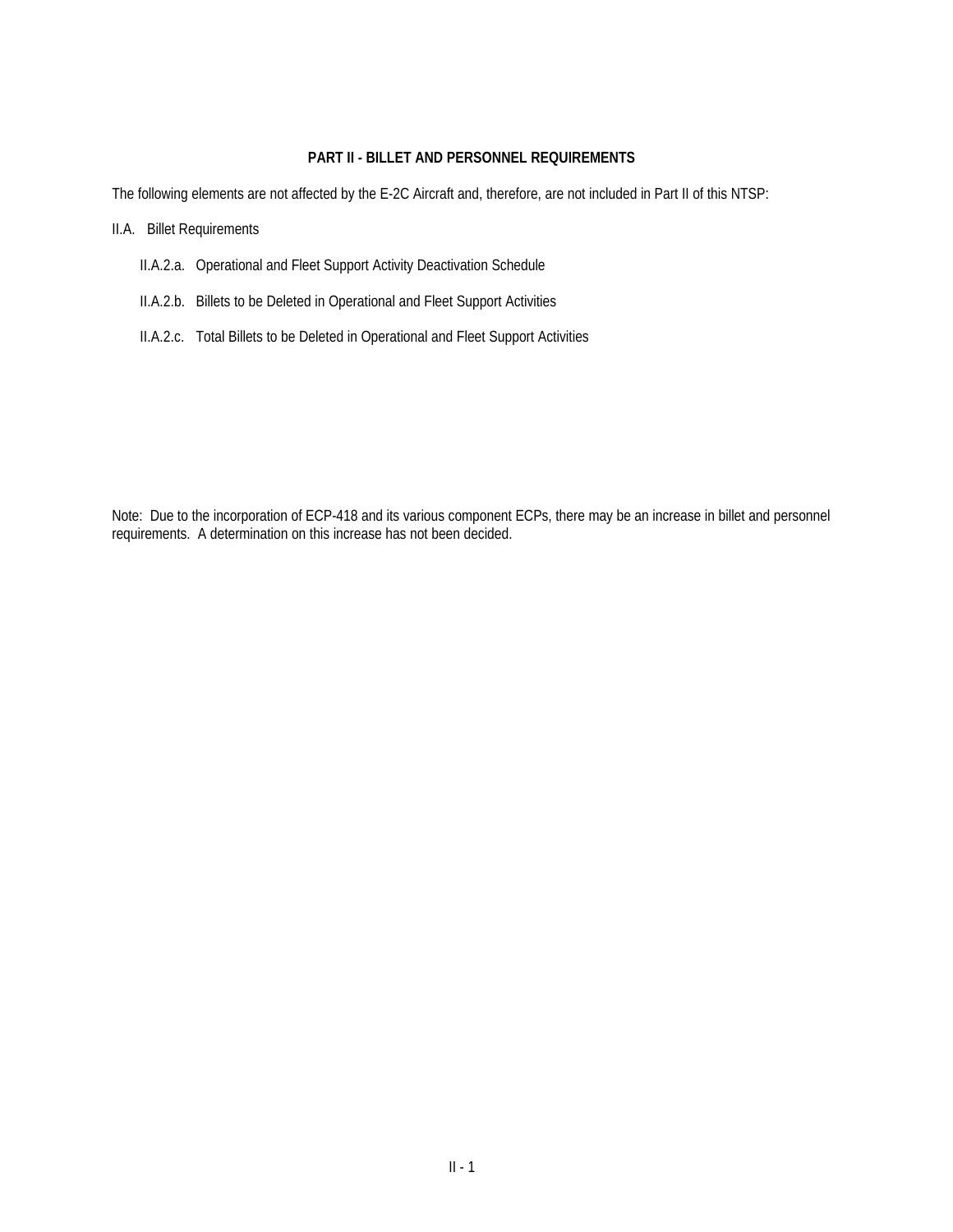# **II.A. BILLET REQUIREMENTS**

# **II.A.1.a. OPERATIONAL AND FLEET SUPPORT ACTIVITY ACTIVATION SCHEDULE**

| <b>SOURCE: PMA</b>                                                                                    |                                        |              |             |             |             | DATE:         | 1/1/90                                       |
|-------------------------------------------------------------------------------------------------------|----------------------------------------|--------------|-------------|-------------|-------------|---------------|----------------------------------------------|
| ACTIVITY, UIC                                                                                         |                                        | <b>PFYs</b>  | <b>FY97</b> | <b>FY98</b> | <b>FY99</b> | <b>FY00</b>   | <b>FY01</b>                                  |
| OPERATIONAL ACTIVITIES<br>VAW Squadron - East Coast<br>VAW-120<br>VAW Squadron - West Coast<br>TOTAL: | <b>NAVY</b><br>00000<br>09527<br>00000 | 5<br>5<br>11 | 0<br>0      | 0<br>0      | 0<br>0      | $\Omega$<br>0 | $\Omega$<br>$\Omega$<br>$\Omega$<br>$\Omega$ |
| FLEET SUPPORT ACTIVITIES<br><b>SEAOPDET Norfolk</b><br>SEAOPDET Miramar at North Island<br>TOTAL:     | <b>NAVY</b><br>46966<br>45962          | ◠            | 0           | 0<br>0      | 0           | 0             | 0<br>$\Omega$<br>$\Omega$                    |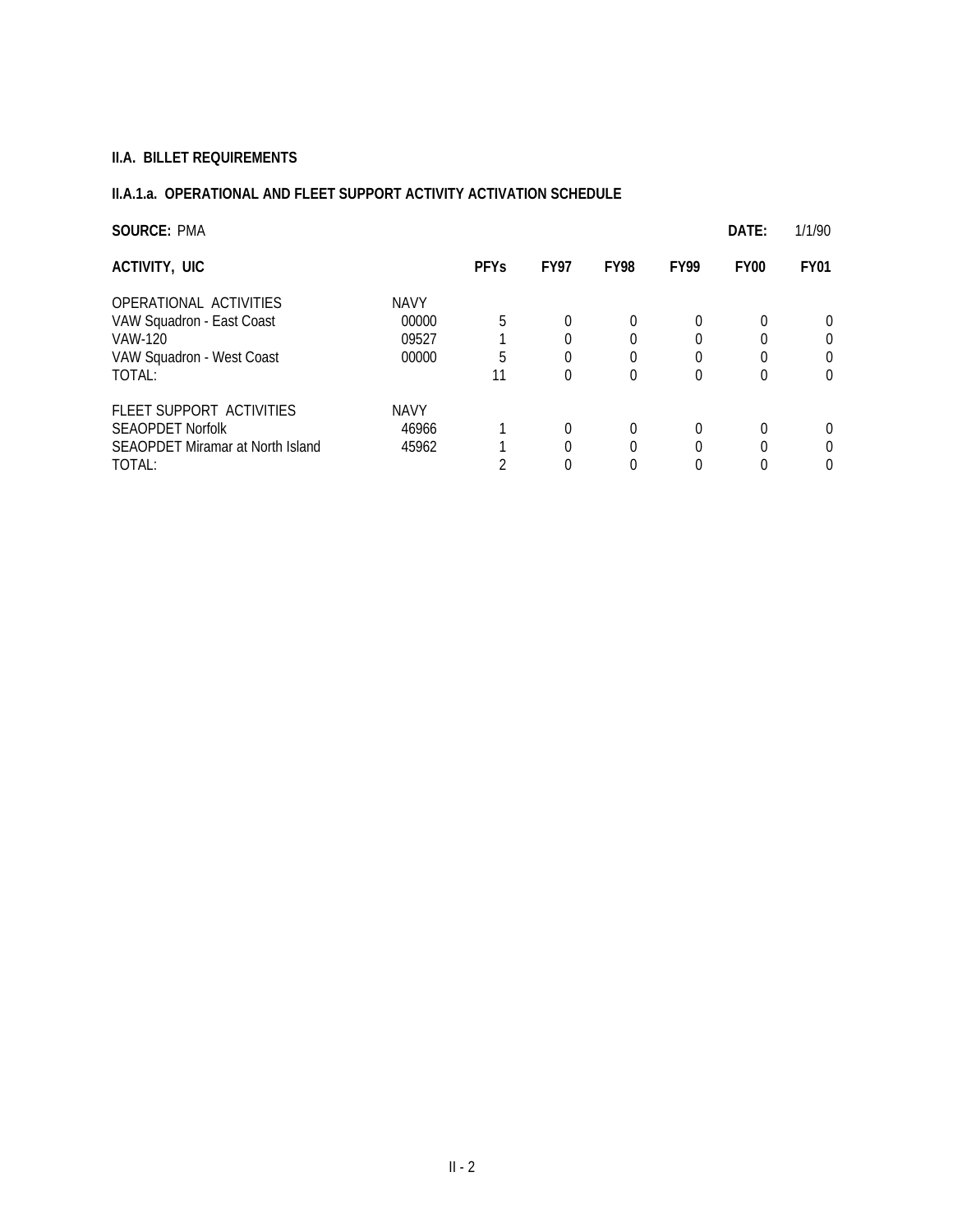|            |     | <b>DESIG/</b>                                                                                | PNEC/       | SNEC/                                                                                                             |
|------------|-----|----------------------------------------------------------------------------------------------|-------------|-------------------------------------------------------------------------------------------------------------------|
| <b>OFF</b> | ENL | <b>RATING</b>                                                                                | <b>PMOS</b> | <b>SMOS</b>                                                                                                       |
|            |     |                                                                                              |             |                                                                                                                   |
| 88         | 331 |                                                                                              |             |                                                                                                                   |
| 34         | 148 |                                                                                              |             |                                                                                                                   |
| 34         | 148 |                                                                                              |             |                                                                                                                   |
| 0          | 96  |                                                                                              |             |                                                                                                                   |
| 0          | 105 |                                                                                              |             |                                                                                                                   |
|            |     | <b>BILLETS</b><br>Manpower requirements for Navy activities are shown in the following AMDs: |             | AMD: 132840, 970210<br>AMD: 119067, 960909<br>AMD: 130208, 961213<br>AMD: 133166, 970227<br>AMD: 113884, 03/15/96 |

Note: VAW-120 is a composite squadron of E-2C and C-2A Aircraft; only E-2C specific billets are depicted. The VAW-124 AMD was used for all east coast E-2C squadron billet requirements and the VAW-112 AMD was used for all west coast E-2C squadron billet requirements.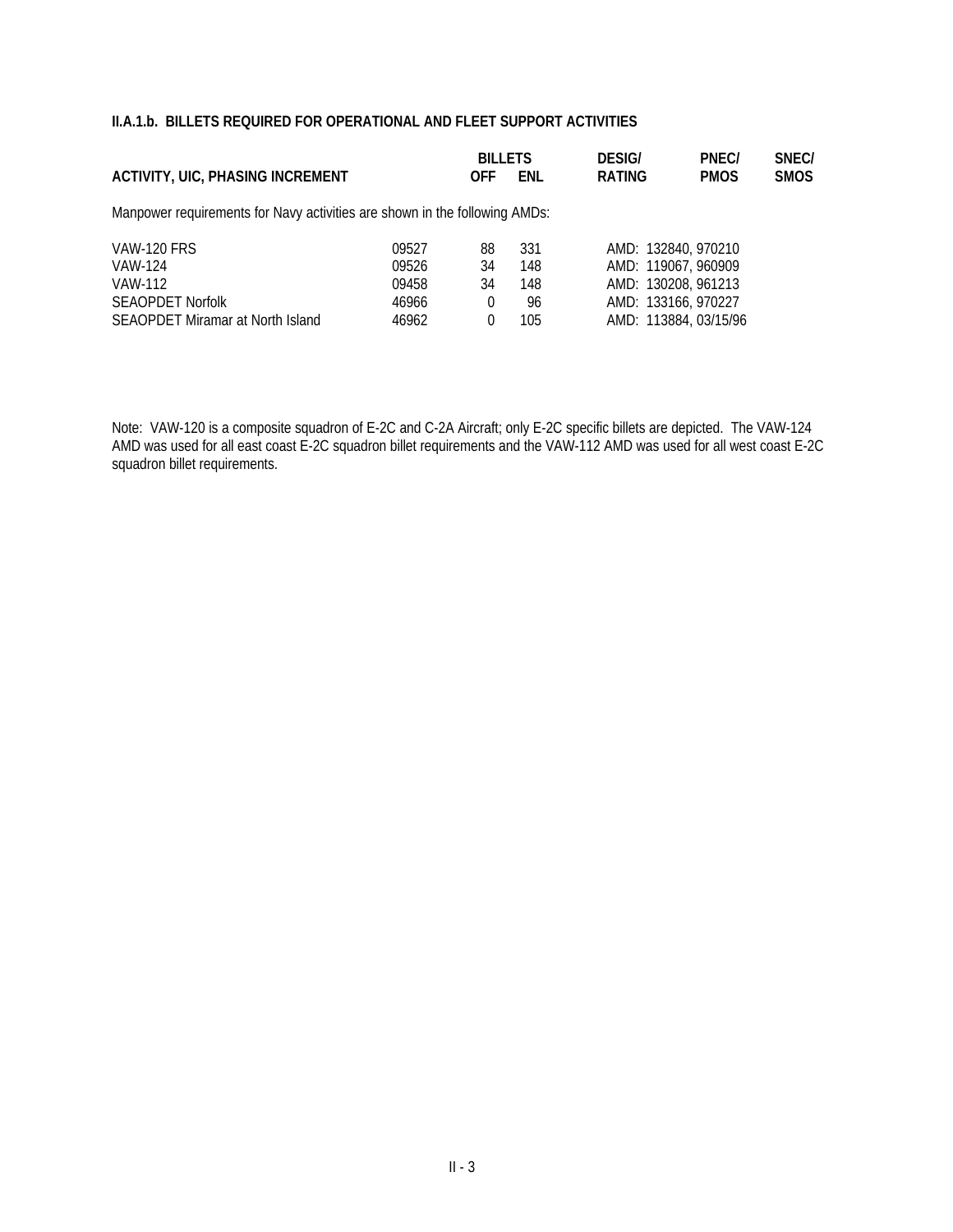| <b>DESIG/</b>    | <b>PNEC/SNEC</b>                   | <b>PFYs</b>              | <b>FY97</b>              | <b>FY98</b>              | FY99                     | <b>FY00</b>              | <b>FY01</b>              |
|------------------|------------------------------------|--------------------------|--------------------------|--------------------------|--------------------------|--------------------------|--------------------------|
| <b>RATING</b>    | PMOS/SMOS                          | <b>OFF</b><br><b>ENL</b> | <b>OFF</b><br><b>ENL</b> | <b>OFF</b><br><b>ENL</b> | <b>OFF</b><br><b>ENL</b> | <b>OFF</b><br><b>ENL</b> | <b>OFF</b><br><b>ENL</b> |
|                  | OPERATIONAL NAVY ACTIVITIES - ACDU |                          |                          |                          |                          |                          |                          |
| 1000             |                                    | $\overline{2}$           | $\overline{2}$           | $\overline{2}$           | $\overline{2}$           | $\overline{2}$           | $\overline{2}$           |
| 1301             |                                    | 20                       | 20                       | 20                       | 20                       | 20                       | 20                       |
| 1302             |                                    | $\overline{2}$           | $\overline{2}$           | $\overline{2}$           | $\overline{2}$           | $\overline{2}$           | $\overline{2}$           |
| 1311             |                                    | 110                      | 110                      | 110                      | 110                      | 110                      | 110                      |
| 1312             |                                    | 34                       | 34                       | 34                       | 34                       | 34                       | 34                       |
| 1321             |                                    | 170                      | 170                      | 170                      | 170                      | 170                      | 170                      |
| 1322             |                                    | 30                       | 30                       | 30                       | 30                       | 30                       | 30                       |
| 1520             |                                    | 11                       | 11                       | 11                       | 11                       | 11                       | 11                       |
| 1630             |                                    | 11                       | 11                       | 11                       | 11                       | 11                       | 11                       |
| 2102             |                                    | 1                        | 1                        | $\mathbf{1}$             | 1                        | 1                        | $\mathbf 1$              |
| 3100             |                                    | $\mathbf{1}$             | 1                        | $\mathbf{1}$             | $\mathbf{1}$             | 1                        | $\mathbf{1}$             |
| 6380             |                                    | 11                       | 11                       | 11                       | 11                       | 11                       | 11                       |
| 7380             |                                    | 11                       | 11                       | 11                       | 11                       | 11                       | 11                       |
| ADC              | 8305                               | 1                        | 1                        | 1                        | 1                        | 1                        | 1                        |
| <b>ADC</b>       | 8306                               | 1                        | 1                        | 1                        | 1                        | 1                        | 1                        |
| AD1              | 8305                               | 19                       | 19                       | 19                       | 19                       | 19                       | 19                       |
| AD1              | 8306                               | 17                       | 17                       | 17                       | 17                       | 17                       | 17                       |
| AD <sub>2</sub>  | 8305                               | 21                       | 21                       | 21                       | 21                       | 21                       | 21                       |
| AD <sub>2</sub>  | 8306                               | 17                       | 17                       | 17                       | 17                       | 17                       | 17                       |
| AD <sub>3</sub>  | 8805                               | 24                       | 24                       | 24                       | 24                       | 24                       | 24                       |
| AD <sub>3</sub>  | 8806                               | 16                       | 16                       | 16                       | 16                       | 16                       | 16                       |
| ADAN             | 8805                               | 34                       | 34                       | 34                       | 34                       | 34                       | 34                       |
| <b>ADAN</b>      | 8806                               | 21                       | 21                       | 21                       | 21                       | 21                       | 21                       |
| AEC              | 8305                               | 1                        | 1                        | 1                        | 1                        | $\mathbf{1}$             | $\mathbf{1}$             |
| AE1              | 8305                               | 13                       | 13                       | 13                       | 13                       | 13                       | 13                       |
| AE1              | 8306                               | 10                       | 10                       | 10                       | 10                       | 10                       | 10                       |
| AE2              | 8305                               | 24                       | 24                       | 24                       | 24                       | 24                       | 24                       |
| AE2              | 8306                               | 20                       | 20                       | 20                       | 20                       | 20                       | 20                       |
| AE3              | 8805                               | 22                       | 22                       | 22                       | 22                       | 22                       | 22                       |
| AE3              | 8806                               | 15                       | 15                       | 15                       | 15                       | 15                       | 15                       |
| <b>AEAN</b>      | 8805                               | 25                       | 25                       | 25                       | 25                       | 25                       | 25                       |
| <b>AEAN</b>      | 8806                               | 15                       | 15                       | 15                       | 15                       | 15                       | 15                       |
| AKC              |                                    | 1                        | 1                        | 1                        | 1                        | $\mathbf{1}$             | $\mathbf{1}$             |
| AK1              |                                    | 11                       | 11                       | 11                       | 11                       | 11                       | 11                       |
| AK <sub>2</sub>  |                                    | 12                       | 12                       | 12                       | 12                       | 12                       | 12                       |
| AK <sub>2</sub>  | 9590                               | 11                       | 11                       | 11                       | 11                       | 11                       | 11                       |
| AK3              |                                    | 12                       | 12                       | 12                       | 12                       | 12                       | 12                       |
| AKAN             |                                    | 13                       | 13                       | 13                       | 13                       | 13                       | 13                       |
| AMEC             | 8305                               | 1                        | 1                        | 1                        | 1                        | $\mathbf{1}$             | $\mathbf{1}$             |
| AME1             | 8305                               | 13                       | 13                       | 13                       | 13                       | 13                       | 13                       |
| AME <sub>2</sub> | 8305                               | 13                       | 13                       | 13                       | 13                       | 13                       | 13                       |
| AME3             | 8305                               | 14                       | 14                       | 14                       | 14                       | 14                       | 14                       |
| AMEAN            |                                    | 15                       | 15                       | 15                       | 15                       | 15                       | 15                       |
| AMEAN            | 8305                               | 10                       | 10                       | 10                       | 10                       | 10                       | 10                       |
| AMHC             | 8305                               | $\mathbf 1$              | 1                        | $\mathbf{1}$             | 1                        | $\mathbf{1}$             | $\mathbf{1}$             |
| AMH1             | 8305                               | 24                       | 24                       | 24                       | 24                       | 24                       | 24                       |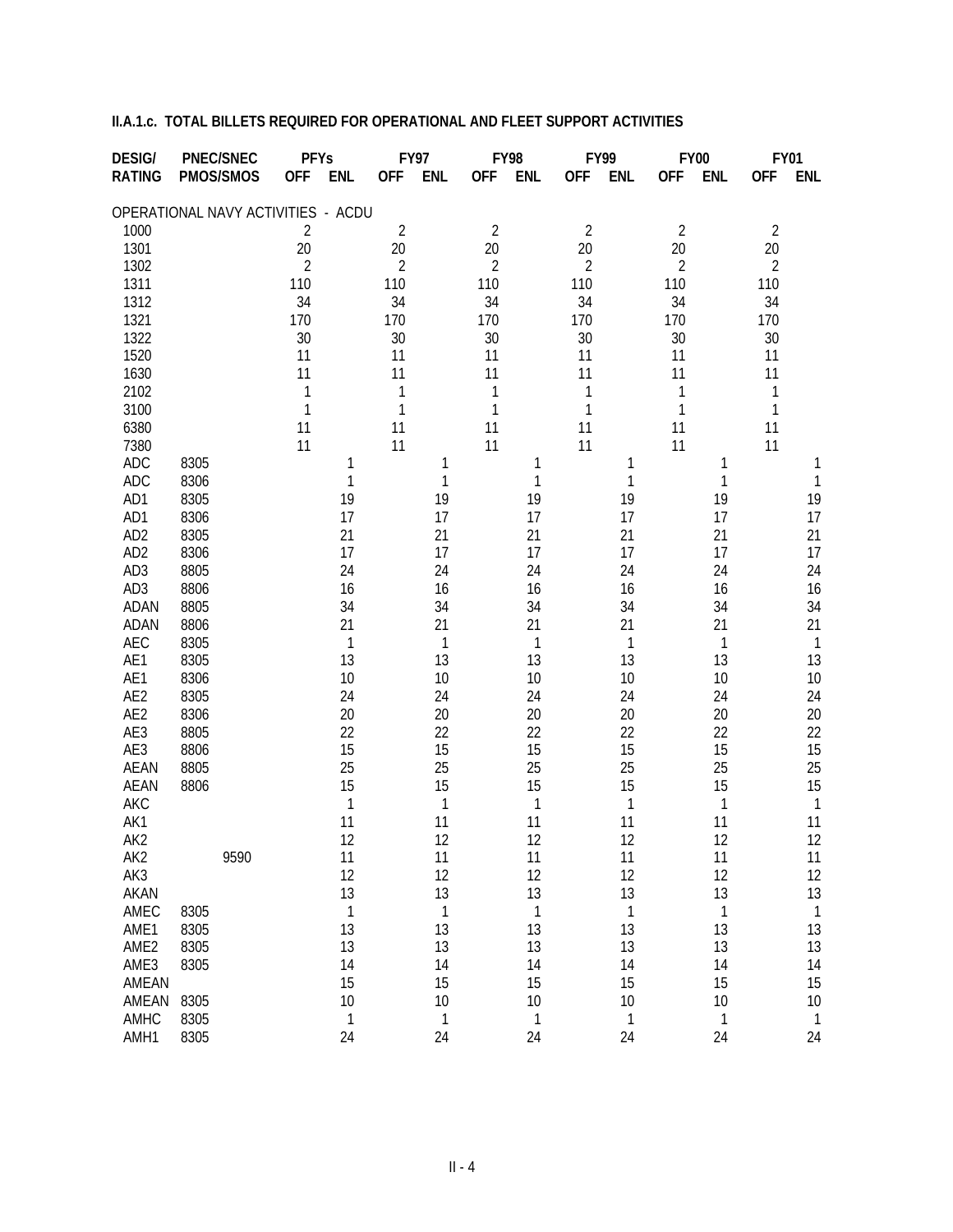| <b>DESIG/</b>            |      | <b>PNEC/SNEC</b> | <b>PFYs</b> |              |            | <b>FY97</b>  |            | <b>FY98</b>  |            | FY99         |            | <b>FY00</b>  |            | <b>FY01</b>             |
|--------------------------|------|------------------|-------------|--------------|------------|--------------|------------|--------------|------------|--------------|------------|--------------|------------|-------------------------|
| <b>RATING</b>            |      | PMOS/SMOS        | <b>OFF</b>  | <b>ENL</b>   | <b>OFF</b> | <b>ENL</b>   | <b>OFF</b> | <b>ENL</b>   | <b>OFF</b> | <b>ENL</b>   | <b>OFF</b> | <b>ENL</b>   | <b>OFF</b> | <b>ENL</b>              |
| AMH <sub>2</sub>         | 8305 |                  |             | 24           |            | 24           |            | 24           |            | 24           |            | 24           |            | 24                      |
| AMH <sub>3</sub>         | 8805 |                  |             | 9            |            | 9            |            | 9            |            | 9            |            | 9            |            | 9                       |
| AMH <sub>3</sub>         | 8806 |                  |             | 5            |            | 5            |            | 5            |            | 5            |            | 5            |            | 5                       |
| AMHAN                    | 8805 |                  |             | 10           |            | 10           |            | 10           |            | 10           |            | 10           |            | 10                      |
| AMHAN                    | 8806 |                  |             | 5            |            | 5            |            | 5            |            | 5            |            | 5            |            | 5                       |
| AMSC                     | 8305 |                  |             | 12           |            | 12           |            | 12           |            | 12           |            | 12           |            | 12                      |
| AMS1                     | 8305 |                  |             | 14           |            | 14           |            | 14           |            | 14           |            | 14           |            | 14                      |
| AMS1                     | 8305 | 9595             |             | 11           |            | 11           |            | 11           |            | 11           |            | 11           |            | 11                      |
| AMS2                     | 8305 |                  |             | 41           |            | 41           |            | 41           |            | 41           |            | 41           |            | 41                      |
| AMS3                     | 8805 |                  |             | 35           |            | 35           |            | 35           |            | 35           |            | 35           |            | 35                      |
| AMS3                     | 8806 |                  |             | 25           |            | 25           |            | 25           |            | 25           |            | 25           |            | 25                      |
| AMSAN                    | 8805 |                  |             | 43           |            | 43           |            | 43           |            | 43           |            | 43           |            | 43                      |
| AMSAN                    | 8806 |                  |             | 25           |            | 25           |            | 25           |            | 25           |            | 25           |            | 25                      |
| <b>APOCM</b>             |      | 9580             |             | 11           |            | 11           |            | 11           |            | 11           |            | 11           |            | 11                      |
| APOCM 8300               |      |                  |             | 11           |            | 11           |            | 11           |            | 11           |            | 11           |            | 11                      |
| <b>APOCS</b>             |      |                  |             | 55           |            | 55           |            | 55           |            | 55           |            | 55           |            | 55                      |
| <b>APOC</b>              |      |                  |             | 43           |            | 43           |            | 43           |            | 43           |            | 43           |            | 43                      |
| APO1                     |      |                  |             | 30           |            | 30           |            | 30           |            | 30           |            | 30           |            | 30                      |
| APO <sub>2</sub>         |      |                  |             | 32           |            | 32           |            | 32           |            | 32           |            | 32           |            | 32                      |
| APO3                     |      |                  |             | 25           |            | 25           |            | 25           |            | 25           |            | 25           |            | 25                      |
| <b>ATC</b><br><b>ATC</b> | 8305 |                  |             | 1            |            | 1            |            | 1            |            | 1            |            | 1            |            | $\mathbf{1}$            |
| <b>ATC</b>               | 8306 |                  |             | 6<br>5       |            | 6<br>5       |            | 6<br>5       |            | 6<br>5       |            | 6<br>5       |            | 6<br>5                  |
| AT1                      |      |                  |             | 1            |            | 1            |            | 1            |            | 1            |            | 1            |            | $\mathbf{1}$            |
| AT1                      | 8305 |                  |             | 17           |            | 17           |            | 17           |            | 17           |            | 17           |            | 17                      |
| AT1                      | 8306 |                  |             | 15           |            | 15           |            | 15           |            | 15           |            | 15           |            | 15                      |
| AT <sub>2</sub>          |      | 9527             |             | $\mathbf{1}$ |            | 1            |            | 1            |            | 1            |            | 1            |            | $\overline{1}$          |
| AT <sub>2</sub>          | 8305 |                  |             | 29           |            | 29           |            | 29           |            | 29           |            | 29           |            | 29                      |
| AT <sub>2</sub>          | 8306 |                  |             | 26           |            | 26           |            | 26           |            | 26           |            | 26           |            | 26                      |
| AT3                      | 8307 |                  |             | $\sqrt{3}$   |            | 3            |            | 3            |            | 3            |            | 3            |            | 3                       |
| AT3                      | 8805 |                  |             | 24           |            | 24           |            | 24           |            | 24           |            | 24           |            | 24                      |
| AT3                      | 8806 |                  |             | 21           |            | 21           |            | 21           |            | 21           |            | 21           |            | 21                      |
| <b>ATAN</b>              | 8805 |                  |             | 27           |            | 27           |            | 27           |            | 27           |            | 27           |            | 27                      |
| <b>ATAN</b>              | 8806 |                  |             | 23           |            | 23           |            | 23           |            | 23           |            | 23           |            | 23                      |
| <b>AZC</b>               |      |                  |             | 1            |            | 1            |            | 1            |            | 1            |            | 1            |            | $\mathbf{1}$            |
| AZ1                      |      |                  |             | 11           |            | 11           |            | 11           |            | 11           |            | 11           |            | 11                      |
| AZ1                      | 6315 |                  |             | $\mathbf{1}$ |            | $\mathbf 1$  |            | $\mathbf{1}$ |            | $\mathbf{1}$ |            | $\mathbf{1}$ |            | 1                       |
| AZ2                      |      |                  |             | 23           |            | 23           |            | 23           |            | 23           |            | 23           |            | 23                      |
| AZ2                      | 6315 |                  |             | 10           |            | 10           |            | 10           |            | 10           |            | 10           |            | 10                      |
| AZ3                      |      |                  |             | 11           |            | 11           |            | 11           |            | 11           |            | 11           |            | 11                      |
| <b>AZAN</b>              |      |                  |             | 14           |            | 14           |            | 14           |            | 14           |            | 14           |            | 14                      |
| DK <sub>2</sub>          | 2905 |                  |             | 10           |            | 10           |            | 10           |            | 10           |            | 10           |            | 10                      |
| HM <sub>2</sub>          | 8406 |                  |             | 10           |            | 10           |            | 10           |            | 10           |            | 10           |            | 10                      |
| IS <sub>3</sub>          |      |                  |             | $\mathbf{1}$ |            | $\mathbf{1}$ |            | $\mathbf 1$  |            | $\mathbf{1}$ |            | $\mathbf{1}$ |            | $\overline{\mathbf{1}}$ |
| MS <sub>2</sub>          |      |                  |             | 10           |            | 10           |            | 10           |            | 10           |            | 10           |            | 10                      |
| MS3                      |      |                  |             | 10           |            | 10           |            | 10           |            | 10           |            | 10           |            | 10                      |
| <b>MSSN</b>              |      |                  |             | 10           |            | 10           |            | 10           |            | 10           |            | 10           |            | 10                      |
| NC1                      |      |                  |             | $\mathbf{1}$ |            | $\mathbf{1}$ |            | $\mathbf{1}$ |            | $\mathbf{1}$ |            | 1            |            | $\mathbf{1}$            |
| PN1                      |      | 9588             |             | 10           |            | 10           |            | 10           |            | 10           |            | 10           |            | 10                      |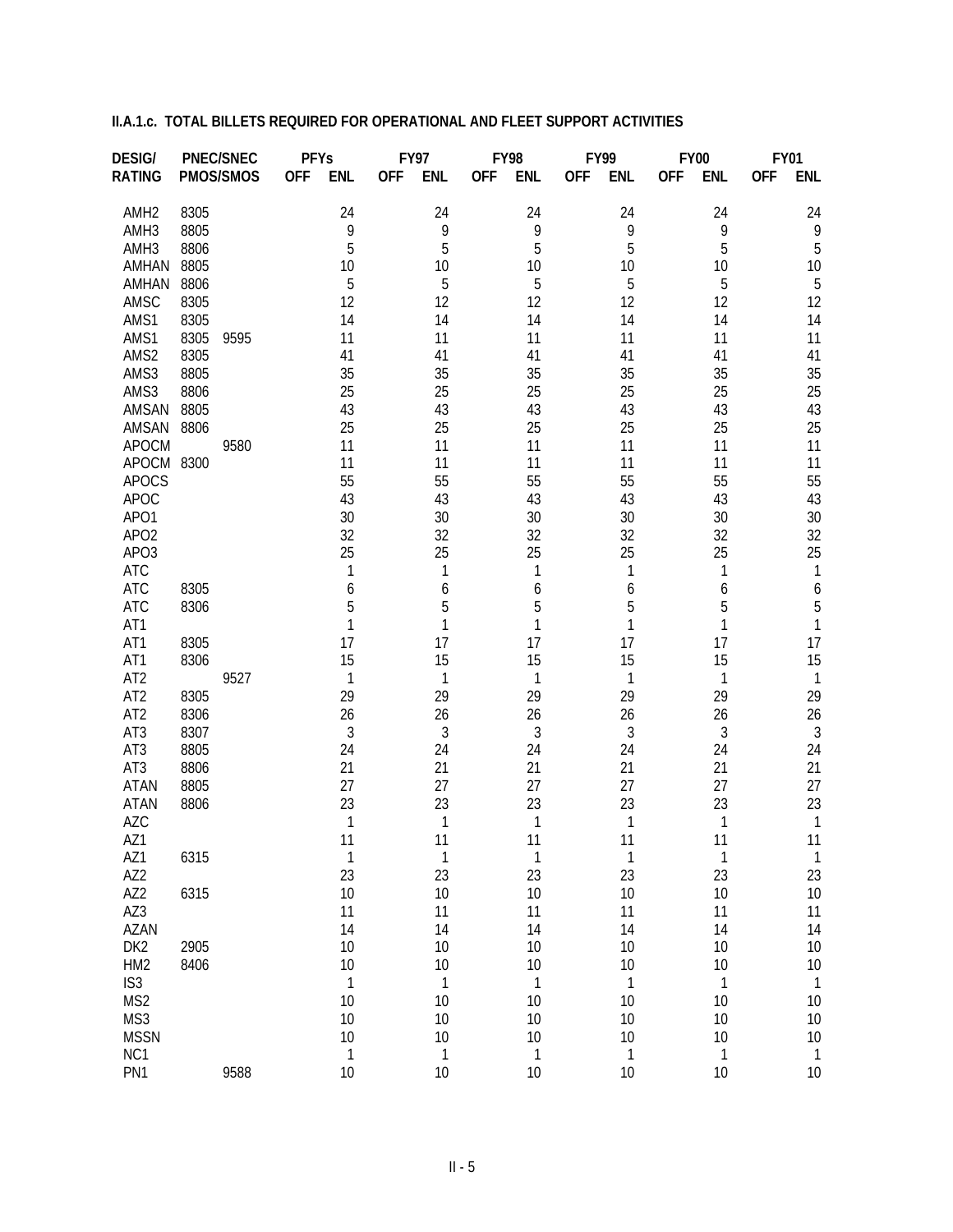| <b>DESIG/</b>                        |              | <b>PNEC/SNEC</b> | <b>PFYs</b> |                |            | <b>FY97</b>    |            | <b>FY98</b>    |            | FY99           |            | <b>FY00</b>    |            | <b>FY01</b>    |
|--------------------------------------|--------------|------------------|-------------|----------------|------------|----------------|------------|----------------|------------|----------------|------------|----------------|------------|----------------|
| <b>RATING</b>                        |              | PMOS/SMOS        | <b>OFF</b>  | <b>ENL</b>     | <b>OFF</b> | <b>ENL</b>     | <b>OFF</b> | <b>ENL</b>     | <b>OFF</b> | <b>ENL</b>     | <b>OFF</b> | <b>ENL</b>     | <b>OFF</b> | <b>ENL</b>     |
| PN <sub>2</sub>                      |              |                  |             | 10             |            | 10             |            | 10             |            | 10             |            | 10             |            | 10             |
| PN <sub>3</sub>                      |              |                  |             | 10             |            | 10             |            | 10             |            | 10             |            | 10             |            | 10             |
| PO <sub>2</sub>                      |              |                  |             | 35             |            | 35             |            | 35             |            | 35             |            | 35             |            | 35             |
| PO <sub>3</sub>                      |              |                  |             | $\mathbf 1$    |            | $\mathbf{1}$   |            | 1              |            | 1              |            | $\mathbf{1}$   |            | $\overline{1}$ |
| PR1                                  |              |                  |             | 12             |            | 12             |            | 12             |            | 12             |            | 12             |            | 12             |
| PR <sub>2</sub>                      |              |                  |             | $\overline{2}$ |            | $\overline{2}$ |            | $\overline{2}$ |            | $\overline{2}$ |            | $\overline{2}$ |            | $\overline{2}$ |
| PR <sub>3</sub>                      |              |                  |             | 13             |            | 13             |            | 13             |            | 13             |            | 13             |            | 13             |
| PRAN                                 |              |                  |             | 13             |            | 13             |            | 13             |            | 13             |            | 13             |            | 13             |
| <b>YNC</b>                           |              |                  |             | 11             |            | 11             |            | 11             |            | 11             |            | 11             |            | 11             |
| YN1                                  |              | 9588             |             | $\overline{2}$ |            | $\overline{2}$ |            | $\overline{2}$ |            | $\overline{2}$ |            | $\overline{2}$ |            | $\overline{2}$ |
| YN <sub>2</sub>                      |              |                  |             | 14             |            | 14             |            | 14             |            | 14             |            | 14             |            | 14             |
| YN3                                  |              |                  |             | 24             |            | 24             |            | 24             |            | 24             |            | 24             |            | 24             |
| <b>YNSN</b>                          |              |                  |             | 8              |            | 8              |            | 8              |            | 8              |            | 8              |            | 8<br>356       |
| AN                                   |              |                  |             | 356            |            | 356            |            | 356            |            | 356            |            | 356            |            |                |
| FLEET SUPPORT NAVY ACTIVITIES - ACDU |              |                  |             |                |            |                |            |                |            |                |            |                |            |                |
| AD <sub>2</sub>                      | 6423         |                  |             | 5              |            | 5              |            | 5              |            | 5              |            | 5              |            | 5              |
| AE2                                  | 7137         |                  |             | 10             |            | 10             |            | 10             |            | 10             |            | 10             |            | 10             |
| AE2                                  | 7175         | 7105             |             | 10             |            | 10             |            | 10             |            | 10             |            | 10             |            | 10             |
| AE3                                  | 7197         |                  |             | 10             |            | 10             |            | 10             |            | 10             |            | 10             |            | 10             |
| AMHAN                                | 7212         |                  |             | 10             |            | 10             |            | 10             |            | 10             |            | 10             |            | 10             |
| AMS3                                 | 7232         |                  |             | 10             |            | 10             |            | 10             |            | 10             |            | 10             |            | 10             |
| AT <sub>2</sub><br>AT <sub>2</sub>   | 6611         | 6609             |             | 5<br>10        |            | 5<br>10        |            | 5<br>10        |            | 5<br>10        |            | 5<br>10        |            | 5<br>10        |
| AT <sub>2</sub>                      | 6621<br>6633 |                  |             | 10             |            | 10             |            | 10             |            | 10             |            | 10             |            | 10             |
| AT <sub>2</sub>                      | 6686         |                  |             | 10             |            | 10             |            | 10             |            | 10             |            | 10             |            | 10             |
| AT <sub>3</sub>                      |              |                  |             | 5              |            | 5              |            | 5              |            | 5              |            | 5              |            | 5              |
| AT3                                  |              | 9527             |             | 10             |            | 10             |            | 10             |            | 10             |            | 10             |            | 10             |
| AT3                                  | 6611         | 6609             |             | 5              |            | 5              |            | 5              |            | 5              |            | 5              |            | 5              |
| AT3                                  | 6621         |                  |             | 10             |            | 10             |            | 10             |            | 10             |            | 10             |            | 10             |
| AT3                                  | 6633         |                  |             | 10             |            | 10             |            | 10             |            | 10             |            | 10             |            | 10             |
| AT3                                  | 6664         |                  |             | 5              |            | 5              |            | 5              |            | 5              |            | 5              |            | 5              |
| AT3                                  | 6686         |                  |             | 10             |            | 10             |            | 10             |            | 10             |            | 10             |            | 10             |
| AT3                                  | 6704         |                  |             | $\overline{4}$ |            | 4              |            | 4              |            | $\overline{4}$ |            | 4              |            | $\overline{4}$ |
| <b>ATAN</b>                          | 6607         | 6605             |             | 10             |            | 10             |            | 10             |            | 10             |            | 10             |            | 10             |
| <b>ATAN</b>                          | 6612         | 6608             |             | 10             |            | 10             |            | 10             |            | 10             |            | 10             |            | 10             |
| <b>ATAN</b>                          | 6633         |                  |             | 10             |            | 10             |            | 10             |            | 10             |            | 10             |            | 10             |
| <b>ATAN</b>                          | 6686         |                  |             | 5              |            | 5              |            | 5              |            | 5              |            | 5              |            | 5              |
| <b>ATAN</b>                          | 6704         |                  |             | 1              |            | 1              |            | 1              |            | 1              |            | 1              |            | 1              |
| PN <sub>3</sub>                      |              |                  |             | 6              |            | 6              |            | 6              |            | 6              |            | 6              |            | 6              |
| <b>PRAN</b>                          |              |                  |             | 10             |            | 10             |            | 10             |            | 10             |            | 10             |            | 10             |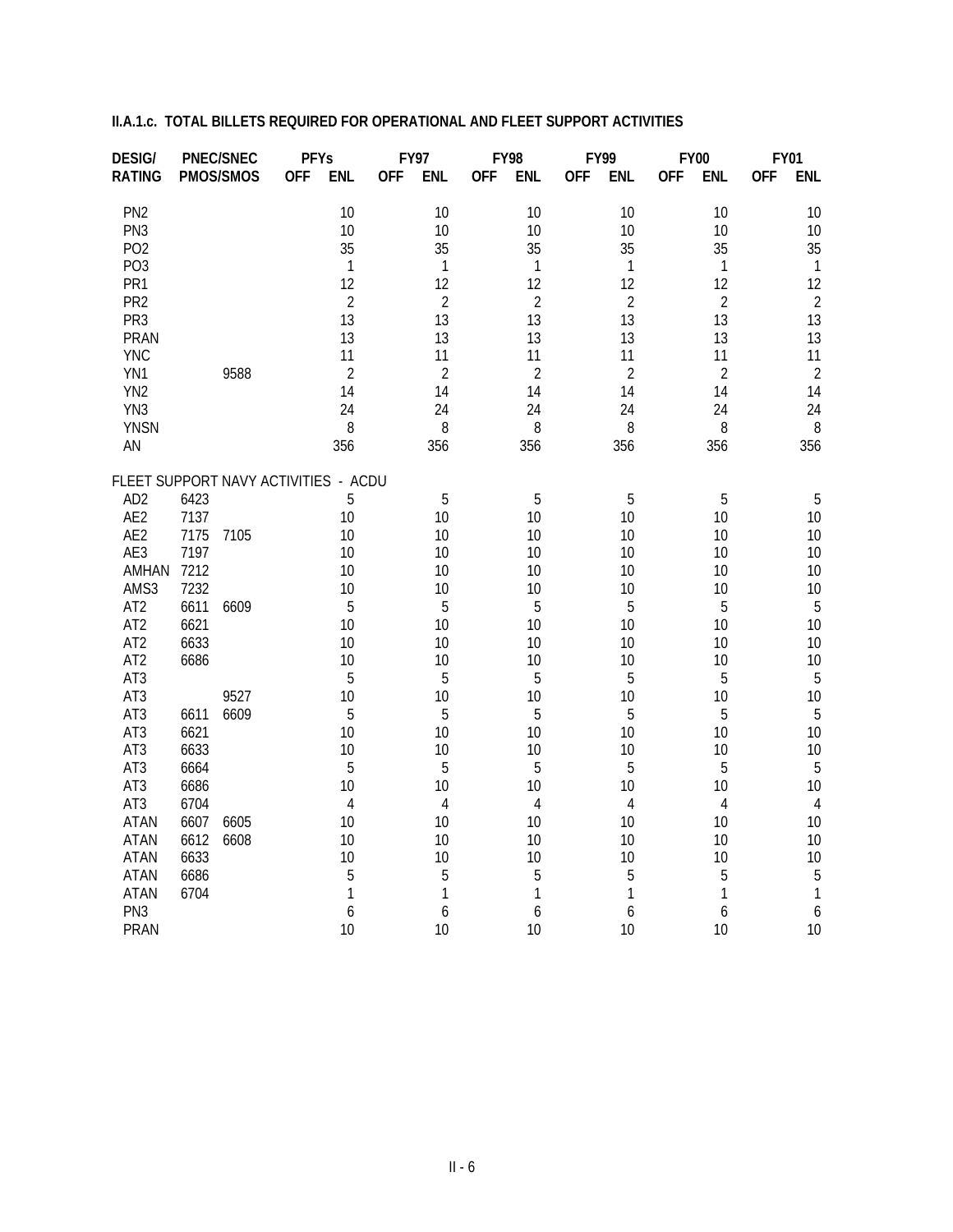| <b>DESIG/</b>       | <b>PNEC/SNEC</b>                     | <b>PFYs</b> |      | <b>FY97</b> |      |            | FY98 |            | <b>FY99</b> |            | FY <sub>00</sub> |            | <b>FY01</b> |
|---------------------|--------------------------------------|-------------|------|-------------|------|------------|------|------------|-------------|------------|------------------|------------|-------------|
| <b>RATING</b>       | PMOS/SMOS                            | <b>OFF</b>  | ENL  | <b>OFF</b>  | ENL  | <b>OFF</b> | ENL  | <b>OFF</b> | ENL         | <b>OFF</b> | ENL              | <b>OFF</b> | ENL         |
|                     | <b>SUMMARY TOTALS:</b>               |             |      |             |      |            |      |            |             |            |                  |            |             |
|                     | OPERATIONAL NAVY ACTIVITIES - ACDU   | 414         | 1776 | 414         | 1776 | 414        | 1776 | 414        | 1776        | 414        | 1776             | 414        | 1776        |
|                     | FLEET SUPPORT NAVY ACTIVITIES - ACDU |             | 201  |             | 201  |            | 201  |            | 201         |            | 201              |            | 201         |
| <b>GRAND TOTAL:</b> |                                      |             |      |             |      |            |      |            |             |            |                  |            |             |
|                     | NAVY ACTIVITIES - ACDU               | 414         | 1977 | 414         | 1977 | 414        | 1977 | 414        | 1977        | 414        | 1977             | 414        | 1977        |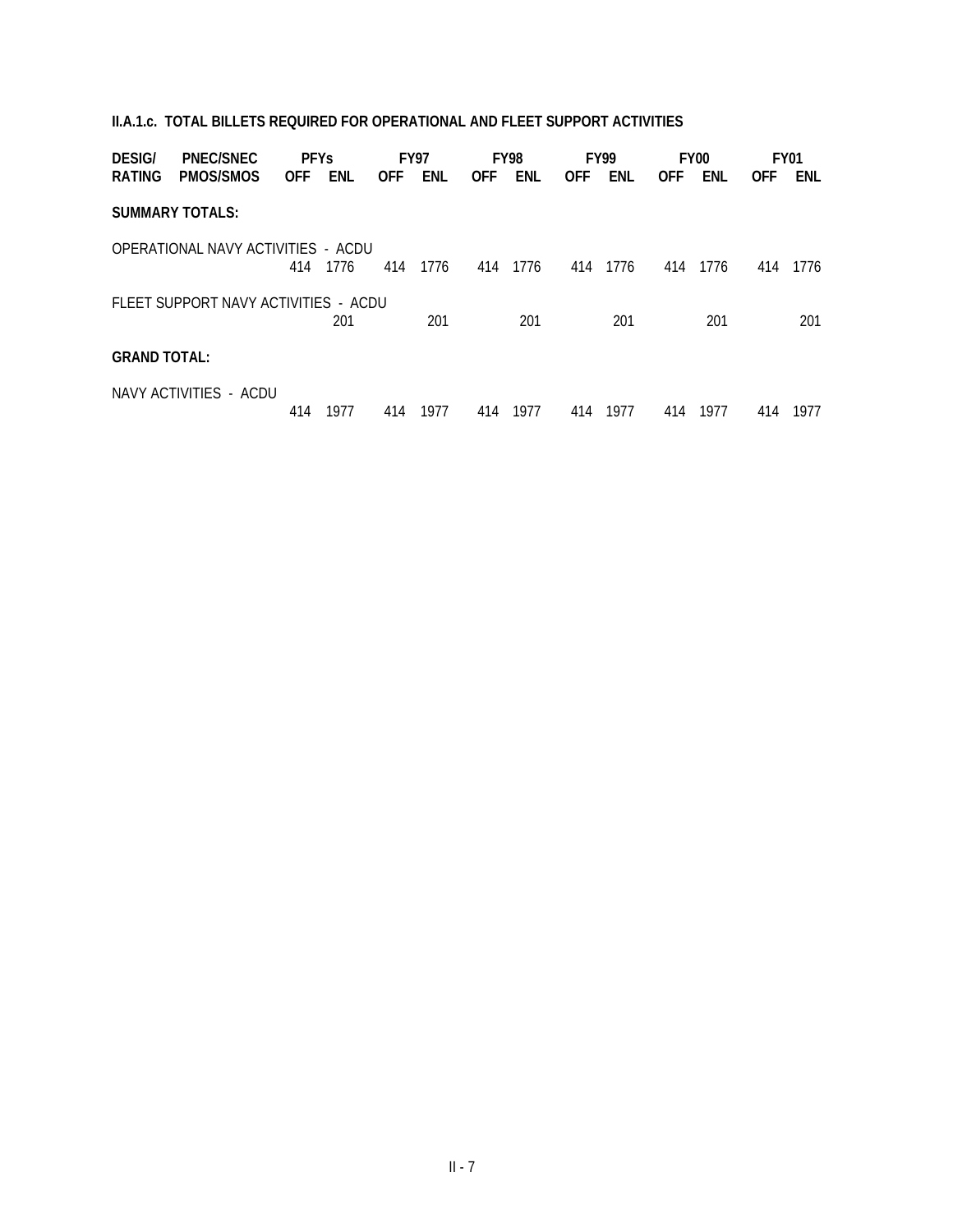### **II.A.3. TRAINING ACTIVITIES INSTRUCTOR AND SUPPORT BILLET REQUIREMENTS**

| <b>DESIG</b>                                                             |      | <b>PNEC/SNEC</b> | <b>PFYs</b>      |                | <b>FY97</b>  |                | <b>FY98</b> |                | <b>FY99</b>    |                  | <b>FY00</b> |            | <b>FY01</b> |                |
|--------------------------------------------------------------------------|------|------------------|------------------|----------------|--------------|----------------|-------------|----------------|----------------|------------------|-------------|------------|-------------|----------------|
| <b>RATING</b>                                                            |      | <b>PMOS/SMOS</b> | <b>OFF</b>       | <b>ENL</b>     | <b>OFF</b>   | <b>ENL</b>     | <b>OFF</b>  | <b>ENL</b>     | <b>OFF</b>     | <b>ENL</b>       | <b>OFF</b>  | <b>ENL</b> | <b>OFF</b>  | <b>ENL</b>     |
| <b>INSTRUCTOR BILLETS</b>                                                |      |                  |                  |                |              |                |             |                |                |                  |             |            |             |                |
| TRAINING ACTIVITY, LOCATION, UIC: MTU 1025, NAMTRAGRU DET Miramar, 66064 |      |                  |                  |                |              |                |             |                |                |                  |             |            |             |                |
| <b>ACDU</b>                                                              |      |                  |                  |                |              |                |             |                |                |                  |             |            |             |                |
| ADC                                                                      | 6423 | 9502             | $\Omega$         | 0              | $\theta$     | $\overline{0}$ | 0           | 1              | $\theta$       | $\boldsymbol{0}$ | 0           | 0          | 0           | $\theta$       |
| ADC                                                                      | 8305 | 9502             | 0                | 1              | 0            | 0              | $\Omega$    | $\overline{0}$ | $\Omega$       | $\Omega$         | 0           | 0          | $\Omega$    | 0              |
| AD1                                                                      | 6423 | 9502             | 0                | $\overline{2}$ | 0            | 0              | 0           | 1              | $\Omega$       | $\overline{0}$   | 0           | 0          | $\Omega$    | $\overline{0}$ |
| AD1                                                                      | 8305 | 9502             | 0                | 1              | 0            | $\Omega$       | 0           | $-1$           | $\Omega$       | $\Omega$         | 0           | 0          | $\Omega$    | $\Omega$       |
| AD1                                                                      | 8306 | 9502             | 0                | 1              | 0            | 0              | 0           | 1              | $\Omega$       | 0                | 0           | 0          | $\Omega$    | $\theta$       |
| AD <sub>2</sub>                                                          | 8305 | 9502             | $\left( \right)$ |                | <sup>0</sup> | $\Omega$       | 0           | $-1$           | $\Omega$       | $\theta$         | 0           | 0          | $\Omega$    | $\theta$       |
| <b>AECS</b>                                                              |      | 9502             | 0                | 1              | 0            | $\Omega$       | $\Omega$    | $-1$           | $\Omega$       | 0                | 0           | 0          | $\Omega$    | $\Omega$       |
| <b>AECS</b>                                                              | 8305 | 9502             | 0                | 0              | 0            | 0              | 0           | 1              | 0              | $\overline{0}$   | 0           | 0          | 0           | $\overline{0}$ |
| AEC                                                                      | 8305 | 9502             | 0                |                | 0            | 0              | 0           | 0              | $\theta$       | 0                | 0           | 0          | 0           | $\theta$       |
| AE1                                                                      | 8305 | 9502             | 0                |                | 0            | 0              | $\Omega$    | $\Omega$       | $\Omega$       | $\theta$         | 0           | 0          | $\Omega$    | $\Omega$       |
| AE <sub>2</sub>                                                          | 8305 | 9502             | 0                |                | 0            | 0              | 0           | $-1$           | $\Omega$       | $\overline{0}$   | 0           | 0          | $\Omega$    | $\overline{0}$ |
| AE <sub>2</sub>                                                          | 8306 | 9502             | 0                | 1              | 0            | 0              | $\Omega$    | 0              | $\Omega$       | $\theta$         | 0           | 0          | $\Omega$    | $\theta$       |
| AME1                                                                     | 8305 | 9502             | 0                |                | 0            | 0              | 0           | 0              | $\Omega$       | 0                | 0           | 0          | 0           | $\theta$       |
| AME <sub>2</sub>                                                         | 8305 | 9502             | 0                | 1              | 0            | 0              | 0           | $\overline{0}$ | $\Omega$       | $\theta$         | 0           | 0          | $\Omega$    | $\Omega$       |
| AMH1                                                                     | 8305 | 9502             | 0                | $\overline{2}$ | 0            | $\Omega$       | 0           | $-1$           | $\Omega$       | $\theta$         | 0           | 0          | $\Omega$    | $\Omega$       |
| AMH <sub>2</sub>                                                         | 8305 | 9502             | 0                | 1              | 0            | 0              | 0           | 1              | $\mathbf 0$    | $\overline{0}$   | 0           | 0          | 0           | $\overline{0}$ |
| AMS1                                                                     | 8305 | 9502             | 0                |                | 0            | 0              | 0           | 0              | $\theta$       | 0                | 0           | 0          | 0           | 0              |
| <b>AVCM</b>                                                              | 8305 | 9502             | 0                | 1              | 0            | 0              | $\Omega$    | 0              | $\Omega$       | $\theta$         | 0           | 0          | $\Omega$    | $\overline{0}$ |
| <b>ATCS</b>                                                              | 8305 | 9502             | 0                |                | 0            | 0              | 0           | $\overline{0}$ | $\mathbf 0$    | $\overline{0}$   | 0           | 0          | $\Omega$    | $\overline{0}$ |
| <b>ATC</b>                                                               | 8306 | 9502             | 0                | 1              | 0            | 0              | 0           | 0              | $\overline{0}$ | $\boldsymbol{0}$ | 0           | 0          | 0           | 0              |
| AT1                                                                      | 8306 | 9502             | 0                | 4              | 0            | $\Omega$       | 0           | $\overline{2}$ | $\Omega$       | $\Omega$         | $\Omega$    | 0          | $\Omega$    | $\theta$       |
| TOTAL ACTIVITY:                                                          |      |                  | $\boldsymbol{0}$ | 24             | 0            | 0              | 0           | $\overline{2}$ | $\theta$       | 0                | 0           | 0          | 0           | $\overline{0}$ |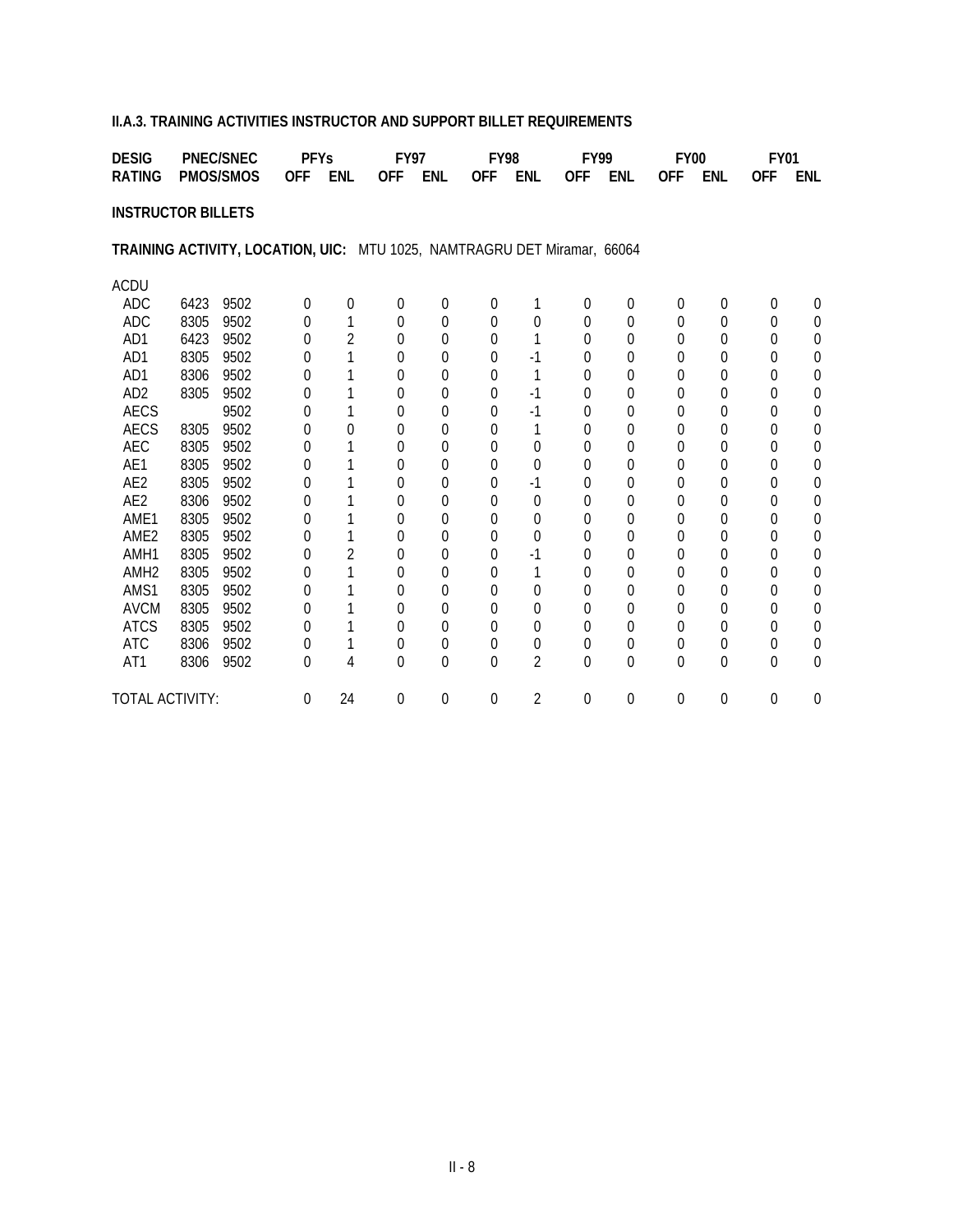### **II.A.3. TRAINING ACTIVITIES INSTRUCTOR AND SUPPORT BILLET REQUIREMENTS**

| <b>DESIG</b><br><b>PNEC/SNEC</b>                                         |              | <b>PFYs</b>  |                  | <b>FY97</b>    |                  | <b>FY98</b>                |                  |                  | <b>FY99</b>      | <b>FY00</b>         |                  | <b>FY01</b>           |                  |                                      |
|--------------------------------------------------------------------------|--------------|--------------|------------------|----------------|------------------|----------------------------|------------------|------------------|------------------|---------------------|------------------|-----------------------|------------------|--------------------------------------|
| <b>RATING</b>                                                            |              | PMOS/SMOS    | <b>OFF</b>       | <b>ENL</b>     | <b>OFF</b>       | <b>ENL</b>                 | <b>OFF</b>       | <b>ENL</b>       | <b>OFF</b>       | <b>ENL</b>          | <b>OFF</b>       | <b>ENL</b>            | <b>OFF</b>       | <b>ENL</b>                           |
| TRAINING ACTIVITY, LOCATION, UIC: MTU 1026, NAMTRAGRU DET Norfolk, 66046 |              |              |                  |                |                  |                            |                  |                  |                  |                     |                  |                       |                  |                                      |
| <b>ACDU</b>                                                              |              |              |                  |                |                  |                            |                  |                  |                  |                     |                  |                       |                  |                                      |
| <b>ADC</b>                                                               | 6424         | 9502         | $\boldsymbol{0}$ | 1              | $\mathbf 0$      | $\boldsymbol{0}$           | 0                | $\boldsymbol{0}$ | $\mathbf 0$      | $\boldsymbol{0}$    | $\boldsymbol{0}$ | $\boldsymbol{0}$      | $\boldsymbol{0}$ | $\boldsymbol{0}$                     |
| <b>ADC</b>                                                               | 8305         | 9502         | 0                | 1              | 0                | $\mathbf 0$                | $\boldsymbol{0}$ | $\boldsymbol{0}$ | 0                | $\mathbf 0$         | $\mathbf 0$      | $\boldsymbol{0}$      | 0                | $\boldsymbol{0}$                     |
| AD1<br>AD1                                                               | 6424<br>8305 | 9502<br>9502 | 0<br>0           | 1<br>4         | 0<br>0           | $\mathbf 0$<br>0           | 0<br>0           | 0<br>0           | 0<br>0           | 0<br>$\overline{0}$ | 0<br>0           | 0<br>0                | 0<br>0           | $\boldsymbol{0}$<br>$\boldsymbol{0}$ |
| <b>AEC</b>                                                               | 8305         | 9502         | 0                | 1              | 0                | 0                          | 0                | 0                | 0                | 0                   | 0                | 0                     | $\Omega$         | $\boldsymbol{0}$                     |
| AE1                                                                      | 8305         | 9502         | 0                | 1              | 0                | 0                          | 0                | 0                | 0                | 0                   | 0                | 0                     | $\Omega$         | $\boldsymbol{0}$                     |
| AME1                                                                     | 8305         | 9502         | 0                | $\overline{2}$ | 0                | 0                          | 0                | 0                | 0                | 0                   | 0                | 0                     | $\Omega$         | $\boldsymbol{0}$                     |
| AMH1                                                                     | 8305         | 9502         | 0                | $\overline{2}$ | 0                | $\overline{0}$             | 0                | 0                | 0                | $\overline{0}$      | $\Omega$         | $\overline{0}$        | $\Omega$         | $\boldsymbol{0}$                     |
| AMS1                                                                     | 8305         | 9502         | 0                | 1              | 0                | 0                          | 0                | 0                | 0                | $\overline{0}$      | $\Omega$         | 0                     | $\Omega$         | $\boldsymbol{0}$                     |
| <b>ATCS</b>                                                              | 8305         | 9502         | 0                | 1              | 0                | 0                          | 0                | 0                | 0                | $\overline{0}$      | $\Omega$         | 0                     | $\Omega$         | $\boldsymbol{0}$                     |
| <b>ATC</b><br>AT1                                                        | 8305<br>8305 | 9502<br>9502 | 0                | 1<br>6         | 0                | 0<br>0                     | 0<br>0           | 0<br>0           | $\mathbf 0$      | 0                   | $\Omega$<br>0    | 0<br>$\boldsymbol{0}$ | $\Omega$<br>0    | $\boldsymbol{0}$<br>$\boldsymbol{0}$ |
| AT <sub>2</sub>                                                          | 8305         | 9502         | 0<br>0           | 1              | 0<br>0           | $\mathbf 0$                | 0                | 0                | 0<br>0           | 0<br>$\mathbf 0$    | 0                | 0                     | $\Omega$         | $\boldsymbol{0}$                     |
| <b>SELRES</b>                                                            |              |              |                  |                |                  |                            |                  |                  |                  |                     |                  |                       |                  |                                      |
| AD1                                                                      | 8305         | 9502         | 0                | 1              | $\boldsymbol{0}$ | $\boldsymbol{0}$           | 0                | $\boldsymbol{0}$ | 0                | $\boldsymbol{0}$    | $\mathbf 0$      | $\boldsymbol{0}$      | $\boldsymbol{0}$ | $\boldsymbol{0}$                     |
| TOTAL ACTIVITY:                                                          |              |              | 0                | 24             | $\mathbf 0$      | $\boldsymbol{0}$           | 0                | $\boldsymbol{0}$ | $\boldsymbol{0}$ | $\mathbf 0$         | $\boldsymbol{0}$ | $\boldsymbol{0}$      | $\boldsymbol{0}$ | $\boldsymbol{0}$                     |
| <b>SUPPORT BILLETS</b>                                                   |              |              |                  |                |                  |                            |                  |                  |                  |                     |                  |                       |                  |                                      |
| TRAINING ACTIVITY, LOCATION, UIC: MTU 1025, NAMTRAGRU DET Miramar, 66064 |              |              |                  |                |                  |                            |                  |                  |                  |                     |                  |                       |                  |                                      |
| <b>ACDU</b>                                                              |              |              |                  |                |                  |                            |                  |                  |                  |                     |                  |                       |                  |                                      |
| <b>ADC</b>                                                               |              |              | 0                | 1              | 0                | $\boldsymbol{0}$           | 0                | $-1$             | 0                | 0                   | 0                | 0                     | 0                | 0                                    |
| AD <sub>2</sub>                                                          | 8305         |              | 0                | 1              | 0                | $\mathbf 0$                | 0                | $-1$             | 0                | $\overline{0}$      | $\theta$         | 0                     | 0                | $\boldsymbol{0}$                     |
| AD <sub>2</sub>                                                          | 8306         |              | 0                | $\mathbf 0$    | $\Omega$         | 0                          | 0                | 1                | 0                | $\overline{0}$      | 0                | 0                     | 0                | $\boldsymbol{0}$                     |
| AE2<br>AMH <sub>2</sub>                                                  | 8306         |              | 0                | 0              | 0                | $\mathbf 0$<br>$\mathbf 0$ | 0                | 1                | 0                | 0                   | 0                | 0                     | 0                | $\boldsymbol{0}$<br>$\boldsymbol{0}$ |
| AMSC                                                                     | 8305<br>8305 |              | 0<br>0           | 1<br>1         | 0<br>0           | $\mathbf 0$                | 0<br>0           | 0<br>0           | 0<br>0           | 0<br>0              | 0<br>0           | 0<br>0                | 0<br>0           | $\boldsymbol{0}$                     |
| AMS1                                                                     |              |              | 0                | 1              | 0                | $\mathbf 0$                | 0                | 0                | 0                | 0                   | 0                | 0                     | 0                | $\boldsymbol{0}$                     |
| AT <sub>2</sub>                                                          | 8305         |              | 0                | 1              | 0                | 0                          | 0                | $-1$             | 0                | 0                   | 0                | 0                     | 0                | $\boldsymbol{0}$                     |
| AT <sub>2</sub>                                                          | 8306         |              | $\Omega$         | 0              | 0                | $\Omega$                   | 0                | 1                | $\Omega$         | 0                   | $\theta$         | 0                     | $\Omega$         | 0                                    |
| TOTAL ACTIVITY:                                                          |              |              | $\boldsymbol{0}$ | 6              | 0                | $\boldsymbol{0}$           | 0                | $\boldsymbol{0}$ | $\boldsymbol{0}$ | $\mathbf 0$         | $\boldsymbol{0}$ | 0                     | $\boldsymbol{0}$ | $\boldsymbol{0}$                     |
| TRAINING ACTIVITY, LOCATION, UIC: MTU 1026, NAMTRAGRU DET Norfolk, 66046 |              |              |                  |                |                  |                            |                  |                  |                  |                     |                  |                       |                  |                                      |
| <b>ACDU</b>                                                              |              |              |                  |                |                  |                            |                  |                  |                  |                     |                  |                       |                  |                                      |
| AD1                                                                      | 8305         | 8375         | 0                | 1              | $\boldsymbol{0}$ | $\boldsymbol{0}$           | 0                | 0                | $\theta$         | $\boldsymbol{0}$    | 0                | 0                     | 0                | $\boldsymbol{0}$                     |
| AD <sub>2</sub>                                                          | 8305         |              | $\mathbf 0$      | $\mathbf{1}$   | 0                | $\boldsymbol{0}$           | $\boldsymbol{0}$ | $\boldsymbol{0}$ | $\boldsymbol{0}$ | $\boldsymbol{0}$    | $\boldsymbol{0}$ | $\boldsymbol{0}$      | $\boldsymbol{0}$ | $\boldsymbol{0}$                     |
| AMS2                                                                     | 8305         |              | $\Omega$         | $\mathbf{1}$   | $\mathbf 0$      | $\overline{0}$             | $\mathbf 0$      | $-1$             | $\overline{0}$   | $\mathbf 0$         | 0                | $\mathbf 0$           | $\overline{0}$   | $\mathbf 0$                          |
| TOTAL ACTIVITY:                                                          |              |              | $\boldsymbol{0}$ | 3              | $\boldsymbol{0}$ | $\boldsymbol{0}$           | $\boldsymbol{0}$ | $-1$             | $\boldsymbol{0}$ | $\boldsymbol{0}$    | $\boldsymbol{0}$ | $\boldsymbol{0}$      | $\boldsymbol{0}$ | $\boldsymbol{0}$                     |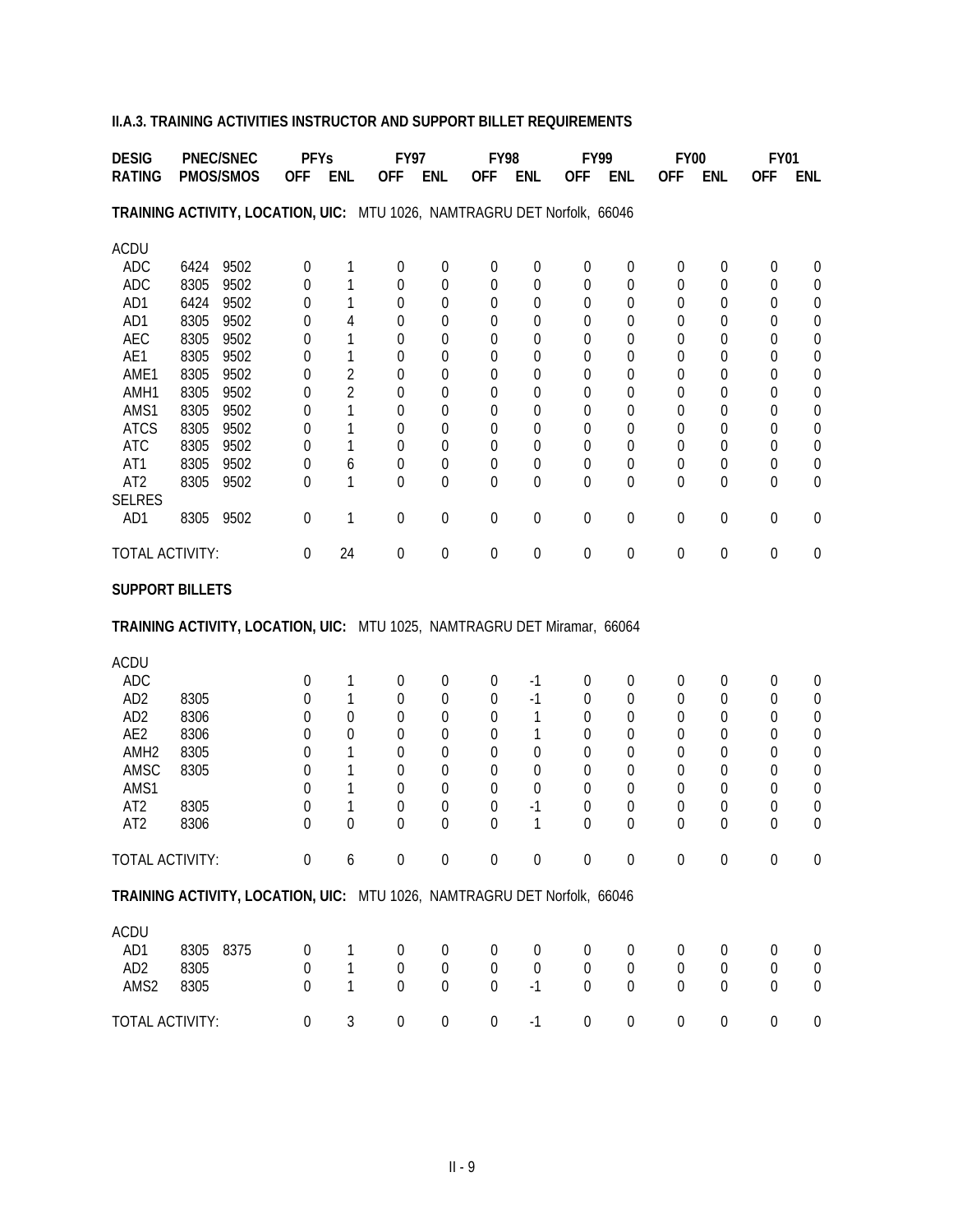#### **II.A.4. CHARGEABLE STUDENT BILLET REQUIREMENTS**

| ACTIVITY,<br><b>LOCATION, UIC</b>              | USN/<br><b>USMC</b> | <b>PFYs</b><br>OFF | ENL  | <b>OFF</b> | <b>FY97</b><br>ENL | 0FF  | <b>FY98</b><br>ENL | <b>FY99</b><br>0FF | ENL  | <b>FY00</b><br><b>OFF</b> | ENL  | <b>FY01</b><br>0FF | <b>ENL</b> |
|------------------------------------------------|---------------------|--------------------|------|------------|--------------------|------|--------------------|--------------------|------|---------------------------|------|--------------------|------------|
| FTC Norfolk, NS Norfolk, 61797                 | Navy                |                    | 0.1  |            | 0.1                |      | 0.1                |                    | 0.1  |                           | 0.1  |                    | 0.1        |
| MTU 1007, NAMTRAGRU DET Oceana, 66045          | Navy                |                    | 1.0  |            | 1.0                |      | 1.0                |                    | 1.0  |                           | 1.0  |                    | 1.0        |
| MTU 1011, NAMTRAGRU DET Jacksonville, 66051    | Navy                |                    | 0.8  |            | 0.8                |      | 0.8                |                    | 0.8  |                           | 0.8  |                    | 0.8        |
| MTU 1026, NAMTRAGRU DET Norfolk, 66046         | Navy                |                    | 18.8 |            | 18.8               |      | 18.8               |                    | 18.8 |                           | 18.8 |                    | 18.8       |
| MTU 3010, NAMTRAGRU DET Oceana, 66045          | Navy                |                    | 2.5  |            | 2.5                |      | 2.5                |                    | 2.5  |                           | 2.5  |                    | 2.5        |
| VAW-120, NAS Norfolk, 09527                    | Navy                | 64.2               |      | 64.2       |                    | 64.2 |                    | 64.2               |      | 64.2                      |      | 64.2               |            |
| FTC San Diego, NS San Diego, 61690             | Navy                |                    | 0.1  |            | 0.1                |      | 0.1                |                    | 0.1  |                           | 0.1  |                    | 0.1        |
| MTU 1012, NAMTRAGRU DET Whidbey Island, 66059  | Navy                |                    | 0.2  |            | 0.2                |      | 0.2                |                    | 0.2  |                           | 0.2  |                    | 0.2        |
| MTU 1025, NAMTRAGRU DET Miramar, 66064         | Navy                |                    | 13.3 |            | 13.3               |      | 13.3               |                    | 13.3 |                           | 13.3 |                    | 13.3       |
| MTU 1036, NAMTRAGRU DET North Island, 66065    | Navy                |                    | 0.3  |            | 0.3                |      | 0.3                |                    | 0.3  |                           | 0.3  |                    | 0.3        |
| MTU 1038, NAMTRAGRU DET Lemoore, 66060         | Navy                |                    | 0.8  |            | 0.8                |      | 0.8                |                    | 0.8  |                           | 0.8  |                    | 0.8        |
| MTU 3011, NAMTRAGRU DET Miramar, 66064         | Navy                |                    | 2.5  |            | 2.5                |      | 2.5                |                    | 2.5  |                           | 2.5  |                    | 2.5        |
| Naval Strike Warfare Center, NAS Fallon, 68847 | Navy                | 0.3                |      | 0.3        |                    | 0.3  |                    | 0.3                |      | 0.3                       |      | 0.3                |            |
| <b>SUMMARY TOTAL:</b>                          |                     |                    |      |            |                    |      |                    |                    |      |                           |      |                    |            |
|                                                | Navy                | 64.5               | 40.4 | 64.5       | 40.4               | 64.5 | 40.4               | 64.5               | 40.4 | 64.5                      | 40.4 | 64.5               | 40.4       |
| <b>GRAND TOTAL:</b>                            |                     | 64.5               | 40.4 | 64.5       | 40.4               | 64.5 | 40.4               | 64.5               | 40.4 | 64.5                      | 40.4 | 64.5               | 40.4       |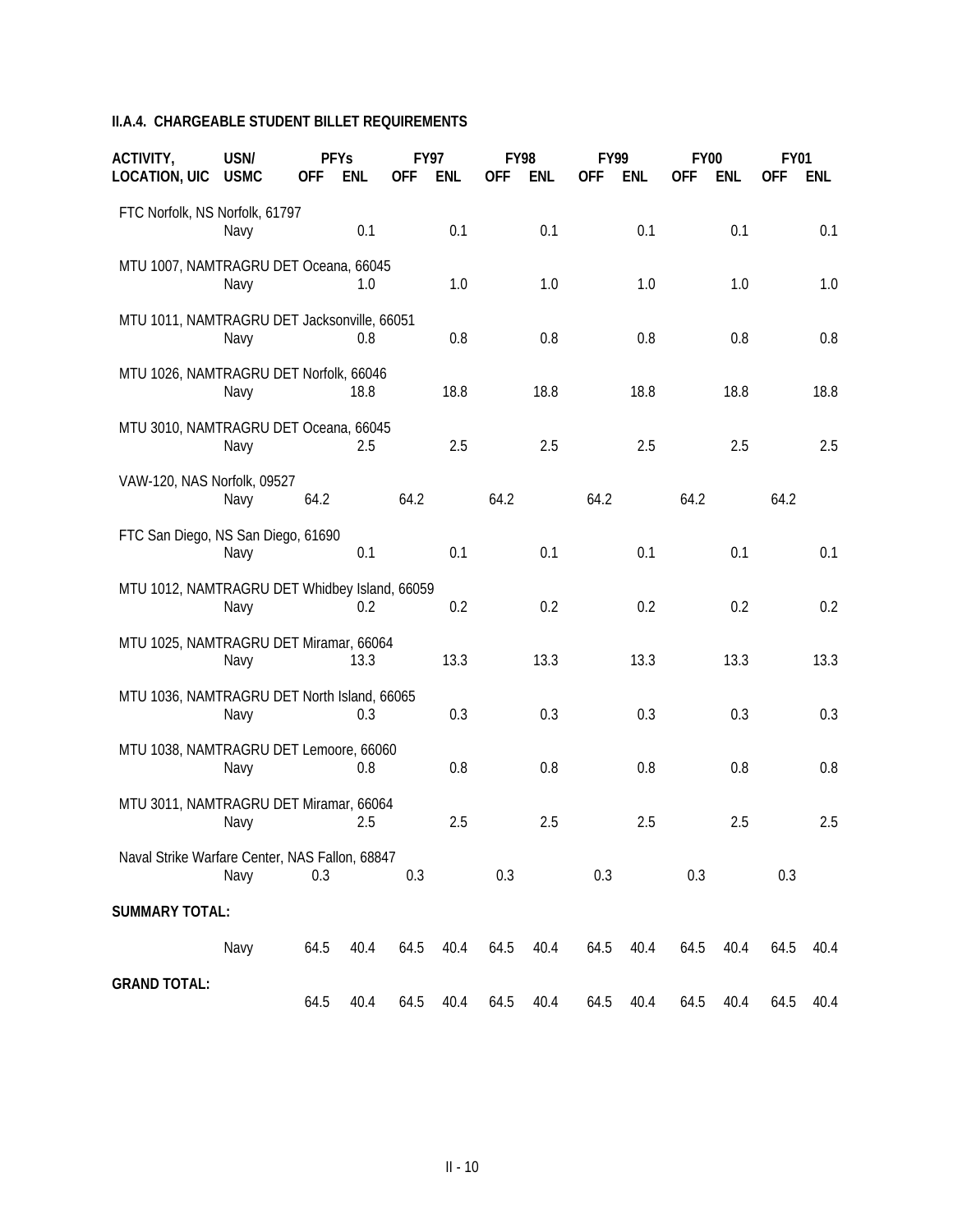| <b>DESIG/</b>      |                                         | <b>BILLET</b>      | <b>FY97</b>                          |                       | <b>FY98</b>      |                       | <b>FY99</b>         |                       | <b>FY00</b>         |                       | <b>FY01</b>      |                       |
|--------------------|-----------------------------------------|--------------------|--------------------------------------|-----------------------|------------------|-----------------------|---------------------|-----------------------|---------------------|-----------------------|------------------|-----------------------|
| <b>RATING</b>      | <b>PNEC / SNEC</b>                      | <b>BASE</b>        | +/-                                  | <b>CUM</b>            | +/-              | <b>CUM</b>            | +/-                 | <b>CUM</b>            | $+/-$               | <b>CUM</b>            | +/-              | <b>CUM</b>            |
| a. OFFICER - USN   |                                         |                    |                                      |                       |                  |                       |                     |                       |                     |                       |                  |                       |
|                    | Operational Billets ACDU and TAR        |                    |                                      |                       |                  |                       |                     |                       |                     |                       |                  |                       |
| 1000               |                                         | 2                  | $\boldsymbol{0}$                     | $\overline{2}$        | 0                | $\overline{2}$        | 0                   | 2                     | $\boldsymbol{0}$    | $\overline{2}$        | 0                | 2                     |
| 1301               |                                         | 20                 | 0                                    | 20                    | 0                | 20                    | $\boldsymbol{0}$    | 20                    | $\boldsymbol{0}$    | 20                    | 0                | 20                    |
| 1302<br>1311       |                                         | 2<br>110           | 0<br>0                               | $\overline{2}$<br>110 | 0<br>0           | $\overline{2}$<br>110 | 0<br>$\overline{0}$ | $\overline{2}$<br>110 | 0<br>$\overline{0}$ | $\overline{2}$<br>110 | 0<br>0           | $\overline{2}$<br>110 |
| 1312               |                                         | 34                 | 0                                    | 34                    | 0                | 34                    | 0                   | 34                    | $\overline{0}$      | 34                    | 0                | 34                    |
| 1321               |                                         | 170                | 0                                    | 170                   | 0                | 170                   | $\overline{0}$      | 170                   | $\overline{0}$      | 170                   | 0                | 170                   |
| 1322               |                                         | 30                 | 0                                    | 30                    | 0                | 30                    | 0                   | 30                    | 0                   | 30                    | 0                | 30                    |
| 1520               |                                         | 11                 | 0                                    | 11                    | 0                | 11                    | 0                   | 11                    | 0                   | 11                    | 0                | 11                    |
| 1630               |                                         | 11                 | 0                                    | 11                    | $\theta$         | 11                    | 0                   | 11                    | 0                   | 11                    | 0                | 11                    |
| 2102<br>3100       |                                         | 1<br>1             | 0<br>$\theta$                        | 1<br>1                | 0<br>0           | 1<br>1                | 0<br>0              | 1<br>1                | 0<br>0              | 1<br>1                | 0<br>0           | 1<br>1                |
| 6380               |                                         | 11                 | 0                                    | 11                    | 0                | 11                    | 0                   | 11                    | $\boldsymbol{0}$    | 11                    | 0                | 11                    |
| 7380               |                                         | 11                 | $\mathbf 0$                          | 11                    | 0                | 11                    | 0                   | 11                    | $\mathbf 0$         | 11                    | $\boldsymbol{0}$ | 11                    |
|                    | Chargeable Student Billets ACDU and TAR |                    |                                      |                       |                  |                       |                     |                       |                     |                       |                  |                       |
|                    |                                         | 65                 | $\boldsymbol{0}$                     | 65                    | $\boldsymbol{0}$ | 65                    | $\boldsymbol{0}$    | 65                    | $\boldsymbol{0}$    | 65                    | $\boldsymbol{0}$ | 65                    |
|                    | <b>TOTAL USN OFFICER BILLETS:</b>       |                    |                                      |                       |                  |                       |                     |                       |                     |                       |                  |                       |
| Operational        |                                         | 414                | $\boldsymbol{0}$                     | 414                   | $\boldsymbol{0}$ | 414                   | $\boldsymbol{0}$    | 414                   | $\boldsymbol{0}$    | 414                   | $\boldsymbol{0}$ | 414                   |
|                    | Chargeable Student                      | 65                 | $\boldsymbol{0}$                     | 65                    | $\boldsymbol{0}$ | 65                    | $\boldsymbol{0}$    | 65                    | $\boldsymbol{0}$    | 65                    | $\boldsymbol{0}$ | 65                    |
|                    | b. ENLISTED - USN                       |                    |                                      |                       |                  |                       |                     |                       |                     |                       |                  |                       |
|                    | Operational Billets ACDU and TAR        |                    |                                      |                       |                  |                       |                     |                       |                     |                       |                  |                       |
| <b>ADC</b>         | 8305                                    | 1                  | 0                                    | 1                     | 0                | 1                     | 0                   | 1                     | $\boldsymbol{0}$    | 1                     | 0                | 1                     |
| <b>ADC</b>         | 8306                                    | 1                  | 0                                    | 1                     | 0                | 1                     | 0                   | 1                     | $\boldsymbol{0}$    | 1                     | 0                | 1                     |
| AD1<br>AD1         | 8305<br>8306                            | 19<br>17           | 0                                    | 19<br>17              | 0                | 19<br>17              | 0                   | 19<br>17              | 0                   | 19<br>17              | 0                | 19<br>17              |
| AD <sub>2</sub>    | 8305                                    | 21                 | 0<br>0                               | 21                    | 0<br>0           | 21                    | 0<br>$\overline{0}$ | 21                    | 0<br>$\overline{0}$ | 21                    | 0<br>0           | 21                    |
| AD <sub>2</sub>    | 8306                                    | 17                 | 0                                    | 17                    | $\overline{0}$   | 17                    | $\overline{0}$      | 17                    | 0                   | 17                    | $\mathbf 0$      | 17                    |
| AD3                | 8805                                    | 24                 | 0                                    | 24                    | $\Omega$         | 24                    | 0                   | 24                    | 0                   | 24                    | $\boldsymbol{0}$ | 24                    |
| AD3                | 8806                                    | 16                 | $\boldsymbol{0}$                     | 16                    | 0                | 16                    | 0                   | 16                    | 0                   | 16                    | 0                | 16                    |
| ADAN               | 8805                                    | 34                 | 0                                    | 34                    | 0                | 34                    | 0                   | 34                    | 0                   | 34                    | 0                | 34                    |
| ADAN               | 8806                                    | 21                 | 0                                    | 21                    | 0                | 21                    | 0                   | 21                    | 0                   | 21                    | 0                | 21                    |
| AEC<br>AE1         | 8305<br>8305                            | $\mathbf{1}$<br>13 | 0<br>0                               | 1<br>13               | 0<br>0           | $\mathbf{1}$<br>13    | 0<br>0              | $\mathbf{1}$<br>13    | 0<br>0              | $\mathbf{1}$<br>13    | 0<br>0           | 1<br>13               |
| AE1                | 8306                                    | 10                 | 0                                    | 10                    | 0                | 10                    | 0                   | 10                    | $\overline{0}$      | 10                    | 0                | 10                    |
| AE2                | 8305                                    | 24                 | 0                                    | 24                    | 0                | 24                    | 0                   | 24                    | 0                   | 24                    | 0                | 24                    |
| AE2                | 8306                                    | 20                 | 0                                    | 20                    | 0                | 20                    | 0                   | 20                    | 0                   | 20                    | 0                | 20                    |
| AE3                | 8805                                    | 22                 | $\boldsymbol{0}$                     | 22                    | 0                | 22                    | 0                   | 22                    | $\overline{0}$      | 22                    | 0                | 22                    |
| AE3<br><b>AEAN</b> | 8806<br>8805                            | 15<br>25           | $\boldsymbol{0}$<br>$\boldsymbol{0}$ | 15<br>25              | $\boldsymbol{0}$ | 15<br>25              | $\boldsymbol{0}$    | 15<br>25              | 0                   | 15<br>25              | 0                | 15                    |
|                    |                                         |                    |                                      |                       | $\boldsymbol{0}$ |                       | $\boldsymbol{0}$    |                       | 0                   |                       | 0                | 25                    |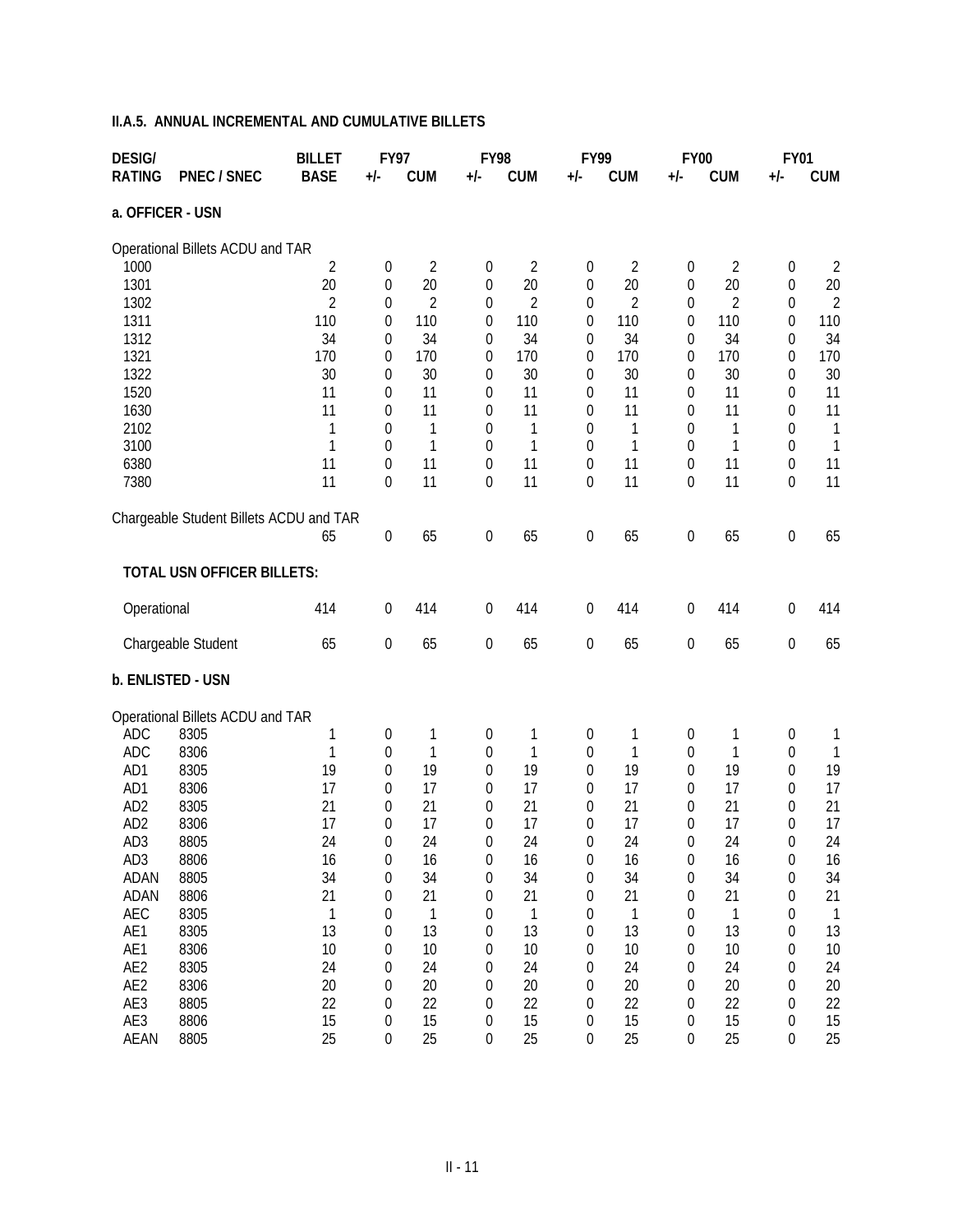| <b>DESIG/</b>    |                    |      | <b>BILLET</b> | <b>FY97</b>           |            | FY98             |              | FY99                                 |              | <b>FY00</b> |                    | <b>FY01</b>                          |                    |
|------------------|--------------------|------|---------------|-----------------------|------------|------------------|--------------|--------------------------------------|--------------|-------------|--------------------|--------------------------------------|--------------------|
| <b>RATING</b>    | <b>PNEC / SNEC</b> |      | <b>BASE</b>   | $+/-$                 | <b>CUM</b> | $+/-$            | <b>CUM</b>   | $+/-$                                | <b>CUM</b>   | $+/-$       | <b>CUM</b>         | +/-                                  | <b>CUM</b>         |
| <b>AEAN</b>      | 8806               |      | 15            | $\boldsymbol{0}$      | 15         | 0                | 15           | $\mathbf 0$                          | 15           | 0           | 15                 | 0                                    | 15                 |
| <b>AKC</b>       |                    |      | 1             | $\boldsymbol{0}$      | 1          | 0                | 1            | $\mathbf 0$                          | $\mathbf{1}$ | 0           | $\mathbf{1}$       | $\mathbf 0$                          | $\mathbf{1}$       |
| AK1              |                    |      | 11            | $\boldsymbol{0}$      | 11         | 0                | 11           | $\mathbf 0$                          | 11           | 0           | 11                 | 0                                    | 11                 |
| AK <sub>2</sub>  |                    |      | 12            | 0                     | 12         | 0                | 12           | 0                                    | 12           | 0           | 12                 | 0                                    | 12                 |
| AK <sub>2</sub>  |                    | 9590 | 11            | 0                     | 11         | 0                | 11           | $\overline{0}$                       | 11           | 0           | 11                 | $\mathbf 0$                          | 11                 |
| AK3              |                    |      | 12            | 0                     | 12         | 0                | 12           | $\overline{0}$                       | 12           | 0           | 12                 | 0                                    | 12                 |
| AKAN             |                    |      | 13            | 0                     | 13         | 0                | 13           | $\overline{0}$                       | 13           | 0           | 13                 | 0                                    | 13                 |
| AMEC             | 8305               |      | 1             | 0                     | 1          | 0                | 1            | $\overline{0}$                       | 1            | 0           | $\mathbf{1}$       | $\overline{0}$                       | $\mathbf{1}$       |
| AME1             | 8305               |      | 13            | 0                     | 13         | 0                | 13           | 0                                    | 13           | 0           | 13                 | 0                                    | 13                 |
| AME <sub>2</sub> | 8305               |      | 13            | 0                     | 13         | 0                | 13           | $\theta$                             | 13           | 0           | 13                 | $\overline{0}$                       | 13                 |
| AME3             | 8305               |      | 14            | 0                     | 14         | 0                | 14           | 0                                    | 14           | 0           | 14                 | 0                                    | 14                 |
| AMEAN            |                    |      | 15            | 0                     | 15         | 0                | 15           | 0                                    | 15           | 0           | 15                 | $\mathbf 0$                          | 15                 |
| AMEAN<br>AMHC    | 8305<br>8305       |      | 10<br>1       | 0                     | 10<br>1    | 0                | 10<br>1      | 0<br>0                               | 10<br>1      | 0           | 10<br>$\mathbf{1}$ | $\mathbf 0$<br>$\mathbf 0$           | 10<br>$\mathbf{1}$ |
| AMH1             | 8305               |      | 24            | 0                     | 24         | 0                | 24           | 0                                    | 24           | 0<br>0      | 24                 | 0                                    | 24                 |
| AMH <sub>2</sub> | 8305               |      | 24            | 0<br>0                | 24         | 0<br>0           | 24           | $\overline{0}$                       | 24           | 0           | 24                 | 0                                    | 24                 |
| AMH3             | 8805               |      | 9             | 0                     | 9          | 0                | 9            | 0                                    | 9            | 0           | 9                  | 0                                    | 9                  |
| AMH <sub>3</sub> | 8806               |      | 5             | 0                     | 5          | 0                | 5            | 0                                    | 5            | 0           | 5                  | 0                                    | 5                  |
| AMHAN            | 8805               |      | 10            | 0                     | 10         | 0                | 10           | $\overline{0}$                       | 10           | 0           | 10                 | 0                                    | 10                 |
| AMHAN            | 8806               |      | 5             | 0                     | 5          | 0                | 5            | 0                                    | 5            | 0           | 5                  | 0                                    | 5                  |
| AMSC             | 8305               |      | 12            | 0                     | 12         | 0                | 12           | $\overline{0}$                       | 12           | 0           | 12                 | $\overline{0}$                       | 12                 |
| AMS1             | 8305               |      | 14            | 0                     | 14         | 0                | 14           | 0                                    | 14           | 0           | 14                 | 0                                    | 14                 |
| AMS1             | 8305               | 9595 | 11            | 0                     | 11         | 0                | 11           | 0                                    | 11           | 0           | 11                 | $\overline{0}$                       | 11                 |
| AMS2             | 8305               |      | 41            | 0                     | 41         | 0                | 41           | 0                                    | 41           | 0           | 41                 | $\mathbf 0$                          | 41                 |
| AMS3             | 8805               |      | 35            | 0                     | 35         | 0                | 35           | 0                                    | 35           | 0           | 35                 | $\mathbf 0$                          | 35                 |
| AMS3             | 8806               |      | 25            | 0                     | 25         | 0                | 25           | 0                                    | 25           | 0           | 25                 | $\mathbf 0$                          | 25                 |
| AMSAN            | 8805               |      | 43            | 0                     | 43         | 0                | 43           | $\overline{0}$                       | 43           | 0           | 43                 | 0                                    | 43                 |
| AMSAN            | 8806               |      | 25            | 0                     | 25         | 0                | 25           | $\overline{0}$                       | 25           | 0           | 25                 | 0                                    | 25                 |
| <b>APOCM</b>     |                    | 9580 | 11            | 0                     | 11         | 0                | 11           | $\overline{0}$                       | 11           | 0           | 11                 | 0                                    | 11                 |
| APOCM 8300       |                    |      | 11            | 0                     | 11         | 0                | 11           | $\overline{0}$                       | 11           | 0           | 11                 | $\mathbf 0$                          | 11                 |
| <b>APOCS</b>     |                    |      | 55            | 0                     | 55         | 0                | 55           | $\overline{0}$                       | 55           | 0           | 55                 | 0                                    | 55                 |
| <b>APOC</b>      |                    |      | 43            | 0                     | 43         | 0                | 43           | $\overline{0}$                       | 43           | 0           | 43                 | $\overline{0}$                       | 43                 |
| APO1             |                    |      | 30            | 0                     | 30         | 0                | 30           | $\overline{0}$                       | 30           | 0           | 30                 | $\mathbf 0$                          | 30                 |
| APO <sub>2</sub> |                    |      | 32            | 0                     | 32         | 0                | 32           | 0                                    | 32           | 0           | 32                 | $\overline{0}$                       | 32                 |
| APO3             |                    |      | 25            | 0                     | 25         | 0                | 25           | 0                                    | 25           | 0           | 25                 | $\overline{0}$                       | 25                 |
| <b>ATC</b>       | 8305               |      | 1             | $\theta$              | 1          | 0                | 1            | 0                                    | 1            | 0           | $\mathbf{1}$       | $\Omega$                             | 1                  |
| ATC<br>ATC       | 8306               |      | 6<br>5        | 0<br>$\boldsymbol{0}$ | 6<br>5     | 0<br>0           | 6<br>5       | $\boldsymbol{0}$<br>$\boldsymbol{0}$ | 6<br>5       | 0<br>0      | 6<br>5             | $\boldsymbol{0}$<br>$\boldsymbol{0}$ | 6<br>5             |
| AT1              |                    |      | 1             | $\boldsymbol{0}$      | 1          | 0                | $\mathbf{1}$ | $\boldsymbol{0}$                     | $\mathbf 1$  | $\mathbf 0$ | $\mathbf{1}$       | $\boldsymbol{0}$                     | $\mathbf{1}$       |
| AT1              | 8305               |      | 17            | $\boldsymbol{0}$      | 17         | 0                | 17           | $\boldsymbol{0}$                     | 17           | 0           | 17                 | $\boldsymbol{0}$                     | 17                 |
| AT1              | 8306               |      | 15            | $\boldsymbol{0}$      | 15         | $\boldsymbol{0}$ | 15           | $\mathbf 0$                          | 15           | 0           | 15                 | $\mathbf 0$                          | 15                 |
| AT <sub>2</sub>  |                    | 9527 | 1             | 0                     | 1          | 0                | 1            | 0                                    | 1            | 0           | $\mathbf{1}$       | $\boldsymbol{0}$                     | $\overline{1}$     |
| AT <sub>2</sub>  | 8305               |      | 29            | $\boldsymbol{0}$      | 29         | 0                | 29           | 0                                    | 29           | 0           | 29                 | $\mathbf 0$                          | 29                 |
| AT <sub>2</sub>  | 8306               |      | 26            | 0                     | 26         | 0                | 26           | 0                                    | 26           | 0           | 26                 | $\mathbf 0$                          | 26                 |
| AT3              | 8307               |      | 3             | 0                     | 3          | 0                | 3            | 0                                    | 3            | 0           | $\mathfrak{Z}$     | $\mathbf 0$                          | 3                  |
| AT3              | 8805               |      | 24            | 0                     | 24         | 0                | 24           | 0                                    | 24           | 0           | 24                 | $\mathbf 0$                          | 24                 |
| AT3              | 8806               |      | 21            | $\boldsymbol{0}$      | 21         | 0                | 21           | 0                                    | 21           | 0           | 21                 | 0                                    | 21                 |
| <b>ATAN</b>      | 8805               |      | 27            | $\boldsymbol{0}$      | 27         | 0                | 27           | 0                                    | 27           | 0           | 27                 | 0                                    | 27                 |
| <b>ATAN</b>      | 8806               |      | 23            | $\boldsymbol{0}$      | 23         | 0                | 23           | $\boldsymbol{0}$                     | 23           | 0           | 23                 | 0                                    | 23                 |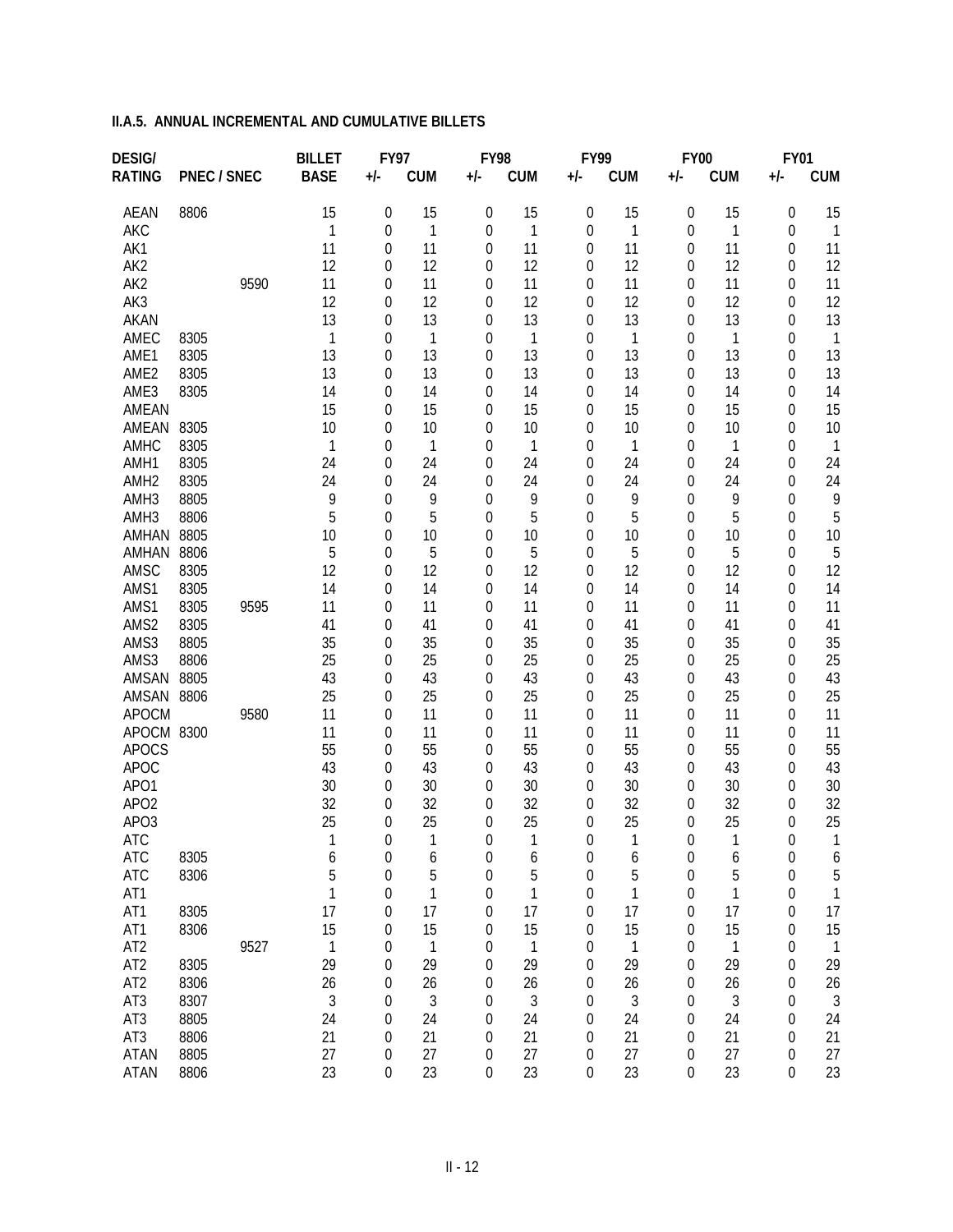| <b>DESIG/</b>                      |                    |      | <b>BILLET</b>  | <b>FY97</b>                          |                | FY98                  |                | FY99                  |                | <b>FY00</b> |                | <b>FY01</b>                |                |
|------------------------------------|--------------------|------|----------------|--------------------------------------|----------------|-----------------------|----------------|-----------------------|----------------|-------------|----------------|----------------------------|----------------|
| <b>RATING</b>                      | <b>PNEC / SNEC</b> |      | <b>BASE</b>    | +/-                                  | <b>CUM</b>     | +/-                   | <b>CUM</b>     | $+/-$                 | <b>CUM</b>     | $+/-$       | <b>CUM</b>     | +/-                        | <b>CUM</b>     |
| <b>AZC</b>                         |                    |      | 1              | $\boldsymbol{0}$                     | 1              | 0                     | 1              | $\boldsymbol{0}$      | 1              | 0           | $\mathbf 1$    | 0                          | 1              |
| AZ1                                |                    |      | 11             | 0                                    | 11             | 0                     | 11             | $\boldsymbol{0}$      | 11             | 0           | 11             | 0                          | 11             |
| AZ1                                | 6315               |      | 1              | 0                                    | 1              | 0                     | 1              | 0                     | 1              | 0           | $\mathbf{1}$   | $\mathbf 0$                | $\mathbf{1}$   |
| AZ <sub>2</sub>                    |                    |      | 23             | 0                                    | 23             | 0                     | 23             | 0                     | 23             | 0           | 23             | $\mathbf 0$                | 23             |
| AZ <sub>2</sub>                    | 6315               |      | 10             | 0                                    | 10             | 0                     | 10             | $\overline{0}$        | 10             | 0           | 10             | $\mathbf 0$                | 10             |
| AZ3                                |                    |      | 11             | 0                                    | 11             | 0                     | 11             | $\overline{0}$        | 11             | 0           | 11             | 0                          | 11             |
| <b>AZAN</b>                        |                    |      | 14             | 0                                    | 14             | 0                     | 14             | $\overline{0}$        | 14             | 0           | 14             | $\mathbf 0$                | 14             |
| DK <sub>2</sub>                    | 2905               |      | 10             | 0                                    | 10             | 0                     | 10             | $\overline{0}$        | 10             | 0           | 10             | 0                          | 10             |
| HM <sub>2</sub>                    | 8406               |      | 10             | 0                                    | 10             | 0                     | 10             | $\overline{0}$        | 10             | 0           | 10             | $\mathbf 0$                | 10             |
| IS <sub>3</sub>                    |                    |      | 1              | 0                                    | 1              | 0                     | 1              | $\overline{0}$        | 1              | 0           | $\mathbf{1}$   | 0                          | 1              |
| MS2                                |                    |      | 10             | 0                                    | 10             | 0                     | 10             | $\overline{0}$        | 10             | 0           | 10             | 0                          | 10             |
| MS3                                |                    |      | 10             | 0                                    | 10             | 0                     | 10             | 0                     | 10             | 0           | 10             | $\overline{0}$             | 10             |
| <b>MSSN</b>                        |                    |      | 10             | 0                                    | 10             | 0                     | 10             | 0                     | 10             | 0           | 10             | $\mathbf 0$                | 10             |
| NC1                                |                    |      | 1              | 0                                    | $\mathbf 1$    | 0                     | 1              | 0                     | $\mathbf{1}$   | 0           | $\mathbf{1}$   | $\mathbf 0$                | $\mathbf{1}$   |
| PN1<br>PN <sub>2</sub>             |                    | 9588 | 10             | 0                                    | 10<br>10       | 0                     | 10<br>10       | 0                     | 10<br>10       | 0           | 10<br>10       | $\mathbf 0$                | 10             |
| PN <sub>3</sub>                    |                    |      | 10<br>10       | 0<br>0                               | 10             | 0<br>0                | 10             | 0<br>0                | 10             | 0<br>0      | 10             | $\mathbf 0$<br>$\mathbf 0$ | 10<br>10       |
| PO <sub>2</sub>                    |                    |      | 35             | 0                                    | 35             | 0                     | 35             | $\overline{0}$        | 35             | 0           | 35             | 0                          | 35             |
| PO <sub>3</sub>                    |                    |      | 1              | 0                                    | 1              | 0                     | 1              | $\overline{0}$        | 1              | 0           | 1              | 0                          | $\mathbf{1}$   |
| PR1                                |                    |      | 12             | 0                                    | 12             | 0                     | 12             | $\overline{0}$        | 12             | 0           | 12             | 0                          | 12             |
| PR <sub>2</sub>                    |                    |      | $\overline{2}$ | 0                                    | $\overline{2}$ | 0                     | 2              | $\overline{0}$        | $\overline{2}$ | 0           | $\overline{2}$ | $\overline{0}$             | $\overline{2}$ |
| PR <sub>3</sub>                    |                    |      | 13             | 0                                    | 13             | 0                     | 13             | $\overline{0}$        | 13             | 0           | 13             | 0                          | 13             |
| <b>PRAN</b>                        |                    |      | 13             | 0                                    | 13             | 0                     | 13             | 0                     | 13             | 0           | 13             | $\overline{0}$             | 13             |
| <b>YNC</b>                         |                    |      | 11             | 0                                    | 11             | 0                     | 11             | $\overline{0}$        | 11             | 0           | 11             | $\overline{0}$             | 11             |
| YN1                                |                    | 9588 | 2              | 0                                    | $\overline{2}$ | 0                     | $\overline{2}$ | 0                     | $\overline{2}$ | 0           | $\overline{2}$ | $\overline{0}$             | $\overline{c}$ |
| YN <sub>2</sub>                    |                    |      | 14             | 0                                    | 14             | 0                     | 14             | 0                     | 14             | 0           | 14             | $\mathbf 0$                | 14             |
| YN3                                |                    |      | 24             | $\boldsymbol{0}$                     | 24             | 0                     | 24             | 0                     | 24             | 0           | 24             | 0                          | 24             |
| <b>YNSN</b>                        |                    |      | 8              | $\boldsymbol{0}$                     | 8              | 0                     | 8              | 0                     | 8              | 0           | 8              | $\boldsymbol{0}$           | 8              |
| AN                                 |                    |      | 356            | 0                                    | 356            | 0                     | 356            | 0                     | 356            | 0           | 356            | 0                          | 356            |
| Fleet Support Billets ACDU and TAR |                    |      |                |                                      |                |                       |                |                       |                |             |                |                            |                |
| AD <sub>2</sub>                    | 6423               |      | 5              | $\boldsymbol{0}$                     | 5              | 0                     | 5              | 0                     | 5              | 0           | 5              | 0                          | 5              |
| AE <sub>2</sub>                    | 7137               |      | 10             | 0                                    | 10             | 0                     | 10             | 0                     | 10             | 0           | 10             | 0                          | 10             |
| AE2                                | 7175               | 7105 | 10             | 0                                    | 10             | 0                     | 10             | 0                     | 10             | 0           | 10             | 0                          | 10             |
| AE3                                | 7197               |      | 10             | 0                                    | 10             | 0                     | 10             | 0                     | 10             | 0           | 10             | $\mathbf 0$                | 10             |
| AMHAN 7212                         |                    |      | 10             | 0                                    | 10             | 0                     | 10             | 0                     | 10             | 0           | 10             | $\mathbf 0$                | 10             |
| AMS3                               | 7232               |      | 10             | 0                                    | 10             | $\boldsymbol{0}$      | 10             | 0                     | 10             | 0           | 10             | 0                          | 10             |
| AT <sub>2</sub>                    | 6611               | 6609 | 5              | $\boldsymbol{0}$                     | 5              | 0                     | 5              | $\boldsymbol{0}$      | 5              | 0           | 5              | 0                          | 5              |
| AT <sub>2</sub>                    | 6621               |      | 10             | 0                                    | 10             | 0                     | 10             | $\boldsymbol{0}$      | 10             | 0           | 10             | $\boldsymbol{0}$           | 10             |
| AT <sub>2</sub>                    | 6633               |      | 10             | 0                                    | 10             | 0                     | 10             | $\boldsymbol{0}$      | 10             | 0           | 10             | $\boldsymbol{0}$           | 10             |
| AT <sub>2</sub>                    | 6686               |      | 10             | 0                                    | 10             | 0                     | 10             | 0                     | 10             | 0           | 10             | $\boldsymbol{0}$           | 10             |
| AT3                                |                    |      | 5              | 0                                    | 5              | 0                     | 5              | 0                     | 5              | 0           | $\sqrt{5}$     | $\boldsymbol{0}$           | 5              |
| AT3                                |                    | 9527 | 10             | 0                                    | 10             | 0                     | 10             | 0                     | 10             | 0           | 10             | $\mathbf 0$                | 10             |
| AT3                                | 6611               | 6609 | 5              | 0                                    | 5              | 0                     | 5              | 0                     | 5              | 0           | 5              | $\mathbf 0$                | 5              |
| AT3                                | 6621               |      | 10             | 0                                    | 10             | 0                     | 10             | 0                     | 10             | 0           | 10             | $\mathbf 0$                | 10             |
| AT3                                | 6633               |      | 10             | 0                                    | 10             | 0                     | 10             | 0                     | 10             | 0           | 10             | $\mathbf 0$                | 10             |
| AT3<br>AT3                         | 6664<br>6686       |      | 5              | $\boldsymbol{0}$                     | 5              | 0                     | 5              | 0                     | 5              | 0           | 5              | $\boldsymbol{0}$           | 5              |
| AT3                                | 6704               |      | 10<br>4        | $\boldsymbol{0}$<br>$\boldsymbol{0}$ | 10<br>4        | $\boldsymbol{0}$<br>0 | 10<br>4        | $\boldsymbol{0}$<br>0 | 10<br>4        | 0<br>0      | 10<br>4        | 0<br>$\mathbf 0$           | 10<br>4        |
|                                    |                    |      |                |                                      |                |                       |                |                       |                |             |                |                            |                |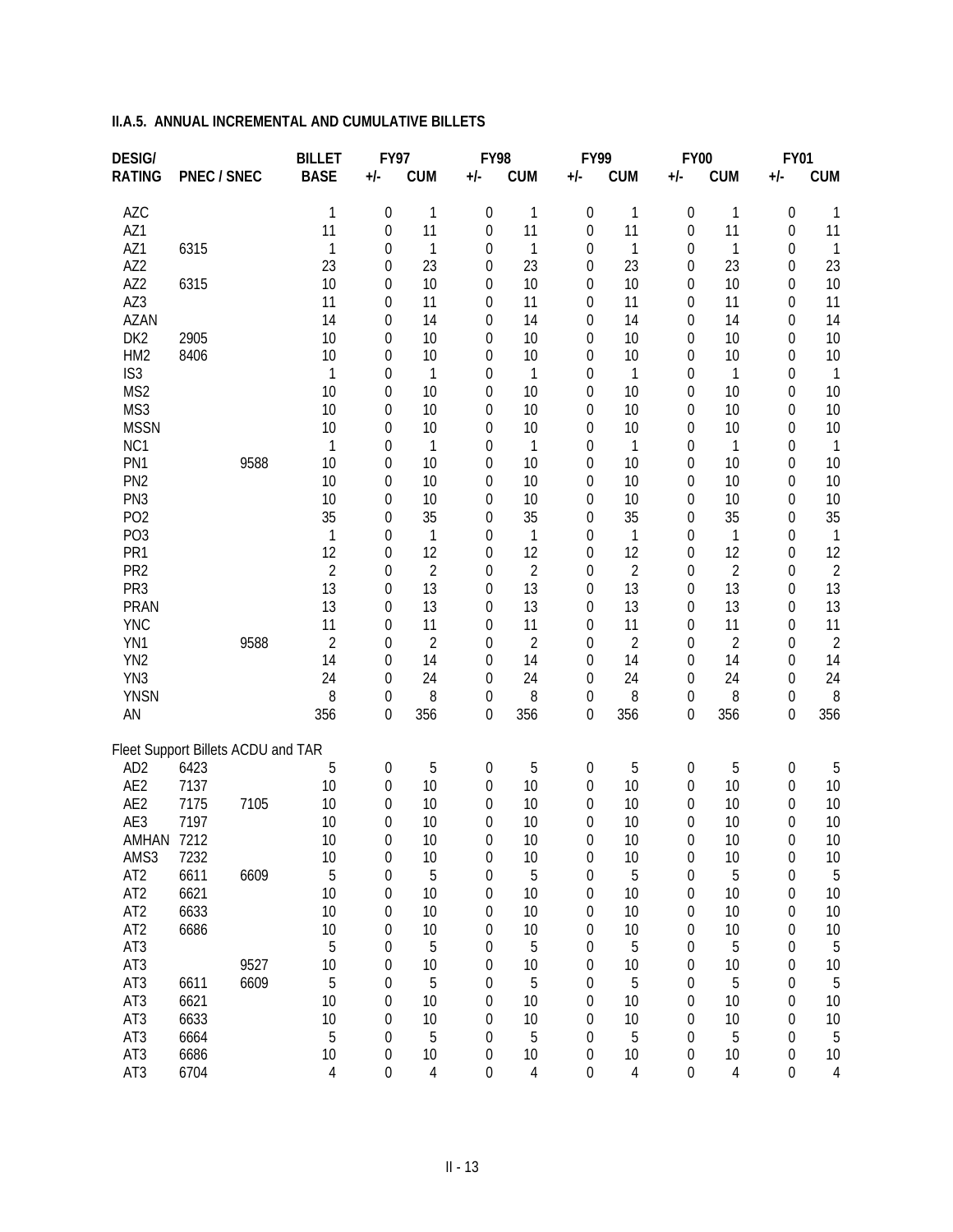| <b>DESIG/</b>              |              |              | <b>BILLET</b>                           | <b>FY97</b>      |                  | <b>FY98</b>      |                  | FY99             |                  | <b>FY00</b>      |                | <b>FY01</b>      |                  |
|----------------------------|--------------|--------------|-----------------------------------------|------------------|------------------|------------------|------------------|------------------|------------------|------------------|----------------|------------------|------------------|
| <b>RATING</b>              | PNEC / SNEC  |              | <b>BASE</b>                             | +/-              | <b>CUM</b>       | +/-              | <b>CUM</b>       | +/-              | <b>CUM</b>       | $+/-$            | <b>CUM</b>     | +/-              | <b>CUM</b>       |
| <b>ATAN</b>                | 6607         | 6605         | 10                                      | $\boldsymbol{0}$ | 10               | 0                | 10               | $\boldsymbol{0}$ | 10               | 0                | 10             | $\boldsymbol{0}$ | 10               |
| <b>ATAN</b>                | 6612         | 6608         | 10                                      | 0                | 10               | $\boldsymbol{0}$ | 10               | 0                | 10               | 0                | 10             | $\boldsymbol{0}$ | 10               |
| <b>ATAN</b>                | 6633         |              | 10                                      | 0                | 10               | 0                | 10               | 0                | 10               | 0                | 10             | 0                | 10               |
| <b>ATAN</b>                | 6686         |              | 5                                       | 0                | 5                | 0                | 5                | 0                | 5                | 0                | 5              | 0                | 5                |
| <b>ATAN</b>                | 6704         |              |                                         | 0                | 1                | 0                | 1                | 0                | 1                | 0                | 1              | 0                | 1                |
| PN <sub>3</sub>            |              |              | 6                                       | 0                | 6                | 0                | 6                | 0                | 6                | 0                | 6              | $\boldsymbol{0}$ | 6                |
| <b>PRAN</b>                |              |              | 10                                      | $\mathbf{0}$     | 10               | 0                | 10               | $\overline{0}$   | 10               | 0                | 10             | 0                | 10               |
| Staff Billets ACDU and TAR |              |              |                                         |                  |                  |                  |                  |                  |                  |                  |                |                  |                  |
| ADC                        |              |              | 1                                       | $\boldsymbol{0}$ | 1                | $-1$             | $\boldsymbol{0}$ | 0                | 0                | 0                | 0              | $\boldsymbol{0}$ | $\mathbf 0$      |
| <b>ADC</b>                 | 6423         | 9502         | 0                                       | $\overline{0}$   | $\mathbf 0$      | 1                | 1                | 0                | 1                | 0                | 1              | $\boldsymbol{0}$ | 1                |
| <b>ADC</b>                 | 6424         | 9502         | 1                                       | 0                | 1                | 0                | 1                | 0                | 1                | 0                | 1              | 0                | 1                |
| <b>ADC</b>                 | 8305         | 9502         | 2                                       | 0                | $\overline{2}$   | 0                | $\overline{2}$   | 0                | $\overline{2}$   | 0                | $\overline{2}$ | 0                | $\sqrt{2}$       |
| AD1                        | 6423         | 9502         | $\overline{2}$                          | 0                | $\overline{2}$   | 1                | 3                | 0                | 3                | 0                | 3              | 0                | 3                |
| AD1                        | 6424         | 9502         | 1                                       | 0                | 1                | 0                | 1                | 0                | 1                | 0                | 1              | 0                | 1                |
| AD1                        | 8305         | 8375         | 1                                       | 0                | 1                | 0                | 1                | 0                | 1                | 0                | 1              | 0                | 1                |
| AD1                        | 8305         | 9502         | 6                                       | 0                | 6                | $-1$             | 5                | 0                | 5                | 0                | 5              | 0                | 5                |
| AD1                        | 8306         | 9502         | 1                                       | 0                | 1                | 1                | $\overline{2}$   | 0                | $\overline{2}$   | 0                | $\overline{2}$ | 0                | 2                |
| AD <sub>2</sub>            | 8305         |              | $\overline{2}$                          | 0                | $\overline{2}$   | $-1$             | 1                | 0                | 1                | 0                | 1              | 0                | 1                |
| AD <sub>2</sub>            | 8305         | 9502         | 1                                       | 0                | 1                | $-1$             | $\overline{0}$   | 0                | 0                | 0                | 0              | 0                | $\boldsymbol{0}$ |
| AD <sub>2</sub>            | 8306         |              | 0                                       | 0                | $\theta$         | 1                | 1                | 0                | 1                | 0                |                | 0                | 1                |
| <b>AECS</b>                |              | 9502         | 1                                       | 0                | 1                | $-1$             | $\overline{0}$   | 0                | 0                | 0                | 0              | 0                | $\boldsymbol{0}$ |
| <b>AECS</b>                | 8305         | 9502         | 0                                       | 0                | $\mathbf 0$      | 1                | 1                | 0                | 1                | 0                | 1              | 0                | 1                |
| AEC                        | 8305         | 9502         | 2                                       | 0                | $\overline{2}$   | 0                | $\overline{2}$   | 0                | $\overline{2}$   | 0                | $\overline{2}$ | 0                | $\overline{c}$   |
| AE1                        | 8305         | 9502         | $\overline{2}$                          | 0                | $\overline{2}$   | 0                | $\overline{2}$   | 0                | $\overline{2}$   | 0                | $\overline{2}$ | 0                | $\overline{2}$   |
| AE2                        | 8305         | 9502         | 1                                       | 0                | 1                | $-1$             | $\mathbf 0$      | 0                | $\boldsymbol{0}$ | 0                | $\mathbf 0$    | 0                | $\boldsymbol{0}$ |
| AE2                        | 8306         |              | 0                                       | 0                | $\mathbf 0$      | 1                | 1                | 0                | 1                | 0                | 1              | 0                | 1                |
| AE2                        | 8306         | 9502         |                                         | 0                | 1                | 0                | 1                | 0                | 1                | 0                | 1              | 0                | 1                |
| AME1                       | 8305         | 9502         | 3<br>1                                  | 0                | 3<br>1           | 0                | 3<br>1           | 0                | 3                | 0                | 3              | 0                | 3                |
| AME <sub>2</sub><br>AMH1   | 8305<br>8305 | 9502<br>9502 | 4                                       | 0<br>0           | 4                | 0<br>$-1$        | 3                | 0<br>0           | 1<br>3           | 0<br>0           | 1<br>3         | 0                | 1                |
| AMH <sub>2</sub>           | 8305         |              |                                         | 0                | 1                | $\overline{0}$   | 1                | 0                | 1                | 0                |                | 0<br>0           | 3<br>1           |
| AMH <sub>2</sub>           | 8305         | 9502         |                                         | 0                | 1                |                  | 2                | 0                | $\overline{2}$   | 0                | $\overline{2}$ | 0                | $\sqrt{2}$       |
| AMSC                       | 8305         |              |                                         | 0                | 1                | 0                | 1                | 0                | 1                | 0                | 1              | 0                | 1                |
| AMS1                       |              |              |                                         | 0                | 1                | 0                | 1                | 0                | 1                | 0                | 1              | 0                | 1                |
| AMS1                       | 8305         | 9502         | $\overline{2}$                          | $\boldsymbol{0}$ | $\overline{2}$   | 0                | 2                | 0                | 2                | 0                | 2              | 0                | $\overline{2}$   |
| AMS2                       | 8305         |              | 1                                       | 0                | 1                | $-1$             | $\mathbf 0$      | 0                | 0                | 0                | 0              | 0                | 0                |
| <b>AVCM</b>                | 8305         | 9502         | 1                                       | 0                | 1                | $\mathbf 0$      | 1                | $\boldsymbol{0}$ | 1                | 0                |                | 0                | 1                |
| <b>ATCS</b>                | 8305         | 9502         | $\overline{2}$                          | 0                | $\overline{2}$   | 0                | $\overline{2}$   | 0                | $\overline{2}$   | $\boldsymbol{0}$ | $\overline{2}$ | 0                | $\overline{c}$   |
| <b>ATC</b>                 | 8305         | 9502         | 1                                       | 0                | 1                | 0                |                  | 0                | 1                | 0                |                | 0                | 1                |
| <b>ATC</b>                 | 8306         | 9502         | 1                                       | 0                | 1                | 0                | 1                | 0                | 1                | 0                |                | 0                | 1                |
| AT1                        | 8305         | 9502         | 6                                       | 0                | 6                | 0                | 6                | 0                | 6                | 0                | 6              | 0                | 6                |
| AT1                        | 8306         | 9502         | 4                                       | 0                | 4                | 2                | 6                | 0                | 6                | 0                | 6              | 0                | 6                |
| AT <sub>2</sub>            | 8305         |              |                                         | 0                | 1                | $-1$             | 0                | 0                | 0                | 0                | 0              | 0                | $\boldsymbol{0}$ |
| AT <sub>2</sub>            | 8305         | 9502         | 1                                       | 0                | 1                | $\boldsymbol{0}$ | 1                | 0                | 1                | 0                |                | 0                | 1                |
| AT <sub>2</sub>            | 8306         |              | $\mathbf 0$                             | $\mathbf 0$      | $\boldsymbol{0}$ | 1                | 1                | 0                | 1                | $\boldsymbol{0}$ | 1              | $\mathbf 0$      | 1                |
|                            |              |              | Chargeable Student Billets ACDU and TAR |                  |                  |                  |                  |                  |                  |                  |                |                  |                  |
|                            |              |              | 40                                      | $\boldsymbol{0}$ | 40               | $\boldsymbol{0}$ | 40               | $\boldsymbol{0}$ | 40               | $\boldsymbol{0}$ | $40\,$         | $\boldsymbol{0}$ | 40               |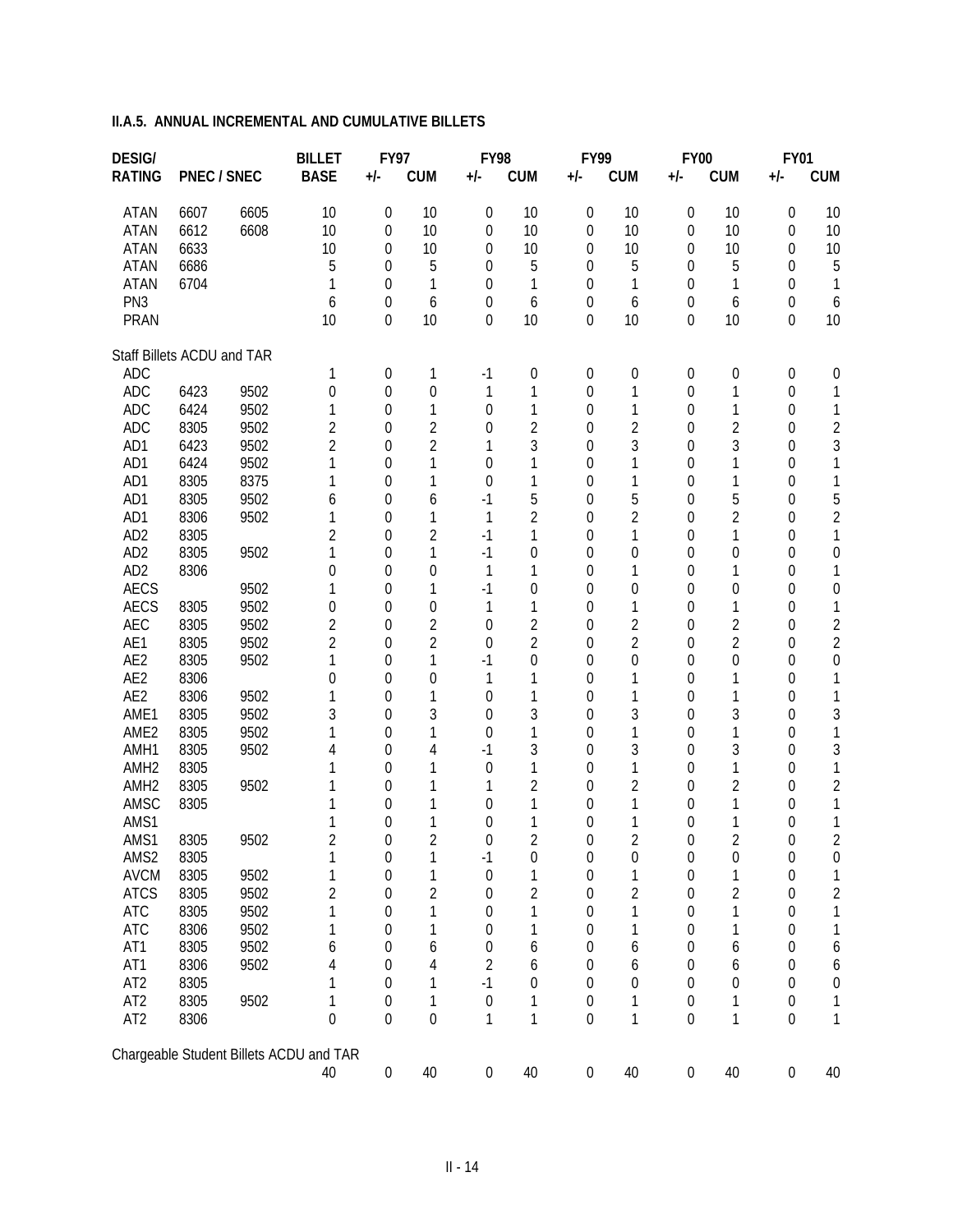| <b>DESIG/</b><br><b>RATING</b> | <b>BILLET</b><br><b>BASE</b><br><b>PNEC / SNEC</b> | <b>FY97</b><br>$+/-$ | <b>CUM</b> | <b>FY98</b><br>$+/-$ | <b>CUM</b> | <b>FY99</b><br>$+/-$ | <b>CUM</b> | <b>FY00</b><br>+/- | <b>CUM</b> | <b>FY01</b><br>+/- | <b>CUM</b> |
|--------------------------------|----------------------------------------------------|----------------------|------------|----------------------|------------|----------------------|------------|--------------------|------------|--------------------|------------|
|                                | <b>TOTAL USN ENLISTED BILLETS:</b>                 |                      |            |                      |            |                      |            |                    |            |                    |            |
| Operational                    | 1776                                               | $\overline{0}$       | 1776       | $\overline{0}$       | 1776       | $\overline{0}$       | 1776       | $\Omega$           | 1776       | $\Omega$           | 1776       |
| <b>Fleet Support</b>           | 201                                                | 0                    | 201        | $\boldsymbol{0}$     | 201        | $\Omega$             | 201        | $\Omega$           | 201        | $\Omega$           | 201        |
| Staff                          | 57                                                 | $\boldsymbol{0}$     | 57         | 1                    | 58         | $\Omega$             | 58         | 0                  | 58         | $\Omega$           | 58         |
| Chargeable Student             | 40                                                 | $\boldsymbol{0}$     | 40         | $\boldsymbol{0}$     | 40         | $\overline{0}$       | 40         | 0                  | 40         | $\theta$           | 40         |
| c. OFFICER - USMC              | NA.                                                |                      |            |                      |            |                      |            |                    |            |                    |            |

**d. ENLISTED - USMC NA.**

II - 15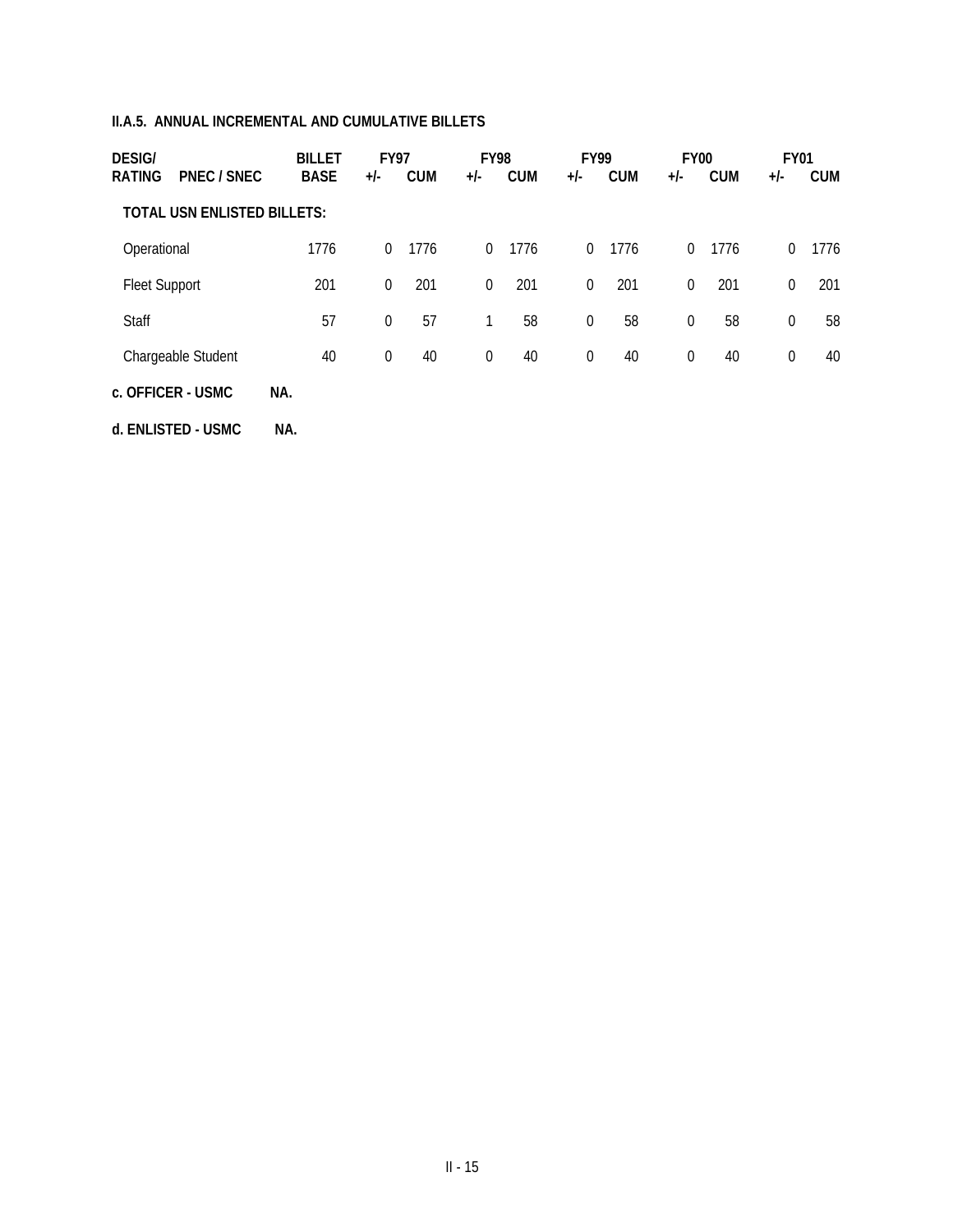#### **II.B. PERSONNEL REQUIREMENTS**

### **II.B.1. ANNUAL TRAINING INPUT REQUIREMENTS**

**CIN, COURSE TITLE:** D-2B-0351, E-2C Group O Category 1 Replacement Pilot Pipeline

| <b>COURSE LENGTH:</b>              | 35.2 Weeks<br><b>ATTRITION FACTOR: Navy: 0%</b> | <b>TOUR LENGTH:</b><br>36 Months<br><b>BACKOUT FACTOR:</b><br>0.70               |                                                                    |            |                           |                     |                           |                           |                           |            |                           |            |
|------------------------------------|-------------------------------------------------|----------------------------------------------------------------------------------|--------------------------------------------------------------------|------------|---------------------------|---------------------|---------------------------|---------------------------|---------------------------|------------|---------------------------|------------|
| <b>TRAINING</b><br><b>ACTIVITY</b> | <b>SOURCE</b>                                   | <b>ACDU/TAR</b><br><b>SELRES</b>                                                 | <b>FY97</b><br><b>OFF</b>                                          | <b>ENL</b> | <b>OFF</b>                | <b>FY98</b><br>ENL  |                           | <b>FY99</b><br><b>ENL</b> | <b>FY00</b><br><b>OFF</b> | <b>ENL</b> | <b>FY01</b><br><b>OFF</b> | <b>ENL</b> |
| VAW-120, NAS Norfolk               | Navy                                            | <b>ACDU</b>                                                                      | 11                                                                 |            | 11                        |                     | 11                        |                           | 11                        |            | 11                        |            |
| <b>COURSE TOTAL:</b>               |                                                 |                                                                                  | 11                                                                 |            | 11                        |                     | 11                        |                           | 11                        |            | 11                        |            |
|                                    |                                                 | CIN, COURSE TITLE: D-2B-0352, E-2C Group O Category 2 Replacement Pilot Pipeline |                                                                    |            |                           |                     |                           |                           |                           |            |                           |            |
| <b>COURSE LENGTH:</b>              | <b>ATTRITION FACTOR: Navy: 0%</b>               | 26.4 Weeks                                                                       | <b>TOUR LENGTH:</b><br>36 Months<br><b>BACKOUT FACTOR:</b><br>0.53 |            |                           |                     |                           |                           |                           |            |                           |            |
| <b>TRAINING</b><br><b>ACTIVITY</b> | <b>SOURCE</b>                                   | <b>ACDU/TAR</b><br><b>SELRES</b>                                                 | <b>FY97</b><br><b>OFF</b>                                          | <b>ENL</b> | <b>FY98</b><br><b>OFF</b> | <b>ENL</b>          | <b>FY99</b><br><b>OFF</b> | <b>ENL</b>                | <b>FY00</b><br><b>OFF</b> | <b>ENL</b> | <b>FY01</b><br><b>OFF</b> | <b>ENL</b> |
| VAW-120, NAS Norfolk               | Navy                                            | ACDU                                                                             | 4                                                                  |            | 4                         |                     | 4                         |                           | 4                         |            | 4                         |            |
| <b>COURSE TOTAL:</b>               |                                                 |                                                                                  | 4                                                                  |            | 4                         |                     | 4                         |                           | 4                         |            | 4                         |            |
|                                    |                                                 | CIN, COURSE TITLE: D-2B-0353, E-2C Group O Category 3 Replacement Pilot Pipeline |                                                                    |            |                           |                     |                           |                           |                           |            |                           |            |
| <b>COURSE LENGTH:</b>              | <b>ATTRITION FACTOR: Navy: 0%</b>               | 22.2 Weeks                                                                       |                                                                    |            |                           | <b>TOUR LENGTH:</b> | <b>BACKOUT FACTOR:</b>    | 0.44                      | 36 Months                 |            |                           |            |
| <b>TRAINING</b><br><b>ACTIVITY</b> | <b>SOURCE</b>                                   | <b>ACDU/TAR</b><br><b>SELRES</b>                                                 | <b>FY97</b><br><b>OFF</b>                                          | <b>ENL</b> | <b>FY98</b><br><b>OFF</b> | ENL                 | <b>FY99</b><br><b>OFF</b> | <b>ENL</b>                | <b>FY00</b><br><b>OFF</b> | <b>ENL</b> | <b>FY01</b><br><b>OFF</b> | <b>ENL</b> |
| VAW-120, NAS Norfolk               | Navy                                            | <b>ACDU</b>                                                                      | 2                                                                  |            | 2                         |                     | $\overline{2}$            |                           | $\overline{2}$            |            | $\overline{2}$            |            |
| <b>COURSE TOTAL:</b>               |                                                 |                                                                                  | $\overline{2}$                                                     |            | 2                         |                     | 2                         |                           | $\overline{2}$            |            | $\overline{2}$            |            |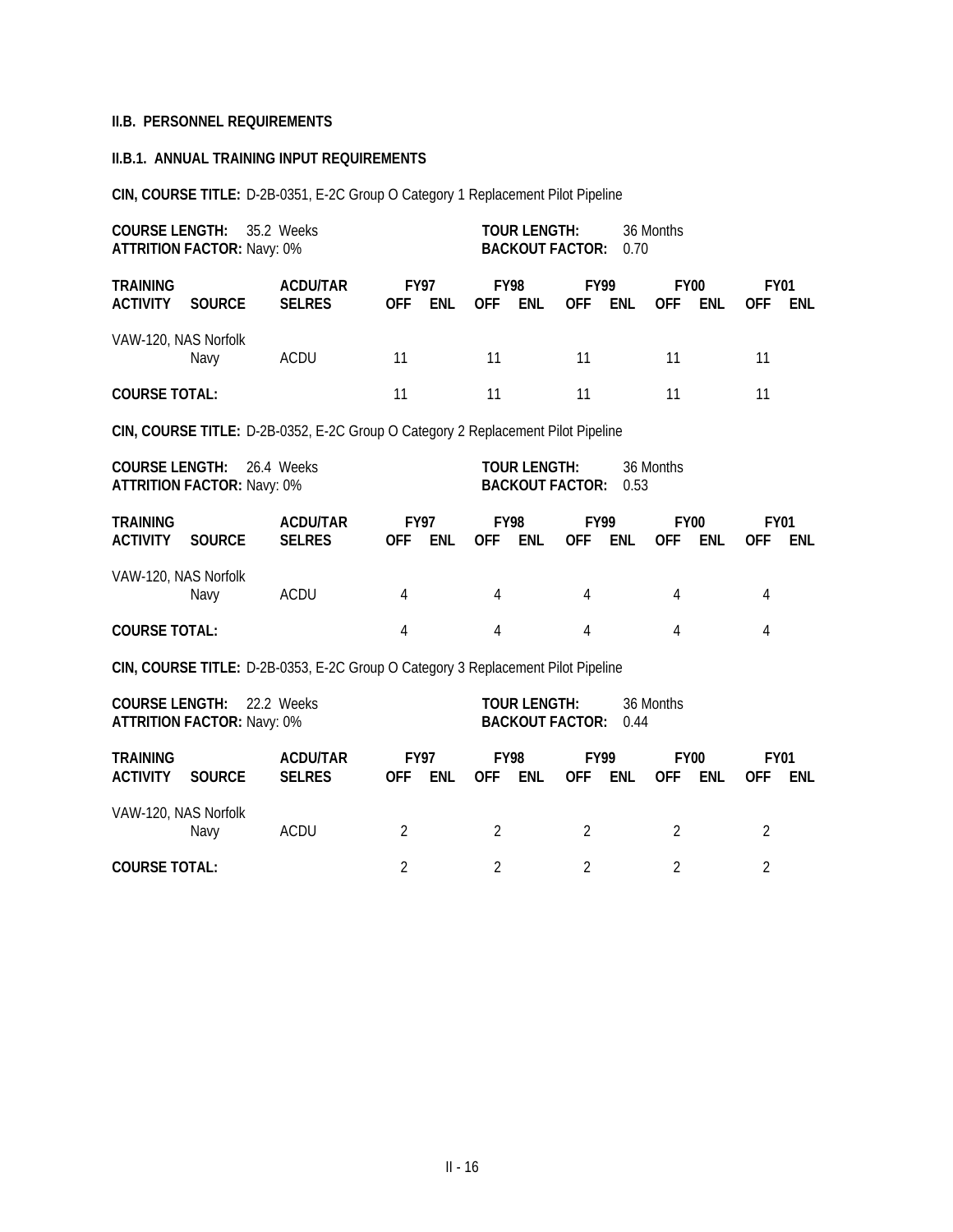| <b>COURSE LENGTH:</b>                       | 6.8 Weeks<br><b>ATTRITION FACTOR: Navy: 0%</b> | <b>TOUR LENGTH:</b><br>36 Months<br><b>BACKOUT FACTOR:</b><br>0.14                          |                           |            |                           |                     |                           |            |                                         |            |                           |                           |
|---------------------------------------------|------------------------------------------------|---------------------------------------------------------------------------------------------|---------------------------|------------|---------------------------|---------------------|---------------------------|------------|-----------------------------------------|------------|---------------------------|---------------------------|
| <b>TRAINING</b><br><b>ACTIVITY</b>          | <b>SOURCE</b>                                  | <b>ACDU/TAR</b><br><b>SELRES</b>                                                            | <b>FY97</b><br><b>OFF</b> | <b>ENL</b> | <b>FY98</b><br><b>OFF</b> | <b>ENL</b>          | FY99<br><b>OFF</b>        | <b>ENL</b> | <b>FY00</b><br><b>ENL</b><br><b>OFF</b> |            | <b>OFF</b>                | <b>FY01</b><br><b>ENL</b> |
| VAW-120, NAS Norfolk                        | Navy                                           | <b>ACDU</b>                                                                                 | 8                         |            | 8                         |                     | 8                         |            | 8                                       |            | 8                         |                           |
| <b>COURSE TOTAL:</b>                        |                                                |                                                                                             | 8                         |            | 8                         |                     | 8                         |            | 8                                       |            | 8                         |                           |
|                                             |                                                | CIN, COURSE TITLE: D-2B-0371, E-2C Plus Group 2 Category 1 Fleet Replacement Pilot Pipeline |                           |            |                           |                     |                           |            |                                         |            |                           |                           |
| <b>COURSE LENGTH:</b>                       | <b>ATTRITION FACTOR: Navy: 0%</b>              | 33.2 Weeks                                                                                  |                           |            |                           | <b>TOUR LENGTH:</b> | <b>BACKOUT FACTOR:</b>    | 0.66       | 36 Months                               |            |                           |                           |
| <b>TRAINING</b><br><b>ACTIVITY</b>          | <b>SOURCE</b>                                  | <b>ACDU/TAR</b><br><b>SELRES</b>                                                            | <b>FY97</b><br><b>OFF</b> | <b>ENL</b> | <b>FY98</b><br><b>OFF</b> | <b>ENL</b>          | <b>FY99</b><br><b>OFF</b> | <b>ENL</b> | <b>FY00</b><br><b>OFF</b>               | <b>ENL</b> | <b>FY01</b><br><b>OFF</b> | ENL                       |
| VAW-120, NAS Norfolk                        | Navy                                           | <b>ACDU</b>                                                                                 | 11                        |            | 11                        |                     | 11                        |            | 11                                      |            | 11                        |                           |
| <b>COURSE TOTAL:</b>                        |                                                |                                                                                             | 11                        |            | 11                        |                     | 11                        |            | 11                                      |            | 11                        |                           |
|                                             |                                                | CIN, COURSE TITLE: D-2B-0372, E-2C Plus Group 2 Category 2 Fleet Replacement Pilot Pipeline |                           |            |                           |                     |                           |            |                                         |            |                           |                           |
| <b>COURSE LENGTH:</b>                       | <b>ATTRITION FACTOR: Navy: 0%</b>              | 25.4 Weeks                                                                                  |                           |            |                           | <b>TOUR LENGTH:</b> | <b>BACKOUT FACTOR:</b>    | 0.51       | 36 Months                               |            |                           |                           |
| <b>TRAINING</b><br><b>ACTIVITY</b>          | <b>SOURCE</b>                                  | <b>ACDU/TAR</b><br><b>SELRES</b>                                                            | <b>FY97</b><br><b>OFF</b> | <b>ENL</b> | <b>FY98</b><br><b>OFF</b> | <b>ENL</b>          | <b>FY99</b><br><b>OFF</b> | ENL        | <b>FY00</b><br><b>OFF</b>               | <b>ENL</b> | <b>OFF</b>                | <b>FY01</b><br><b>ENL</b> |
| VAW-120, NAS Norfolk<br><b>ACDU</b><br>Navy |                                                |                                                                                             | 4                         |            | 4                         |                     | 4                         |            | 4                                       |            | 4                         |                           |

**CIN, COURSE TITLE:** D-2B-0354, E-2C Group O Category 4 Replacement Pilot Pipeline

**COURSE TOTAL:** 4 4 4 4 4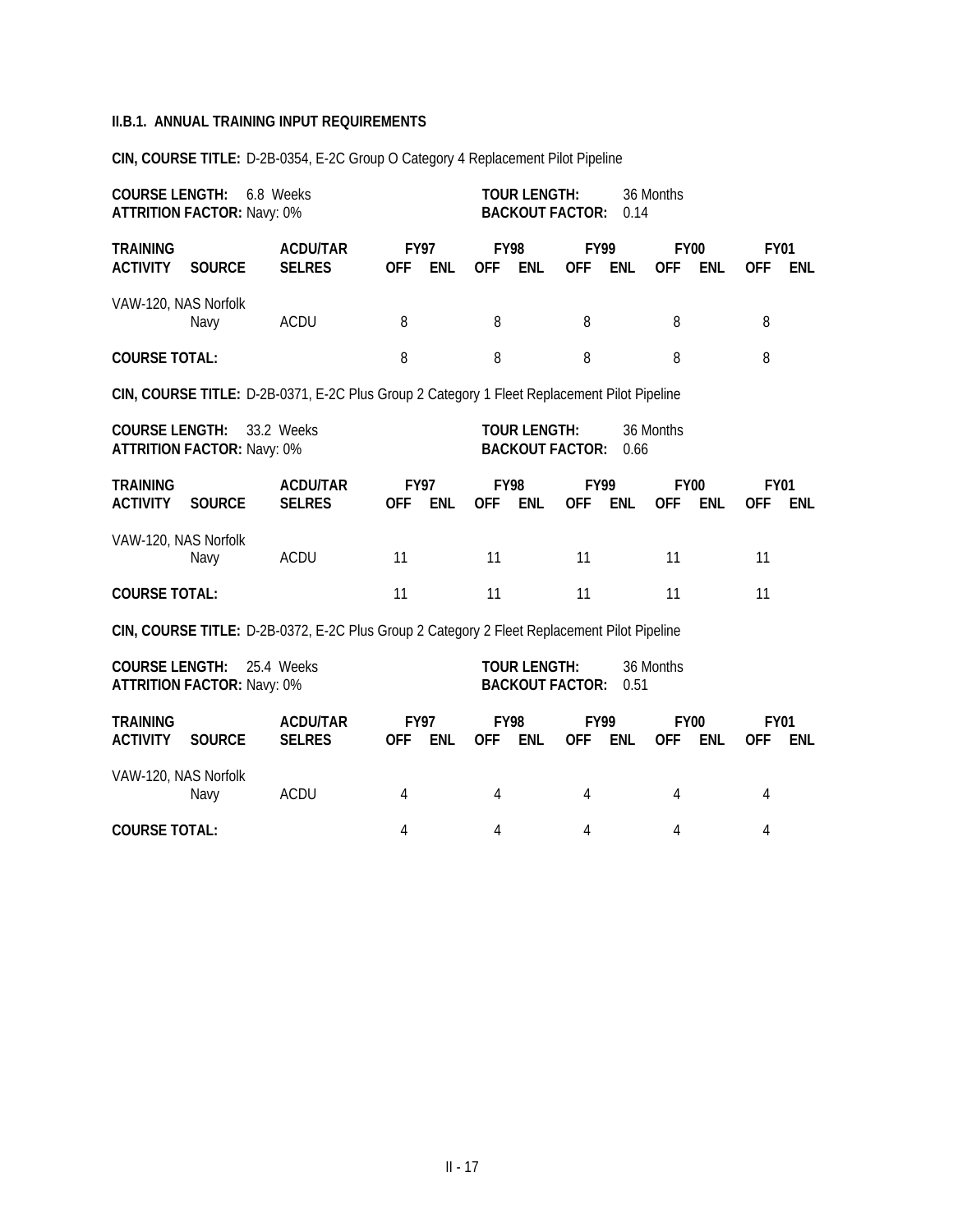**CIN, COURSE TITLE:** D-2B-0373, E-2C Plus Group 2 Category 3 Fleet Replacement Pilot Pipeline

| <b>COURSE LENGTH:</b>              | 21.2 Weeks<br><b>ATTRITION FACTOR: Navy: 0%</b> |                                                                                             | <b>TOUR LENGTH:</b><br>36 Months<br><b>BACKOUT FACTOR:</b><br>0.42 |                |                                                                    |                     |                           |                |                           |                |                           |            |
|------------------------------------|-------------------------------------------------|---------------------------------------------------------------------------------------------|--------------------------------------------------------------------|----------------|--------------------------------------------------------------------|---------------------|---------------------------|----------------|---------------------------|----------------|---------------------------|------------|
| <b>TRAINING</b><br><b>ACTIVITY</b> | <b>SOURCE</b>                                   | <b>ACDU/TAR</b><br><b>SELRES</b>                                                            | <b>FY97</b><br><b>OFF</b>                                          | <b>ENL</b>     | <b>FY98</b><br><b>OFF</b>                                          | <b>ENL</b>          | <b>FY99</b><br><b>OFF</b> | <b>ENL</b>     | <b>FY00</b><br><b>OFF</b> | <b>ENL</b>     | <b>FY01</b><br><b>OFF</b> | <b>ENL</b> |
| VAW-120, NAS Norfolk               | Navy                                            | ACDU                                                                                        | 2                                                                  |                | $\overline{2}$                                                     |                     | $\overline{2}$            |                | 2                         |                | $\overline{2}$            |            |
| <b>COURSE TOTAL:</b>               |                                                 | $\overline{2}$                                                                              |                                                                    | $\overline{2}$ |                                                                    | $\overline{2}$      |                           | $\overline{2}$ |                           | $\overline{2}$ |                           |            |
|                                    |                                                 | CIN, COURSE TITLE: D-2B-0374, E-2C Plus Group 2 Category 4 Fleet Replacement Pilot Pipeline |                                                                    |                |                                                                    |                     |                           |                |                           |                |                           |            |
| <b>COURSE LENGTH:</b>              | <b>ATTRITION FACTOR: Navy: 0%</b>               | 6.6 Weeks                                                                                   |                                                                    |                | <b>TOUR LENGTH:</b><br>36 Months<br><b>BACKOUT FACTOR:</b><br>0.13 |                     |                           |                |                           |                |                           |            |
| <b>TRAINING</b><br><b>ACTIVITY</b> | <b>SOURCE</b>                                   | <b>ACDU/TAR</b><br><b>SELRES</b>                                                            | <b>FY97</b><br><b>OFF</b>                                          | <b>ENL</b>     | <b>FY98</b><br><b>OFF</b>                                          | <b>ENL</b>          | <b>FY99</b><br><b>OFF</b> | ENL            | <b>FY00</b><br><b>OFF</b> | <b>ENL</b>     | <b>FY01</b><br><b>OFF</b> | ENL        |
| VAW-120, NAS Norfolk               | Navy                                            | <b>ACDU</b>                                                                                 | 8                                                                  |                | 8                                                                  |                     | 8                         |                | 8                         |                | 8                         |            |
| <b>COURSE TOTAL:</b>               |                                                 |                                                                                             | 8                                                                  |                | 8                                                                  |                     | 8                         |                | 8                         |                | 8                         |            |
|                                    |                                                 | CIN, COURSE TITLE: E-2B-1000, E-2C Advanced Mission Commander Training                      |                                                                    |                |                                                                    |                     |                           |                |                           |                |                           |            |
| <b>COURSE LENGTH:</b>              | <b>ATTRITION FACTOR: Navy: 0%</b>               | 2.0 Weeks                                                                                   |                                                                    |                |                                                                    | <b>TOUR LENGTH:</b> | <b>BACKOUT FACTOR:</b>    | 0.00           | 36 Months                 |                |                           |            |
| <b>TRAINING</b><br><b>ACTIVITY</b> | <b>SOURCE</b>                                   | <b>ACDU/TAR</b><br><b>SELRES</b>                                                            | <b>FY97</b><br><b>OFF</b>                                          | <b>ENL</b>     | <b>FY98</b><br><b>OFF</b>                                          | <b>ENL</b>          | <b>FY99</b><br><b>OFF</b> | <b>ENL</b>     | <b>FY00</b><br><b>OFF</b> | <b>ENL</b>     | <b>FY01</b><br><b>OFF</b> | <b>ENL</b> |
|                                    | Naval Strike Warfare Center, NAS Fallon<br>Navy | <b>ACDU</b>                                                                                 | 4                                                                  |                | 4                                                                  |                     | 4                         |                | 4                         |                | 4                         |            |

**COURSE TOTAL:** 4 4 4 4 4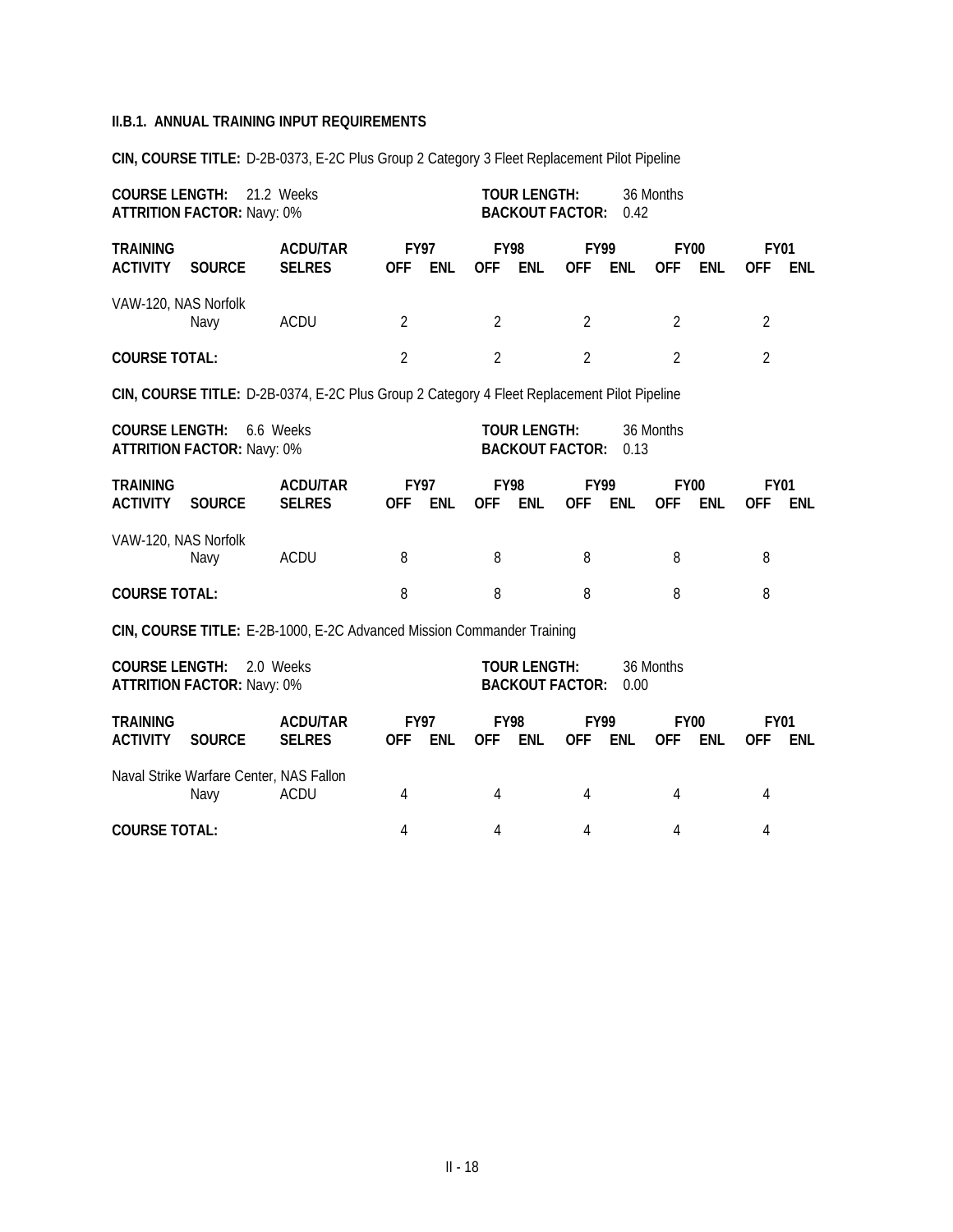**CIN, COURSE TITLE:** E-2B-1000, E-2C Advanced Mission Commander Training

| <b>COURSE LENGTH:</b>              | 2.0 Weeks<br><b>ATTRITION FACTOR: Navy: 0%</b>  | <b>TOUR LENGTH:</b><br><b>BACKOUT FACTOR:</b>                                                   |                                                                    |            |                           |                     |                           |            |                           |            |                           |            |
|------------------------------------|-------------------------------------------------|-------------------------------------------------------------------------------------------------|--------------------------------------------------------------------|------------|---------------------------|---------------------|---------------------------|------------|---------------------------|------------|---------------------------|------------|
| <b>TRAINING</b><br><b>ACTIVITY</b> | <b>SOURCE</b>                                   | <b>ACDU/TAR</b><br><b>SELRES</b>                                                                | <b>FY97</b><br><b>OFF</b>                                          | <b>ENL</b> | <b>FY98</b><br><b>OFF</b> | ENL                 | <b>FY99</b><br><b>OFF</b> | <b>ENL</b> | <b>FY00</b><br><b>OFF</b> | <b>ENL</b> | <b>FY01</b><br><b>OFF</b> | <b>ENL</b> |
|                                    | Naval Strike Warfare Center, NAS Fallon<br>Navy | <b>ACDU</b>                                                                                     | 6                                                                  |            | 6                         |                     | 6                         |            | 6                         |            | 6                         |            |
| <b>COURSE TOTAL:</b>               |                                                 |                                                                                                 | 6                                                                  |            | 6                         |                     | 6                         |            | 6                         |            | 6                         |            |
|                                    |                                                 | CIN, COURSE TITLE: D-2D-0351, E-2C Group O Category 1 Replacement Naval Flight Officer Pipeline |                                                                    |            |                           |                     |                           |            |                           |            |                           |            |
| <b>COURSE LENGTH:</b>              | 48.0 Weeks<br><b>ATTRITION FACTOR: Navy: 0%</b> |                                                                                                 | <b>TOUR LENGTH:</b><br>36 Months<br><b>BACKOUT FACTOR:</b><br>0.96 |            |                           |                     |                           |            |                           |            |                           |            |
| <b>TRAINING</b><br><b>ACTIVITY</b> | <b>SOURCE</b>                                   | <b>ACDU/TAR</b><br><b>SELRES</b>                                                                | <b>FY97</b><br><b>OFF</b>                                          | <b>ENL</b> | <b>FY98</b><br><b>OFF</b> | <b>ENL</b>          | <b>FY99</b><br><b>OFF</b> | <b>ENL</b> | <b>FY00</b><br><b>OFF</b> | <b>ENL</b> | <b>FY01</b><br><b>OFF</b> | <b>ENL</b> |
| VAW-120, NAS Norfolk               | Navy                                            | <b>ACDU</b>                                                                                     | 17                                                                 |            | 17                        |                     | 17                        |            | 17                        |            | 17                        |            |
| <b>COURSE TOTAL:</b>               |                                                 |                                                                                                 | 17                                                                 |            | 17                        |                     | 17                        |            | 17                        |            | 17                        |            |
|                                    |                                                 | CIN, COURSE TITLE: D-2D-0352, E-2C Group O Category 2 Replacement Naval Flight Officer Pipeline |                                                                    |            |                           |                     |                           |            |                           |            |                           |            |
| <b>COURSE LENGTH:</b>              | <b>ATTRITION FACTOR: Navy: 0%</b>               | 31.2 Weeks                                                                                      |                                                                    |            |                           | <b>TOUR LENGTH:</b> | <b>BACKOUT FACTOR:</b>    | 0.62       | 36 Months                 |            |                           |            |
| <b>TRAINING</b><br><b>ACTIVITY</b> | <b>SOURCE</b>                                   | <b>ACDU/TAR</b><br><b>SELRES</b>                                                                | <b>FY97</b><br><b>OFF</b>                                          | <b>ENL</b> | <b>FY98</b><br><b>OFF</b> | <b>ENL</b>          | <b>FY99</b><br><b>OFF</b> | <b>ENL</b> | <b>FY00</b><br><b>OFF</b> | <b>ENL</b> | <b>FY01</b><br><b>OFF</b> | <b>ENL</b> |
| VAW-120, NAS Norfolk               | Navy                                            | <b>ACDU</b>                                                                                     | 6                                                                  |            | 6                         |                     | 6                         |            | 6                         |            | 6                         |            |
| <b>COURSE TOTAL:</b>               |                                                 |                                                                                                 | 6                                                                  |            | 6                         |                     | 6                         |            | 6                         |            | 6                         |            |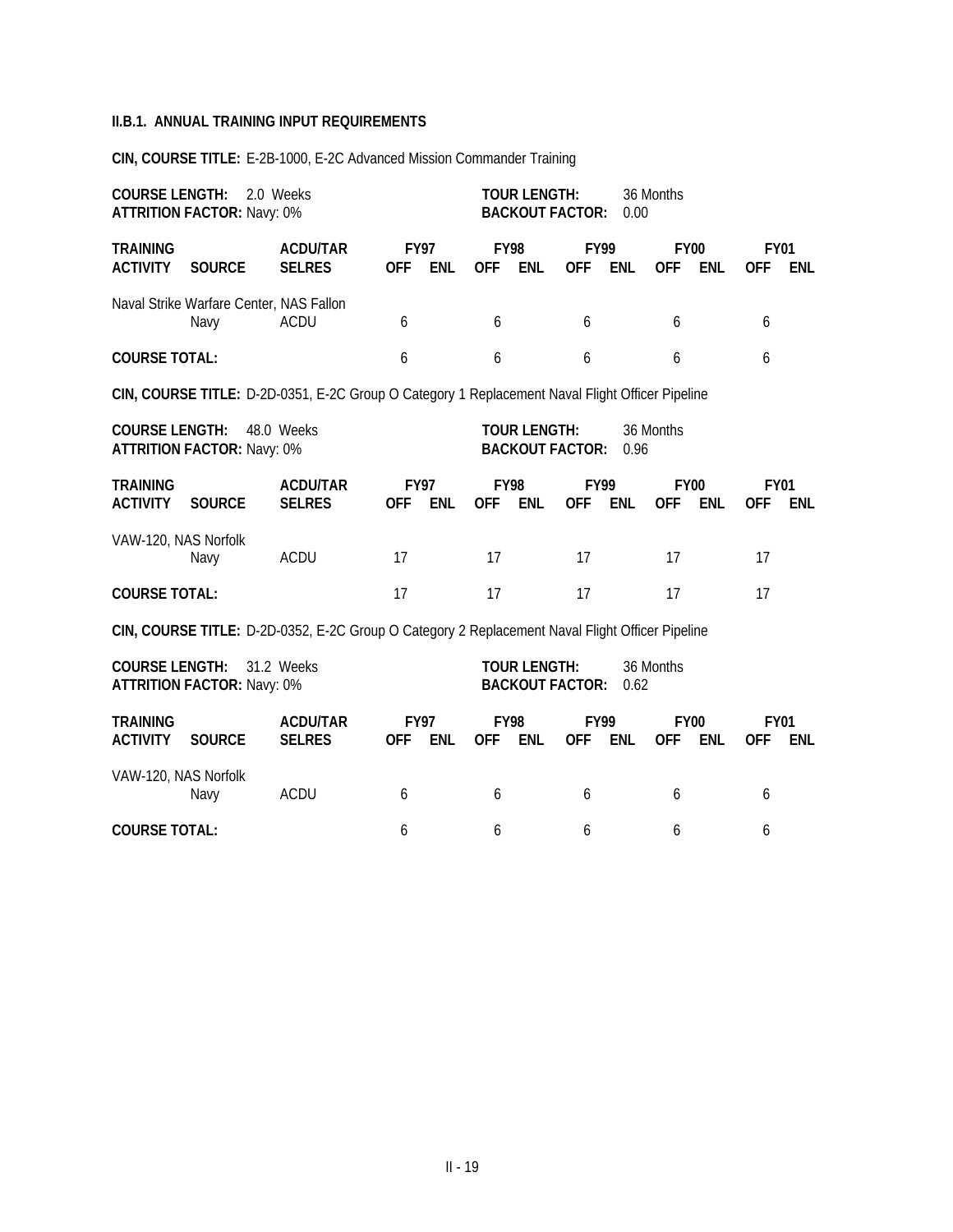**CIN, COURSE TITLE:** D-2D-0353, E-2C Group O Category 3 Replacement Naval Flight Officer Pipeline

| <b>COURSE LENGTH:</b><br><b>ATTRITION FACTOR: Navy: 0%</b> |                                   | <b>TOUR LENGTH:</b><br>36 Months<br><b>BACKOUT FACTOR:</b><br>0.46                              |                           |            |                           |                     |                           |            |                           |            |                           |            |
|------------------------------------------------------------|-----------------------------------|-------------------------------------------------------------------------------------------------|---------------------------|------------|---------------------------|---------------------|---------------------------|------------|---------------------------|------------|---------------------------|------------|
| <b>TRAINING</b><br><b>ACTIVITY</b>                         | <b>SOURCE</b>                     | <b>ACDU/TAR</b><br><b>SELRES</b>                                                                | <b>FY97</b><br><b>OFF</b> | <b>ENL</b> | <b>FY98</b><br>OFF ENL    |                     | <b>FY99</b><br><b>OFF</b> | ENL        | <b>FY00</b><br><b>OFF</b> | <b>ENL</b> | <b>FY01</b><br><b>OFF</b> | <b>ENL</b> |
| VAW-120, NAS Norfolk                                       | Navy                              | <b>ACDU</b>                                                                                     | 3                         |            |                           | 3                   |                           |            | 3                         |            | 3                         |            |
|                                                            | <b>COURSE TOTAL:</b>              |                                                                                                 |                           |            | $\mathfrak{Z}$            |                     | $\overline{3}$            |            | $\mathfrak{Z}$            |            | 3                         |            |
|                                                            |                                   | CIN, COURSE TITLE: D-2D-0354, E-2C Group O Category 4 Replacement Naval Flight Officer Pipeline |                           |            |                           |                     |                           |            |                           |            |                           |            |
| <b>COURSE LENGTH:</b>                                      | <b>ATTRITION FACTOR: Navy: 0%</b> | 6.2 Weeks                                                                                       |                           |            |                           | <b>TOUR LENGTH:</b> | <b>BACKOUT FACTOR:</b>    | 0.12       | 36 Months                 |            |                           |            |
| <b>TRAINING</b><br><b>ACTIVITY</b>                         | <b>SOURCE</b>                     | <b>ACDU/TAR</b><br><b>SELRES</b>                                                                | <b>FY97</b><br><b>OFF</b> | <b>ENL</b> | <b>FY98</b><br><b>OFF</b> | <b>ENL</b>          | <b>FY99</b><br><b>OFF</b> | <b>ENL</b> | <b>FY00</b><br><b>OFF</b> | <b>ENL</b> | <b>FY01</b><br><b>OFF</b> | <b>ENL</b> |
| VAW-120, NAS Norfolk                                       | Navy                              | <b>ACDU</b>                                                                                     | 8                         |            | 8                         |                     | 8                         |            | 8                         |            | 8                         |            |
| <b>COURSE TOTAL:</b>                                       |                                   |                                                                                                 | 8                         |            | 8                         |                     | 8                         |            | 8                         |            | 8                         |            |
|                                                            |                                   | CIN, COURSE TITLE: D-2D-0371, E-2C Plus Group 2 Category 1 Naval Flight Officer Pipeline        |                           |            |                           |                     |                           |            |                           |            |                           |            |
| <b>COURSE LENGTH:</b>                                      | <b>ATTRITION FACTOR: Navy: 0%</b> | 47.6 Weeks                                                                                      |                           |            |                           | <b>TOUR LENGTH:</b> | <b>BACKOUT FACTOR:</b>    | 0.95       | 36 Months                 |            |                           |            |
| <b>TRAINING</b><br><b>ACTIVITY</b>                         | <b>SOURCE</b>                     | <b>ACDU/TAR</b><br><b>SELRES</b>                                                                | <b>FY97</b><br><b>OFF</b> | <b>ENL</b> | <b>FY98</b><br><b>OFF</b> | <b>ENL</b>          | <b>FY99</b><br><b>OFF</b> | <b>ENL</b> | <b>FY00</b><br><b>OFF</b> | <b>ENL</b> | <b>FY01</b><br><b>OFF</b> | <b>ENL</b> |
| VAW-120, NAS Norfolk                                       | Navy                              | <b>ACDU</b>                                                                                     | 17                        |            | 17                        |                     | 17                        |            | 17                        |            | 17                        |            |
| <b>COURSE TOTAL:</b>                                       |                                   |                                                                                                 | 17                        |            | 17                        |                     | 17                        |            | 17                        |            | 17                        |            |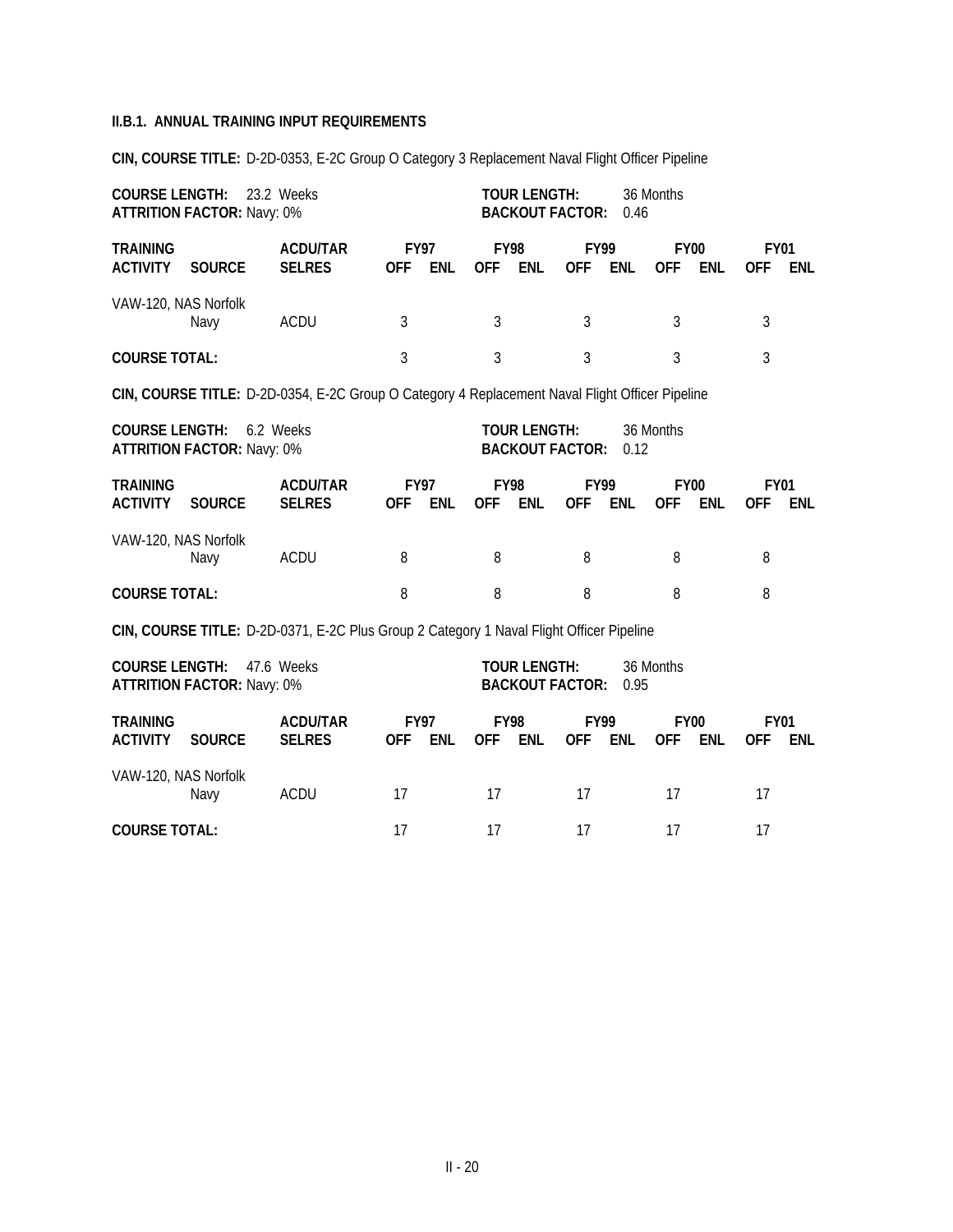| <b>COURSE LENGTH:</b>              | 30.0 Weeks<br><b>ATTRITION FACTOR: Navy: 0%</b>                                          |                                                                                          | <b>TOUR LENGTH:</b><br>36 Months<br><b>BACKOUT FACTOR:</b><br>0.60 |            |                           |                     |                                         |            |                                         |            |                                  |            |
|------------------------------------|------------------------------------------------------------------------------------------|------------------------------------------------------------------------------------------|--------------------------------------------------------------------|------------|---------------------------|---------------------|-----------------------------------------|------------|-----------------------------------------|------------|----------------------------------|------------|
| <b>TRAINING</b><br><b>ACTIVITY</b> | <b>SOURCE</b>                                                                            | <b>ACDU/TAR</b><br><b>SELRES</b>                                                         | <b>FY97</b><br><b>OFF</b><br><b>ENL</b>                            |            | <b>FY98</b><br><b>OFF</b> | <b>ENL</b>          | <b>FY99</b><br><b>OFF</b><br><b>ENL</b> |            | <b>FY00</b><br><b>OFF</b><br><b>ENL</b> |            | <b>FY01</b><br><b>OFF</b><br>ENL |            |
|                                    | VAW-120, NAS Norfolk<br>ACDU<br>Navy                                                     |                                                                                          | 6                                                                  |            | 6                         |                     | 6                                       |            | 6                                       |            | 6                                |            |
| <b>COURSE TOTAL:</b>               |                                                                                          |                                                                                          | 6                                                                  |            | 6                         |                     | 6                                       |            | 6                                       |            | 6                                |            |
|                                    | CIN, COURSE TITLE: D-2D-0373, E-2C Plus Group 2 Category 3 Naval Flight Officer Pipeline |                                                                                          |                                                                    |            |                           |                     |                                         |            |                                         |            |                                  |            |
| <b>COURSE LENGTH:</b>              | <b>ATTRITION FACTOR: Navy: 0%</b>                                                        | 21.2 Weeks                                                                               |                                                                    |            |                           | <b>TOUR LENGTH:</b> | <b>BACKOUT FACTOR:</b>                  | 0.42       | 36 Months                               |            |                                  |            |
| <b>TRAINING</b><br><b>ACTIVITY</b> | <b>SOURCE</b>                                                                            | <b>ACDU/TAR</b><br><b>SELRES</b>                                                         | <b>FY97</b><br><b>OFF</b>                                          | <b>ENL</b> | <b>FY98</b><br><b>OFF</b> | <b>ENL</b>          | <b>FY99</b><br><b>OFF</b>               | <b>ENL</b> | <b>FY00</b><br><b>OFF</b>               | <b>ENL</b> | <b>FY01</b><br><b>OFF</b>        | <b>ENL</b> |
| VAW-120, NAS Norfolk               | Navy                                                                                     | ACDU                                                                                     | 3                                                                  |            | 3                         |                     | 3                                       |            | 3                                       |            | 3                                |            |
| <b>COURSE TOTAL:</b>               |                                                                                          |                                                                                          | 3                                                                  |            | $\overline{3}$            |                     | 3                                       |            | 3                                       |            | 3                                |            |
|                                    |                                                                                          | CIN, COURSE TITLE: D-2D-0374, E-2C Plus Group 2 Category 4 Naval Flight Officer Pipeline |                                                                    |            |                           |                     |                                         |            |                                         |            |                                  |            |
| <b>COURSE LENGTH:</b>              | <b>ATTRITION FACTOR: Navy: 0%</b>                                                        | 3.8 Weeks                                                                                |                                                                    |            |                           | <b>TOUR LENGTH:</b> | <b>BACKOUT FACTOR:</b>                  | 0.08       | 36 Months                               |            |                                  |            |
| <b>TRAINING</b>                    |                                                                                          | <b>ACDU/TAR</b>                                                                          | <b>FY97</b>                                                        |            | <b>FY98</b>               |                     | <b>FY99</b>                             |            | <b>FY00</b>                             |            | <b>FY01</b>                      |            |

**CIN, COURSE TITLE:** D-2D-0372, E-2C Plus Group 2 Category 2 Naval Flight Officer Pipeline

**ACTIVITY SOURCE SELRES OFF ENL OFF ENL OFF ENL OFF ENL OFF ENL** VAW-120, NAS Norfolk Navy ACDU 8 8 8 8 8 **COURSE TOTAL:** 8 8 8 8 8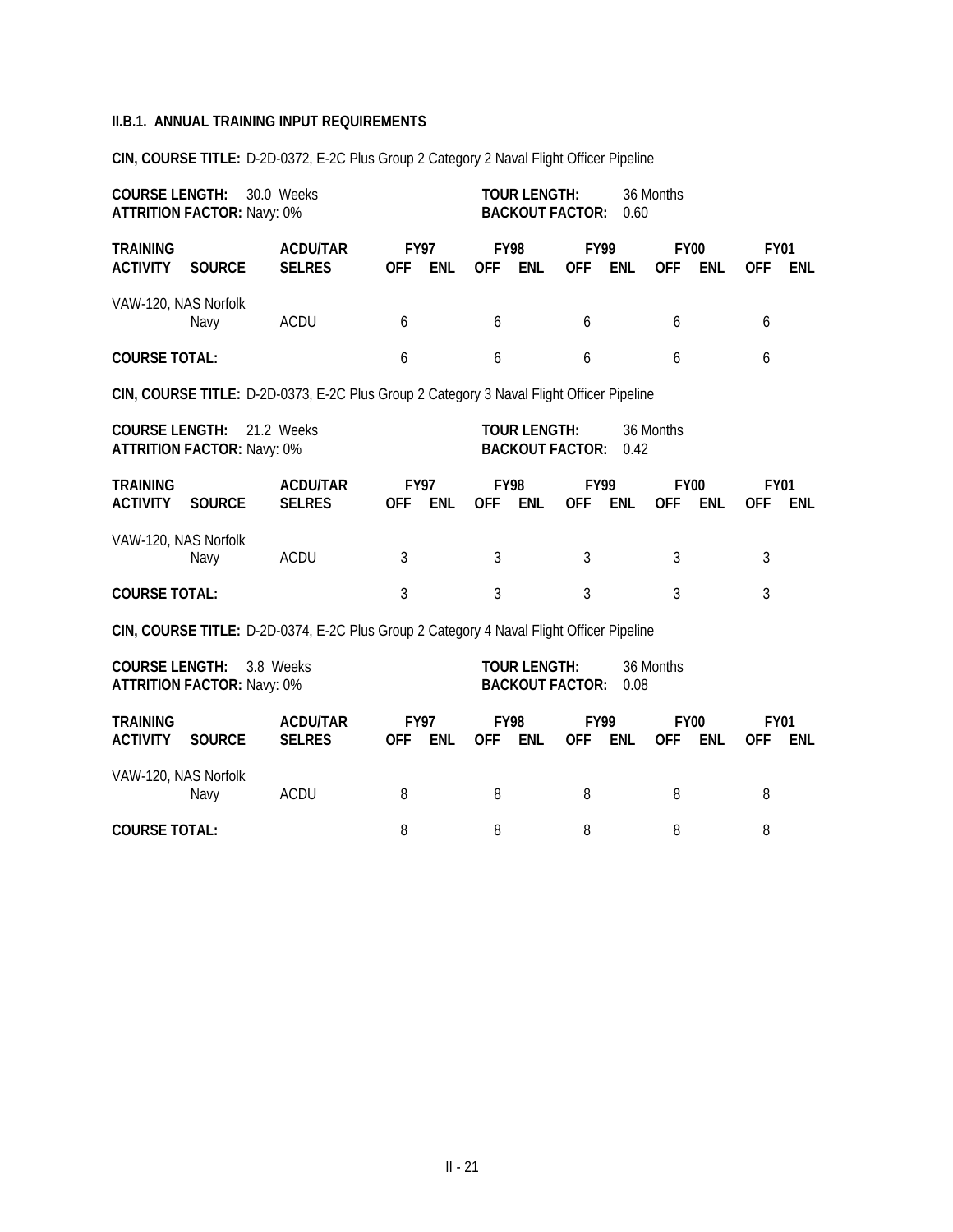**CIN, COURSE TITLE:** D-102-0321, E-2C Career AEW Systems Organizational Maintenance

|                                    | <b>COURSE LENGTH: 12.4 Weeks</b><br><b>ATTRITION FACTOR: Navy: 10%</b> |                                                                                                 |            |                           |            | <b>TOUR LENGTH:</b><br><b>BACKOUT FACTOR:</b> |                           | 0.25                      | 36 Months                               |                           |                                         |     |  |  |
|------------------------------------|------------------------------------------------------------------------|-------------------------------------------------------------------------------------------------|------------|---------------------------|------------|-----------------------------------------------|---------------------------|---------------------------|-----------------------------------------|---------------------------|-----------------------------------------|-----|--|--|
| <b>TRAINING</b><br><b>ACTIVITY</b> | <b>SOURCE</b>                                                          | <b>ACDU/TAR</b><br><b>SELRES</b>                                                                | <b>OFF</b> | <b>FY97</b><br><b>ENL</b> | <b>OFF</b> | <b>FY98</b><br><b>ENL</b>                     | <b>FY99</b><br><b>OFF</b> | <b>ENL</b>                | <b>FY00</b><br><b>OFF</b><br><b>ENL</b> |                           | <b>FY01</b><br><b>ENL</b><br><b>OFF</b> |     |  |  |
|                                    | MTU 1026, NAMTRAGRU DET Norfolk<br>Navy                                | <b>ACDU</b>                                                                                     |            | 11                        |            | 11                                            |                           | 11                        | 11                                      |                           | 11                                      |     |  |  |
| <b>COURSE TOTAL:</b>               |                                                                        |                                                                                                 |            | 11                        |            | 11                                            |                           | 11                        | 11                                      |                           |                                         | 11  |  |  |
|                                    |                                                                        | CIN, COURSE TITLE: E-102-0325, E-2C Group 2 Career Basic AEW Systems Organizational Maintenance |            |                           |            |                                               |                           |                           |                                         |                           |                                         |     |  |  |
| <b>COURSE LENGTH:</b>              | <b>ATTRITION FACTOR: Navy: 10%</b>                                     | 13.4 Weeks                                                                                      |            |                           |            | <b>TOUR LENGTH:</b><br><b>BACKOUT FACTOR:</b> | 36 Months<br>0.27         |                           |                                         |                           |                                         |     |  |  |
| <b>TRAINING</b><br><b>ACTIVITY</b> | <b>SOURCE</b>                                                          | <b>ACDU/TAR</b><br><b>SELRES</b>                                                                | <b>OFF</b> | <b>FY97</b><br><b>ENL</b> | <b>OFF</b> | <b>FY98</b><br><b>ENL</b>                     | <b>FY99</b><br><b>OFF</b> | <b>ENL</b>                | <b>OFF</b>                              | <b>FY00</b><br><b>ENL</b> | <b>FY01</b><br><b>OFF</b>               | ENL |  |  |
|                                    | MTU 1025, NAMTRAGRU DET Miramar<br>Navy                                | <b>ACDU</b>                                                                                     |            | 10                        |            | 10                                            |                           | 10                        |                                         | 10                        |                                         | 10  |  |  |
| <b>COURSE TOTAL:</b>               |                                                                        |                                                                                                 |            | 10                        |            | 10                                            |                           | 10                        |                                         | 10                        |                                         | 10  |  |  |
|                                    |                                                                        | CIN, COURSE TITLE: D-102-0327, E-2C Initial Basic AEW Systems Organizational Maintenance        |            |                           |            |                                               |                           |                           |                                         |                           |                                         |     |  |  |
| <b>COURSE LENGTH:</b>              | <b>ATTRITION FACTOR: Navy: 10%</b>                                     | 11.4 Weeks                                                                                      |            |                           |            | <b>TOUR LENGTH:</b><br><b>BACKOUT FACTOR:</b> |                           | 0.23                      | 36 Months                               |                           |                                         |     |  |  |
| <b>TRAINING</b><br><b>ACTIVITY</b> | <b>SOURCE</b>                                                          | <b>ACDU/TAR</b><br><b>SELRES</b>                                                                | <b>OFF</b> | <b>FY97</b><br><b>ENL</b> | <b>OFF</b> | <b>FY98</b><br><b>ENL</b>                     | <b>OFF</b>                | <b>FY99</b><br><b>ENL</b> | <b>OFF</b>                              | <b>FY00</b><br><b>ENL</b> | <b>FY01</b><br><b>OFF</b>               | ENL |  |  |
|                                    | MTU 1026, NAMTRAGRU DET Norfolk<br>Navy                                | <b>ACDU</b>                                                                                     |            | 19                        |            | 19                                            |                           | 19                        |                                         | 19                        |                                         | 19  |  |  |
| <b>COURSE TOTAL:</b>               |                                                                        |                                                                                                 |            | 19                        |            | 19                                            |                           | 19                        |                                         | 19                        |                                         | 19  |  |  |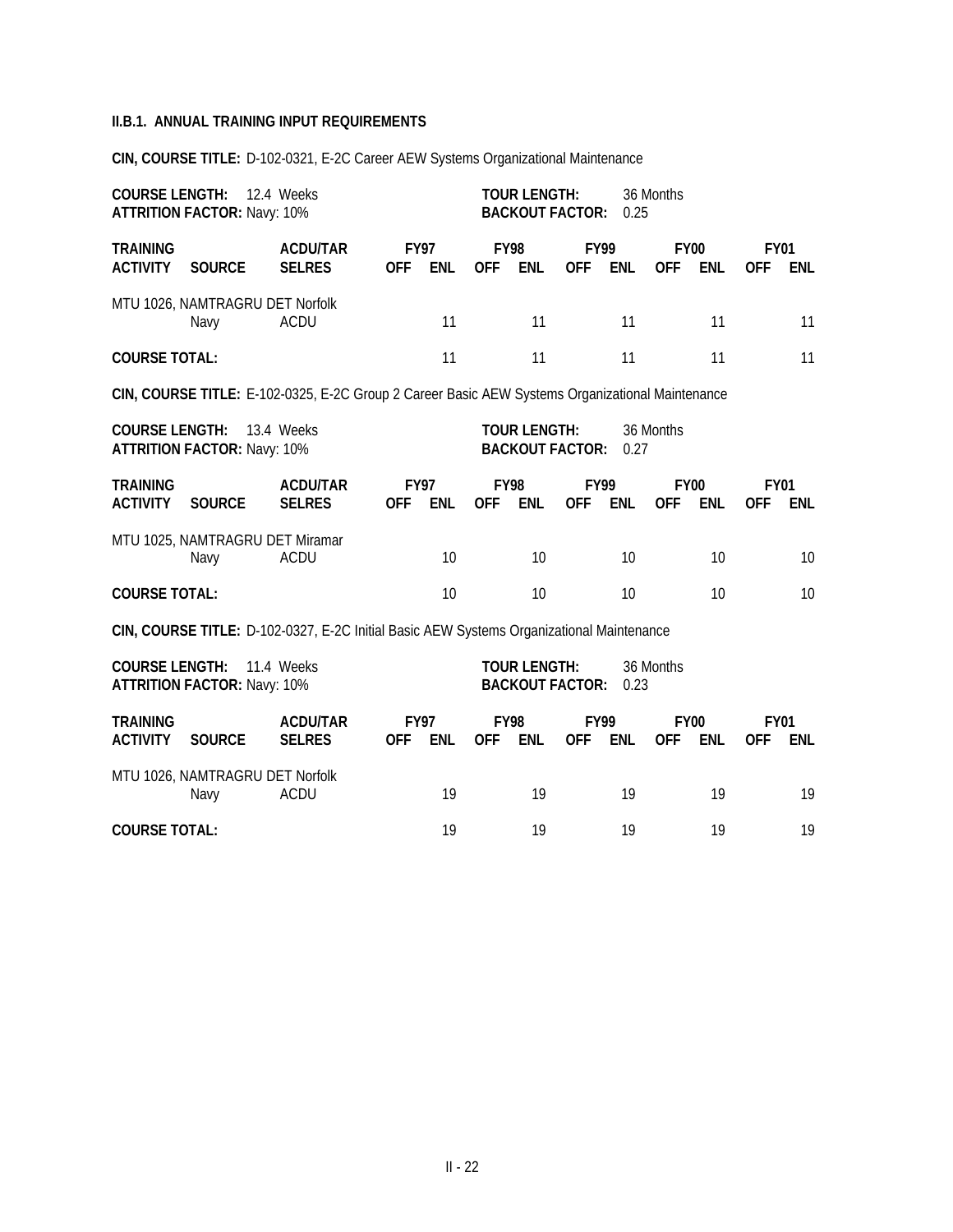**CIN, COURSE TITLE:** E-102-0328, E-2C Group 2 Initial Basic AEW Systems Organizational Maintenance

| <b>COURSE LENGTH:</b><br><b>ATTRITION FACTOR: Navy: 10%</b>                |                                                                          |                                                                            | <b>TOUR LENGTH:</b><br><b>BACKOUT FACTOR:</b> |            | 0.17                      | 36 Months                                     |                           |            |                           |            |                           |            |
|----------------------------------------------------------------------------|--------------------------------------------------------------------------|----------------------------------------------------------------------------|-----------------------------------------------|------------|---------------------------|-----------------------------------------------|---------------------------|------------|---------------------------|------------|---------------------------|------------|
| <b>TRAINING</b><br><b>ACTIVITY</b>                                         | <b>SOURCE</b>                                                            | <b>ACDU/TAR</b><br><b>SELRES</b>                                           | <b>FY97</b><br><b>OFF</b>                     | <b>ENL</b> | <b>FY98</b><br><b>OFF</b> | <b>ENL</b>                                    | <b>FY99</b><br><b>OFF</b> | <b>ENL</b> | <b>FY00</b><br><b>OFF</b> | <b>ENL</b> | <b>FY01</b><br><b>OFF</b> | ENL        |
|                                                                            | MTU 1025, NAMTRAGRU DET Miramar<br>Navy                                  | <b>ACDU</b>                                                                |                                               | 16         |                           | 16                                            |                           | 16         |                           | 16         |                           | 16         |
| <b>COURSE TOTAL:</b>                                                       |                                                                          |                                                                            |                                               | 16         |                           | 16                                            |                           | 16         |                           | 16         |                           | 16         |
| CIN, COURSE TITLE: D-600-0300, E-2/C-2 Non-Designated Airman/Plane Captain |                                                                          |                                                                            |                                               |            |                           |                                               |                           |            |                           |            |                           |            |
|                                                                            | <b>COURSE LENGTH:</b><br>1.4 Weeks<br><b>ATTRITION FACTOR: Navy: 10%</b> |                                                                            |                                               |            |                           | <b>TOUR LENGTH:</b><br><b>BACKOUT FACTOR:</b> |                           | 0.00       | 36 Months                 |            |                           |            |
| <b>TRAINING</b><br><b>ACTIVITY</b>                                         | <b>SOURCE</b>                                                            | <b>ACDU/TAR</b><br><b>SELRES</b>                                           | <b>FY97</b><br><b>OFF</b>                     | <b>ENL</b> | <b>FY98</b><br><b>OFF</b> | <b>ENL</b>                                    | <b>FY99</b><br><b>OFF</b> | <b>ENL</b> | <b>FY00</b><br><b>OFF</b> | <b>ENL</b> | <b>FY01</b><br><b>OFF</b> | <b>ENL</b> |
|                                                                            | MTU 1026, NAMTRAGRU DET Norfolk<br>Navy                                  | <b>ACDU</b>                                                                |                                               | 74         |                           | 74                                            |                           | 74         |                           | 74         |                           | 74         |
| <b>COURSE TOTAL:</b>                                                       |                                                                          |                                                                            |                                               | 74         |                           | 74                                            |                           | 74         |                           | 74         |                           | 74         |
|                                                                            |                                                                          | CIN, COURSE TITLE: E-600-0300, E-2/C-2 Non-Designated Airman/Plane Captain |                                               |            |                           |                                               |                           |            |                           |            |                           |            |
|                                                                            | <b>COURSE LENGTH:</b><br>1.4 Weeks<br><b>ATTRITION FACTOR: Navy: 10%</b> |                                                                            |                                               |            |                           | <b>TOUR LENGTH:</b><br><b>BACKOUT FACTOR:</b> |                           | 0.00       | 36 Months                 |            |                           |            |
| <b>TRAINING</b><br><b>ACTIVITY</b>                                         | <b>SOURCE</b>                                                            | <b>ACDU/TAR</b><br><b>SELRES</b>                                           | <b>FY97</b><br><b>OFF</b>                     | <b>ENL</b> | <b>FY98</b><br><b>OFF</b> | <b>ENL</b>                                    | <b>FY99</b><br><b>OFF</b> | <b>ENL</b> | <b>FY00</b><br><b>OFF</b> | <b>ENL</b> | <b>FY01</b><br>0FF        | <b>ENL</b> |
|                                                                            | MTU 1025, NAMTRAGRU DET Miramar<br><b>ACDU</b><br>Navy                   |                                                                            |                                               |            |                           | 74                                            |                           | 74         |                           | 74         |                           | 74         |

**COURSE TOTAL:** 74 74 74 74 74 74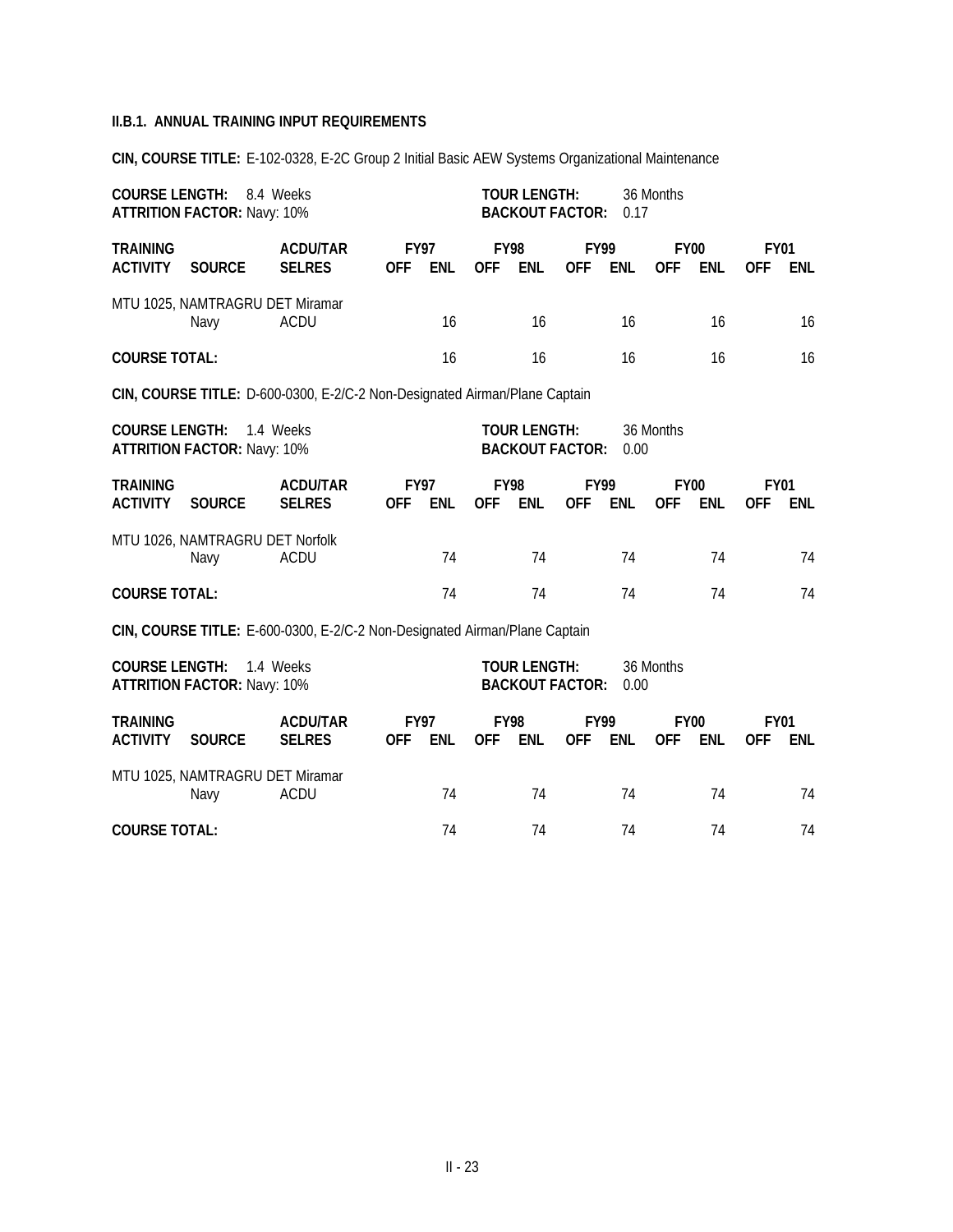**CIN, COURSE TITLE:** D-601-0310, E-2/C-2 Career Power Plants and Related Systems Organizational Maintenance

|                                    | <b>COURSE LENGTH:</b><br>2.4 Weeks<br><b>ATTRITION FACTOR: Navy: 10%</b>                                       |                                                                                                            |                           |            |                           |                     | <b>TOUR LENGTH:</b><br><b>BACKOUT FACTOR:</b> | 0.05       | 36 Months                 |            |                           |            |
|------------------------------------|----------------------------------------------------------------------------------------------------------------|------------------------------------------------------------------------------------------------------------|---------------------------|------------|---------------------------|---------------------|-----------------------------------------------|------------|---------------------------|------------|---------------------------|------------|
| <b>TRAINING</b><br><b>ACTIVITY</b> | <b>SOURCE</b>                                                                                                  | <b>ACDU/TAR</b><br><b>SELRES</b>                                                                           | <b>FY97</b><br><b>OFF</b> | <b>ENL</b> | <b>FY98</b><br><b>OFF</b> | <b>ENL</b>          | <b>FY99</b><br><b>OFF</b>                     | <b>ENL</b> | <b>FY00</b><br><b>OFF</b> | <b>ENL</b> | <b>FY01</b><br><b>OFF</b> | <b>ENL</b> |
|                                    | MTU 1026, NAMTRAGRU DET Norfolk<br>Navy                                                                        | <b>ACDU</b>                                                                                                |                           | 9          |                           | 9                   |                                               | 9          |                           | 9          |                           | 9          |
| <b>COURSE TOTAL:</b>               |                                                                                                                |                                                                                                            |                           | 9          |                           | 9                   |                                               | 9          |                           | 9          |                           | 9          |
|                                    | CIN, COURSE TITLE: E-601-0313, E-2 T-56-A-427 Career Powerplants/Propeller Organizational Maintenance Pipeline |                                                                                                            |                           |            |                           |                     |                                               |            |                           |            |                           |            |
|                                    | <b>COURSE LENGTH:</b><br>4.0 Weeks<br><b>ATTRITION FACTOR: Navy: 10%</b>                                       |                                                                                                            |                           |            |                           | <b>TOUR LENGTH:</b> | <b>BACKOUT FACTOR:</b>                        | 0.08       | 36 Months                 |            |                           |            |
| <b>TRAINING</b><br><b>ACTIVITY</b> | <b>SOURCE</b>                                                                                                  | <b>ACDU/TAR</b><br><b>SELRES</b>                                                                           | <b>FY97</b><br><b>OFF</b> | <b>ENL</b> | <b>FY98</b><br><b>OFF</b> | <b>ENL</b>          | <b>FY99</b><br><b>OFF</b>                     | <b>ENL</b> | <b>FY00</b><br><b>OFF</b> | <b>ENL</b> | <b>FY01</b><br>0FF        | <b>ENL</b> |
|                                    | MTU 1025, NAMTRAGRU DET Miramar<br>Navy                                                                        | <b>ACDU</b>                                                                                                |                           | 8          |                           | 8                   |                                               | 8          |                           | 8          |                           | 8          |
| <b>COURSE TOTAL:</b>               |                                                                                                                |                                                                                                            |                           | 8          |                           | 8                   |                                               | 8          |                           | 8          |                           | 8          |
|                                    |                                                                                                                | CIN, COURSE TITLE: D-601-0315, E-2/C-2 Initial Power Plants and Related Systems Organizational Maintenance |                           |            |                           |                     |                                               |            |                           |            |                           |            |
| <b>COURSE LENGTH:</b>              | <b>ATTRITION FACTOR: Navy: 10%</b>                                                                             | 5.4 Weeks                                                                                                  |                           |            |                           | <b>TOUR LENGTH:</b> | <b>BACKOUT FACTOR:</b>                        | 0.11       | 36 Months                 |            |                           |            |
| <b>TRAINING</b><br><b>ACTIVITY</b> | <b>SOURCE</b>                                                                                                  | <b>ACDU/TAR</b><br><b>SELRES</b>                                                                           | <b>FY97</b><br><b>OFF</b> | ENL        | <b>FY98</b><br><b>OFF</b> | <b>ENL</b>          | <b>FY99</b><br><b>OFF</b>                     | <b>ENL</b> | <b>FY00</b><br><b>OFF</b> | <b>ENL</b> | <b>FY01</b><br><b>OFF</b> | <b>ENL</b> |
| MTU 1026, NAMTRAGRU DET Norfolk    |                                                                                                                | 21                                                                                                         |                           | 21         |                           | 21                  |                                               | 21         |                           | 21         |                           |            |
| <b>COURSE TOTAL:</b>               |                                                                                                                |                                                                                                            | 21                        |            | 21                        |                     | 21                                            |            | 21                        |            | 21                        |            |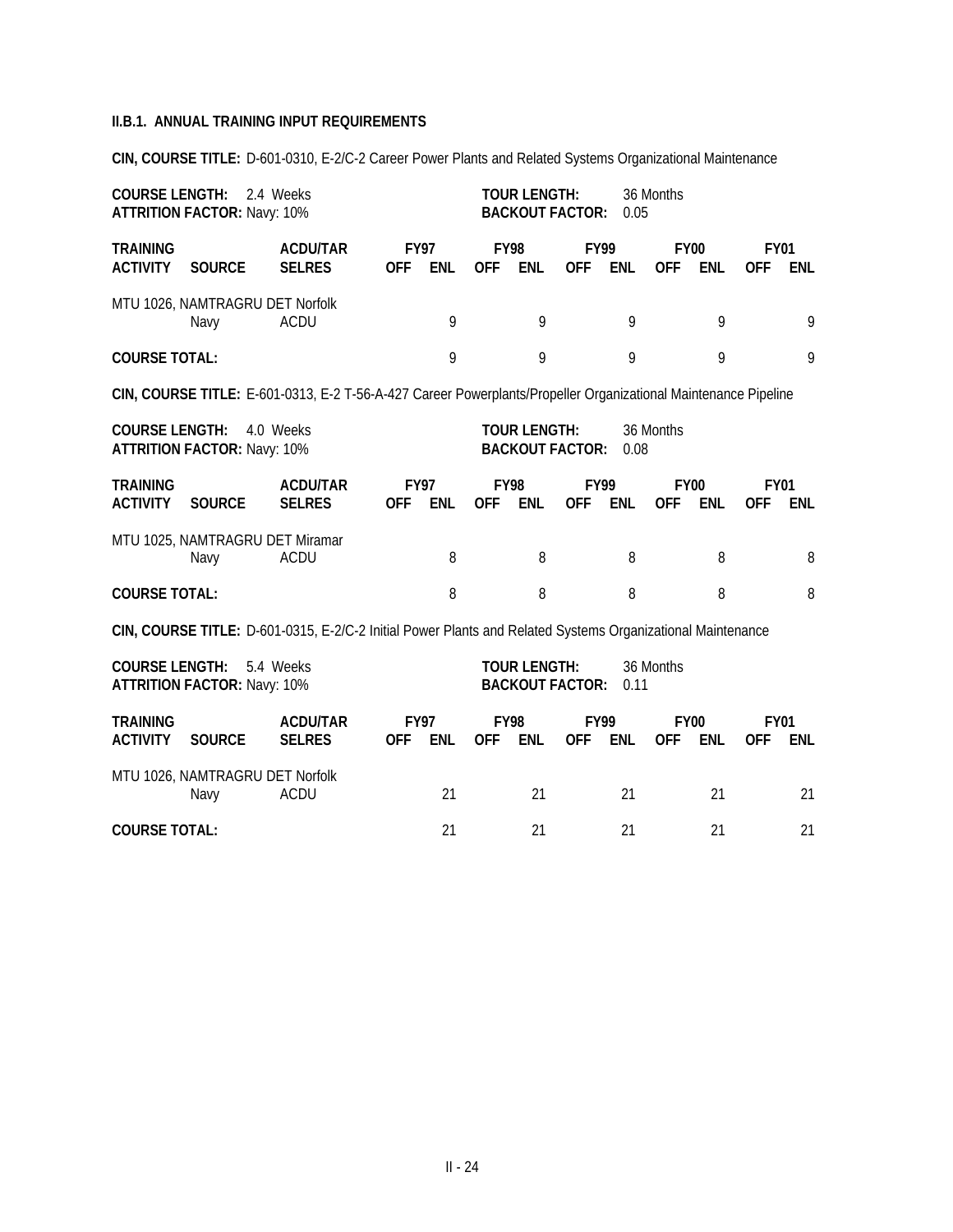**CIN, COURSE TITLE:** E-601-0316, E-2/C-2 T56-A-427 Initial Power Plants/Propeller and Related Systems Organizational Maintenance

|                                                                                         | <b>COURSE LENGTH:</b><br>5.4 Weeks<br><b>ATTRITION FACTOR: Navy: 10%</b>                                                                                            |                                  |                           |                                               |                           |                                               | <b>TOUR LENGTH:</b><br><b>BACKOUT FACTOR:</b> | 0.11           | 36 Months                 |                |                           |                |
|-----------------------------------------------------------------------------------------|---------------------------------------------------------------------------------------------------------------------------------------------------------------------|----------------------------------|---------------------------|-----------------------------------------------|---------------------------|-----------------------------------------------|-----------------------------------------------|----------------|---------------------------|----------------|---------------------------|----------------|
| <b>TRAINING</b><br><b>ACTIVITY</b>                                                      | <b>SOURCE</b>                                                                                                                                                       | <b>ACDU/TAR</b><br><b>SELRES</b> | <b>FY97</b><br><b>OFF</b> | <b>ENL</b>                                    | <b>FY98</b><br><b>OFF</b> | <b>ENL</b>                                    | <b>FY99</b><br><b>OFF</b>                     | <b>ENL</b>     | <b>FY00</b><br><b>OFF</b> | <b>ENL</b>     | <b>FY01</b><br><b>OFF</b> | <b>ENL</b>     |
|                                                                                         | MTU 1025, NAMTRAGRU DET Miramar<br>Navy                                                                                                                             | <b>ACDU</b>                      |                           | 7                                             |                           | 7                                             |                                               | 7              |                           | 7              |                           | 7              |
| <b>COURSE TOTAL:</b>                                                                    |                                                                                                                                                                     |                                  |                           | $\overline{7}$                                |                           | $\overline{7}$                                |                                               | $\overline{7}$ |                           | $\overline{7}$ |                           | $\overline{7}$ |
| CIN, COURSE TITLE: D-602-0260, E-2/C-2 Environmental Systems Organizational Maintenance |                                                                                                                                                                     |                                  |                           |                                               |                           |                                               |                                               |                |                           |                |                           |                |
| <b>COURSE LENGTH:</b><br><b>ATTRITION FACTOR: Navy: 10%</b>                             |                                                                                                                                                                     |                                  |                           | <b>TOUR LENGTH:</b><br><b>BACKOUT FACTOR:</b> |                           | 0.06                                          | 36 Months                                     |                |                           |                |                           |                |
| <b>TRAINING</b><br><b>ACTIVITY</b>                                                      | <b>SOURCE</b>                                                                                                                                                       | <b>ACDU/TAR</b><br><b>SELRES</b> | <b>FY97</b><br><b>OFF</b> | <b>ENL</b>                                    | <b>FY98</b><br><b>OFF</b> | <b>ENL</b>                                    | <b>FY99</b><br><b>OFF</b>                     | <b>ENL</b>     | <b>FY00</b><br><b>OFF</b> | <b>ENL</b>     | <b>FY01</b><br><b>OFF</b> | <b>ENL</b>     |
|                                                                                         | MTU 1026, NAMTRAGRU DET Norfolk<br>Navy                                                                                                                             | ACDU                             |                           | 7                                             |                           | 7                                             |                                               | 7              |                           | 7              |                           | $\overline{7}$ |
| <b>COURSE TOTAL:</b>                                                                    |                                                                                                                                                                     |                                  |                           | $\overline{7}$                                |                           | $\overline{7}$                                |                                               | $\overline{7}$ |                           | $\overline{7}$ |                           | $\overline{7}$ |
|                                                                                         |                                                                                                                                                                     |                                  |                           |                                               |                           |                                               |                                               |                |                           |                |                           |                |
|                                                                                         | CIN, COURSE TITLE: E-602-0260, E-2/C-2 Environmental Systems Organizational Maintenance<br><b>COURSE LENGTH:</b><br>3.2 Weeks<br><b>ATTRITION FACTOR: Navy: 10%</b> |                                  |                           |                                               |                           | <b>TOUR LENGTH:</b><br><b>BACKOUT FACTOR:</b> |                                               | 0.06           | 36 Months                 |                |                           |                |
| <b>TRAINING</b><br><b>ACTIVITY</b>                                                      | <b>SOURCE</b>                                                                                                                                                       | <b>ACDU/TAR</b><br><b>SELRES</b> | <b>FY97</b><br><b>OFF</b> | <b>ENL</b>                                    | <b>FY98</b><br><b>OFF</b> | <b>ENL</b>                                    | <b>FY99</b><br><b>OFF</b>                     | <b>ENL</b>     | <b>FY00</b><br><b>OFF</b> | <b>ENL</b>     | <b>FY01</b><br><b>OFF</b> | <b>ENL</b>     |
|                                                                                         | MTU 1025, NAMTRAGRU DET Miramar<br><b>ACDU</b><br>Navy                                                                                                              |                                  |                           |                                               |                           | 5                                             |                                               | 5              |                           | 5              |                           | 5              |

**COURSE TOTAL:** 5 5 5 5 5 5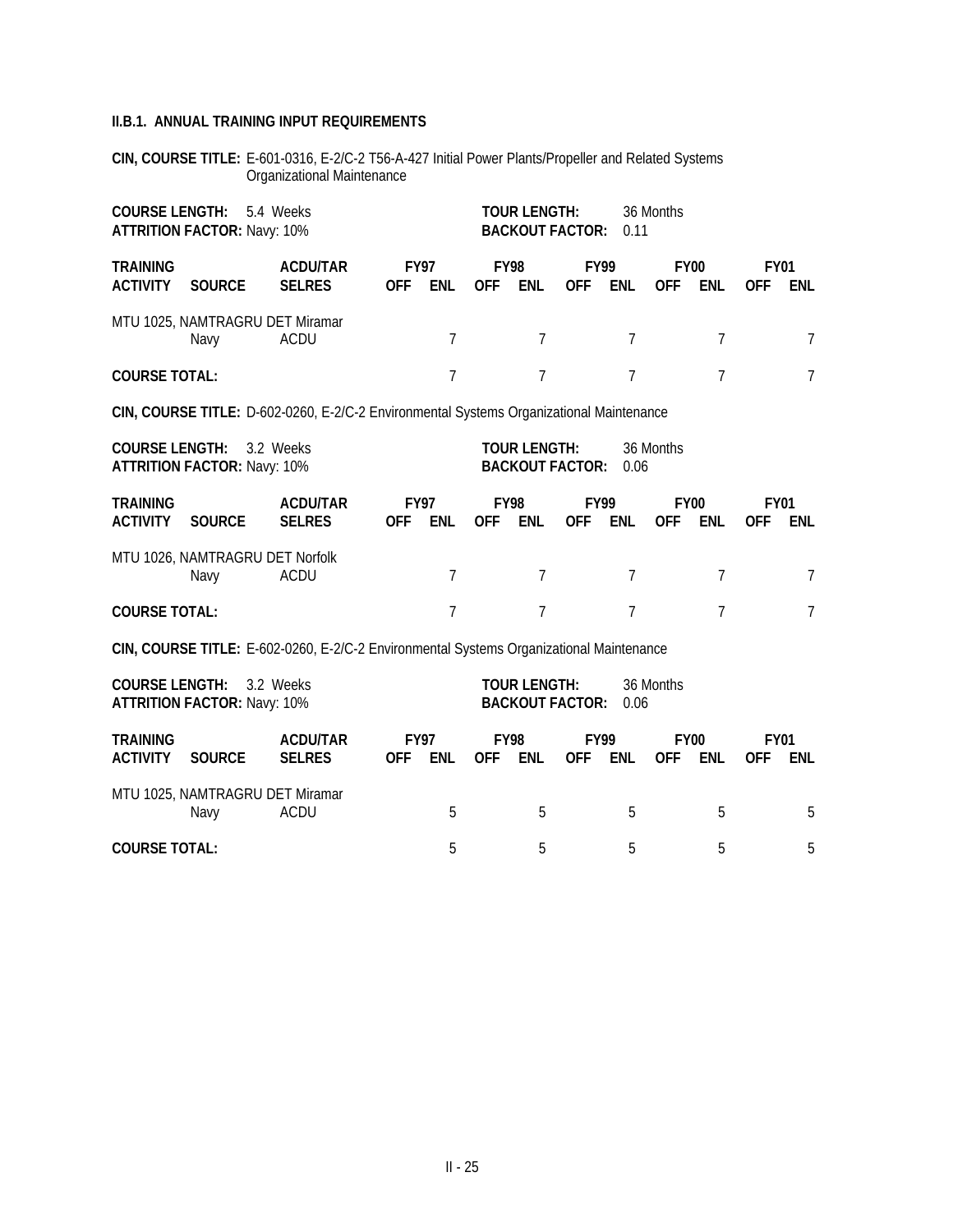**CIN, COURSE TITLE:** D-602-0350, E-2C Career Electrical and Instrument System Organizational Maintenance

| <b>COURSE LENGTH:</b>              | <b>ATTRITION FACTOR: Navy: 10%</b>                                       | 7.6 Weeks                                                                                                  |                |                           | <b>TOUR LENGTH:</b><br><b>BACKOUT FACTOR:</b> |                                               | 0.15                      | 36 Months      |                           |                |                           |                |
|------------------------------------|--------------------------------------------------------------------------|------------------------------------------------------------------------------------------------------------|----------------|---------------------------|-----------------------------------------------|-----------------------------------------------|---------------------------|----------------|---------------------------|----------------|---------------------------|----------------|
| <b>TRAINING</b><br><b>ACTIVITY</b> | <b>SOURCE</b>                                                            | <b>ACDU/TAR</b><br><b>SELRES</b>                                                                           | <b>OFF</b>     | <b>FY97</b><br><b>ENL</b> | <b>FY98</b><br><b>OFF</b>                     | <b>ENL</b>                                    | <b>FY99</b><br><b>OFF</b> | <b>ENL</b>     | <b>FY00</b><br><b>OFF</b> | <b>ENL</b>     | <b>FY01</b><br><b>OFF</b> | <b>ENL</b>     |
|                                    | MTU 1026, NAMTRAGRU DET Norfolk<br>Navy                                  | <b>ACDU</b>                                                                                                |                | 8                         |                                               | 8                                             |                           | 8              |                           | 8              |                           | 8              |
| <b>COURSE TOTAL:</b>               |                                                                          |                                                                                                            |                | 8                         |                                               | 8                                             |                           | 8              |                           | 8              |                           | 8              |
|                                    |                                                                          | CIN, COURSE TITLE: E-602-0350, E-2C Career Electrical and Instrument System Organizational Maintenance     |                |                           |                                               |                                               |                           |                |                           |                |                           |                |
|                                    | <b>COURSE LENGTH:</b><br>7.6 Weeks<br><b>ATTRITION FACTOR: Navy: 10%</b> |                                                                                                            |                |                           |                                               | <b>TOUR LENGTH:</b><br><b>BACKOUT FACTOR:</b> |                           | 0.15           | 36 Months                 |                |                           |                |
| <b>TRAINING</b><br><b>ACTIVITY</b> | <b>SOURCE</b>                                                            | <b>ACDU/TAR</b><br><b>SELRES</b>                                                                           | <b>OFF</b>     | <b>FY97</b><br><b>ENL</b> | <b>OFF</b>                                    | <b>FY98</b><br>ENL                            | <b>FY99</b><br><b>OFF</b> | <b>ENL</b>     | <b>FY00</b><br><b>OFF</b> | <b>ENL</b>     | <b>FY01</b><br><b>OFF</b> | <b>ENL</b>     |
|                                    | MTU 1025, NAMTRAGRU DET Miramar<br>Navy                                  | <b>ACDU</b>                                                                                                |                | $\overline{2}$            |                                               | $\overline{2}$                                |                           | $\overline{2}$ |                           | $\overline{2}$ |                           | 2              |
| <b>COURSE TOTAL:</b>               |                                                                          |                                                                                                            |                | $\overline{2}$            |                                               | $\overline{2}$                                |                           | $\overline{2}$ |                           | $\overline{2}$ |                           | $\overline{2}$ |
|                                    |                                                                          | CIN, COURSE TITLE: E-602-0353, E-2C Group 2 Career Electrical/Instrument System Organizational Maintenance |                |                           |                                               |                                               |                           |                |                           |                |                           |                |
| <b>COURSE LENGTH:</b>              | <b>ATTRITION FACTOR: Navy: 10%</b>                                       | 4.8 Weeks                                                                                                  |                |                           |                                               | <b>TOUR LENGTH:</b><br><b>BACKOUT FACTOR:</b> |                           | 0.10           | 36 Months                 |                |                           |                |
| <b>TRAINING</b><br><b>ACTIVITY</b> | <b>SOURCE</b>                                                            | <b>ACDU/TAR</b><br><b>SELRES</b>                                                                           | <b>OFF</b>     | <b>FY97</b><br>ENL        | <b>OFF</b>                                    | <b>FY98</b><br><b>ENL</b>                     | <b>FY99</b><br><b>OFF</b> | <b>ENL</b>     | <b>FY00</b><br><b>OFF</b> | <b>ENL</b>     | <b>FY01</b><br><b>OFF</b> | ENL            |
|                                    | MTU 1025, NAMTRAGRU DET Miramar<br><b>ACDU</b>                           |                                                                                                            | $\overline{7}$ |                           | $\overline{7}$                                |                                               | 7                         |                | $\overline{1}$            |                | $\overline{7}$            |                |
| <b>COURSE TOTAL:</b>               |                                                                          |                                                                                                            | $\overline{7}$ |                           | $\overline{7}$                                |                                               | $\overline{7}$            |                | $\overline{7}$            |                | $\overline{7}$            |                |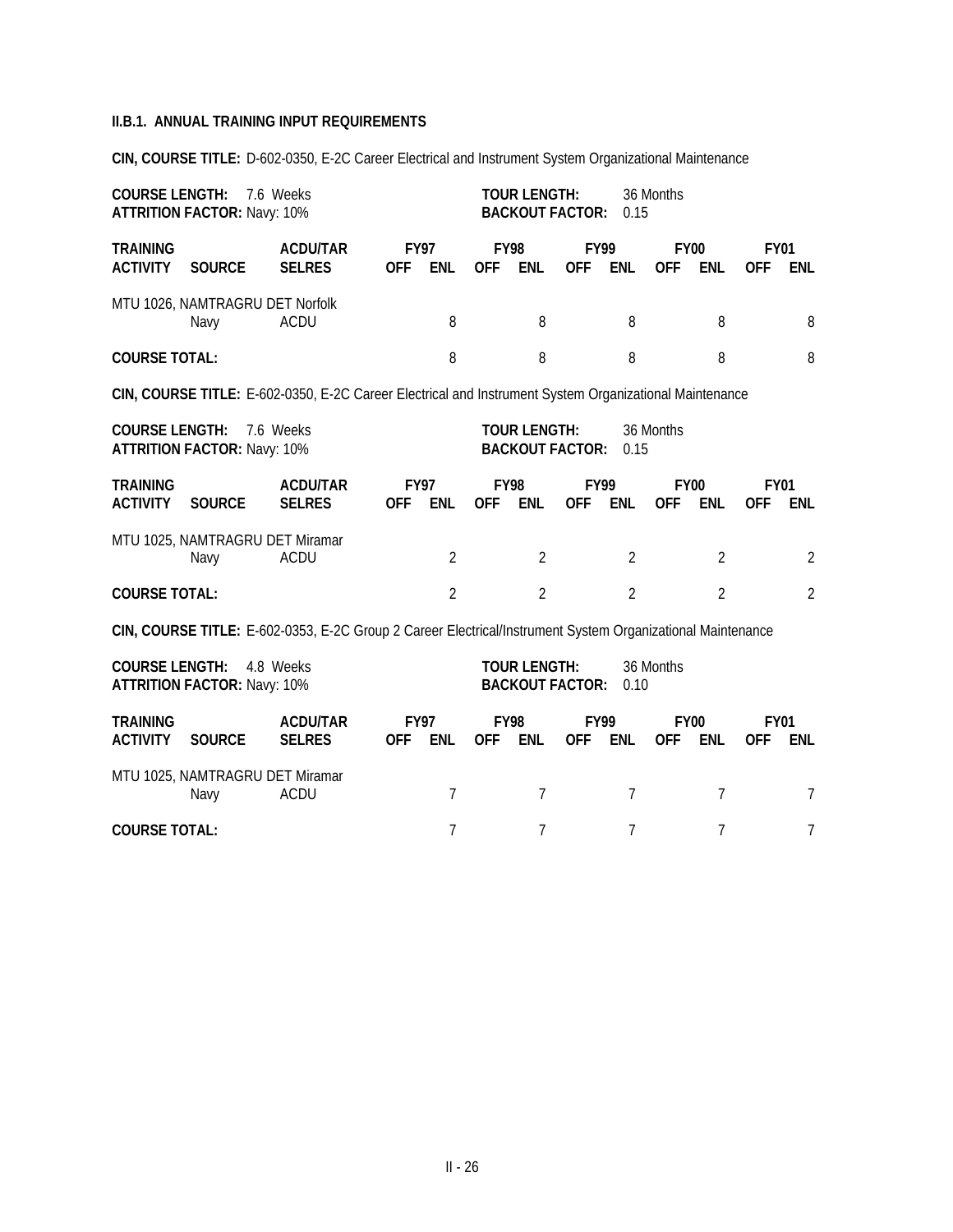**CIN, COURSE TITLE:** D-602-0355, E-2C Initial Electrical and Instrument System Organizational Maintenance

| <b>COURSE LENGTH:</b>              | 5.4 Weeks<br><b>ATTRITION FACTOR: Navy: 10%</b> |                                                                                                              |                           | <b>TOUR LENGTH:</b>       | <b>BACKOUT FACTOR:</b>    | 0.11                      | 36 Months                 |            |                           |                           |                           |            |
|------------------------------------|-------------------------------------------------|--------------------------------------------------------------------------------------------------------------|---------------------------|---------------------------|---------------------------|---------------------------|---------------------------|------------|---------------------------|---------------------------|---------------------------|------------|
| <b>TRAINING</b><br><b>ACTIVITY</b> | <b>SOURCE</b>                                   | <b>ACDU/TAR</b><br><b>SELRES</b>                                                                             | <b>OFF</b>                | <b>FY97</b><br><b>ENL</b> | <b>OFF</b>                | <b>FY98</b><br><b>ENL</b> | <b>FY99</b><br><b>OFF</b> | <b>ENL</b> | <b>OFF</b>                | <b>FY00</b><br><b>ENL</b> | <b>FY01</b><br><b>OFF</b> | <b>ENL</b> |
|                                    | MTU 1026, NAMTRAGRU DET Norfolk<br>Navy         | <b>ACDU</b>                                                                                                  |                           | 17                        |                           | 17                        |                           | 17         |                           | 17                        |                           | 17         |
| <b>COURSE TOTAL:</b>               |                                                 |                                                                                                              |                           | 17                        |                           | 17                        |                           | 17         |                           | 17                        |                           | 17         |
|                                    |                                                 | CIN, COURSE TITLE: E-602-0357, E-2C Group II Electrical/Instrument System Initial Organizational Maintenance |                           |                           |                           |                           |                           |            |                           |                           |                           |            |
| <b>COURSE LENGTH:</b>              | <b>ATTRITION FACTOR: Navy: 10%</b>              | 4.2 Weeks                                                                                                    |                           |                           |                           | <b>TOUR LENGTH:</b>       | <b>BACKOUT FACTOR:</b>    | 0.08       | 36 Months                 |                           |                           |            |
| <b>TRAINING</b><br><b>ACTIVITY</b> | <b>SOURCE</b>                                   | <b>ACDU/TAR</b><br><b>SELRES</b>                                                                             | <b>OFF</b>                | <b>FY97</b><br><b>ENL</b> | <b>OFF</b>                | <b>FY98</b><br><b>ENL</b> | <b>FY99</b><br><b>OFF</b> | <b>ENL</b> | <b>OFF</b>                | <b>FY00</b><br><b>ENL</b> | <b>FY01</b><br>0FF        | <b>ENL</b> |
|                                    | MTU 1025, NAMTRAGRU DET Miramar<br>Navy         | <b>ACDU</b>                                                                                                  |                           | 11                        |                           | 11                        |                           | 11         |                           | 11                        |                           | 11         |
| <b>COURSE TOTAL:</b>               |                                                 |                                                                                                              |                           | 11                        |                           | 11                        |                           | 11         |                           | 11                        |                           | 11         |
|                                    |                                                 | CIN, COURSE TITLE: D-602-0381, E-2/C-2 Career Airframes and Hydraulic Systems Organizational Maintenance     |                           |                           |                           |                           |                           |            |                           |                           |                           |            |
| <b>COURSE LENGTH:</b>              | <b>ATTRITION FACTOR: Navy: 10%</b>              | 3.4 Weeks                                                                                                    |                           |                           |                           | <b>TOUR LENGTH:</b>       | <b>BACKOUT FACTOR:</b>    | 0.07       | 36 Months                 |                           |                           |            |
| <b>TRAINING</b><br><b>ACTIVITY</b> | <b>SOURCE</b>                                   | <b>ACDU/TAR</b><br><b>SELRES</b>                                                                             | <b>FY97</b><br><b>OFF</b> | ENL                       | <b>FY98</b><br><b>OFF</b> | ENL                       | <b>FY99</b><br><b>OFF</b> | <b>ENL</b> | <b>FY00</b><br><b>OFF</b> | <b>ENL</b>                | <b>FY01</b><br>0FF        | <b>ENL</b> |
| MTU 1026, NAMTRAGRU DET Norfolk    | <b>ACDU</b>                                     |                                                                                                              | 17                        |                           | 17                        |                           | 17                        |            | 17                        |                           | 17                        |            |
| <b>COURSE TOTAL:</b>               |                                                 |                                                                                                              | 17                        |                           | 17                        |                           | 17                        |            | 17                        |                           | 17                        |            |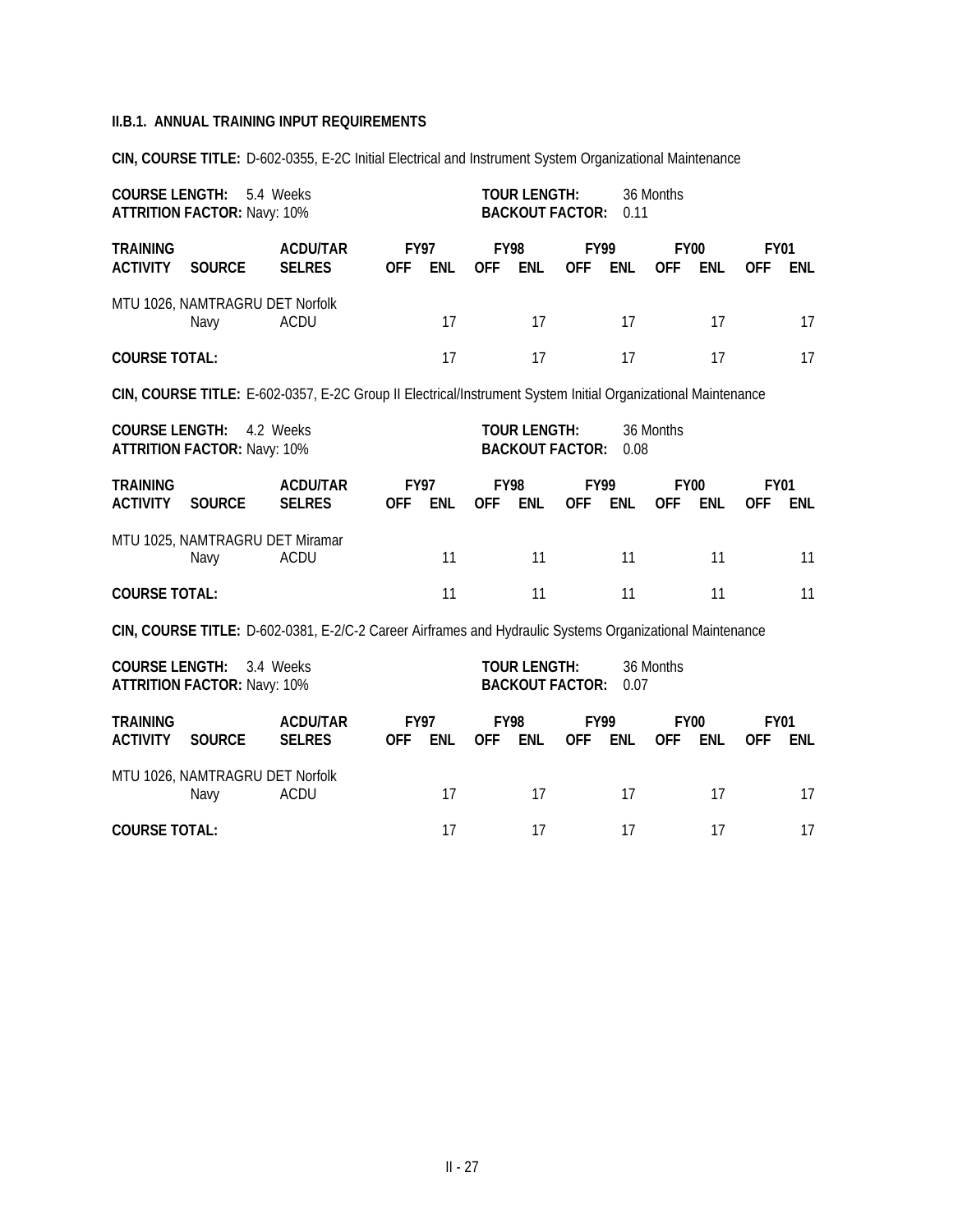**CIN, COURSE TITLE:** E-602-0381, E-2/C-2 Airframes and Hydraulics Systems Organizational Maintenance

| <b>COURSE LENGTH:</b>                                  | <b>ATTRITION FACTOR: Navy: 10%</b>                                       | 3.4 Weeks                                                                                                 |                                         |                           | <b>TOUR LENGTH:</b> | <b>BACKOUT FACTOR:</b>    | 0.07                      | 36 Months  |            |                           |                           |            |
|--------------------------------------------------------|--------------------------------------------------------------------------|-----------------------------------------------------------------------------------------------------------|-----------------------------------------|---------------------------|---------------------|---------------------------|---------------------------|------------|------------|---------------------------|---------------------------|------------|
| <b>TRAINING</b><br><b>ACTIVITY</b>                     | <b>SOURCE</b>                                                            | <b>ACDU/TAR</b><br><b>SELRES</b>                                                                          | <b>OFF</b>                              | <b>FY97</b><br><b>ENL</b> | <b>OFF</b>          | <b>FY98</b><br>ENL        | <b>FY99</b><br><b>OFF</b> | <b>ENL</b> | <b>OFF</b> | <b>FY00</b><br><b>ENL</b> | <b>FY01</b><br><b>OFF</b> | ENL        |
|                                                        | MTU 1025, NAMTRAGRU DET Miramar<br>Navy                                  | <b>ACDU</b>                                                                                               |                                         | 17                        |                     | 17                        |                           | 17         |            | 17                        |                           | 17         |
| <b>COURSE TOTAL:</b>                                   |                                                                          |                                                                                                           |                                         | 17                        |                     | 17                        |                           | 17         |            | 17                        |                           | 17         |
|                                                        |                                                                          | CIN, COURSE TITLE: D-602-0384, E-2/C-2 Initial Airframes and Hydraulic Systems Organizational Maintenance |                                         |                           |                     |                           |                           |            |            |                           |                           |            |
|                                                        | <b>COURSE LENGTH:</b><br>4.0 Weeks<br><b>ATTRITION FACTOR: Navy: 10%</b> |                                                                                                           |                                         |                           |                     | <b>TOUR LENGTH:</b>       | <b>BACKOUT FACTOR:</b>    | 0.08       | 36 Months  |                           |                           |            |
| <b>TRAINING</b><br><b>ACTIVITY</b>                     | <b>SOURCE</b>                                                            | <b>ACDU/TAR</b><br><b>SELRES</b>                                                                          | <b>FY97</b><br><b>OFF</b><br><b>ENL</b> |                           | <b>OFF</b>          | <b>FY98</b><br><b>ENL</b> | <b>FY99</b><br><b>OFF</b> | <b>ENL</b> | <b>OFF</b> | <b>FY00</b><br><b>ENL</b> | <b>FY01</b><br>0FF        | <b>ENL</b> |
|                                                        | MTU 1026, NAMTRAGRU DET Norfolk<br>Navy                                  | <b>ACDU</b>                                                                                               |                                         | 36                        |                     | 36                        |                           | 36         |            | 36                        |                           | 36         |
| <b>COURSE TOTAL:</b>                                   |                                                                          |                                                                                                           |                                         | 36                        |                     | 36                        |                           | 36         |            | 36                        |                           | 36         |
|                                                        |                                                                          | CIN, COURSE TITLE: E-602-0384, E-2/C-2 Initial Airframes and Hydraulic Systems Organizational Maintenance |                                         |                           |                     |                           |                           |            |            |                           |                           |            |
| <b>COURSE LENGTH:</b>                                  | <b>ATTRITION FACTOR: Navy: 10%</b>                                       | 4.0 Weeks                                                                                                 |                                         |                           |                     | <b>TOUR LENGTH:</b>       | <b>BACKOUT FACTOR:</b>    | 0.08       | 36 Months  |                           |                           |            |
| <b>TRAINING</b><br><b>ACTIVITY</b>                     | <b>SOURCE</b>                                                            | <b>ACDU/TAR</b><br><b>SELRES</b>                                                                          | <b>OFF</b>                              | <b>FY97</b><br>ENL        | <b>OFF</b>          | <b>FY98</b><br>ENL        | <b>FY99</b><br><b>OFF</b> | ENL        | <b>OFF</b> | <b>FY00</b><br><b>ENL</b> | <b>FY01</b><br><b>OFF</b> | <b>ENL</b> |
| MTU 1025, NAMTRAGRU DET Miramar<br><b>ACDU</b><br>Navy |                                                                          |                                                                                                           |                                         | 14                        |                     | 14                        |                           | 14         |            | 14                        |                           | 14         |
|                                                        | <b>COURSE TOTAL:</b>                                                     |                                                                                                           |                                         |                           |                     | 14                        |                           | 14         |            | 14                        |                           | 14         |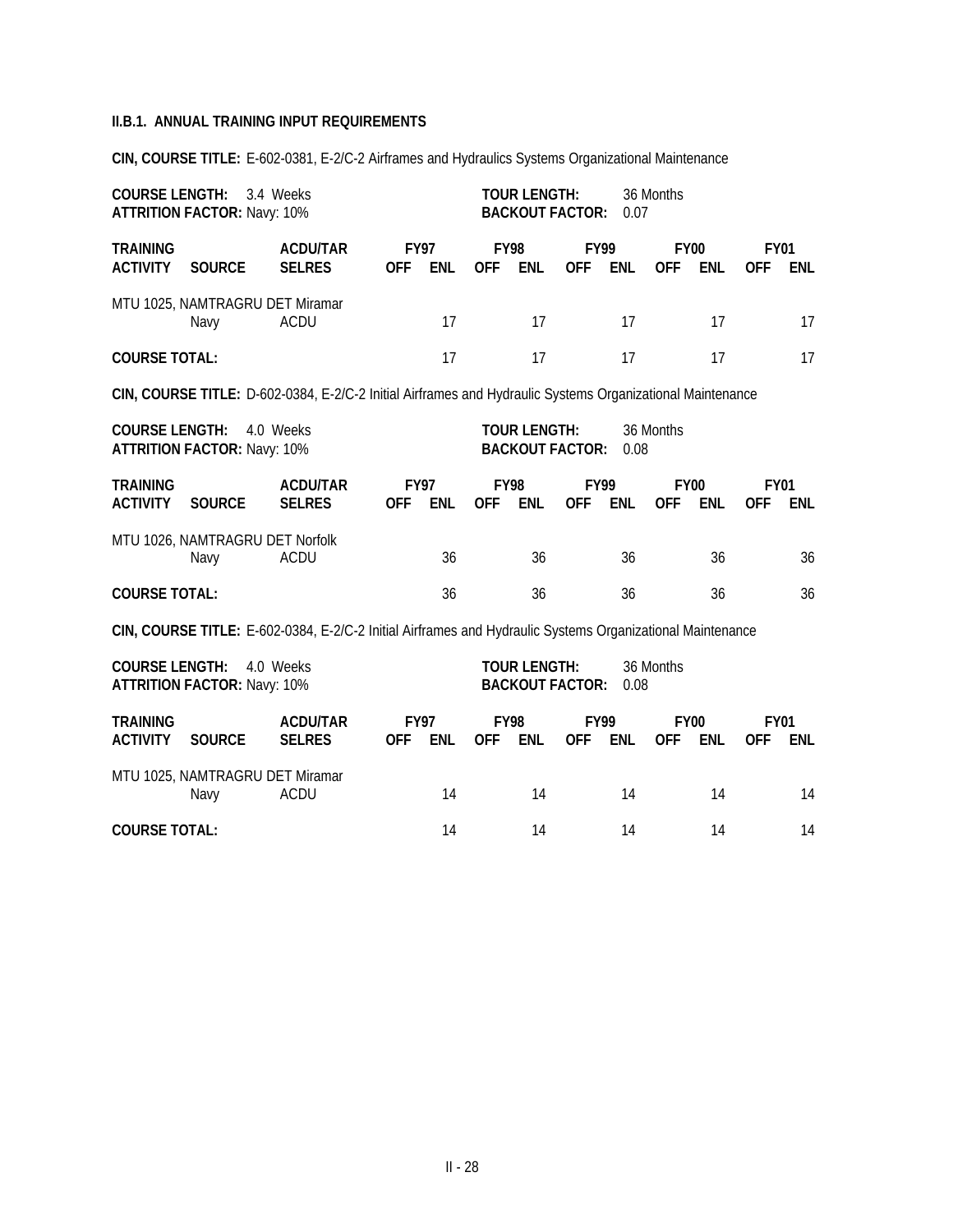**CIN, COURSE TITLE:** C-602-3489, E-2C Electrical Connector/Harness Repair

|                                                        | <b>COURSE LENGTH:</b><br>3.0 Weeks<br><b>ATTRITION FACTOR: Navy: 10%</b> |                                                                                           |                           |                           |            | <b>TOUR LENGTH:</b><br><b>BACKOUT FACTOR:</b> |                           | 0.06           | 36 Months                 |                |                           |                |
|--------------------------------------------------------|--------------------------------------------------------------------------|-------------------------------------------------------------------------------------------|---------------------------|---------------------------|------------|-----------------------------------------------|---------------------------|----------------|---------------------------|----------------|---------------------------|----------------|
| <b>TRAINING</b><br><b>ACTIVITY</b>                     | <b>SOURCE</b>                                                            | <b>ACDU/TAR</b><br><b>SELRES</b>                                                          | <b>FY97</b><br><b>OFF</b> | <b>ENL</b>                | <b>OFF</b> | <b>FY98</b><br><b>ENL</b>                     | <b>FY99</b><br><b>OFF</b> | <b>ENL</b>     | <b>FY00</b><br><b>OFF</b> | <b>ENL</b>     | <b>FY01</b><br><b>OFF</b> | <b>ENL</b>     |
|                                                        | MTU 1026, NAMTRAGRU DET Norfolk<br>Navy                                  | ACDU                                                                                      |                           | 8                         |            | 8                                             |                           | 8              |                           | 8              |                           | 8              |
|                                                        | MTU 1025, NAMTRAGRU DET Miramar<br>Navy                                  | <b>ACDU</b>                                                                               |                           | 8                         |            | 8                                             |                           | 8              |                           | 8              |                           | 8              |
| <b>COURSE TOTAL:</b>                                   |                                                                          |                                                                                           |                           | 16                        |            | 16                                            |                           | 16             |                           | 16             |                           | 16             |
|                                                        |                                                                          | CIN, COURSE TITLE: C-602-9498, E-2C 12 Ton Vapor Cycle Systems Organizational Maintenance |                           |                           |            |                                               |                           |                |                           |                |                           |                |
| <b>COURSE LENGTH:</b>                                  | <b>ATTRITION FACTOR: Navy: 10%</b>                                       | 1.4 Weeks                                                                                 |                           |                           |            | <b>TOUR LENGTH:</b><br><b>BACKOUT FACTOR:</b> |                           | 0.00           | 36 Months                 |                |                           |                |
| <b>TRAINING</b><br><b>ACTIVITY</b>                     | <b>SOURCE</b>                                                            | <b>ACDU/TAR</b><br><b>SELRES</b>                                                          | <b>OFF</b>                | <b>FY97</b><br><b>ENL</b> | <b>OFF</b> | <b>FY98</b><br><b>ENL</b>                     | <b>FY99</b><br><b>OFF</b> | <b>ENL</b>     | <b>FY00</b><br><b>OFF</b> | ENL            | <b>FY01</b><br><b>OFF</b> | ENL.           |
| MTU 1025, NAMTRAGRU DET Miramar<br><b>ACDU</b><br>Navy |                                                                          |                                                                                           |                           | 8                         |            | 8                                             |                           | 8              |                           | 8              |                           | 8              |
| <b>COURSE TOTAL:</b>                                   |                                                                          |                                                                                           |                           | 8                         |            | 8                                             |                           | 8              |                           | 8              |                           | 8              |
|                                                        |                                                                          | CIN, COURSE TITLE: A-100-0072, Miniature Electronics Repair                               |                           |                           |            |                                               |                           |                |                           |                |                           |                |
| <b>COURSE LENGTH:</b>                                  | <b>ATTRITION FACTOR: Navy: 10%</b>                                       | 4.0 Weeks                                                                                 |                           |                           |            | <b>TOUR LENGTH:</b><br><b>BACKOUT FACTOR:</b> |                           | 0.08           | 36 Months                 |                |                           |                |
| <b>TRAINING</b><br><b>ACTIVITY</b>                     | <b>SOURCE</b>                                                            | <b>ACDU/TAR</b><br><b>SELRES</b>                                                          | <b>OFF</b>                | <b>FY97</b><br><b>ENL</b> | <b>OFF</b> | <b>FY98</b><br><b>ENL</b>                     | <b>FY99</b><br><b>OFF</b> | <b>ENL</b>     | <b>FY00</b><br><b>OFF</b> | <b>ENL</b>     | <b>FY01</b><br><b>OFF</b> | ENL            |
|                                                        | FTC Norfolk, NS Norfolk<br>Navy                                          | ACDU                                                                                      |                           | $\overline{2}$            |            | $\overline{2}$                                |                           | $\overline{2}$ |                           | $\overline{2}$ |                           | 2              |
|                                                        | FTC San Diego, NS San Diego<br>Navy<br><b>ACDU</b>                       |                                                                                           |                           |                           |            | $\overline{2}$                                |                           | $\overline{2}$ |                           | $\overline{2}$ |                           | $\overline{2}$ |
|                                                        | <b>COURSE TOTAL:</b>                                                     |                                                                                           |                           |                           |            | 4                                             |                           | 4              |                           | 4              |                           | $\overline{4}$ |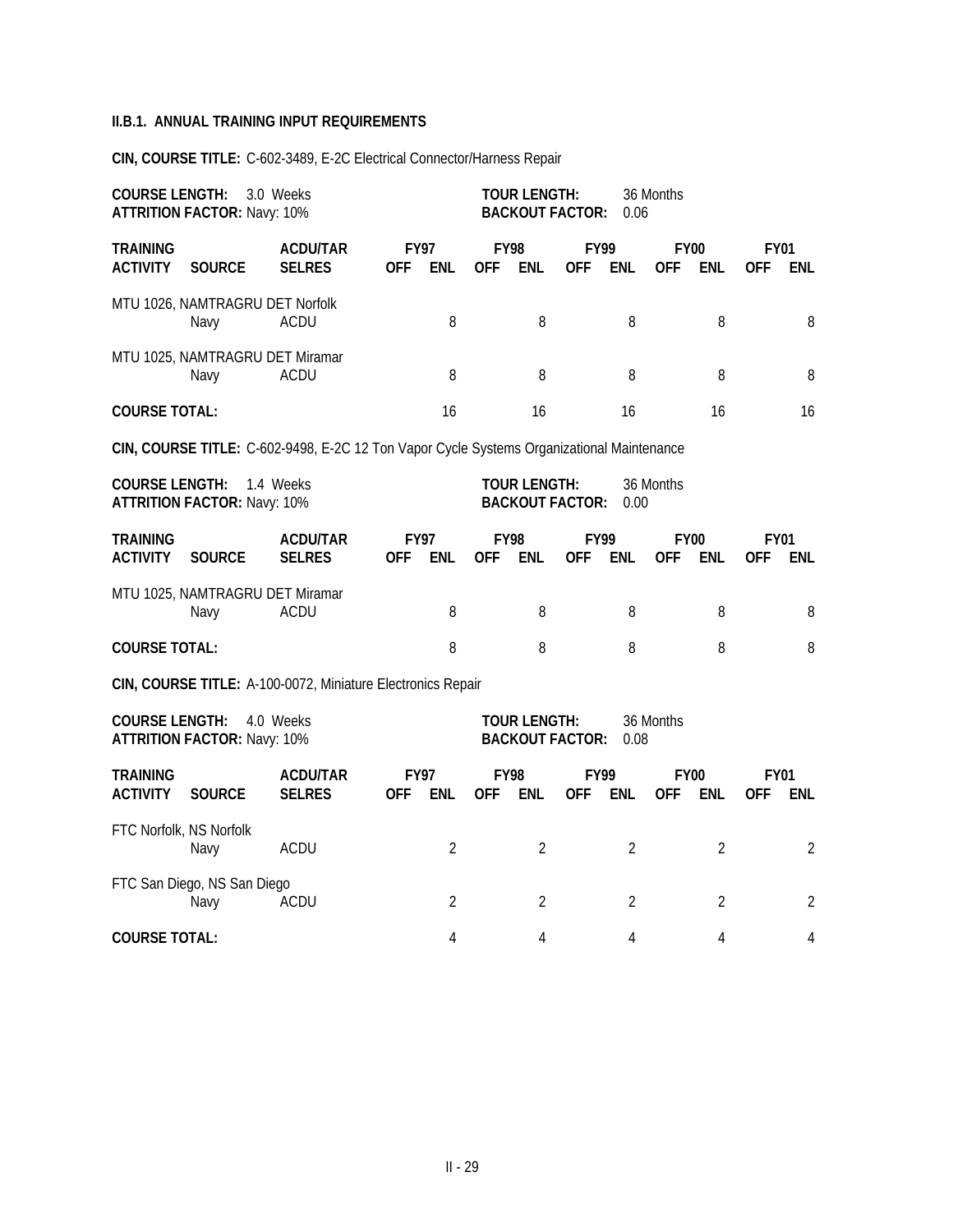**CIN, COURSE TITLE:** D-102-6039, Electronics Identification Equipment Intermediate Maintenance

| <b>COURSE LENGTH:</b><br><b>ATTRITION FACTOR: Navy: 10%</b> |                                                                                                                                                         |                                                                                              |                           | <b>TOUR LENGTH:</b><br><b>BACKOUT FACTOR:</b> |                           | 0.19                                          | 36 Months  |                           |            |                           |                           |                    |
|-------------------------------------------------------------|---------------------------------------------------------------------------------------------------------------------------------------------------------|----------------------------------------------------------------------------------------------|---------------------------|-----------------------------------------------|---------------------------|-----------------------------------------------|------------|---------------------------|------------|---------------------------|---------------------------|--------------------|
| <b>TRAINING</b><br><b>ACTIVITY</b>                          | <b>SOURCE</b>                                                                                                                                           | <b>ACDU/TAR</b><br><b>SELRES</b>                                                             | <b>FY97</b><br><b>OFF</b> | <b>ENL</b>                                    | <b>OFF</b>                | <b>FY98</b><br><b>ENL</b>                     | <b>OFF</b> | FY99<br><b>ENL</b>        | <b>OFF</b> | <b>FY00</b><br><b>ENL</b> | <b>FY01</b><br><b>OFF</b> | ENL                |
|                                                             | Navy                                                                                                                                                    | MTU 1011, NAMTRAGRU DET Jacksonville<br><b>ACDU</b>                                          |                           | $\overline{2}$                                |                           | $\overline{2}$                                |            | $\overline{2}$            |            | $\overline{2}$            |                           | $\overline{2}$     |
| <b>COURSE TOTAL:</b>                                        |                                                                                                                                                         |                                                                                              |                           | $\overline{2}$                                |                           | $\overline{2}$                                |            | $\overline{2}$            |            | $\overline{2}$            |                           | $\overline{2}$     |
|                                                             |                                                                                                                                                         | CIN, COURSE TITLE: E-102-6039, Electronics Identification Equipment Intermediate Maintenance |                           |                                               |                           |                                               |            |                           |            |                           |                           |                    |
|                                                             | <b>COURSE LENGTH:</b><br>9.4 Weeks<br><b>ATTRITION FACTOR: Navy: 10%</b>                                                                                |                                                                                              |                           |                                               |                           | <b>TOUR LENGTH:</b><br><b>BACKOUT FACTOR:</b> |            | 0.19                      | 36 Months  |                           |                           |                    |
| <b>TRAINING</b><br><b>ACTIVITY</b>                          | <b>SOURCE</b>                                                                                                                                           | <b>ACDU/TAR</b><br><b>SELRES</b>                                                             | <b>FY97</b><br><b>OFF</b> | <b>ENL</b>                                    | <b>FY98</b><br><b>OFF</b> | <b>ENL</b>                                    | <b>OFF</b> | <b>FY99</b><br><b>ENL</b> | <b>OFF</b> | <b>FY00</b><br><b>ENL</b> | <b>FY01</b><br>0FF        | <b>ENL</b>         |
|                                                             | MTU 1038, NAMTRAGRU DET Lemoore<br>Navy                                                                                                                 | <b>ACDU</b>                                                                                  |                           | $\overline{2}$                                |                           | $\overline{2}$                                |            | $\overline{2}$            |            | $\overline{2}$            |                           | 2                  |
| <b>COURSE TOTAL:</b>                                        |                                                                                                                                                         |                                                                                              |                           | $\overline{2}$                                |                           | $\overline{2}$                                |            | $\overline{2}$            |            | $\overline{2}$            |                           | $\overline{2}$     |
|                                                             |                                                                                                                                                         |                                                                                              |                           |                                               |                           |                                               |            |                           |            |                           |                           |                    |
|                                                             | CIN, COURSE TITLE: D-102-6049, Navigation Computer Intermediate Maintenance<br><b>COURSE LENGTH:</b><br>3.6 Weeks<br><b>ATTRITION FACTOR: Navy: 10%</b> |                                                                                              |                           |                                               |                           | <b>TOUR LENGTH:</b><br><b>BACKOUT FACTOR:</b> |            | 0.07                      | 36 Months  |                           |                           |                    |
| <b>TRAINING</b><br><b>ACTIVITY</b>                          | <b>SOURCE</b>                                                                                                                                           | <b>ACDU/TAR</b><br><b>SELRES</b>                                                             | <b>FY97</b><br><b>OFF</b> | <b>ENL</b>                                    | <b>FY98</b><br><b>OFF</b> | <b>ENL</b>                                    | <b>OFF</b> | <b>FY99</b><br><b>ENL</b> | <b>OFF</b> | <b>FY00</b><br><b>ENL</b> | <b>OFF</b>                | <b>FY01</b><br>ENL |
| MTU 1011, NAMTRAGRU DET Jacksonville<br>ACDU<br>Navy        |                                                                                                                                                         |                                                                                              |                           |                                               |                           | $\overline{2}$                                |            | $\overline{2}$            |            | $\overline{2}$            |                           | $\overline{2}$     |

| <b>COURSE TOTAL:</b> |  |  |  |
|----------------------|--|--|--|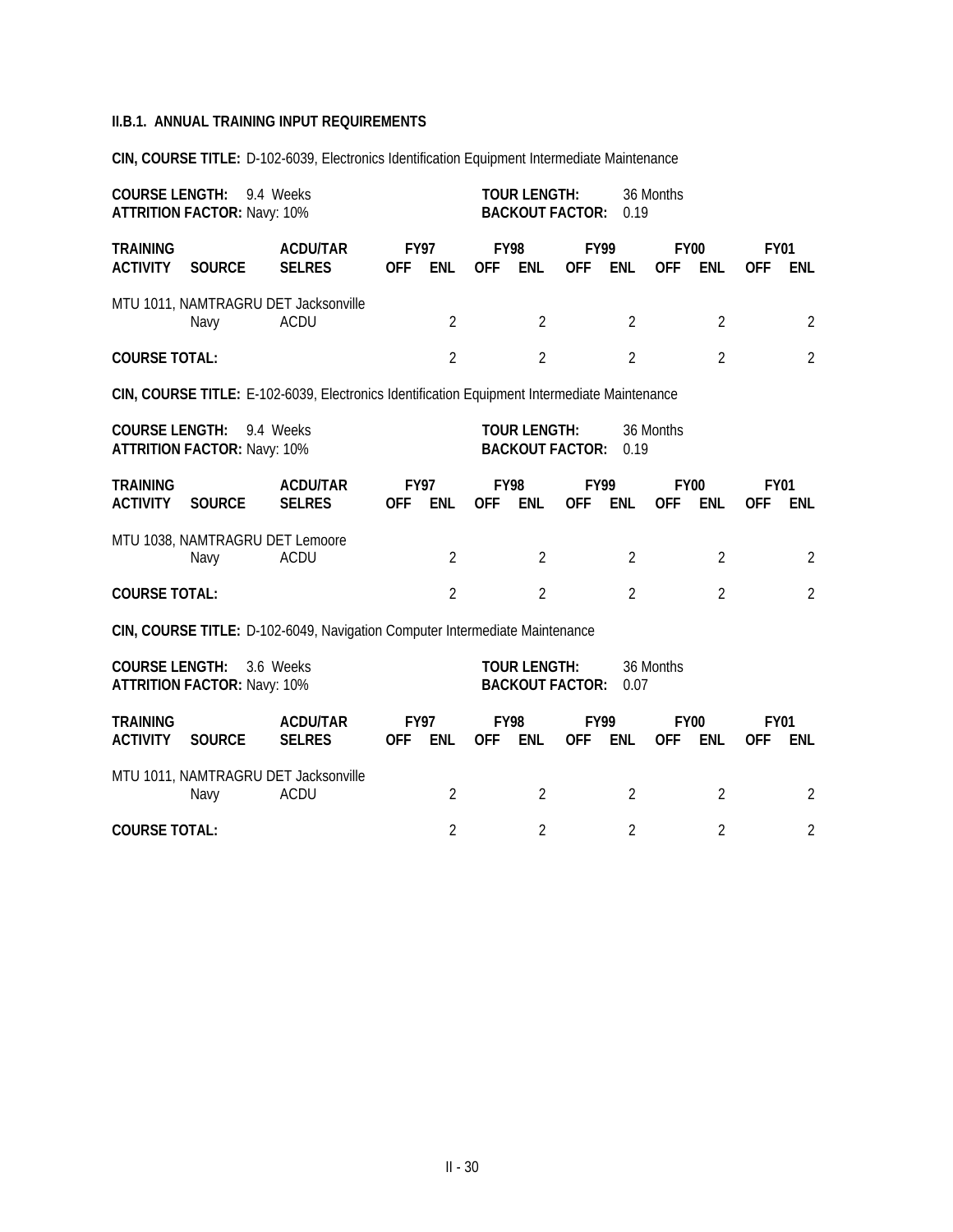**CIN, COURSE TITLE:** E-102-6049, Navigation Computer Intermediate Maintenance

| <b>COURSE LENGTH:</b>              | 4.4 Weeks<br><b>ATTRITION FACTOR: Navy: 10%</b>                                                                                                                                 |                                                                                                     |                | <b>TOUR LENGTH:</b><br><b>BACKOUT FACTOR:</b> |                | 0.09                                          | 36 Months                 |                |                |                           |                           |                |
|------------------------------------|---------------------------------------------------------------------------------------------------------------------------------------------------------------------------------|-----------------------------------------------------------------------------------------------------|----------------|-----------------------------------------------|----------------|-----------------------------------------------|---------------------------|----------------|----------------|---------------------------|---------------------------|----------------|
| <b>TRAINING</b><br><b>ACTIVITY</b> | <b>SOURCE</b>                                                                                                                                                                   | <b>ACDU/TAR</b><br><b>SELRES</b>                                                                    | <b>OFF</b>     | <b>FY97</b><br><b>ENL</b>                     | <b>OFF</b>     | <b>FY98</b><br><b>ENL</b>                     | <b>FY99</b><br><b>OFF</b> | <b>ENL</b>     | <b>OFF</b>     | <b>FY00</b><br><b>ENL</b> | <b>FY01</b><br>0FF        | <b>ENL</b>     |
|                                    | Navy                                                                                                                                                                            | MTU 1036, NAMTRAGRU DET North Island<br><b>ACDU</b>                                                 |                | $\overline{2}$                                |                | $\overline{2}$                                |                           | $\overline{2}$ |                | $\overline{2}$            |                           | $\overline{2}$ |
| <b>COURSE TOTAL:</b>               |                                                                                                                                                                                 |                                                                                                     |                | $\overline{2}$                                |                | $\overline{2}$                                |                           | $\overline{2}$ |                | $\overline{2}$            |                           | $\overline{2}$ |
|                                    |                                                                                                                                                                                 | CIN, COURSE TITLE: D-102-6059, Digital Data Link Communications Intermediate Maintenance Technician |                |                                               |                |                                               |                           |                |                |                           |                           |                |
|                                    | <b>COURSE LENGTH:</b><br>5.0 Weeks<br><b>ATTRITION FACTOR: Navy: 10%</b>                                                                                                        |                                                                                                     |                |                                               |                | <b>TOUR LENGTH:</b><br><b>BACKOUT FACTOR:</b> |                           | 0.10           | 36 Months      |                           |                           |                |
| <b>TRAINING</b><br><b>ACTIVITY</b> | <b>SOURCE</b>                                                                                                                                                                   | <b>ACDU/TAR</b><br><b>SELRES</b>                                                                    | <b>OFF</b>     | <b>FY97</b><br><b>ENL</b>                     | <b>OFF</b>     | <b>FY98</b><br>ENL                            | <b>FY99</b><br><b>OFF</b> | <b>ENL</b>     | <b>OFF</b>     | <b>FY00</b><br><b>ENL</b> | <b>FY01</b><br><b>OFF</b> | <b>ENL</b>     |
|                                    | MTU 1007, NAMTRAGRU DET Oceana<br>Navy                                                                                                                                          | <b>ACDU</b>                                                                                         |                | $\overline{2}$                                |                | $\overline{2}$                                |                           | $\overline{2}$ |                | $\overline{2}$            |                           | $\overline{2}$ |
| <b>COURSE TOTAL:</b>               |                                                                                                                                                                                 |                                                                                                     |                | $\overline{2}$                                |                | $\overline{2}$                                |                           | $\overline{2}$ |                | $\overline{2}$            |                           | $\overline{2}$ |
|                                    |                                                                                                                                                                                 |                                                                                                     |                |                                               |                |                                               |                           |                |                |                           |                           |                |
|                                    | CIN, COURSE TITLE: E-102-6059, Digital Data Link Communications Intermediate Maintenance Technician<br><b>COURSE LENGTH:</b><br>5.0 Weeks<br><b>ATTRITION FACTOR: Navy: 10%</b> |                                                                                                     |                |                                               |                | <b>TOUR LENGTH:</b><br><b>BACKOUT FACTOR:</b> |                           | 0.10           | 36 Months      |                           |                           |                |
| <b>TRAINING</b><br><b>ACTIVITY</b> | <b>SOURCE</b>                                                                                                                                                                   | <b>ACDU/TAR</b><br><b>SELRES</b>                                                                    | <b>OFF</b>     | <b>FY97</b><br><b>ENL</b>                     | <b>OFF</b>     | <b>FY98</b><br><b>ENL</b>                     | <b>FY99</b><br><b>OFF</b> | <b>ENL</b>     | <b>OFF</b>     | <b>FY00</b><br><b>ENL</b> | <b>FY01</b><br><b>OFF</b> | <b>ENL</b>     |
|                                    | MTU 1038, NAMTRAGRU DET Lemoore<br><b>ACDU</b>                                                                                                                                  |                                                                                                     | $\overline{2}$ |                                               | $\overline{2}$ |                                               | $\overline{2}$            |                | $\overline{2}$ |                           | $\overline{2}$            |                |
| <b>COURSE TOTAL:</b>               |                                                                                                                                                                                 |                                                                                                     |                | $\overline{2}$                                |                | $\overline{2}$                                |                           | $\overline{2}$ |                | $\overline{2}$            |                           | $\overline{2}$ |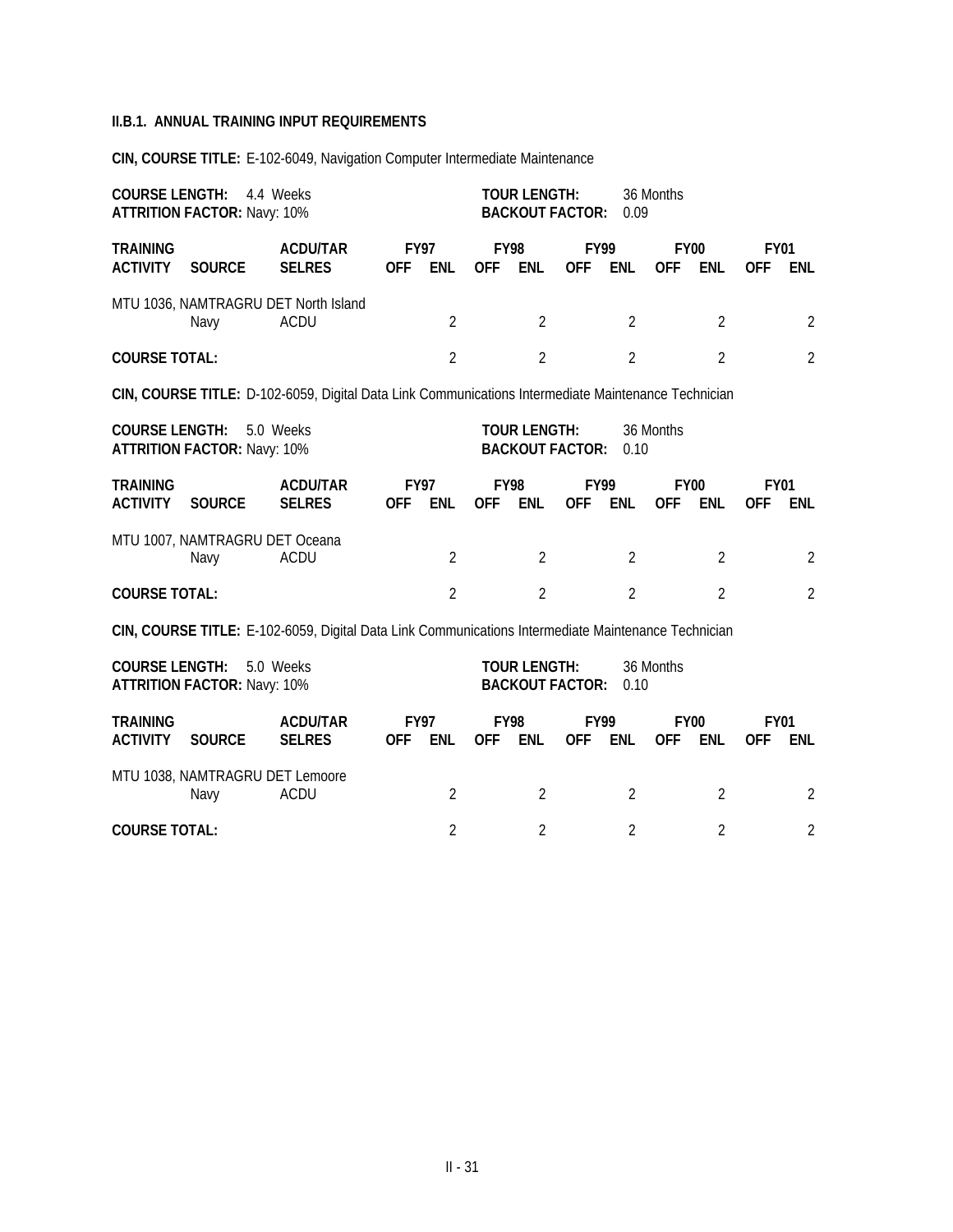**CIN, COURSE TITLE:** E-102-6097, AN/APS-115 Radar Systems Intermediate Maintenance

| <b>COURSE LENGTH:</b>              | 5.4 Weeks<br><b>ATTRITION FACTOR: Navy: 10%</b>                                                                                                               |                                                       |                           | <b>TOUR LENGTH:</b><br><b>BACKOUT FACTOR:</b> |                | 0.11                                          | 36 Months                 |                |                           |                |                           |                |  |
|------------------------------------|---------------------------------------------------------------------------------------------------------------------------------------------------------------|-------------------------------------------------------|---------------------------|-----------------------------------------------|----------------|-----------------------------------------------|---------------------------|----------------|---------------------------|----------------|---------------------------|----------------|--|
| <b>TRAINING</b><br><b>ACTIVITY</b> | <b>SOURCE</b>                                                                                                                                                 | <b>ACDU/TAR</b><br><b>SELRES</b>                      | <b>FY97</b><br><b>OFF</b> | <b>ENL</b>                                    | <b>OFF</b>     | <b>FY98</b><br><b>ENL</b>                     | <b>FY99</b><br><b>OFF</b> | <b>ENL</b>     | <b>FY00</b><br><b>OFF</b> | ENL            | <b>FY01</b><br><b>OFF</b> | <b>ENL</b>     |  |
|                                    | Navy                                                                                                                                                          | MTU 1012, NAMTRAGRU DET Whidbey Island<br><b>ACDU</b> |                           | $\overline{2}$                                |                | 2                                             |                           | 2              |                           | $\overline{2}$ |                           | 2              |  |
| <b>COURSE TOTAL:</b>               |                                                                                                                                                               |                                                       |                           | $\overline{2}$                                |                | $\overline{2}$                                |                           | $\overline{2}$ |                           | $\overline{2}$ |                           | $\overline{2}$ |  |
|                                    | CIN, COURSE TITLE: D-102-6109, Radar Altimeter Equipment Intermediate Maintenance                                                                             |                                                       |                           |                                               |                |                                               |                           |                |                           |                |                           |                |  |
| <b>COURSE LENGTH:</b>              | <b>ATTRITION FACTOR: Navy: 10%</b>                                                                                                                            | 4.0 Weeks                                             |                           |                                               |                | <b>TOUR LENGTH:</b><br><b>BACKOUT FACTOR:</b> |                           | 0.08           | 36 Months                 |                |                           |                |  |
| <b>TRAINING</b><br><b>ACTIVITY</b> | <b>SOURCE</b>                                                                                                                                                 | <b>ACDU/TAR</b><br><b>SELRES</b>                      | <b>FY97</b><br><b>OFF</b> | <b>ENL</b>                                    | <b>OFF</b>     | <b>FY98</b><br><b>ENL</b>                     | <b>FY99</b><br><b>OFF</b> | <b>ENL</b>     | <b>FY00</b><br><b>OFF</b> | <b>ENL</b>     | <b>FY01</b><br><b>OFF</b> | <b>ENL</b>     |  |
|                                    | Navy                                                                                                                                                          | MTU 1011, NAMTRAGRU DET Jacksonville<br><b>ACDU</b>   |                           | $\overline{2}$                                |                | $\overline{2}$                                |                           | $\overline{2}$ |                           | $\overline{2}$ |                           | 2              |  |
| <b>COURSE TOTAL:</b>               |                                                                                                                                                               |                                                       |                           | $\overline{2}$                                |                | $\overline{2}$                                |                           | $\overline{2}$ |                           | $\overline{2}$ |                           | $\overline{2}$ |  |
|                                    |                                                                                                                                                               |                                                       |                           |                                               |                |                                               |                           |                |                           |                |                           |                |  |
|                                    | CIN, COURSE TITLE: E-102-6109, Radar Altimeter Equipment Intermediate Maintenance<br><b>COURSE LENGTH:</b><br>5.0 Weeks<br><b>ATTRITION FACTOR: Navy: 10%</b> |                                                       |                           |                                               |                | <b>TOUR LENGTH:</b><br><b>BACKOUT FACTOR:</b> |                           | 0.10           | 36 Months                 |                |                           |                |  |
| <b>TRAINING</b><br><b>ACTIVITY</b> | <b>SOURCE</b>                                                                                                                                                 | <b>ACDU/TAR</b><br><b>SELRES</b>                      | <b>FY97</b><br><b>OFF</b> | <b>ENL</b>                                    | <b>OFF</b>     | <b>FY98</b><br><b>ENL</b>                     | <b>FY99</b><br><b>OFF</b> | <b>ENL</b>     | <b>FY00</b><br><b>OFF</b> | <b>ENL</b>     | <b>FY01</b><br><b>OFF</b> | ENL            |  |
|                                    | MTU 1036, NAMTRAGRU DET North Island<br>Navy                                                                                                                  |                                                       | $\overline{2}$            |                                               | $\overline{2}$ |                                               | $\overline{2}$            |                | $\overline{2}$            |                | $\overline{2}$            |                |  |

**COURSE TOTAL:** 2 2 2 2 2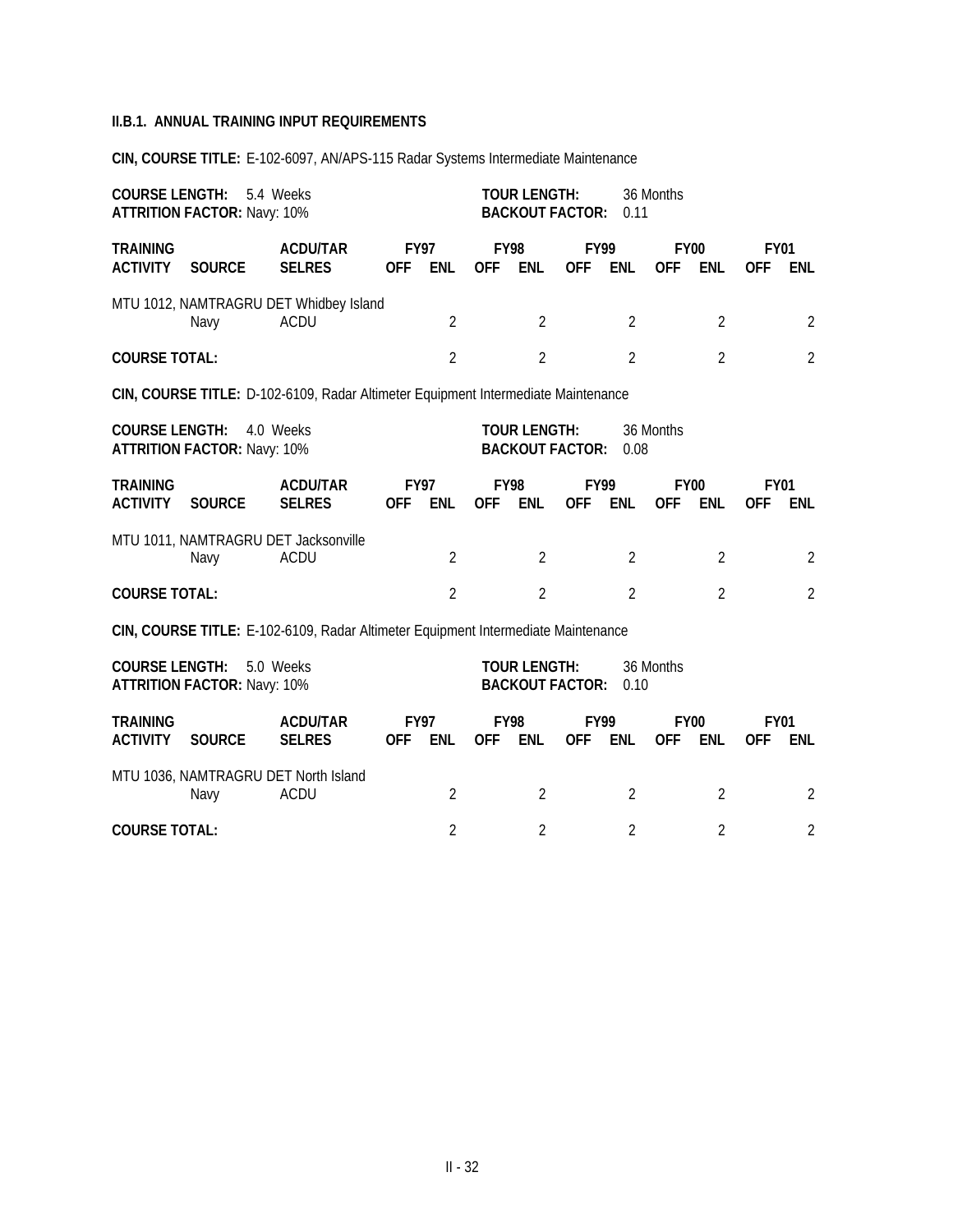**CIN, COURSE TITLE:** D-102-6113, TACAN Radio Navigation Equipment Intermediate Maintenance

|                                    | <b>COURSE LENGTH:</b><br>4.4 Weeks<br><b>ATTRITION FACTOR: Navy: 10%</b> |                                                                                                    |                |                           |                |                                               | <b>TOUR LENGTH:</b><br><b>BACKOUT FACTOR:</b> | 0.09                      | 36 Months      |                           |                           |                |
|------------------------------------|--------------------------------------------------------------------------|----------------------------------------------------------------------------------------------------|----------------|---------------------------|----------------|-----------------------------------------------|-----------------------------------------------|---------------------------|----------------|---------------------------|---------------------------|----------------|
| <b>TRAINING</b><br><b>ACTIVITY</b> | <b>SOURCE</b>                                                            | <b>ACDU/TAR</b><br><b>SELRES</b>                                                                   | <b>OFF</b>     | <b>FY97</b><br><b>ENL</b> | <b>OFF</b>     | <b>FY98</b><br><b>ENL</b>                     | <b>OFF</b>                                    | <b>FY99</b><br><b>ENL</b> | <b>OFF</b>     | <b>FY00</b><br><b>ENL</b> | <b>FY01</b><br>0FF        | <b>ENL</b>     |
|                                    | MTU 1007, NAMTRAGRU DET Oceana<br>Navy                                   | <b>ACDU</b>                                                                                        |                | $\overline{2}$            |                | $\overline{2}$                                |                                               | $\overline{2}$            |                | $\overline{2}$            |                           | $\overline{2}$ |
| <b>COURSE TOTAL:</b>               |                                                                          |                                                                                                    |                | $\overline{2}$            |                | $\overline{2}$                                |                                               | $\overline{2}$            |                | $\overline{2}$            |                           | $\overline{2}$ |
|                                    |                                                                          | CIN, COURSE TITLE: E-102-6113, TACAN Radio Navigation Equipment Intermediate Maintenance           |                |                           |                |                                               |                                               |                           |                |                           |                           |                |
|                                    | <b>COURSE LENGTH:</b><br>4.4 Weeks<br><b>ATTRITION FACTOR: Navy: 10%</b> |                                                                                                    |                |                           |                | <b>TOUR LENGTH:</b><br><b>BACKOUT FACTOR:</b> |                                               | 0.09                      | 36 Months      |                           |                           |                |
| <b>TRAINING</b><br><b>ACTIVITY</b> | <b>SOURCE</b>                                                            | <b>ACDU/TAR</b><br><b>SELRES</b>                                                                   | <b>OFF</b>     | <b>FY97</b><br><b>ENL</b> | <b>OFF</b>     | <b>FY98</b><br>ENL                            | <b>FY99</b><br><b>OFF</b>                     | <b>ENL</b>                | <b>OFF</b>     | <b>FY00</b><br><b>ENL</b> | <b>FY01</b><br><b>OFF</b> | <b>ENL</b>     |
|                                    | MTU 1025, NAMTRAGRU DET Miramar<br>Navy                                  | <b>ACDU</b>                                                                                        |                | $\overline{2}$            |                | $\overline{2}$                                |                                               | $\overline{2}$            |                | $\overline{2}$            |                           | $\overline{2}$ |
| <b>COURSE TOTAL:</b>               |                                                                          |                                                                                                    |                | $\overline{2}$            |                | $\overline{2}$                                |                                               | $\overline{2}$            |                | $\overline{2}$            |                           | $\overline{2}$ |
|                                    |                                                                          | CIN, COURSE TITLE: D-102-6152, UHF Communications, ADF, and ICS Equipment Intermediate Maintenance |                |                           |                |                                               |                                               |                           |                |                           |                           |                |
| <b>COURSE LENGTH:</b>              | <b>ATTRITION FACTOR: Navy: 10%</b>                                       | 6.0 Weeks                                                                                          |                |                           |                | <b>TOUR LENGTH:</b><br><b>BACKOUT FACTOR:</b> |                                               | 0.12                      | 36 Months      |                           |                           |                |
| <b>TRAINING</b><br><b>ACTIVITY</b> | <b>SOURCE</b>                                                            | <b>ACDU/TAR</b><br><b>SELRES</b>                                                                   | <b>OFF</b>     | <b>FY97</b><br><b>ENL</b> | <b>OFF</b>     | <b>FY98</b><br><b>ENL</b>                     | <b>FY99</b><br><b>OFF</b>                     | <b>ENL</b>                | <b>OFF</b>     | <b>FY00</b><br><b>ENL</b> | <b>FY01</b><br><b>OFF</b> | <b>ENL</b>     |
| MTU 1007, NAMTRAGRU DET Oceana     |                                                                          | $\overline{2}$                                                                                     |                | $\overline{2}$            |                | $\overline{2}$                                |                                               | $\overline{2}$            |                | $\overline{2}$            |                           |                |
| <b>COURSE TOTAL:</b>               |                                                                          |                                                                                                    | $\overline{2}$ |                           | $\overline{2}$ |                                               | $\overline{2}$                                |                           | $\overline{2}$ |                           | $\overline{2}$            |                |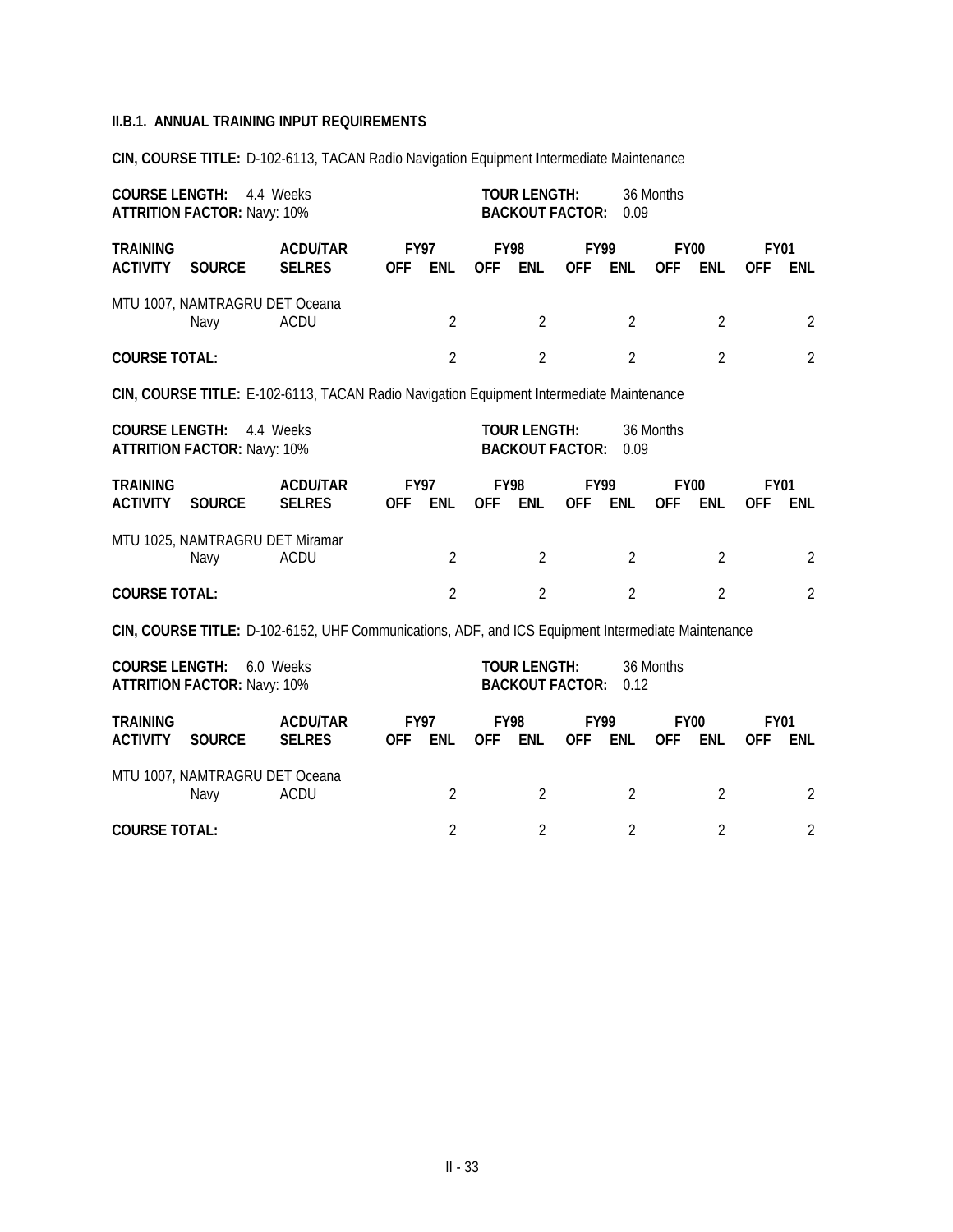**CIN, COURSE TITLE:** E-102-6152, UHF Communications, ADF, and ICS Equipment Intermediate Maintenance

| <b>COURSE LENGTH:</b>              | 3.8 Weeks<br><b>ATTRITION FACTOR: Navy: 10%</b>                                                                                                 |                                                                                                            | <b>TOUR LENGTH:</b><br><b>BACKOUT FACTOR:</b> |                |                           |                     | 36 Months<br>0.08         |                |            |                           |                           |                 |
|------------------------------------|-------------------------------------------------------------------------------------------------------------------------------------------------|------------------------------------------------------------------------------------------------------------|-----------------------------------------------|----------------|---------------------------|---------------------|---------------------------|----------------|------------|---------------------------|---------------------------|-----------------|
| <b>TRAINING</b><br><b>ACTIVITY</b> | <b>SOURCE</b>                                                                                                                                   | <b>ACDU/TAR</b><br><b>SELRES</b>                                                                           | <b>FY97</b><br><b>OFF</b>                     | <b>ENL</b>     | <b>FY98</b><br><b>OFF</b> | <b>ENL</b>          | <b>FY99</b><br><b>OFF</b> | <b>ENL</b>     | <b>OFF</b> | <b>FY00</b><br>ENL        | <b>FY01</b><br><b>OFF</b> | <b>ENL</b>      |
|                                    | MTU 1025, NAMTRAGRU DET Miramar<br>Navy                                                                                                         | <b>ACDU</b>                                                                                                |                                               | $\overline{2}$ |                           | $\overline{2}$      |                           | $\overline{2}$ |            | $\overline{2}$            |                           | 2               |
| <b>COURSE TOTAL:</b>               |                                                                                                                                                 |                                                                                                            |                                               | $\overline{2}$ |                           | $\overline{2}$      |                           | $\overline{2}$ |            | $\overline{2}$            |                           | $\overline{2}$  |
|                                    |                                                                                                                                                 | CIN, COURSE TITLE: D-104-8018, AN/APS-125 Radar Set Intermediate Maintenance                               |                                               |                |                           |                     |                           |                |            |                           |                           |                 |
|                                    | <b>TOUR LENGTH:</b><br><b>COURSE LENGTH:</b><br>10.4 Weeks<br>36 Months<br><b>BACKOUT FACTOR:</b><br><b>ATTRITION FACTOR: Navy: 10%</b><br>0.21 |                                                                                                            |                                               |                |                           |                     |                           |                |            |                           |                           |                 |
| <b>TRAINING</b><br><b>ACTIVITY</b> | <b>SOURCE</b>                                                                                                                                   | <b>ACDU/TAR</b><br><b>SELRES</b>                                                                           | <b>FY97</b><br><b>OFF</b>                     | <b>ENL</b>     | <b>FY98</b><br><b>OFF</b> | <b>ENL</b>          | <b>FY99</b><br><b>OFF</b> | <b>ENL</b>     | <b>OFF</b> | <b>FY00</b><br><b>ENL</b> | <b>FY01</b><br><b>OFF</b> | <b>ENL</b>      |
|                                    | MTU 1026, NAMTRAGRU DET Norfolk<br>Navy                                                                                                         | <b>ACDU</b>                                                                                                |                                               | $\overline{7}$ |                           | 7                   |                           | $\overline{7}$ |            | $\overline{7}$            |                           | $\overline{7}$  |
| <b>COURSE TOTAL:</b>               |                                                                                                                                                 |                                                                                                            |                                               | $\overline{7}$ |                           | $\overline{7}$      |                           | $\overline{7}$ |            | $\overline{7}$            |                           | $7\overline{ }$ |
|                                    | Pipeline                                                                                                                                        | CIN, COURSE TITLE: D-150-6010, AN/ASM-608 Inertial Measurement Unit Test Set (IMUTS) Operation/Maintenance |                                               |                |                           |                     |                           |                |            |                           |                           |                 |
| <b>COURSE LENGTH:</b>              | <b>ATTRITION FACTOR: Navy: 10%</b>                                                                                                              | 7.4 Weeks                                                                                                  |                                               |                |                           | <b>TOUR LENGTH:</b> | <b>BACKOUT FACTOR:</b>    | 0.15           | 36 Months  |                           |                           |                 |
| <b>TRAINING</b><br><b>ACTIVITY</b> | <b>SOURCE</b>                                                                                                                                   | <b>ACDU/TAR</b><br><b>SELRES</b>                                                                           | <b>FY97</b><br><b>OFF</b>                     | <b>ENL</b>     | <b>FY98</b><br><b>OFF</b> | ENL                 | <b>FY99</b><br><b>OFF</b> | <b>ENL</b>     | <b>OFF</b> | <b>FY00</b><br><b>ENL</b> | <b>FY01</b><br><b>OFF</b> | <b>ENL</b>      |
|                                    | MTU 3010, NAMTRAGRU DET Oceana<br>Navy                                                                                                          | $\overline{2}$                                                                                             |                                               | $\overline{2}$ |                           | $\overline{2}$      |                           | $\overline{2}$ |            | $\overline{2}$            |                           |                 |
| <b>COURSE TOTAL:</b>               |                                                                                                                                                 |                                                                                                            |                                               | $\overline{2}$ |                           | $\overline{2}$      |                           | $\overline{2}$ |            | $\overline{2}$            |                           | $\overline{2}$  |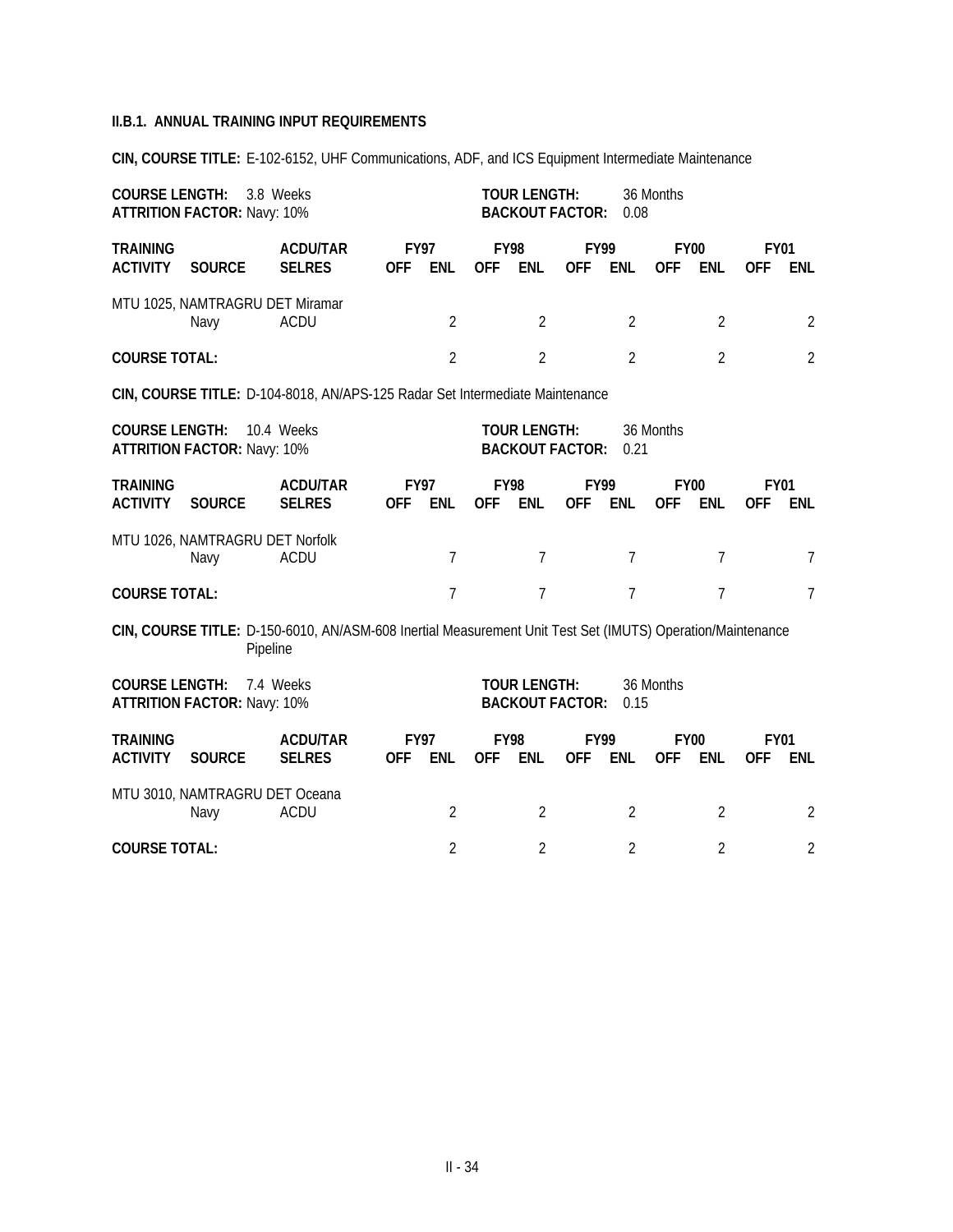**CIN, COURSE TITLE:** E-150-6010, AN/ASM-608 Inertial Measurement Unit Test Set (IMUTS) Operation/Maintenance Pipeline

| <b>COURSE LENGTH:</b><br><b>ATTRITION FACTOR: Navy: 10%</b> |                                         |                                                                                                                | <b>TOUR LENGTH:</b><br><b>BACKOUT FACTOR:</b> |                |                           | 0.15                | 36 Months                 |                |                           |                |                           |                |
|-------------------------------------------------------------|-----------------------------------------|----------------------------------------------------------------------------------------------------------------|-----------------------------------------------|----------------|---------------------------|---------------------|---------------------------|----------------|---------------------------|----------------|---------------------------|----------------|
| <b>TRAINING</b><br><b>ACTIVITY</b>                          | <b>SOURCE</b>                           | <b>ACDU/TAR</b><br><b>SELRES</b>                                                                               | <b>FY97</b><br><b>OFF</b>                     | <b>ENL</b>     | <b>FY98</b><br><b>OFF</b> | <b>ENL</b>          | <b>FY99</b><br><b>OFF</b> | <b>ENL</b>     | <b>FY00</b><br><b>OFF</b> | <b>ENL</b>     | <b>FY01</b><br><b>OFF</b> | <b>ENL</b>     |
|                                                             | MTU 3011, NAMTRAGRU DET Miramar<br>Navy | <b>ACDU</b>                                                                                                    |                                               | $\overline{2}$ |                           | $\overline{2}$      |                           | $\overline{2}$ |                           | $\overline{2}$ |                           | $\overline{2}$ |
| <b>COURSE TOTAL:</b>                                        |                                         |                                                                                                                |                                               | $\overline{2}$ |                           | $\overline{2}$      |                           | $\overline{2}$ |                           | $\overline{2}$ |                           | $\overline{2}$ |
|                                                             | Pipeline                                | CIN, COURSE TITLE: D-198-6005, AN/USM-429 Computerized Automatic Test Station (CAT-IIID) Operation/Maintenance |                                               |                |                           |                     |                           |                |                           |                |                           |                |
| <b>COURSE LENGTH:</b>                                       | <b>ATTRITION FACTOR: Navy: 10%</b>      | 10.4 Weeks                                                                                                     |                                               |                |                           | <b>TOUR LENGTH:</b> | <b>BACKOUT FACTOR:</b>    | 0.21           | 36 Months                 |                |                           |                |
| <b>TRAINING</b><br><b>ACTIVITY</b>                          | <b>SOURCE</b>                           | <b>ACDU/TAR</b><br><b>SELRES</b>                                                                               | <b>FY97</b><br><b>OFF</b>                     | <b>ENL</b>     | <b>FY98</b><br><b>OFF</b> | <b>ENL</b>          | <b>FY99</b><br><b>OFF</b> | <b>ENL</b>     | <b>FY00</b><br><b>OFF</b> | <b>ENL</b>     | <b>FY01</b><br><b>OFF</b> | ENL            |
|                                                             | MTU 3010, NAMTRAGRU DET Oceana<br>Navy  | <b>ACDU</b>                                                                                                    |                                               | 4              |                           | 4                   |                           | 4              |                           | 4              |                           | 4              |
| <b>COURSE TOTAL:</b>                                        |                                         |                                                                                                                |                                               | 4              |                           | 4                   |                           | $\overline{4}$ |                           | 4              |                           | 4              |
|                                                             | Pipeline                                | CIN, COURSE TITLE: E-198-6005, AN/USM-429 Computerized Automatic Test Station (CAT-IIID) Operation/Maintenance |                                               |                |                           |                     |                           |                |                           |                |                           |                |
| <b>COURSE LENGTH:</b>                                       | <b>ATTRITION FACTOR: Navy: 10%</b>      | 10.4 Weeks                                                                                                     |                                               |                |                           | <b>TOUR LENGTH:</b> | <b>BACKOUT FACTOR:</b>    | 0.21           | 36 Months                 |                |                           |                |
| <b>TRAINING</b><br><b>ACTIVITY</b>                          | <b>SOURCE</b>                           | <b>ACDU/TAR</b><br><b>SELRES</b>                                                                               | <b>FY97</b><br><b>OFF</b>                     | <b>ENL</b>     | <b>FY98</b><br><b>OFF</b> | <b>ENL</b>          | <b>FY99</b><br><b>OFF</b> | <b>ENL</b>     | <b>FY00</b><br><b>OFF</b> | <b>ENL</b>     | <b>FY01</b><br><b>OFF</b> | ENL            |
|                                                             | MTU 3011, NAMTRAGRU DET Miramar<br>Navy | <b>ACDU</b>                                                                                                    |                                               | 4              |                           | 4                   |                           | 4              |                           | 4              |                           | 4              |
| <b>COURSE TOTAL:</b>                                        |                                         |                                                                                                                |                                               | 4              |                           | 4                   |                           | 4              |                           | 4              |                           | 4              |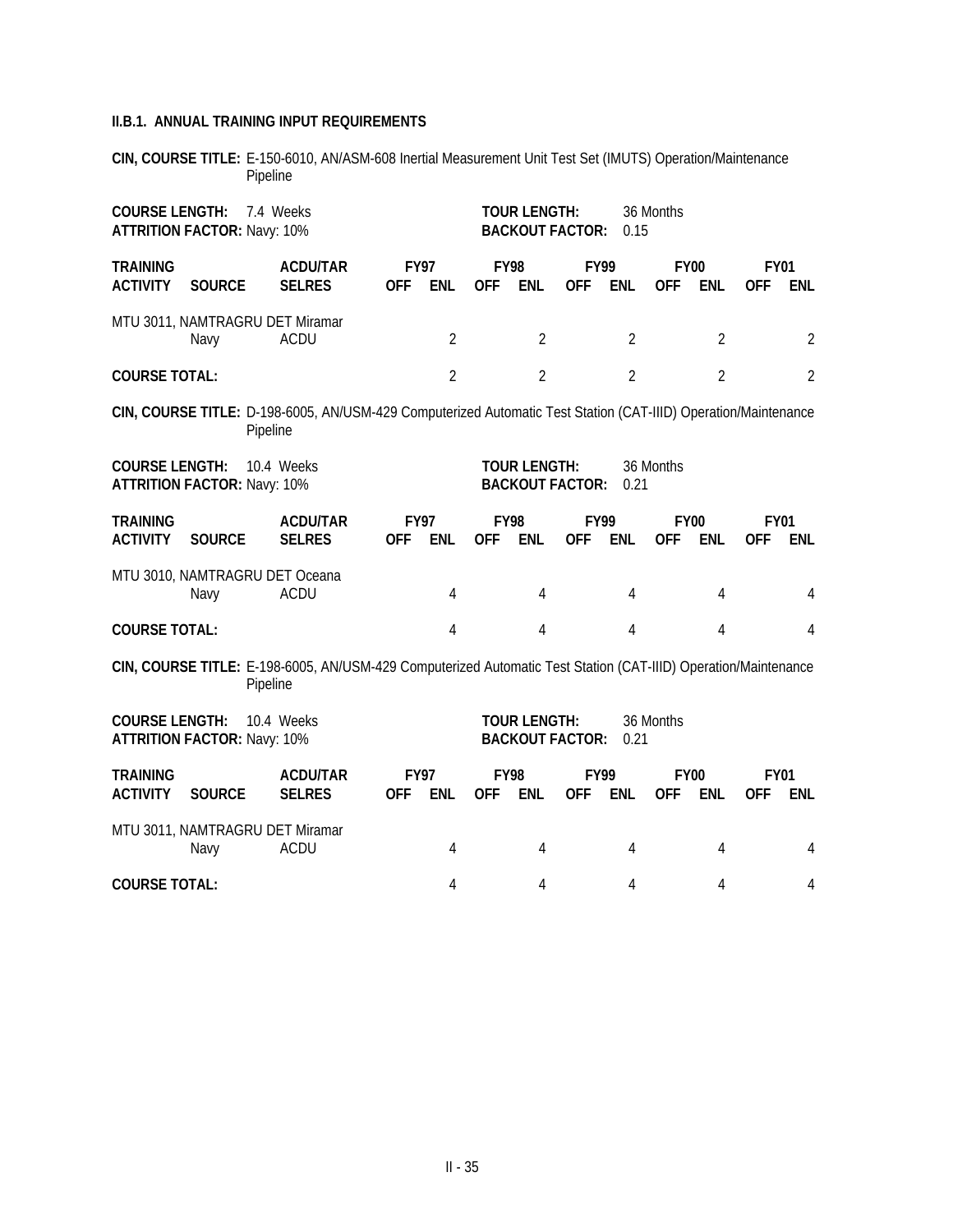**CIN, COURSE TITLE:** D-198-6231, AN/USM-467 Radar Communications (RADCOM) Test Station Operation/Maintenance

| <b>COURSE LENGTH:</b>                                                                        | <b>ATTRITION FACTOR: Navy: 10%</b>                                                                                                              | 13.4 Weeks                                                                                                 |            |                           | <b>TOUR LENGTH:</b><br><b>BACKOUT FACTOR:</b> |                                               | 0.27                      | 36 Months      |            |                           |                           |                |
|----------------------------------------------------------------------------------------------|-------------------------------------------------------------------------------------------------------------------------------------------------|------------------------------------------------------------------------------------------------------------|------------|---------------------------|-----------------------------------------------|-----------------------------------------------|---------------------------|----------------|------------|---------------------------|---------------------------|----------------|
| <b>TRAINING</b><br><b>ACTIVITY</b>                                                           | <b>SOURCE</b>                                                                                                                                   | <b>ACDU/TAR</b><br><b>SELRES</b>                                                                           | <b>OFF</b> | <b>FY97</b><br><b>ENL</b> | <b>OFF</b>                                    | <b>FY98</b><br><b>ENL</b>                     | <b>FY99</b><br><b>OFF</b> | <b>ENL</b>     | <b>OFF</b> | <b>FY00</b><br><b>ENL</b> | <b>FY01</b><br><b>OFF</b> | <b>ENL</b>     |
|                                                                                              | MTU 3010, NAMTRAGRU DET Oceana<br>Navy                                                                                                          | <b>ACDU</b>                                                                                                |            | 6                         |                                               | 6                                             |                           | 6              |            | 6                         |                           | 6              |
| <b>COURSE TOTAL:</b>                                                                         |                                                                                                                                                 |                                                                                                            |            | 6                         |                                               | 6                                             |                           | 6              |            | 6                         |                           | 6              |
|                                                                                              |                                                                                                                                                 | CIN, COURSE TITLE: E-198-6231, AN/USM-467 Radar Communications (RADCOM) Test Station Operation/Maintenance |            |                           |                                               |                                               |                           |                |            |                           |                           |                |
|                                                                                              | <b>COURSE LENGTH:</b><br>13.4 Weeks<br><b>TOUR LENGTH:</b><br>36 Months<br><b>ATTRITION FACTOR: Navy: 10%</b><br><b>BACKOUT FACTOR:</b><br>0.27 |                                                                                                            |            |                           |                                               |                                               |                           |                |            |                           |                           |                |
| <b>TRAINING</b><br><b>ACTIVITY</b>                                                           | <b>SOURCE</b>                                                                                                                                   | <b>ACDU/TAR</b><br><b>SELRES</b>                                                                           | <b>OFF</b> | <b>FY97</b><br><b>ENL</b> | <b>FY98</b><br><b>OFF</b>                     | <b>ENL</b>                                    | <b>FY99</b><br><b>OFF</b> | <b>ENL</b>     | <b>OFF</b> | <b>FY00</b><br><b>ENL</b> | <b>FY01</b><br><b>OFF</b> | <b>ENL</b>     |
|                                                                                              | MTU 3011, NAMTRAGRU DET Miramar<br>Navy                                                                                                         | <b>ACDU</b>                                                                                                |            | 6                         |                                               | 6                                             |                           | 6              |            | 6                         |                           | 6              |
| <b>COURSE TOTAL:</b>                                                                         |                                                                                                                                                 |                                                                                                            |            | 6                         |                                               | 6                                             |                           | 6              |            | 6                         |                           | 6              |
|                                                                                              |                                                                                                                                                 | CIN, COURSE TITLE: E-601-3011, T-56-425/427 Engine Second Degree Intermediate Maintenance Pipeline         |            |                           |                                               |                                               |                           |                |            |                           |                           |                |
| <b>COURSE LENGTH:</b>                                                                        | <b>ATTRITION FACTOR: Navy: 10%</b>                                                                                                              | 8.4 Weeks                                                                                                  |            |                           |                                               | <b>TOUR LENGTH:</b><br><b>BACKOUT FACTOR:</b> |                           | 0.17           | 36 Months  |                           |                           |                |
| <b>TRAINING</b><br><b>ACTIVITY</b>                                                           | <b>SOURCE</b>                                                                                                                                   | <b>ACDU/TAR</b><br><b>SELRES</b>                                                                           | <b>OFF</b> | <b>FY97</b><br><b>ENL</b> | <b>FY98</b><br><b>OFF</b>                     | <b>ENL</b>                                    | <b>FY99</b><br><b>OFF</b> | <b>ENL</b>     | <b>OFF</b> | <b>FY00</b><br><b>ENL</b> | <b>FY01</b><br><b>OFF</b> | <b>ENL</b>     |
|                                                                                              | MTU 1025, NAMTRAGRU DET Miramar<br>Navy                                                                                                         | <b>ACDU</b>                                                                                                |            | $\overline{2}$            |                                               | $\overline{2}$                                |                           | $\overline{2}$ |            | $\overline{2}$            |                           | $\overline{2}$ |
| $\overline{2}$<br>$\overline{2}$<br>$\overline{2}$<br><b>COURSE TOTAL:</b><br>$\overline{2}$ |                                                                                                                                                 |                                                                                                            |            |                           |                                               |                                               |                           |                |            |                           | $\overline{2}$            |                |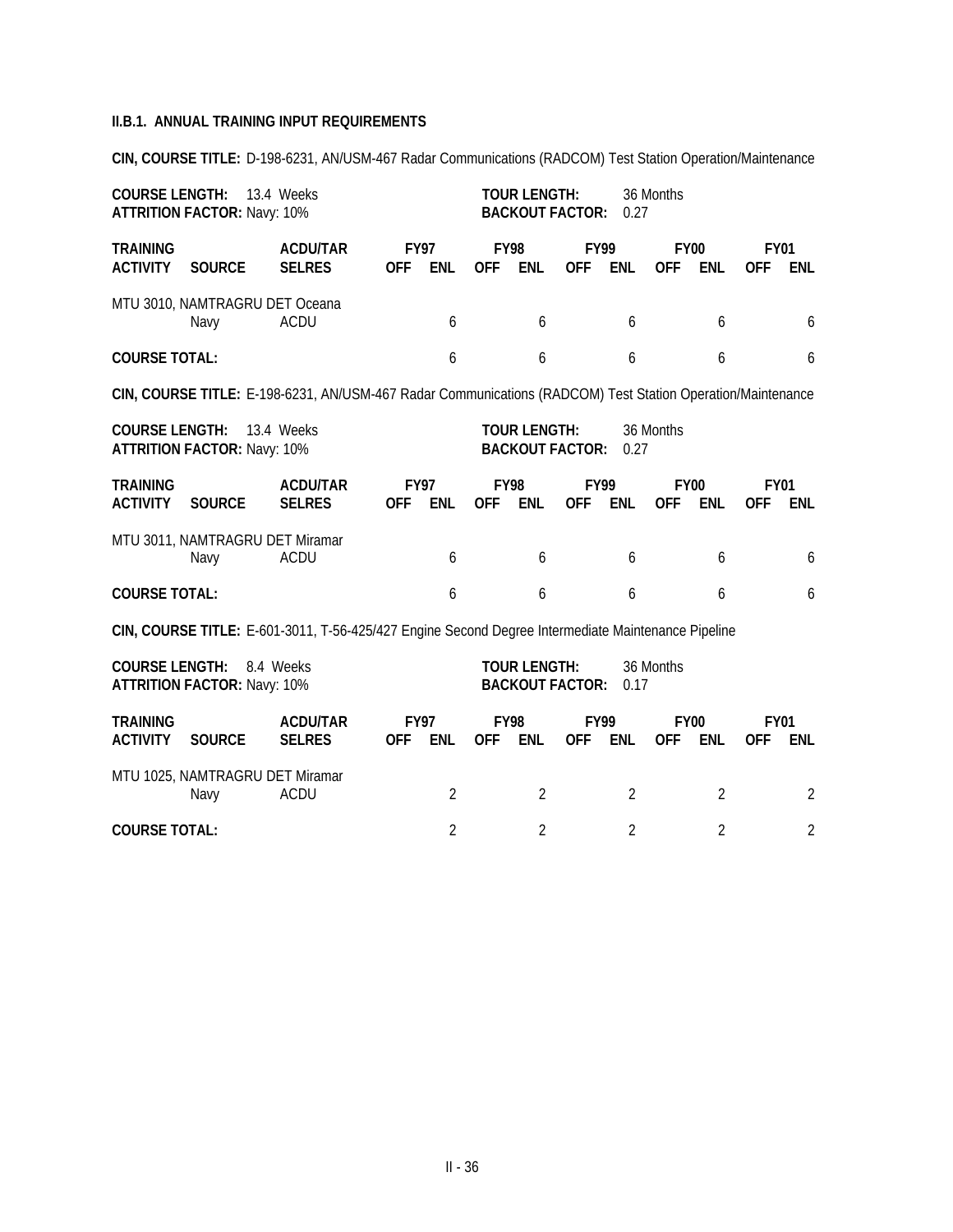**CIN, COURSE TITLE:** D-602-4008, Hydraulic Components Intermediate Maintenance

| <b>COURSE LENGTH:</b>                                                                                                                          | 3.4 Weeks<br><b>ATTRITION FACTOR: Navy: 10%</b> |                                                                                           | <b>TOUR LENGTH:</b><br><b>BACKOUT FACTOR:</b> |                |                           |                                               | 36 Months<br>0.07         |                |            |                           |                           |                |
|------------------------------------------------------------------------------------------------------------------------------------------------|-------------------------------------------------|-------------------------------------------------------------------------------------------|-----------------------------------------------|----------------|---------------------------|-----------------------------------------------|---------------------------|----------------|------------|---------------------------|---------------------------|----------------|
| <b>TRAINING</b><br><b>ACTIVITY</b>                                                                                                             | <b>SOURCE</b>                                   | <b>ACDU/TAR</b><br><b>SELRES</b>                                                          | <b>FY97</b><br><b>OFF</b>                     | <b>ENL</b>     | <b>OFF</b>                | <b>FY98</b><br><b>ENL</b>                     | <b>FY99</b><br><b>OFF</b> | <b>ENL</b>     | <b>OFF</b> | <b>FY00</b><br><b>ENL</b> | <b>FY01</b><br><b>OFF</b> | ENL            |
|                                                                                                                                                | MTU 1007, NAMTRAGRU DET Oceana<br>Navy          | ACDU                                                                                      |                                               | $\overline{2}$ |                           | $\overline{2}$                                |                           | $\overline{2}$ |            | $\overline{2}$            |                           | 2              |
| <b>COURSE TOTAL:</b>                                                                                                                           |                                                 |                                                                                           |                                               | $\overline{2}$ |                           | $\overline{2}$                                |                           | $\overline{2}$ |            | $\overline{2}$            |                           | $\overline{2}$ |
|                                                                                                                                                |                                                 | CIN, COURSE TITLE: E-602-4008, Hydraulic Components Intermediate Maintenance              |                                               |                |                           |                                               |                           |                |            |                           |                           |                |
| <b>COURSE LENGTH:</b><br>3.4 Weeks<br><b>TOUR LENGTH:</b><br>36 Months<br><b>BACKOUT FACTOR:</b><br><b>ATTRITION FACTOR: Navy: 10%</b><br>0.07 |                                                 |                                                                                           |                                               |                |                           |                                               |                           |                |            |                           |                           |                |
| <b>TRAINING</b><br><b>ACTIVITY</b>                                                                                                             | <b>SOURCE</b>                                   | <b>ACDU/TAR</b><br><b>SELRES</b>                                                          | <b>FY97</b><br><b>OFF</b>                     | <b>ENL</b>     | <b>FY98</b><br><b>OFF</b> | ENL                                           | <b>FY99</b><br><b>OFF</b> | <b>ENL</b>     | <b>OFF</b> | <b>FY00</b><br><b>ENL</b> | <b>FY01</b><br><b>OFF</b> | <b>ENL</b>     |
|                                                                                                                                                | MTU 1038, NAMTRAGRU DET Lemoore<br>Navy         | <b>ACDU</b>                                                                               |                                               | $\overline{2}$ |                           | $\overline{2}$                                |                           | $\overline{2}$ |            | $\overline{2}$            |                           | 2              |
| <b>COURSE TOTAL:</b>                                                                                                                           |                                                 |                                                                                           |                                               | $\overline{2}$ |                           | $\overline{2}$                                |                           | $\overline{2}$ |            | $\overline{2}$            |                           | $\overline{2}$ |
|                                                                                                                                                |                                                 | CIN, COURSE TITLE: D-602-5028, Attitude Heading Reference System Intermediate Maintenance |                                               |                |                           |                                               |                           |                |            |                           |                           |                |
| <b>COURSE LENGTH:</b>                                                                                                                          | <b>ATTRITION FACTOR: Navy: 10%</b>              | 4.4 Weeks                                                                                 |                                               |                |                           | <b>TOUR LENGTH:</b><br><b>BACKOUT FACTOR:</b> |                           | 0.09           | 36 Months  |                           |                           |                |
| <b>TRAINING</b><br><b>ACTIVITY</b>                                                                                                             | <b>SOURCE</b>                                   | <b>ACDU/TAR</b><br><b>SELRES</b>                                                          | <b>FY97</b><br><b>OFF</b>                     | <b>ENL</b>     | <b>OFF</b>                | <b>FY98</b><br><b>ENL</b>                     | <b>FY99</b><br><b>OFF</b> | <b>ENL</b>     | <b>OFF</b> | <b>FY00</b><br><b>ENL</b> | <b>FY01</b><br>0FF        | ENL            |
|                                                                                                                                                | MTU 1007, NAMTRAGRU DET Oceana<br>Navy          | ACDU                                                                                      |                                               | $\overline{2}$ |                           | $\overline{2}$                                |                           | $\overline{2}$ |            | $\overline{2}$            |                           | $\overline{2}$ |

| <b>COURSE TOTAL:</b> |  |  |  |
|----------------------|--|--|--|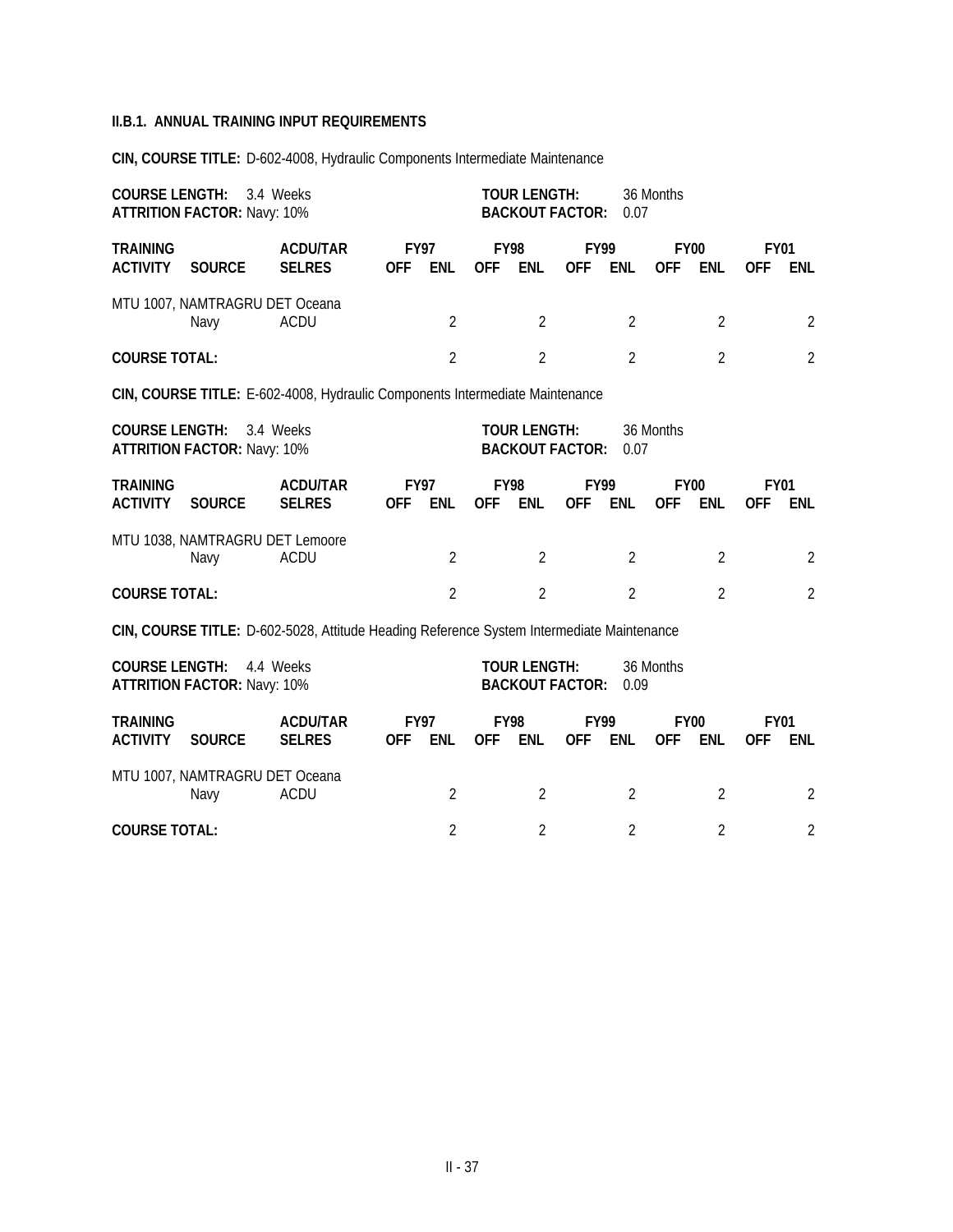**CIN, COURSE TITLE:** E-602-5028, Attitude Heading Reference System Intermediate Maintenance

| <b>COURSE LENGTH:</b>                                                                                                                          | <b>ATTRITION FACTOR: Navy: 10%</b>      | 4.4 Weeks                                                                     |                           |                |                           | <b>TOUR LENGTH:</b><br><b>BACKOUT FACTOR:</b> |                           | 0.09           | 36 Months                 |                |                           |                |
|------------------------------------------------------------------------------------------------------------------------------------------------|-----------------------------------------|-------------------------------------------------------------------------------|---------------------------|----------------|---------------------------|-----------------------------------------------|---------------------------|----------------|---------------------------|----------------|---------------------------|----------------|
| <b>TRAINING</b><br><b>ACTIVITY</b>                                                                                                             | <b>SOURCE</b>                           | <b>ACDU/TAR</b><br><b>SELRES</b>                                              | <b>FY97</b><br><b>OFF</b> | <b>ENL</b>     | <b>FY98</b><br><b>OFF</b> | <b>ENL</b>                                    | <b>FY99</b><br><b>OFF</b> | <b>ENL</b>     | <b>FY00</b><br><b>OFF</b> | <b>ENL</b>     | <b>FY01</b><br><b>OFF</b> | <b>ENL</b>     |
|                                                                                                                                                | MTU 1025, NAMTRAGRU DET Miramar<br>Navy | <b>ACDU</b>                                                                   |                           | $\overline{2}$ |                           | $\overline{2}$                                |                           | $\overline{2}$ |                           | $\overline{2}$ |                           | $\overline{2}$ |
| <b>COURSE TOTAL:</b>                                                                                                                           |                                         |                                                                               |                           | $\overline{2}$ |                           | $\overline{2}$                                |                           | $\overline{2}$ |                           | $\overline{2}$ |                           | $\overline{2}$ |
|                                                                                                                                                |                                         | CIN, COURSE TITLE: D-602-5062, Aircraft Sealed Instrument Intermediate Repair |                           |                |                           |                                               |                           |                |                           |                |                           |                |
| <b>TOUR LENGTH:</b><br><b>COURSE LENGTH:</b><br>6.4 Weeks<br>36 Months<br><b>ATTRITION FACTOR: Navy: 10%</b><br><b>BACKOUT FACTOR:</b><br>0.13 |                                         |                                                                               |                           |                |                           |                                               |                           |                |                           |                |                           |                |
| <b>TRAINING</b><br><b>ACTIVITY</b>                                                                                                             | <b>SOURCE</b>                           | <b>ACDU/TAR</b><br><b>SELRES</b>                                              | <b>FY97</b><br><b>OFF</b> | <b>ENL</b>     | <b>FY98</b><br>OFF ENL    |                                               | <b>FY99</b><br><b>OFF</b> | ENL            | <b>FY00</b><br><b>OFF</b> | <b>ENL</b>     | <b>FY01</b><br><b>OFF</b> | ENL            |
|                                                                                                                                                | Navy                                    | MTU 1011, NAMTRAGRU DET Jacksonville<br><b>ACDU</b>                           |                           | $\overline{2}$ |                           | $\overline{2}$                                |                           | $\overline{2}$ |                           | $\overline{2}$ |                           | $\overline{2}$ |
| <b>COURSE TOTAL:</b>                                                                                                                           |                                         |                                                                               |                           | $\overline{2}$ |                           | $\overline{2}$                                |                           | $\overline{2}$ |                           | $\overline{2}$ |                           | $\overline{2}$ |
|                                                                                                                                                |                                         | CIN, COURSE TITLE: E-602-5062, Aircraft Sealed Instrument Intermediate Repair |                           |                |                           |                                               |                           |                |                           |                |                           |                |
| <b>COURSE LENGTH:</b><br>6.4 Weeks<br><b>TOUR LENGTH:</b><br>36 Months<br><b>BACKOUT FACTOR:</b><br><b>ATTRITION FACTOR: Navy: 10%</b><br>0.13 |                                         |                                                                               |                           |                |                           |                                               |                           |                |                           |                |                           |                |
| <b>TRAINING</b><br><b>ACTIVITY</b>                                                                                                             | <b>SOURCE</b>                           | <b>ACDU/TAR</b><br><b>SELRES</b>                                              | <b>FY97</b><br><b>OFF</b> | ENL            | <b>FY98</b><br><b>OFF</b> | <b>ENL</b>                                    | <b>FY99</b><br><b>OFF</b> | ENL            | <b>FY00</b><br><b>OFF</b> | <b>ENL</b>     | <b>FY01</b><br><b>OFF</b> | <b>ENL</b>     |
|                                                                                                                                                | MTU 1025, NAMTRAGRU DET Miramar<br>Navy | <b>ACDU</b>                                                                   |                           | $\overline{2}$ |                           | $\overline{2}$                                |                           | $\overline{2}$ |                           | $\overline{2}$ |                           | $\overline{2}$ |

**COURSE TOTAL:** 2 2 2 2 2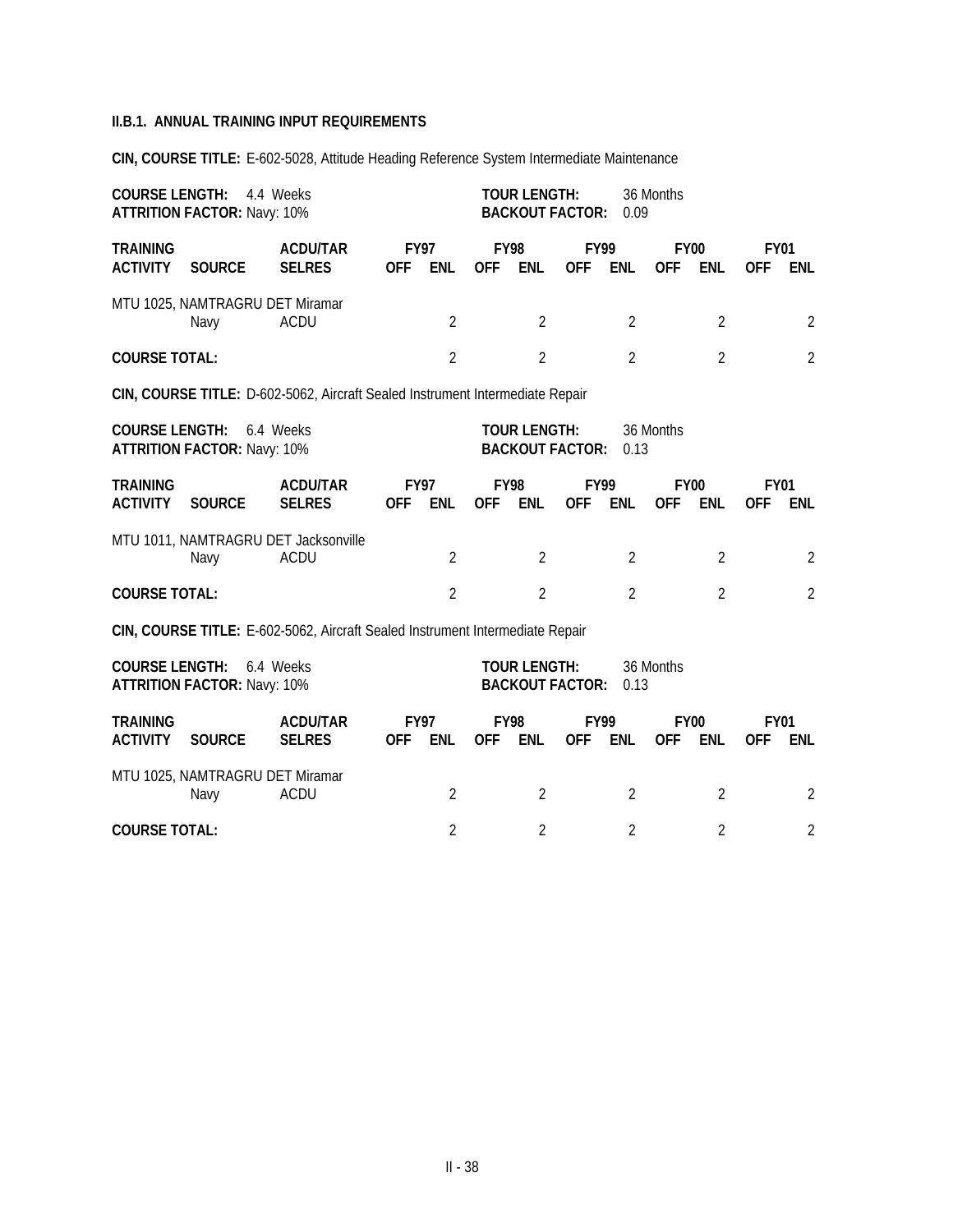**CIN, COURSE TITLE:** D-603-4007, Airframes Intermediate Maintenance

| <b>COURSE LENGTH:</b>                                                                                                                                                                                                                                                            | <b>ATTRITION FACTOR: Navy: 10%</b>                                | 4.2 Weeks                        | TOUR LENGTH:<br>36 Months<br><b>BACKOUT FACTOR:</b><br>0.08 |                |                |                                        |                    |                |                                |                |                           |                |
|----------------------------------------------------------------------------------------------------------------------------------------------------------------------------------------------------------------------------------------------------------------------------------|-------------------------------------------------------------------|----------------------------------|-------------------------------------------------------------|----------------|----------------|----------------------------------------|--------------------|----------------|--------------------------------|----------------|---------------------------|----------------|
| <b>TRAINING</b><br><b>ACTIVITY</b>                                                                                                                                                                                                                                               | <b>SOURCE</b>                                                     | <b>ACDU/TAR</b><br><b>SELRES</b> | <b>FY97</b><br><b>OFF</b>                                   | <b>ENL</b>     | <b>OFF</b>     | <b>FY98</b><br>ENL                     | FY99<br><b>OFF</b> | ENL            | FY <sub>00</sub><br><b>OFF</b> | <b>ENL</b>     | <b>FY01</b><br><b>OFF</b> | ENL            |
|                                                                                                                                                                                                                                                                                  | MTU 1007, NAMTRAGRU DET Oceana<br>Navy                            | ACDU                             |                                                             | 2              |                | $\overline{2}$                         |                    | $\overline{2}$ |                                | $\overline{2}$ |                           | 2              |
| <b>COURSE TOTAL:</b>                                                                                                                                                                                                                                                             |                                                                   |                                  |                                                             | 2              |                | $\mathfrak{D}$                         |                    | $\mathcal{P}$  |                                | $\overline{2}$ |                           | $\overline{2}$ |
|                                                                                                                                                                                                                                                                                  | CIN, COURSE TITLE: E-603-4007, Airframes Intermediate Maintenance |                                  |                                                             |                |                |                                        |                    |                |                                |                |                           |                |
| <b>COURSE LENGTH:</b>                                                                                                                                                                                                                                                            | <b>ATTRITION FACTOR: Navy: 10%</b>                                | 4.2 Weeks                        |                                                             |                |                | TOUR LENGTH:<br><b>BACKOUT FACTOR:</b> |                    | 0.08           | 36 Months                      |                |                           |                |
| <b>TRAINING</b><br><b>ACDU/TAR</b><br><b>FY98</b><br><b>FY97</b><br>FY99<br>FY <sub>00</sub><br><b>FY01</b><br><b>ACTIVITY</b><br><b>SOURCE</b><br><b>SELRES</b><br><b>ENL</b><br><b>OFF</b><br>ENL<br><b>OFF</b><br>ENL<br><b>ENL</b><br><b>OFF</b><br><b>OFF</b><br><b>OFF</b> |                                                                   |                                  |                                                             |                |                |                                        |                    |                |                                | <b>ENL</b>     |                           |                |
|                                                                                                                                                                                                                                                                                  | MTU 1038, NAMTRAGRU DET Lemoore<br>Navy                           | ACDU                             |                                                             | 2              |                | $\overline{2}$                         |                    | $\mathfrak{D}$ |                                | 2              |                           | 2              |
| <b>COURSE TOTAL:</b>                                                                                                                                                                                                                                                             |                                                                   |                                  |                                                             | $\mathfrak{D}$ | $\mathfrak{D}$ |                                        | $\mathfrak{D}$     |                | $\mathfrak{D}$                 |                | 2                         |                |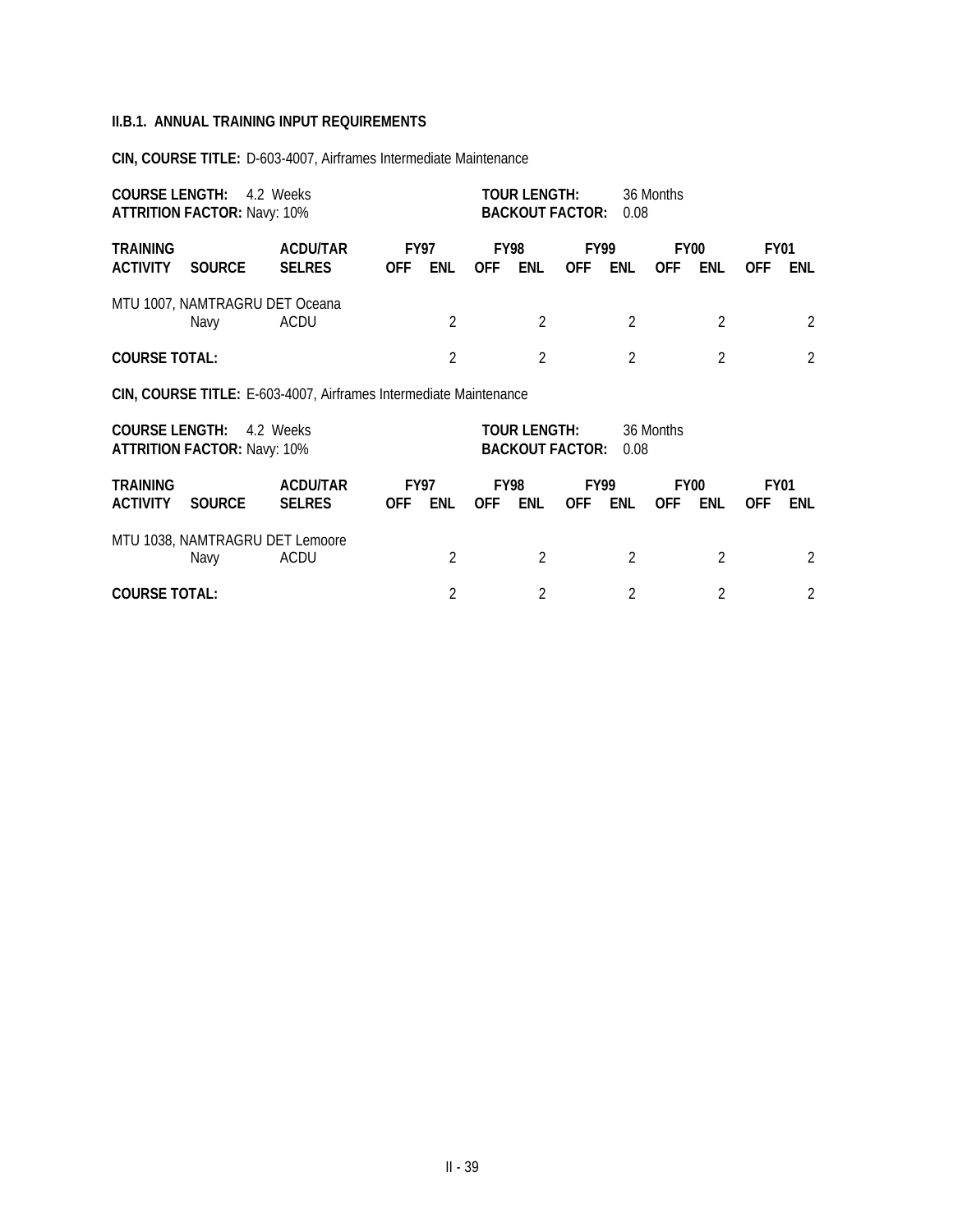### **PART III - TRAINING REQUIREMENTS**

The following elements are not affected by the E-2C Aircraft and, therefore, are not included in Part III of this NTSP:

- III.A.2.b. PLANNED COURSES
- III.A.2.c. UNIQUE COURSES
- III.A.3. EXISTING TRAINING PHASED OUT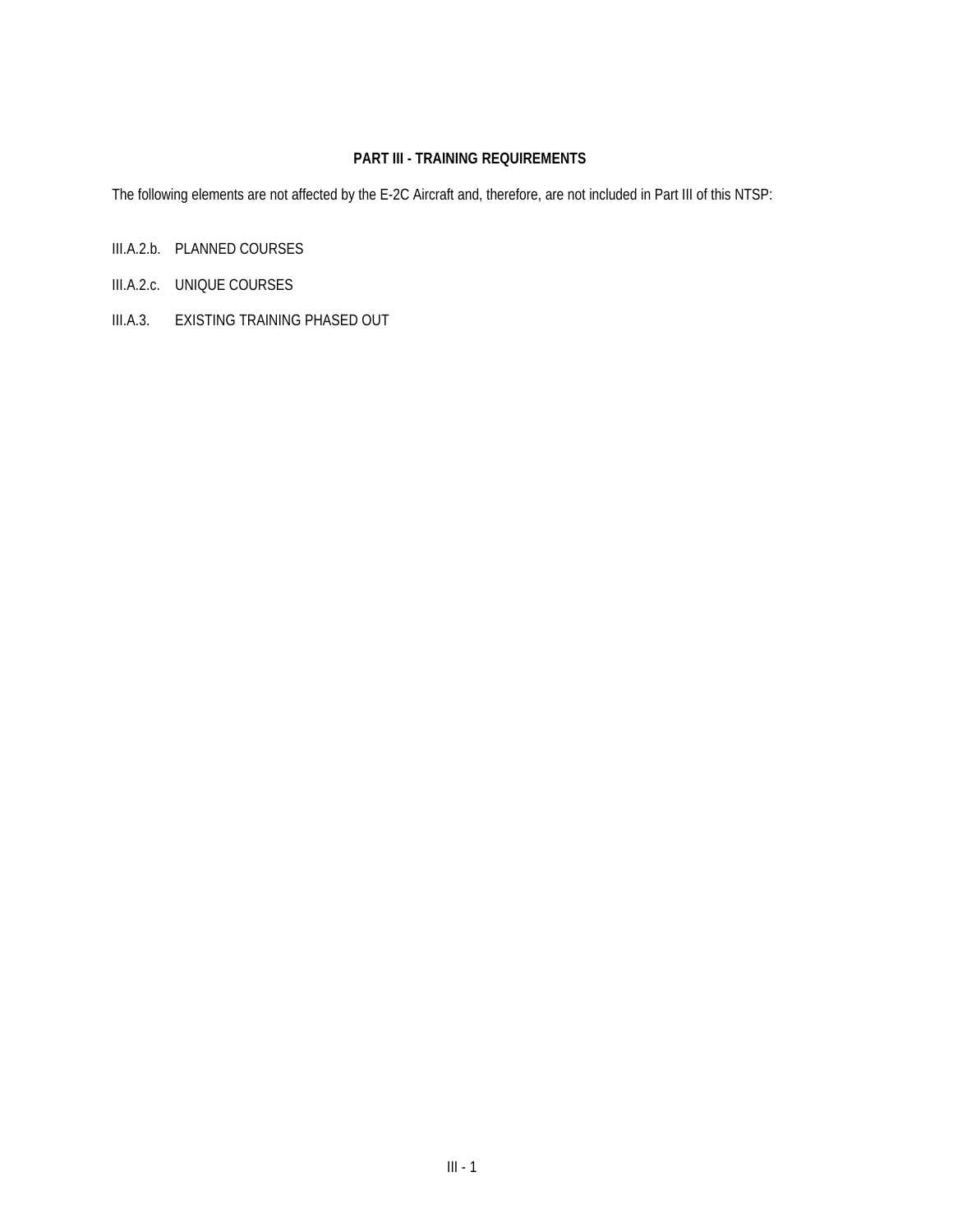## **III.A. TRAINING COURSE REQUIREMENTS**

### **III.A.1. INITIAL TRAINING REQUIREMENTS**

E-2C initial training has been completed for Group II aircraft. Initial and follow-on training requirements for various components of ECP-418 and the Hawkeye 2000 aircraft have not been determined. These will be included in future updates to this NTSP.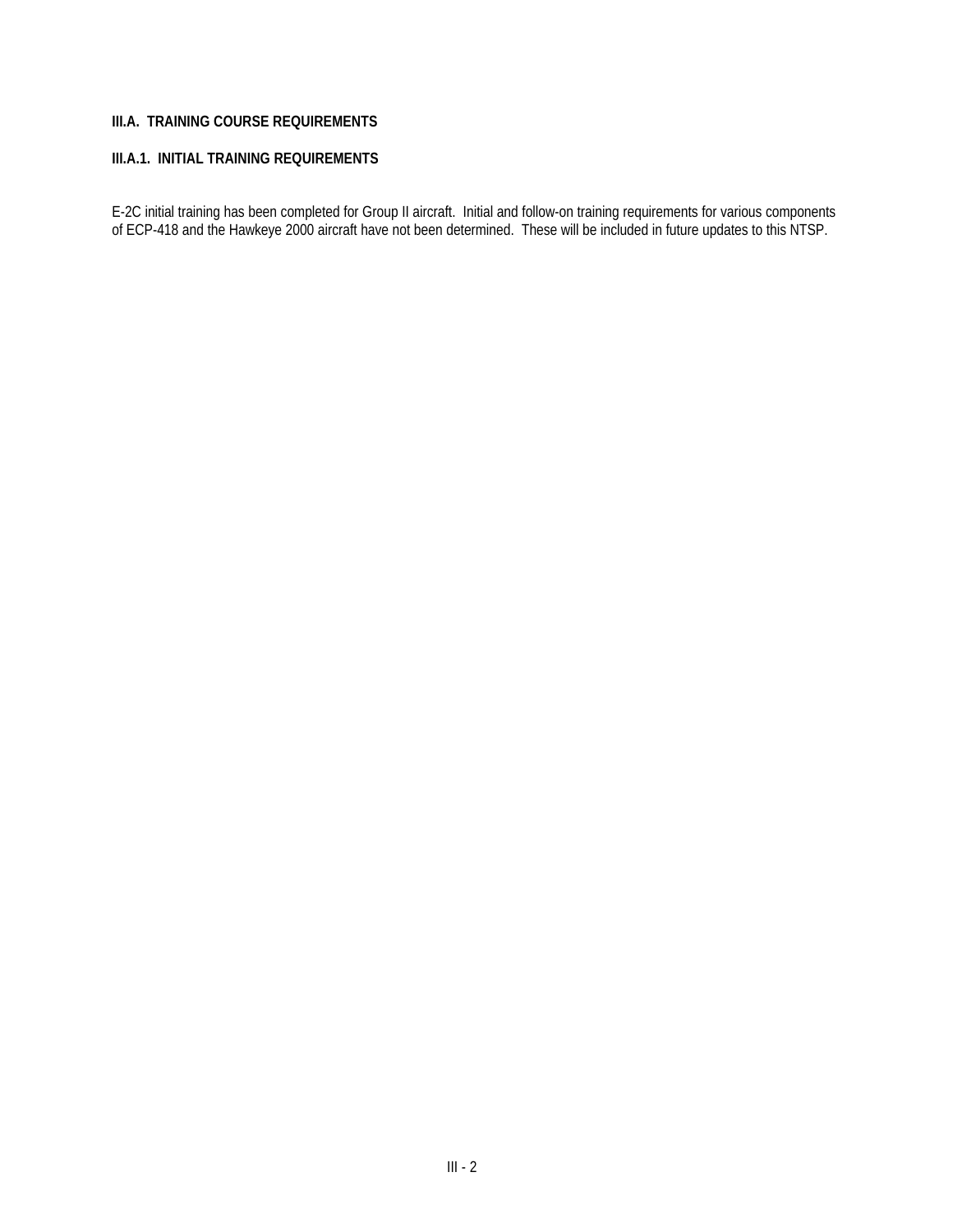#### **III.A.2. FOLLOW-ON TRAINING**

**III.A.2.a. EXISTING COURSES**

**CIN, COURSE TITLE:** D-2B-0351, E-2C Group O Category 1 Replacement Pilot Pipeline

**TRAINING ACTIVITY:** VAW-120 **LOCATION, UIC:** NAS Norfolk, 09527

**SOURCE:** Navy **STUDENT CATEGORY:** ACDU - TAR

| <b>FY97</b> |     |     | <b>FY98</b> | <b>FY99</b> |     | <b>FY00</b> |     | <b>FY01</b> |     |            |
|-------------|-----|-----|-------------|-------------|-----|-------------|-----|-------------|-----|------------|
| <b>OFF</b>  | ENL | 0FF | ENL         | <b>OFF</b>  | ENL | <b>OFF</b>  | ENL | <b>OFF</b>  | ENL |            |
| 11          |     |     |             |             |     |             |     |             |     | ATIR       |
| 11          |     | 11  |             | 11          |     | 11          |     |             |     | Output     |
| 7.4         |     | 74  |             | 7.4         |     | 7.4         |     | 7.4         |     | AOB        |
| 74          |     | 14  |             | 74          |     | 14          |     | 7.4         |     | Chargeable |

**CIN, COURSE TITLE:** D-2B-0352, E-2C Group O Category 2 Replacement Pilot Pipeline

**TRAINING ACTIVITY:** VAW-120 **LOCATION, UIC:** NAS Norfolk, 09527

**SOURCE:** Navy **STUDENT CATEGORY:** ACDU - TAR

| <b>FY97</b> |     | <b>FY98</b> |     | <b>FY99</b> |     | FY <sub>00</sub> |     | <b>FY01</b> |            |            |
|-------------|-----|-------------|-----|-------------|-----|------------------|-----|-------------|------------|------------|
| <b>OFF</b>  | ENL | <b>OFF</b>  | ENL | <b>OFF</b>  | ENL | <b>OFF</b>       | ENL | <b>OFF</b>  | <b>FNL</b> |            |
| 4           |     |             |     |             |     |                  |     | 4           |            | ATIR       |
| 4           |     |             |     |             |     |                  |     | 4           |            | Output     |
| 2.0         |     | 2.0         |     | 2.0         |     | 2.0              |     | 2.0         |            | AOB        |
| 2.0         |     | 2 በ         |     | ን በ         |     | 2 U              |     | 2.0         |            | Chargeable |

**CIN, COURSE TITLE:** D-2B-0353, E-2C Group O Category 3 Replacement Pilot Pipeline

**TRAINING ACTIVITY:** VAW-120 **LOCATION, UIC:** NAS Norfolk, 09527

| <b>FY97</b> |     | <b>FY98</b> |     | <b>FY99</b> |     | <b>FY00</b> |     | <b>FY01</b> |     |            |
|-------------|-----|-------------|-----|-------------|-----|-------------|-----|-------------|-----|------------|
| OFF         | ENL | <b>OFF</b>  | ENL | <b>OFF</b>  | ENL | <b>OFF</b>  | ENL | <b>OFF</b>  | ENL |            |
|             |     |             |     |             |     |             |     |             |     | ATIR       |
| ി           |     |             |     |             |     |             |     |             |     | Output     |
| 0.8         |     | 0.8         |     | 0.8         |     | 0.8         |     | 0.8         |     | AOB        |
| 0.8         |     | 0.8         |     | 0.8         |     | 0.8         |     | 0.8         |     | Chargeable |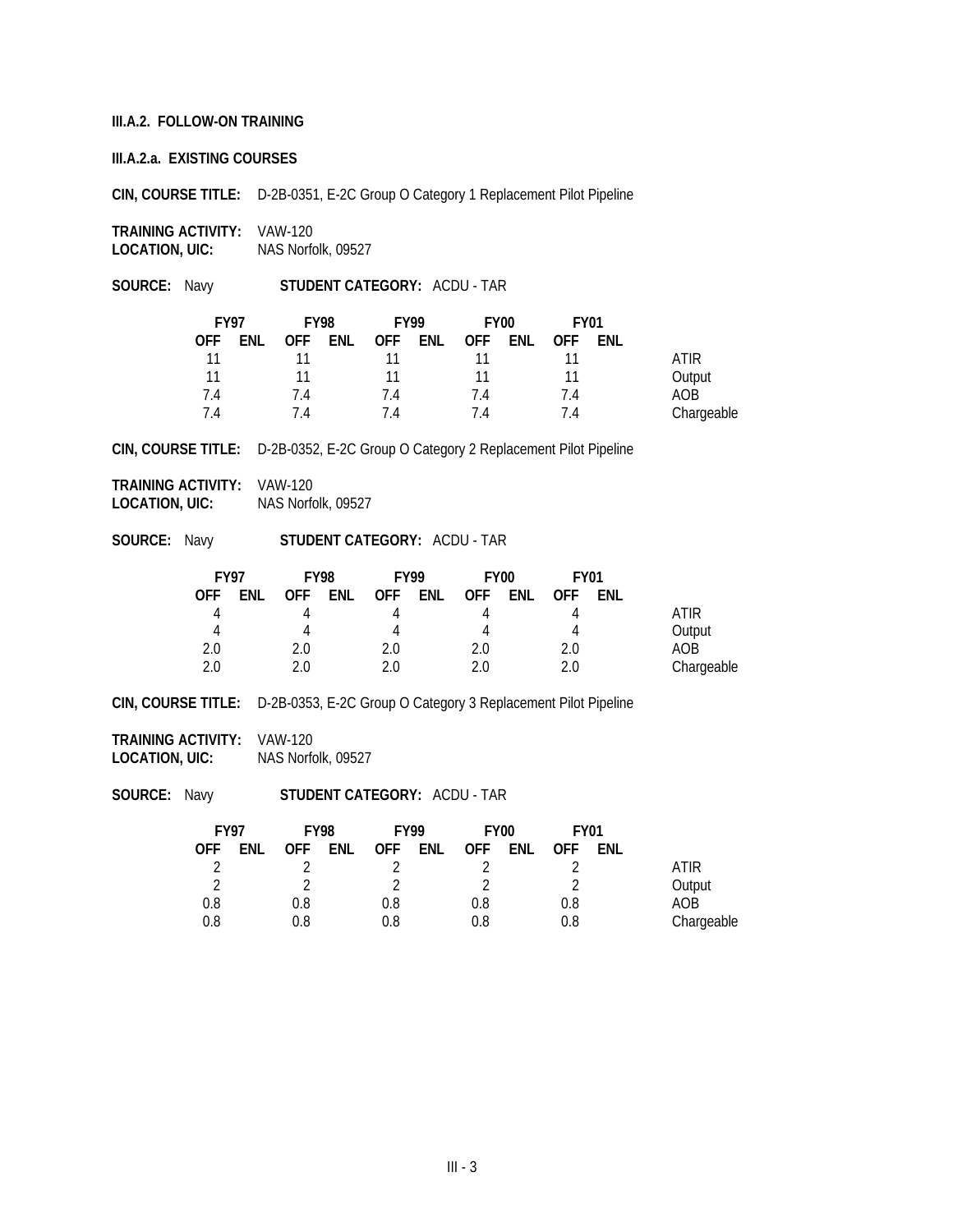**CIN, COURSE TITLE:** D-2B-0354, E-2C Group O Category 4 Replacement Pilot Pipeline

**TRAINING ACTIVITY:** VAW-120 **LOCATION, UIC:** NAS Norfolk, 09527

**SOURCE:** Navy **STUDENT CATEGORY:** ACDU - TAR

| <b>FY97</b> |     | <b>FY98</b> |     | <b>FY99</b> |            | <b>FY00</b> |     | <b>FY01</b> |     |             |
|-------------|-----|-------------|-----|-------------|------------|-------------|-----|-------------|-----|-------------|
| OFF.        | ENL | <b>OFF</b>  | ENL | <b>OFF</b>  | <b>ENL</b> | <b>OFF</b>  | ENL | 0FF.        | ENL |             |
|             |     |             |     |             |            |             |     |             |     | <b>ATIR</b> |
|             |     |             |     |             |            |             |     |             |     | Output      |
| 1.0         |     | 1.0         |     | 1.0         |            | 1.0         |     | 1.0         |     | AOB         |
| 1 N         |     | 1.0         |     | 1 በ         |            | 1 N         |     | 1.0         |     | Chargeable  |

**CIN, COURSE TITLE:** D-2B-0371, E-2C Plus Group 2 Category 1 Fleet Replacement Pilot Pipeline

**TRAINING ACTIVITY:** VAW-120 **LOCATION, UIC:** NAS Norfolk, 09527

**SOURCE:** Navy **STUDENT CATEGORY:** ACDU - TAR

| <b>FY97</b> |     | <b>FY98</b> |     | <b>FY99</b> |     | FY <sub>00</sub> |     | <b>FY01</b> |     |             |
|-------------|-----|-------------|-----|-------------|-----|------------------|-----|-------------|-----|-------------|
| 0FF         | ENL | <b>OFF</b>  | ENL | <b>OFF</b>  | ENL | <b>OFF</b>       | ENL | <b>OFF</b>  | ENL |             |
| 11          |     |             |     |             |     |                  |     |             |     | <b>ATIR</b> |
| 11          |     |             |     |             |     |                  |     |             |     | Output      |
| 7.0         |     | 7.0         |     | 7.0         |     | 7.0              |     | 7.0         |     | AOB         |
| 7 በ         |     | 7.0         |     | 70          |     |                  |     |             |     | Chargeable  |

**CIN, COURSE TITLE:** D-2B-0372, E-2C Plus Group 2 Category 2 Fleet Replacement Pilot Pipeline

**TRAINING ACTIVITY:** VAW-120 **LOCATION, UIC:** NAS Norfolk, 09527

| <b>FY97</b> |     | <b>FY98</b> |            | <b>FY99</b> |     | <b>FY00</b> |     | <b>FY01</b> |            |            |
|-------------|-----|-------------|------------|-------------|-----|-------------|-----|-------------|------------|------------|
| OFF.        | ENL | <b>OFF</b>  | <b>ENL</b> | <b>OFF</b>  | ENL | <b>OFF</b>  | ENL | 0FF.        | <b>ENL</b> |            |
|             |     |             |            |             |     |             |     |             |            | ATIR       |
| 4           |     |             |            |             |     |             |     |             |            | Output     |
| 1.9         |     | 1 Q         |            | 19          |     | 1 Q         |     | 1.9         |            | AOB        |
| 1 Q         |     | 1 Q         |            | 1 Q         |     | 1 Q         |     | 1 Q         |            | Chargeable |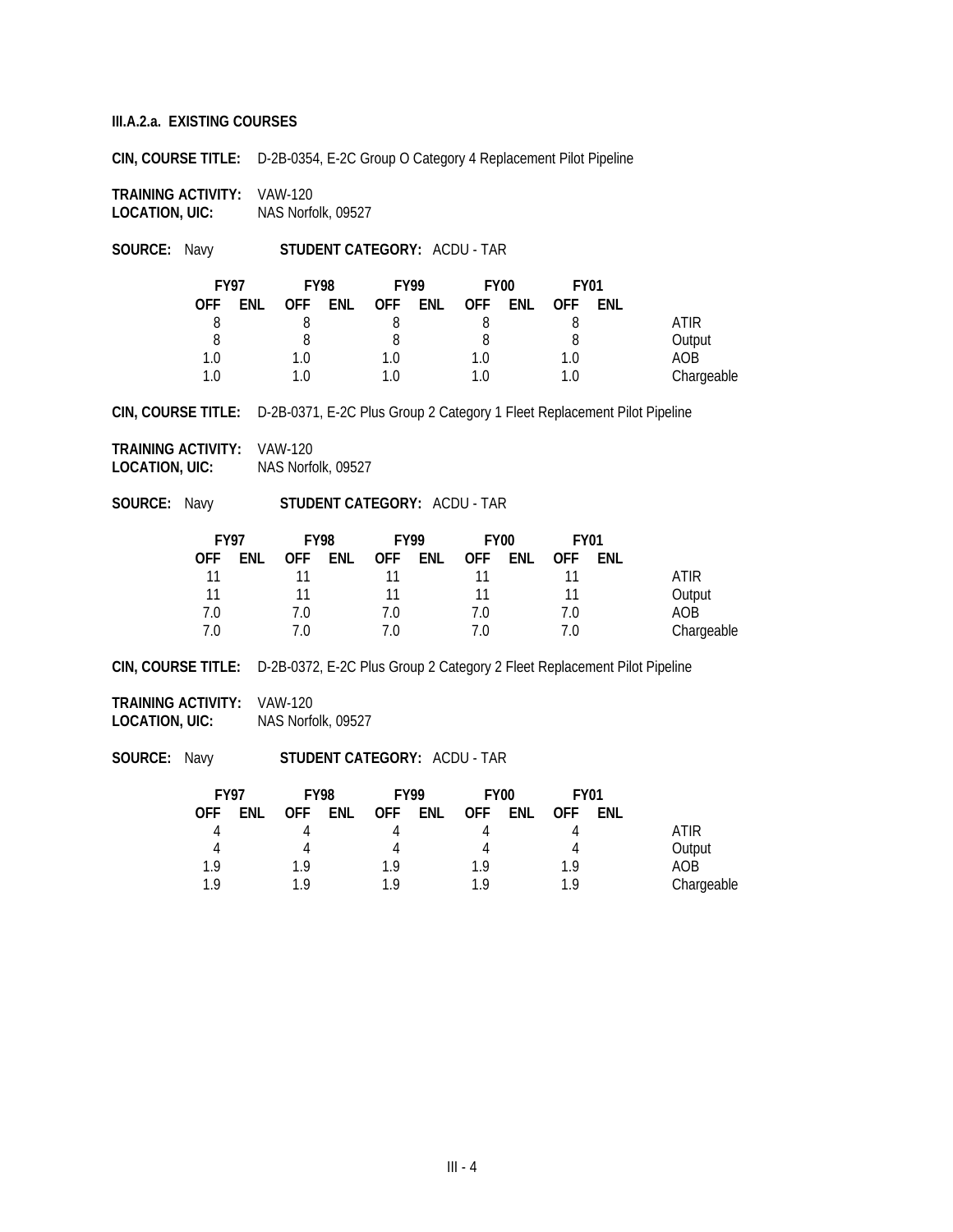**CIN, COURSE TITLE:** D-2B-0373, E-2C Plus Group 2 Category 3 Fleet Replacement Pilot Pipeline

**TRAINING ACTIVITY:** VAW-120 **LOCATION, UIC:** NAS Norfolk, 09527

**SOURCE:** Navy **STUDENT CATEGORY:** ACDU - TAR

| <b>FY97</b> |     | <b>FY98</b> |     | <b>FY99</b> |     | FY <sub>00</sub> |     | <b>FY01</b> |     |            |
|-------------|-----|-------------|-----|-------------|-----|------------------|-----|-------------|-----|------------|
| OFF.        | ENL | <b>OFF</b>  | ENL | OFF .       | ENL | <b>OFF</b>       | ENL | 0FF         | ENL |            |
|             |     |             |     |             |     |                  |     |             |     | ATIR       |
| ി           |     |             |     |             |     |                  |     | ⌒           |     | Output     |
| 0.8         |     | 0.8         |     | 0.8         |     | 0.8              |     | 0.8         |     | AOB        |
| 0.8         |     | 0.8         |     | 0.8         |     | 0.8              |     | 0.8         |     | Chargeable |

**CIN, COURSE TITLE:** D-2B-0374, E-2C Plus Group 2 Category 4 Fleet Replacement Pilot Pipeline

**TRAINING ACTIVITY:** VAW-120 **LOCATION, UIC:** NAS Norfolk, 09527

**SOURCE:** Navy **STUDENT CATEGORY:** ACDU - TAR

| <b>FY97</b> |     | <b>FY98</b> |     | <b>FY99</b> |     | <b>FY00</b> |     | <b>FY01</b> |     |            |
|-------------|-----|-------------|-----|-------------|-----|-------------|-----|-------------|-----|------------|
| <b>OFF</b>  | ENL | <b>OFF</b>  | ENL | <b>OFF</b>  | ENL | <b>OFF</b>  | ENL | <b>OFF</b>  | ENL |            |
|             |     |             |     |             |     |             |     |             |     | ATIR       |
| 8           |     |             |     |             |     |             |     | 8           |     | Output     |
| 1.0         |     | 1.0         |     | 1.0         |     | 1 በ         |     | 1.0         |     | AOB        |
| 1.0         |     | 1.0         |     | 1 በ         |     |             |     | 1.0         |     | Chargeable |

**CIN, COURSE TITLE:** E-2B-1000, E-2C Advanced Mission Commander Training

**TRAINING ACTIVITY:** Naval Strike Warfare Center **LOCATION, UIC:** NAS Fallon, 68847

| <b>FY97</b> |     | <b>FY98</b> |     | <b>FY99</b> |     | FY <sub>00</sub> |     | <b>FY01</b> |            |            |
|-------------|-----|-------------|-----|-------------|-----|------------------|-----|-------------|------------|------------|
| 0FF.        | ENL | <b>OFF</b>  | ENL | <b>OFF</b>  | ENL | <b>OFF</b>       | ENL | <b>OFF</b>  | <b>FNL</b> |            |
|             |     |             |     |             |     |                  |     |             |            | ATIR       |
| 4           |     |             |     |             |     | 4                |     |             |            | Output     |
| 0.1         |     | 0.1         |     | 0.1         |     | 0.1              |     | 0.1         |            | AOB        |
| 0.1         |     | በ 1         |     |             |     | በ 1              |     | በ 1         |            | Chargeable |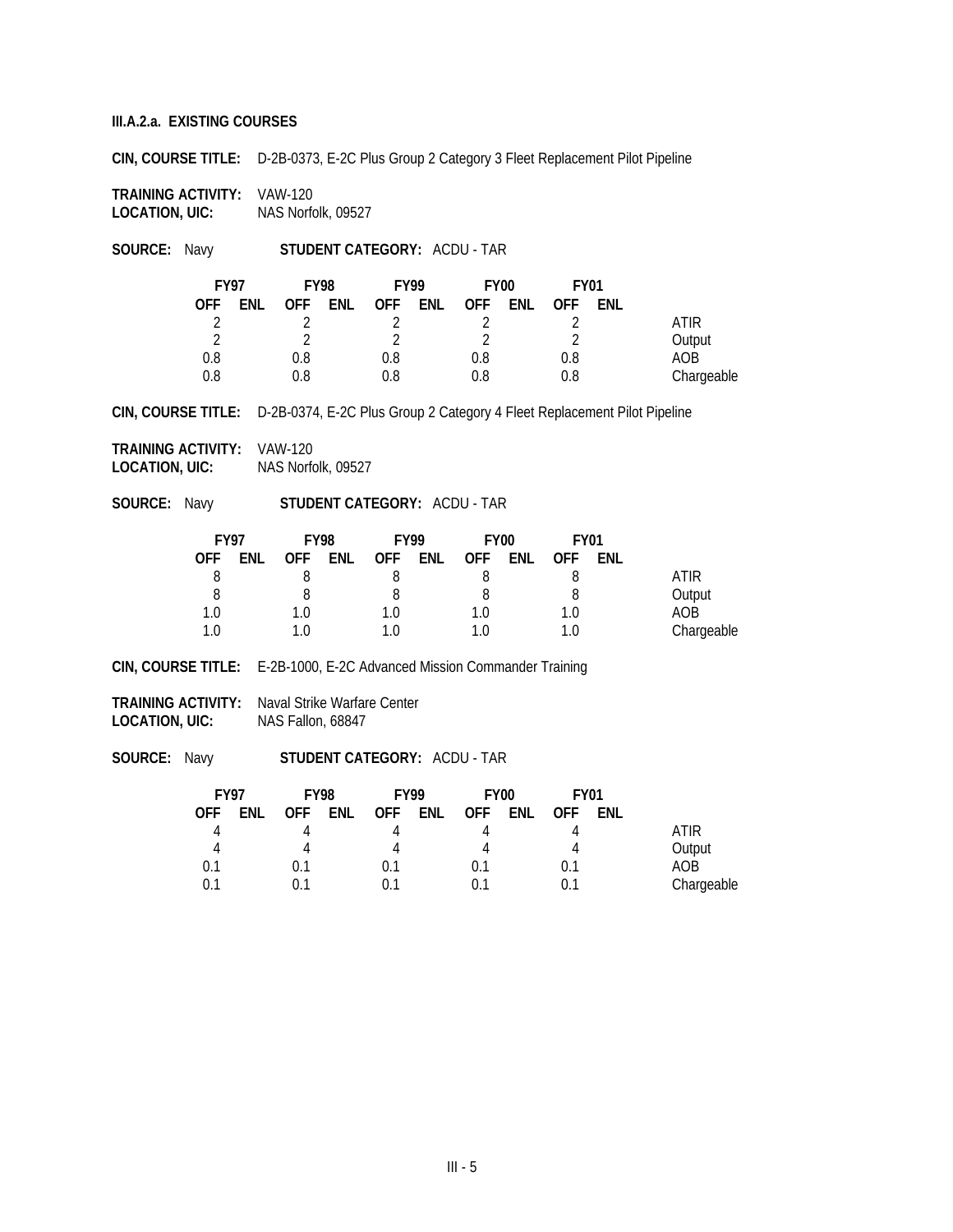**CIN, COURSE TITLE:** E-2B-1000, E-2C Advanced Mission Commander Training

**TRAINING ACTIVITY:** Naval Strike Warfare Center<br>**LOCATION, UIC:** NAS Fallon, 68847 **LOCATION, UIC:** 

**SOURCE:** Navy **STUDENT CATEGORY:** ACDU - TAR

| <b>FY97</b> |     | <b>FY98</b> |  | <b>FY99</b> |     | FY <sub>00</sub> |     |            | <b>FY01</b> |            |
|-------------|-----|-------------|--|-------------|-----|------------------|-----|------------|-------------|------------|
| 0FF         | ENL | OFF ENL     |  | <b>OFF</b>  | ENL | <b>OFF</b>       | ENL | <b>OFF</b> | ENL         |            |
|             |     |             |  |             |     |                  |     |            |             | ATIR       |
| b           |     |             |  |             |     |                  |     |            |             | Output     |
| 0.2         |     | 0.2         |  | 0.2         |     | 0.2              |     | 0.2        |             | AOB        |
| በ 2         |     | በ ን         |  |             |     | በ ን              |     | በ ን        |             | Chargeable |

**CIN, COURSE TITLE:** D-2D-0351, E-2C Group O Category 1 Replacement Naval Flight Officer Pipeline

**TRAINING ACTIVITY:** VAW-120 **LOCATION, UIC:** NAS Norfolk, 09527

**SOURCE:** Navy **STUDENT CATEGORY:** ACDU - TAR

| <b>FY97</b> |     | <b>FY98</b> |     | <b>FY99</b> |     | FY <sub>00</sub> |     | <b>FY01</b> |            |            |
|-------------|-----|-------------|-----|-------------|-----|------------------|-----|-------------|------------|------------|
| <b>OFF</b>  | ENL | <b>OFF</b>  | ENL | <b>OFF</b>  | ENL | <b>OFF</b>       | ENL | <b>OFF</b>  | <b>ENL</b> |            |
| 17          |     |             |     |             |     |                  |     |             |            | ATIR       |
| 17          |     | 17          |     | 17          |     | 17               |     | 17          |            | Output     |
| 15.6        |     | 15.6        |     | 15.6        |     | 15.6             |     | 15.6        |            | AOB        |
| 15.6        |     | 15.6        |     | 15.6        |     | 15.6             |     | 15.6        |            | Chargeable |

**CIN, COURSE TITLE:** D-2D-0352, E-2C Group O Category 2 Replacement Naval Flight Officer Pipeline

**TRAINING ACTIVITY:** VAW-120 **LOCATION, UIC:** NAS Norfolk, 09527

|             |     | <b>FY01</b> |     | FY <sub>00</sub> | <b>FY99</b> |      |     | <b>FY98</b> |     | <b>FY97</b> |
|-------------|-----|-------------|-----|------------------|-------------|------|-----|-------------|-----|-------------|
|             | ENL | <b>OFF</b>  | ENL | <b>OFF</b>       | ENL         | OFF. | ENL | <b>OFF</b>  | ENL | OFF         |
| <b>ATIR</b> |     |             |     |                  |             |      |     |             |     |             |
| Output      |     |             |     |                  |             |      |     |             |     | b           |
| AOB         |     | 3.6         |     | 3.6              |             | 3.6  |     | 3.6         |     | 3.6         |
| Chargeable  |     | 3.6         |     | 3.6              |             | 3.6  |     | 3.6         |     | 3.6         |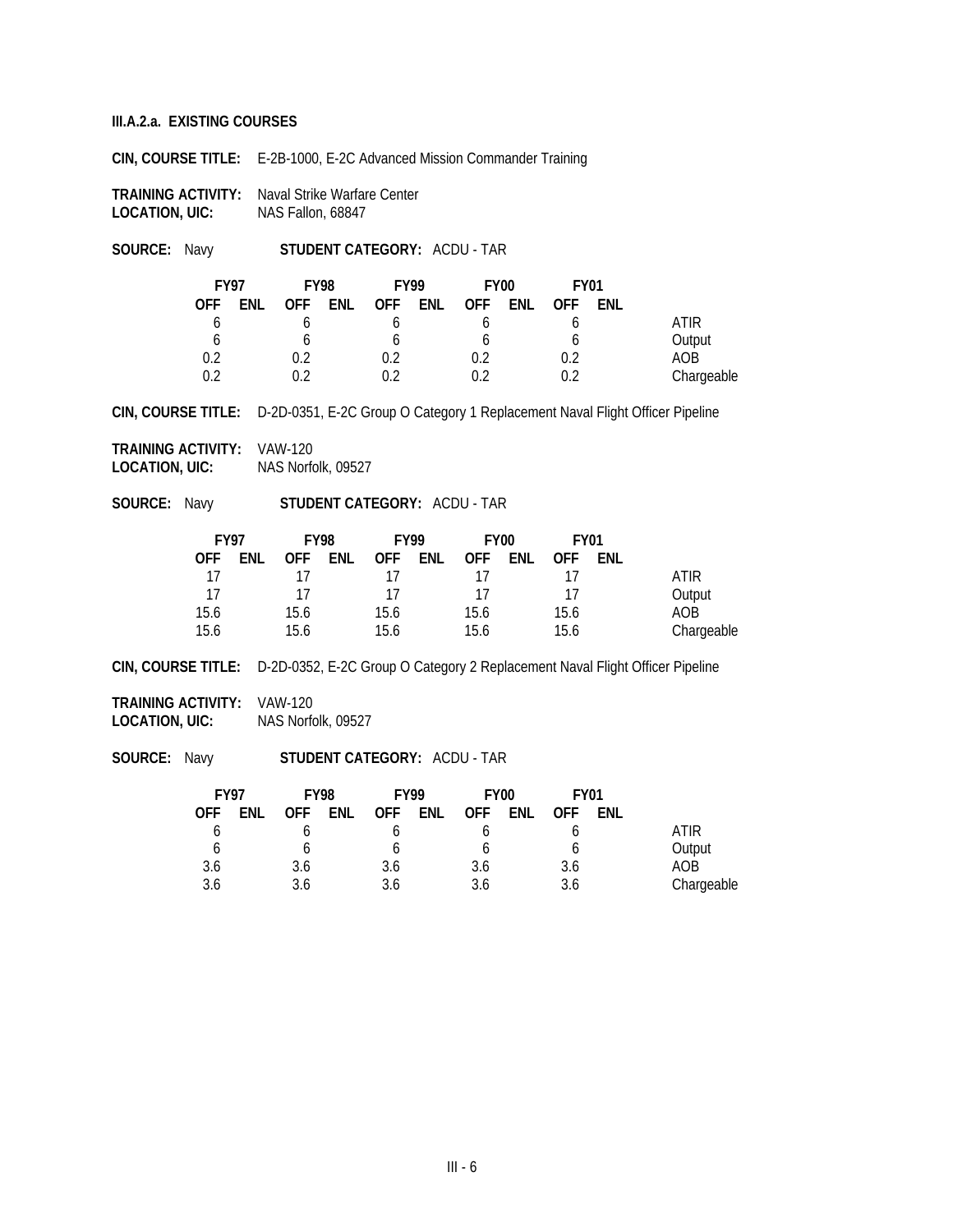**CIN, COURSE TITLE:** D-2D-0353, E-2C Group O Category 3 Replacement Naval Flight Officer Pipeline

**TRAINING ACTIVITY:** VAW-120 **LOCATION, UIC:** NAS Norfolk, 09527

**SOURCE:** Navy **STUDENT CATEGORY:** ACDU - TAR

| <b>FY97</b> |     | <b>FY98</b> |     | <b>FY99</b> |     |            | FY <sub>00</sub> | <b>FY01</b> |     |            |
|-------------|-----|-------------|-----|-------------|-----|------------|------------------|-------------|-----|------------|
| OFF         | ENL | <b>OFF</b>  | ENL | OFF         | ENL | <b>OFF</b> | <b>ENL</b>       | 0FF         | ENL |            |
|             |     |             |     |             |     |            |                  |             |     | ATIR       |
| ્ર          |     |             |     |             |     |            |                  |             |     | Output     |
| 1.3         |     | $1.3\,$     |     | 1.3         |     |            |                  | 1.3         |     | AOB        |
| 1 ?         |     |             |     |             |     |            |                  | 1.3         |     | Chargeable |

**CIN, COURSE TITLE:** D-2D-0354, E-2C Group O Category 4 Replacement Naval Flight Officer Pipeline

**TRAINING ACTIVITY:** VAW-120 **LOCATION, UIC:** NAS Norfolk, 09527

**SOURCE:** Navy **STUDENT CATEGORY:** ACDU - TAR

| <b>FY97</b> |     | <b>FY98</b> |     | <b>FY99</b> |     | <b>FY00</b> |     | <b>FY01</b> |            |            |
|-------------|-----|-------------|-----|-------------|-----|-------------|-----|-------------|------------|------------|
| <b>OFF</b>  | ENL | <b>OFF</b>  | ENL | <b>OFF</b>  | ENL | <b>OFF</b>  | ENL | <b>OFF</b>  | <b>FNL</b> |            |
| 8           |     |             |     |             |     |             |     |             |            | ATIR       |
| 8           |     |             |     |             |     |             |     |             |            | Output     |
| 0.9         |     | 0.9         |     | 0.9         |     | 0.9         |     | 0.9         |            | AOB        |
| 0.9         |     | በ ዓ         |     | በ ዓ         |     |             |     | 0.9         |            | Chargeable |

**CIN, COURSE TITLE:** D-2D-0371, E-2C Plus Group 2 Category 1 Naval Flight Officer Pipeline

**TRAINING ACTIVITY:** VAW-120 **LOCATION, UIC:** NAS Norfolk, 09527

| <b>FY97</b> | <b>FY98</b> |         | <b>FY99</b> |         | FY <sub>00</sub> |     | <b>FY01</b> |     |            |
|-------------|-------------|---------|-------------|---------|------------------|-----|-------------|-----|------------|
| OFF.        | ENL         | OFF ENL |             | OFF ENL | <b>OFF</b>       | ENL | <b>OFF</b>  | ENL |            |
| 17          |             |         | 17          |         | 17               |     |             |     | ATIR       |
| -17         |             | 17      | 17          |         | 17               |     | 17          |     | Output     |
| 15.5        |             | 15.5    | 15.5        |         | 15.5             |     | 15.5        |     | AOB        |
| 15.5        |             | 15.5    | 15.5        |         | 15.5             |     | 15.5        |     | Chargeable |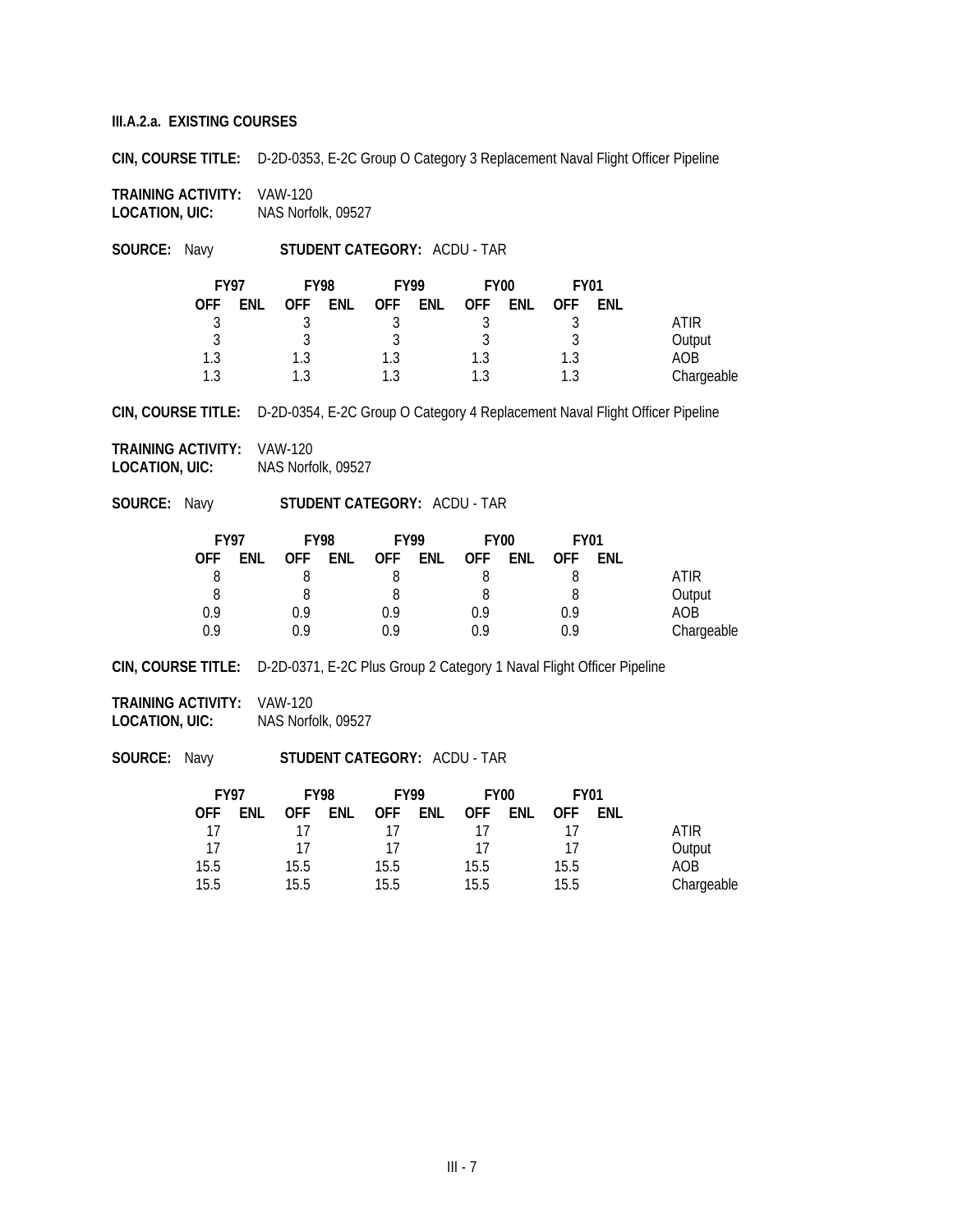**CIN, COURSE TITLE:** D-2D-0372, E-2C Plus Group 2 Category 2 Naval Flight Officer Pipeline

**TRAINING ACTIVITY:** VAW-120 **LOCATION, UIC:** NAS Norfolk, 09527

**SOURCE:** Navy **STUDENT CATEGORY:** ACDU - TAR

| <b>FY97</b> |     | <b>FY98</b> |     | <b>FY99</b> |     | <b>FY00</b> |     | <b>FY01</b> |     |             |
|-------------|-----|-------------|-----|-------------|-----|-------------|-----|-------------|-----|-------------|
| OFF         | ENL | <b>OFF</b>  | ENL | OFF.        | ENL | <b>OFF</b>  | ENL | <b>OFF</b>  | ENL |             |
|             |     |             |     |             |     |             |     |             |     | <b>ATIR</b> |
|             |     |             |     |             |     |             |     |             |     | Output      |
| 3.5         |     | 3.5         |     | 3.5         |     | 3.5         |     | 3.5         |     | AOB         |
| 3.5         |     | 3.5         |     | 3.5         |     | 3.5         |     | 3.5         |     | Chargeable  |

**CIN, COURSE TITLE:** D-2D-0373, E-2C Plus Group 2 Category 3 Naval Flight Officer Pipeline

**TRAINING ACTIVITY:** VAW-120 **LOCATION, UIC:** NAS Norfolk, 09527

**SOURCE:** Navy **STUDENT CATEGORY:** ACDU - TAR

| <b>FY97</b>    |     | <b>FY98</b> |     | <b>FY99</b> |     | <b>FY00</b> |     | <b>FY01</b> |     |            |
|----------------|-----|-------------|-----|-------------|-----|-------------|-----|-------------|-----|------------|
| <b>OFF</b>     | ENL | <b>OFF</b>  | ENL | <b>OFF</b>  | ENL | <b>OFF</b>  | ENL | <b>OFF</b>  | ENL |            |
|                |     |             |     |             |     |             |     |             |     | atir       |
|                |     |             |     |             |     |             |     |             |     | Output     |
| 1 <sub>2</sub> |     | 1 າ         |     | 1 າ         |     | 1 າ         |     | 1 າ         |     | AOB        |
| 1 າ            |     | 1 າ         |     |             |     |             |     | 1 າ         |     | Chargeable |

**CIN, COURSE TITLE:** D-2D-0374, E-2C Plus Group 2 Category 4 Naval Flight Officer Pipeline

**TRAINING ACTIVITY:** VAW-120 **LOCATION, UIC:** NAS Norfolk, 09527

| <b>FY97</b> |     | <b>FY98</b> |     | <b>FY99</b> |     | FY <sub>00</sub> |     | <b>FY01</b> |            |            |
|-------------|-----|-------------|-----|-------------|-----|------------------|-----|-------------|------------|------------|
| 0FF         | ENL | OFF.        | ENL | OFF.        | ENL | OFF              | ENL | <b>OFF</b>  | <b>ENL</b> |            |
|             |     |             |     |             |     |                  |     |             |            | ATIR       |
| 8           |     |             |     |             |     |                  |     |             |            | Output     |
| 0.5         |     | 0.5         |     | 0.5         |     | 0.5              |     | 0.5         |            | AOB        |
| 0.5         |     | 0.5         |     | 0.5         |     | 0.5              |     | 0.5         |            | Chargeable |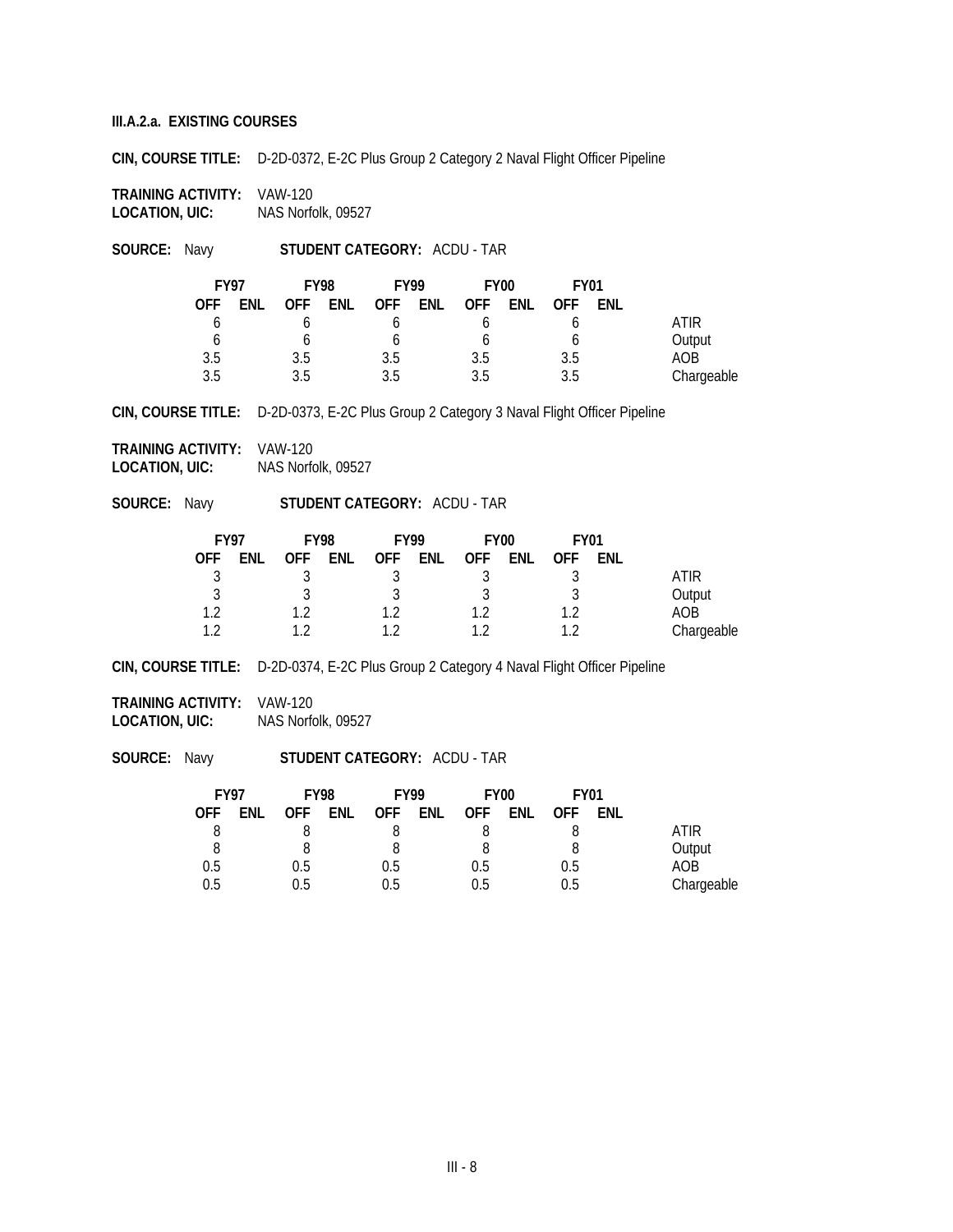**CIN, COURSE TITLE:** D-102-0321, E-2C Career AEW Systems Organizational Maintenance

**TRAINING ACTIVITY: MTU 1026**<br>**LOCATION, UIC:** NAMTRAG **LOCATION, UIC:** NAMTRAGRU DET Norfolk, 66046

**SOURCE:** Navy **STUDENT CATEGORY:** ACDU - TAR

|            | <b>FY97</b> |            | <b>FY98</b> |       | <b>FY99</b> |            | FY <sub>00</sub> |            | <b>FY01</b> |            |
|------------|-------------|------------|-------------|-------|-------------|------------|------------------|------------|-------------|------------|
| <b>OFF</b> | <b>ENL</b>  | <b>OFF</b> | ENL         | OFF . | ENL         | <b>OFF</b> | ENL              | <b>OFF</b> | ENL         |            |
|            | 11          |            |             |       | 11          |            |                  |            |             | ATIR       |
|            | 10          |            | 10          |       | 10          |            | 10               |            | 10          | Output     |
|            | 2.5         |            | 2.5         |       | 2.5         |            | 2.5              |            | 2.5         | AOB        |
|            | 2.5         |            | 2.5         |       | 2.5         |            | 2.5              |            | 2.5         | Chargeable |

**CIN, COURSE TITLE:** E-102-0325, E-2C Group 2 Career Basic AEW Systems Organizational Maintenance

**TRAINING ACTIVITY:** MTU 1025 **LOCATION, UIC:** NAMTRAGRU DET Miramar, 66064

**SOURCE:** Navy **STUDENT CATEGORY:** ACDU - TAR

| <b>FY97</b> |     | <b>FY98</b> |     | <b>FY99</b> |     | <b>FY00</b> |     | <b>FY01</b> |     |            |
|-------------|-----|-------------|-----|-------------|-----|-------------|-----|-------------|-----|------------|
| OFF         | ENL | <b>OFF</b>  | ENL | <b>OFF</b>  | ENL | <b>OFF</b>  | ENL | <b>OFF</b>  | ENL |            |
|             | 10  |             | 10  |             |     |             | 10  |             | 10  | ATIR       |
|             | Q   |             | Q   |             |     |             | Q   |             | Q   | Output     |
|             | 2.4 |             | 2.4 |             | 2.4 |             | 2.4 |             | 2.4 | AOB        |
|             | 2.4 |             | 94  |             | 24  |             | 2.4 |             | 2.4 | Chargeable |

**CIN, COURSE TITLE:** D-102-0327, E-2C Initial Basic AEW Systems Organizational Maintenance

**TRAINING ACTIVITY:** MTU 1026 **LOCATION, UIC:** NAMTRAGRU DET Norfolk, 66046

|            |     | <b>FY01</b> |     | FY <sub>00</sub> |     | <b>FY98</b><br><b>FY99</b> |     |            |     | <b>FY97</b> |
|------------|-----|-------------|-----|------------------|-----|----------------------------|-----|------------|-----|-------------|
|            | ENL | <b>OFF</b>  | ENL | <b>OFF</b>       | ENL | <b>OFF</b>                 | ENL | <b>OFF</b> | ENL | 0FF         |
| ATIR       | 19  |             | 19  |                  | 19  |                            | 19  |            | 19  |             |
| Output     | 17  |             | 17  |                  | 17  |                            | 17  |            | 17  |             |
| AOB        | 3.9 |             | 3.9 |                  | 3.9 |                            | 3.9 |            | 3.9 |             |
| Chargeable | 3.9 |             | 3.9 |                  | 3.9 |                            | 3.9 |            | 3 Q |             |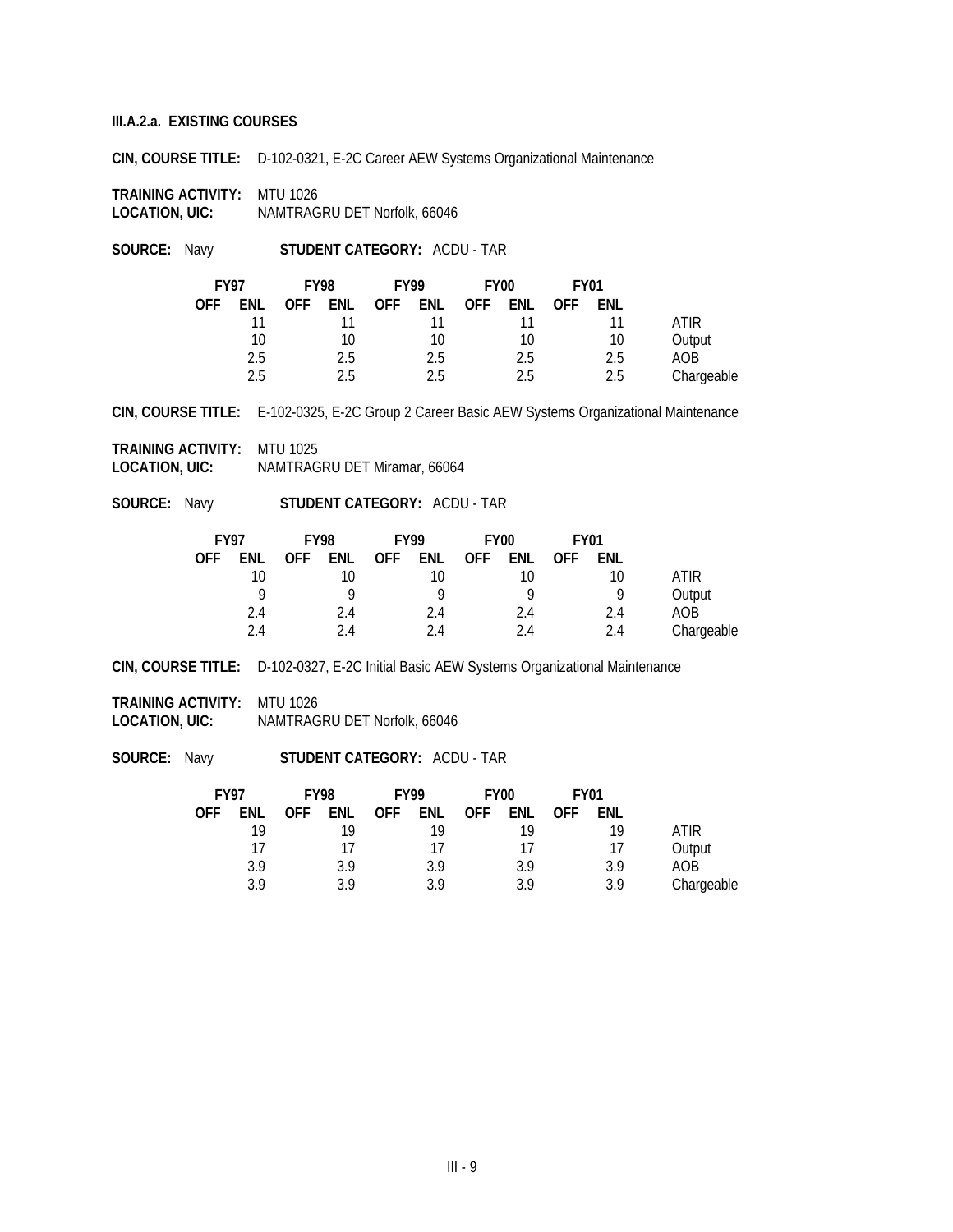**CIN, COURSE TITLE:** E-102-0328, E-2C Group 2 Initial Basic AEW Systems Organizational Maintenance

**TRAINING ACTIVITY:** MTU 1025 **LOCATION, UIC:** NAMTRAGRU DET Miramar, 66064

**SOURCE:** Navy **STUDENT CATEGORY:** ACDU - TAR

| <b>FY97</b> |     | <b>FY98</b> |            | <b>FY99</b> |     | FY <sub>00</sub> |     | <b>FY01</b> |     |            |
|-------------|-----|-------------|------------|-------------|-----|------------------|-----|-------------|-----|------------|
| <b>OFF</b>  | ENL | <b>OFF</b>  | <b>ENL</b> | <b>OFF</b>  | ENL | <b>OFF</b>       | ENL | <b>OFF</b>  | ENL |            |
|             | 16  |             | 16         |             | 16  |                  | 16  |             | 16  | ATIR       |
|             | 14  |             | 14         |             | 14  |                  | 14  |             | 14  | Output     |
|             | 2.4 |             | 2.4        |             | 2.4 |                  | 2.4 |             | 2.4 | AOB        |
|             | 24  |             | 24         |             | 24  |                  | 2.4 |             | 2.4 | Chargeable |

**CIN, COURSE TITLE:** D-600-0300, E-2/C-2 Non-Designated Airman/Plane Captain

**TRAINING ACTIVITY:** MTU 1026 **LOCATION, UIC:** NAMTRAGRU DET Norfolk, 66046

**SOURCE:** Navy **STUDENT CATEGORY:** ACDU - TAR

| <b>FY97</b> |     | <b>FY98</b> |            | <b>FY99</b> |     | FY <sub>00</sub> |     | FY01       |     |            |
|-------------|-----|-------------|------------|-------------|-----|------------------|-----|------------|-----|------------|
| <b>OFF</b>  | ENL | <b>OFF</b>  | <b>ENL</b> | <b>OFF</b>  | ENL | <b>OFF</b>       | ENL | <b>OFF</b> | ENL |            |
|             | 74  |             | 74         |             | 74  |                  | 74  |            | 74  | ATIR       |
|             | 67  |             | 67         |             | 67  |                  | 67  |            | 67  | Output     |
|             | 17  |             | 17         |             | 17  |                  | 17  |            | 17  | AOB        |
|             | 17  |             | 11         |             |     |                  |     |            |     | Chargeable |

**CIN, COURSE TITLE:** E-600-0300, E-2/C-2 Non-Designated Airman/Plane Captain

**TRAINING ACTIVITY:** MTU 1025 **LOCATION, UIC:** NAMTRAGRU DET Miramar, 66064

| <b>FY97</b> |     | <b>FY98</b> | <b>FY99</b> |     |     | FY <sub>00</sub> |     | <b>FY01</b> |     |            |
|-------------|-----|-------------|-------------|-----|-----|------------------|-----|-------------|-----|------------|
| 0FF         | ENL | <b>OFF</b>  | ENL         | OFF | ENL | <b>OFF</b>       | ENL | <b>OFF</b>  | ENL |            |
|             | 74  |             | 74          |     | 74  |                  | 74  |             | 74  | ATIR       |
|             | 67  |             | 67          |     | 67  |                  | 67  |             | 67  | Output     |
|             | 17  |             | 17          |     | 17  |                  | 17  |             | 17  | AOB        |
|             | 17  |             |             |     |     |                  | 17  |             | 17  | Chargeable |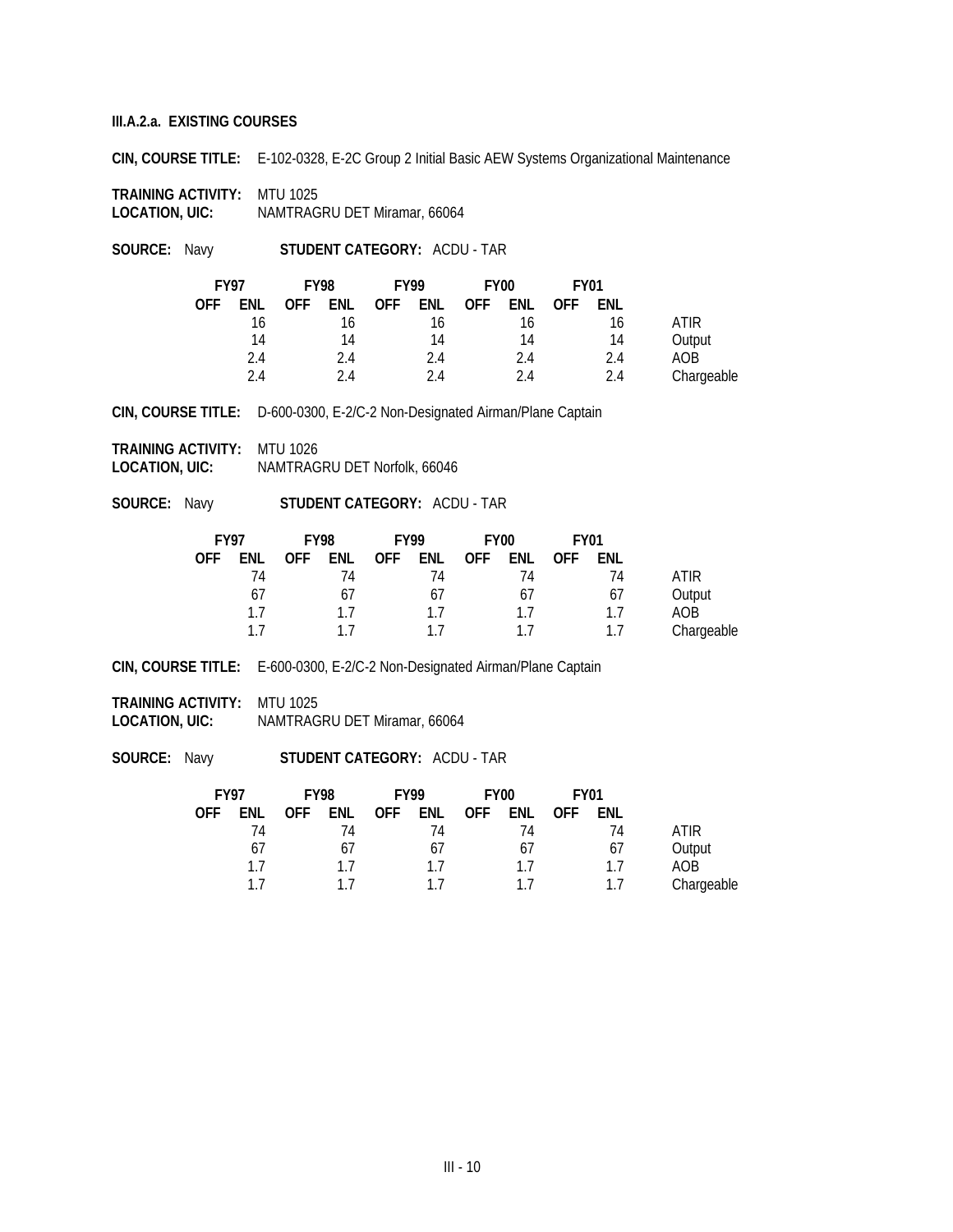**CIN, COURSE TITLE:** D-601-0310, E-2/C-2 Career Power Plants and Related Systems Organizational Maintenance

**TRAINING ACTIVITY:** MTU 1026 **LOCATION, UIC:** NAMTRAGRU DET Norfolk, 66046

**SOURCE:** Navy **STUDENT CATEGORY:** ACDU - TAR

|            | <b>FY97</b> |            |     |            | <b>FY98</b><br><b>FY99</b> |            | FY <sub>00</sub> |            | <b>FY01</b> |            |  |
|------------|-------------|------------|-----|------------|----------------------------|------------|------------------|------------|-------------|------------|--|
| <b>OFF</b> | ENL         | <b>OFF</b> | ENL | <b>OFF</b> | ENL                        | <b>OFF</b> | ENL              | <b>OFF</b> | ENL         |            |  |
|            | o           |            |     |            | O                          |            | Q                |            |             | ATIR       |  |
|            |             |            |     |            | 8                          |            | 8                |            |             | Output     |  |
|            | 0.4         |            | 0.4 |            | 0.4                        |            | 0.4              |            | 0.4         | AOB        |  |
|            | 0.4         |            | 0.4 |            | 0.4                        |            | 0.4              |            | 0.4         | Chargeable |  |

**CIN, COURSE TITLE:** E-601-0313, E-2 T-56-A-427 Career Powerplants/Propeller Organizational Maintenance Pipeline

- **TRAINING ACTIVITY:** MTU 1025 **LOCATION, UIC:** NAMTRAGRU DET Miramar, 66064
- **SOURCE:** Navy **STUDENT CATEGORY:** ACDU TAR

| <b>FY97</b> |     |            | <b>FY98</b> |            | <b>FY99</b> |            | FY <sub>00</sub> |            | <b>FY01</b> |            |
|-------------|-----|------------|-------------|------------|-------------|------------|------------------|------------|-------------|------------|
| <b>OFF</b>  | ENL | <b>OFF</b> | <b>ENL</b>  | <b>OFF</b> | ENL         | <b>OFF</b> | ENL              | <b>OFF</b> | ENL         |            |
|             |     |            |             |            |             |            |                  |            |             | ATIR       |
|             |     |            |             |            |             |            |                  |            |             | Output     |
|             | 0.5 |            | 0.5         |            | 0.5         |            | 0.5              |            | 0.5         | AOB        |
|             | 0.5 |            | 0.5         |            | 0.5         |            | 0.5              |            | 0.5         | Chargeable |

**CIN, COURSE TITLE:** D-601-0315, E-2/C-2 Initial Power Plants and Related Systems Organizational Maintenance

**TRAINING ACTIVITY:** MTU 1026 **LOCATION, UIC:** NAMTRAGRU DET Norfolk, 66046

| <b>FY97</b> |     |            | <b>FY98</b> |            |     |            |     |            | <b>FY99</b> |            | FY <sub>00</sub> |  | <b>FY01</b> |  |  |
|-------------|-----|------------|-------------|------------|-----|------------|-----|------------|-------------|------------|------------------|--|-------------|--|--|
| OFF         | enl | <b>OFF</b> | ENL         | <b>OFF</b> | ENL | <b>OFF</b> | ENL | <b>OFF</b> | ENL         |            |                  |  |             |  |  |
|             | 21  |            |             |            |     |            |     |            | 21          | ATIR       |                  |  |             |  |  |
|             | 19  |            | 19          |            | 19  |            | 19  |            | 19          | Output     |                  |  |             |  |  |
|             | 2.0 |            | 2.0         |            | 2.0 |            | 2.0 |            | 2.0         | AOB        |                  |  |             |  |  |
|             | 2.0 |            | 2.0         |            | 2.0 |            | 2.0 |            | 2.0         | Chargeable |                  |  |             |  |  |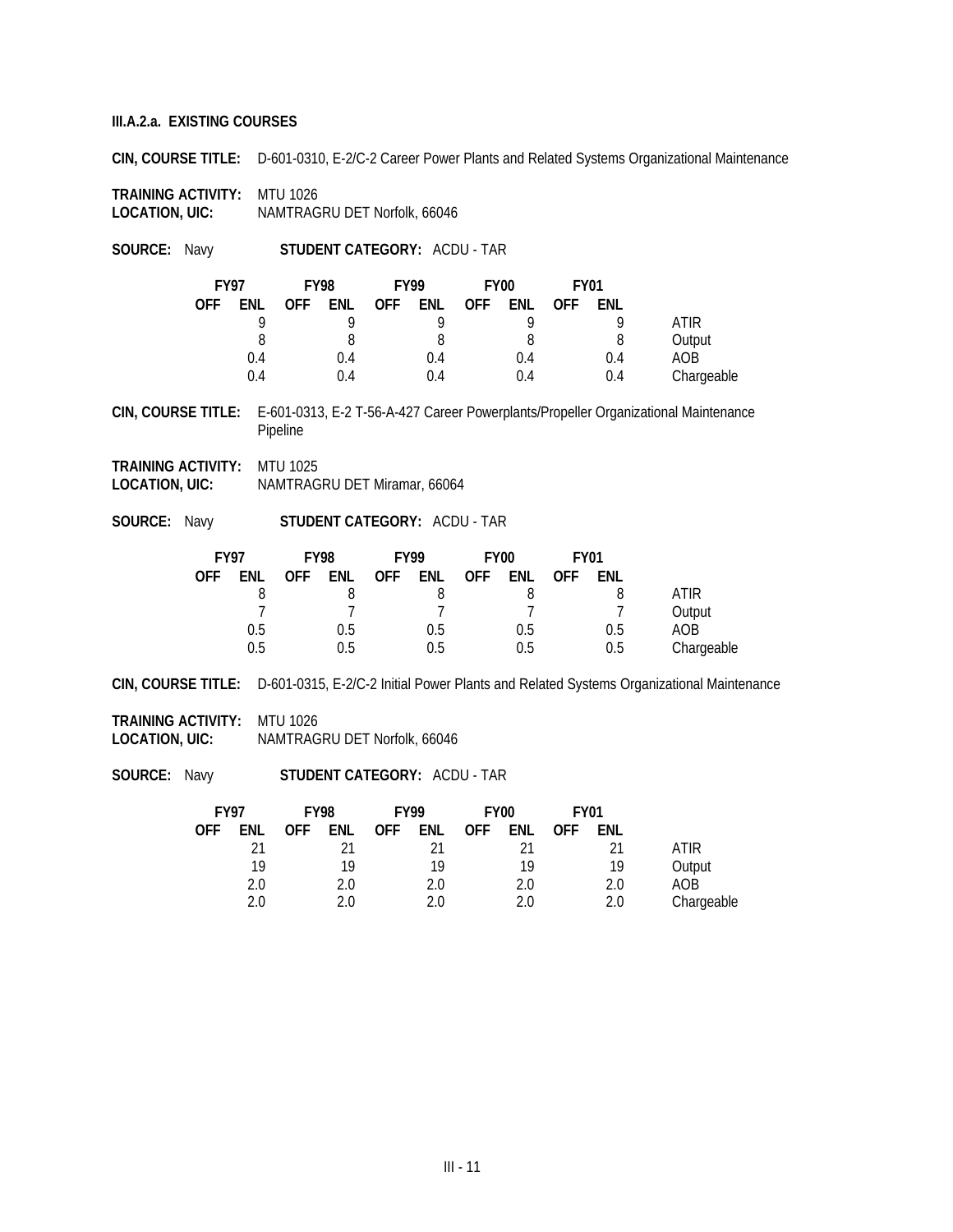**CIN, COURSE TITLE:** E-601-0316, E-2/C-2 T56-A-427 Initial Power Plants/Propeller and Related Systems Organizational Maintenance

**TRAINING ACTIVITY:** MTU 1025 **LOCATION, UIC:** NAMTRAGRU DET Miramar, 66064

**SOURCE:** Navy **STUDENT CATEGORY:** ACDU - TAR

| <b>FY97</b> |     | <b>FY98</b> |     | <b>FY99</b> |     | <b>FY00</b> |     | <b>FY01</b> |     |            |
|-------------|-----|-------------|-----|-------------|-----|-------------|-----|-------------|-----|------------|
| <b>OFF</b>  | ENL | <b>OFF</b>  | ENL | <b>OFF</b>  | ENL | <b>OFF</b>  | ENL | <b>OFF</b>  | ENL |            |
|             |     |             |     |             |     |             |     |             |     | ATIR       |
|             | b   |             |     |             |     |             | b   |             |     | Output     |
|             | 0.7 |             | 0.7 |             | 0.7 |             | 0.7 |             | 0.7 | AOB        |
|             | 0.7 |             |     |             | በ 7 |             | 0.7 |             | 0.7 | Chargeable |

**CIN, COURSE TITLE:** D-602-0260, E-2/C-2 Environmental Systems Organizational Maintenance

**TRAINING ACTIVITY:** MTU 1026 **LOCATION, UIC:** NAMTRAGRU DET Norfolk, 66046

**SOURCE:** Navy **STUDENT CATEGORY:** ACDU - TAR

| <b>FY97</b> |     | <b>FY98</b> |     | <b>FY99</b> |     | <b>FY00</b> |     | <b>FY01</b> |     |            |
|-------------|-----|-------------|-----|-------------|-----|-------------|-----|-------------|-----|------------|
| <b>OFF</b>  | ENL | <b>OFF</b>  | ENL | <b>OFF</b>  | ENL | <b>OFF</b>  | ENL | 0FF         | ENL |            |
|             |     |             |     |             |     |             |     |             |     | ATIR       |
|             | b   |             |     |             | O   |             | b   |             | O   | Output     |
|             | 0.4 |             | 0.4 |             | 0.4 |             | 0.4 |             | 0.4 | AOB        |
|             | 0.4 |             | 0.4 |             | 0.4 |             | 0.4 |             | 0.4 | Chargeable |

**CIN, COURSE TITLE:** E-602-0260, E-2/C-2 Environmental Systems Organizational Maintenance

**TRAINING ACTIVITY:** MTU 1025 **LOCATION, UIC:** NAMTRAGRU DET Miramar, 66064

| <b>FY97</b> |     | <b>FY98</b> | <b>FY99</b> |            | FY <sub>00</sub> |     | <b>FY01</b> |            |     |            |
|-------------|-----|-------------|-------------|------------|------------------|-----|-------------|------------|-----|------------|
| OFF         | ENL | <b>OFF</b>  | ENL         | <b>OFF</b> | ENL              | OFF | ENL         | <b>OFF</b> | ENL |            |
|             | h   |             | C           |            |                  |     | b           |            | b   | ATIR       |
|             | .5  |             | b           |            | b                |     | .5          |            | ხ   | Output     |
|             | 0.3 |             | 0.3         |            | 0.3              |     | 0.3         |            | 0.3 | AOB        |
|             | 0.3 |             | 0.3         |            | 0.3              |     | 0.3         |            | 0.3 | Chargeable |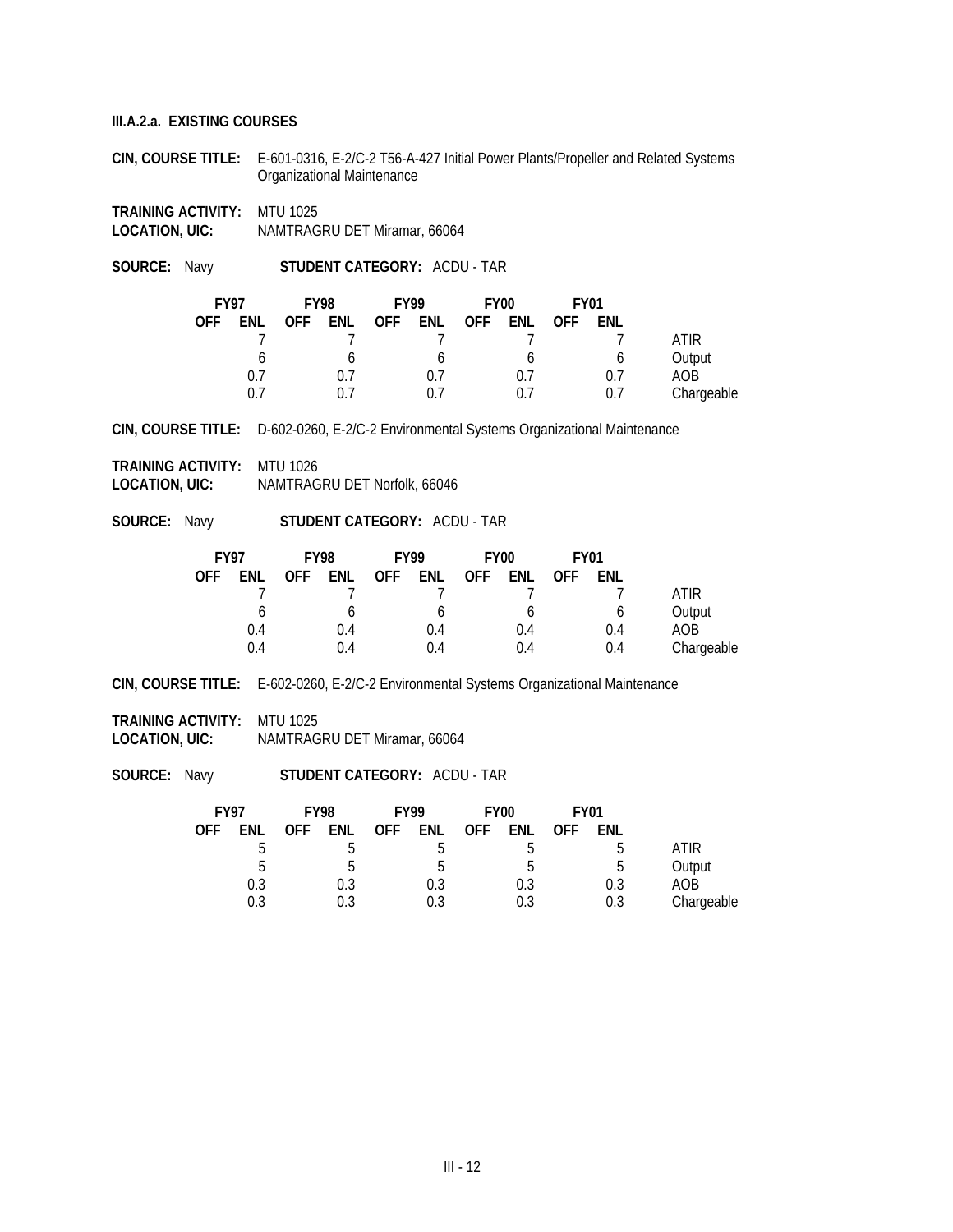**CIN, COURSE TITLE:** D-602-0350, E-2C Career Electrical and Instrument System Organizational Maintenance

**TRAINING ACTIVITY:** MTU 1026 **LOCATION, UIC:** NAMTRAGRU DET Norfolk, 66046

**SOURCE:** Navy **STUDENT CATEGORY:** ACDU - TAR

| <b>FY97</b> |     | <b>FY98</b> |     |            | <b>FY99</b> |            | FY <sub>00</sub> | <b>FY01</b> |     |            |
|-------------|-----|-------------|-----|------------|-------------|------------|------------------|-------------|-----|------------|
| <b>OFF</b>  | ENL | <b>OFF</b>  | ENL | <b>OFF</b> | ENL         | <b>OFF</b> | ENL              | <b>OFF</b>  | ENL |            |
|             |     |             |     |            |             |            |                  |             |     | ATIR       |
|             |     |             |     |            |             |            |                  |             |     | Output     |
|             | 11  |             |     |            | 11          |            | 11               |             | 11  | AOB        |
|             | 11  |             |     |            |             |            | 11               |             | 11  | Chargeable |

**CIN, COURSE TITLE:** E-602-0350, E-2C Career Electrical and Instrument System Organizational Maintenance

**TRAINING ACTIVITY:** MTU 1025 **LOCATION, UIC:** NAMTRAGRU DET Miramar, 66064

**SOURCE:** Navy **STUDENT CATEGORY:** ACDU - TAR

| <b>FY97</b> |     | <b>FY98</b> |     | <b>FY99</b> |     | <b>FY00</b> |     | <b>FY01</b> |     |            |
|-------------|-----|-------------|-----|-------------|-----|-------------|-----|-------------|-----|------------|
| <b>OFF</b>  | ENL | <b>OFF</b>  | ENL | <b>OFF</b>  | ENL | <b>OFF</b>  | ENL | <b>OFF</b>  | ENL |            |
|             |     |             |     |             |     |             |     |             |     | ATIR       |
|             |     |             |     |             |     |             |     |             |     | Output     |
|             | 0.3 |             | 0.3 |             | 0.3 |             | 0.3 |             | 0.3 | AOB        |
|             | 0.3 |             | 0.3 |             | 0.3 |             | 0.3 |             | 0.3 | Chargeable |

**CIN, COURSE TITLE:** E-602-0353, E-2C Group 2 Career Electrical/Instrument System Organizational Maintenance

**TRAINING ACTIVITY:** MTU 1025

**LOCATION, UIC:** NAMTRAGRU DET Miramar, 66064

|            |     | <b>FY01</b> |     | <b>FY00</b> | <b>FY99</b> |     |     | <b>FY98</b> |     | <b>FY97</b> |
|------------|-----|-------------|-----|-------------|-------------|-----|-----|-------------|-----|-------------|
|            | ENL | <b>OFF</b>  | ENL | <b>OFF</b>  | ENL         | OFF | ENL | <b>OFF</b>  | ENL | OFF         |
| ATIR.      |     |             |     |             |             |     |     |             |     |             |
| Output     |     |             | b   |             |             |     |     |             | b   |             |
| AOB        | 0.6 |             | 0.6 |             | 0.6         |     | 0.6 |             | 0.6 |             |
| Chargeable | 0.6 |             | 0.6 |             | 0.6         |     | 0.6 |             | 0.6 |             |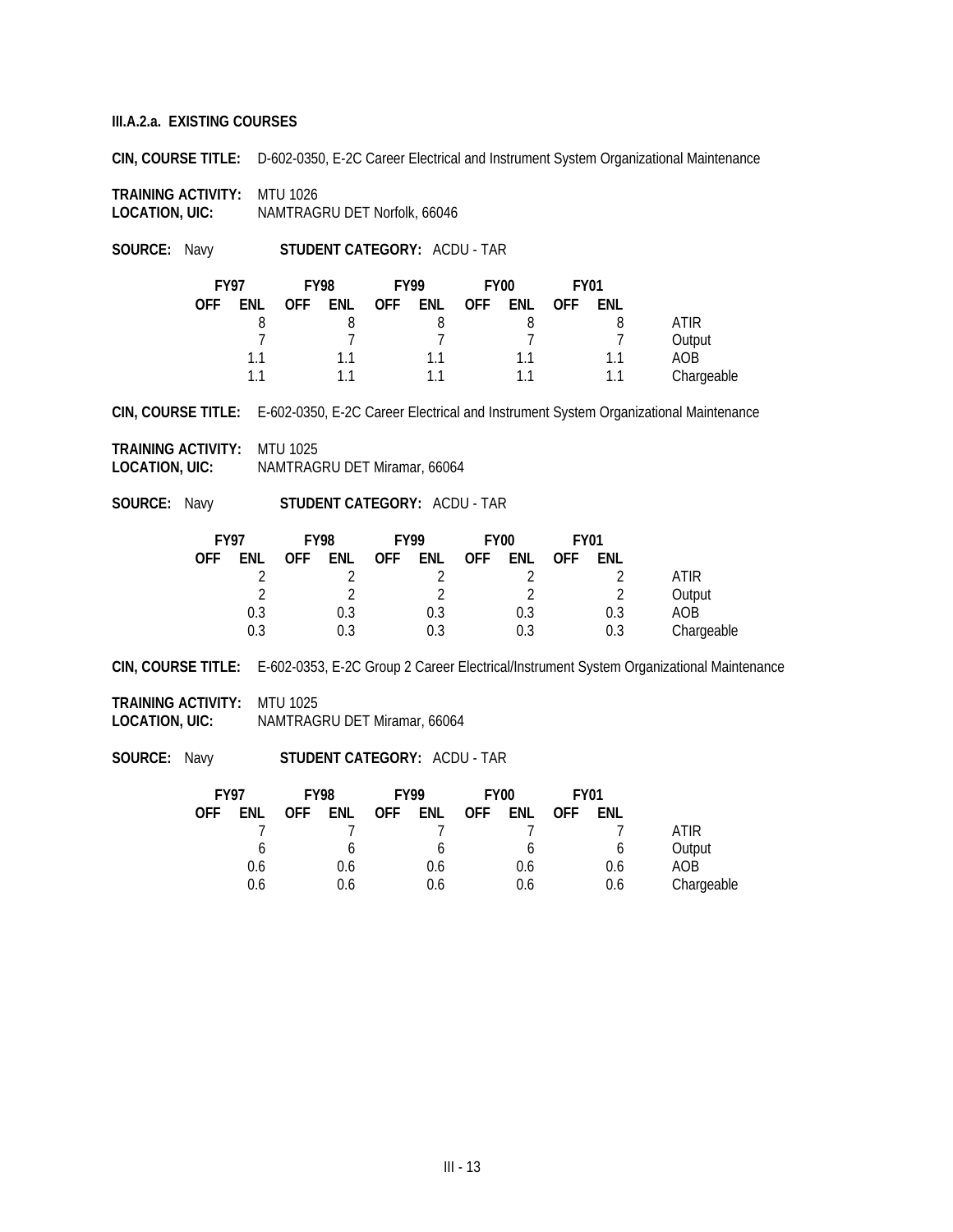**CIN, COURSE TITLE:** D-602-0355, E-2C Initial Electrical and Instrument System Organizational Maintenance

**TRAINING ACTIVITY:** MTU 1026 **LOCATION, UIC:** NAMTRAGRU DET Norfolk, 66046

**SOURCE:** Navy **STUDENT CATEGORY:** ACDU - TAR

| <b>FY97</b> |     | <b>FY98</b> |     | <b>FY99</b> |     | FY <sub>00</sub> |     | <b>FY01</b> |     |            |
|-------------|-----|-------------|-----|-------------|-----|------------------|-----|-------------|-----|------------|
| <b>OFF</b>  | ENL | <b>OFF</b>  | ENL | <b>OFF</b>  | ENL | <b>OFF</b>       | ENL | <b>OFF</b>  | ENL |            |
|             | 17  |             |     |             |     |                  |     |             |     | ATIR       |
|             | 15  |             | 15  |             | 15  |                  | 15  |             | 15  | Output     |
|             | 1.6 |             | 1.6 |             | 1.6 |                  | 1.6 |             | 1.6 | AOB        |
|             | 1.6 |             | 1.6 |             | 1.6 |                  | 1.6 |             | 1.6 | Chargeable |

**CIN, COURSE TITLE:** E-602-0357, E-2C Group II Electrical/Instrument System Initial Organizational Maintenance

**TRAINING ACTIVITY:** MTU 1025 **LOCATION, UIC:** NAMTRAGRU DET Miramar, 66064

**SOURCE:** Navy **STUDENT CATEGORY:** ACDU - TAR

| <b>FY97</b> |     | <b>FY98</b> |            | <b>FY99</b> |     | FY <sub>00</sub> |     | <b>FY01</b> |     |            |
|-------------|-----|-------------|------------|-------------|-----|------------------|-----|-------------|-----|------------|
| <b>OFF</b>  | ENL | <b>OFF</b>  | <b>ENL</b> | <b>OFF</b>  | ENL | <b>OFF</b>       | ENL | <b>OFF</b>  | ENL |            |
|             | 11  |             |            |             |     |                  |     |             | 11  | ATIR       |
|             | 10  |             | 10         |             | 10  |                  | 10  |             | 10  | Output     |
|             | 0.8 |             | 0.8        |             | 0.8 |                  | 0.8 |             | 0.8 | AOB        |
|             | 0.8 |             | 0.8        |             | 0.8 |                  | 0.8 |             | 0.8 | Chargeable |

**CIN, COURSE TITLE:** D-602-0381, E-2/C-2 Career Airframes and Hydraulic Systems Organizational Maintenance

**TRAINING ACTIVITY:** MTU 1026

**LOCATION, UIC:** NAMTRAGRU DET Norfolk, 66046

|            |     | <b>FY01</b> |     | FY <sub>00</sub> |     | <b>FY99</b> |     | <b>FY98</b> |     | <b>FY97</b> |
|------------|-----|-------------|-----|------------------|-----|-------------|-----|-------------|-----|-------------|
|            | ENL | <b>OFF</b>  | ENL | <b>OFF</b>       | ENL | . OFF       | ENL | <b>OFF</b>  | ENL | OFF         |
| ATIR       |     |             | 11  |                  | 11  |             |     |             | 17  |             |
| Output     | 15  |             | 15  |                  | 15  |             | 15  |             | 15  |             |
| AOB        | 1.0 |             | 1.0 |                  | 1.0 |             | 1.0 |             | 1.0 |             |
| Chargeable | 1.0 |             | 1.0 |                  | 1 Q |             |     |             | 1.0 |             |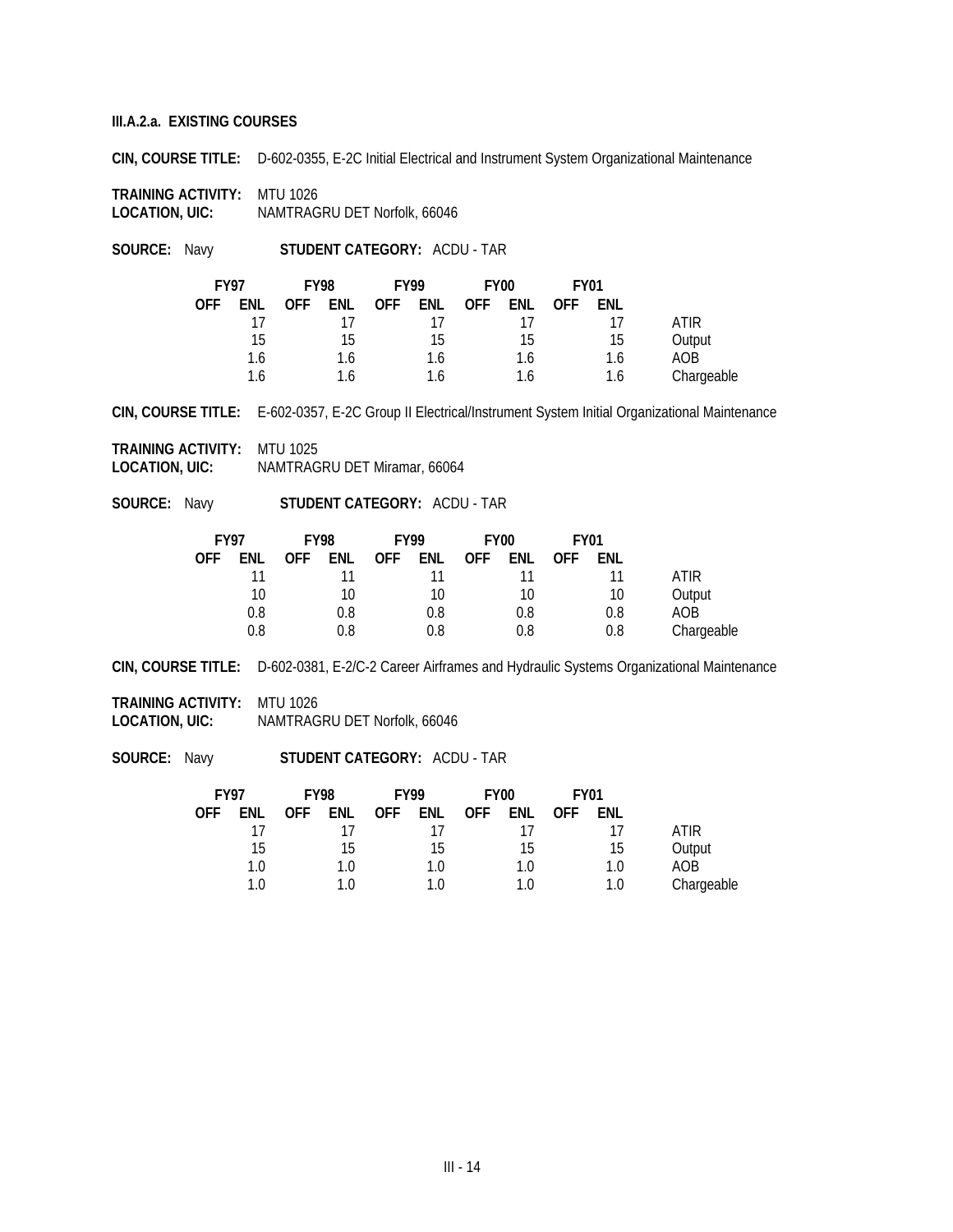**CIN, COURSE TITLE:** E-602-0381, E-2/C-2 Airframes and Hydraulics Systems Organizational Maintenance

**TRAINING ACTIVITY:** MTU 1025 **LOCATION, UIC:** NAMTRAGRU DET Miramar, 66064

**SOURCE:** Navy **STUDENT CATEGORY:** ACDU - TAR

| <b>FY97</b> |     | <b>FY98</b> |      | <b>FY99</b> |     | FY <sub>00</sub> |     | <b>FY01</b> |     |            |
|-------------|-----|-------------|------|-------------|-----|------------------|-----|-------------|-----|------------|
| <b>OFF</b>  | ENL | <b>OFF</b>  | ENL. | OFF.        | ENL | <b>OFF</b>       | ENL | <b>OFF</b>  | ENL |            |
|             | 17  |             |      |             | 17  |                  |     |             |     | ATIR       |
|             | 15  |             | 15   |             | 15  |                  | 15  |             | 15  | Output     |
|             | 1.0 |             | 1.0  |             | 1.0 |                  | 1.0 |             | 1.0 | AOB        |
|             | 10  |             |      |             | 1 በ |                  | 1.0 |             | 1.0 | Chargeable |

**CIN, COURSE TITLE:** D-602-0384, E-2/C-2 Initial Airframes and Hydraulic Systems Organizational Maintenance

**TRAINING ACTIVITY:** MTU 1026 **LOCATION, UIC:** NAMTRAGRU DET Norfolk, 66046

**SOURCE:** Navy **STUDENT CATEGORY:** ACDU - TAR

| <b>FY97</b> |     | <b>FY98</b> |     | <b>FY99</b> |     |            | <b>FY00</b> |     | <b>FY01</b> |            |
|-------------|-----|-------------|-----|-------------|-----|------------|-------------|-----|-------------|------------|
| <b>OFF</b>  | ENL | <b>OFF</b>  | ENL | <b>OFF</b>  | ENL | <b>OFF</b> | ENL-        | 0FF | ENL         |            |
|             | 36  |             | 36  |             | 36  |            | 36          |     | 36          | ATIR       |
|             | 32  |             | 32  |             | 32  |            | 32          |     | 32          | Output     |
|             | 2.4 |             | 2.4 |             | 2.4 |            | 2.4         |     | 2.4         | AOB        |
|             | 24  |             | 24  |             | 24  |            | 2.4         |     | 2.4         | Chargeable |

**CIN, COURSE TITLE:** E-602-0384, E-2/C-2 Initial Airframes and Hydraulic Systems Organizational Maintenance

**TRAINING ACTIVITY:** MTU 1025

**LOCATION, UIC:** NAMTRAGRU DET Miramar, 66064

|             |     | <b>FY01</b> |     | <b>FY00</b> | <b>FY99</b> |            |         | <b>FY98</b> |     | <b>FY97</b> |
|-------------|-----|-------------|-----|-------------|-------------|------------|---------|-------------|-----|-------------|
|             | ENL | 0FF         | ENL | <b>OFF</b>  | <b>ENL</b>  | <b>OFF</b> | ENL     | <b>OFF</b>  | ENL | OFF         |
| <b>ATIR</b> | 14  |             | 14  |             | 14          |            | 14      |             | 14  |             |
| Output      | 13  |             | 13  |             | 13          |            | 13      |             | 13  |             |
| AOB         | 0.9 |             | 0.9 |             | 0.9         |            | 0.9     |             | 0.9 |             |
| Chargeable  | 0.9 |             | 0.9 |             | 09          |            | በ     ዓ |             | 0.9 |             |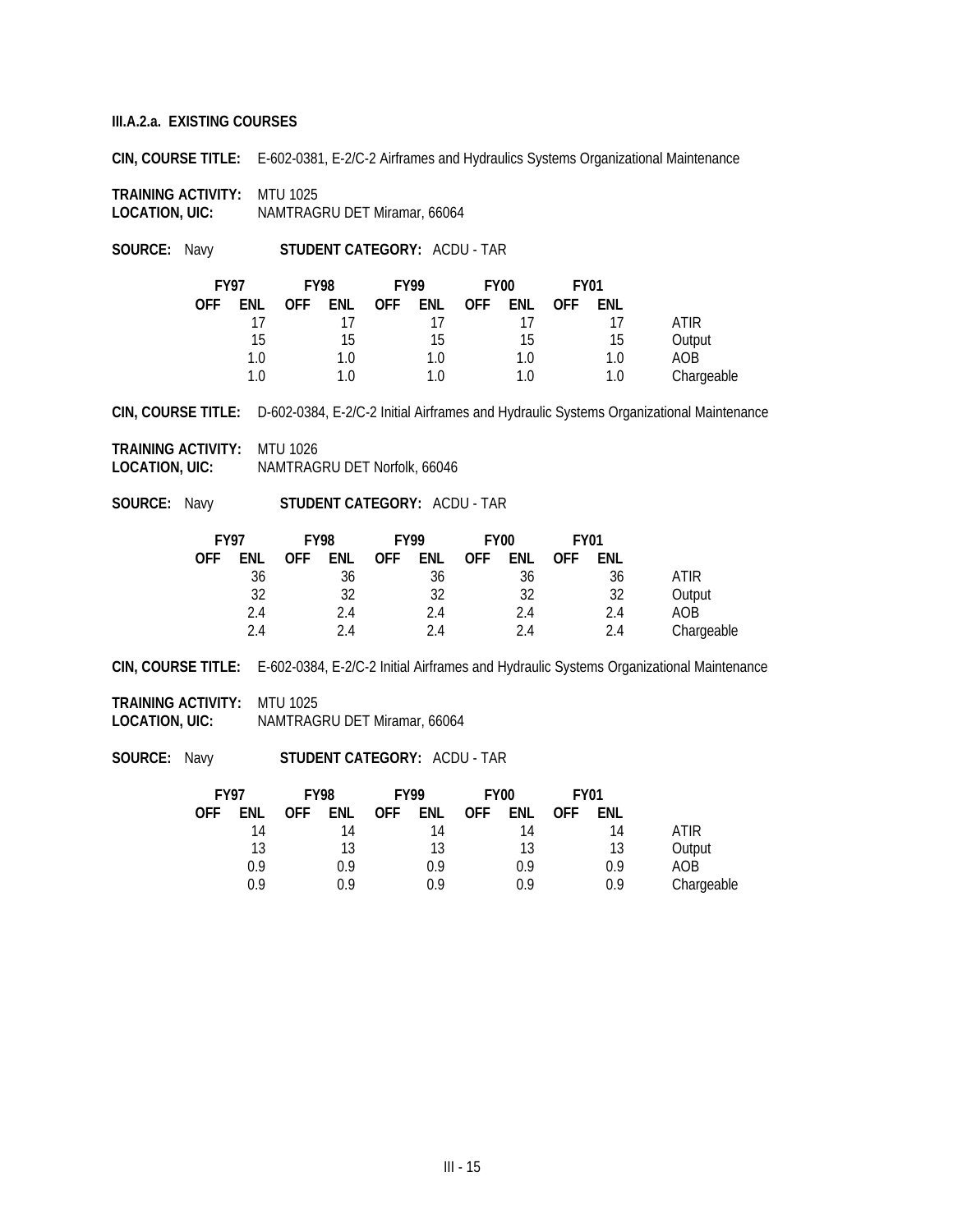**CIN, COURSE TITLE:** C-602-3489, E-2C Electrical Connector/Harness Repair

**TRAINING ACTIVITY:** MTU 1026 **LOCATION, UIC:** NAMTRAGRU DET Norfolk, 66046

**SOURCE:** Navy **STUDENT CATEGORY:** ACDU - TAR

| <b>FY97</b> |     | <b>FY98</b> |     | <b>FY99</b> |     | FY <sub>00</sub> |     | <b>FY01</b> |     |            |
|-------------|-----|-------------|-----|-------------|-----|------------------|-----|-------------|-----|------------|
| <b>OFF</b>  | ENL | <b>OFF</b>  | ENL | <b>OFF</b>  | ENL | <b>OFF</b>       | ENL | <b>OFF</b>  | ENL |            |
|             |     |             |     |             | 8   |                  |     |             |     | ATIR       |
|             |     |             |     |             |     |                  |     |             |     | Output     |
|             | 0.4 |             | 0.4 |             | 0.4 |                  | 0.4 |             | 0.4 | AOB.       |
|             | 0.4 |             | 0.4 |             | 0.4 |                  | 0.4 |             | 0.4 | Chargeable |

**TRAINING ACTIVITY:** MTU 1025

**LOCATION, UIC:** NAMTRAGRU DET Miramar, 66064

**SOURCE:** Navy **STUDENT CATEGORY:** ACDU - TAR

| <b>FY97</b> |     | <b>FY98</b> |     | <b>FY99</b> |     | <b>FY00</b> |     | <b>FY01</b> |     |            |
|-------------|-----|-------------|-----|-------------|-----|-------------|-----|-------------|-----|------------|
| OFF         | ENL | <b>OFF</b>  | ENL | <b>OFF</b>  | ENL | <b>OFF</b>  | ENL | <b>OFF</b>  | ENL |            |
|             |     |             |     |             |     |             |     |             |     | ATIR       |
|             |     |             |     |             |     |             |     |             |     | Output     |
|             | 0.4 |             | 0.4 |             | 0.4 |             | 0.4 |             | 0.4 | AOB        |
|             | 04  |             | 0.4 |             | 0.4 |             | 0.4 |             | 0.4 | Chargeable |

**CIN, COURSE TITLE:** C-602-9498, E-2C 12 Ton Vapor Cycle Systems Organizational Maintenance

**TRAINING ACTIVITY:** MTU 1025 **LOCATION, UIC:** NAMTRAGRU DET Miramar, 66064

|            | <b>FY97</b> |            | <b>FY98</b> |            | <b>FY99</b> |            | <b>FY00</b> |            | <b>FY01</b> |            |
|------------|-------------|------------|-------------|------------|-------------|------------|-------------|------------|-------------|------------|
| <b>OFF</b> | FNL         | <b>OFF</b> | ENL         | <b>OFF</b> | ENL         | <b>OFF</b> | ENL         | <b>OFF</b> | ENL         |            |
|            |             |            |             |            |             |            |             |            |             | ATIR       |
|            |             |            |             |            |             |            |             |            |             | Output     |
|            | 0.2         |            | 0.2         |            | 0.2         |            | 0.2         |            | 0.2         | AOB        |
|            | በ ን         |            |             |            | ሰ ን         |            | በ ን         |            | 0.2         | Chargeable |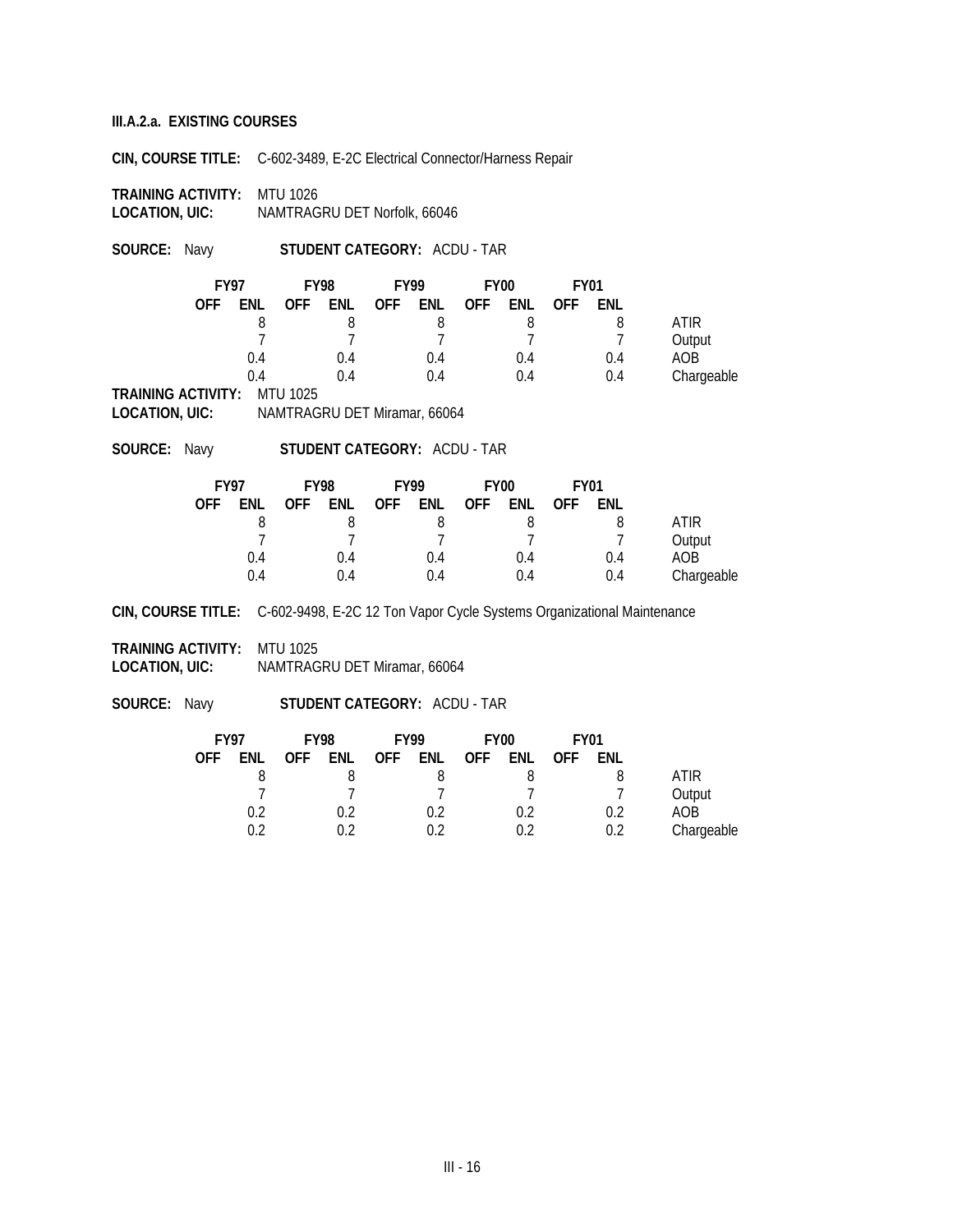**CIN, COURSE TITLE:** A-100-0072, Miniature Electronics Repair

**TRAINING ACTIVITY:** FTC Norfolk **LOCATION, UIC:** NS Norfolk, 61797

**SOURCE:** Navy **STUDENT CATEGORY:** ACDU - TAR

|            |     | <b>FY01</b> |     | FY <sub>00</sub> |     | <b>FY99</b> |     | <b>FY98</b>        |     | <b>FY97</b> |
|------------|-----|-------------|-----|------------------|-----|-------------|-----|--------------------|-----|-------------|
|            | ENL | <b>OFF</b>  | enl | <b>OFF</b>       | ENL | <b>OFF</b>  | ENL | <b>OFF</b>         | ENL | <b>OFF</b>  |
| ATIR       |     |             |     |                  |     |             |     |                    |     |             |
| Output     |     |             |     |                  |     |             |     |                    | า   |             |
| AOB        | 0.1 |             | 0.1 |                  | 0.1 |             | 0.1 |                    | 0.1 |             |
| Chargeable | 0.1 |             | 0.1 |                  | 0.1 |             | ი 1 |                    | በ 1 |             |
|            |     |             |     |                  |     |             |     | $  \sim$<br>$\sim$ |     | 27.11.17.17 |

**TRAINING ACTIVITY:** FTC San Diego **LOCATION, UIC:** NS San Diego, 61690

**SOURCE:** Navy **STUDENT CATEGORY:** ACDU - TAR

| <b>FY97</b> |     | <b>FY98</b> |     | <b>FY99</b> |     |            | FY <sub>00</sub> |            | <b>FY01</b> |            |
|-------------|-----|-------------|-----|-------------|-----|------------|------------------|------------|-------------|------------|
| OFF         | ENL | <b>OFF</b>  | ENL | <b>OFF</b>  | ENL | <b>OFF</b> | <b>FNL</b>       | <b>OFF</b> | ENL         |            |
|             |     |             |     |             |     |            |                  |            |             | ATIR       |
|             |     |             |     |             |     |            |                  |            |             | Output     |
|             | 0.1 |             | 0.1 |             | 0.1 |            | 0.1              |            | 0.1         | AOB        |
|             | በ 1 |             |     |             | 0.1 |            | 0.1              |            | 0.1         | Chargeable |

**CIN, COURSE TITLE:** D-102-6039, Electronics Identification Equipment Intermediate Maintenance

**TRAINING ACTIVITY:** MTU 1011 **LOCATION, UIC:** NAMTRAGRU DET Jacksonville, 66051

|            | <b>FY97</b> |            | <b>FY98</b> |            | <b>FY99</b> |            | <b>FY00</b> | <b>FY01</b> |     |            |
|------------|-------------|------------|-------------|------------|-------------|------------|-------------|-------------|-----|------------|
| <b>OFF</b> | ENL         | <b>OFF</b> | ENL         | <b>OFF</b> | ENL         | <b>OFF</b> | ENL         | <b>OFF</b>  | ENL |            |
|            |             |            |             |            |             |            |             |             |     | ATIR       |
|            | ി           |            |             |            | $\sqrt{2}$  |            | $\sim$      |             |     | Output     |
|            | 0.3         |            | 0.3         |            | 0.3         |            | 0.3         |             | 0.3 | AOB        |
|            | 0.3         |            | 0.3         |            | 0.3         |            | 0.3         |             | 0.3 | Chargeable |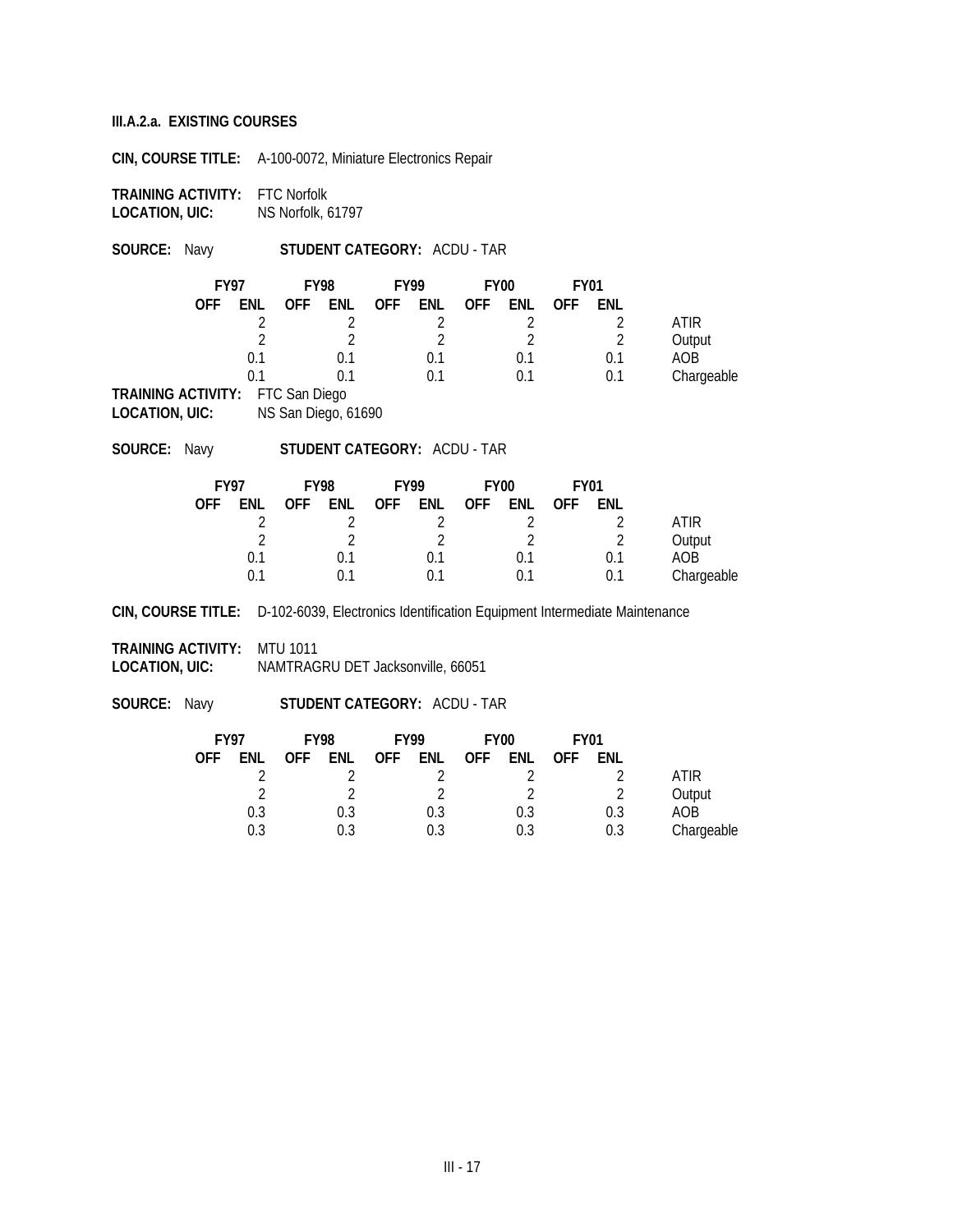**CIN, COURSE TITLE:** E-102-6039, Electronics Identification Equipment Intermediate Maintenance

**TRAINING ACTIVITY:** MTU 1038 **LOCATION, UIC:** NAMTRAGRU DET Lemoore, 66060

**SOURCE:** Navy **STUDENT CATEGORY:** ACDU - TAR

|            | <b>FY97</b> |            | <b>FY98</b> |            | <b>FY99</b> |            | <b>FY00</b> |            | <b>FY01</b> |            |
|------------|-------------|------------|-------------|------------|-------------|------------|-------------|------------|-------------|------------|
| <b>OFF</b> | ENL         | <b>OFF</b> | ENL         | <b>OFF</b> | ENL         | <b>OFF</b> | ENL         | <b>OFF</b> | ENL         |            |
|            |             |            |             |            |             |            |             |            |             | ATIR       |
|            |             |            |             |            |             |            | റ           |            |             | Output     |
|            | 0.3         |            | 0.3         |            | 0.3         |            | 0.3         |            | 0.3         | AOB        |
|            | 0.3         |            | 0.3         |            |             |            | 0.3         |            | 0.3         | Chargeable |

**CIN, COURSE TITLE:** D-102-6049, Navigation Computer Intermediate Maintenance

**TRAINING ACTIVITY:** MTU 1011

**LOCATION, UIC:** NAMTRAGRU DET Jacksonville, 66051

**SOURCE:** Navy **STUDENT CATEGORY:** ACDU - TAR

| <b>FY97</b> |     |            | <b>FY98</b> | <b>FY99</b> |     | <b>FY00</b> |     | <b>FY01</b> |     |            |
|-------------|-----|------------|-------------|-------------|-----|-------------|-----|-------------|-----|------------|
| <b>OFF</b>  | ENL | <b>OFF</b> | ENL         | <b>OFF</b>  | enl | <b>OFF</b>  | ENL | <b>OFF</b>  | ENL |            |
|             |     |            |             |             |     |             |     |             |     | ATIR       |
|             | ≘   |            |             |             |     |             |     |             | C   | Output     |
|             | 0.1 |            | 0.1         |             | 0.1 |             | 0.1 |             | 0.1 | AOB        |
|             | 0.1 |            | ი 1         |             | 0.1 |             | 0.1 |             |     | Chargeable |

**CIN, COURSE TITLE:** E-102-6049, Navigation Computer Intermediate Maintenance

**TRAINING ACTIVITY:** MTU 1036

**LOCATION, UIC:** NAMTRAGRU DET North Island, 66065

| <b>FY97</b> |     | <b>FY98</b> |     | <b>FY99</b> |     | <b>FY00</b> |     | <b>FY01</b> |     |            |
|-------------|-----|-------------|-----|-------------|-----|-------------|-----|-------------|-----|------------|
| <b>OFF</b>  | ENL | <b>OFF</b>  | ENL | OFF         | ENL | <b>OFF</b>  | ENL | <b>OFF</b>  | ENL |            |
|             |     |             |     |             |     |             |     |             |     | ATIR       |
|             |     |             |     |             |     |             |     |             |     | Output     |
|             | 0.2 |             | 0.2 |             | 0.2 |             | 0.2 |             | 0.2 | AOB        |
|             | በ ን |             |     |             |     |             | በ ን |             | 0.2 | Chargeable |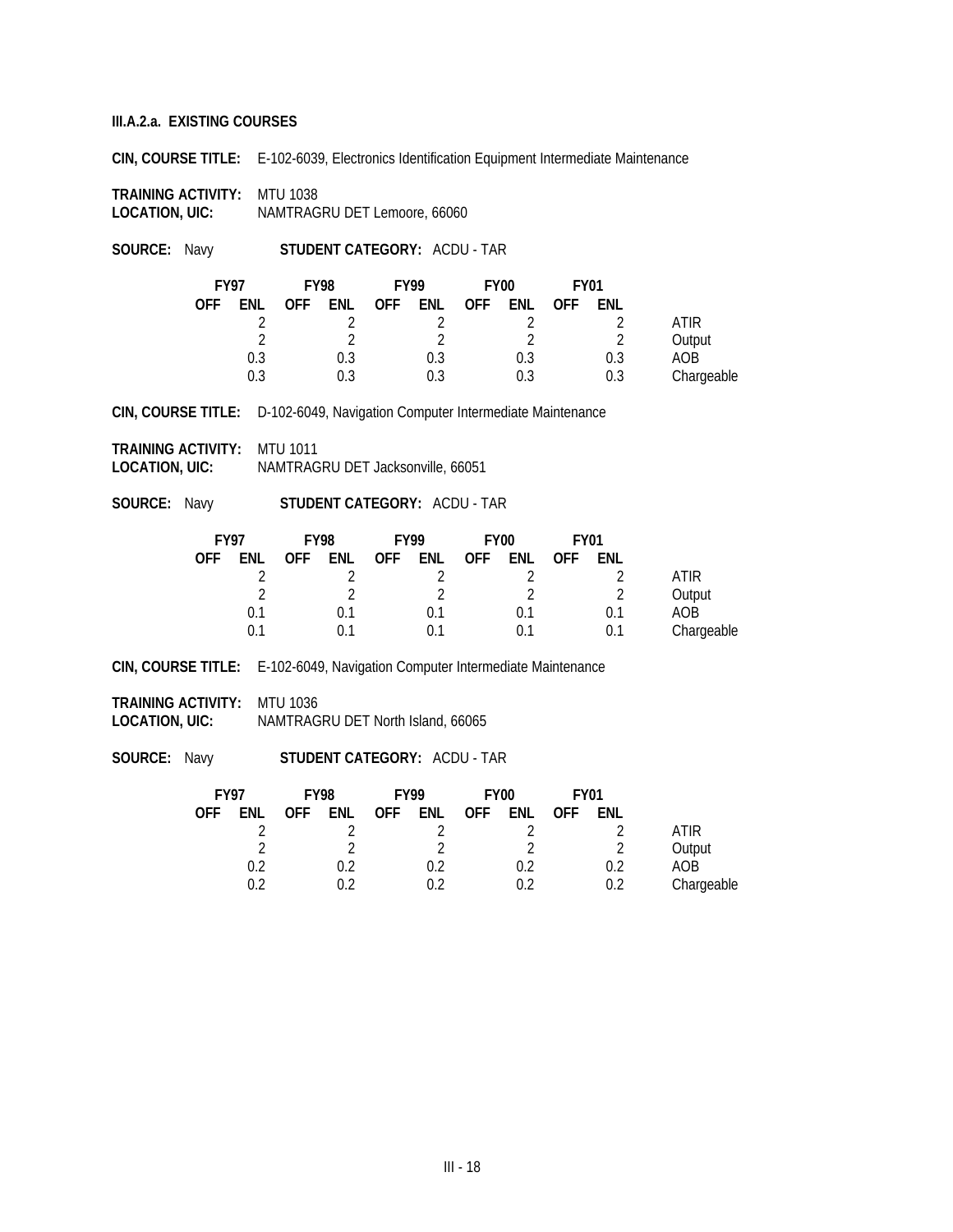**CIN, COURSE TITLE:** D-102-6059, Digital Data Link Communications Intermediate Maintenance Technician

**TRAINING ACTIVITY:** MTU 1007 **LOCATION, UIC:** NAMTRAGRU DET Oceana, 66045

**SOURCE:** Navy **STUDENT CATEGORY:** ACDU - TAR

| <b>FY97</b> |     | <b>FY98</b> |     | <b>FY99</b> |     | FY <sub>00</sub> |     | <b>FY01</b> |     |            |
|-------------|-----|-------------|-----|-------------|-----|------------------|-----|-------------|-----|------------|
| <b>OFF</b>  | ENL | <b>OFF</b>  | ENL | <b>OFF</b>  | ENL | <b>OFF</b>       | ENL | <b>OFF</b>  | ENL |            |
|             |     |             |     |             |     |                  |     |             |     | ATIR       |
|             |     |             |     |             |     |                  | റ   |             |     | Output     |
|             | 0.2 |             | በ ን |             | 0.2 |                  | 0.2 |             | 0.2 | AOB        |
|             | በ ን |             |     |             | በ ን |                  | ብ 2 |             | 0.2 | Chargeable |

**CIN, COURSE TITLE:** E-102-6059, Digital Data Link Communications Intermediate Maintenance Technician

**TRAINING ACTIVITY:** MTU 1038 **LOCATION, UIC:** NAMTRAGRU DET Lemoore, 66060

**SOURCE:** Navy **STUDENT CATEGORY:** ACDU - TAR

| <b>FY97</b> |     | <b>FY98</b> |     | <b>FY99</b> |     |            | <b>FY00</b> |            | <b>FY01</b> |            |
|-------------|-----|-------------|-----|-------------|-----|------------|-------------|------------|-------------|------------|
| <b>OFF</b>  | ENL | <b>OFF</b>  | ENL | <b>OFF</b>  | ENL | <b>OFF</b> | ENL         | <b>OFF</b> | ENL         |            |
|             |     |             |     |             |     |            |             |            |             | ATIR       |
|             |     |             |     |             |     |            |             |            |             | Output     |
|             | 0.2 |             | 0.2 |             | 0.2 |            | 0.2         |            | 0.2         | AOB        |
|             | በ ን |             |     |             | በ ን |            | በ ን         |            | 0.2         | Chargeable |

**CIN, COURSE TITLE:** E-102-6097, AN/APS-115 Radar Systems Intermediate Maintenance

**TRAINING ACTIVITY:** MTU 1012

**LOCATION, UIC:** NAMTRAGRU DET Whidbey Island, 66059

|            |     | <b>FY01</b> |            | FY <sub>00</sub> |     | <b>FY99</b> |     | <b>FY98</b> |     | <b>FY97</b> |
|------------|-----|-------------|------------|------------------|-----|-------------|-----|-------------|-----|-------------|
|            | ENL | <b>OFF</b>  | <b>ENL</b> | <b>OFF</b>       | ENL | <b>OFF</b>  | ENL | <b>OFF</b>  | ENL | <b>OFF</b>  |
| ATIR       |     |             |            |                  |     |             |     |             |     |             |
| Output     |     |             |            |                  |     |             |     |             |     |             |
| AOB        | 0.2 |             | 0.2        |                  | 0.2 |             | 0.2 |             | 0.2 |             |
| Chargeable | 0.2 |             | በ ን        |                  |     |             |     |             | በ ን |             |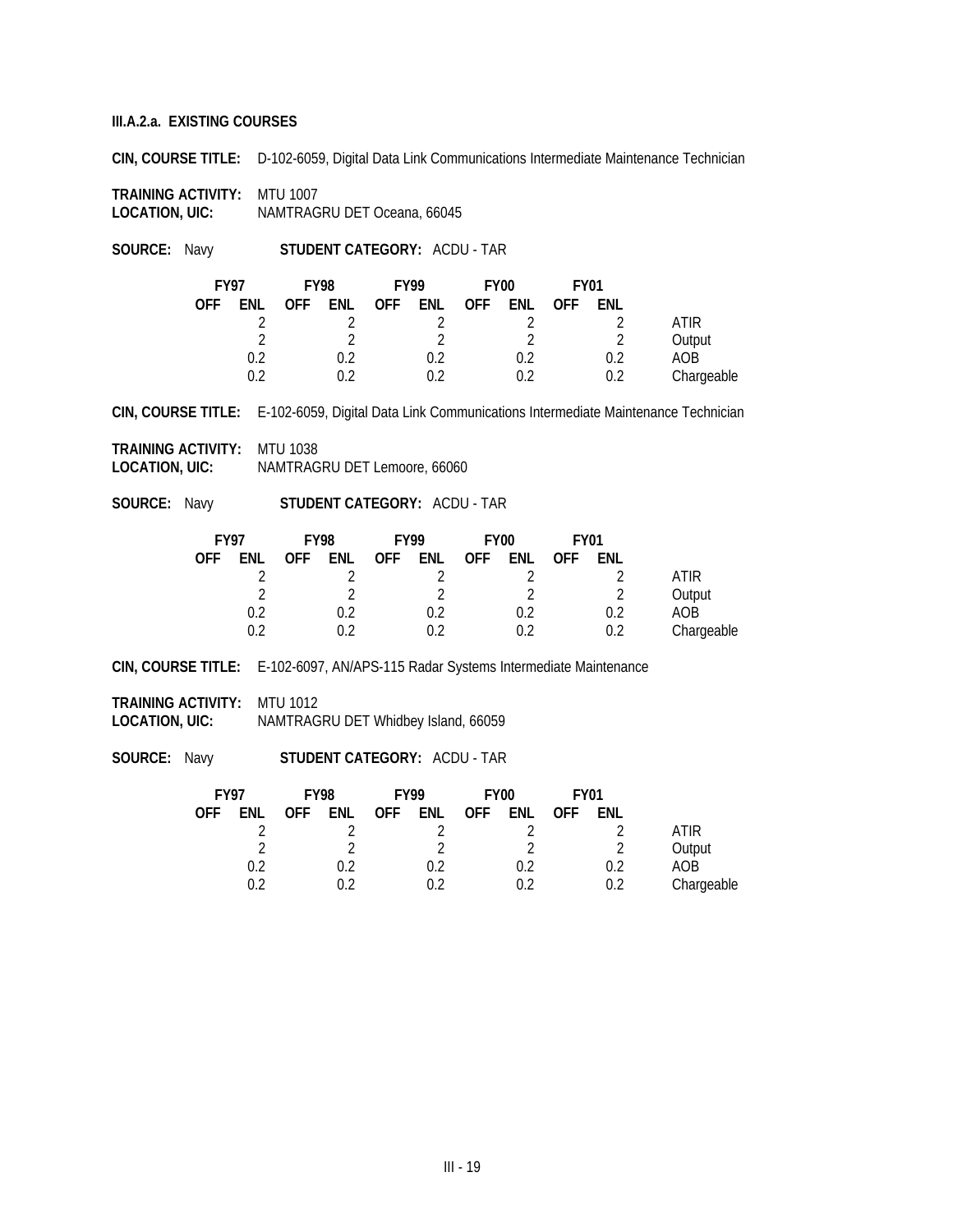**CIN, COURSE TITLE:** D-102-6109, Radar Altimeter Equipment Intermediate Maintenance

**TRAINING ACTIVITY:** MTU 1011 **LOCATION, UIC:** NAMTRAGRU DET Jacksonville, 66051

**SOURCE:** Navy **STUDENT CATEGORY:** ACDU - TAR

|            | <b>FY97</b> | <b>FY98</b> |     | <b>FY99</b> |     |            | FY <sub>00</sub><br><b>FY01</b> |            |     |            |
|------------|-------------|-------------|-----|-------------|-----|------------|---------------------------------|------------|-----|------------|
| <b>OFF</b> | ENL         | <b>OFF</b>  | ENL | <b>OFF</b>  | ENL | <b>OFF</b> | ENL                             | <b>OFF</b> | ENL |            |
|            |             |             |     |             |     |            |                                 |            |     | ATIR       |
|            |             |             |     |             |     |            | ി                               |            | റ   | Output     |
|            | 0.1         |             | 0.1 |             | 0.1 |            | 0.1                             |            |     | AOB        |
|            | በ 1         |             |     |             |     |            | ი 1                             |            | 0.1 | Chargeable |

**CIN, COURSE TITLE:** E-102-6109, Radar Altimeter Equipment Intermediate Maintenance

**TRAINING ACTIVITY:** MTU 1036 **LOCATION, UIC:** NAMTRAGRU DET North Island, 66065

**SOURCE:** Navy **STUDENT CATEGORY:** ACDU - TAR

| <b>FY97</b> |     |            | <b>FY98</b> |            | <b>FY99</b> |            |     | FY <sub>00</sub> |     | <b>FY01</b> |  |  |
|-------------|-----|------------|-------------|------------|-------------|------------|-----|------------------|-----|-------------|--|--|
| <b>OFF</b>  | ENL | <b>OFF</b> | ENL         | <b>OFF</b> | ENL         | <b>OFF</b> | ENL | <b>OFF</b>       | ENL |             |  |  |
|             |     |            |             |            |             |            |     |                  |     | ATIR        |  |  |
|             |     |            |             |            | ↑           |            | C   |                  |     | Output      |  |  |
|             | 0.2 |            | 0.2         |            | 0.2         |            | 0.2 |                  | ሰ ን | AOB         |  |  |
|             | ገ ን |            | በ ን         |            | በ ን         |            | በ ን |                  | 0.2 | Chargeable  |  |  |

**CIN, COURSE TITLE:** D-102-6113, TACAN Radio Navigation Equipment Intermediate Maintenance

**TRAINING ACTIVITY:** MTU 1007 **LOCATION, UIC:** NAMTRAGRU DET Oceana, 66045

| <b>FY97</b> |     | <b>FY98</b> |            | <b>FY99</b> |     |            | FY <sub>00</sub><br><b>FY01</b> |            |     |             |
|-------------|-----|-------------|------------|-------------|-----|------------|---------------------------------|------------|-----|-------------|
| 0FF         | ENL | <b>OFF</b>  | <b>ENL</b> | <b>OFF</b>  | ENL | <b>OFF</b> | ENL                             | <b>OFF</b> | ENL |             |
|             |     |             |            |             |     |            |                                 |            |     | <b>ATIR</b> |
|             |     |             |            |             |     |            | C.                              |            | ↑   | Output      |
|             | 0.2 |             | 0.2        |             |     |            | 0.2                             |            | 0.2 | AOB         |
|             | በ ን |             | በ ን        |             |     |            | በ ን                             |            | 0.2 | Chargeable  |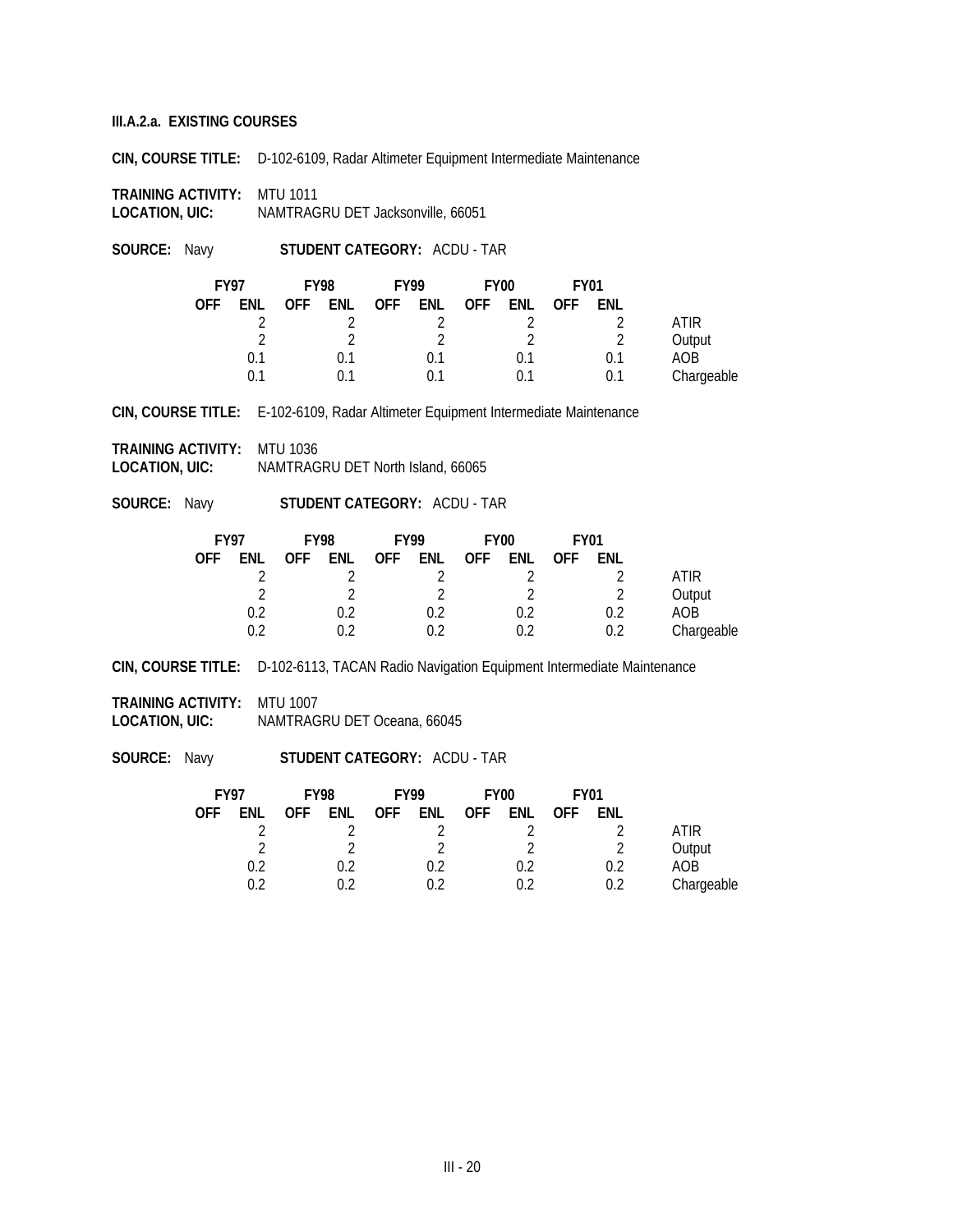**CIN, COURSE TITLE:** E-102-6113, TACAN Radio Navigation Equipment Intermediate Maintenance

**TRAINING ACTIVITY: MTU 1025<br>LOCATION, UIC: NAMTRAG LOCATION, UIC:** NAMTRAGRU DET Miramar, 66064

**SOURCE:** Navy **STUDENT CATEGORY:** ACDU - TAR

| <b>FY97</b> |     | <b>FY98</b> |     | <b>FY99</b> |     | <b>FY00</b> |     | <b>FY01</b> |     |             |
|-------------|-----|-------------|-----|-------------|-----|-------------|-----|-------------|-----|-------------|
| <b>OFF</b>  | ENL | <b>OFF</b>  | ENL | OFF         | enl | <b>OFF</b>  | ENL | <b>OFF</b>  | ENL |             |
|             |     |             |     |             |     |             |     |             |     | <b>ATIR</b> |
|             |     |             |     |             |     |             | C   |             | ∍   | Output      |
|             | 0.2 |             | በ ን |             |     |             | 0.2 |             | 0.2 | AOB         |
|             | በ ን |             |     |             | በ ን |             | በ ን |             | 0.2 | Chargeable  |

**CIN, COURSE TITLE:** D-102-6152, UHF Communications, ADF, and ICS Equipment Intermediate Maintenance

**TRAINING ACTIVITY:** MTU 1007 **LOCATION, UIC:** NAMTRAGRU DET Oceana, 66045

**SOURCE:** Navy **STUDENT CATEGORY:** ACDU - TAR

| <b>FY97</b> |     | <b>FY98</b> |            | <b>FY99</b> |     | <b>FY00</b> |     | <b>FY01</b> |     |            |
|-------------|-----|-------------|------------|-------------|-----|-------------|-----|-------------|-----|------------|
| <b>OFF</b>  | ENL | <b>OFF</b>  | <b>ENL</b> | <b>OFF</b>  | ENL | <b>OFF</b>  | ENL | <b>OFF</b>  | ENL |            |
|             |     |             |            |             |     |             |     |             |     | ATIR       |
|             |     |             |            |             |     |             |     |             |     | Output     |
|             | 0.2 |             | 0.2        |             | 0.2 |             | 0.2 |             | 0.2 | AOB        |
|             | በ ን |             | ገ ን        |             | በ ን |             |     |             | 0.2 | Chargeable |

**CIN, COURSE TITLE:** E-102-6152, UHF Communications, ADF, and ICS Equipment Intermediate Maintenance

**TRAINING ACTIVITY:** MTU 1025 **LOCATION, UIC:** NAMTRAGRU DET Miramar, 66064

| <b>FY97</b> |     | <b>FY98</b> |     | <b>FY99</b> |     | FY <sub>00</sub> |     | <b>FY01</b> |     |            |
|-------------|-----|-------------|-----|-------------|-----|------------------|-----|-------------|-----|------------|
| 0FF         | ENL | <b>OFF</b>  | ENL | OFF         | ENL | <b>OFF</b>       | ENL | <b>OFF</b>  | ENL |            |
|             |     |             |     |             |     |                  |     |             |     | ATIR       |
|             |     |             | า   |             |     |                  | C   |             | ∍   | Output     |
|             | 0.1 |             | 0.1 |             | በ 1 |                  | 0.1 |             |     | AOB        |
|             | በ 1 |             | ი 1 |             |     |                  |     |             | 0.1 | Chargeable |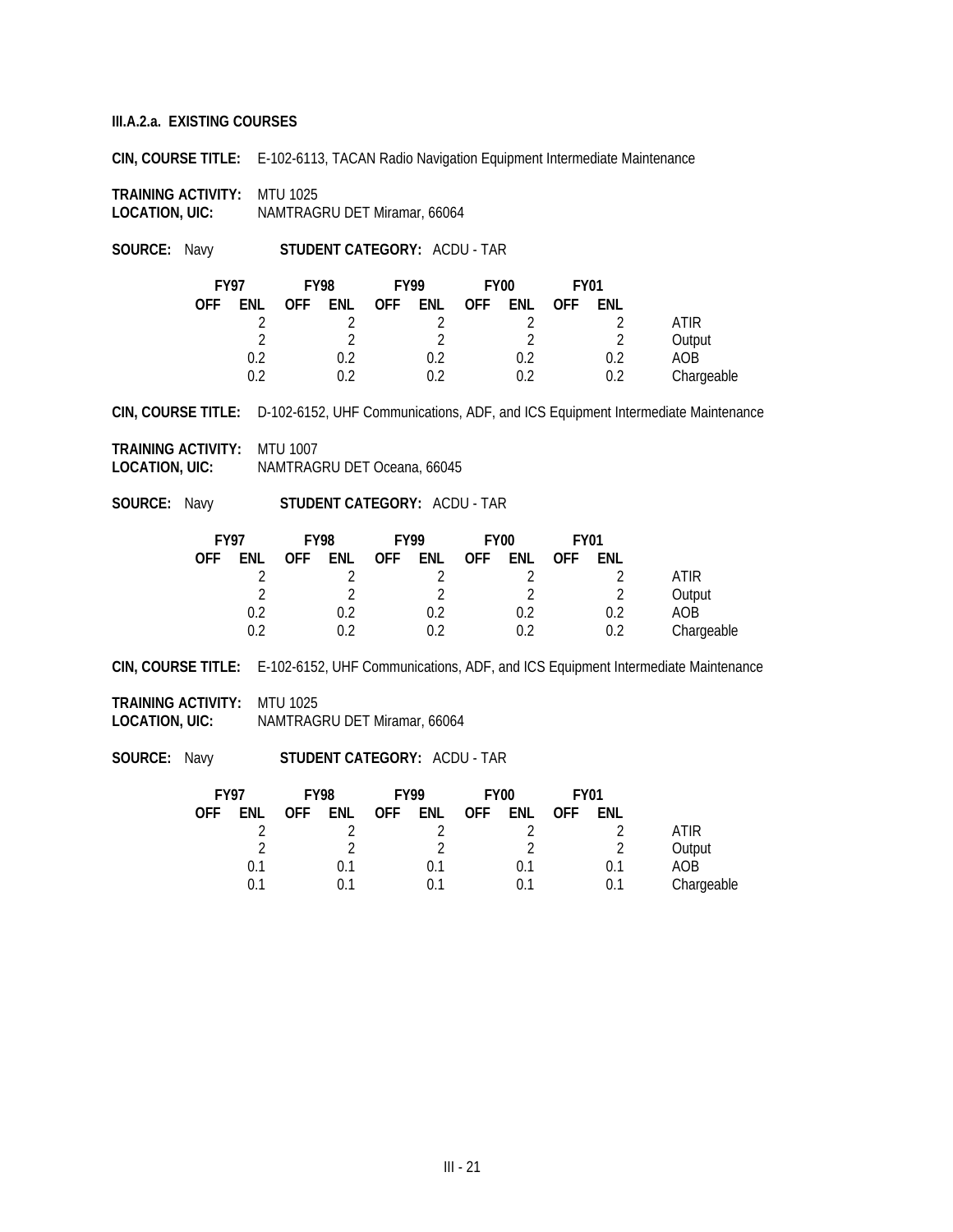**CIN, COURSE TITLE:** D-104-8018, AN/APS-125 Radar Set Intermediate Maintenance

**TRAINING ACTIVITY:** MTU 1026 **LOCATION, UIC:** NAMTRAGRU DET Norfolk, 66046

**SOURCE:** Navy **STUDENT CATEGORY:** ACDU - TAR

|            | <b>FY97</b> | <b>FY98</b> |            | <b>FY99</b> |            | <b>FY00</b> |     | <b>FY01</b> |     |             |
|------------|-------------|-------------|------------|-------------|------------|-------------|-----|-------------|-----|-------------|
| <b>OFF</b> | <b>ENL</b>  | <b>OFF</b>  | <b>ENL</b> | <b>OFF</b>  | <b>ENL</b> | <b>OFF</b>  | ENL | <b>OFF</b>  | ENL |             |
|            |             |             |            |             |            |             |     |             |     | <b>ATIR</b> |
|            |             |             |            |             |            |             | b   |             |     | Output      |
|            | 1.3         |             | 1 ?        |             | 1.3        |             | 1.3 |             | 1.3 | AOB         |
|            | 1 ?         |             |            |             | 1 ?        |             | 1.3 |             | 1.3 | Chargeable  |

**CIN, COURSE TITLE:** D-150-6010, AN/ASM-608 Inertial Measurement Unit Test Set (IMUTS) Operation/Maintenance Pipeline

- **TRAINING ACTIVITY:** MTU 3010 **LOCATION, UIC:** NAMTRAGRU DET Oceana, 66045
- **SOURCE:** Navy **STUDENT CATEGORY:** ACDU TAR

| <b>FY97</b> |     | <b>FY98</b> |     |            |     | <b>FY99</b><br><b>FY00</b> |     |            | <b>FY01</b> |            |  |
|-------------|-----|-------------|-----|------------|-----|----------------------------|-----|------------|-------------|------------|--|
| <b>OFF</b>  | ENL | <b>OFF</b>  | ENL | <b>OFF</b> | ENL | <b>OFF</b>                 | ENL | <b>OFF</b> | ENL         |            |  |
|             |     |             |     |            |     |                            |     |            |             | ATIR       |  |
|             |     |             |     |            |     |                            |     |            |             | Output     |  |
|             | 0.3 |             | 0.3 |            | 0.3 |                            | 0.3 |            | 0.3         | AOB        |  |
|             | 0.3 |             | 0.3 |            | 0.3 |                            | 0.3 |            | 0.3         | Chargeable |  |

**CIN, COURSE TITLE:** E-150-6010, AN/ASM-608 Inertial Measurement Unit Test Set (IMUTS) Operation/Maintenance Pipeline

**TRAINING ACTIVITY:** MTU 3011 **LOCATION, UIC:** NAMTRAGRU DET Miramar, 66064

| <b>FY97</b> |     | <b>FY98</b> |            | <b>FY99</b> |     |            | <b>FY00</b><br><b>FY01</b> |            |     |            |
|-------------|-----|-------------|------------|-------------|-----|------------|----------------------------|------------|-----|------------|
| <b>OFF</b>  | ENL | <b>OFF</b>  | <b>ENL</b> | <b>OFF</b>  | ENL | <b>OFF</b> | ENL                        | <b>OFF</b> | ENL |            |
|             |     |             |            |             |     |            |                            |            |     | ATIR       |
|             |     |             |            |             |     |            |                            |            |     | Output     |
|             | 0.3 |             | 0.3        |             | 0.3 |            | 0.3                        |            | 0.3 | AOB        |
|             | 0.3 |             | 0.3        |             | 0.3 |            | 0.3                        |            | 0.3 | Chargeable |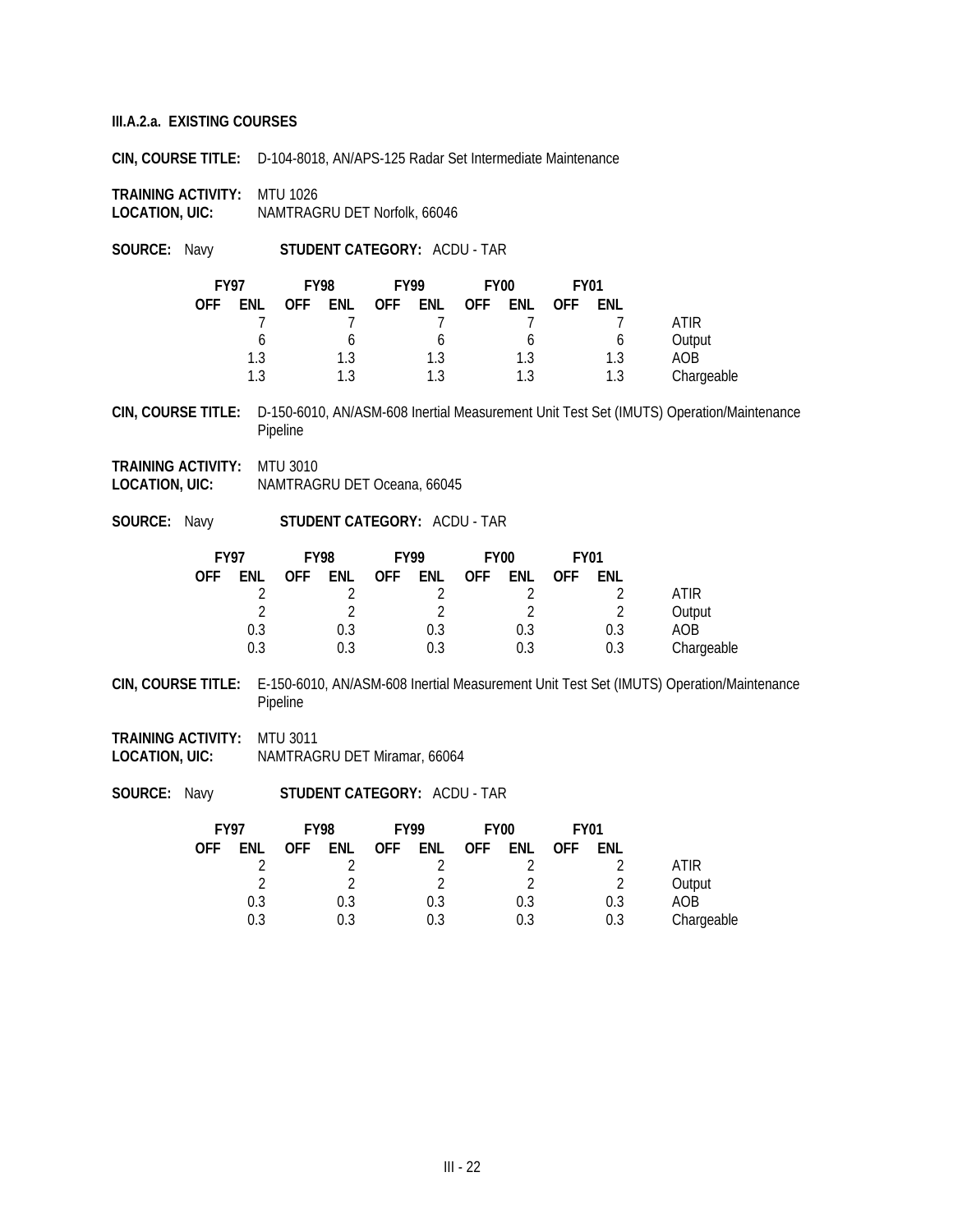**CIN, COURSE TITLE:** D-198-6005, AN/USM-429 Computerized Automatic Test Station (CAT-IIID) Operation/Maintenance Pipeline

**TRAINING ACTIVITY: MTU 3010**<br>**LOCATION, UIC:** NAMTRAG **NAMTRAGRU DET Oceana, 66045** 

**SOURCE:** Navy **STUDENT CATEGORY:** ACDU - TAR

| <b>FY97</b> |     |            | <b>FY98</b> |            | <b>FY99</b> |            | <b>FY00</b> | <b>FY01</b> |     |            |
|-------------|-----|------------|-------------|------------|-------------|------------|-------------|-------------|-----|------------|
| <b>OFF</b>  | ENL | <b>OFF</b> | ENL         | <b>OFF</b> | ENL         | <b>OFF</b> | ENL         | <b>OFF</b>  | ENL |            |
|             | Д   |            |             |            |             |            |             |             |     | ATIR       |
|             | 4   |            |             |            | 4           |            | 4           |             |     | Output     |
|             | 0.7 |            | 0.7         |            | $0$ ./      |            | 0.7         |             | 0.7 | AOB        |
|             | 0.7 |            |             |            | () /        |            | 0.7         |             | 0.7 | Chargeable |

**CIN, COURSE TITLE:** E-198-6005, AN/USM-429 Computerized Automatic Test Station (CAT-IIID) Operation/Maintenance Pipeline

- **TRAINING ACTIVITY:** MTU 3011 **LOCATION, UIC:** NAMTRAGRU DET Miramar, 66064
- **SOURCE:** Navy **STUDENT CATEGORY:** ACDU TAR

| <b>FY97</b> |     | <b>FY98</b> |      | <b>FY99</b> |     | <b>FY00</b> |     | <b>FY01</b> |     |            |
|-------------|-----|-------------|------|-------------|-----|-------------|-----|-------------|-----|------------|
| <b>OFF</b>  | ENL | <b>OFF</b>  | ENL  | <b>OFF</b>  | ENL | <b>OFF</b>  | ENL | <b>OFF</b>  | ENL |            |
|             |     |             |      |             |     |             |     |             |     | ATIR       |
|             |     |             |      |             |     |             | 4   |             | л   | Output     |
|             | 0.7 |             | 0.7  |             | 0.7 |             | 0.7 |             | 0.7 | AOB        |
|             | በ 7 |             | () / |             | 0.1 |             | 0.7 |             | 0.7 | Chargeable |

**CIN, COURSE TITLE:** D-198-6231, AN/USM-467 Radar Communications (RADCOM) Test Station Operation/Maintenance

**TRAINING ACTIVITY:** MTU 3010 **LOCATION, UIC:** NAMTRAGRU DET Oceana, 66045

| <b>FY97</b> |     | <b>FY98</b> |     | <b>FY99</b> |     | <b>FY00</b> |     | <b>FY01</b> |     |             |
|-------------|-----|-------------|-----|-------------|-----|-------------|-----|-------------|-----|-------------|
| <b>OFF</b>  | ENL | <b>OFF</b>  | ENL | <b>OFF</b>  | ENL | <b>OFF</b>  | ENL | <b>OFF</b>  | ENL |             |
|             |     |             |     |             |     |             |     |             |     | <b>ATIR</b> |
|             | .5  |             | n   |             | b   |             | .5  |             | b   | Output      |
|             | 1.5 |             | 1.5 |             | 1.5 |             | 1.5 |             | 1.5 | AOB         |
|             | 1.5 |             | 1.5 |             | 1.5 |             | 1.5 |             | 1.5 | Chargeable  |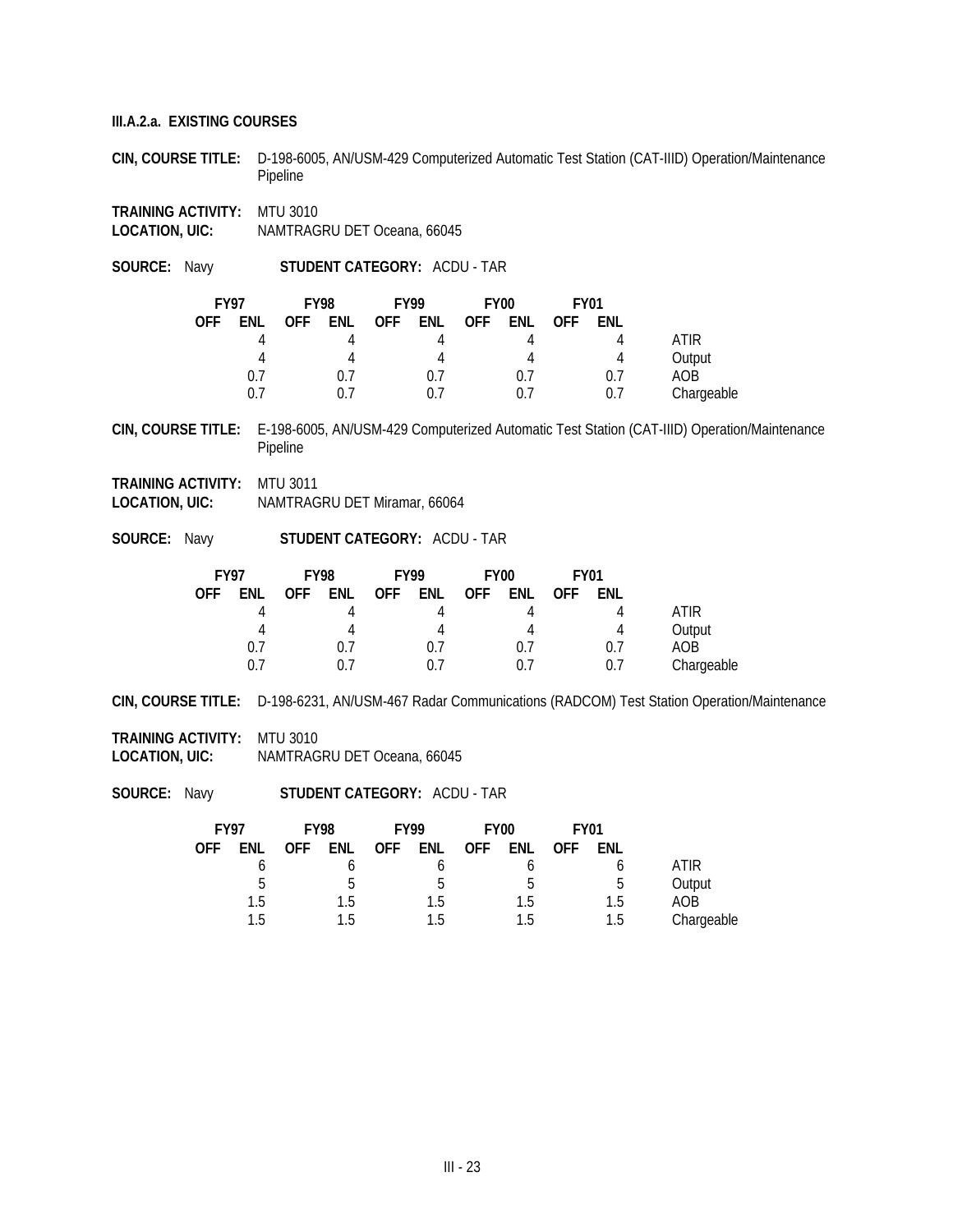**CIN, COURSE TITLE:** E-198-6231, AN/USM-467 Radar Communications (RADCOM) Test Station Operation/Maintenance

**TRAINING ACTIVITY: MTU 3011<br>LOCATION, UIC: NAMTRAG LOCATION, UIC:** NAMTRAGRU DET Miramar, 66064

**SOURCE:** Navy **STUDENT CATEGORY:** ACDU - TAR

|            | <b>FY97</b><br><b>FY98</b> |            |     | <b>FY99</b> |     | FY <sub>00</sub> |     | <b>FY01</b> |     |            |
|------------|----------------------------|------------|-----|-------------|-----|------------------|-----|-------------|-----|------------|
| <b>OFF</b> | ENL                        | <b>OFF</b> | ENL | OFF.        | ENL | <b>OFF</b>       | ENL | <b>OFF</b>  | ENL |            |
|            |                            |            |     |             |     |                  |     |             |     | ATIR       |
|            | b                          |            | h   |             | h   |                  | b   |             | h   | Output     |
|            | 1.5                        |            | 1.5 |             | 1.5 |                  | 1.5 |             | 1.5 | AOB        |
|            | 1.5                        |            | 1.5 |             | 1.5 |                  | 1.5 |             | 1.5 | Chargeable |

**CIN, COURSE TITLE:** E-601-3011, T-56-425/427 Engine Second Degree Intermediate Maintenance Pipeline

**TRAINING ACTIVITY:** MTU 1025 **LOCATION, UIC:** NAMTRAGRU DET Miramar, 66064

**SOURCE:** Navy **STUDENT CATEGORY:** ACDU - TAR

|            | <b>FY97</b><br><b>FY98</b> |            | <b>FY99</b> |            | FY <sub>00</sub> |            | <b>FY01</b> |            |     |            |
|------------|----------------------------|------------|-------------|------------|------------------|------------|-------------|------------|-----|------------|
| <b>OFF</b> | ENL                        | <b>OFF</b> | ENL         | <b>OFF</b> | ENL              | <b>OFF</b> | ENL         | <b>OFF</b> | ENL |            |
|            |                            |            |             |            |                  |            |             |            |     | ATIR       |
|            |                            |            |             |            |                  |            |             |            |     | Output     |
|            | 0.3                        |            | 0.3         |            | 0.3              |            | 0.3         |            | 0.3 | AOB        |
|            | 0.3                        |            | 0.3         |            | 0.3              |            | 0.3         |            | 0.3 | Chargeable |

**CIN, COURSE TITLE:** D-602-4008, Hydraulic Components Intermediate Maintenance

**TRAINING ACTIVITY:** MTU 1007

**LOCATION, UIC:** NAMTRAGRU DET Oceana, 66045

| <b>FY99</b>                     | <b>FY97</b><br><b>FY98</b> |  |            |
|---------------------------------|----------------------------|--|------------|
| <b>OFF</b><br>ENL<br><b>OFF</b> | ENL<br>ENL<br><b>OFF</b>   |  | <b>OFF</b> |
|                                 |                            |  |            |
|                                 |                            |  |            |
| 0.1                             | 0.1<br>0.1                 |  |            |
| በ 1                             | በ 1<br>በ 1                 |  |            |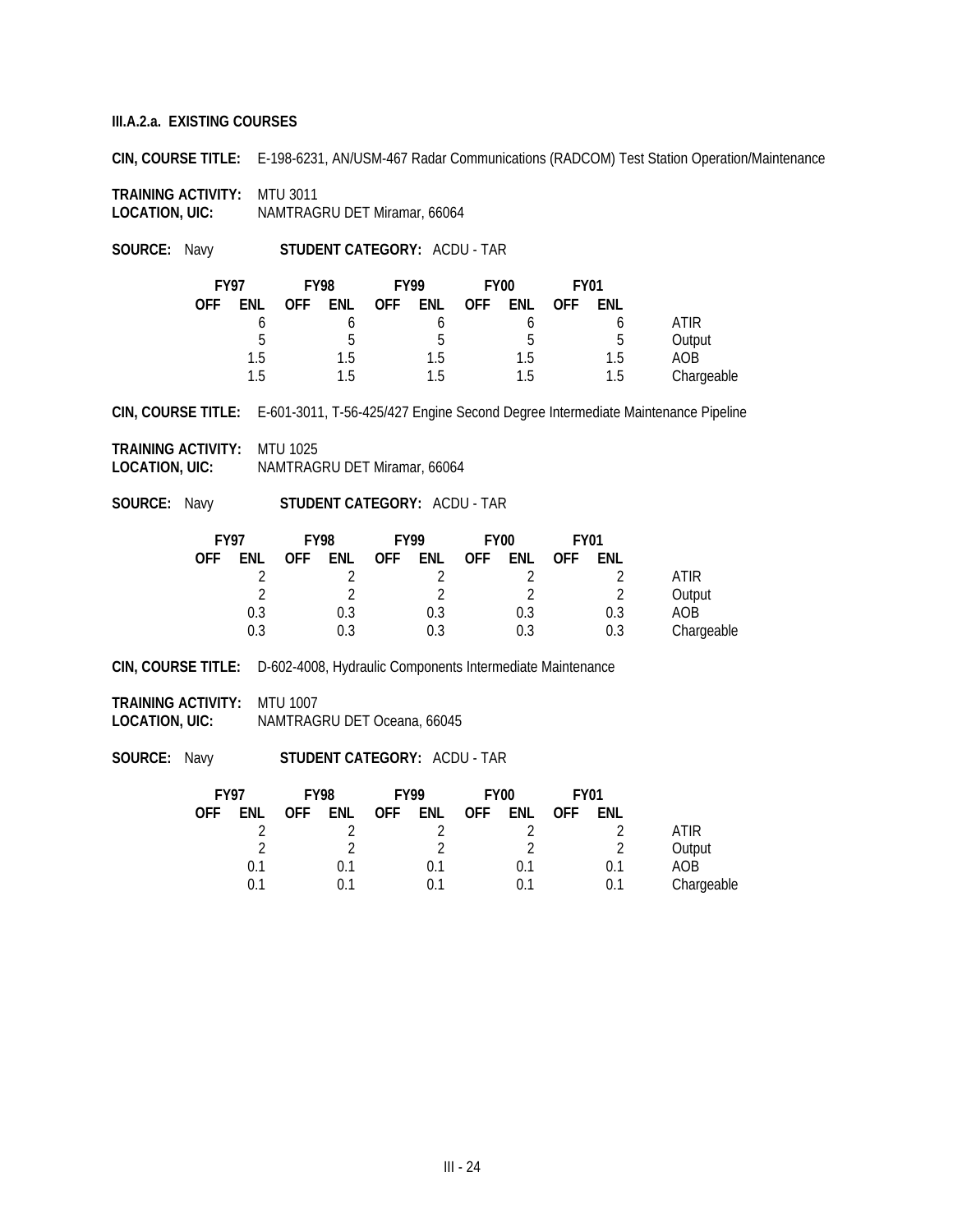**CIN, COURSE TITLE:** E-602-4008, Hydraulic Components Intermediate Maintenance

**TRAINING ACTIVITY:** MTU 1038 **LOCATION, UIC:** NAMTRAGRU DET Lemoore, 66060

**SOURCE:** Navy **STUDENT CATEGORY:** ACDU - TAR

|            | <b>FY97</b><br><b>FY98</b> |            | <b>FY99</b> |            | FY <sub>00</sub> |            | <b>FY01</b> |            |     |            |
|------------|----------------------------|------------|-------------|------------|------------------|------------|-------------|------------|-----|------------|
| <b>OFF</b> | ENL                        | <b>OFF</b> | <b>ENL</b>  | <b>OFF</b> | ENL              | <b>OFF</b> | <b>ENL</b>  | <b>OFF</b> | ENL |            |
|            |                            |            |             |            |                  |            |             |            |     | ATIR       |
|            |                            |            |             |            |                  |            |             |            |     | Output     |
|            | 0.1                        |            | 0.1         |            | 0.1              |            | 0.1         |            | 0.1 | AOB        |
|            | 0.1                        |            | በ 1         |            | 0.1              |            |             |            | 0.1 | Chargeable |

**CIN, COURSE TITLE:** D-602-5028, Attitude Heading Reference System Intermediate Maintenance

**TRAINING ACTIVITY:** MTU 1007 **LOCATION, UIC:** NAMTRAGRU DET Oceana, 66045

**SOURCE:** Navy **STUDENT CATEGORY:** ACDU - TAR

|            | <b>FY97</b><br><b>FY98</b> |            | <b>FY99</b> |            | <b>FY00</b> |            | <b>FY01</b> |            |     |             |
|------------|----------------------------|------------|-------------|------------|-------------|------------|-------------|------------|-----|-------------|
| <b>OFF</b> | ENL                        | <b>OFF</b> | ENL         | <b>OFF</b> | ENL         | <b>OFF</b> | ENL         | <b>OFF</b> | ENL |             |
|            |                            |            |             |            |             |            |             |            |     | <b>ATIR</b> |
|            |                            |            |             |            |             |            |             |            |     | Output      |
|            | 0.2                        |            | 0.2         |            | 0.2         |            | 0.2         |            | 0.2 | AOB         |
|            | ገ ጋ                        |            |             |            | በ ን         |            | በ ን         |            |     | Chargeable  |

**CIN, COURSE TITLE:** E-602-5028, Attitude Heading Reference System Intermediate Maintenance

**TRAINING ACTIVITY:** MTU 1025

**LOCATION, UIC:** NAMTRAGRU DET Miramar, 66064

|            |     | <b>FY01</b> |            | FY <sub>00</sub> |     | <b>FY99</b> |     | <b>FY97</b><br><b>FY98</b> |     |            |
|------------|-----|-------------|------------|------------------|-----|-------------|-----|----------------------------|-----|------------|
|            | ENL | <b>OFF</b>  | <b>ENL</b> | <b>OFF</b>       | ENL | <b>OFF</b>  | ENL | <b>OFF</b>                 | ENL | <b>OFF</b> |
| ATIR       |     |             |            |                  |     |             |     |                            |     |            |
| Output     |     |             |            |                  |     |             |     |                            |     |            |
| AOB.       | 0.2 |             | 0.2        |                  | 0.2 |             | 0.2 |                            | 0.2 |            |
| Chargeable | 0.2 |             | በ ን        |                  |     |             |     |                            | በ ን |            |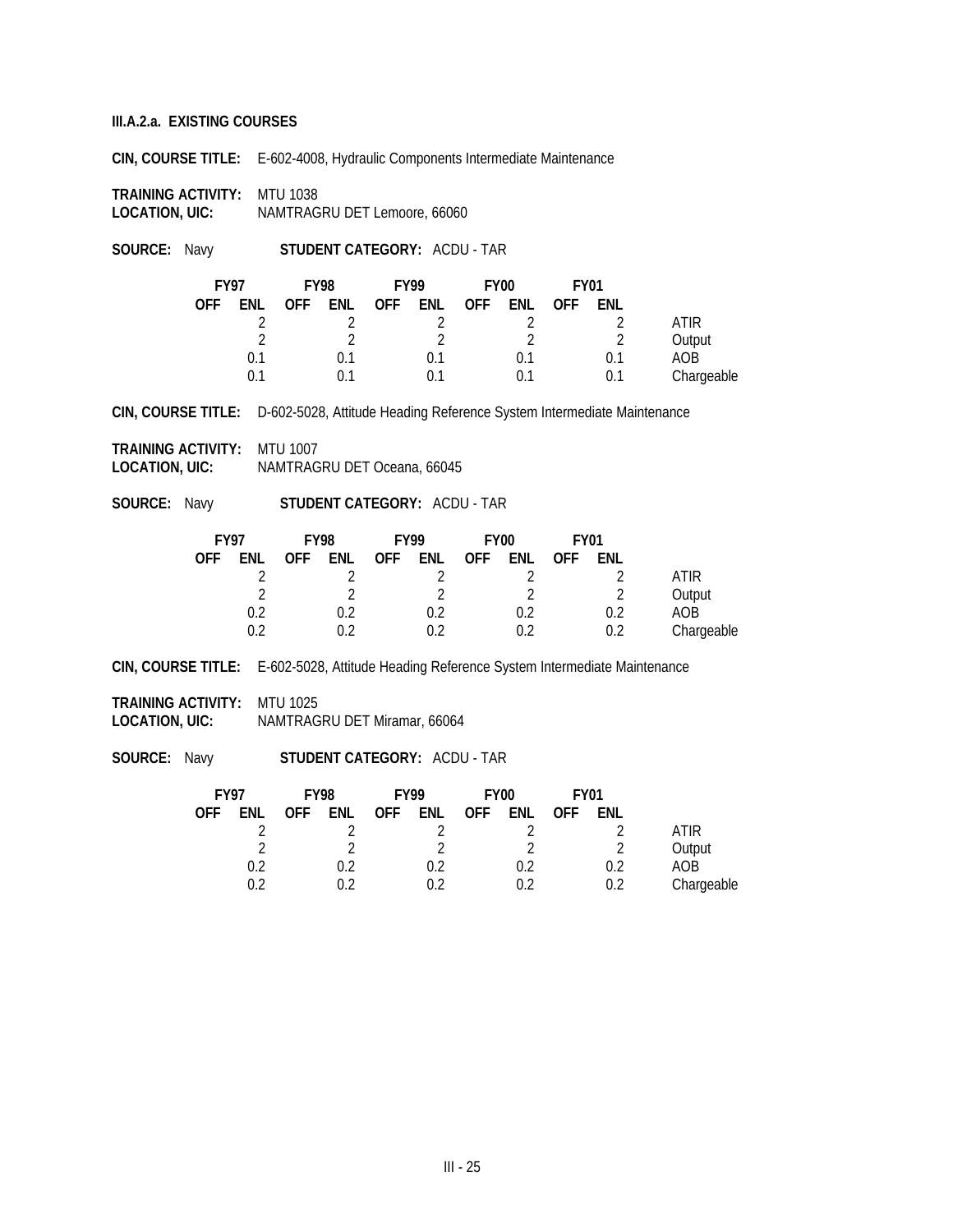**CIN, COURSE TITLE:** D-602-5062, Aircraft Sealed Instrument Intermediate Repair

**TRAINING ACTIVITY:** MTU 1011 **LOCATION, UIC:** NAMTRAGRU DET Jacksonville, 66051

**SOURCE:** Navy **STUDENT CATEGORY:** ACDU - TAR

|            | <b>FY97</b><br><b>FY98</b> |            |     | <b>FY99</b> |     | FY <sub>00</sub> |     | <b>FY01</b> |     |            |
|------------|----------------------------|------------|-----|-------------|-----|------------------|-----|-------------|-----|------------|
| <b>OFF</b> | ENL                        | <b>OFF</b> | ENL | <b>OFF</b>  | enl | <b>OFF</b>       | ENL | <b>OFF</b>  | ENL |            |
|            |                            |            |     |             |     |                  |     |             |     | ATIR       |
|            |                            |            |     |             |     |                  | C   |             |     | Output     |
|            | 0.2                        |            | 0.2 |             | 0.2 |                  | 0.2 |             | 0.2 | AOB        |
|            | ገ ን                        |            |     |             | በ ን |                  | በ ን |             | 0.2 | Chargeable |

**CIN, COURSE TITLE:** E-602-5062, Aircraft Sealed Instrument Intermediate Repair

**TRAINING ACTIVITY:** MTU 1025 **LOCATION, UIC:** NAMTRAGRU DET Miramar, 66064

**SOURCE:** Navy **STUDENT CATEGORY:** ACDU - TAR

|            | <b>FY97</b><br><b>FY98</b> |            | <b>FY99</b> |            | FY <sub>00</sub> |            | <b>FY01</b> |            |     |             |
|------------|----------------------------|------------|-------------|------------|------------------|------------|-------------|------------|-----|-------------|
| <b>OFF</b> | ENL                        | <b>OFF</b> | ENL         | <b>OFF</b> | ENL              | <b>OFF</b> | ENL         | <b>OFF</b> | ENL |             |
|            |                            |            |             |            |                  |            |             |            |     | <b>ATIR</b> |
|            |                            |            |             |            |                  |            |             |            |     | Output      |
|            | 0.2                        |            | 0.2         |            | 0.2              |            | 0.2         |            | በ ን | AOB         |
|            | በ ገ                        |            | በ ን         |            |                  |            | በ ን         |            | በ ን | Chargeable  |

**CIN, COURSE TITLE:** D-603-4007, Airframes Intermediate Maintenance

**TRAINING ACTIVITY:** MTU 1007 **LOCATION, UIC:** NAMTRAGRU DET Oceana, 66045

| <b>FY97</b><br><b>FY98</b> |     |            | <b>FY99</b> |         | FY <sub>00</sub> |            | <b>FY01</b>   |            |     |            |
|----------------------------|-----|------------|-------------|---------|------------------|------------|---------------|------------|-----|------------|
| <b>OFF</b>                 | ENL | <b>OFF</b> | ENL         | OFF ENL |                  | <b>OFF</b> | ENL           | <b>OFF</b> | ENL |            |
|                            |     |            |             |         |                  |            |               |            |     | ATIR       |
|                            | ↑   |            |             |         |                  |            | $\mathcal{D}$ |            |     | Output     |
|                            | 0.2 |            | በ ገ         |         |                  |            | 0.2           |            | 0.2 | AOB        |
|                            |     |            |             |         |                  |            | በ ን           |            | 0.2 | Chargeable |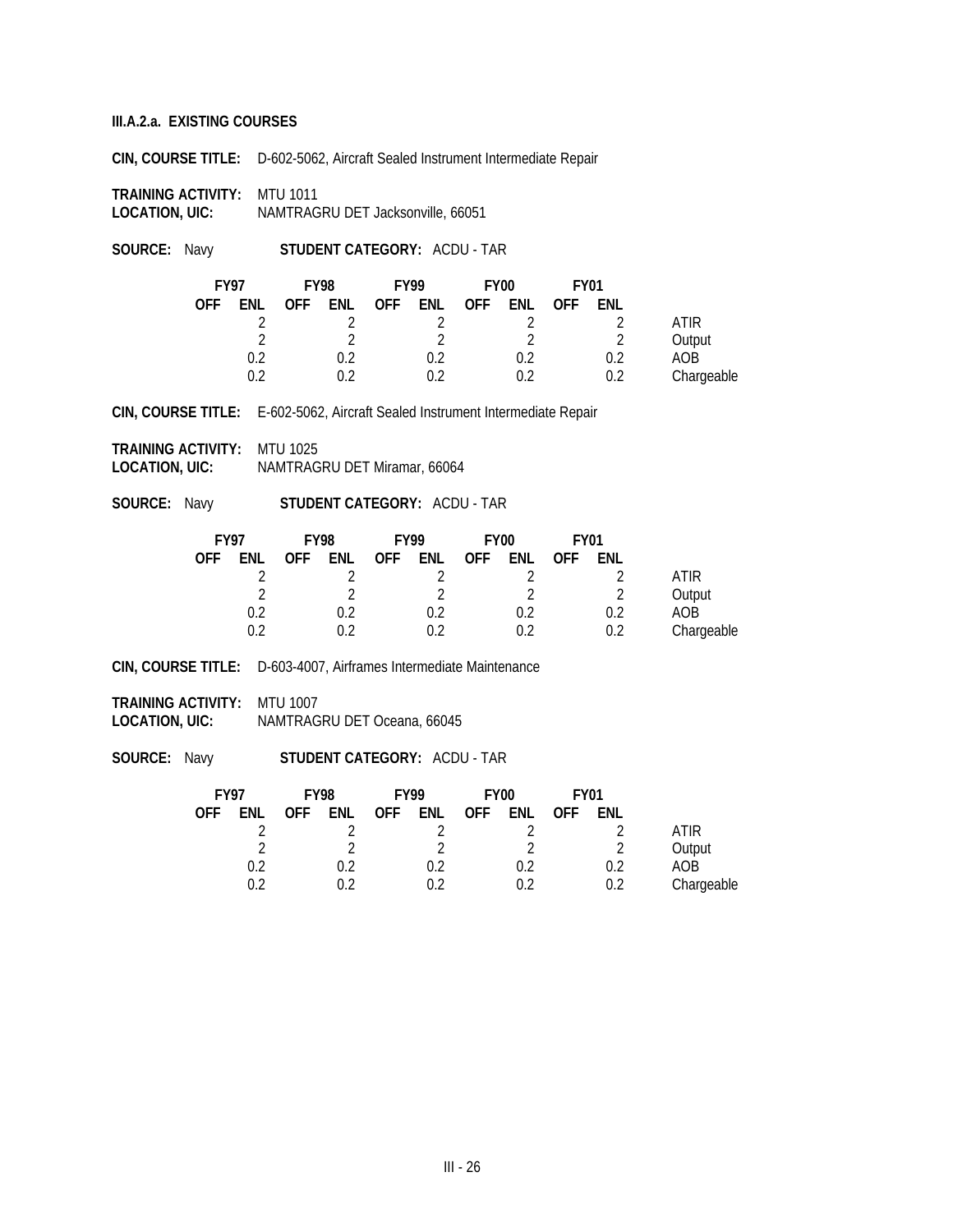**CIN, COURSE TITLE:** E-603-4007, Airframes Intermediate Maintenance

**TRAINING ACTIVITY:** MTU 1038 **LOCATION, UIC:** NAMTRAGRU DET Lemoore, 66060

|            | <b>FY98</b><br><b>FY97</b> |            |     | <b>FY99</b> |     | <b>FY00</b> |     | <b>FY01</b> |     |            |
|------------|----------------------------|------------|-----|-------------|-----|-------------|-----|-------------|-----|------------|
| <b>OFF</b> | ENL                        | <b>OFF</b> | ENL | <b>OFF</b>  | ENL | <b>OFF</b>  | ENL | <b>OFF</b>  | ENL |            |
|            |                            |            |     |             |     |             |     |             |     | ATIR       |
|            |                            |            |     |             |     |             | า   |             |     | Output     |
|            | 0.2                        |            | 0.2 |             | 0.2 |             | 0.2 |             | 0.2 | AOB        |
|            | በ ን                        |            | በ ን |             |     |             | በ ን |             | 0.2 | Chargeable |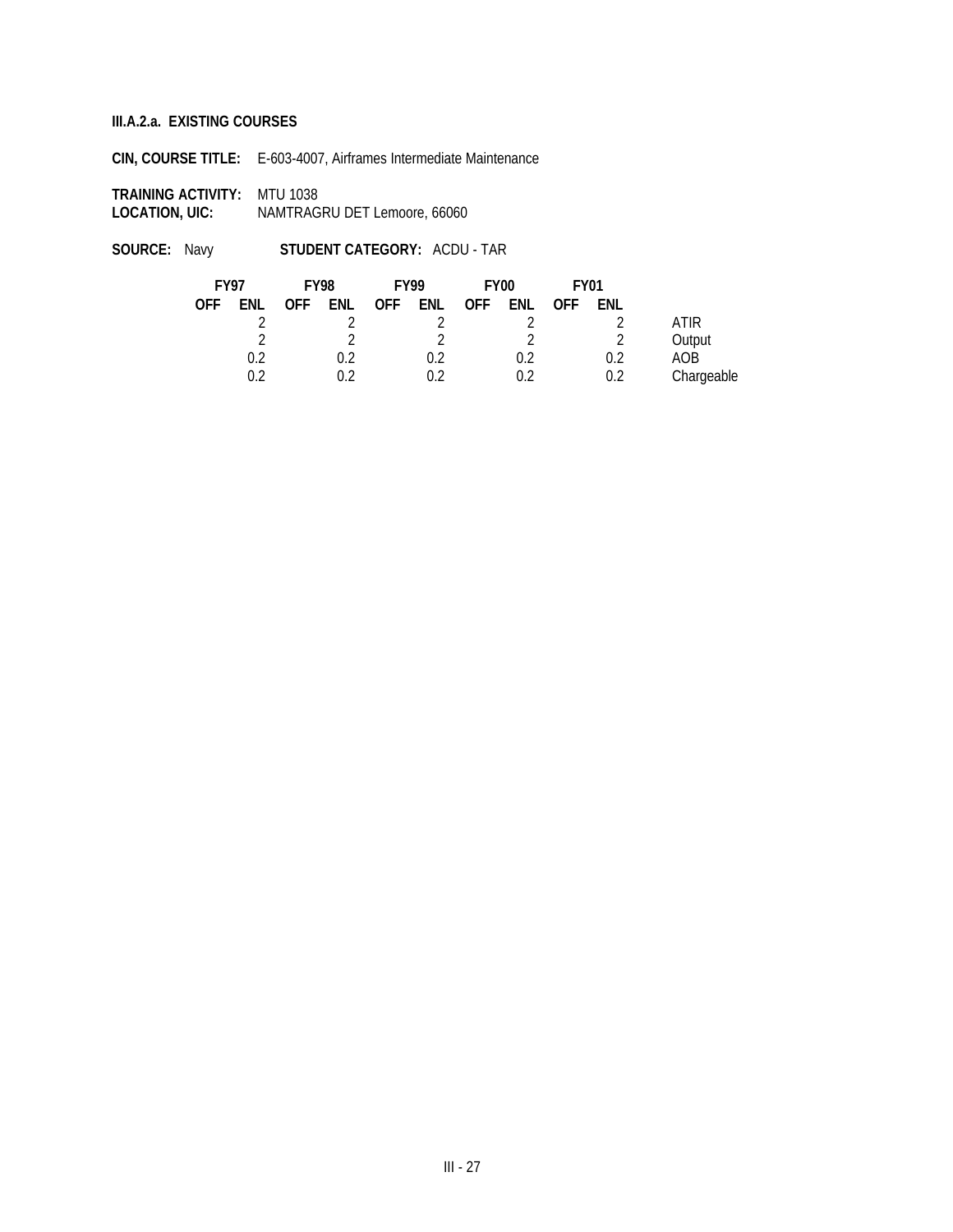# **PART IV - TRAINING LOGISTICS SUPPORT REQUIREMENTS**

The following elements are not affected by the E-2C Aircraft and, therefore, are not included in Part IV of this NTSP:

- IV.C.1. Facility Requirements Summary (Space/Support) by Activity
- IV.C.2. Facility Requirements Detailed by Activity and Course

Note: Prior to incorporation of ECP-418 and its various components and the Hawkeye 2000 Aircraft, new or modified Technical Training Equipment, Test Equipment, Training Devices, Curricula Materials, and Technical Manuals may be required. These requirements have not been determined, but will be included in future updates to this NTSP.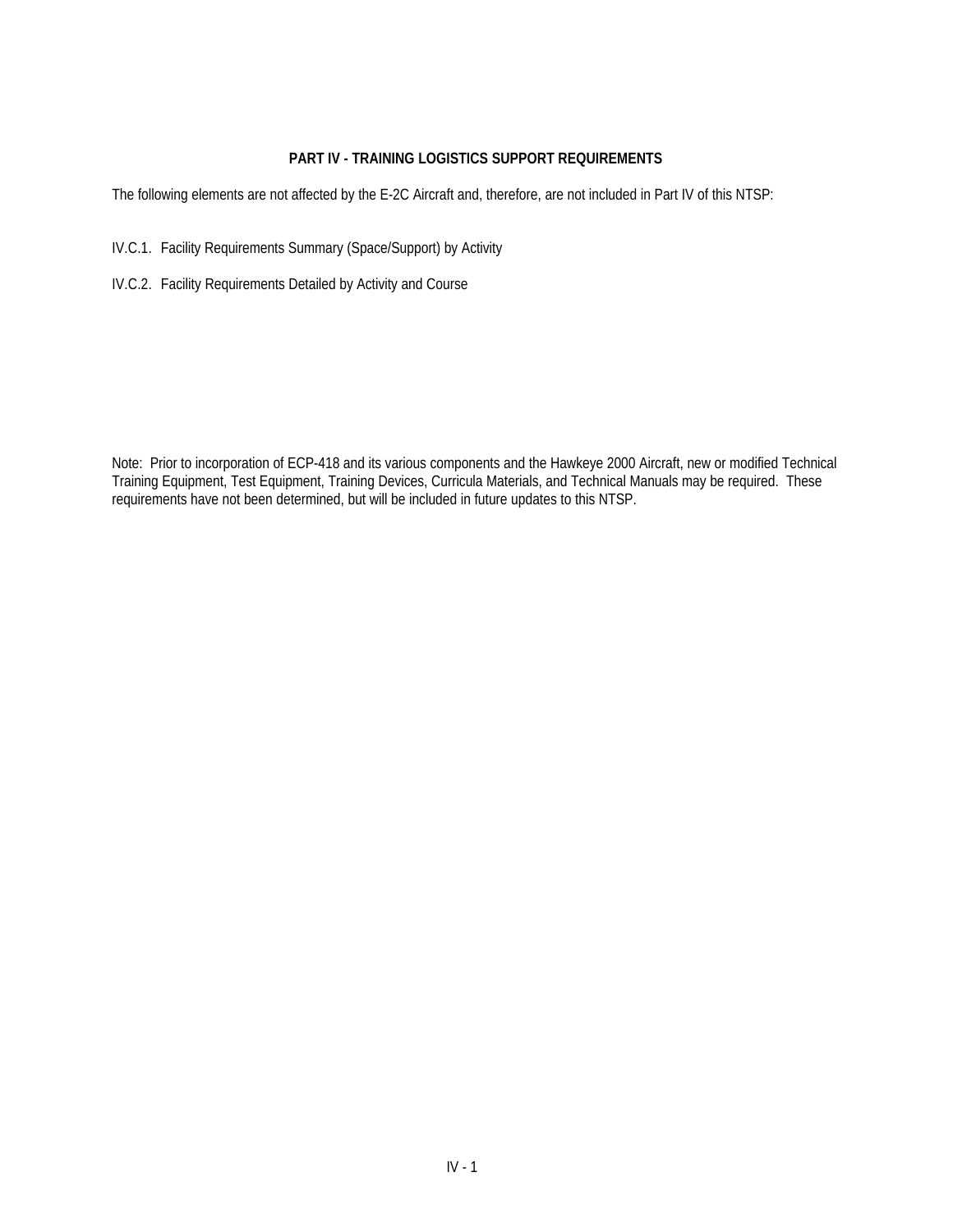### **IV.A. TRAINING HARDWARE**

### **IV.A.1. TTE / GPTE / SPTE / ST / GPETE / SPETE**

**CIN, COURSE TITLE:** C-102-9481, E-2C Advanced AEW Systems Analyst Organizational Maintenance (Track D-102-0321) **TRAINING ACTIVITY:** MTU 1026

**LOCATION, UIC:** NAMTRAGRU DET Norfolk, 66046

| <b>ITEM</b><br><b>NUMBER</b> | <b>EQUIPMENT /</b><br>TYPE OR RANGE OF REPAIR PARTS                                                                                            | <b>QTY</b><br><b>REQD</b> | <b>DATE</b><br><b>REQD</b> | <b>GFE</b><br><b>CFE</b> | <b>STATUS</b> |
|------------------------------|------------------------------------------------------------------------------------------------------------------------------------------------|---------------------------|----------------------------|--------------------------|---------------|
| <b>TTE</b>                   |                                                                                                                                                |                           |                            |                          |               |
| 001                          | RT-1017/ARC-156, ECP-324                                                                                                                       | 1 kit                     | Oct 88                     | <b>GFE</b>               | On board      |
| 003                          | RT-1250A/ARC Receiver/Xmtr, ECP-331R1C1                                                                                                        | 3                         | Oct 88                     | <b>GFE</b>               | On board      |
| 004                          | C-10319A/ARC Control Box, ECP-331R1C1                                                                                                          | $\sqrt{3}$                | Oct 88                     | <b>GFE</b>               | On board      |
| 005                          | AM-7177/ARC High Power Amp., ECP-331R1C1                                                                                                       | 3                         | Oct 88                     | <b>GFE</b>               | On board      |
| 006                          | F-1556/ARC Filter, ECP-331R1C1                                                                                                                 | 3                         | Oct 88                     | <b>GFE</b>               | On board      |
| 007                          | MT-6330/ARC Mount, ECP-331R1C1                                                                                                                 | 3                         | Oct 88                     | <b>GFE</b>               | On board      |
| 008                          | 515F-1 UHF Guard Receiver, ECP-331R1C1                                                                                                         | $\mathbf{1}$              | Oct 88                     | <b>GFE</b>               | On board      |
| 009                          | 991S-1 Mounting Plate, ECP-331R1C1                                                                                                             | $\mathbf 1$               | Oct 88                     | <b>GFE</b>               | On board      |
| 010                          | AS-3191/Blade Antenna, ECP-331R1C1                                                                                                             | $\overline{2}$            | Oct 88                     | <b>GFE</b>               | On board      |
| 011                          | MT-2653/ARC Mount, ECP-331R1C1                                                                                                                 | 1                         | Oct 88                     | <b>GFE</b>               | On board      |
| 013                          | R-1379B/ARC-63 Receiver, ECP-345                                                                                                               | 1                         | Sep 92                     | <b>GFE</b>               | On board      |
| 014                          | C-7949B/ARA-63 Receiver Control, ECP-345                                                                                                       | $\mathbf{1}$              | Sep 92                     | <b>GFE</b>               | On board      |
| 015                          | KY-651B/ARA-63 Decoder, ECP-345                                                                                                                | 1                         | Sep 92                     | <b>GFE</b>               | On board      |
| 016                          | A51A12904 Horn Antenna, ECP-345                                                                                                                | 1                         | Sep 92                     | <b>GFE</b>               | On board      |
| 017                          | CP-140/A SCADC, ECP-354R1                                                                                                                      | 1                         | Sep 92                     | <b>GFE</b>               | On board      |
| 018                          | 31-041-01 (Marconi) SCADC Adapter, ECP-354R1                                                                                                   | 1                         | Sep 92                     | <b>GFE</b>               | On board      |
| 019                          | MTU-78/A Mounting Base, ECP-354R1                                                                                                              | 1                         | Sep 92                     | <b>GFE</b>               | On board      |
| 025                          | MIL-STD-1553B Digital Data Bus Controller, ECP-371                                                                                             | 1                         | Sep 97                     | <b>GFE</b>               | Pending       |
| 027                          | Enhanced Main Display Unit (123SCAV5175), ECP-382R2                                                                                            | 3                         | Sep 97                     | <b>GFE</b>               | Pending       |
| 028                          | Cable Assembly (123SCAV5176), ECP-382R2                                                                                                        | 3                         | Sep 97                     | <b>GFE</b>               | Pending       |
| <b>SPETE</b>                 |                                                                                                                                                |                           |                            |                          |               |
| 062                          | Refractometer Control Display Unit, ECP-284                                                                                                    | 1                         | Oct 88                     | <b>GFE</b>               | On board      |
| 063                          | Processor Recorder Unit, ECP-284                                                                                                               | 1                         | Oct 88                     | <b>GFE</b>               | On board      |
| 064                          | Cavity Unit, ECP-284                                                                                                                           | $\mathbf 1$               | Oct 88                     | <b>GFE</b>               | On board      |
| 065                          | Mounting Base, ECP-284                                                                                                                         | $\mathbf{1}$              | Oct 88                     | <b>GFE</b>               | On board      |
|                              | CIN, COURSE TITLE: C-102-9482, E-2C Group 2 Basic Avionics Organizational Maintenance (Track E-102-0325)<br><b>TRAINING ACTIVITY: MTU 1025</b> |                           |                            |                          |               |
| <b>LOCATION, UIC:</b>        | NAMTRAGRU DET Miramar, 66064                                                                                                                   |                           |                            |                          |               |
| <b>ITEM</b><br><b>NUMBER</b> | <b>EQUIPMENT /</b><br>TYPE OR RANGE OF REPAIR PARTS                                                                                            | <b>QTY</b><br><b>REQD</b> | <b>DATE</b><br><b>REQD</b> | <b>GFE</b><br><b>CFE</b> | <b>STATUS</b> |
| <b>TTE</b><br>013            | R-1379B/ARC-63 Receiver, ECP-345                                                                                                               | 1                         | Sep 92                     | <b>GFE</b>               | On board      |

014 C-7949B/ARA-63 Receiver Control, ECP-345 1 Sep 92 GFE On board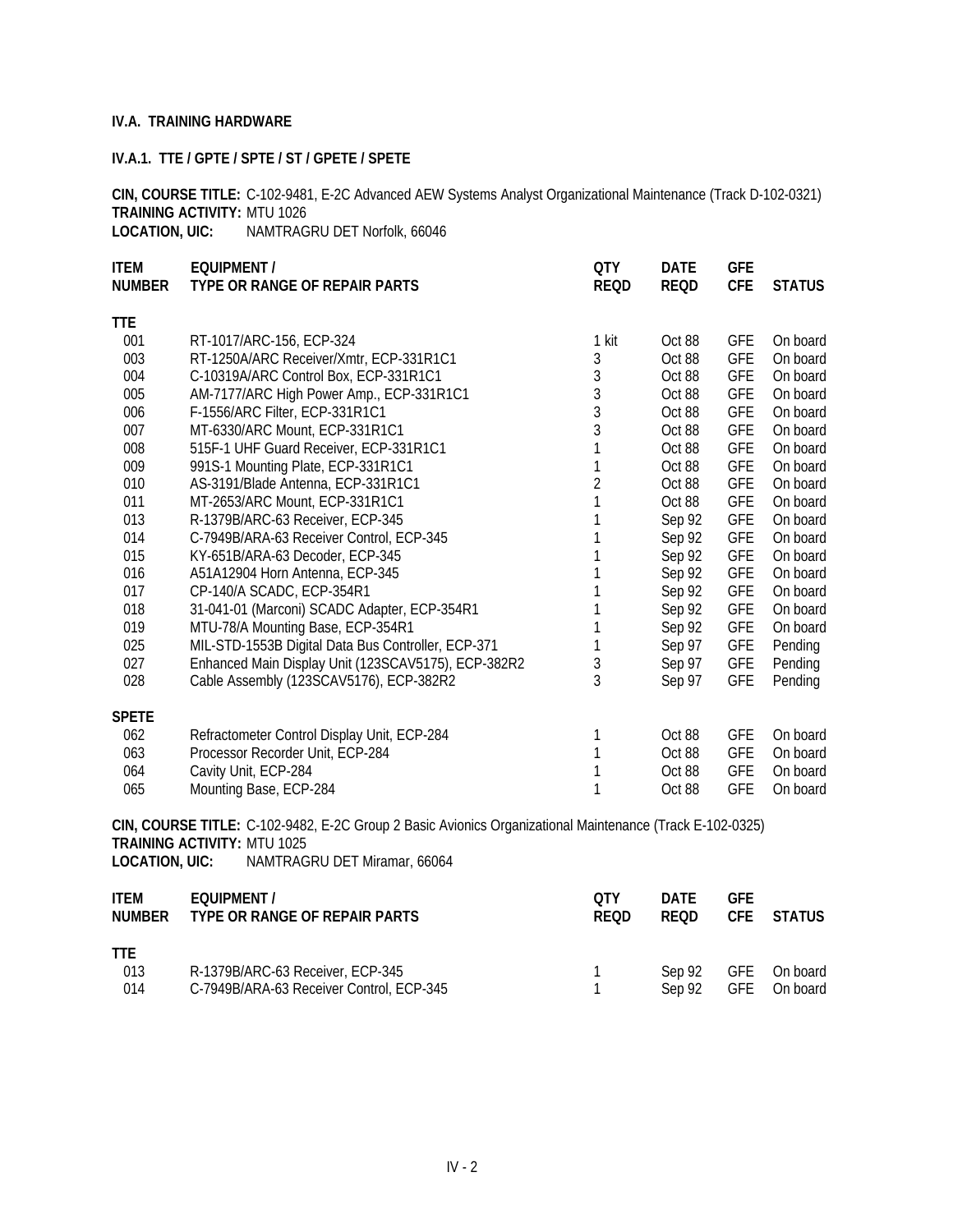| 015          | KY-651B/ARA-63 Decoder, ECP-345                           |       | Sep 92 | <b>GFE</b> | On board |
|--------------|-----------------------------------------------------------|-------|--------|------------|----------|
| 016          | A51A12904 Horn Antenna, ECP-345                           |       | Sep 92 | <b>GFE</b> | On board |
| 017          | CP-140/A SCADC, ECP-354R1                                 |       | Sep 92 | <b>GFE</b> | On board |
| 018          | 31-041-01 (Marconi) SCADC Adapter, ECP-354R1              |       | Sep 92 | <b>GFE</b> | On board |
| 019          | MTU-78/A Mounting Base, ECP-354R1                         |       | Sep 92 | <b>GFE</b> | On board |
| 020          | Receiver Transmitter (RT-1157/APX-100), ECP-358R1         |       | Sep 96 | <b>GFE</b> | On board |
| 021          | Control Panel (C-10009/APX-100), ECP-358R1                |       | Sep 96 | <b>GFE</b> | On board |
| 022          | Ship Set AN/APS-145, ECP-360R1                            | 1 set | Sep 92 | <b>GFE</b> | On board |
| 023          | Digital Data Recorder Reproducer (RD-576/ASQ), ECP-368R1  |       | Sep 92 | <b>GFE</b> | On board |
| 024          | Enhanced Computer Verifier, Radar (CP-1469A/A), ECP-369R1 |       | Sep 92 | <b>GFE</b> | On board |
| 025          | MIL-STD-1553B Digital Data Bus Controller, ECP-371        |       | Sep 92 | <b>GFE</b> | On board |
| 026          | AN/ARN-151(V) NAVSTAR GPS System, ECP-375C2               | 1 set | Sep 96 | <b>GFE</b> | On board |
| 027          | Enhanced Main Display Unit (123SCAV5175), ECP-382R2       | 3     | Sep 96 | <b>GFE</b> | On board |
| 028          | Cable Assembly (123SCAV5176), ECP-382R2                   | 3     | Sep 96 | <b>GFE</b> | On board |
| <b>SPETE</b> |                                                           |       |        |            |          |
| 073          | AVC-E368 Modification Kit, ECP-368R1                      | 1 kit | Sep 92 | <b>GFE</b> | On board |
| 074          | AVC-E369 Modification Kit, ECP-369R1                      | 1 kit | Sep 92 | <b>GFE</b> | On board |

**CIN, COURSE TITLE:** C-102-9480, E-2C Basic AEW Systems Analyst Organizational Maintenance (Track D-102-0327) **TRAINING ACTIVITY:** MTU 1026

**LOCATION, UIC:** NAMTRAGRU DET Norfolk, 66046

| <b>ITEM</b><br><b>NUMBER</b> | <b>EQUIPMENT /</b><br>TYPE OR RANGE OF REPAIR PARTS | <b>QTY</b><br><b>REQD</b> | <b>DATE</b><br><b>REQD</b> | GFE<br><b>CFE</b> | <b>STATUS</b> |
|------------------------------|-----------------------------------------------------|---------------------------|----------------------------|-------------------|---------------|
| TTE                          |                                                     |                           |                            |                   |               |
| 001                          | RT-1017/ARC-156, ECP-324                            | 1 kit                     | Oct 88                     | <b>GFE</b>        | On board      |
| 003                          | RT-1250A/ARC Receiver/Xmtr, ECP-331R1C1             | 3                         | Oct 88                     | <b>GFE</b>        | On board      |
| 004                          | C-10319A/ARC Control Box, ECP-331R1C1               | 3                         | Oct 88                     | <b>GFE</b>        | On board      |
| 005                          | AM-7177/ARC High Power Amp., ECP-331R1C1            | $\mathfrak{Z}$            | Oct 88                     | <b>GFE</b>        | On board      |
| 006                          | F-1556/ARC Filter, ECP-331R1C1                      | 3                         | Oct 88                     | <b>GFE</b>        | On board      |
| 007                          | MT-6330/ARC Mount, ECP-331R1C1                      | 3                         | Oct 88                     | <b>GFE</b>        | On board      |
| 008                          | 515F-1 UHF Guard Receiver, ECP-331R1C1              |                           | Oct 88                     | <b>GFE</b>        | On board      |
| 009                          | 991S-1 Mounting Plate, ECP-331R1C1                  |                           | Oct 88                     | <b>GFE</b>        | On board      |
| 010                          | AS-3191/Blade Antenna, ECP-331R1C1                  | $\overline{2}$            | Oct 88                     | <b>GFE</b>        | On board      |
| 011                          | MT-2653/ARC Mount, ECP-331R1C1                      |                           | Oct 88                     | <b>GFE</b>        | On board      |
| 013                          | R-1379B/ARC-63 Receiver, ECP-345                    |                           | Sep 92                     | <b>GFE</b>        | On board      |
| 014                          | C-7949B/ARA-63 Receiver Control, ECP-345            |                           | Sep 92                     | <b>GFE</b>        | On board      |
| 015                          | KY-651B/ARA-63 Decoder, ECP-345                     |                           | Sep 92                     | <b>GFE</b>        | On board      |
| 016                          | A51A12904 Horn Antenna, ECP-345                     |                           | Sep 92                     | <b>GFE</b>        | On board      |
| 017                          | CP-140/A SCADC, ECP-354R1                           |                           | Sep 92                     | <b>GFE</b>        | On board      |
| 018                          | 31-041-01 (Marconi) SCADC Adapter, ECP-354R1        |                           | Sep 92                     | <b>GFE</b>        | On board      |
| 019                          | MTU-78/A Mounting Base, ECP-354R1                   |                           | Sep 92                     | <b>GFE</b>        | On board      |
| 025                          | MIL-STD-1553B Digital Data Bus Controller, ECP-371  |                           | Sep 97                     | <b>GFE</b>        | Pending       |
| 027                          | Enhanced Main Display Unit (123SCAV5175), ECP-382R2 | 3                         | Sep 97                     | <b>GFE</b>        | Pending       |
| 028                          | Cable Assembly (123SCAV5176), ECP-382R2             | 3                         | Sep 97                     | <b>GFE</b>        | Pending       |
| <b>SPETE</b>                 |                                                     |                           |                            |                   |               |
| 062                          | Refractometer Control Display Unit, ECP-284         |                           | Oct 88                     | <b>GFE</b>        | On board      |
| 063                          | Processor Recorder Unit, ECP-284                    |                           | Oct 88                     | <b>GFE</b>        | On board      |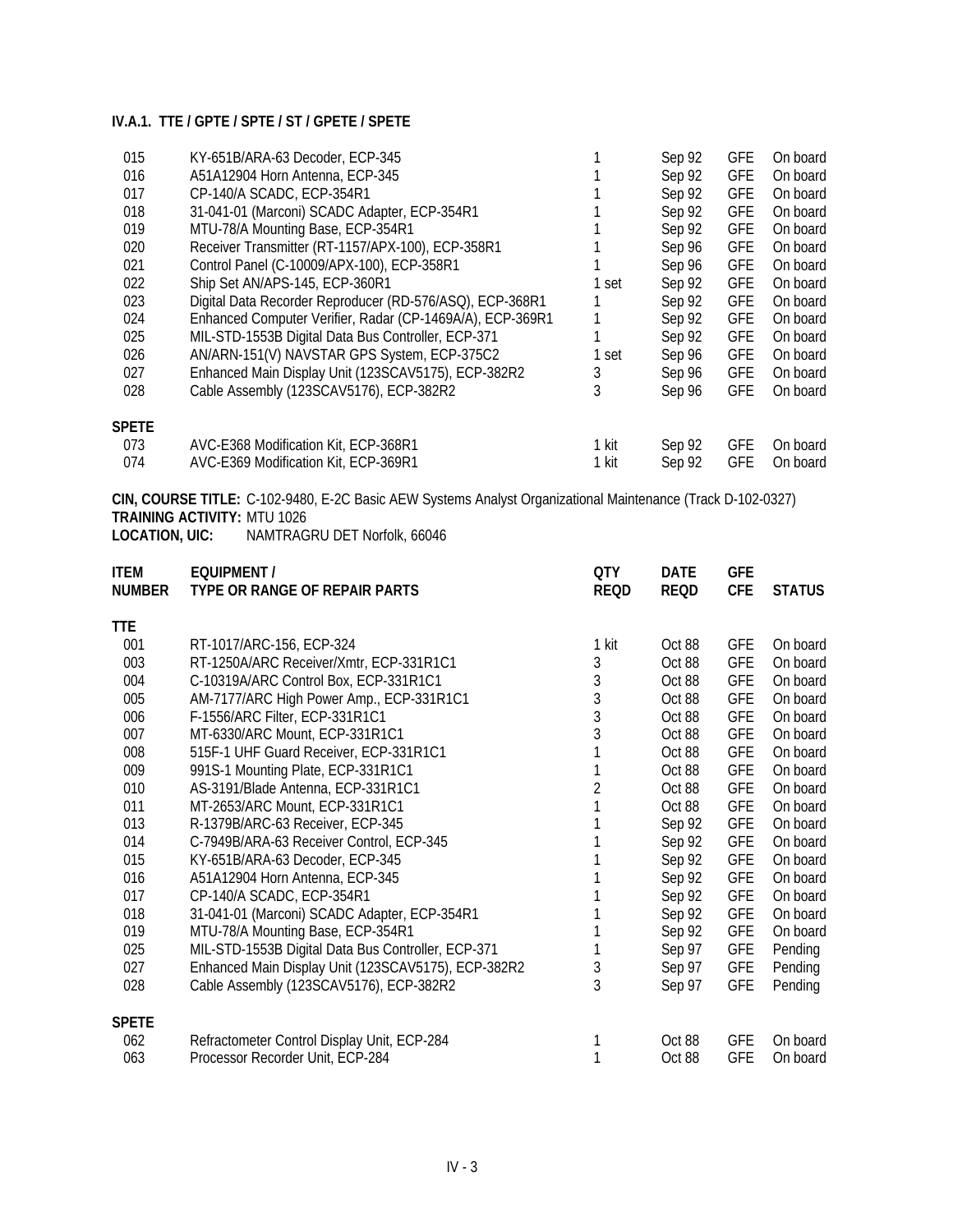| 064 | Cavity Unit, ECP-284   |  | Oct 88 GFE On board |
|-----|------------------------|--|---------------------|
| 065 | Mounting Base, ECP-284 |  | Oct 88 GFE On board |

**CIN, COURSE TITLE:** C-102-9478, E-2C Group 2 Basic Avionics (Initial) Organizational Maintenance (Track E-102-0328) **TRAINING ACTIVITY: MTU 1025<br>LOCATION, UIC: NAMTRAG** 

**LOCATION, UIC:** NAMTRAGRU DET Miramar, 66064

| <b>ITEM</b><br><b>NUMBER</b> | EQUIPMENT /<br>TYPE OR RANGE OF REPAIR PARTS              | <b>QTY</b><br><b>REQD</b> | <b>DATE</b><br><b>REQD</b> | <b>GFE</b><br><b>CFE</b> | <b>STATUS</b> |
|------------------------------|-----------------------------------------------------------|---------------------------|----------------------------|--------------------------|---------------|
| TTE                          |                                                           |                           |                            |                          |               |
| 013                          | R-1379B/ARC-63 Receiver, ECP-345                          |                           | Sep 92                     | <b>GFE</b>               | On board      |
| 014                          | C-7949B/ARA-63 Receiver Control, ECP-345                  |                           | Sep 92                     | <b>GFE</b>               | On board      |
| 015                          | KY-651B/ARA-63 Decoder, ECP-345                           |                           | Sep 92                     | <b>GFE</b>               | On board      |
| 016                          | A51A12904 Horn Antenna, ECP-345                           |                           | Sep 92                     | <b>GFE</b>               | On board      |
| 017                          | CP-140/A SCADC, ECP-354R1                                 |                           | Sep 92                     | <b>GFE</b>               | On board      |
| 018                          | 31-041-01 (Marconi) SCADC Adapter, ECP-354R1              |                           | Sep 92                     | <b>GFE</b>               | On board      |
| 019                          | MTU-78/A Mounting Base, ECP-354R1                         |                           | Sep 92                     | <b>GFE</b>               | On board      |
| 020                          | Receiver Transmitter (RT-1157/APX-100), ECP-358R1         |                           | Sep 96                     | <b>GFE</b>               | On board      |
| 021                          | Control Panel (C-10009/APX-100), ECP-358R1                |                           | Sep 96                     | <b>GFE</b>               | On board      |
| 022                          | Ship Set AN/APS-145, ECP-360R1                            | 1 set                     | Sep 92                     | <b>GFE</b>               | On board      |
| 023                          | Digital Data Recorder Reproducer (RD-576/ASQ), ECP-368R1  |                           | Sep 92                     | <b>GFE</b>               | On board      |
| 024                          | Enhanced Computer Verifier, Radar (CP-1469A/A), ECP-369R1 |                           | Sep 92                     | <b>GFE</b>               | On board      |
| 025                          | MIL-STD-1553B Digital Data Bus Controller, ECP-371        |                           | Sep 92                     | <b>GFE</b>               | On board      |
| 026                          | AN/ARN-151(V) NAVSTAR GPS System, ECP-375C2               | 1 set                     | Sep 96                     | <b>GFE</b>               | On board      |
| 027                          | Enhanced Main Display Unit (123SCAV5175), ECP-382R2       | 3                         | Sep 96                     | <b>GFE</b>               | On board      |
| 028                          | Cable Assembly (123SCAV5176), ECP-382R2                   | 3                         | Sep 96                     | <b>GFE</b>               | On board      |
| <b>SPETE</b>                 |                                                           |                           |                            |                          |               |
| 073                          | AVC-E368 Modification Kit, ECP-368R1                      | 1 kit                     | Sep 92                     | <b>GFE</b>               | On board      |
| 074                          | AVC-E369 Modification Kit, ECP-369R1                      | 1 kit                     | Sep 92                     | <b>GFE</b>               | On board      |

**CIN, COURSE TITLE:** C-601-9135, E-2C (Group I/II) T-56-A-427 Power Plant and Related Systems (Career) Organizational Maintenance (Track E-601-0313)

**TRAINING ACTIVITY: MTU 1025<br>LOCATION, UIC: NAMTRAG** 

**LOCATION, UIC:** NAMTRAGRU DET Miramar, 66064

| <b>ITEM</b><br><b>NUMBER</b> | EQUIPMENT /<br>TYPE OR RANGE OF REPAIR PARTS                                                                                                    | <b>OTY</b><br><b>REQD</b> | <b>DATE</b><br><b>REQD</b> | <b>GFE</b><br><b>CFE</b>               | <b>STATUS</b>                    |
|------------------------------|-------------------------------------------------------------------------------------------------------------------------------------------------|---------------------------|----------------------------|----------------------------------------|----------------------------------|
| <b>TTE</b><br>012            | T56-A-427 Engine, ECP-335R1                                                                                                                     |                           | Sep 92                     | <b>GFE</b>                             | On board                         |
| ST<br>053<br>054<br>055      | Maintenance Diagnostic (Hand-held) Terminal, ECP-335R1<br>Engine Performance Calculator, ECP-335R1<br>Maximum Performance Calculator, ECP-355R1 |                           | Oct 92<br>Oct 92<br>Oct 92 | <b>GFE</b><br><b>GFE</b><br><b>GFE</b> | On board<br>On board<br>On board |
| <b>SPETE</b><br>066          | Thermocouple Resistance Tester, ECP-335R1                                                                                                       |                           | Sep 92                     | GFE                                    | On board                         |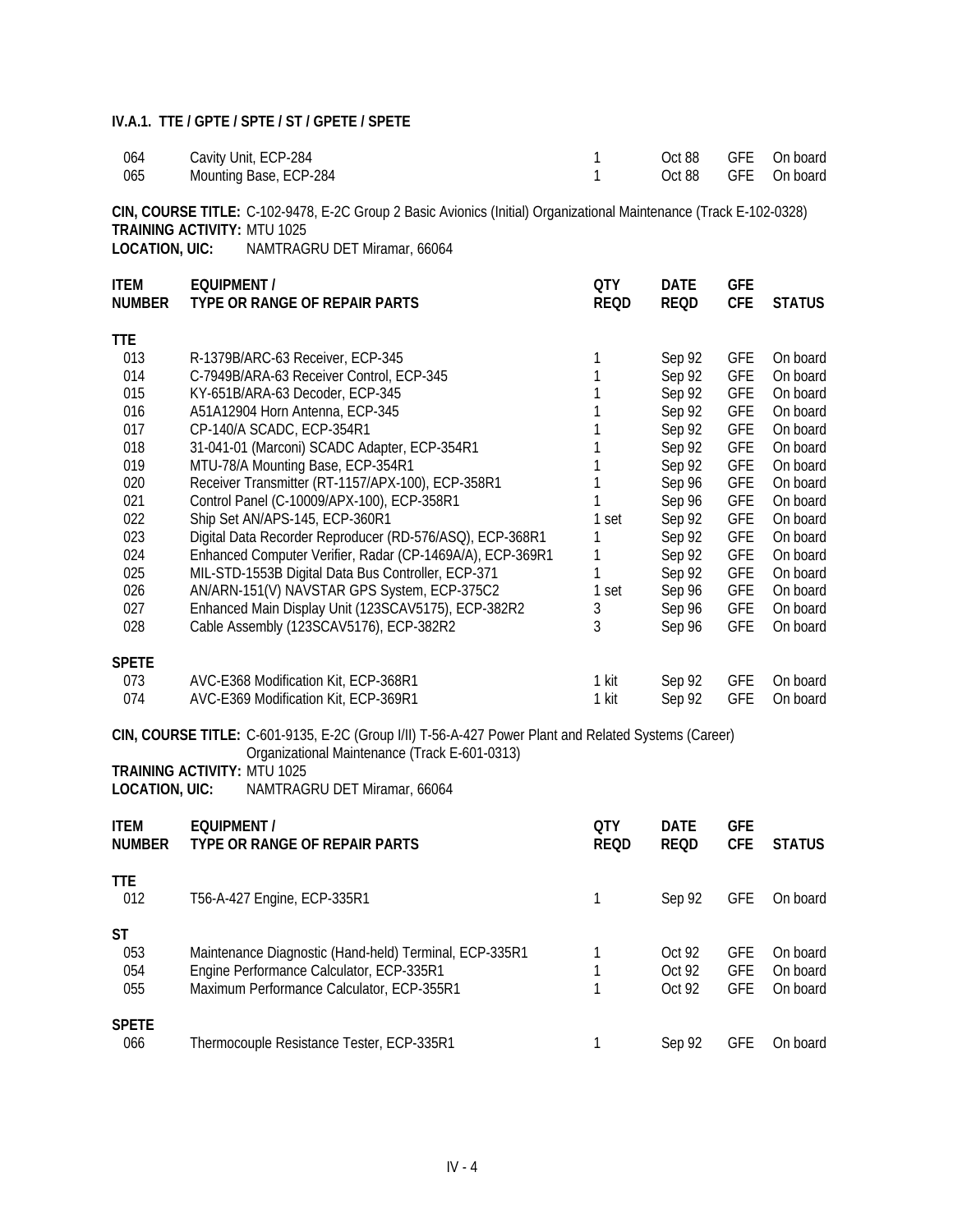**CIN, COURSE TITLE:** C-601-9134, E-2C T-56-A-427 Power Plant and Related Systems (Initial) Organizational Maintenance (Track E-601-0316) **TRAINING ACTIVITY:** MTU 1025

**LOCATION, UIC:** NAMTRAGRU DET Miramar, 66064

| <b>ITEM</b><br><b>NUMBER</b>                                                                                                                      | <b>EQUIPMENT /</b><br>TYPE OR RANGE OF REPAIR PARTS                                                                                                                              | <b>QTY</b><br><b>REQD</b> | <b>DATE</b><br><b>REQD</b> | <b>GFE</b><br><b>CFE</b>               | <b>STATUS</b>                    |  |  |
|---------------------------------------------------------------------------------------------------------------------------------------------------|----------------------------------------------------------------------------------------------------------------------------------------------------------------------------------|---------------------------|----------------------------|----------------------------------------|----------------------------------|--|--|
| <b>TTE</b><br>012                                                                                                                                 | T56-A-427 Engine, ECP-335R1                                                                                                                                                      | 1                         | Sep 92                     | <b>GFE</b>                             | On board                         |  |  |
| <b>ST</b><br>053<br>054<br>055                                                                                                                    | Maintenance Diagnostic (Hand-held) Terminal, ECP-335R1<br>Engine Performance Calculator, ECP-335R1<br>Maximum Performance Calculator, ECP-355R1                                  | 1<br>1                    | Oct 92<br>Oct 92<br>Oct 92 | <b>GFE</b><br><b>GFE</b><br><b>GFE</b> | On board<br>On board<br>On board |  |  |
| <b>SPETE</b><br>066                                                                                                                               | Thermocouple Resistance Tester, ECP-335R1                                                                                                                                        | 1                         | Sep 92                     | <b>GFE</b>                             | On board                         |  |  |
| LOCATION, UIC:                                                                                                                                    | CIN, COURSE TITLE: C-602-9472, E-2/C-2 Environmental Systems Organizational Maintenance (Track E-602-0260)<br><b>TRAINING ACTIVITY: MTU 1025</b><br>NAMTRAGRU DET Miramar, 66064 |                           |                            |                                        |                                  |  |  |
| <b>ITEM</b><br><b>NUMBER</b>                                                                                                                      | <b>EQUIPMENT /</b><br>TYPE OR RANGE OF REPAIR PARTS                                                                                                                              | 0TY<br><b>REQD</b>        | <b>DATE</b><br><b>REQD</b> | <b>GFE</b><br><b>CFE</b>               | <b>STATUS</b>                    |  |  |
| <b>TTE</b><br>012                                                                                                                                 | T56-A-427 Engine, ECP-335R1                                                                                                                                                      | 1                         | Sep 92                     | <b>GFE</b>                             | On board                         |  |  |
| CIN, COURSE TITLE: C-602-9479, E-2 Electrical and Instruments Organizational Maintenance (Track D-602-0350)<br><b>TRAINING ACTIVITY: MTU 1026</b> |                                                                                                                                                                                  |                           |                            |                                        |                                  |  |  |

**LOCATION, UIC:** NAMTRAGRU DET Norfolk, 66046

| <b>ITEM</b><br><b>NUMBER</b> | EQUIPMENT /<br>TYPE OR RANGE OF REPAIR PARTS       | 0TY<br><b>REOD</b> | <b>DATE</b><br><b>REQD</b> | <b>GFE</b><br><b>CFF</b> | <b>STATUS</b> |
|------------------------------|----------------------------------------------------|--------------------|----------------------------|--------------------------|---------------|
| <b>TTE</b>                   |                                                    |                    |                            |                          |               |
| 017                          | CP-140/A SCADC, ECP-354R1                          |                    | Sep 92                     |                          | GFE On board  |
| 018                          | 31-041-01 (Marconi) SCADC Adapter, ECP-354R1       |                    | Sep 92                     | GFE                      | On board      |
| 019                          | MTU-78/A Mounting Base, ECP-354R1                  |                    | Sep 92                     | GFE                      | On board      |
| 025                          | MIL-STD-1553B Digital Data Bus Controller, ECP-371 |                    | Sep 97                     | GFE                      | Pending       |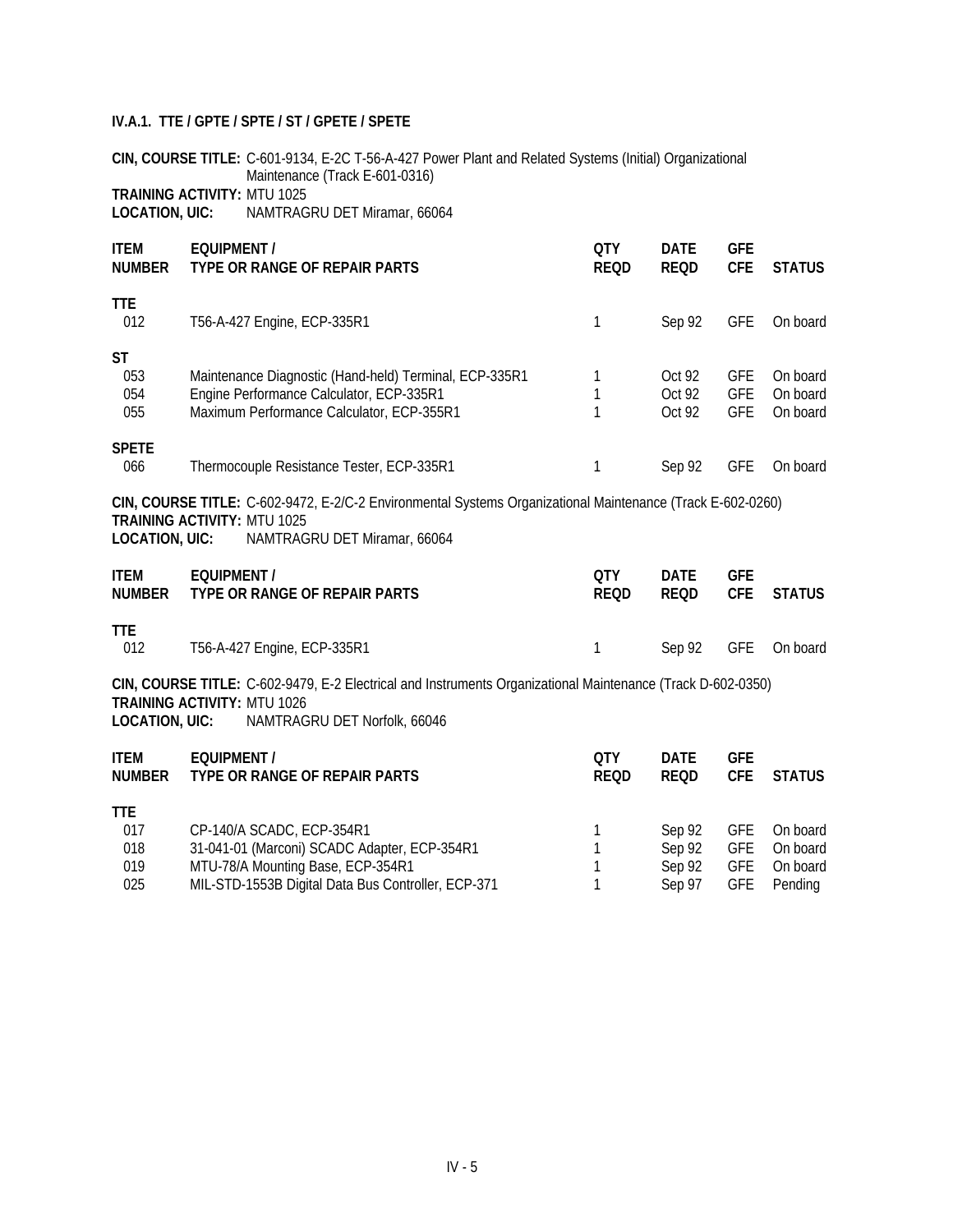**CIN, COURSE TITLE:** C-602-9479, E-2 Electrical and Instruments Organizational Maintenance (Track E-602-0350) **TRAINING ACTIVITY:** MTU 1025

**LOCATION, UIC:** NAMTRAGRU DET Miramar, 66064

| <b>ITEM</b><br><b>NUMBER</b>                        | <b>EQUIPMENT /</b><br>TYPE OR RANGE OF REPAIR PARTS                                                                                                                                                              | <b>QTY</b><br><b>REQD</b>                     | <b>DATE</b><br><b>REQD</b>                               | <b>GFE</b><br><b>CFE</b>                                                         | <b>STATUS</b>                                                        |
|-----------------------------------------------------|------------------------------------------------------------------------------------------------------------------------------------------------------------------------------------------------------------------|-----------------------------------------------|----------------------------------------------------------|----------------------------------------------------------------------------------|----------------------------------------------------------------------|
| <b>TTE</b><br>002<br>017<br>018<br>019<br>025       | Fuel Probe Kit, ECP-327<br>CP-140/A SCADC, ECP-354R1<br>31-041-01 (Marconi) SCADC Adapter, ECP-354R1<br>MTU-78/A Mounting Base, ECP-354R1<br>MIL-STD-1553B Digital Data Bus Controller, ECP-371                  | $\overline{2}$<br>1<br>1<br>$\mathbf{1}$<br>1 | Oct 88<br>Sep 92<br>Sep 92<br>Sep 92<br>Sep 92           | <b>GFE</b><br><b>GFE</b><br><b>GFE</b><br><b>GFE</b><br><b>GFE</b>               | On board<br>On board<br>On board<br>On board<br>On board             |
|                                                     | CIN, COURSE TITLE: C-602-9480, E-2C Group II Electrical System (Career) Organizational Level Maintenance<br>(Track E-602-0353)<br><b>TRAINING ACTIVITY: MTU 1025</b>                                             |                                               |                                                          |                                                                                  |                                                                      |
| LOCATION, UIC:<br><b>ITEM</b><br><b>NUMBER</b>      | NAMTRAGRU DET Miramar, 66064<br><b>EQUIPMENT /</b><br>TYPE OR RANGE OF REPAIR PARTS                                                                                                                              | <b>QTY</b><br><b>REQD</b>                     | <b>DATE</b><br><b>REQD</b>                               | <b>GFE</b><br><b>CFE</b>                                                         | <b>STATUS</b>                                                        |
| <b>TTE</b><br>012<br>017<br>018<br>019<br>025       | T56-A-427 Engine, ECP-335R1<br>CP-140/A SCADC, ECP-354R1<br>31-041-01 (Marconi) SCADC Adapter, ECP-354R1<br>MTU-78/A Mounting Base, ECP-354R1<br>MIL-STD-1553B Digital Data Bus Controller, ECP-371              | 1<br>1<br>1<br>1<br>1                         | Sep 92<br>Sep 92<br>Sep 92<br>Sep 92<br>Sep 92           | <b>GFE</b><br><b>GFE</b><br><b>GFE</b><br><b>GFE</b><br><b>GFE</b>               | On board<br>On board<br>On board<br>On board<br>On board             |
| <b>ST</b><br>056<br>057<br>058<br>059<br>060<br>061 | Fuel Quantity Test Set, ECP-360R1<br>Pylon Test Set, ECP-360R1<br>Automatic Pilot Test Set, ECP-360R1<br>Multimeter, Digital, ECP-360R1<br>Megger Insulation Tester, ECP-360R1<br>Line Check Test Set, ECP-360R1 | 1 set<br>1 set<br>1 set<br>1<br>1<br>1 set    | Sep 96<br>Sep 96<br>Sep 96<br>Sep 96<br>Sep 96<br>Sep 96 | <b>GFE</b><br><b>GFE</b><br><b>GFE</b><br><b>GFE</b><br><b>GFE</b><br><b>GFE</b> | On board<br>On board<br>On board<br>On board<br>On board<br>On board |
| <b>LOCATION, UIC:</b>                               | CIN, COURSE TITLE: C-602-9477, E-2 Electrical and Instruments Integrated (Initial) Organizational Maintenance<br>(Track D-602-0355)<br><b>TRAINING ACTIVITY: MTU 1026</b><br>NAMTRAGRU DET Norfolk, 66046        |                                               |                                                          |                                                                                  |                                                                      |
| <b>ITEM</b><br><b>NUMBER</b>                        | <b>EQUIPMENT /</b><br>TYPE OR RANGE OF REPAIR PARTS                                                                                                                                                              | <b>QTY</b><br><b>REQD</b>                     | <b>DATE</b><br>REQD                                      | <b>GFE</b><br><b>CFE</b>                                                         | <b>STATUS</b>                                                        |
| <b>TTE</b><br>002<br>017<br>018<br>019<br>025       | Fuel Probe Kit, ECP-327<br>CP-140/A SCADC, ECP-354R1<br>31-041-01 (Marconi) SCADC Adapter, ECP-354R1<br>MTU-78/A Mounting Base, ECP-354R1<br>MIL-STD-1553B Digital Data Bus Controller, ECP-371                  | 2<br>1<br>1<br>1<br>1                         | Oct 88<br>Sep 92<br>Sep 92<br>Sep 92<br>Sep 97           | <b>GFE</b><br><b>GFE</b><br><b>GFE</b><br><b>GFE</b><br><b>GFE</b>               | On board<br>On board<br>On board<br>On board<br>Pending              |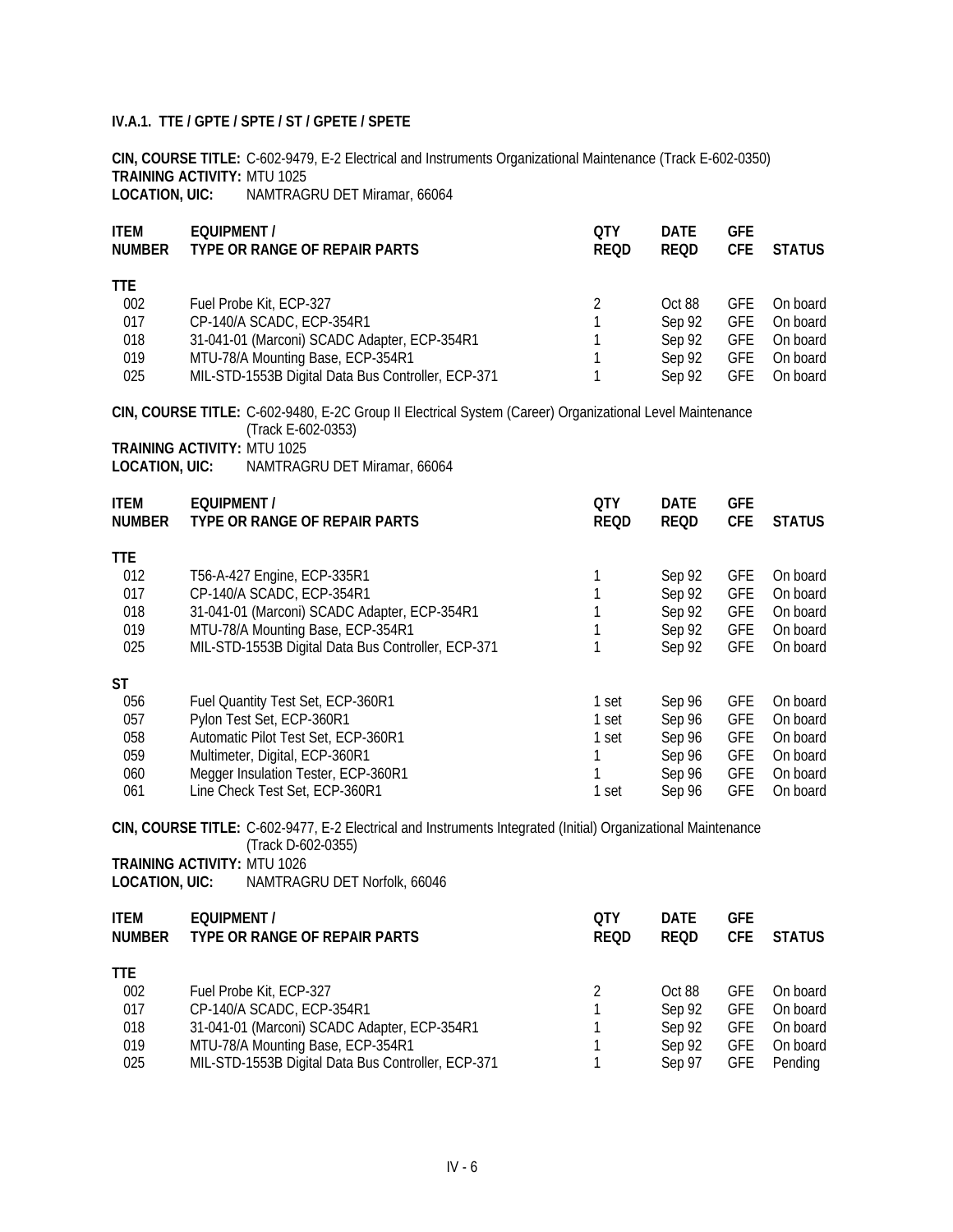**CIN, COURSE TITLE:** C-602-9475, E-2C Group 2 Electrical and Instruments (Initial) Organizational Maintenance (Track E-602-0357)

# **TRAINING ACTIVITY:** MTU 1025

**LOCATION, UIC:** NAMTRAGRU DET Miramar, 66064

| <b>ITEM</b><br><b>NUMBER</b> | <b>EQUIPMENT /</b><br>TYPE OR RANGE OF REPAIR PARTS | <b>OTY</b><br><b>REQD</b> | <b>DATE</b><br><b>REQD</b> | <b>GFE</b><br><b>CFE</b> | <b>STATUS</b> |
|------------------------------|-----------------------------------------------------|---------------------------|----------------------------|--------------------------|---------------|
| <b>TTE</b>                   |                                                     |                           |                            |                          |               |
| 017                          | CP-140/A SCADC, ECP-354R1                           |                           | Sep 92                     | <b>GFE</b>               | On board      |
| 018                          | 31-041-01 (Marconi) SCADC Adapter, ECP-354R1        |                           | Sep 92                     | <b>GFE</b>               | On board      |
| 019                          | MTU-78/A Mounting Base, ECP-354R1                   |                           | Sep 92                     | <b>GFE</b>               | On board      |
| 025                          | MIL-STD-1553B Digital Data Bus Controller, ECP-371  |                           | Sep 92                     | <b>GFE</b>               | On board      |
| ST                           |                                                     |                           |                            |                          |               |
| 056                          | Fuel Quantity Test Set, ECP-360R1                   | 1 set                     | Sep 96                     | <b>GFE</b>               | On board      |
| 057                          | Pylon Test Set, ECP-360R1                           | 1 set                     | Sep 96                     | <b>GFE</b>               | On board      |
| 058                          | Automatic Pilot Test Set, ECP-360R1                 | 1 set                     | Sep 96                     | <b>GFE</b>               | On board      |
| 059                          | Multimeter, Digital, ECP-360R1                      |                           | Sep 96                     | <b>GFE</b>               | On board      |
| 060                          | Megger Insulation Tester, ECP-360R1                 |                           | Sep 96                     | <b>GFE</b>               | On board      |
| 061                          | Line Check Test Set, ECP-360R1                      | set                       | Sep 96                     | <b>GFE</b>               | On board      |

# **CIN, COURSE TITLE:** C-602-9498, E-2C 12 Ton Vapor Cycle Systems Organizational Maintenance **TRAINING ACTIVITY:** MTU 3011

**LOCATION, UIC:** NAMTRAGRU DET Miramar, 66064

| <b>ITEM</b><br><b>NUMBER</b> | <b>FOUIPMENT/</b><br>TYPE OR RANGE OF REPAIR PARTS       | OTY<br><b>REOD</b> | <b>DATF</b><br><b>REOD</b> | <b>GFF</b> | CFE STATUS          |
|------------------------------|----------------------------------------------------------|--------------------|----------------------------|------------|---------------------|
| <b>TTF</b>                   |                                                          |                    |                            |            |                     |
| 029                          | Vapor Cycle Servicing Kit, ECP-338R2                     |                    |                            |            | Sep 96 GFE On board |
| 030                          | Liquid and Vapor Large LV20 Capacity Transfer, ECP-338R2 |                    | Sep 96                     | GFE        | On board            |

#### **CIN, COURSE TITLE:** C-102-3486, E-2 Search Radar Set (Transmitter) Intermediate Maintenance (Track D-104-8018) **TRAINING ACTIVITY:** MTU 1026 **LOCATION, UIC:** NAMTRAGRU DET Norfolk, 66046

| <b>ITEM</b><br><b>NUMBER</b> | EQUIPMENT /<br>TYPE OR RANGE OF REPAIR PARTS                | 0TY<br><b>REQD</b> | <b>DATE</b><br><b>REQD</b> | <b>GFE</b><br><b>CFE</b> | <b>STATUS</b> |
|------------------------------|-------------------------------------------------------------|--------------------|----------------------------|--------------------------|---------------|
| TTE.<br>022                  | Ship Set AN/APS-145, ECP-360R1                              | 1 set              | Sep 92                     | <b>GFE</b>               | On board      |
| ST                           |                                                             |                    |                            |                          |               |
| 031                          | Pulse Generator WRA-9 and SRA Test Set. ECP-329R2           |                    | Oct 88                     | <b>GFE</b>               | On board      |
| 032                          | Cable Set, ECP-329R2                                        |                    | $Oct$ 88                   | <b>GFE</b>               | On board      |
| 033                          | Radar Set Control and SRA 11A1 Test Set, ECP-329R2          |                    | Oct 88                     | <b>GFE</b>               | On board      |
| 034                          | Cable Set. ECP-329R2                                        |                    | Oct 88                     | <b>GFE</b>               | On board      |
| 035                          | Dual Pulse Attenuator Compressor WRA-15 Test Set, ECP-329R2 |                    | Oct 88                     | <b>GFE</b>               | On board      |
| 036                          | Cable Set, ECP-329R2                                        |                    | Oct 88                     | <b>GFE</b>               | On board      |
| 037                          | Adapter Set. ECP-329R2                                      |                    | Oct 88                     | <b>GFE</b>               | On board      |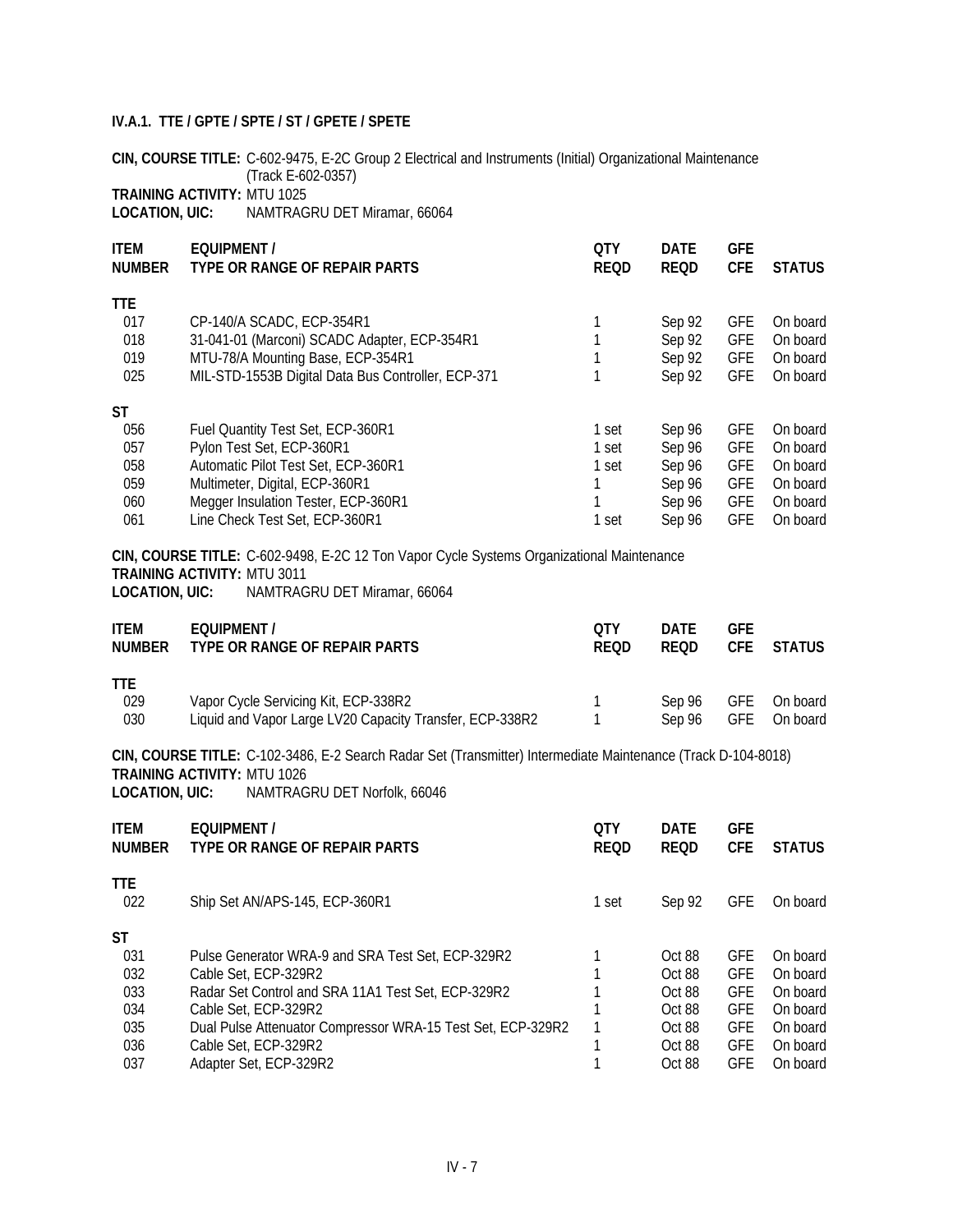| 038                                                                                                                                        | Analog and RF SRAs, Signal Analyzer, WRA-51 Test Set, ECP-329R21          |       | Oct 88 | <b>GFE</b> | On board |  |  |
|--------------------------------------------------------------------------------------------------------------------------------------------|---------------------------------------------------------------------------|-------|--------|------------|----------|--|--|
| 039                                                                                                                                        | Cable Set, ECP-329R2                                                      |       | Oct 88 | <b>GFE</b> | On board |  |  |
| 040                                                                                                                                        | SRA Test Assembly, ECP-329R2                                              |       | Oct 88 | <b>GFE</b> | On board |  |  |
| 041                                                                                                                                        | Signal Analyzer WRA-51 Test Set, ECP-329R2                                |       | Oct 88 | <b>GFE</b> | On board |  |  |
| 042                                                                                                                                        | Cable Set, ECP-329R2                                                      |       | Oct 88 | <b>GFE</b> | On board |  |  |
| 043                                                                                                                                        | Cable Set RF, ECP-329R2                                                   |       | Oct 88 | <b>GFE</b> | On board |  |  |
| 044                                                                                                                                        | Holding Fixture, ECP-329R2                                                |       | Oct 88 | <b>GFE</b> | On board |  |  |
| 045                                                                                                                                        | PS-1, PS-2 of WRA-51 P.S., Test Set, ECP-329R2                            |       | Oct 88 | <b>GFE</b> | On board |  |  |
| 046                                                                                                                                        | Comparator Filter/Receiver WRA-52 Test Set, ECP-329R2                     |       | Oct 88 | <b>GFE</b> | On board |  |  |
| 047                                                                                                                                        | Cable Set, ECP-329R2                                                      |       | Oct 88 | <b>GFE</b> | On board |  |  |
| 048                                                                                                                                        | Adapter Set, ECP-329R2                                                    |       | Oct 88 | <b>GFE</b> | On board |  |  |
| 049                                                                                                                                        | Analog GP1 SRAs, Comparator Filter/Receiver WRA-52 Test Set,<br>ECP-329R2 | 1     | Oct 88 | <b>GFE</b> | On board |  |  |
| 050                                                                                                                                        | Analog GP2 SRAs Comparator Filter/Receiver, WRA-52 Test Set,<br>ECP-329R2 | 1     | Oct 88 | <b>GFE</b> | On board |  |  |
| 051                                                                                                                                        | Analog GP3 SRAs Comparator Filter/Receiver, WRA-42 Test Set,<br>ECP-329R2 | 1     | Oct 88 | <b>GFE</b> | On board |  |  |
| 052                                                                                                                                        | Radar Accessory Set, ECP-329R2                                            | 1     | Oct 88 | <b>GFE</b> | On board |  |  |
| <b>SPETE</b>                                                                                                                               |                                                                           |       |        |            |          |  |  |
| 067                                                                                                                                        | Dual IFF WRA Test Set, ECP-360R1                                          | 1 set | Sep 97 | <b>GFE</b> | Pending  |  |  |
| 068                                                                                                                                        | Dual IFF WRA Test Set Cable Adapter, ECP-360R1                            |       | Sep 97 | <b>GFE</b> | Pending  |  |  |
| 069                                                                                                                                        | Radar APM-459 Test Set, ECP-360R1                                         | 1 set | Sep 97 | <b>GFE</b> | Pending  |  |  |
| 070                                                                                                                                        | Radar APM-459 Mod Kit, ECP-360R1                                          | 1 kit | Sep 97 | <b>GFE</b> | Pending  |  |  |
| 071                                                                                                                                        | Radar Accessory Set                                                       | 1 set | Sep 97 | <b>GFE</b> | Pending  |  |  |
| 072                                                                                                                                        | Radar Test Bench APM-376 Mod Kit, ECP-360R1                               | 1 kit | Sep 97 | <b>GFE</b> | Pending  |  |  |
| CIN, COURSE TITLE: C-601-3134, T-56 Engine Second Degree Intermediate Maintenance (Track E-601-3011)<br><b>TRAINING ACTIVITY: MTU 1025</b> |                                                                           |       |        |            |          |  |  |

**LOCATION, UIC:** NAMTRAGRU DET Miramar, 66064

| <b>ITEM</b><br><b>NUMBER</b> | EQUIPMENT /<br>TYPE OR RANGE OF REPAIR PARTS | 0TY<br><b>REQD</b> | <b>DATE</b><br>REQD | <b>GFE</b><br><b>CFE</b> | <b>STATUS</b> |
|------------------------------|----------------------------------------------|--------------------|---------------------|--------------------------|---------------|
| <b>TTE</b><br>012            | T56-A-427 Engine, ECP-335R1                  |                    | Sep 92 GFE On board |                          |               |
| <b>SPETE</b><br>066          | Thermocouple Resistance Tester, ECP-335R1    |                    | Sep 92              |                          | GFE On board  |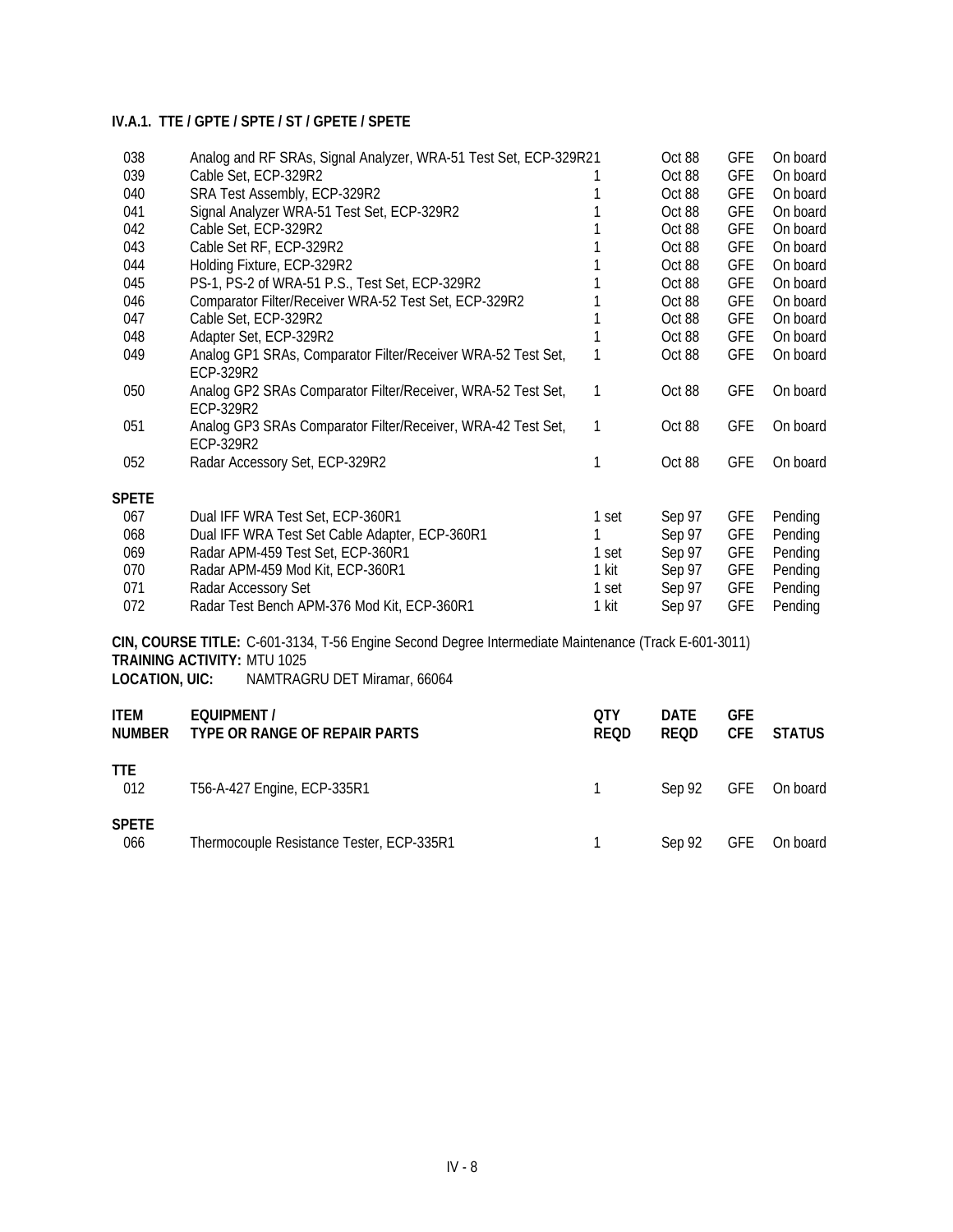**DEVICE:** Operational Flight Trainer (OFT) 2F110-1 **DESCRIPTION:** A pilot cockpit trainer with motion and a computerized screen display capable of simulating night-time environment and actual instrument conditions.

**MANUFACTURER:** Grumman Corporation **CONTRACT NUMBER:** Various **TEE STATUS:** NA.

**TRAINING ACTIVITY:** VAW-120 LOCATION, UIC : NAS Norfolk, 09527

|                                                                |                | OTY<br><b>REQD</b>                       | <b>DATE</b><br><b>REQD</b> | <b>RFT</b><br><b>DATE</b> | <b>STATUS</b>                                                       | <b>COURSES</b><br><b>SUPPORTED</b>                                                                                  |
|----------------------------------------------------------------|----------------|------------------------------------------|----------------------------|---------------------------|---------------------------------------------------------------------|---------------------------------------------------------------------------------------------------------------------|
|                                                                |                | 1                                        | Oct 88                     | Oct 88                    | On board                                                            | D-2B-0351<br>$D-2B-0.352$<br>$D-2B-0.353$<br>$D-2B-0.354$<br>$D-2B-0371$<br>$D-2B-0372$<br>$D-2B-0373$<br>D-2B-0374 |
| DEVICE:<br>DESCRIPTION:                                        |                | Operational Flight Trainer (OFT) 2F110-2 |                            |                           | simulating night-time environment and actual instrument conditions. | A pilot cockpit trainer with motion and a computerized screen display capable of                                    |
| <b>MANUFACTURER:</b><br>CONTRACT NUMBER:<br><b>TEE STATUS:</b> | Various<br>NA. | <b>Grumman Corporation</b>               |                            |                           |                                                                     |                                                                                                                     |

**TRAINING ACTIVITY:** AEWWINGPAC **LOCATION, UIC :** MCAS Miramar, 55634

| 0TY            | DATE        | <b>RFT</b> |                             | <b>COURSES</b>   |
|----------------|-------------|------------|-----------------------------|------------------|
| <b>REOD</b>    | <b>REOD</b> | DATE       |                             | STATUS SUPPORTED |
| $\overline{1}$ |             |            | Sep 92 Sep 92 On board NONE |                  |

Note: OFT 2F110-2 is used for pilot proficiency training at this site.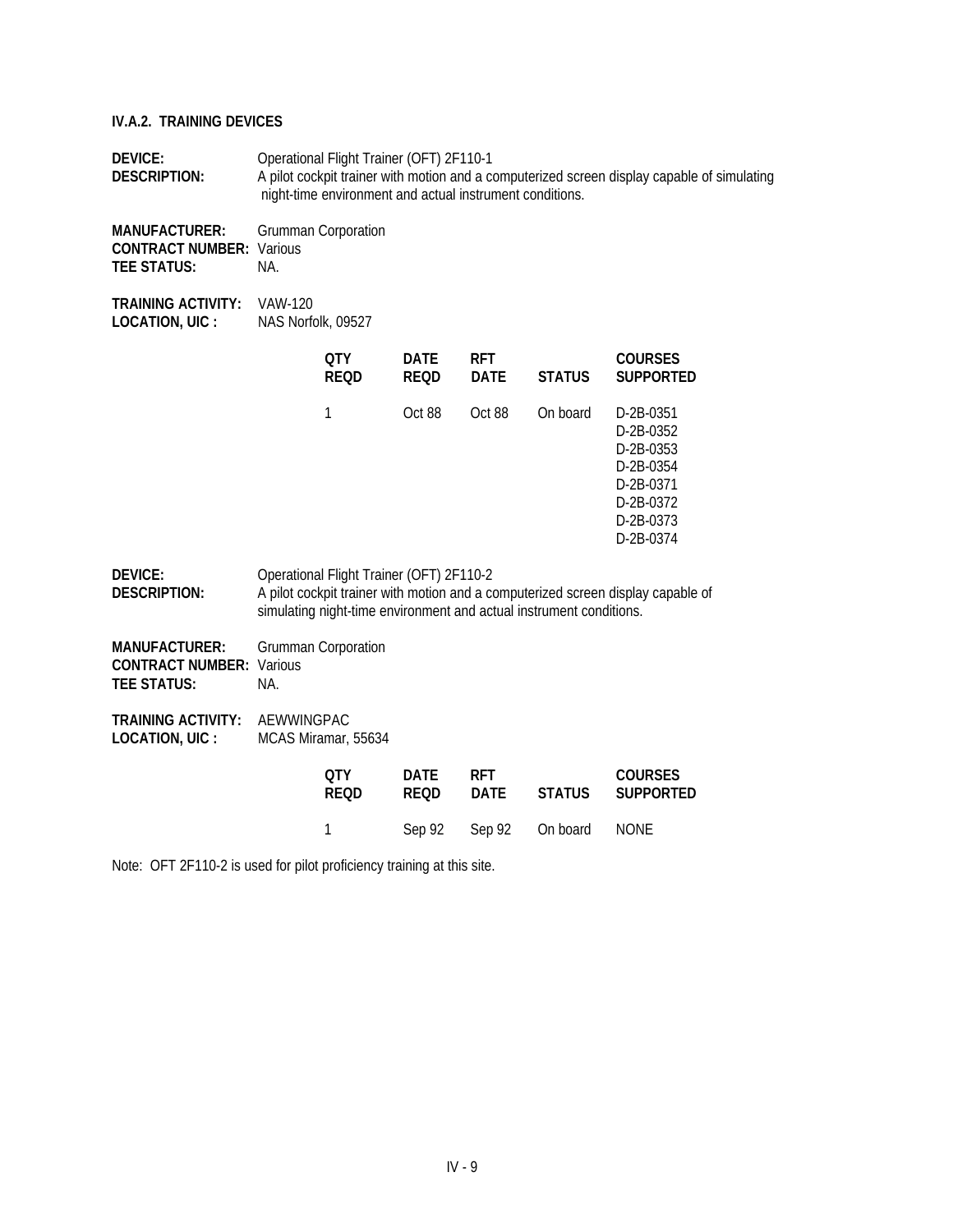| <b>DEVICE:</b><br><b>DESCRIPTION:</b>                                                            | Operational Flight Trainer (OFT) 2F166-1<br>A non-motion based pilot cockpit trainer with a computerized screen display capable of<br>simulating night-time environment and actual instrument conditions. |                                               |                            |                           |               |                                                                                                                                                                                                                                                                                                                                                              |
|--------------------------------------------------------------------------------------------------|-----------------------------------------------------------------------------------------------------------------------------------------------------------------------------------------------------------|-----------------------------------------------|----------------------------|---------------------------|---------------|--------------------------------------------------------------------------------------------------------------------------------------------------------------------------------------------------------------------------------------------------------------------------------------------------------------------------------------------------------------|
| <b>MANUFACTURER:</b><br><b>CONTRACT NUMBER: Various</b><br><b>TEE STATUS:</b>                    | NA.                                                                                                                                                                                                       | <b>Grumman Corporation</b>                    |                            |                           |               |                                                                                                                                                                                                                                                                                                                                                              |
| <b>TRAINING ACTIVITY:</b><br>LOCATION, UIC :                                                     | VAW-120<br>NAS Norfolk, 09527                                                                                                                                                                             |                                               |                            |                           |               |                                                                                                                                                                                                                                                                                                                                                              |
|                                                                                                  |                                                                                                                                                                                                           | <b>QTY</b><br><b>REQD</b>                     | <b>DATE</b><br><b>REQD</b> | <b>RFT</b><br><b>DATE</b> | <b>STATUS</b> | <b>COURSES</b><br><b>SUPPORTED</b>                                                                                                                                                                                                                                                                                                                           |
|                                                                                                  |                                                                                                                                                                                                           | $\mathbf{1}$                                  | Oct 88                     | Oct 88                    | On board      | D-2B-0351<br>D-2B-0352<br>D-2B-0353<br>D-2B-0354<br>D-2B-0371<br>D-2B-0372<br>D-2B-0373<br>D-2B-0374                                                                                                                                                                                                                                                         |
| <b>DEVICE:</b><br><b>DESCRIPTION:</b><br><b>MANUFACTURER:</b><br><b>CONTRACT NUMBER: Various</b> | capabilities.                                                                                                                                                                                             | Tactics Trainer, 15F8A<br>Grumman Corporation |                            |                           |               | The E-2C Tactics Trainer is housed in two rooms. One room contains the data processing<br>computers and the video simulation system; the other contains the three operator (student)<br>stations and instructor stations. The Tactics Trainer is capable of simulating what<br>students see in the air, with minor limitations on electronic countermeasures |
| <b>TEE STATUS:</b>                                                                               | NA.                                                                                                                                                                                                       |                                               |                            |                           |               |                                                                                                                                                                                                                                                                                                                                                              |
| <b>TRAINING ACTIVITY:</b><br>LOCATION, UIC :                                                     | AEWWINGPAC                                                                                                                                                                                                | MCAS Miramar, 55634                           |                            |                           |               |                                                                                                                                                                                                                                                                                                                                                              |
|                                                                                                  |                                                                                                                                                                                                           | <b>QTY</b><br><b>REQD</b>                     | <b>DATE</b><br><b>REQD</b> | <b>RFT</b><br><b>DATE</b> | <b>STATUS</b> | <b>COURSES</b><br><b>SUPPORTED</b>                                                                                                                                                                                                                                                                                                                           |
|                                                                                                  |                                                                                                                                                                                                           | 1                                             | Oct 88                     | Oct 88                    | On board      | <b>NONE</b>                                                                                                                                                                                                                                                                                                                                                  |
|                                                                                                  |                                                                                                                                                                                                           |                                               |                            |                           |               |                                                                                                                                                                                                                                                                                                                                                              |

Note: Tactics Trainer 15F8A is used for NFO proficiency training at this site.

Note: 15F8A is supported byNSAWC N6 Tactics Training.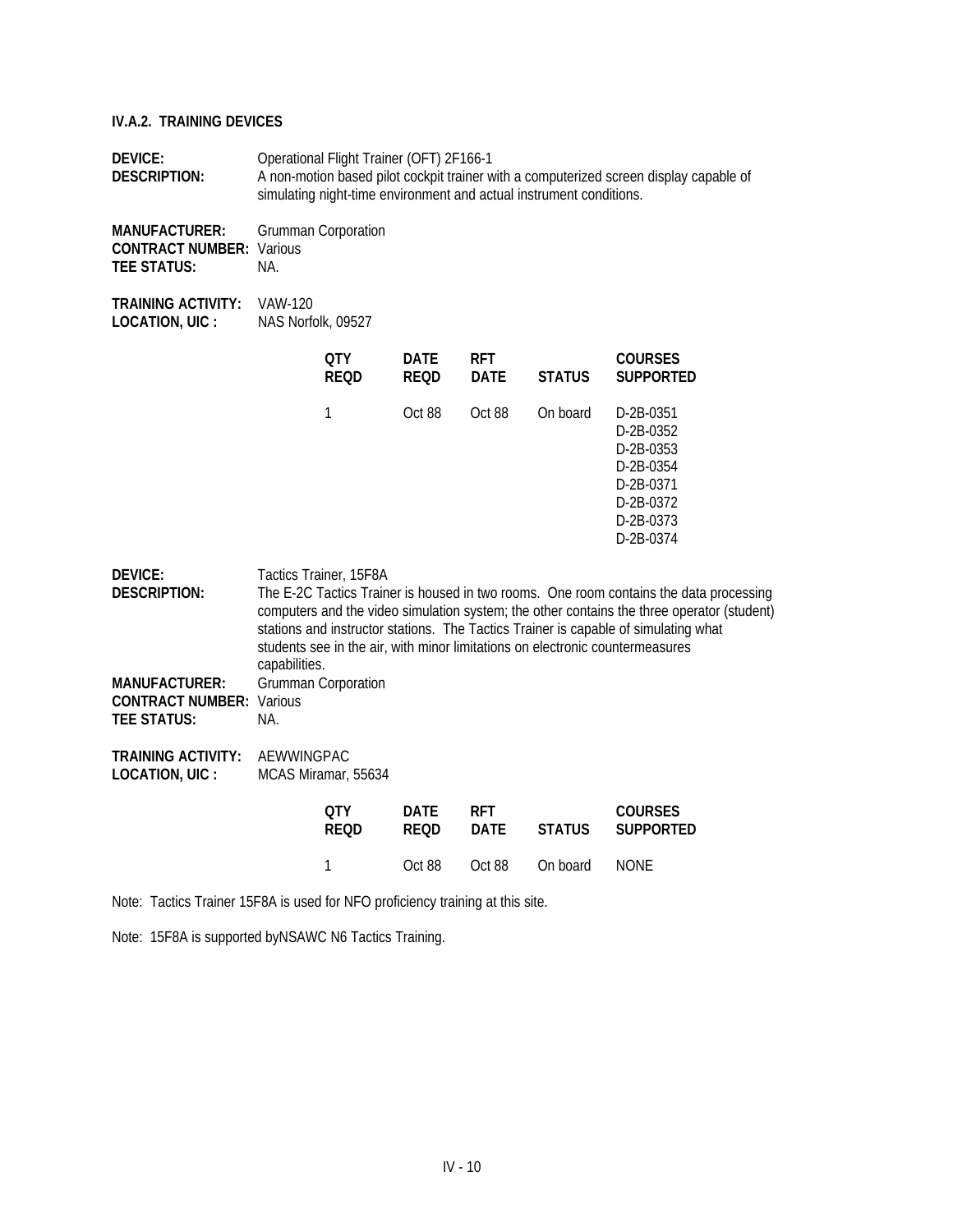| <b>DEVICE:</b><br><b>DESCRIPTION:</b><br><b>MANUFACTURER:</b><br><b>CONTRACT NUMBER: Various</b><br><b>TEE STATUS:</b> | Tactics Trainer, 15F8B<br>The E-2C Tactics Trainer is housed in two rooms. One room contains the data processing<br>computers and the video simulation system; the other contains the three operator (student)<br>stations and instructor stations. The Tactics Trainer is capable of simulating what<br>students see in the air, with minor limitations on electronic countermeasures<br>capabilities.<br><b>Grumman Corporation</b><br>ΝA |                           |                            |                           |               |                                                                                            |
|------------------------------------------------------------------------------------------------------------------------|---------------------------------------------------------------------------------------------------------------------------------------------------------------------------------------------------------------------------------------------------------------------------------------------------------------------------------------------------------------------------------------------------------------------------------------------|---------------------------|----------------------------|---------------------------|---------------|--------------------------------------------------------------------------------------------|
| <b>TRAINING ACTIVITY:</b><br>LOCATION, UIC :                                                                           | VAW-120<br>NAS Norfolk, 09527                                                                                                                                                                                                                                                                                                                                                                                                               |                           |                            |                           |               |                                                                                            |
|                                                                                                                        |                                                                                                                                                                                                                                                                                                                                                                                                                                             | <b>OTY</b><br><b>REQD</b> | <b>DATE</b><br><b>REQD</b> | <b>RFT</b><br><b>DATE</b> | <b>STATUS</b> | <b>COURSES</b><br><b>SUPPORTED</b>                                                         |
|                                                                                                                        |                                                                                                                                                                                                                                                                                                                                                                                                                                             | 1                         | Oct 88                     | Oct 88                    | On board      | D-2D-0351<br>D-2D-0352<br>$D-2D-0.353$<br>D-2D-0354<br>D-2D-0371<br>D-2D-0372<br>D-2D-0373 |

D-2D-0374

Note: 15F8B is supported byNSAWC N6 Tactics Training.

| DEVICE:<br><b>DESCRIPTION:</b><br><b>MANUFACTURER:</b><br><b>CONTRACT NUMBER:</b><br><b>TEE STATUS:</b> | capabilities.<br>Various<br>NA. | Tactics Trainer, 15F8C<br>The E-2C Tactics Trainer is housed in two rooms. One room contains the data processing<br>computers and the video simulation system; the other contains the three operator (student)<br>stations and instructor stations. The Tactics Trainer is capable of simulating what<br>students see in the air, with minor limitations on electronic countermeasures<br><b>Grumman Corporation</b> |             |             |               |                                                                                                      |  |
|---------------------------------------------------------------------------------------------------------|---------------------------------|----------------------------------------------------------------------------------------------------------------------------------------------------------------------------------------------------------------------------------------------------------------------------------------------------------------------------------------------------------------------------------------------------------------------|-------------|-------------|---------------|------------------------------------------------------------------------------------------------------|--|
| <b>TRAINING ACTIVITY:</b><br>LOCATION, UIC :                                                            | VAW-120<br>NAS Norfolk, 09527   | <b>QTY</b>                                                                                                                                                                                                                                                                                                                                                                                                           | <b>DATE</b> | <b>RFT</b>  |               | <b>COURSES</b>                                                                                       |  |
|                                                                                                         |                                 | REOD                                                                                                                                                                                                                                                                                                                                                                                                                 | <b>REQD</b> | <b>DATE</b> | <b>STATUS</b> | <b>SUPPORTED</b>                                                                                     |  |
|                                                                                                         |                                 | 1                                                                                                                                                                                                                                                                                                                                                                                                                    | Oct 88      | Oct 88      | On board      | D-2D-0351<br>D-2D-0352<br>D-2D-0353<br>D-2D-0354<br>D-2D-0371<br>D-2D-0372<br>D-2D-0373<br>D-2D-0374 |  |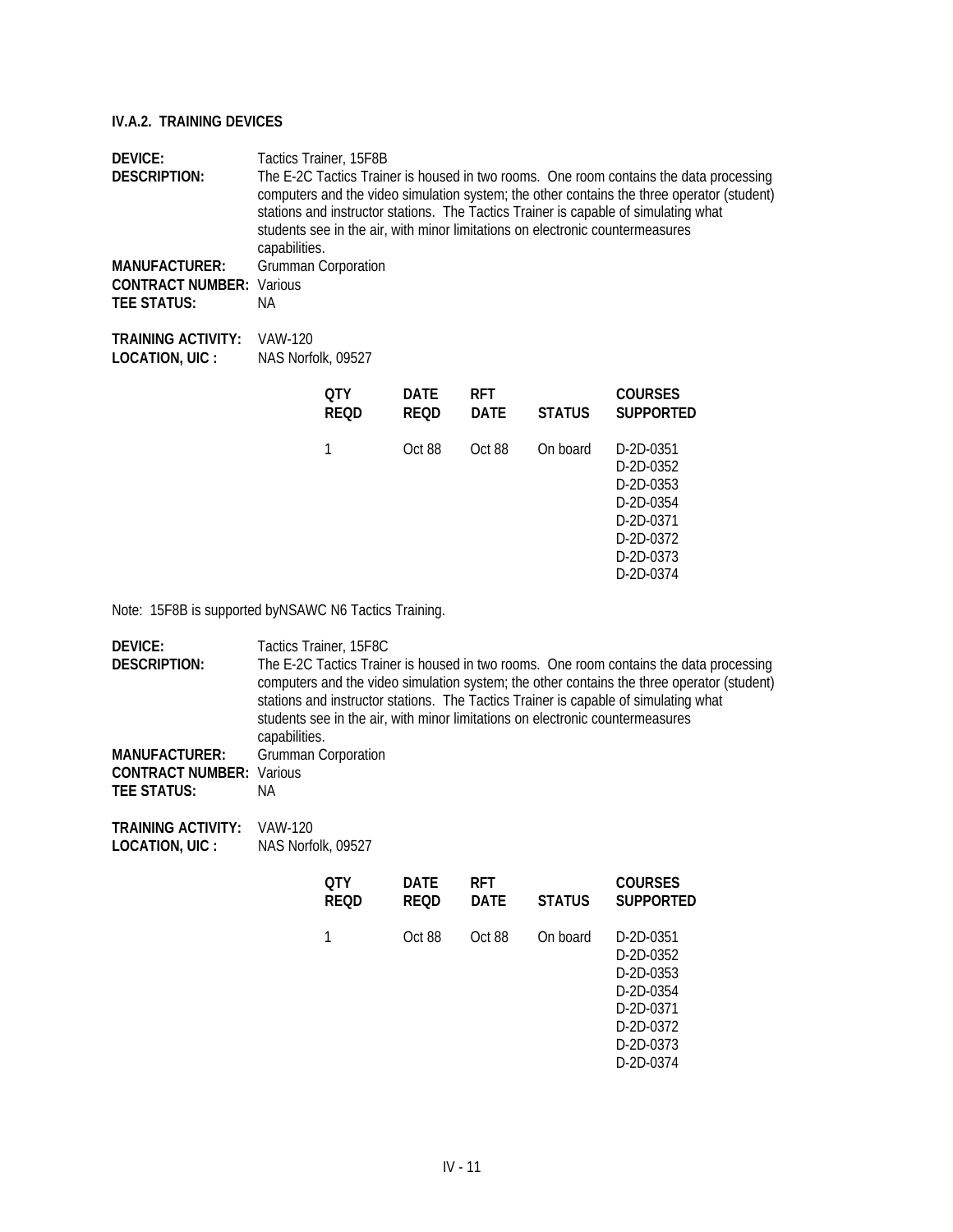Note: 15F8C is supported byNSAWC N6 Tactics Training.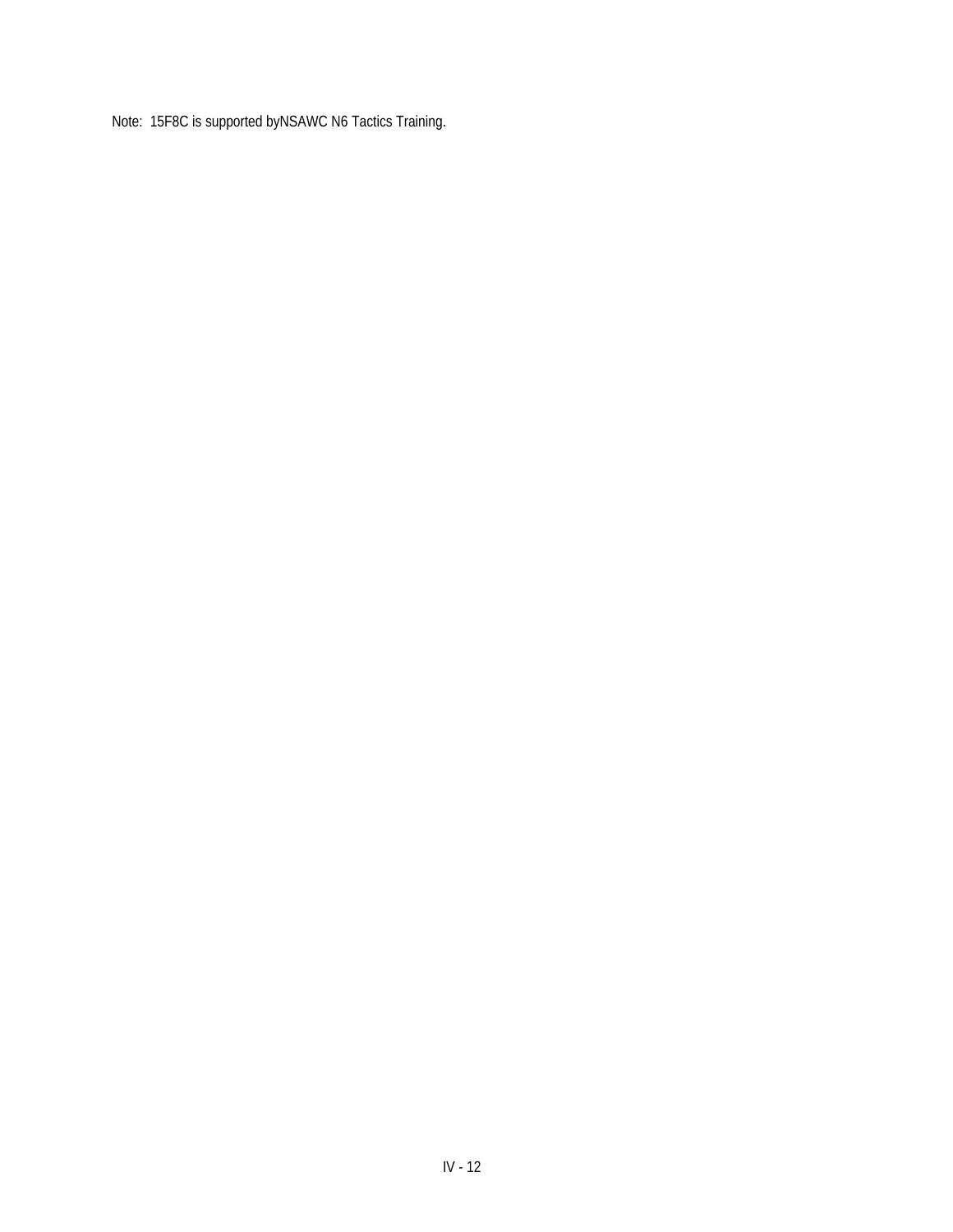**DEVICE:** E-2 Arresting Gear (950022-1302-01) **DESCRIPTION:** The NAMT Part Task Trainers are used in classrooms to demonstrate actual workings of maintenance systems, subsystems, and equipment. These trainers are used to help visualize the aircraft scenario.

**MANUFACTURER:** Grumman Corporation **CONTRACT NUMBER:** various **TEE STATUS:** NA

**TRAINING ACTIVITY:** MTU 1026 **LOCATION, UIC :** NAMTRAGRU DET Norfolk, 66046

| 0TY<br><b>REOD</b> | DATF<br><b>REOD</b> | <b>RFT</b> | <b>COURSES</b><br>DATE STATUS SUPPORTED |                                                                                |
|--------------------|---------------------|------------|-----------------------------------------|--------------------------------------------------------------------------------|
|                    | Oct 88              |            |                                         | Oct 88 On board C-602-9478 (Track D-602-0381)<br>C-602-9476 (Track D-602-0384) |

| 0TY<br><b>REOD</b> | DATE<br>REOD. | <b>RFT</b><br>DATE | <b>COURSES</b><br>STATUS SUPPORTED |                                                                                |
|--------------------|---------------|--------------------|------------------------------------|--------------------------------------------------------------------------------|
| $\overline{1}$     | Oct 88        |                    |                                    | Oct 88 On board C-602-9478 (Track E-602-0381)<br>C-602-9476 (Track E-602-0384) |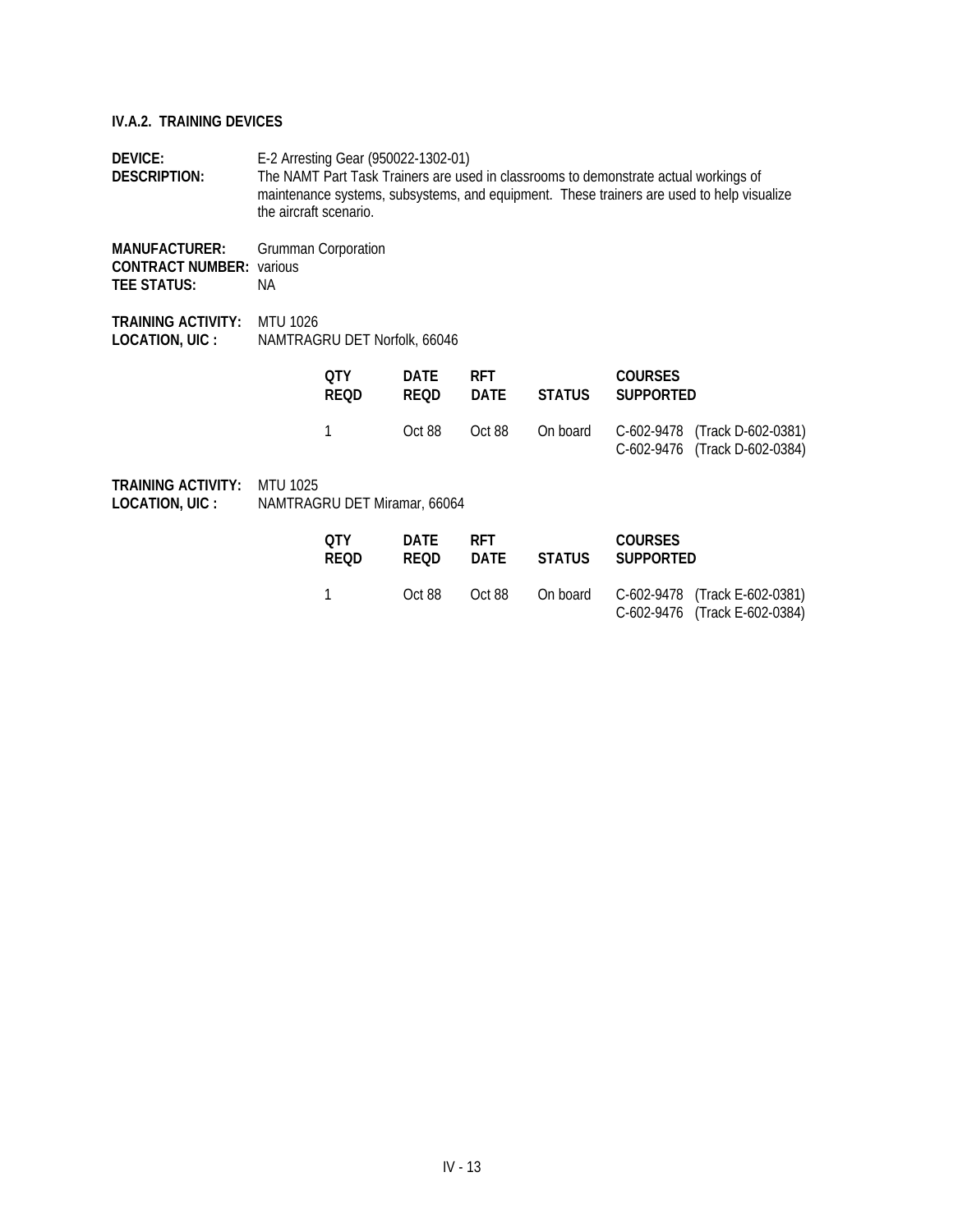| <b>DEVICE:</b><br>DESCRIPTION:                                        | E-2 Environmental Systems Trainer (13100-1)<br>The NAMT Part Task Trainers are used in classrooms to demonstrate actual workings of<br>maintenance systems, subsystems, and equipment. These trainers are used to help visualize<br>the aircraft scenario. |                              |                            |                           |               |                                    |  |  |
|-----------------------------------------------------------------------|------------------------------------------------------------------------------------------------------------------------------------------------------------------------------------------------------------------------------------------------------------|------------------------------|----------------------------|---------------------------|---------------|------------------------------------|--|--|
| <b>MANUFACTURER:</b><br><b>CONTRACT NUMBER:</b><br><b>TEE STATUS:</b> | various<br>NA.                                                                                                                                                                                                                                             | <b>Grumman Corporation</b>   |                            |                           |               |                                    |  |  |
| <b>TRAINING ACTIVITY:</b><br>LOCATION, UIC :                          | <b>MTU 1026</b><br>NAMTRAGRU DET Norfolk, 66046                                                                                                                                                                                                            |                              |                            |                           |               |                                    |  |  |
|                                                                       |                                                                                                                                                                                                                                                            | <b>QTY</b><br>REOD           | <b>DATE</b><br><b>REQD</b> | <b>RFT</b><br><b>DATE</b> | <b>STATUS</b> | <b>COURSES</b><br><b>SUPPORTED</b> |  |  |
|                                                                       |                                                                                                                                                                                                                                                            |                              | Oct 88                     | Oct 88                    | On board      | C-602-9472 (Track D-602-0260)      |  |  |
| <b>TRAINING ACTIVITY:</b><br>LOCATION, UIC :                          | <b>MTU 1025</b>                                                                                                                                                                                                                                            | NAMTRAGRU DET Miramar, 66064 |                            |                           |               |                                    |  |  |
|                                                                       |                                                                                                                                                                                                                                                            | <b>QTY</b><br><b>REQD</b>    | <b>DATE</b><br><b>REQD</b> | <b>RFT</b><br><b>DATE</b> | <b>STATUS</b> | <b>COURSES</b><br><b>SUPPORTED</b> |  |  |
|                                                                       |                                                                                                                                                                                                                                                            |                              | Oct 88                     | Oct 88                    | On board      | C-602-9472<br>(Track E-602-0260)   |  |  |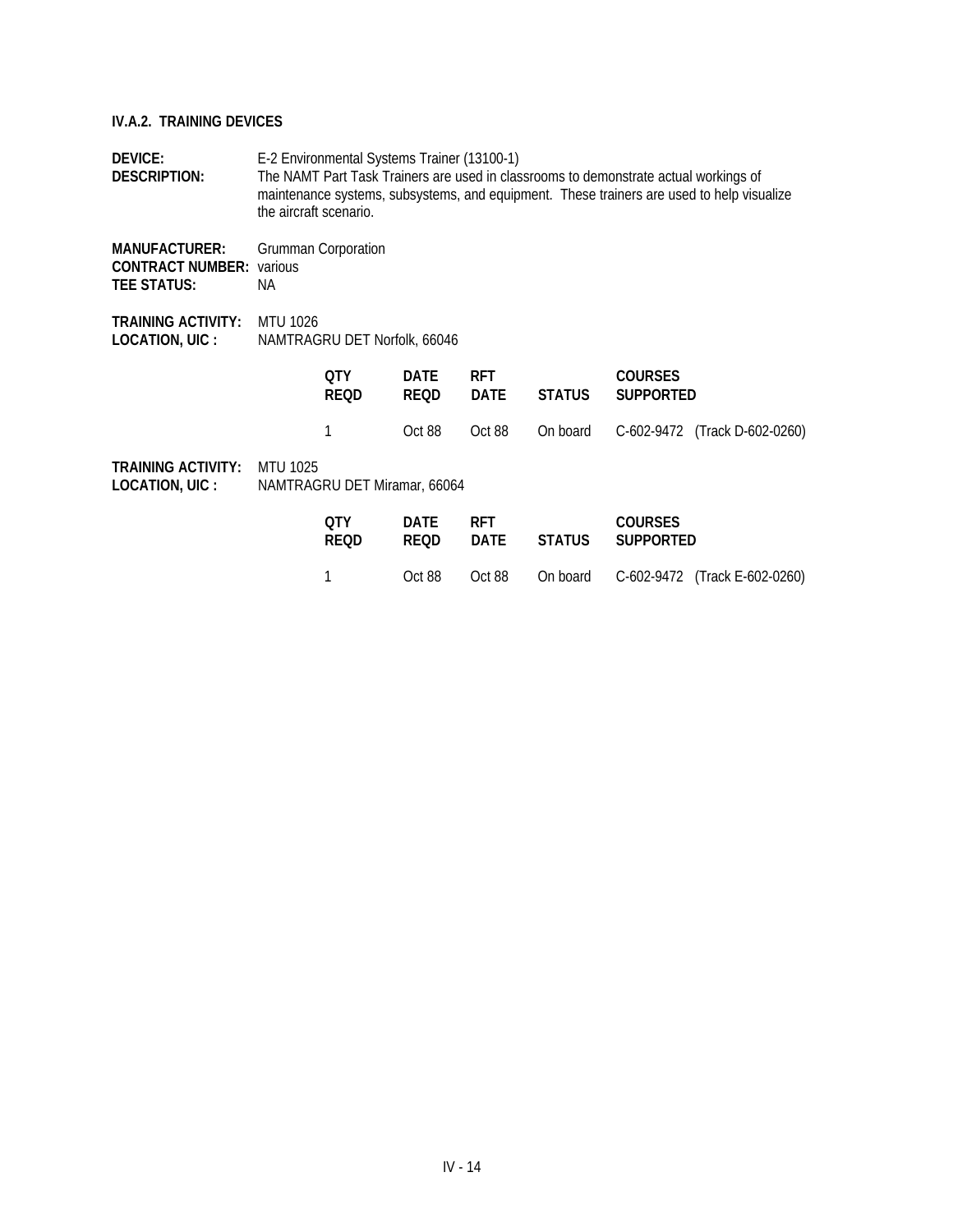**DEVICE:** E-2 Main Gear Trainer (950022-1301-02) **DESCRIPTION:** The NAMT Part Task Trainers are used in classrooms to demonstrate actual workings of maintenance systems, subsystems, and equipment. These trainers are used to help visualize the aircraft scenario.

**MANUFACTURER:** Grumman Corporation **CONTRACT NUMBER:** various **TEE STATUS:** NA

**TRAINING ACTIVITY:** MTU 1026 **LOCATION, UIC :** NAMTRAGRU DET Norfolk, 66046

| 0TY<br><b>REOD</b> | DATF   | <b>RFT</b> | <b>COURSES</b><br>REOD DATE STATUS SUPPORTED |                                                                                |
|--------------------|--------|------------|----------------------------------------------|--------------------------------------------------------------------------------|
|                    | Oct 88 |            |                                              | Oct 88 On board C-602-9478 (Track D-602-0381)<br>C-602-9476 (Track D-602-0384) |

| OTY.<br><b>REOD</b> | DATE<br>REOD. | <b>RFT</b><br>DATE | STATUS | <b>COURSES</b><br>SUPPORTED |                                                                                |
|---------------------|---------------|--------------------|--------|-----------------------------|--------------------------------------------------------------------------------|
| $\overline{1}$      | Oct 88        |                    |        |                             | Oct 88 On board C-602-9478 (Track E-602-0381)<br>C-602-9476 (Track E-602-0384) |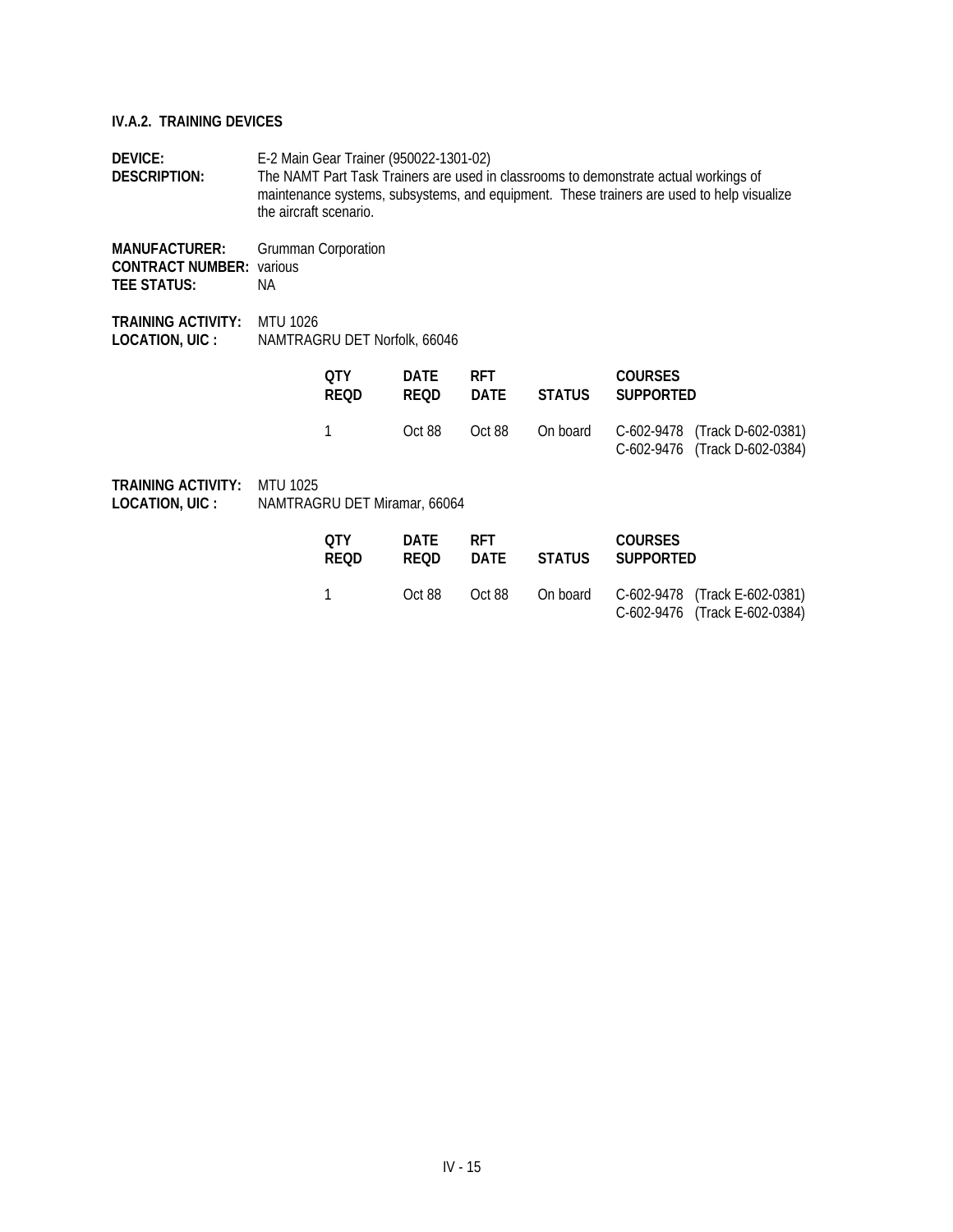**DEVICE:** E-2 Nose Gear Trainer (950022-1301-01) **DESCRIPTION:** The NAMT Part Task Trainers are used in classrooms to demonstrate actual workings of maintenance systems, subsystems, and equipment. These trainers are used to help visualize the aircraft scenario.

**MANUFACTURER:** Grumman Corporation **CONTRACT NUMBER:** various **TEE STATUS:** NA

**TRAINING ACTIVITY:** MTU 1026 **LOCATION, UIC :** NAMTRAGRU DET Norfolk, 66046

| 0TY<br><b>REOD</b> | DATF<br><b>REOD</b> | <b>RFT</b> | <b>COURSES</b><br>DATE STATUS SUPPORTED |                                                                                |
|--------------------|---------------------|------------|-----------------------------------------|--------------------------------------------------------------------------------|
|                    | Oct 88              |            |                                         | Oct 88 On board C-602-9478 (Track D-602-0381)<br>C-602-9476 (Track D-602-0384) |

| 0TY<br><b>REOD</b> | DATE<br><b>REOD</b> | <b>RFT</b><br>DATE | STATUS | <b>COURSES</b><br>SUPPORTED |                                                                                |
|--------------------|---------------------|--------------------|--------|-----------------------------|--------------------------------------------------------------------------------|
| $\overline{1}$     | Oct 88              |                    |        |                             | Oct 88 On board C-602-9478 (Track E-602-0381)<br>C-602-9476 (Track E-602-0384) |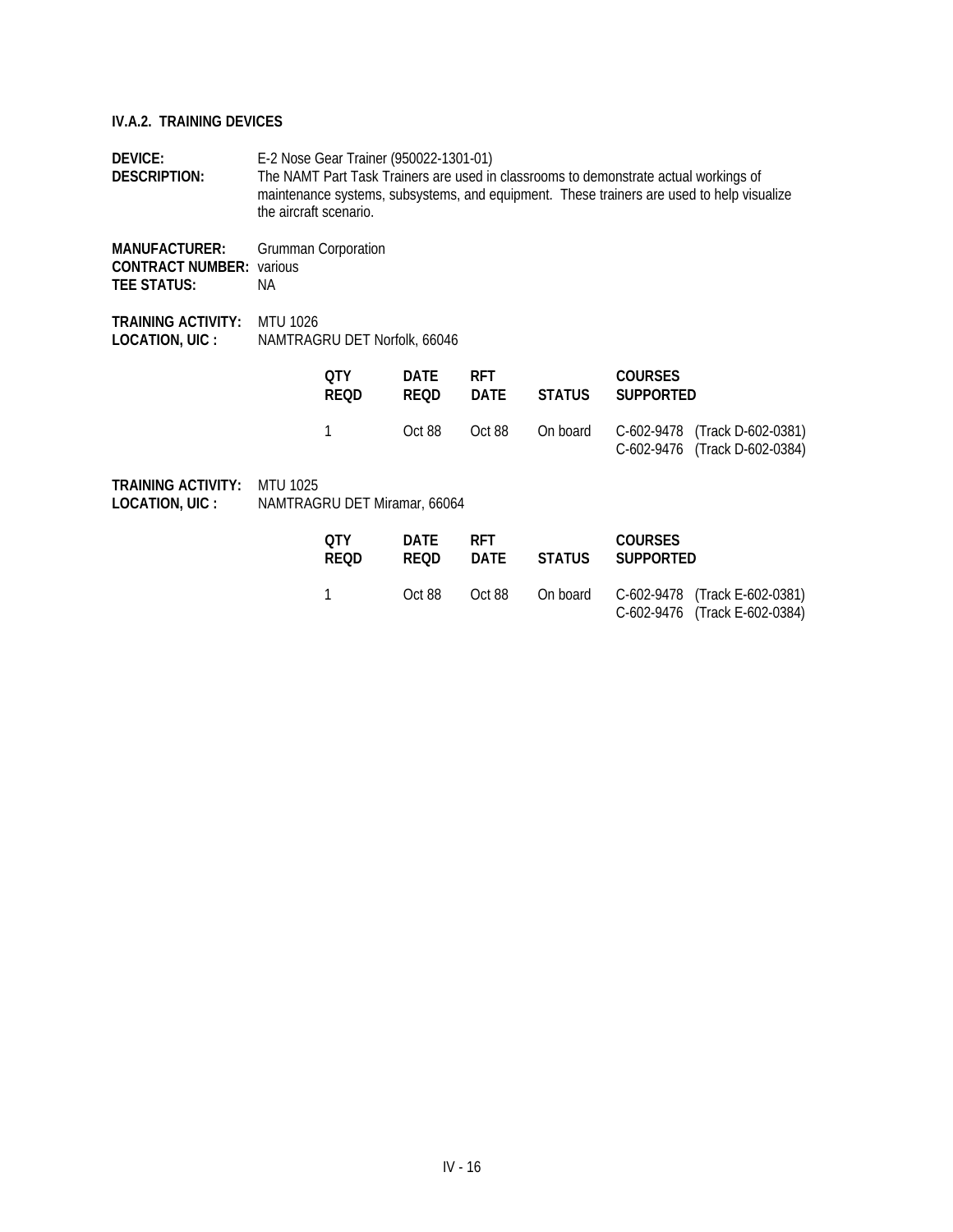**DEVICE:** E-2 Rotodome Trainer (950022-1302-01) **DESCRIPTION:** The NAMT Part Task Trainers are used in classrooms to demonstrate actual workings of maintenance systems, subsystems, and equipment. These trainers are used to help visualize the aircraft scenario.

**MANUFACTURER:** Grumman Corporation **CONTRACT NUMBER:** various **TEE STATUS:** NA

**TRAINING ACTIVITY:** MTU 1026 **LOCATION, UIC :** NAMTRAGRU DET Norfolk, 66046

| 0TY<br><b>REOD</b> | DATF<br>REOD | <b>RFT</b> | <b>COURSES</b><br>DATE STATUS SUPPORTED |                                                                                |
|--------------------|--------------|------------|-----------------------------------------|--------------------------------------------------------------------------------|
|                    | Oct 88       |            |                                         | Oct 88 On board C-602-9478 (Track D-602-0381)<br>C-602-9476 (Track D-602-0384) |

| 0TY<br><b>REOD</b> | DATE<br><b>REOD</b> | <b>RFT</b><br>DATE | STATUS | <b>COURSES</b><br>SUPPORTED |                                                                                |
|--------------------|---------------------|--------------------|--------|-----------------------------|--------------------------------------------------------------------------------|
|                    | Oct 88              |                    |        |                             | Oct 88 On board C-602-9478 (Track E-602-0381)<br>C-602-9476 (Track E-602-0384) |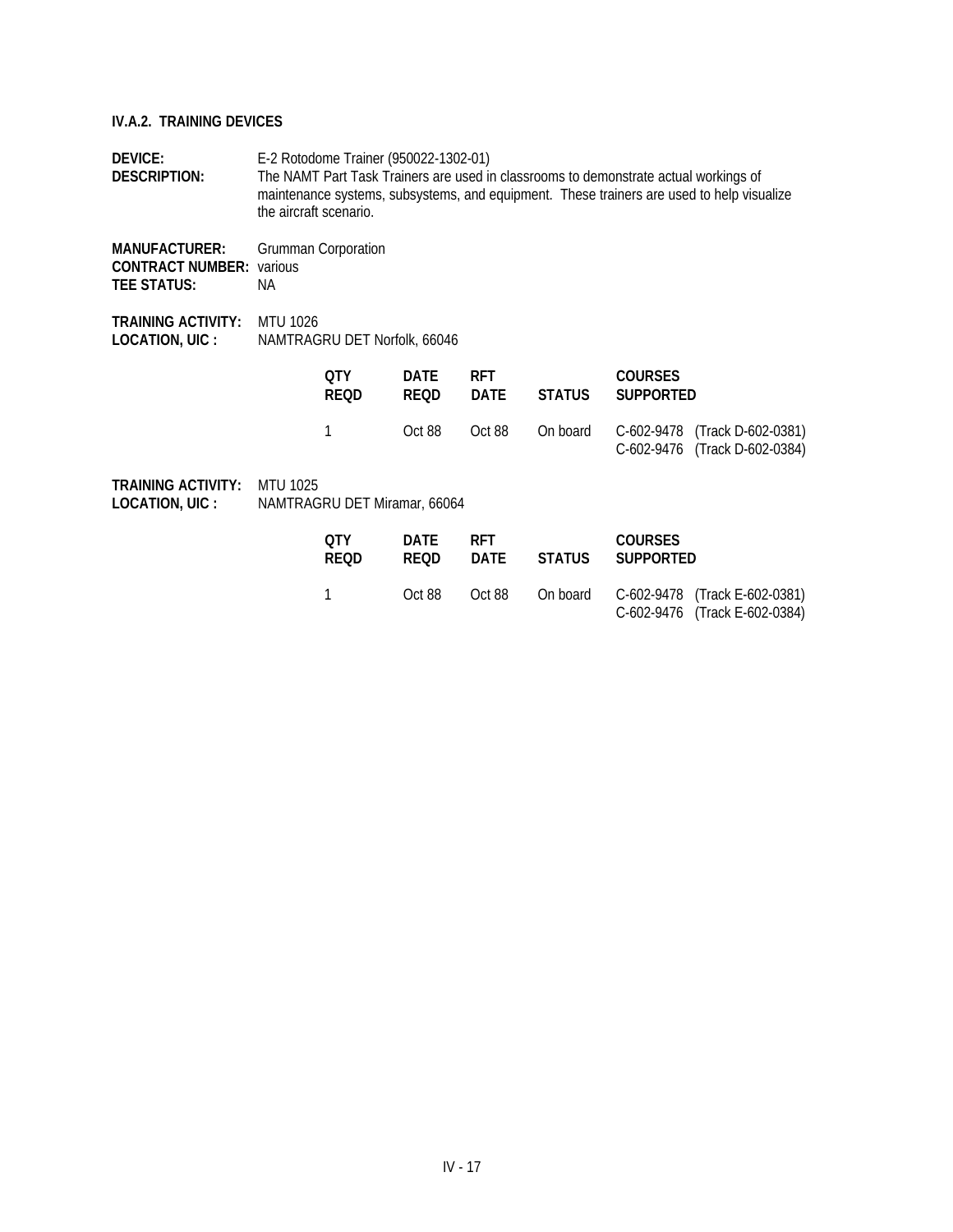**DEVICE:** E-2 Wing Fold Trainer (950022-1101-01)<br>**DESCRIPTION:** The NAMT Part Task Trainers are used in The NAMT Part Task Trainers are used in classrooms to demonstrate actual workings of maintenance systems, subsystems, and equipment. These trainers are used to help visualize the aircraft scenario.

**MANUFACTURER:** Grumman Corporation **CONTRACT NUMBER:** various **TEE STATUS:** NA

**TRAINING ACTIVITY:** MTU 1026 **LOCATION, UIC :** NAMTRAGRU DET Norfolk, 66046

| 0TY<br><b>REOD</b> | DATF<br><b>REOD</b> | <b>RFT</b> | <b>COURSES</b><br>DATE STATUS SUPPORTED |                                                                                |
|--------------------|---------------------|------------|-----------------------------------------|--------------------------------------------------------------------------------|
|                    | Oct 88              |            |                                         | Oct 88 On board C-602-9478 (Track D-602-0381)<br>C-602-9476 (Track D-602-0384) |

| <b>TRAINING ACTIVITY:</b> | MTU 1025                     |
|---------------------------|------------------------------|
| LOCATION, UIC :           | NAMTRAGRU DET Miramar, 66064 |

| 0TY         | DATE        | <b>RFT</b> | <b>COURSES</b>                                                                 |
|-------------|-------------|------------|--------------------------------------------------------------------------------|
| <b>REOD</b> | <b>REOD</b> | DATE       | STATUS SUPPORTED                                                               |
|             | Oct 88      |            | Oct 88 On board C-602-9478 (Track E-602-0381)<br>C-602-9476 (Track E-602-0384) |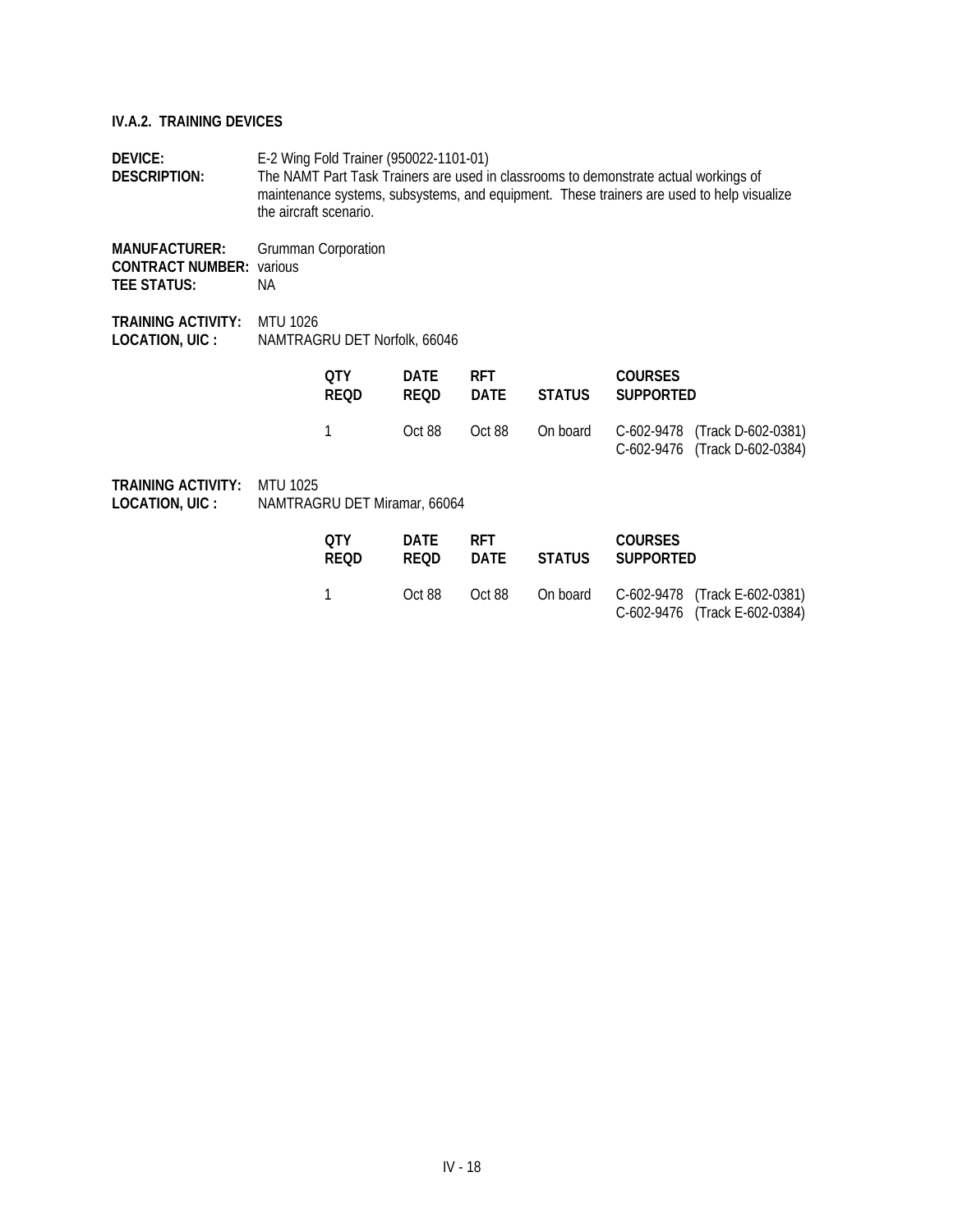**DEVICE:** E-2/C-2 Electrical Systems Trainer 950022-4201-01 **DESCRIPTION:** The NAMT Part Task Trainers are used in classrooms to demonstrate actual workings of maintenance systems, subsystems, and equipment. These trainers are used to help visualize the aircraft scenario.

**MANUFACTURER:** Grumman Corporation **CONTRACT NUMBER:** various **TEE STATUS:** NA

**TRAINING ACTIVITY:** MTU 1026 **LOCATION, UIC :** NAMTRAGRU DET Norfolk, 66046

| 0TY<br><b>REOD</b> | DATF<br>REOD | <b>RET</b> | <b>COURSES</b><br>DATE STATUS SUPPORTED |                                                                                       |
|--------------------|--------------|------------|-----------------------------------------|---------------------------------------------------------------------------------------|
|                    |              |            |                                         | Oct 88 Oct 88 On board C-602-9479 (Track D-602-0350)<br>C-602-9477 (Track D-602-0355) |

| OTY.<br><b>REOD</b> | DATE<br><b>REOD</b> | <b>RFT</b><br>DATE | STATUS | <b>COURSES</b><br>SUPPORTED |                                                                                |
|---------------------|---------------------|--------------------|--------|-----------------------------|--------------------------------------------------------------------------------|
|                     | Oct 88              |                    |        |                             | Oct 88 On board C-602-9480 (Track E-602-0353)<br>C-602-9475 (Track E-602-0357) |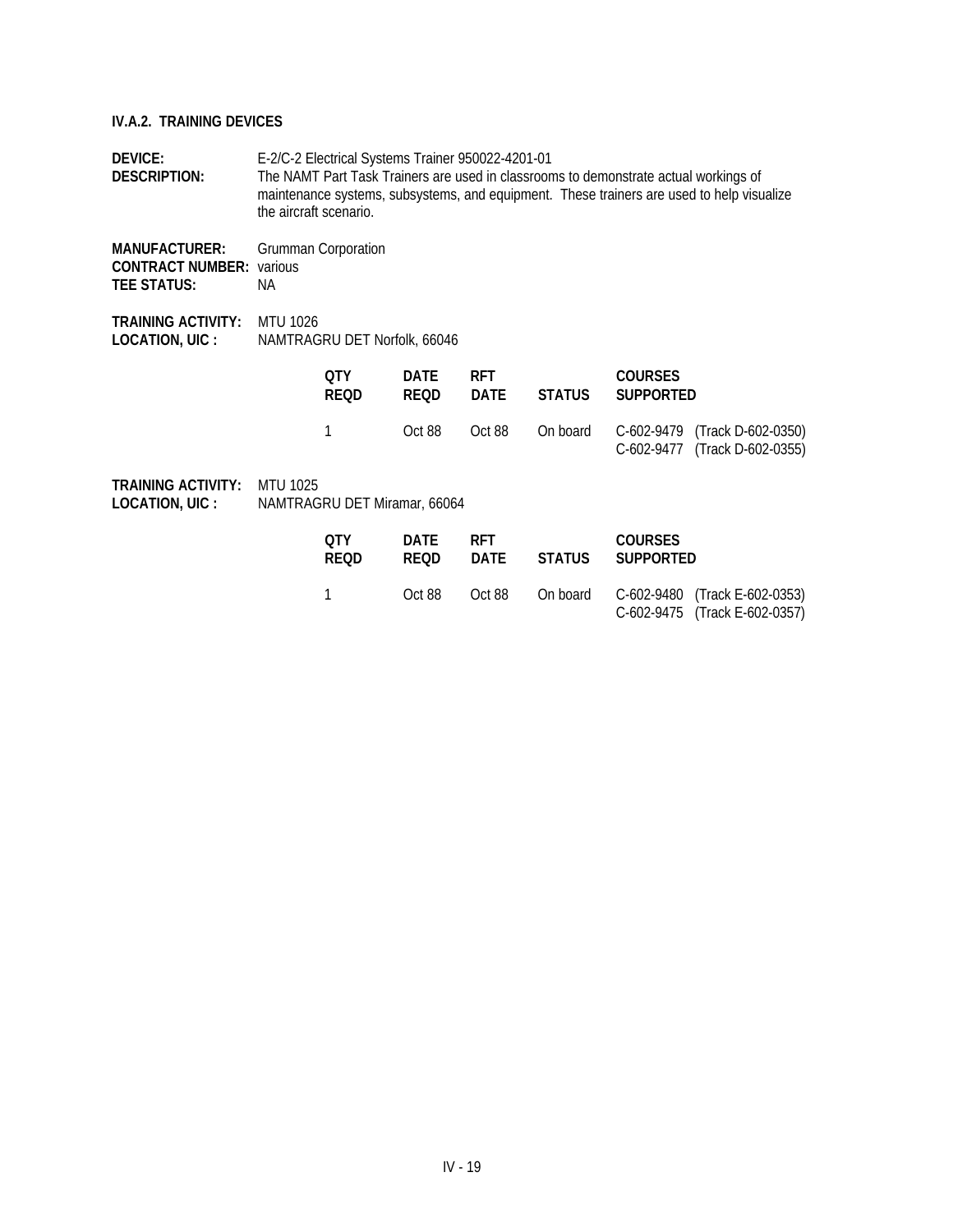**DEVICE:** E-2/C-2 Hydraulic Trainer (123MT1200TAC3)<br>**DESCRIPTION:** The NAMT Part Task Trainers are used in clas The NAMT Part Task Trainers are used in classrooms to demonstrate actual workings of maintenance systems, subsystems, and equipment. These trainers are used to help visualize the aircraft scenario.

**MANUFACTURER:** Grumman Corporation **CONTRACT NUMBER:** various **TEE STATUS:** NA

**TRAINING ACTIVITY:** MTU 1026 **LOCATION, UIC :** NAMTRAGRU DET Norfolk, 66046

| 0TY<br><b>REOD</b> | DATF<br><b>REOD</b> | <b>RFT</b> | <b>COURSES</b><br>DATE STATUS SUPPORTED |                                                                                |
|--------------------|---------------------|------------|-----------------------------------------|--------------------------------------------------------------------------------|
|                    | Oct 88              |            |                                         | Oct 88 On board C-602-9478 (Track D-602-0381)<br>C-602-9476 (Track D-602-0384) |

| <b>TRAINING ACTIVITY:</b> | MTU 1025                     |
|---------------------------|------------------------------|
| LOCATION, UIC :           | NAMTRAGRU DET Miramar, 66064 |

| OTY         | <b>DATE</b> | <b>RFT</b> | STATUS | <b>COURSES</b>                                                                 |
|-------------|-------------|------------|--------|--------------------------------------------------------------------------------|
| <b>REOD</b> | <b>REOD</b> | DATE       |        | SUPPORTED                                                                      |
|             | Oct 88      |            |        | Oct 88 On board C-602-9478 (Track E-602-0381)<br>C-602-9476 (Track E-602-0384) |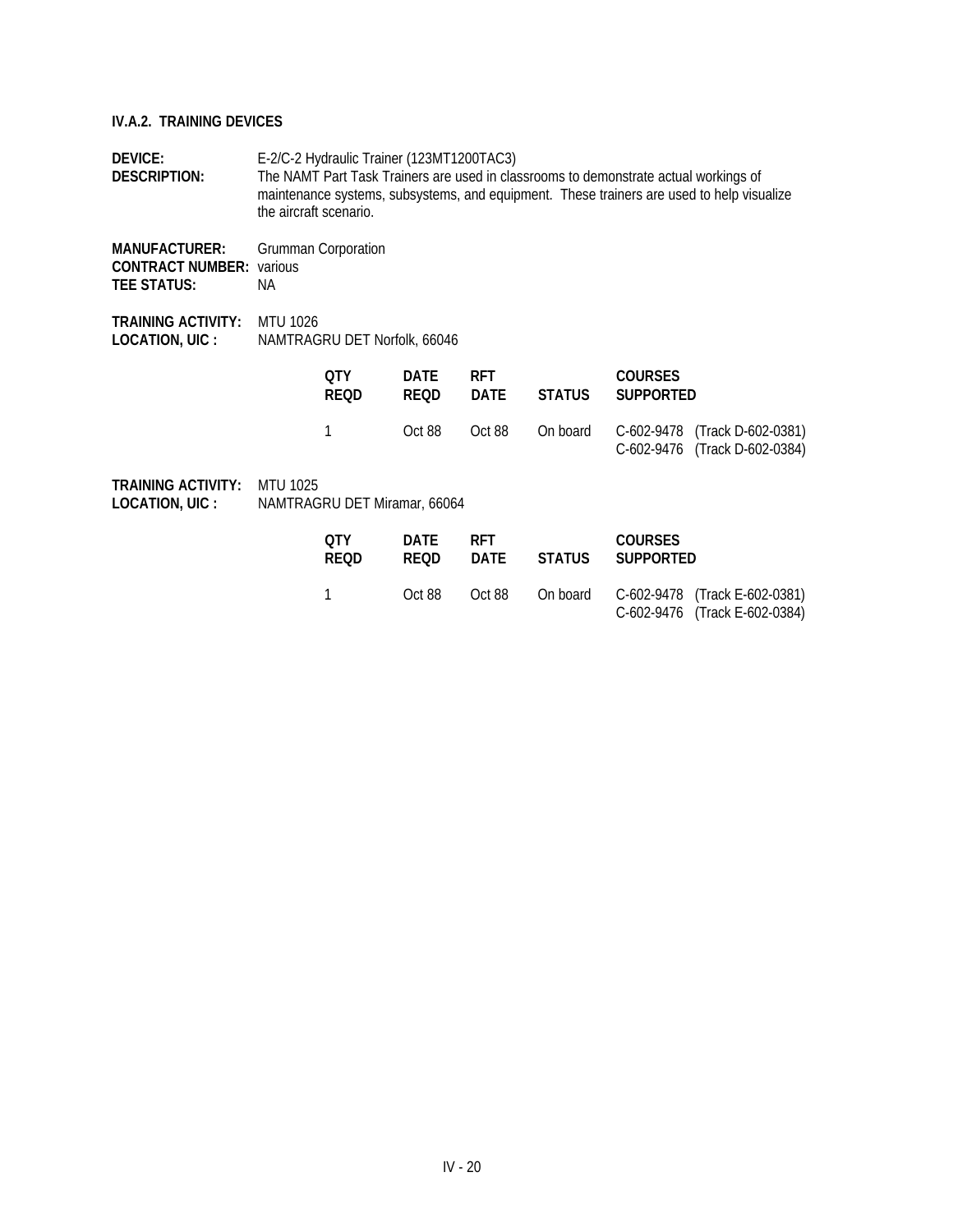**DEVICE:** E-2C AC-DC Power Systems Trainer Panel 123MT1700-1 **DESCRIPTION:** The NAMT Part Task Trainers are used in classrooms to demonstrate actual workings of maintenance systems, subsystems, and equipment. These trainers are used to help visualize the aircraft scenario.

**MANUFACTURER:** Grumman Corporation **CONTRACT NUMBER:** various **TEE STATUS:** NA

**TRAINING ACTIVITY:** MTU 1026 **LOCATION, UIC :** NAMTRAGRU DET Norfolk, 66046

| 0TY<br><b>REOD</b> | DATF<br><b>REOD</b> | <b>RFT</b> | <b>COURSES</b><br>DATE STATUS SUPPORTED |                                                                                |
|--------------------|---------------------|------------|-----------------------------------------|--------------------------------------------------------------------------------|
|                    | Oct 88              |            |                                         | Oct 88 On board C-602-9479 (Track D-602-0350)<br>C-602-9477 (Track D-602-0355) |

| OTY.<br><b>REOD</b> | DATE<br>REOD. | <b>RFT</b> | <b>COURSES</b><br>DATE STATUS SUPPORTED |                                                                                |
|---------------------|---------------|------------|-----------------------------------------|--------------------------------------------------------------------------------|
| $\overline{1}$      | Oct 88        |            |                                         | Oct 88 On board C-602-9480 (Track E-602-0353)<br>C-602-9475 (Track E-602-0357) |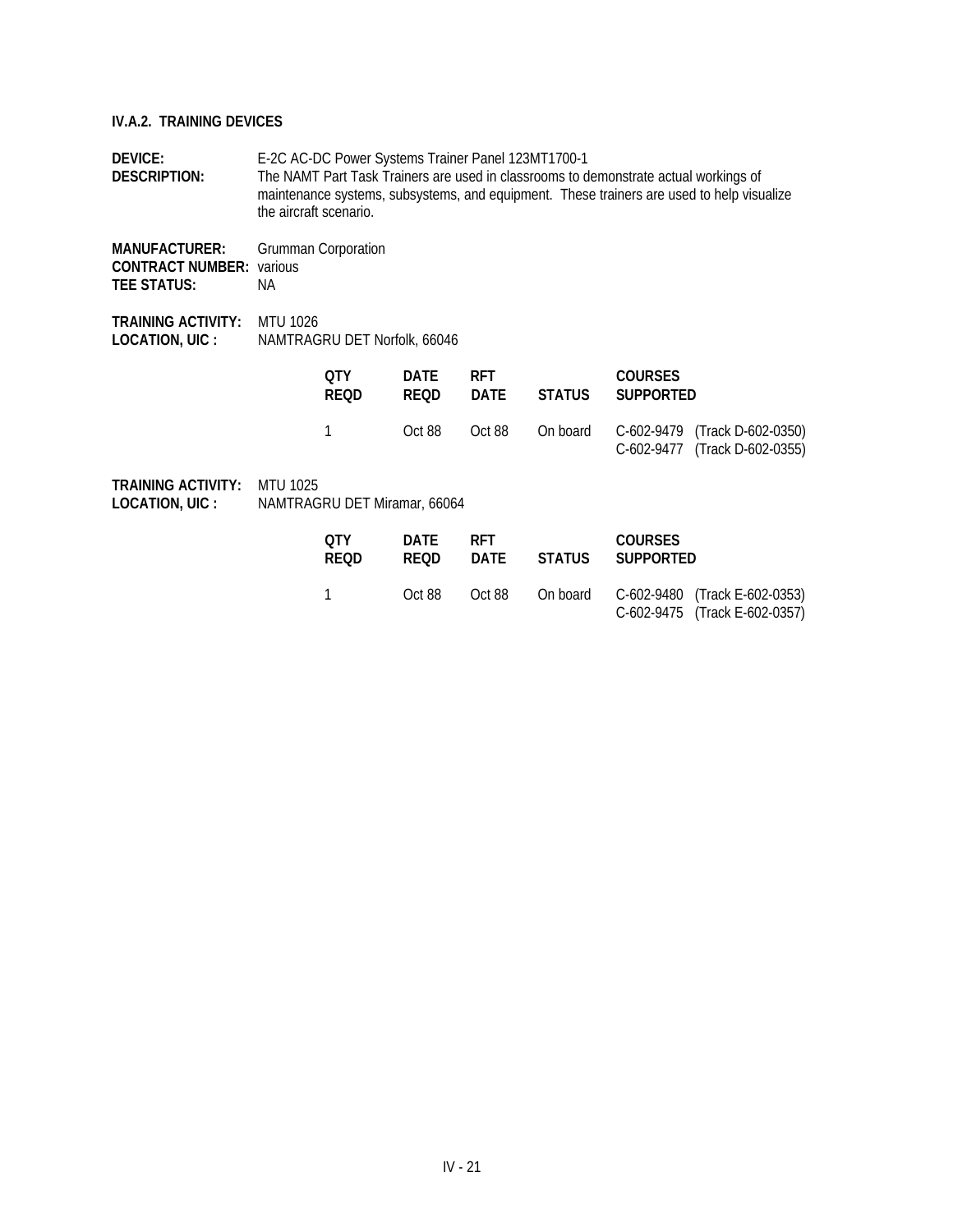**DEVICE:** Electrical Systems Panels Trainer (123MT1600-1) **DESCRIPTION:** The NAMT Part Task Trainers are used in classrooms to demonstrate actual workings of maintenance systems, subsystems, and equipment. These trainers are used to help visualize the aircraft scenario.

**MANUFACTURER:** Grumman Corporation **CONTRACT NUMBER:** various **TEE STATUS:** NA

**TRAINING ACTIVITY:** MTU 1026 **LOCATION, UIC :** NAMTRAGRU DET Norfolk, 66046

| OTY.<br><b>REOD</b> | DATF<br>REOD. | <b>RFT</b> | <b>COURSES</b><br>DATE STATUS SUPPORTED |                                                                                       |
|---------------------|---------------|------------|-----------------------------------------|---------------------------------------------------------------------------------------|
|                     |               |            |                                         | Oct 88 Oct 88 On board C-602-9479 (Track D-602-0350)<br>C-602-9477 (Track D-602-0355) |

| OTY.<br><b>REOD</b> | DATE<br><b>REOD</b> | <b>RFT</b><br>DATE | STATUS | <b>COURSES</b><br>SUPPORTED |                                                                                |
|---------------------|---------------------|--------------------|--------|-----------------------------|--------------------------------------------------------------------------------|
|                     | Oct 88              |                    |        |                             | Oct 88 On board C-602-9480 (Track E-602-0353)<br>C-602-9475 (Track E-602-0357) |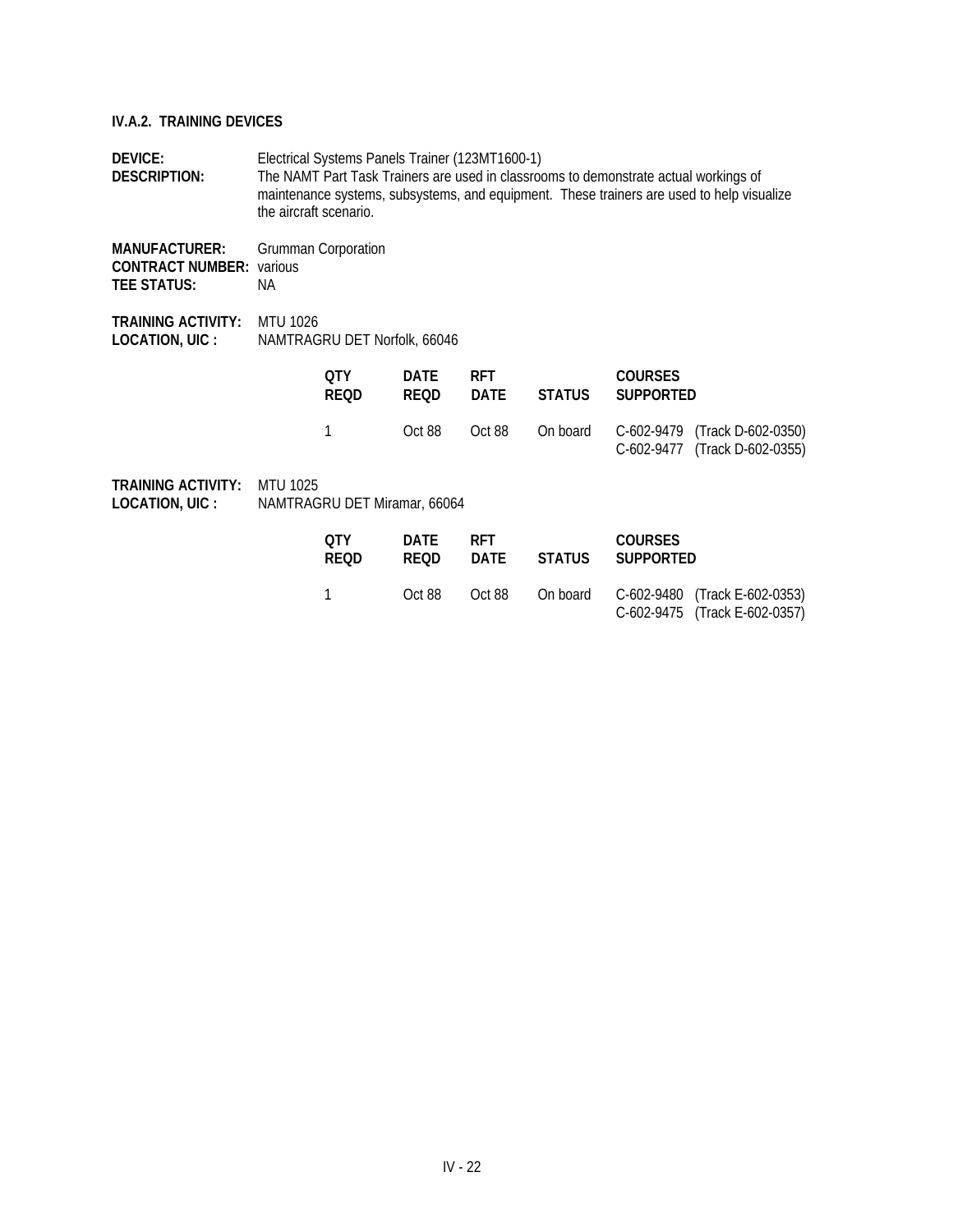| <b>DEVICE:</b><br><b>DESCRIPTION:</b>                                 |                                                 | Engine Trainer Panel (123MT1900-1)<br>The NAMT Part Task Trainers are used in classrooms to demonstrate actual workings of<br>maintenance systems, subsystems, and equipment. These trainers are used to help visualize<br>the aircraft scenario. |                            |                           |               |                                    |                                                                |  |  |
|-----------------------------------------------------------------------|-------------------------------------------------|---------------------------------------------------------------------------------------------------------------------------------------------------------------------------------------------------------------------------------------------------|----------------------------|---------------------------|---------------|------------------------------------|----------------------------------------------------------------|--|--|
| <b>MANUFACTURER:</b><br><b>CONTRACT NUMBER:</b><br><b>TEE STATUS:</b> | various<br>NA.                                  | <b>Grumman Corporation</b>                                                                                                                                                                                                                        |                            |                           |               |                                    |                                                                |  |  |
| <b>TRAINING ACTIVITY:</b><br>LOCATION, UIC :                          | <b>MTU 1026</b><br>NAMTRAGRU DET Norfolk, 66046 |                                                                                                                                                                                                                                                   |                            |                           |               |                                    |                                                                |  |  |
|                                                                       |                                                 | <b>QTY</b><br><b>REQD</b>                                                                                                                                                                                                                         | DATE<br><b>REQD</b>        | <b>RFT</b><br><b>DATE</b> | <b>STATUS</b> | <b>COURSES</b><br><b>SUPPORTED</b> |                                                                |  |  |
|                                                                       |                                                 | 1                                                                                                                                                                                                                                                 | Oct 88                     | Oct 88                    | On board      |                                    | C-602-9479 (Track D-602-0350)<br>C-602-9477 (Track D-602-0355) |  |  |
| <b>TRAINING ACTIVITY:</b><br>LOCATION, UIC :                          | <b>MTU 1025</b><br>NAMTRAGRU DET Miramar, 66064 |                                                                                                                                                                                                                                                   |                            |                           |               |                                    |                                                                |  |  |
|                                                                       |                                                 | <b>OTY</b><br><b>REQD</b>                                                                                                                                                                                                                         | <b>DATE</b><br><b>REQD</b> | <b>RFT</b><br><b>DATE</b> | <b>STATUS</b> | <b>COURSES</b><br><b>SUPPORTED</b> |                                                                |  |  |
|                                                                       |                                                 |                                                                                                                                                                                                                                                   | Oct 88                     | Oct 88                    | On board      | $C-602-9480$                       | (Track E-602-0353)                                             |  |  |

C-602-9475 (Track E-602-0357)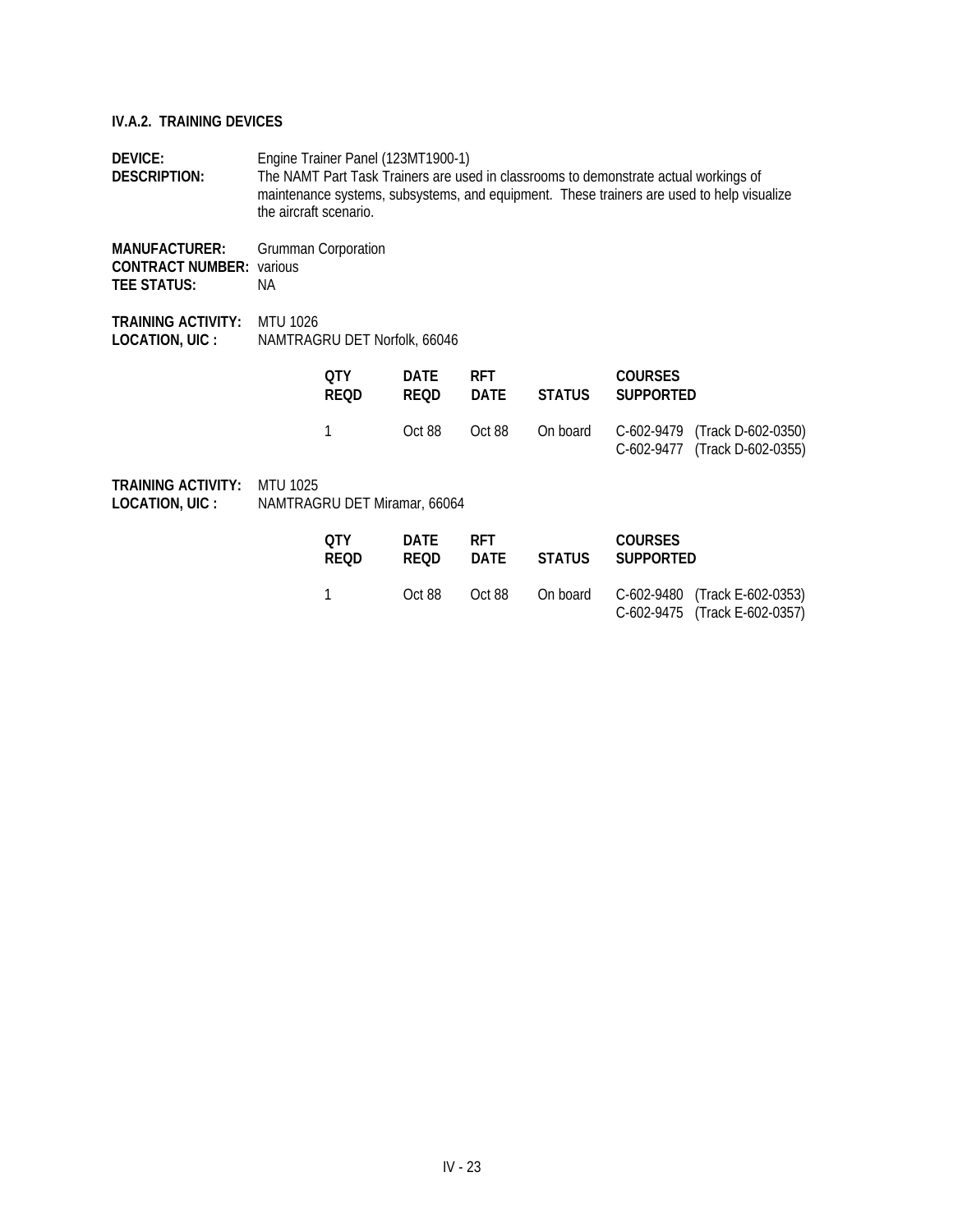**DEVICE:** Flight Control System Trainer (123MT1300-1) **DESCRIPTION:** The NAMT Part Task Trainers are used in classrooms to demonstrate actual workings of maintenance systems, subsystems, and equipment. These trainers are used to help visualize the aircraft scenario.

**MANUFACTURER:** Grumman Corporation **CONTRACT NUMBER:** various **TEE STATUS:** NA

**TRAINING ACTIVITY:** MTU 1026 **LOCATION, UIC :** NAMTRAGRU DET Norfolk, 66046

| 0TY<br><b>REOD</b> | DATF<br>REOD | <b>RET</b> | <b>COURSES</b><br>DATE STATUS SUPPORTED |                                                                                       |
|--------------------|--------------|------------|-----------------------------------------|---------------------------------------------------------------------------------------|
|                    |              |            |                                         | Oct 88 Oct 88 On board C-602-9479 (Track D-602-0350)<br>C-602-9477 (Track D-602-0355) |

| OTY.<br><b>REOD</b> | DATE<br><b>REOD</b> | <b>RFT</b><br>DATE | STATUS | <b>COURSES</b><br>SUPPORTED |                                                                                |
|---------------------|---------------------|--------------------|--------|-----------------------------|--------------------------------------------------------------------------------|
|                     | Oct 88              |                    |        |                             | Oct 88 On board C-602-9480 (Track E-602-0353)<br>C-602-9475 (Track E-602-0357) |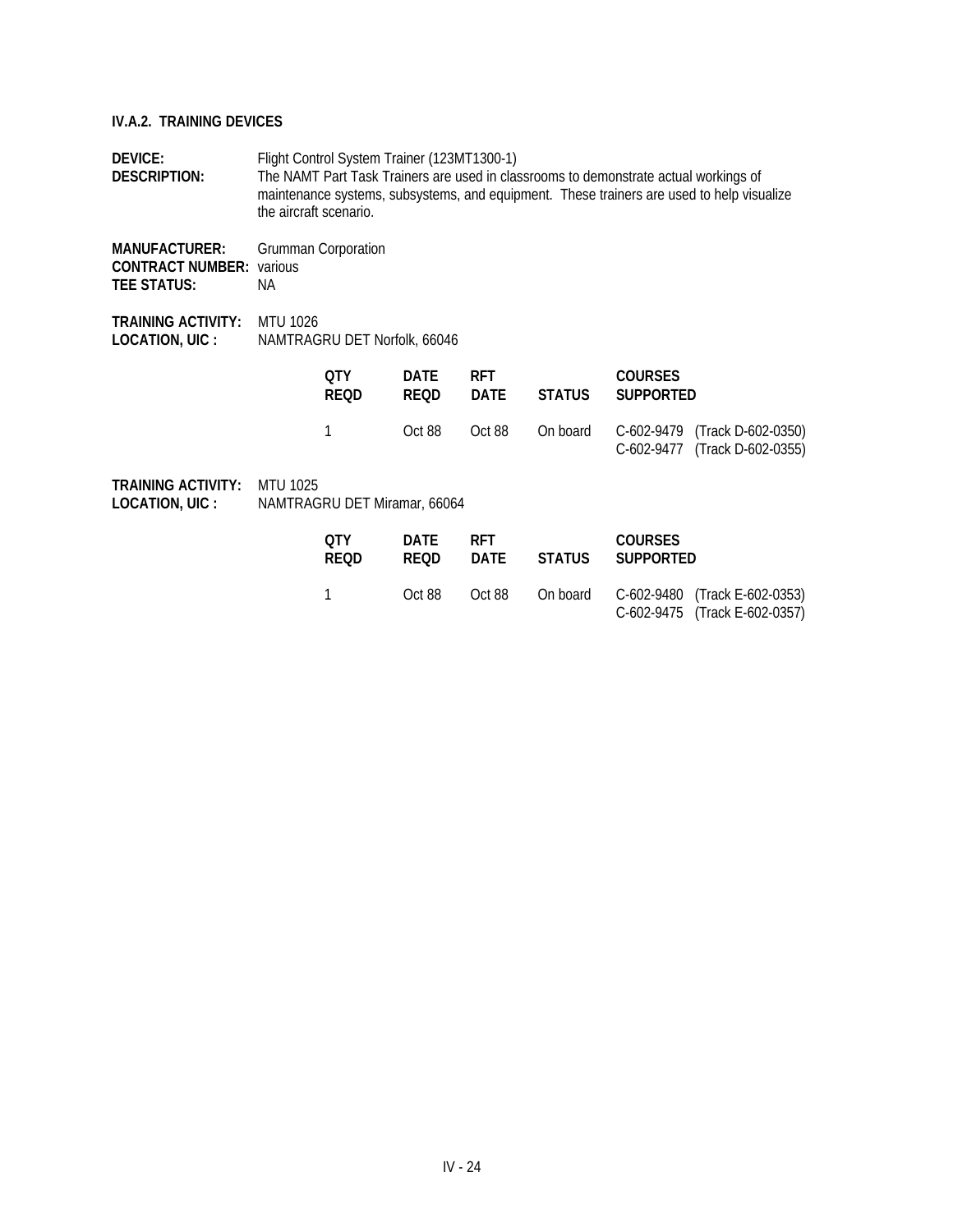| <b>DEVICE:</b><br><b>DESCRIPTION:</b>                                                           | <b>Flight Control Trainer</b><br>The NAMT Part Task Trainers are used in classrooms to demonstrate actual workings of<br>maintenance systems, subsystems, and equipment. These trainers are used to help visualize<br>the aircraft scenario. |                            |                            |                           |               |                                    |                                                                |  |
|-------------------------------------------------------------------------------------------------|----------------------------------------------------------------------------------------------------------------------------------------------------------------------------------------------------------------------------------------------|----------------------------|----------------------------|---------------------------|---------------|------------------------------------|----------------------------------------------------------------|--|
| <b>MANUFACTURER:</b><br><b>CONTRACT NUMBER:</b><br><b>TEE STATUS:</b>                           | various<br>NA.                                                                                                                                                                                                                               | <b>Grumman Corporation</b> |                            |                           |               |                                    |                                                                |  |
| <b>TRAINING ACTIVITY:</b><br><b>MTU 1026</b><br>LOCATION, UIC :<br>NAMTRAGRU DET Norfolk, 66046 |                                                                                                                                                                                                                                              |                            |                            |                           |               |                                    |                                                                |  |
|                                                                                                 |                                                                                                                                                                                                                                              | QTY<br><b>REQD</b>         | <b>DATE</b><br><b>REQD</b> | <b>RFT</b><br><b>DATE</b> | <b>STATUS</b> | <b>COURSES</b><br><b>SUPPORTED</b> |                                                                |  |
|                                                                                                 |                                                                                                                                                                                                                                              | 1                          | Oct 88                     | Oct 88                    | On board      |                                    | C-602-9478 (Track D-602-0381)<br>C-602-9476 (Track D-602-0384) |  |
| <b>TRAINING ACTIVITY:</b><br>LOCATION, UIC :                                                    | MTU 1025<br>NAMTRAGRU DET Miramar, 66064                                                                                                                                                                                                     |                            |                            |                           |               |                                    |                                                                |  |
|                                                                                                 |                                                                                                                                                                                                                                              | <b>OTY</b><br><b>REQD</b>  | <b>DATE</b><br><b>REQD</b> | <b>RFT</b><br><b>DATE</b> | <b>STATUS</b> | <b>COURSES</b><br><b>SUPPORTED</b> |                                                                |  |
|                                                                                                 |                                                                                                                                                                                                                                              |                            | Oct 88                     | Oct 88                    | On board      | $C-602-9478$                       | (Track E-602-0381)                                             |  |

C-602-9476 (Track E-602-0384)

IV - 25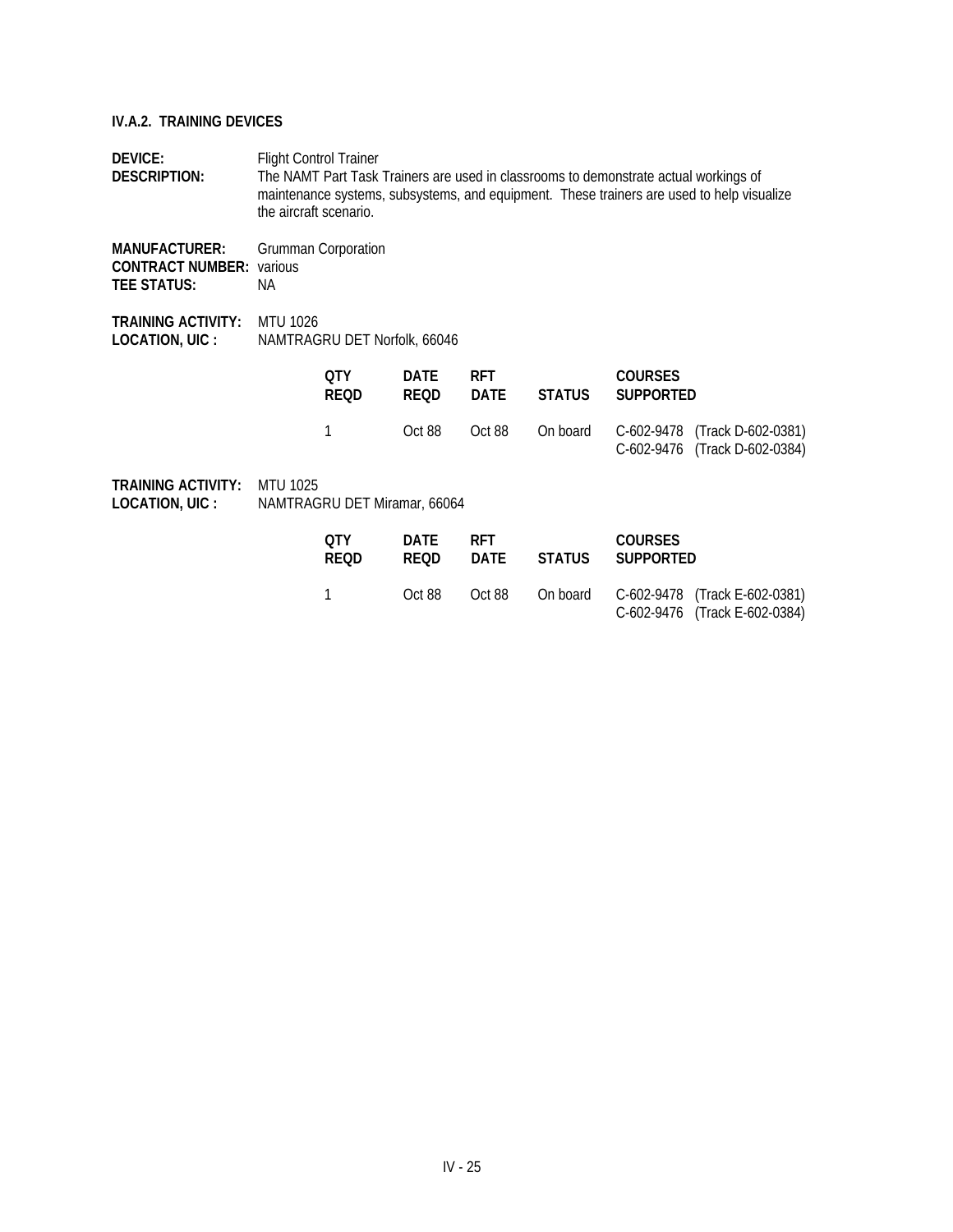**DEVICE:** Integrated System Trainer (123MAV50000) **DESCRIPTION:** The NAMT Part Task Trainers are used in classrooms to demonstrate actual workings of maintenance systems, subsystems, and equipment. These trainers are used to help visualize the aircraft scenario.

**MANUFACTURER:** Grumman Corporation **CONTRACT NUMBER:** various **TEE STATUS:** NA

**TRAINING ACTIVITY:** MTU 1026 **LOCATION, UIC :** NAMTRAGRU DET Norfolk, 66046

| 0TY<br><b>REOD</b> | DATE<br><b>REOD</b> | <b>RFT</b> | <b>COURSES</b><br>DATE STATUS SUPPORTED |                                                                                |
|--------------------|---------------------|------------|-----------------------------------------|--------------------------------------------------------------------------------|
|                    | Oct 88              |            |                                         | Oct 88 On board C-602-9479 (Track D-602-0350)<br>C-602-9477 (Track D-602-0355) |

| OTY.<br><b>REOD</b> | DATE<br><b>REOD</b> | <b>RFT</b><br>DATE | STATUS | <b>COURSES</b><br>SUPPORTED |                                                                                |
|---------------------|---------------------|--------------------|--------|-----------------------------|--------------------------------------------------------------------------------|
|                     | Oct 88              |                    |        |                             | Oct 88 On board C-602-9480 (Track E-602-0353)<br>C-602-9475 (Track E-602-0357) |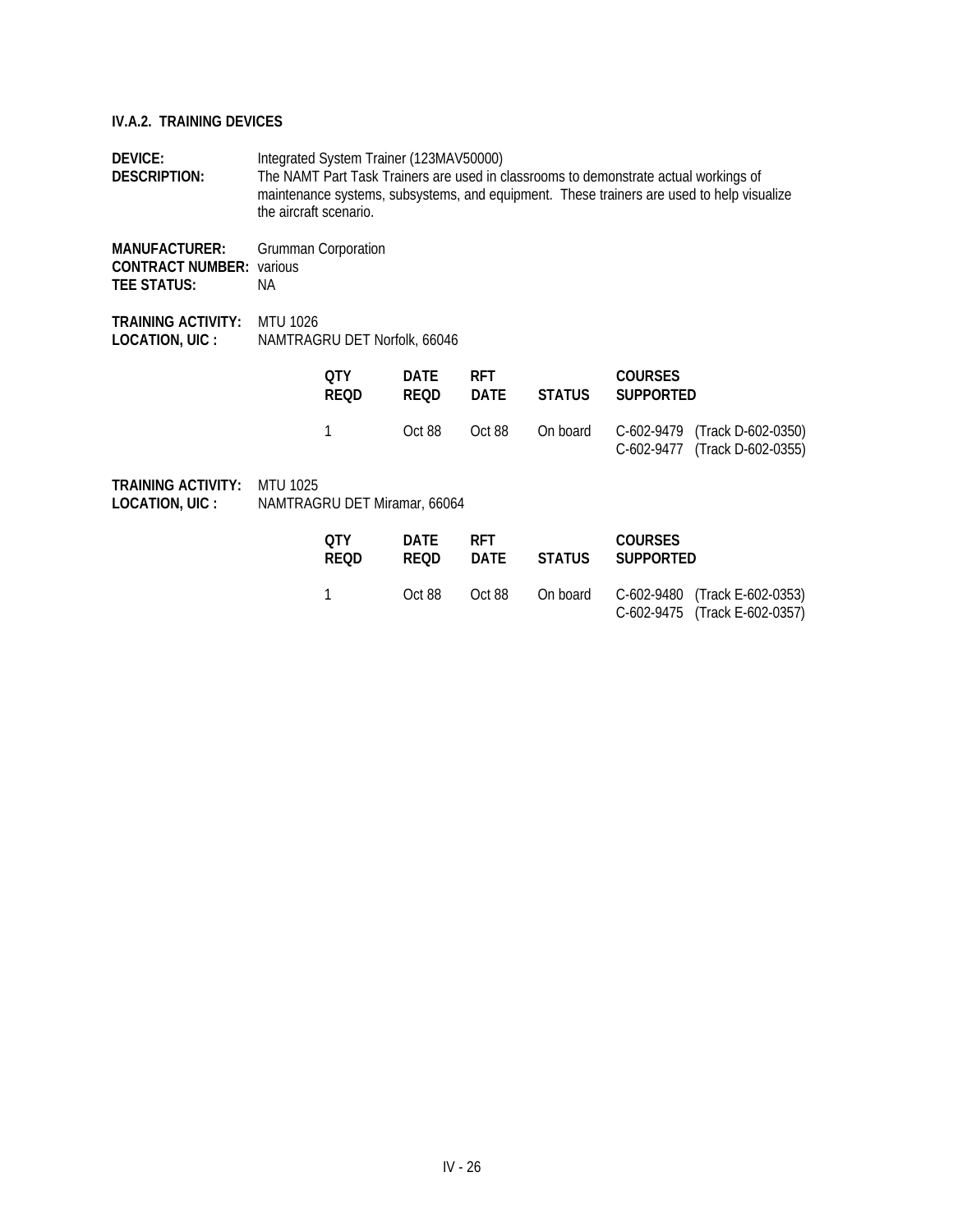| <b>DEVICE:</b><br><b>DESCRIPTION:</b><br><b>MANUFACTURER:</b><br><b>CONTRACT NUMBER:</b><br><b>TEE STATUS:</b> | Various<br>NА   | Integrated Systems Maintenance Trainer (ISMT) 2<br>The E-2C ISMT is a true-to-life replica of the E-2C aircraft. The fuselage section is<br>duplicated with the exact equipment, equipment location, spacing, and avionics systems<br>contained in the actual aircraft. The trainer will reflect all applicable ECPs addressed<br>in this NTP.<br>Grumman Corporation |                            |                           |               |                                                                    |                                                                                      |  |  |
|----------------------------------------------------------------------------------------------------------------|-----------------|-----------------------------------------------------------------------------------------------------------------------------------------------------------------------------------------------------------------------------------------------------------------------------------------------------------------------------------------------------------------------|----------------------------|---------------------------|---------------|--------------------------------------------------------------------|--------------------------------------------------------------------------------------|--|--|
| <b>TRAINING ACTIVITY:</b><br>LOCATION, UIC :                                                                   | <b>MTU 1026</b> | NAMTRAGRU DET Norfolk, 66046                                                                                                                                                                                                                                                                                                                                          |                            |                           |               |                                                                    |                                                                                      |  |  |
|                                                                                                                |                 | <b>OTY</b><br><b>REQD</b>                                                                                                                                                                                                                                                                                                                                             | <b>DATE</b><br><b>REQD</b> | <b>RFT</b><br><b>DATE</b> | <b>STATUS</b> | <b>COURSES</b><br><b>SUPPORTED</b>                                 |                                                                                      |  |  |
|                                                                                                                |                 | 1                                                                                                                                                                                                                                                                                                                                                                     | Oct 88                     | Oct 88                    | On board      | C-102-9481<br>C-102-9480<br>C-602-9479<br>C-602-9477<br>C-602-9498 | (Track D-102-0321)<br>(Track D-102-0327)<br>(Track D-602-0350)<br>(Track D-602-0355) |  |  |
| <b>TRAINING ACTIVITY:</b><br>LOCATION, UIC :                                                                   | <b>MTU 1025</b> | NAMTRAGRU DET Miramar, 66064                                                                                                                                                                                                                                                                                                                                          |                            |                           |               |                                                                    |                                                                                      |  |  |
|                                                                                                                |                 | <b>OTY</b><br><b>REQD</b>                                                                                                                                                                                                                                                                                                                                             | <b>DATE</b><br><b>REQD</b> | <b>RFT</b><br><b>DATE</b> | <b>STATUS</b> | <b>COURSES</b><br><b>SUPPORTED</b>                                 |                                                                                      |  |  |
|                                                                                                                |                 | $\mathbf{1}$                                                                                                                                                                                                                                                                                                                                                          | Oct 88                     | Oct 88                    | On board      | C-102-9482<br>C-102-9478                                           | (Track E-102-0325)<br>(Track E-102-0328)                                             |  |  |

C-602-9480 (Track E-602-0353) C-602-9475 (Track E-602-0357)

C-602-9498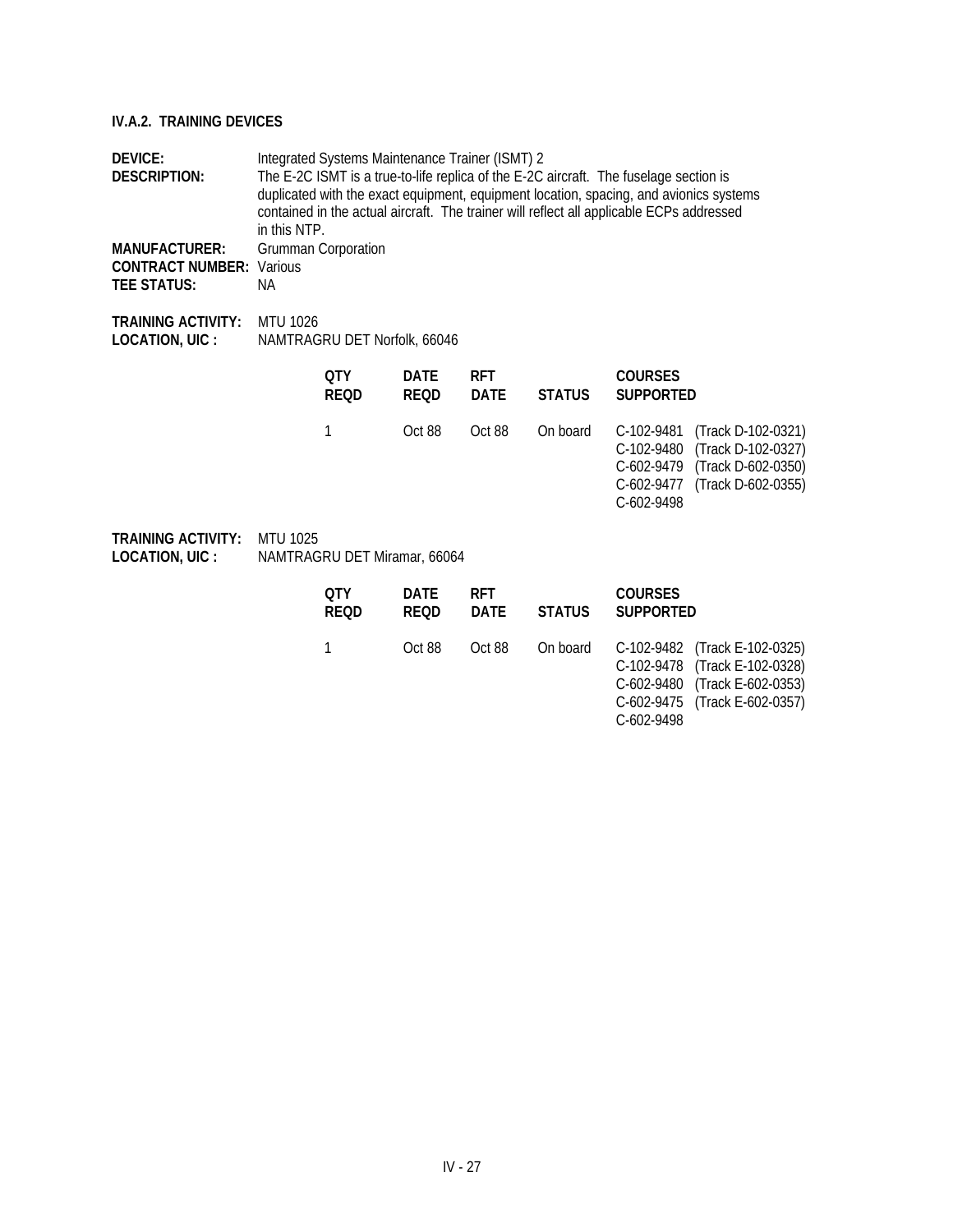| DEVICE:<br>DESCRIPTION:                                                       |                                                 | Main Landing Gear Trainer Panel (123MT1400-1)<br>The NAMT Part Task Trainers are used in classrooms to demonstrate actual workings of<br>maintenance systems, subsystems, and equipment. These trainers are used to help visualize<br>the aircraft scenario. |                            |                           |               |                                                                                      |                                                                                           |  |  |  |
|-------------------------------------------------------------------------------|-------------------------------------------------|--------------------------------------------------------------------------------------------------------------------------------------------------------------------------------------------------------------------------------------------------------------|----------------------------|---------------------------|---------------|--------------------------------------------------------------------------------------|-------------------------------------------------------------------------------------------|--|--|--|
| <b>MANUFACTURER:</b><br><b>CONTRACT NUMBER: various</b><br><b>TEE STATUS:</b> | NА                                              | Grumman Corporation                                                                                                                                                                                                                                          |                            |                           |               |                                                                                      |                                                                                           |  |  |  |
| <b>TRAINING ACTIVITY:</b><br><b>LOCATION, UIC:</b>                            | <b>MTU 1026</b><br>NAMTRAGRU DET Norfolk, 66046 |                                                                                                                                                                                                                                                              |                            |                           |               |                                                                                      |                                                                                           |  |  |  |
|                                                                               |                                                 | 0TY<br>REOD                                                                                                                                                                                                                                                  | <b>DATE</b><br>REQD        | <b>RFT</b><br><b>DATE</b> | <b>STATUS</b> | <b>COURSES</b><br><b>SUPPORTED</b>                                                   |                                                                                           |  |  |  |
|                                                                               |                                                 | 1                                                                                                                                                                                                                                                            | Oct 88                     | Oct 88                    | On board      | C-602-9479                                                                           | (Track D-602-0350)<br>C-602-9477 (Track D-602-0355)                                       |  |  |  |
| <b>TRAINING ACTIVITY:</b><br><b>LOCATION, UIC:</b>                            | MTU 1025                                        | NAMTRAGRU DET Miramar, 66064                                                                                                                                                                                                                                 |                            |                           |               |                                                                                      |                                                                                           |  |  |  |
|                                                                               |                                                 | QTY<br><b>REQD</b>                                                                                                                                                                                                                                           | <b>DATE</b><br><b>REQD</b> | <b>RFT</b><br><b>DATE</b> | <b>STATUS</b> | <b>COURSES</b><br><b>SUPPORTED</b>                                                   |                                                                                           |  |  |  |
|                                                                               |                                                 | 1                                                                                                                                                                                                                                                            | Sep 92                     | Sep 92                    | On board      | C-602-9480<br>C-602-9475                                                             | (Track E-602-0353)<br>(Track E-602-0357)                                                  |  |  |  |
| <b>DEVICE:</b><br><b>DESCRIPTION:</b>                                         | the aircraft scenario.                          | T56-A-425 Navy Maintenance Trainer 950022-2901-01                                                                                                                                                                                                            |                            |                           |               | The NAMT Part Task Trainers are used in classrooms to demonstrate actual workings of | maintenance systems, subsystems, and equipment. These trainers are used to help visualize |  |  |  |
| <b>MANUFACTURER:</b><br><b>CONTRACT NUMBER: various</b><br><b>TEE STATUS:</b> | NА                                              | Grumman Corporation                                                                                                                                                                                                                                          |                            |                           |               |                                                                                      |                                                                                           |  |  |  |
| <b>TRAINING ACTIVITY:</b><br>LOCATION, UIC :                                  | <b>MTU 1026</b>                                 | NAMTRAGRU DET Norfolk, 66046                                                                                                                                                                                                                                 |                            |                           |               |                                                                                      |                                                                                           |  |  |  |
|                                                                               |                                                 | <b>QTY</b><br><b>REQD</b>                                                                                                                                                                                                                                    | <b>DATE</b><br>REQD        | <b>RFT</b><br><b>DATE</b> | <b>STATUS</b> | <b>COURSES</b><br><b>SUPPORTED</b>                                                   |                                                                                           |  |  |  |
|                                                                               |                                                 | 1                                                                                                                                                                                                                                                            | Oct 88                     | Oct 88                    | On board      | C-601-9472<br>C-601-9471                                                             | (Track D-601-0310)<br>(Track D-601-0315)                                                  |  |  |  |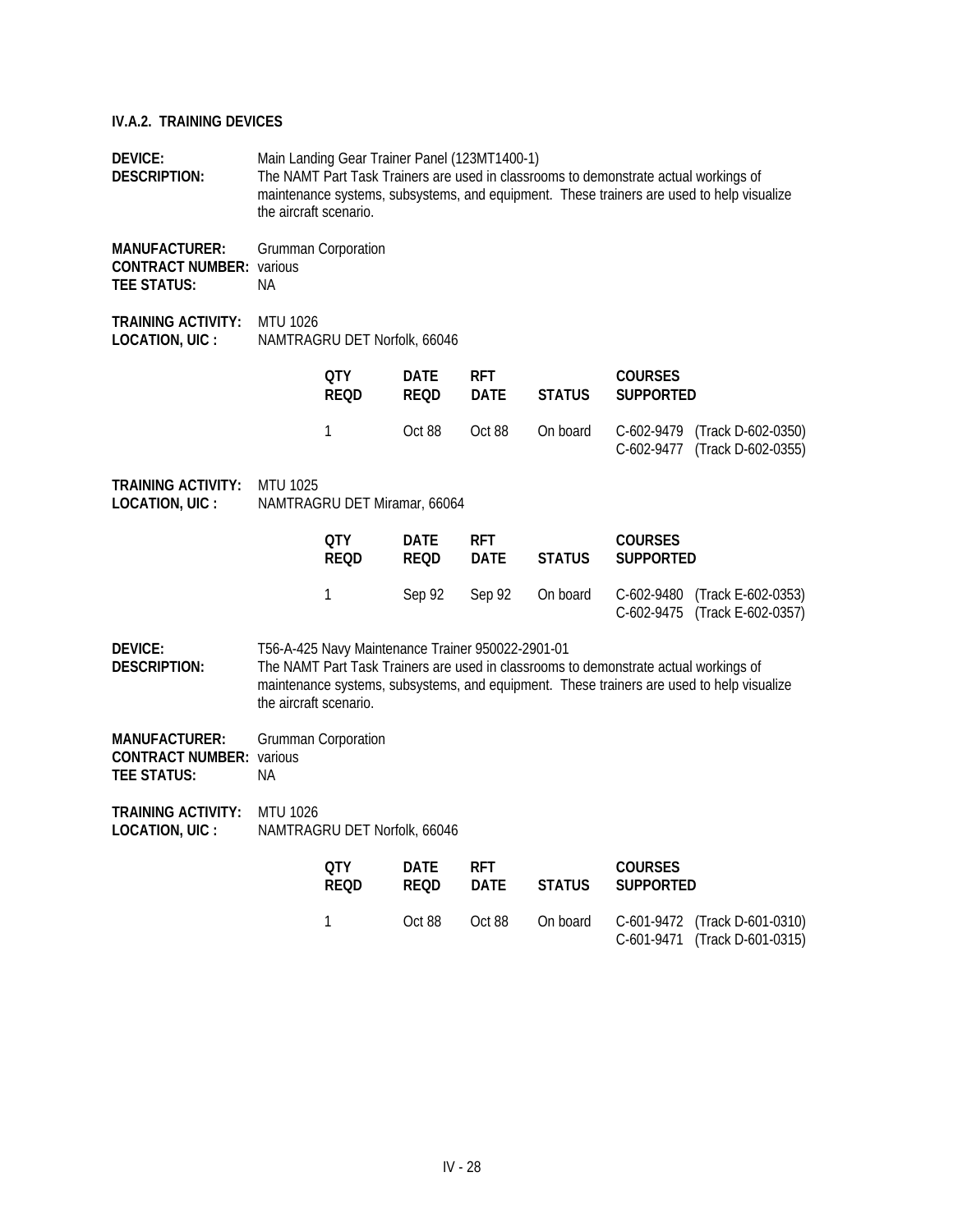## **IV.A.2. TRAINING DEVICES**

| <b>DEVICE:</b><br><b>DESCRIPTION:</b>                                         | the aircraft scenario. | T56-A-427 Navy Maintenance Trainer 950022-2902-01 |                            |                           |               | The NAMT Part Task Trainers are used in classrooms to demonstrate actual workings of<br>maintenance systems, subsystems, and equipment. These trainers are used to help visualize |                                          |
|-------------------------------------------------------------------------------|------------------------|---------------------------------------------------|----------------------------|---------------------------|---------------|-----------------------------------------------------------------------------------------------------------------------------------------------------------------------------------|------------------------------------------|
| <b>MANUFACTURER:</b><br><b>CONTRACT NUMBER:</b> various<br><b>TEE STATUS:</b> | NА                     | <b>Grumman Corporation</b>                        |                            |                           |               |                                                                                                                                                                                   |                                          |
| <b>TRAINING ACTIVITY:</b><br>LOCATION, UIC :                                  | <b>MTU 1025</b>        | NAMTRAGRU DET Miramar, 66064                      |                            |                           |               |                                                                                                                                                                                   |                                          |
|                                                                               |                        | 0TY<br><b>REQD</b>                                | <b>DATE</b><br><b>REQD</b> | <b>RFT</b><br><b>DATE</b> | <b>STATUS</b> | <b>COURSES</b><br><b>SUPPORTED</b>                                                                                                                                                |                                          |
|                                                                               |                        | 1                                                 | Sep 92                     | Sep 92                    | On board      | C-601-9135<br>C-601-9134 (Track E-601-0316)                                                                                                                                       | (Track E-601-0313)                       |
| DEVICE:<br><b>DESCRIPTION:</b>                                                | the aircraft scenario. | Wingfold Trainer Panel (123MT1100-3)              |                            |                           |               | The NAMT Part Task Trainers are used in classrooms to demonstrate actual workings of<br>maintenance systems, subsystems, and equipment. These trainers are used to help visualize |                                          |
| <b>MANUFACTURER:</b><br><b>CONTRACT NUMBER: various</b><br><b>TEE STATUS:</b> | NА                     | <b>Grumman Corporation</b>                        |                            |                           |               |                                                                                                                                                                                   |                                          |
| TRAINING ACTIVITY:<br>LOCATION, UIC :                                         | <b>MTU 1026</b>        | NAMTRAGRU DET Norfolk, 66046                      |                            |                           |               |                                                                                                                                                                                   |                                          |
|                                                                               |                        | <b>QTY</b><br><b>REQD</b>                         | <b>DATE</b><br><b>REQD</b> | rft<br><b>DATE</b>        | <b>STATUS</b> | <b>COURSES</b><br><b>SUPPORTED</b>                                                                                                                                                |                                          |
|                                                                               |                        | 1                                                 | Oct 88                     | Oct 88                    | On board      | C-602-9479<br>C-602-9477 (Track D-602-0355)                                                                                                                                       | (Track D-602-0350)                       |
| <b>TRAINING ACTIVITY:</b><br>LOCATION, UIC :                                  | MTU 1025               | NAMTRAGRU DET Miramar, 66064                      |                            |                           |               |                                                                                                                                                                                   |                                          |
|                                                                               |                        | <b>QTY</b><br><b>REQD</b>                         | <b>DATE</b><br>REQD        | rft<br><b>DATE</b>        | <b>STATUS</b> | <b>COURSES</b><br><b>SUPPORTED</b>                                                                                                                                                |                                          |
|                                                                               |                        | 1                                                 | Sep 92                     | Sep 92                    | On board      | C-602-9480<br>C-602-9475                                                                                                                                                          | (Track E-602-0353)<br>(Track E-602-0357) |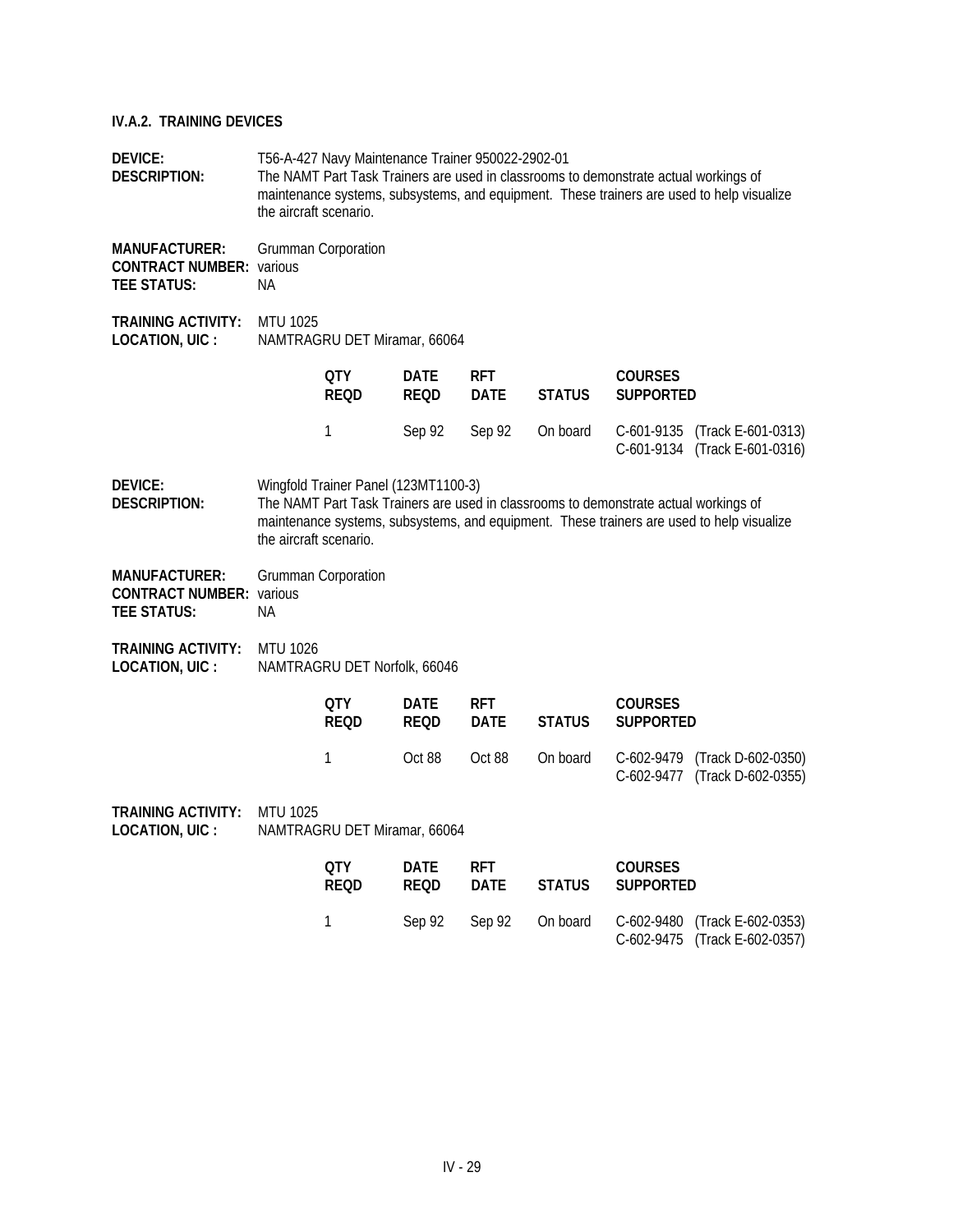**CIN, COURSE TITLE:** D-2B-0351, E-2C Group O Category 1 Replacement Pilot Pipeline **TRAINING ACTIVITY:** VAW-120 **LOCATION, UIC:** NAS Norfolk, 09527

|                                            | <b>QTY</b>  | <b>DATE</b> |               |
|--------------------------------------------|-------------|-------------|---------------|
| <b>TYPES OF MATERIAL OR AID</b>            | <b>REQD</b> | <b>REQD</b> | <b>STATUS</b> |
| Test. ECP-358R1                            |             | Nov 91      | On board      |
| Test, ECP-360R1                            |             | Sep 96      | On board      |
| Test. ECP-375C2                            |             | Sep 96      | On board      |
| Topical Outlines, ECP-358R1                |             | Sep 96      | On board      |
| Topical Outlines, ECP-360R1                |             | Sep 96      | On board      |
| Topical Outlines, ECP-375C2                | 2           | Sep 96      | On board      |
| Trainee Guides/Program Booklets, ECP-358R1 | 30          | Sep 96      | On board      |
| Trainee Guides/Program Booklets, ECP-360R1 | 30          | Sep 96      | On board      |
| Trainee Guides/Program Booklets, ECP-375C2 | 30          | Sep 96      | On board      |
| Training Support Data, ECP-358R1           |             | Sep 96      | On board      |
| Training Support Data, ECP-360R1           |             | Sep 96      | On board      |
| Training Support Data, ECP-375C2           |             | Sep 96      | On board      |

**CIN, COURSE TITLE:** D-2B-0352, E-2C Group O Category 2 Replacement Pilot Pipeline **TRAINING ACTIVITY:** VAW-120 **LOCATION, UIC:** NAS Norfolk, 09527

|                                            | <b>OTY</b>  | <b>DATE</b> |               |
|--------------------------------------------|-------------|-------------|---------------|
| <b>TYPES OF MATERIAL OR AID</b>            | <b>REQD</b> | <b>REQD</b> | <b>STATUS</b> |
| Test. ECP-358R1                            |             | Nov 91      | On board      |
| Test. ECP-360R1                            |             | Sep 96      | On board      |
| <b>Test, ECP-375C2</b>                     |             | Sep 96      | On board      |
| Topical Outlines, ECP-358R1                |             | Sep 96      | On board      |
| Topical Outlines, ECP-360R1                |             | Sep 96      | On board      |
| Topical Outlines, ECP-375C2                |             | Sep 96      | On board      |
| Trainee Guides/Program Booklets, ECP-358R1 | 30          | Sep 96      | On board      |
| Trainee Guides/Program Booklets, ECP-360R1 | 30          | Sep 96      | On board      |
| Trainee Guides/Program Booklets, ECP-375C2 | 30          | Sep 96      | On board      |
| Training Support Data, ECP-358R1           |             | Sep 96      | On board      |
| Training Support Data, ECP-360R1           |             | Sep 96      | On board      |
| Training Support Data, ECP-375C2           |             | Sep 96      | On board      |

**CIN, COURSE TITLE:** D-2B-0353, E-2C Group O Category 3 Replacement Pilot Pipeline **TRAINING ACTIVITY:** VAW-120 **LOCATION, UIC:** NAS Norfolk, 09527

| <b>STATUS</b> |
|---------------|
| On board      |
| On board      |
| On board      |
| On board      |
| On board      |
|               |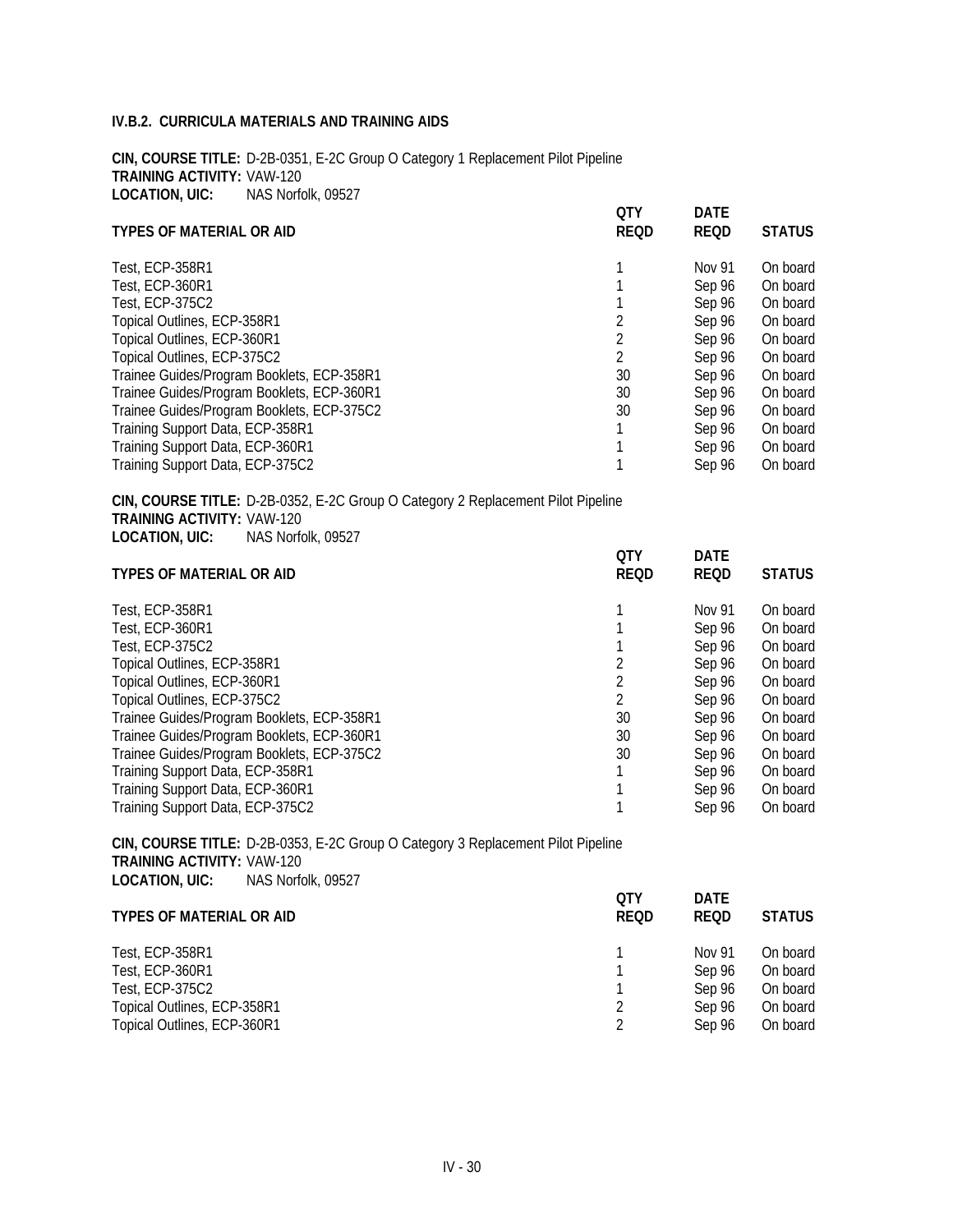| Topical Outlines, ECP-375C2                |    | Sep 96 | On board |
|--------------------------------------------|----|--------|----------|
| Trainee Guides/Program Booklets, ECP-358R1 | 30 | Sep 96 | On board |
| Trainee Guides/Program Booklets, ECP-360R1 | 30 | Sep 96 | On board |
| Trainee Guides/Program Booklets, ECP-375C2 | 30 | Sep 96 | On board |
| Training Support Data, ECP-358R1           |    | Sep 96 | On board |
| Training Support Data, ECP-360R1           |    | Sep 96 | On board |
| Training Support Data, ECP-375C2           |    | Sep 96 | On board |

**CIN, COURSE TITLE:** D-2B-0354, E-2C Group O Category 4 Replacement Pilot Pipeline **TRAINING ACTIVITY:** VAW-120 **LOCATION, UIC:** NAS Norfolk, 09527

| QTY         | <b>DATE</b> |               |
|-------------|-------------|---------------|
| <b>REQD</b> | <b>REQD</b> | <b>STATUS</b> |
|             | Nov 91      | On board      |
|             | Sep 96      | On board      |
|             | Sep 96      | On board      |
|             | Sep 96      | On board      |
|             | Sep 96      | On board      |
|             | Sep 96      | On board      |
| 30          | Sep 96      | On board      |
| 30          | Sep 96      | On board      |
| 30          | Sep 96      | On board      |
|             | Sep 96      | On board      |
|             | Sep 96      | On board      |
|             | Sep 96      | On board      |
|             |             |               |

**CIN, COURSE TITLE:** D-2B-0371, E-2C Plus Group 2 Category 1 Fleet Replacement Pilot Pipeline **TRAINING ACTIVITY:** VAW-120 **LOCATION, UIC:** NAS Norfolk, 09527 **QTY DATE**

| <b>TYPES OF MATERIAL OR AID</b>            | QIY<br><b>REQD</b> | DAIL<br><b>REQD</b> | <b>STATUS</b> |
|--------------------------------------------|--------------------|---------------------|---------------|
|                                            |                    |                     |               |
| <b>Test. ECP-358R1</b>                     |                    | Nov 91              | On board      |
| Test. ECP-360R1                            |                    | Sep 96              | On board      |
| Test. ECP-375C2                            |                    | Sep 96              | On board      |
| Topical Outlines, ECP-358R1                |                    | Sep 96              | On board      |
| Topical Outlines, ECP-360R1                |                    | Sep 96              | On board      |
| Topical Outlines, ECP-375C2                |                    | Sep 96              | On board      |
| Trainee Guides/Program Booklets, ECP-358R1 | 30                 | Sep 96              | On board      |
| Trainee Guides/Program Booklets, ECP-360R1 | 30                 | Sep 96              | On board      |
| Trainee Guides/Program Booklets, ECP-375C2 | 30                 | Sep 96              | On board      |
| Training Support Data, ECP-358R1           |                    | Sep 96              | On board      |
| Training Support Data, ECP-360R1           |                    | Sep 96              | On board      |
| Training Support Data, ECP-375C2           |                    | Sep 96              | On board      |
|                                            |                    |                     |               |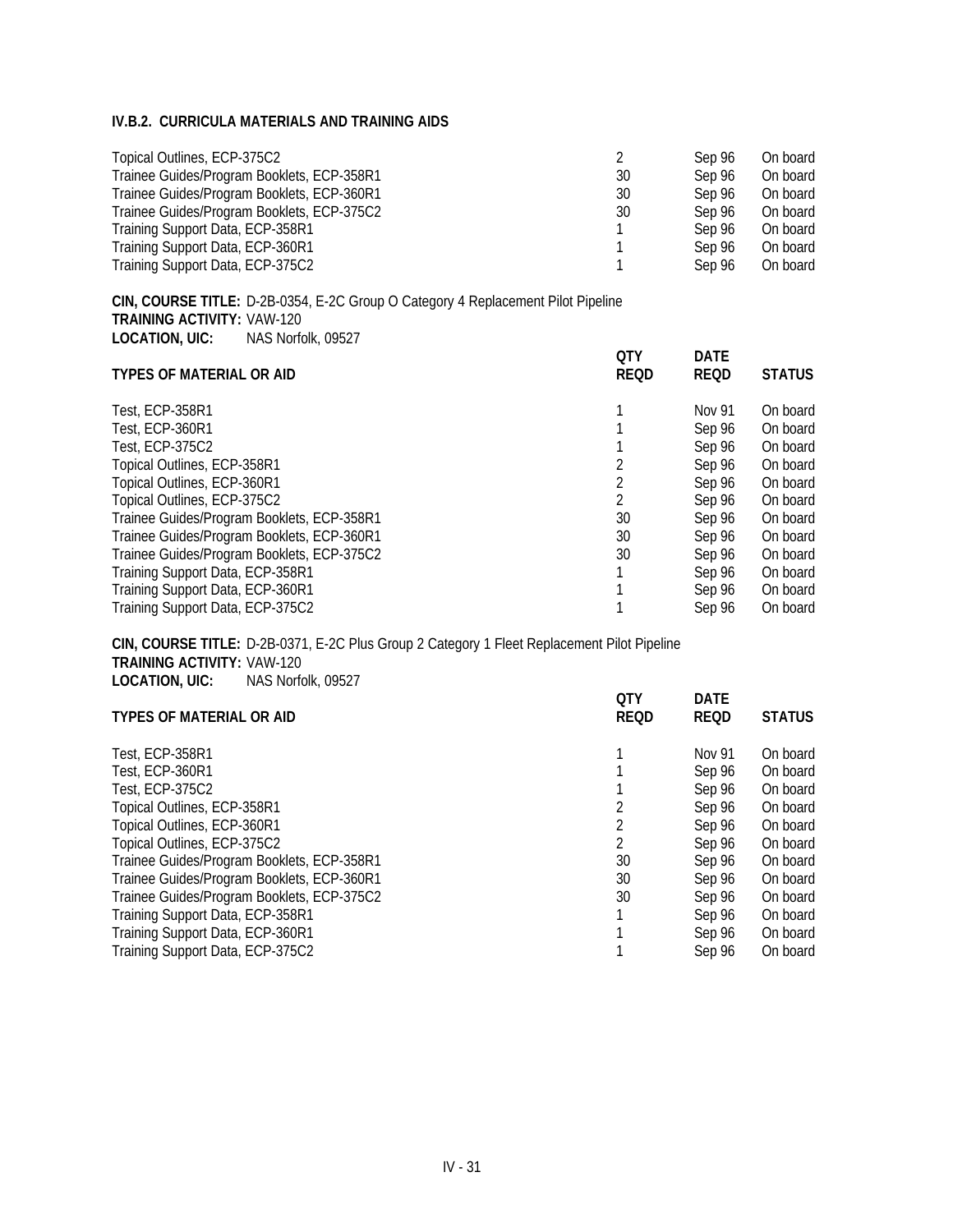**CIN, COURSE TITLE:** D-2B-0372, E-2C Plus Group 2 Category 2 Fleet Replacement Pilot Pipeline **TRAINING ACTIVITY:** VAW-120 **LOCATION, UIC:** NAS Norfolk, 09527

|                                            | <b>QTY</b>  | <b>DATE</b> |               |
|--------------------------------------------|-------------|-------------|---------------|
| <b>TYPES OF MATERIAL OR AID</b>            | <b>REQD</b> | <b>REQD</b> | <b>STATUS</b> |
| <b>Test, ECP-358R1</b>                     |             | Nov 91      | On board      |
| Test, ECP-360R1                            |             | Sep 96      | On board      |
| <b>Test. ECP-375C2</b>                     |             | Sep 96      | On board      |
| Topical Outlines, ECP-358R1                |             | Sep 96      | On board      |
| Topical Outlines, ECP-360R1                |             | Sep 96      | On board      |
| Topical Outlines, ECP-375C2                | 2           | Sep 96      | On board      |
| Trainee Guides/Program Booklets, ECP-358R1 | 30          | Sep 96      | On board      |
| Trainee Guides/Program Booklets, ECP-360R1 | 30          | Sep 96      | On board      |
| Trainee Guides/Program Booklets, ECP-375C2 | 30          | Sep 96      | On board      |
| Training Support Data, ECP-358R1           |             | Sep 96      | On board      |
| Training Support Data, ECP-360R1           |             | Sep 96      | On board      |
| Training Support Data, ECP-375C2           |             | Sep 96      | On board      |

**CIN, COURSE TITLE:** D-2B-0373, E-2C Plus Group 2 Category 3 Fleet Replacement Pilot Pipeline **TRAINING ACTIVITY:** VAW-120 **LOCATION, UIC:** NAS Norfolk, 09527 **QTY DATE**

|    |                    | <b>STATUS</b>       |
|----|--------------------|---------------------|
|    | Nov 91             | On board            |
|    | Sep 96             | On board            |
|    | Sep 96             | On board            |
|    | Sep 96             | On board            |
|    | Sep 96             | On board            |
|    | Sep 96             | On board            |
| 30 | Sep 96             | On board            |
| 30 | Sep 96             | On board            |
| 30 | Sep 96             | On board            |
|    | Sep 96             | On board            |
|    | Sep 96             | On board            |
|    | Sep 96             | On board            |
|    | UIY<br><b>REQD</b> | DAIL<br><b>REQD</b> |

**CIN, COURSE TITLE:** D-2B-0374, E-2C Plus Group 2 Category 4 Fleet Replacement Pilot Pipeline **TRAINING ACTIVITY:** VAW-120 **LOCATION, UIC:** NAS Norfolk, 09527 **QTY DATE**

| <b>TYPES OF MATERIAL OR AID</b> | QIY<br><b>REQD</b> | DAIL<br><b>REOD</b> | <b>STATUS</b> |
|---------------------------------|--------------------|---------------------|---------------|
| Test, ECP-358R1                 |                    | Nov 91              | On board      |
| Test, ECP-360R1                 |                    | Sep 96              | On board      |
| Test, ECP-375C2                 |                    | Sep 96              | On board      |
| Topical Outlines, ECP-358R1     |                    | Sep 96              | On board      |
| Topical Outlines, ECP-360R1     |                    | Sep 96              | On board      |
|                                 |                    |                     |               |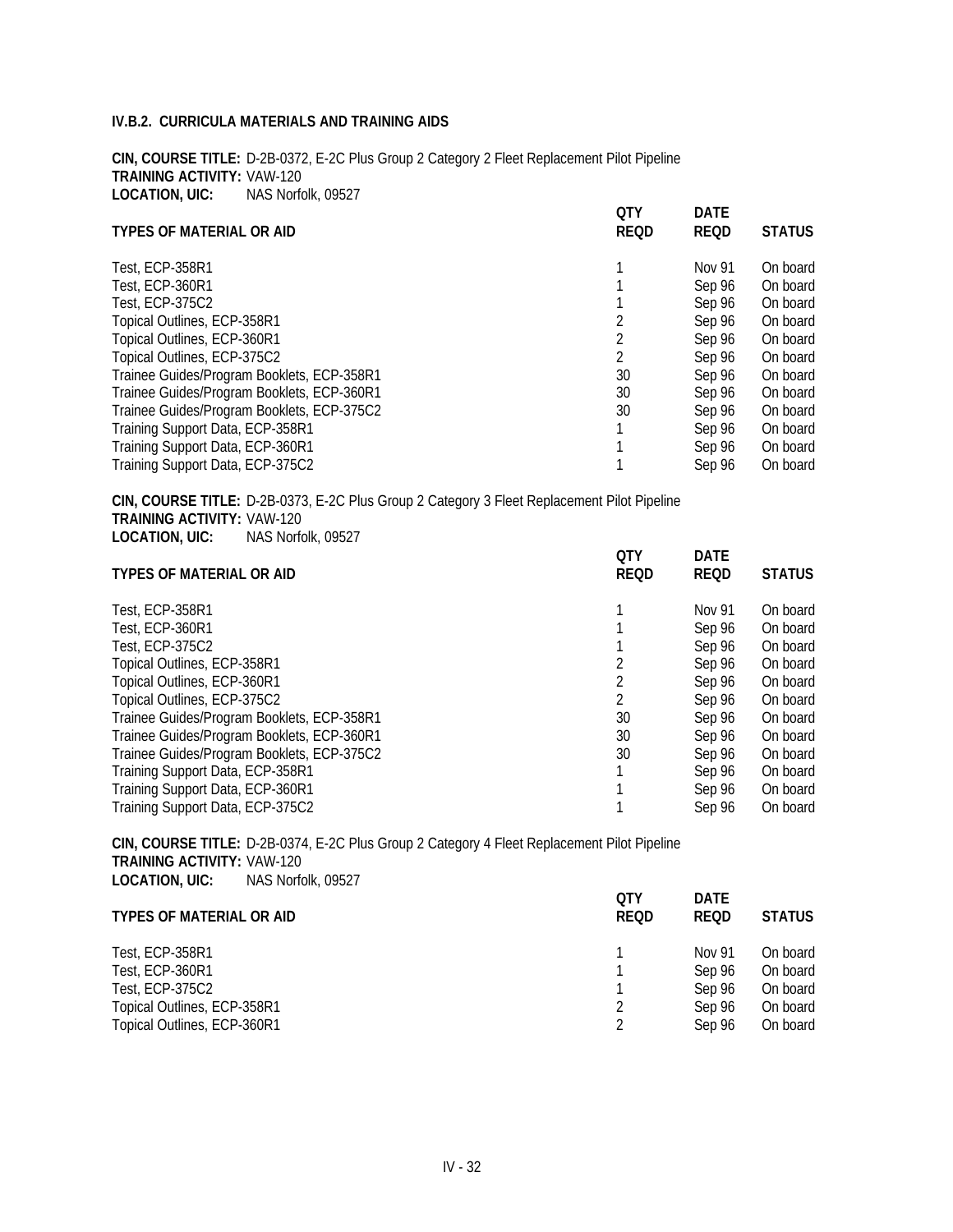| Topical Outlines, ECP-375C2                |    | Sep 96 | On board |
|--------------------------------------------|----|--------|----------|
| Trainee Guides/Program Booklets, ECP-358R1 | 30 | Sep 96 | On board |
| Trainee Guides/Program Booklets, ECP-360R1 | 30 | Sep 96 | On board |
| Trainee Guides/Program Booklets, ECP-375C2 | 30 | Sep 96 | On board |
| Training Support Data, ECP-358R1           |    | Sep 96 | On board |
| Training Support Data, ECP-360R1           |    | Sep 96 | On board |
| Training Support Data, ECP-375C2           |    | Sep 96 | On board |

**CIN, COURSE TITLE:** D-2D-0351, E-2C Group O Category 1 Replacement Naval Flight Officer Pipeline **TRAINING ACTIVITY:** VAW-120 **LOCATION, UIC:** NAS Norfolk, 09527 **QTY DATE**

| <b>TYPES OF MATERIAL OR AID</b>            | QIY<br><b>REQD</b> | DAIL<br><b>REQD</b> | <b>STATUS</b> |
|--------------------------------------------|--------------------|---------------------|---------------|
| Slides, ECP-360R1                          | 2 sets             | Sep 96              | On board      |
| Slides, ECP-368R1                          | 2 sets             | Sep 96              | On board      |
| Slides, ECP-369R1                          | 2 sets             | Sep 96              | On board      |
| Slides, ECP-375C2                          | 2 sets             | Sep 96              | On board      |
| Slides, ECP-382R2                          | 2 sets             | Sep 96              | On board      |
| Test, ECP-358R1                            |                    | Nov 91              | On board      |
| Test, ECP-360R1                            |                    | Sep 96              | On board      |
| <b>Test, ECP-371</b>                       |                    | Sep 96              | On board      |
| Test, ECP-375C2                            |                    | Sep 96              | On board      |
| Test, ECP-382R2                            |                    | Sep 96              | On board      |
| Topical Outlines, ECP-358R1                | 2                  | Sep 96              | On board      |
| Topical Outlines, ECP-360R1                | 2                  | Sep 96              | On board      |
| Topical Outlines, ECP-371                  | $\overline{2}$     | Sep 96              | On board      |
| Topical Outlines, ECP-375C2                | $\overline{2}$     | Sep 96              | On board      |
| Topical Outlines, ECP-382R2                |                    | Sep 96              | On board      |
| Trainee Guides/Program Booklets, ECP-358R1 | 30                 | Sep 96              | On board      |
| Trainee Guides/Program Booklets, ECP-360R1 | 30                 | Sep 96              | On board      |
| Trainee Guides/Program Booklets, ECP-371   | 30                 | Sep 96              | On board      |
| Trainee Guides/Program Booklets, ECP-375C2 | 30                 | Sep 96              | On board      |
| Trainee Guides/Program Booklets, ECP-382R2 | 30                 | Sep 96              | On board      |
| Training Support Data, ECP-358R1           |                    | Sep 96              | On board      |
| Training Support Data, ECP-360R1           |                    | Sep 96              | On board      |
| Training Support Data, ECP-371             |                    | Sep 96              | On board      |
| Training Support Data, ECP-375C2           |                    | Sep 96              | On board      |
| Training Support Data, ECP-382R2           |                    | Sep 96              | On board      |

**CIN, COURSE TITLE:** D-2D-0352, E-2C Group O Category 2 Replacement Naval Flight Officer Pipeline

| <b>TRAINING ACTIVITY: VAW-120</b><br><b>LOCATION, UIC:</b> NAS Norfolk, 09527 |  |
|-------------------------------------------------------------------------------|--|
| TYPES OF MATERIAL OR AID                                                      |  |

| TYPES OF MATERIAL OR AID | оту<br><b>REOD</b> | <b>DATE</b><br><b>REOD</b> | <b>STATUS</b> |
|--------------------------|--------------------|----------------------------|---------------|
| Slides, ECP-360R1        | 2 sets             | Sep 96                     | On board      |
| Slides, ECP-368R1        | 2 sets             | Sep 96                     | On board      |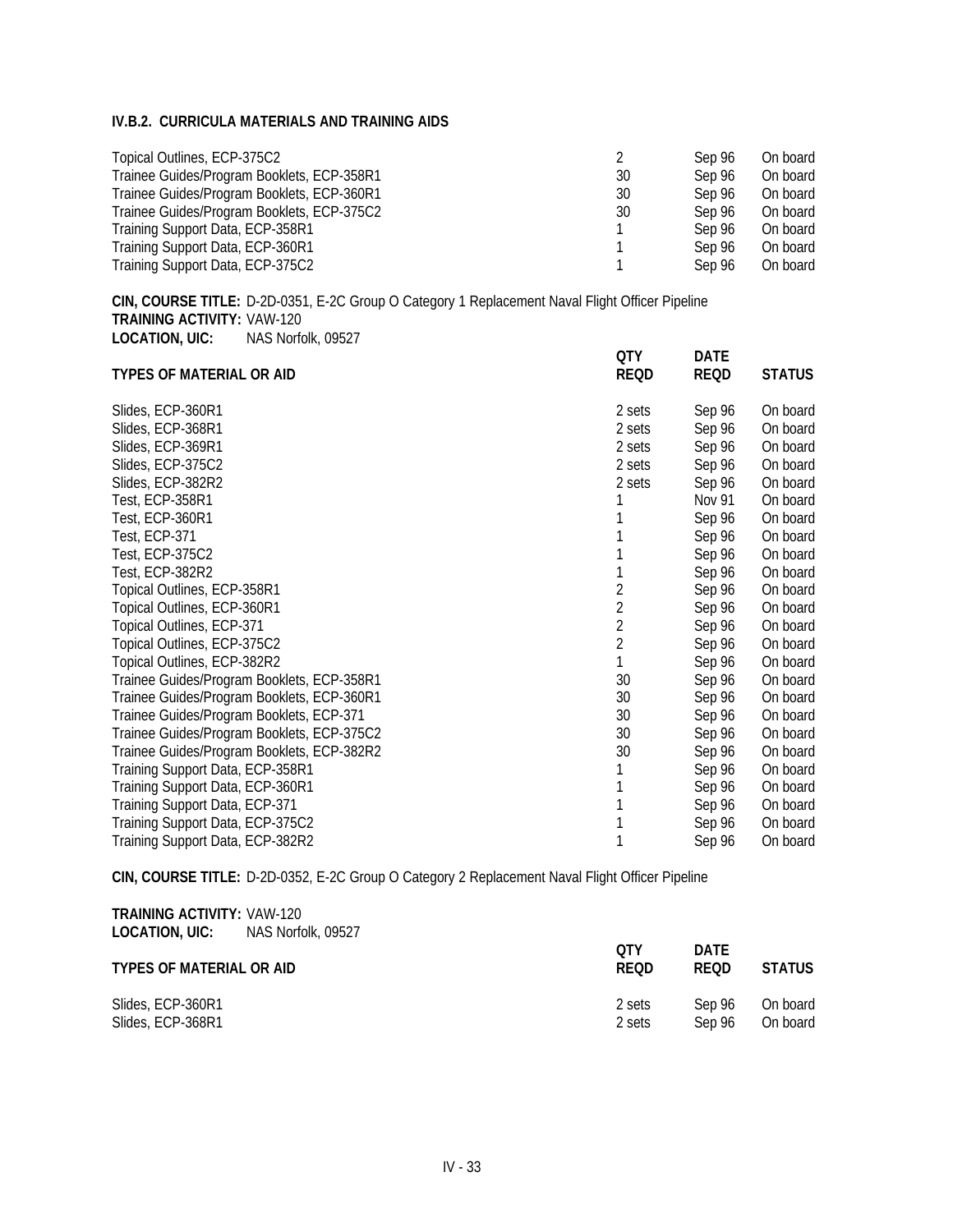| Slides, ECP-369R1                          | 2 sets | Sep 96 | On board |
|--------------------------------------------|--------|--------|----------|
| Slides, ECP-375C2                          | 2 sets | Sep 96 | On board |
| Slides, ECP-382R2                          | 2 sets | Sep 96 | On board |
| Test, ECP-358R1                            |        | Nov 91 | On board |
| Test, ECP-360R1                            |        | Sep 96 | On board |
| Test, ECP-371                              |        | Sep 96 | On board |
| Test, ECP-375C2                            |        | Sep 96 | On board |
| Test, ECP-382R2                            |        | Sep 96 | On board |
| Topical Outlines, ECP-358R1                |        | Sep 96 | On board |
| Topical Outlines, ECP-360R1                |        | Sep 96 | On board |
| Topical Outlines, ECP-371                  |        | Sep 96 | On board |
| Topical Outlines, ECP-375C2                |        | Sep 96 | On board |
| Topical Outlines, ECP-382R2                |        | Sep 96 | On board |
| Trainee Guides/Program Booklets, ECP-358R1 | 30     | Sep 96 | On board |
| Trainee Guides/Program Booklets, ECP-360R1 | 30     | Sep 96 | On board |
| Trainee Guides/Program Booklets, ECP-371   | 30     | Sep 96 | On board |
| Trainee Guides/Program Booklets, ECP-375C2 | 30     | Sep 96 | On board |
| Trainee Guides/Program Booklets, ECP-382R2 | 30     | Sep 96 | On board |
| Training Support Data, ECP-358R1           |        | Sep 96 | On board |
| Training Support Data, ECP-360R1           |        | Sep 96 | On board |
| Training Support Data, ECP-371             |        | Sep 96 | On board |
| Training Support Data, ECP-375C2           |        | Sep 96 | On board |
| Training Support Data, ECP-382R2           |        | Sep 96 | On board |

**CIN, COURSE TITLE:** D-2D-0353, E-2C Group O Category 3 Replacement Naval Flight Officer Pipeline **TRAINING ACTIVITY:** VAW-120 **LOCATION, UIC:** NAS Norfolk, 09527 **QTY DATE**

| <b>TYPES OF MATERIAL OR AID</b>            | un<br><b>REQD</b> | UAIL<br><b>REQD</b> | <b>STATUS</b> |
|--------------------------------------------|-------------------|---------------------|---------------|
|                                            |                   |                     |               |
| Slides, ECP-360R1                          | 2 sets            | Sep 96              | On board      |
| Slides, ECP-368R1                          | 2 sets            | Sep 96              | On board      |
| Slides, ECP-369R1                          | 2 sets            | Sep 96              | On board      |
| Slides, ECP-375C2                          | 2 sets            | Sep 96              | On board      |
| Slides, ECP-382R2                          | 2 sets            | Sep 96              | On board      |
| Test, ECP-358R1                            |                   | Nov 91              | On board      |
| Test, ECP-360R1                            |                   | Sep 96              | On board      |
| Test, ECP-371                              |                   | Sep 96              | On board      |
| Test, ECP-375C2                            |                   | Sep 96              | On board      |
| Test, ECP-382R2                            |                   | Sep 96              | On board      |
| Topical Outlines, ECP-358R1                |                   | Sep 96              | On board      |
| Topical Outlines, ECP-360R1                | 2                 | Sep 96              | On board      |
| Topical Outlines, ECP-371                  | 2                 | Sep 96              | On board      |
| Topical Outlines, ECP-375C2                | 2                 | Sep 96              | On board      |
| Topical Outlines, ECP-382R2                |                   | Sep 96              | On board      |
| Trainee Guides/Program Booklets, ECP-358R1 | 30                | Sep 96              | On board      |
| Trainee Guides/Program Booklets, ECP-360R1 | 30                | Sep 96              | On board      |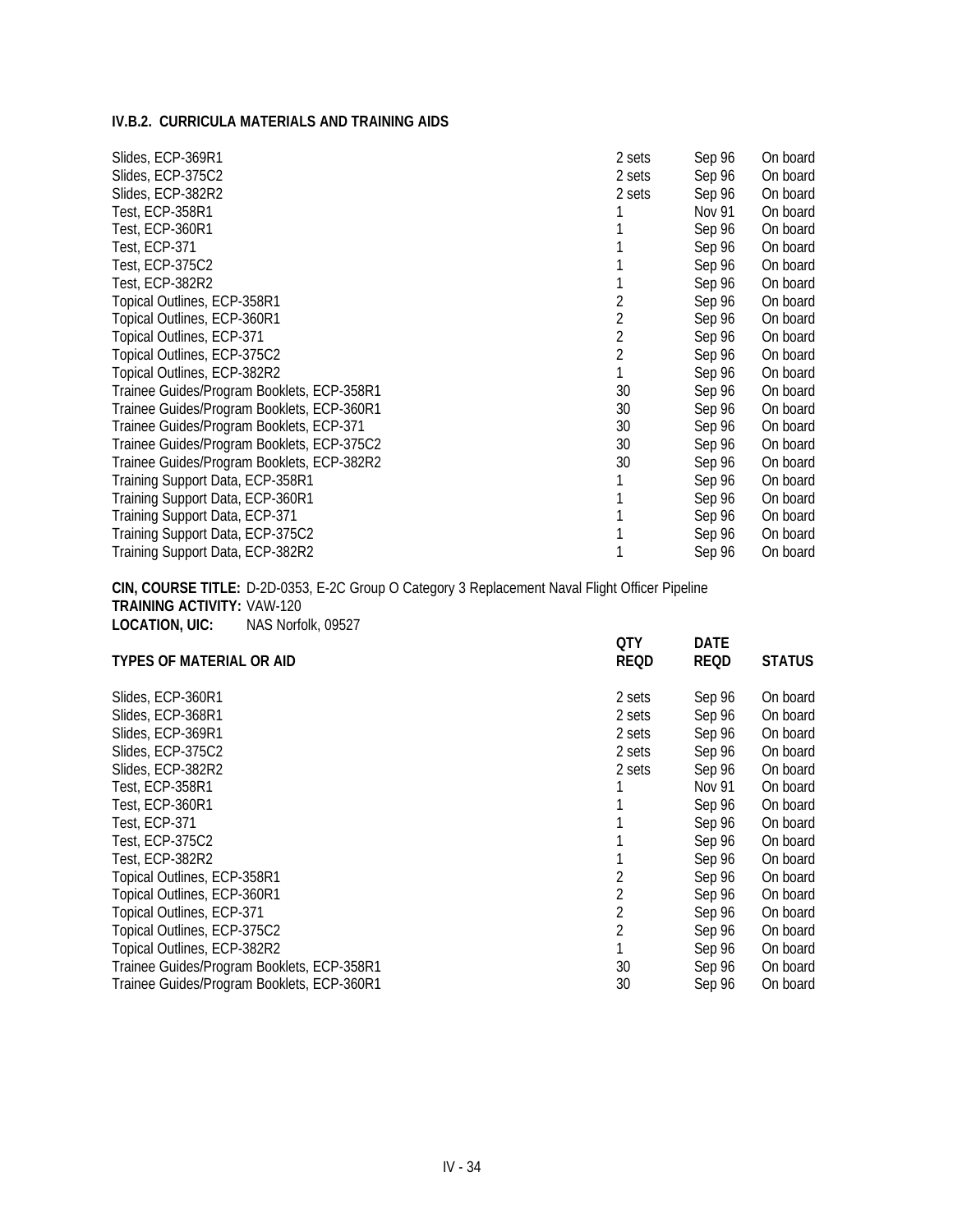| Trainee Guides/Program Booklets, ECP-371   | 30 | Sep 96 | On board |
|--------------------------------------------|----|--------|----------|
| Trainee Guides/Program Booklets, ECP-375C2 | 30 | Sep 96 | On board |
| Trainee Guides/Program Booklets, ECP-382R2 | 30 | Sep 96 | On board |
| Training Support Data, ECP-358R1           |    | Sep 96 | On board |
| Training Support Data, ECP-360R1           |    | Sep 96 | On board |
| Training Support Data, ECP-371             |    | Sep 96 | On board |
| Training Support Data, ECP-375C2           |    | Sep 96 | On board |
| Training Support Data, ECP-382R2           |    | Sep 96 | On board |

**CIN, COURSE TITLE:** D-2D-0354, E-2C Group O Category 4 Replacement Naval Flight Officer Pipeline **TRAINING ACTIVITY:** VAW-120 **LOCATION, UIC:** NAS Norfolk, 09527 **QTY DATE**

| <b>TYPES OF MATERIAL OR AID</b>            | ur<br><b>REQD</b> | DAIL<br><b>REQD</b> | <b>STATUS</b> |
|--------------------------------------------|-------------------|---------------------|---------------|
| Slides, ECP-360R1                          | 2 sets            | Sep 96              | On board      |
| Slides, ECP-368R1                          | 2 sets            | Sep 96              | On board      |
| Slides, ECP-369R1                          | 2 sets            | Sep 96              | On board      |
| Slides, ECP-375C2                          | 2 sets            | Sep 96              | On board      |
| Slides, ECP-382R2                          | 2 sets            | Sep 96              | On board      |
| Test, ECP-358R1                            |                   | <b>Nov 91</b>       | On board      |
| Test, ECP-360R1                            |                   | Sep 96              | On board      |
| Test, ECP-371                              |                   | Sep 96              | On board      |
| Test, ECP-375C2                            |                   | Sep 96              | On board      |
| Test, ECP-382R2                            |                   | Sep 96              | On board      |
| Topical Outlines, ECP-358R1                | 2                 | Sep 96              | On board      |
| Topical Outlines, ECP-360R1                | $\overline{2}$    | Sep 96              | On board      |
| Topical Outlines, ECP-371                  | $\overline{2}$    | Sep 96              | On board      |
| Topical Outlines, ECP-375C2                | $\overline{2}$    | Sep 96              | On board      |
| Topical Outlines, ECP-382R2                |                   | Sep 96              | On board      |
| Trainee Guides/Program Booklets, ECP-358R1 | 30                | Sep 96              | On board      |
| Trainee Guides/Program Booklets, ECP-360R1 | 30                | Sep 96              | On board      |
| Trainee Guides/Program Booklets, ECP-371   | 30                | Sep 96              | On board      |
| Trainee Guides/Program Booklets, ECP-375C2 | 30                | Sep 96              | On board      |
| Trainee Guides/Program Booklets, ECP-382R2 | 30                | Sep 96              | On board      |
| Training Support Data, ECP-358R1           |                   | Sep 96              | On board      |
| Training Support Data, ECP-360R1           |                   | Sep 96              | On board      |
| Training Support Data, ECP-371             |                   | Sep 96              | On board      |
| Training Support Data, ECP-375C2           |                   | Sep 96              | On board      |
| Training Support Data, ECP-382R2           |                   | Sep 96              | On board      |

**CIN, COURSE TITLE:** D-2D-0371, E-2C Plus Group 2 Category 1 Naval Flight Officer Pipeline **TRAINING ACTIVITY:** VAW-120 **LOCATION, UIC:** NAS Norfolk, 09527

| TYPES OF MATERIAL OR AID | оту<br><b>REOD</b> | <b>DATE</b><br><b>REOD</b> | <b>STATUS</b> |
|--------------------------|--------------------|----------------------------|---------------|
| Slides, ECP-360R1        | 2 sets             | Sep 96                     | On board      |
| Slides, ECP-368R1        | 2 sets             | Sep 96                     | On board      |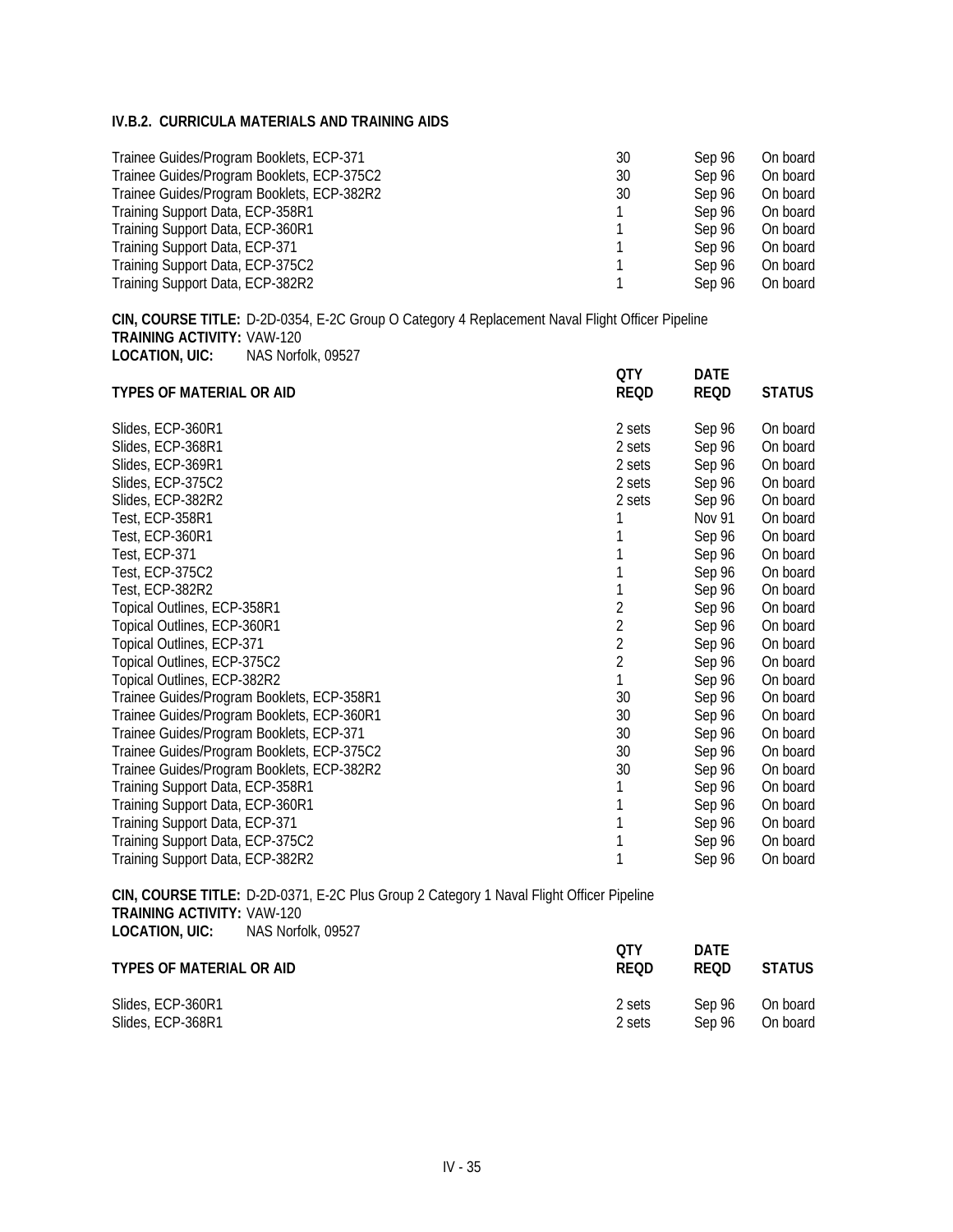| Slides, ECP-369R1                          | 2 sets | Sep 96 | On board |
|--------------------------------------------|--------|--------|----------|
| Slides, ECP-375C2                          | 2 sets | Sep 96 | On board |
| Slides, ECP-382R2                          | 2 sets | Sep 96 | On board |
| Test. ECP-358R1                            |        | Nov 91 | On board |
| Test, ECP-360R1                            |        | Sep 96 | On board |
| Test, ECP-371                              |        | Sep 96 | On board |
| Test, ECP-375C2                            |        | Sep 96 | On board |
| Test, ECP-382R2                            |        | Sep 96 | On board |
| Topical Outlines, ECP-358R1                |        | Sep 96 | On board |
| Topical Outlines, ECP-360R1                |        | Sep 96 | On board |
| Topical Outlines, ECP-371                  | 2      | Sep 96 | On board |
| Topical Outlines, ECP-375C2                | 2      | Sep 96 | On board |
| Topical Outlines, ECP-382R2                |        | Sep 96 | On board |
| Trainee Guides/Program Booklets, ECP-358R1 | 30     | Sep 96 | On board |
| Trainee Guides/Program Booklets, ECP-360R1 | 30     | Sep 96 | On board |
| Trainee Guides/Program Booklets, ECP-371   | 30     | Sep 96 | On board |
| Trainee Guides/Program Booklets, ECP-375C2 | 30     | Sep 96 | On board |
| Trainee Guides/Program Booklets, ECP-382R2 | 30     | Sep 96 | On board |
| Training Support Data, ECP-358R1           |        | Sep 96 | On board |
| Training Support Data, ECP-360R1           |        | Sep 96 | On board |
| Training Support Data, ECP-371             |        | Sep 96 | On board |
| Training Support Data, ECP-375C2           |        | Sep 96 | On board |
| Training Support Data, ECP-382R2           |        | Sep 96 | On board |

**CIN, COURSE TITLE:** D-2D-0372, E-2C Plus Group 2 Category 2 Naval Flight Officer Pipeline **TRAINING ACTIVITY:** VAW-120 **LOCATION, UIC:** NAS Norfolk, 09527 **QTY DATE**

| <b>TYPES OF MATERIAL OR AID</b>            | ur<br><b>REQD</b> | DAIL<br><b>REQD</b> | <b>STATUS</b> |
|--------------------------------------------|-------------------|---------------------|---------------|
| Slides, ECP-360R1                          | 2 sets            | Sep 96              | On board      |
| Slides, ECP-368R1                          | 2 sets            | Sep 96              | On board      |
| Slides, ECP-369R1                          | 2 sets            | Sep 96              | On board      |
| Slides, ECP-375C2                          | 2 sets            | Sep 96              | On board      |
| Slides, ECP-382R2                          | 2 sets            | Sep 96              | On board      |
| <b>Test, ECP-358R1</b>                     |                   | Nov 91              | On board      |
| Test, ECP-360R1                            |                   | Sep 96              | On board      |
| Test, ECP-371                              |                   | Sep 96              | On board      |
| Test, ECP-375C2                            |                   | Sep 96              | On board      |
| Test, ECP-382R2                            |                   | Sep 96              | On board      |
| Topical Outlines, ECP-358R1                |                   | Sep 96              | On board      |
| Topical Outlines, ECP-360R1                |                   | Sep 96              | On board      |
| Topical Outlines, ECP-371                  | 2                 | Sep 96              | On board      |
| Topical Outlines, ECP-375C2                | 2                 | Sep 96              | On board      |
| Topical Outlines, ECP-382R2                |                   | Sep 96              | On board      |
| Trainee Guides/Program Booklets, ECP-358R1 | 30                | Sep 96              | On board      |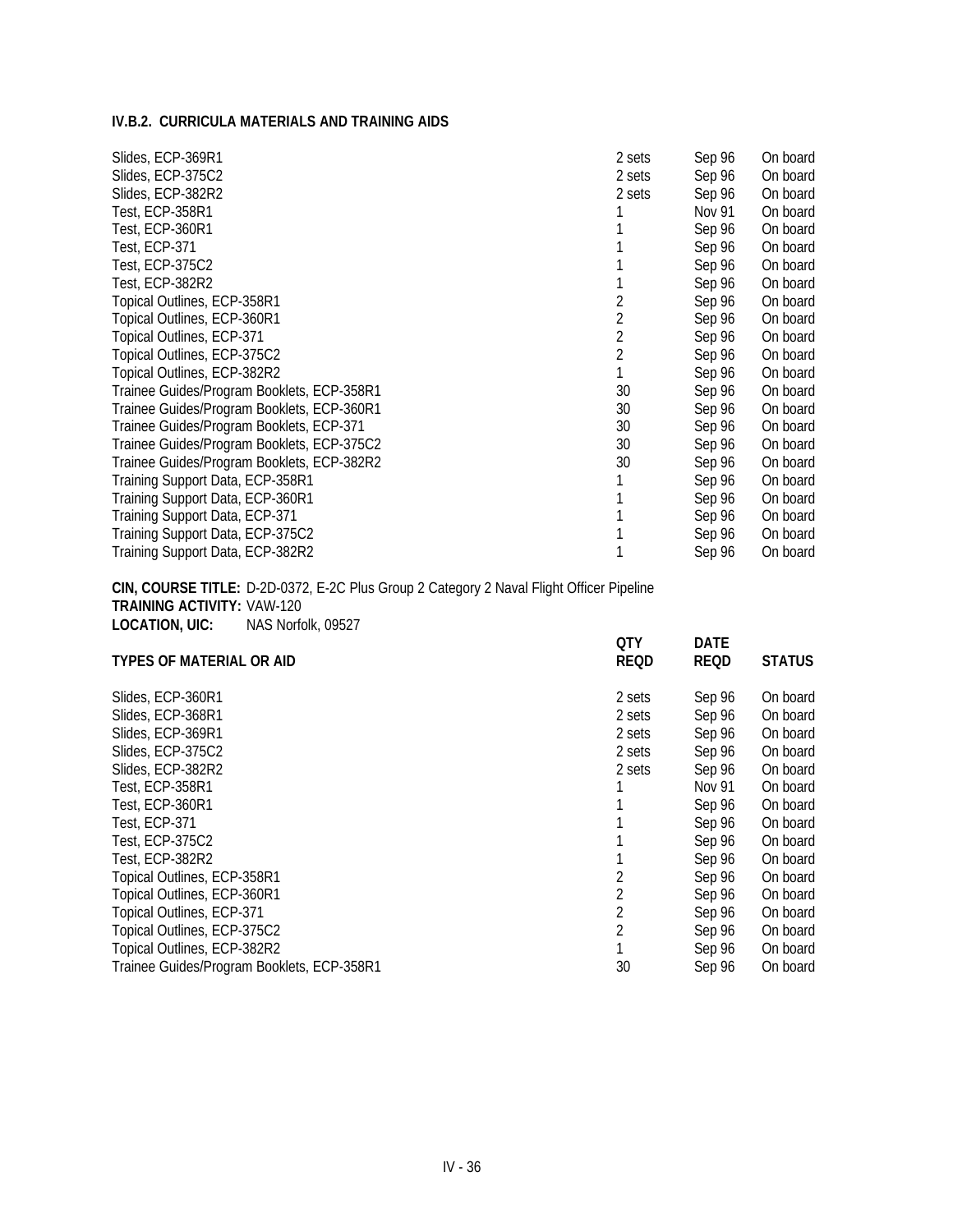| Trainee Guides/Program Booklets, ECP-360R1 | 30 | Sep 96 | On board |
|--------------------------------------------|----|--------|----------|
| Trainee Guides/Program Booklets, ECP-371   | 30 | Sep 96 | On board |
| Trainee Guides/Program Booklets, ECP-375C2 | 30 | Sep 96 | On board |
| Trainee Guides/Program Booklets, ECP-382R2 | 30 | Sep 96 | On board |
| Training Support Data, ECP-358R1           |    | Sep 96 | On board |
| Training Support Data, ECP-360R1           |    | Sep 96 | On board |
| Training Support Data, ECP-371             |    | Sep 96 | On board |
| Training Support Data, ECP-375C2           |    | Sep 96 | On board |
| Training Support Data, ECP-382R2           |    | Sep 96 | On board |

**CIN, COURSE TITLE:** D-2D-0373, E-2C Plus Group 2 Category 3 Naval Flight Officer Pipeline **TRAINING ACTIVITY:** VAW-120 **LOCATION, UIC:** NAS Norfolk, 09527

|                                            | <b>QTY</b>     | <b>DATE</b> |               |
|--------------------------------------------|----------------|-------------|---------------|
| <b>TYPES OF MATERIAL OR AID</b>            | <b>REQD</b>    | <b>REQD</b> | <b>STATUS</b> |
| Slides, ECP-360R1                          | 2 sets         | Sep 96      | On board      |
| Slides, ECP-368R1                          | 2 sets         | Sep 96      | On board      |
| Slides, ECP-369R1                          | 2 sets         | Sep 96      | On board      |
| Slides, ECP-375C2                          | 2 sets         | Sep 96      | On board      |
| Slides, ECP-382R2                          | 2 sets         | Sep 96      | On board      |
| Test, ECP-358R1                            |                | Nov 91      | On board      |
| Test, ECP-360R1                            |                | Sep 96      | On board      |
| Test, ECP-371                              |                | Sep 96      | On board      |
| Test, ECP-375C2                            |                | Sep 96      | On board      |
| Test, ECP-382R2                            |                | Sep 96      | On board      |
| Topical Outlines, ECP-358R1                | $\overline{2}$ | Sep 96      | On board      |
| Topical Outlines, ECP-360R1                | $\overline{2}$ | Sep 96      | On board      |
| Topical Outlines, ECP-371                  | $\overline{2}$ | Sep 96      | On board      |
| Topical Outlines, ECP-375C2                | $\overline{2}$ | Sep 96      | On board      |
| Topical Outlines, ECP-382R2                |                | Sep 96      | On board      |
| Trainee Guides/Program Booklets, ECP-358R1 | 30             | Sep 96      | On board      |
| Trainee Guides/Program Booklets, ECP-360R1 | 30             | Sep 96      | On board      |
| Trainee Guides/Program Booklets, ECP-371   | 30             | Sep 96      | On board      |
| Trainee Guides/Program Booklets, ECP-375C2 | 30             | Sep 96      | On board      |
| Trainee Guides/Program Booklets, ECP-382R2 | 30             | Sep 96      | On board      |
| Training Support Data, ECP-358R1           |                | Sep 96      | On board      |
| Training Support Data, ECP-360R1           |                | Sep 96      | On board      |
| Training Support Data, ECP-371             |                | Sep 96      | On board      |
| Training Support Data, ECP-375C2           |                | Sep 96      | On board      |
| Training Support Data, ECP-382R2           |                | Sep 96      | On board      |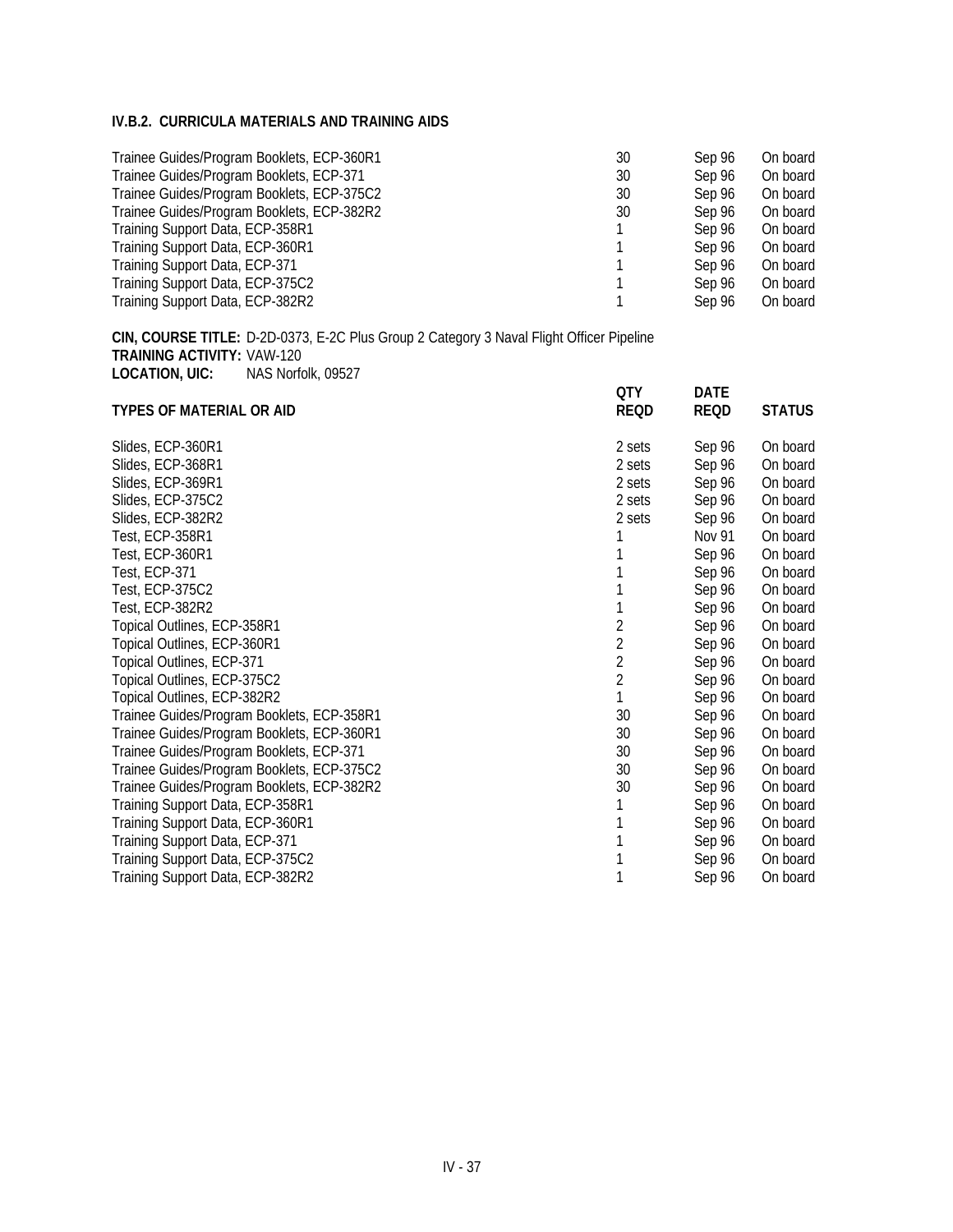**CIN, COURSE TITLE:** D-2D-0374, E-2C Plus Group 2 Category 4 Naval Flight Officer Pipeline **TRAINING ACTIVITY:** VAW-120 **LOCATION, UIC:** NAS Norfolk, 09527 **QTY DATE**

| <b>TYPES OF MATERIAL OR AID</b>            | ur<br><b>REQD</b> | DAIL<br><b>REQD</b> | <b>STATUS</b> |
|--------------------------------------------|-------------------|---------------------|---------------|
| Slides, ECP-360R1                          | 2 sets            | Sep 96              | On board      |
| Slides, ECP-368R1                          | 2 sets            | Sep 96              | On board      |
| Slides, ECP-369R1                          | 2 sets            | Sep 96              | On board      |
| Slides, ECP-375C2                          | 2 sets            | Sep 96              | On board      |
| Slides, ECP-382R2                          | 2 sets            | Sep 96              | On board      |
| Test, ECP-358R1                            |                   | Nov 91              | On board      |
| Test, ECP-360R1                            |                   | Sep 96              | On board      |
| Test, ECP-371                              |                   | Sep 96              | On board      |
| <b>Test, ECP-375C2</b>                     |                   | Sep 96              | On board      |
| Test, ECP-382R2                            |                   | Sep 96              | On board      |
| Topical Outlines, ECP-358R1                | 2                 | Sep 96              | On board      |
| Topical Outlines, ECP-360R1                | 2                 | Sep 96              | On board      |
| Topical Outlines, ECP-371                  | $\overline{2}$    | Sep 96              | On board      |
| Topical Outlines, ECP-375C2                | $\overline{2}$    | Sep 96              | On board      |
| Topical Outlines, ECP-382R2                |                   | Sep 96              | On board      |
| Trainee Guides/Program Booklets, ECP-358R1 | 30                | Sep 96              | On board      |
| Trainee Guides/Program Booklets, ECP-360R1 | 30                | Sep 96              | On board      |
| Trainee Guides/Program Booklets, ECP-371   | 30                | Sep 96              | On board      |
| Trainee Guides/Program Booklets, ECP-375C2 | 30                | Sep 96              | On board      |
| Trainee Guides/Program Booklets, ECP-382R2 | 30                | Sep 96              | On board      |
| Training Support Data, ECP-358R1           |                   | Sep 96              | On board      |
| Training Support Data, ECP-360R1           |                   | Sep 96              | On board      |
| Training Support Data, ECP-371             |                   | Sep 96              | On board      |
| Training Support Data, ECP-375C2           |                   | Sep 96              | On board      |
| Training Support Data, ECP-382R2           |                   | Sep 96              | On board      |

**CIN, COURSE TITLE:** C-102-9481, E-2C Advanced AEW Systems Analyst Organizational Maintenance (Track D-102-0321) **TRAINING ACTIVITY:** MTU 1026 **LOCATION, UIC:** NAMTRAGRU DET Norfolk, 66046

|        |             | <b>STATUS</b> |
|--------|-------------|---------------|
| 2 sets | Sep 99      | Pending       |
| 2 sets | Sep 99      | Pending       |
|        | Sep 99      | Pending       |
| 2      | Sep 99      | Pending       |
|        | Sep 99      | Pending       |
| 2      | Sep 99      | Pending       |
|        | Sep 99      | Pending       |
| 3      | Sep 99      | Pending       |
|        | Sep 99      | Pending       |
| 3      | Sep 99      | Pending       |
|        | Sep 99      | Pending       |
| 3      | Sep 99      | Pendina       |
|        | <b>REQD</b> | <b>REQD</b>   |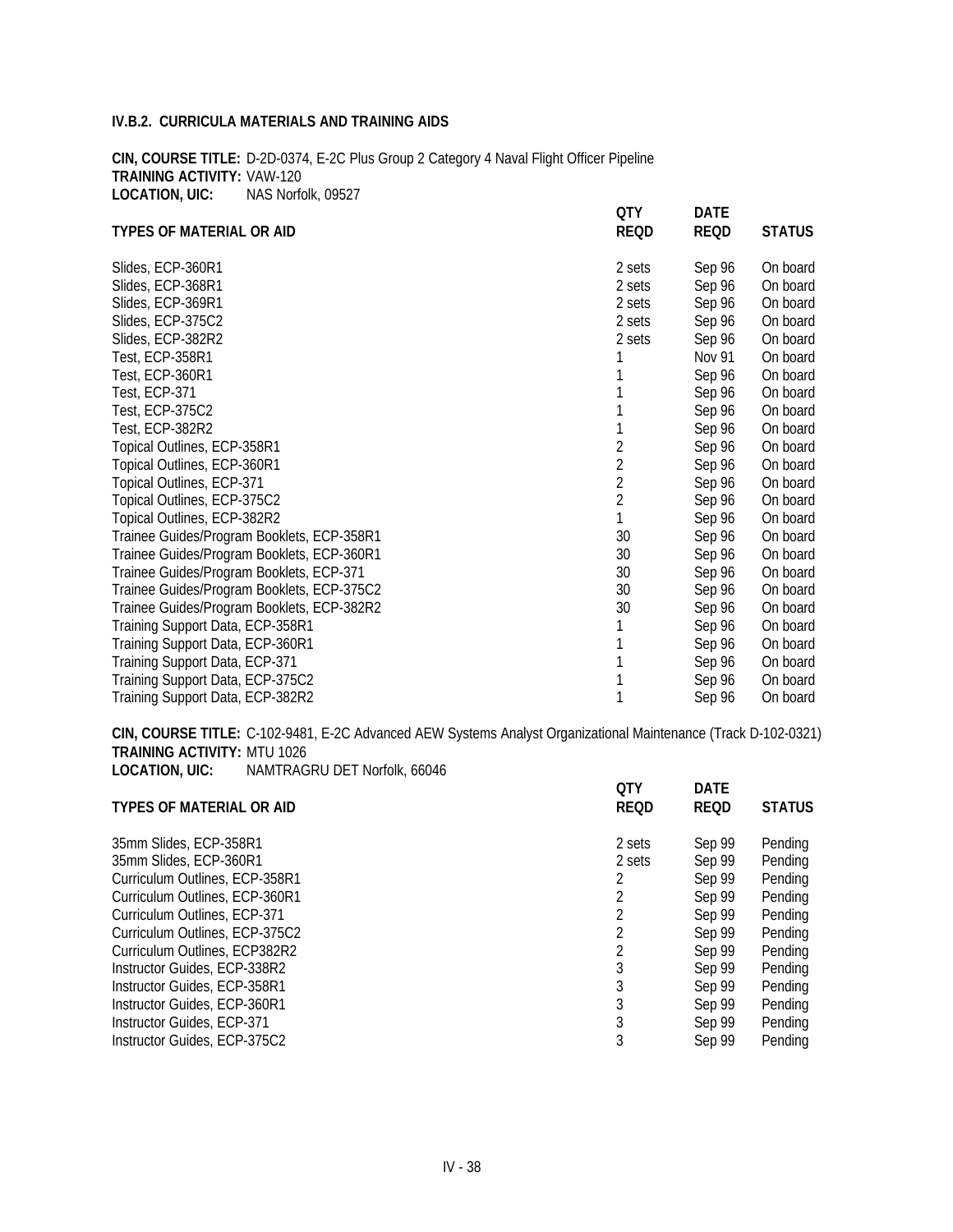| Instructor Guides, ECP-382R2     | 3              | Sep 99 | Pending |
|----------------------------------|----------------|--------|---------|
| Slides, ECP-336C1                | 2 sets         | Sep 99 | Pending |
| Slides, ECP-338R2                | 2 sets         | Sep 99 | Pending |
| Test, ECP-338R2                  | 1              | Sep 99 | Pending |
| Test, ECP-358R1                  | 1              | Sep 99 | Pending |
| Test, ECP-360R1                  | 1              | Sep 99 | Pending |
| Test, ECP-371                    | 1              | Sep 99 | Pending |
| <b>Test, ECP-375C2</b>           | 1              | Sep 99 | Pending |
| Test, ECP-382R2                  | 1              | Sep 99 | Pending |
| Topical Outlines, ECP-338R2      | $\overline{2}$ | Sep 99 | Pending |
| Trainee Guides, ECP-338R2        | 48             | Sep 99 | Pending |
| Trainee Guides, ECP-358R1        | 48             | Sep 99 | Pending |
| Trainee Guides, ECP-360R1        | 48             | Sep 99 | Pending |
| Trainee Guides, ECP-371          | 48             | Sep 99 | Pending |
| Trainee Guides, ECP-375C2        | 48             | Sep 99 | Pending |
| Trainee Guides, ECP-382R2        | 48             | Sep 99 | Pending |
| Training Support Data, ECP-338R2 | 1              | Sep 99 | Pending |
| Training Support Data, ECP-358R1 | 1              | Sep 99 | Pending |
| Training Support Data, ECP-360R1 | 1              | Sep 99 | Pending |
| Training Support Data, ECP-371   | 1              | Sep 99 | Pending |
| Training Support Data, ECP-375C2 | 1              | Sep 99 | Pending |
| Training Support Data, ECP-382R2 | 1              | Sep 99 | Pending |
| Transparencies, ECP-358R1        | 2 sets         | Sep 99 | Pending |
| Transparencies, ECP-360R1        | 2 sets         | Sep 99 | Pending |
| Transparencies, ECP-371          | 2 sets         | Sep 99 | Pending |
| Transparencies, ECP-375C2        | 2 sets         | Sep 99 | Pending |
| Transparencies, ECP-382R2        | 2 sets         | Sep 99 | Pending |
| Wall Charts, ECP-336C1           | 2 sets         | Sep 99 | Pending |
| Wall Charts, ECP-338R2           | 2 sets         | Sep 99 | Pending |
| Wall Charts, ECP-358R1           | 2 sets         | Sep 99 | Pending |
| Wall Charts, ECP-360R1           | 2 sets         | Sep 99 | Pending |
| Wall Charts, ECP-371             | 2 sets         | Sep 99 | Pending |
| Wall Charts, ECP-375C2           | 2 sets         | Sep 99 | Pending |
| Wall Charts, ECP-382R2           | 2 sets         | Sep 99 | Pending |

**CIN, COURSE TITLE:** C-102-9482, E-2C Group 2 Basic Avionics Organizational Maintenance (Track E-102-0325) **TRAINING ACTIVITY:** MTU 1025 **LOCATION, UIC:** NAMTRAGRU DET Miramar, 66064 **QTY DATE**

| <b>TYPES OF MATERIAL OR AID</b>  | OTY<br><b>REQD</b> | DATE<br><b>REQD</b> | <b>STATUS</b> |
|----------------------------------|--------------------|---------------------|---------------|
| Curriculum Outlines, ECP382R2    | 2                  | Sep 96              | On board      |
| Instructor Guides, ECP-382R2     |                    | Sep 96              | On board      |
| Test. ECP-382R2                  |                    | Sep 96              | On board      |
| Trainee Guides, ECP-382R2        | 48                 | Sep 96              | On board      |
| Training Support Data, ECP-382R2 |                    | Sep 96              | On board      |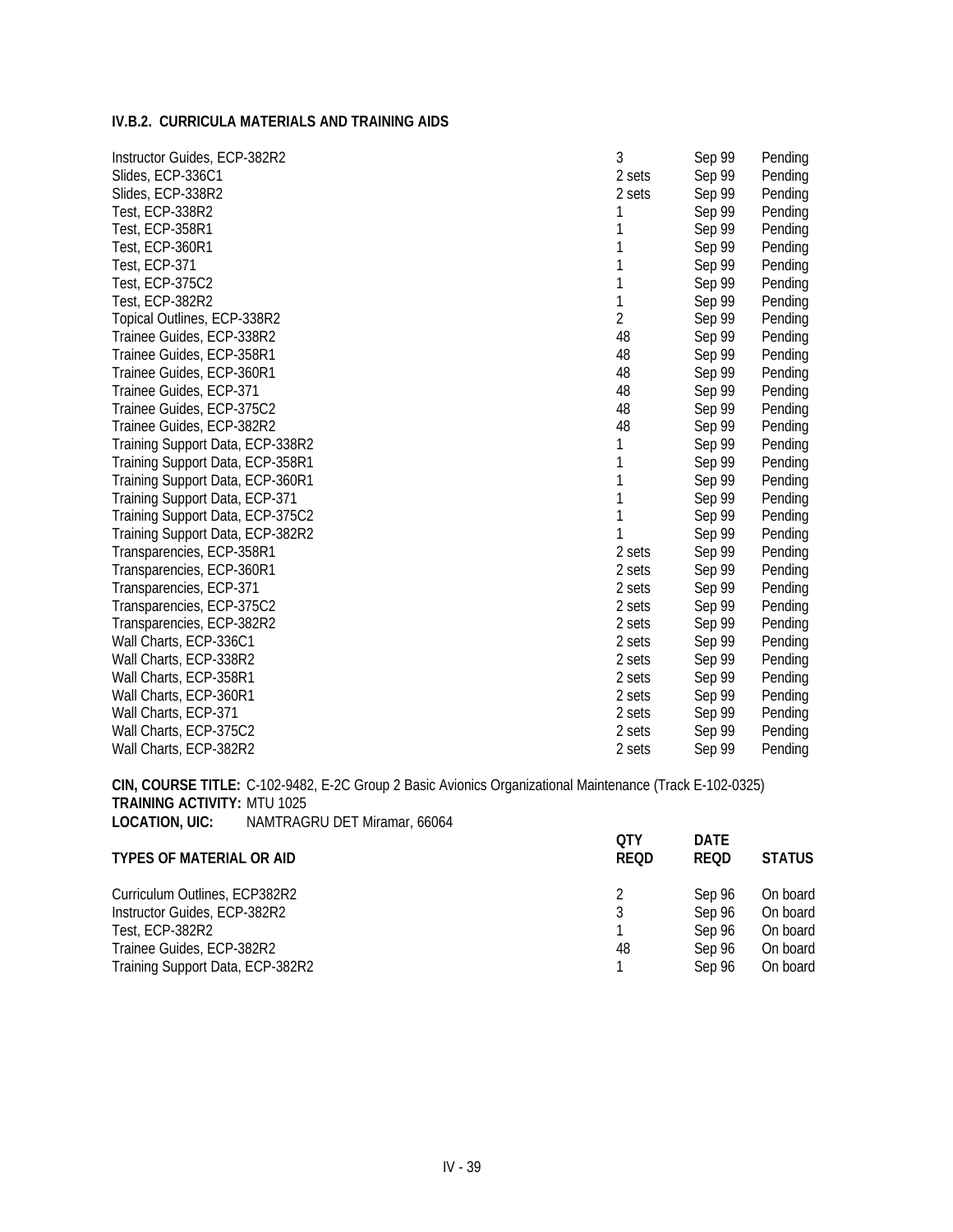**CIN, COURSE TITLE:** C-102-9480, E-2C Basic AEW Systems Analyst Organizational Maintenance (Track D-102-0327) **TRAINING ACTIVITY:** MTU 1026 **LOCATION, UIC:** NAMTRAGRU DET Norfolk, 66046

| <b>TYPES OF MATERIAL OR AID</b>  | <b>QTY</b><br><b>REQD</b> | <b>DATE</b><br><b>REQD</b> | <b>STATUS</b> |
|----------------------------------|---------------------------|----------------------------|---------------|
| 35mm Slides, ECP-358R1           | 2 sets                    | Sep 99                     | Pending       |
| 35mm Slides, ECP-360R1           | 2 sets                    | Sep 99                     | Pending       |
| Curriculum Outlines, ECP-358R1   | $\overline{2}$            | Sep 99                     | Pending       |
| Curriculum Outlines, ECP-360R1   | $\overline{2}$            | Sep 99                     | Pending       |
| Curriculum Outlines, ECP-371     | $\overline{2}$            | Sep 99                     | Pending       |
| Curriculum Outlines, ECP-375C2   | $\overline{2}$            | Sep 99                     | Pending       |
| Curriculum Outlines, ECP382R2    | $\overline{2}$            | Sep 99                     | Pending       |
| Instructor Guides, ECP-338R2     | 3                         | Sep 99                     | Pending       |
| Instructor Guides, ECP-358R1     | 3                         | Sep 99                     | Pending       |
| Instructor Guides, ECP-360R1     | 3                         | Sep 99                     | Pending       |
| Instructor Guides, ECP-371       | 3                         | Sep 99                     | Pending       |
| Instructor Guides, ECP-375C2     | 3                         | Sep 99                     | Pending       |
| Instructor Guides, ECP-382R2     | 3                         | Sep 99                     | Pending       |
| Slides, ECP-336C1                | 2 sets                    | Sep 99                     | Pending       |
| Slides, ECP-338R2                | 2 sets                    | Sep 99                     | Pending       |
| Test, ECP-338R2                  | 1                         | Sep 99                     | Pending       |
| Test, ECP-358R1                  | 1                         | Sep 99                     | Pending       |
| Test, ECP-360R1                  | 1                         | Sep 99                     | Pending       |
| Test, ECP-371                    | 1                         | Sep 99                     | Pending       |
| <b>Test, ECP-375C2</b>           | 1                         | Sep 99                     | Pending       |
| Test, ECP-382R2                  | 1                         | Sep 99                     | Pending       |
| Topical Outlines, ECP-338R2      | 2                         | Sep 99                     | Pending       |
| Trainee Guides, ECP-338R2        | 48                        | Sep 99                     | Pending       |
| Trainee Guides, ECP-358R1        | 48                        | Sep 99                     | Pending       |
| Trainee Guides, ECP-360R1        | 48                        | Sep 99                     | Pending       |
| Trainee Guides, ECP-371          | 48                        | Sep 99                     | Pending       |
| Trainee Guides, ECP-375C2        | 48                        | Sep 99                     | Pending       |
| Trainee Guides, ECP-382R2        | 48                        | Sep 99                     | Pending       |
| Training Support Data, ECP-338R2 | 1                         | Sep 99                     | Pending       |
| Training Support Data, ECP-358R1 | 1                         | Sep 99                     | Pending       |
| Training Support Data, ECP-360R1 | 1                         | Sep 99                     | Pending       |
| Training Support Data, ECP-371   | 1                         | Sep 99                     | Pending       |
| Training Support Data, ECP-375C2 | 1                         | Sep 99                     | Pending       |
| Training Support Data, ECP-382R2 | 1                         | Sep 99                     | Pending       |
| Transparencies, ECP-358R1        | 2 sets                    | Sep 99                     | Pending       |
| Transparencies, ECP-360R1        | 2 sets                    | Sep 99                     | Pending       |
| Transparencies, ECP-371          | 2 sets                    | Sep 99                     | Pending       |
| Transparencies, ECP-375C2        | 2 sets                    | Sep 99                     | Pending       |
| Transparencies, ECP-382R2        | 2 sets                    | Sep 99                     | Pending       |
| Wall Charts, ECP-336C1           | 2 sets                    | Sep 99                     | Pending       |
| Wall Charts, ECP-338R2           | 2 sets                    | Sep 99                     | Pending       |
| Wall Charts, ECP-358R1           | 2 sets                    | Sep 99                     | Pending       |
| Wall Charts, ECP-360R1           | 2 sets                    | Sep 99                     | Pending       |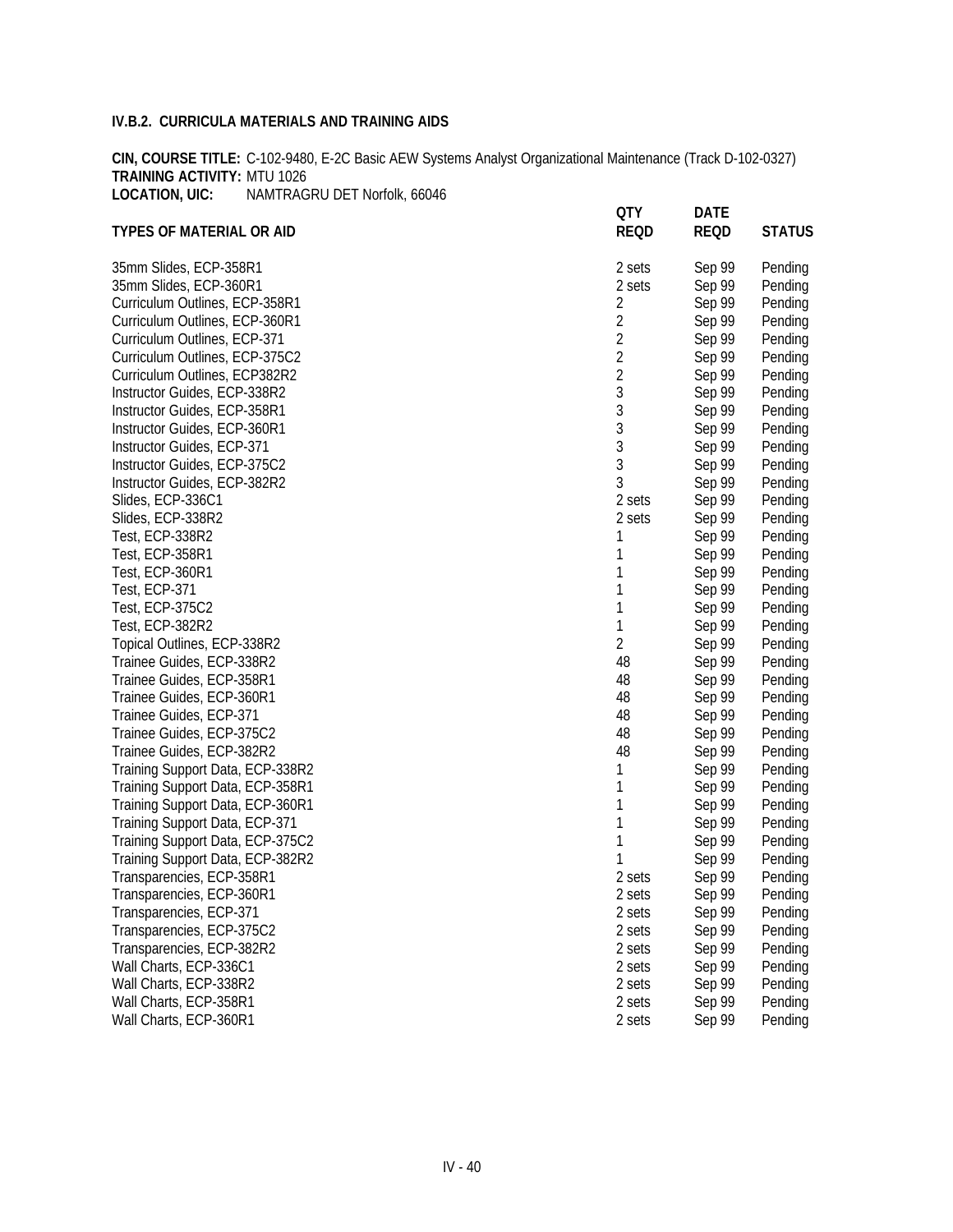| Wall Charts, ECP-371   | 2 sets | Sep 99 | Pending |
|------------------------|--------|--------|---------|
| Wall Charts, ECP-375C2 | 2 sets | Sep 99 | Pending |
| Wall Charts, ECP-382R2 | 2 sets | Sep 99 | Pending |

**CIN, COURSE TITLE:** C-102-9478, E-2C Group 2 Basic Avionics (Initial) Organizational Maintenance (Track E-102-0328) **TRAINING ACTIVITY: MTU 1025<br>LOCATION, UIC: NAMTRAG LOCATION, UIC:** NAMTRAGRU DET Miramar, 66064

| <b>TYPES OF MATERIAL OR AID</b>  | 0TY<br><b>REQD</b> | <b>DATE</b><br>REQD | <b>STATUS</b> |
|----------------------------------|--------------------|---------------------|---------------|
| Curriculum Outlines, ECP382R2    |                    | Sep 96              | On board      |
| Instructor Guides, ECP-382R2     |                    | Sep 96              | On board      |
| Test, ECP-382R2                  |                    | Sep 96              | On board      |
| Trainee Guides, ECP-382R2        | 48                 | Sep 96              | On board      |
| Training Support Data, ECP-382R2 |                    | Sep 96              | Pending       |

**CIN, COURSE TITLE:** C-601-9472, E-2/C-2 T-56-A-425 Power Plant and Related Systems Organizational Maintenance (Track D-601-0310)

| <b>TRAINING ACTIVITY: MTU 1026</b> |                              |
|------------------------------------|------------------------------|
| LOCATION, UIC:                     | NAMTRAGRU DET Norfolk, 66046 |

| <b>TYPES OF MATERIAL OR AID</b>  | <b>OTY</b><br><b>REQD</b> | <b>DATE</b><br><b>REQD</b> | <b>STATUS</b> |
|----------------------------------|---------------------------|----------------------------|---------------|
| Dry Fuel Training Aid            |                           | Oct 88                     | On board      |
| <b>FRAMP Fuel Training Aid</b>   |                           | Oct 88                     | On board      |
| Instructor Guides, ECP-335R1     | 5                         | Sep 99                     | Pending       |
| Slides, ECP-335R1                | 2 sets                    | Sep 99                     | Pending       |
| T56-A-8 Cutaway Training Aid     |                           | Oct 88                     | On board      |
| Test, ECP-335R1                  | 5                         | Sep 99                     | Pending       |
| Topical Outlines, ECP-335R1      | 5                         | Sep 99                     | Pending       |
| Trainee Guides, ECP-335R1        | 50                        | Sep 99                     | Pending       |
| Training Support Data, ECP-335R1 |                           | Sep 99                     | Pending       |
| Transparencies, ECP-383R1C1      | 2 sets                    | Sep 99                     | Pending       |
| Wall Charts, ECP-383R1C1         | 2 sets                    | Sep 99                     | Pending       |

**CIN, COURSE TITLE:** C-601-9135, E-2C (Group I/II) T-56-A-427 Power Plant and Related Systems (Career) Organizational Maintenance (Track E-601-0313) **TRAINING ACTIVITY:** MTU 1025

**LOCATION, UIC:** NAMTRAGRU DET Miramar, 66064

| <b>OTY</b><br><b>REQD</b> | <b>DATE</b><br><b>REQD</b> | <b>STATUS</b> |
|---------------------------|----------------------------|---------------|
|                           | Sep 92                     | On board      |
|                           | Sep 92                     | On board      |
|                           | Sep 92                     | On board      |
| 2 sets                    | Sep 96                     | On board      |
| 2 sets                    | Sep 99                     | Pending       |
| 2 sets                    | Sep 96                     | On board      |
|                           |                            |               |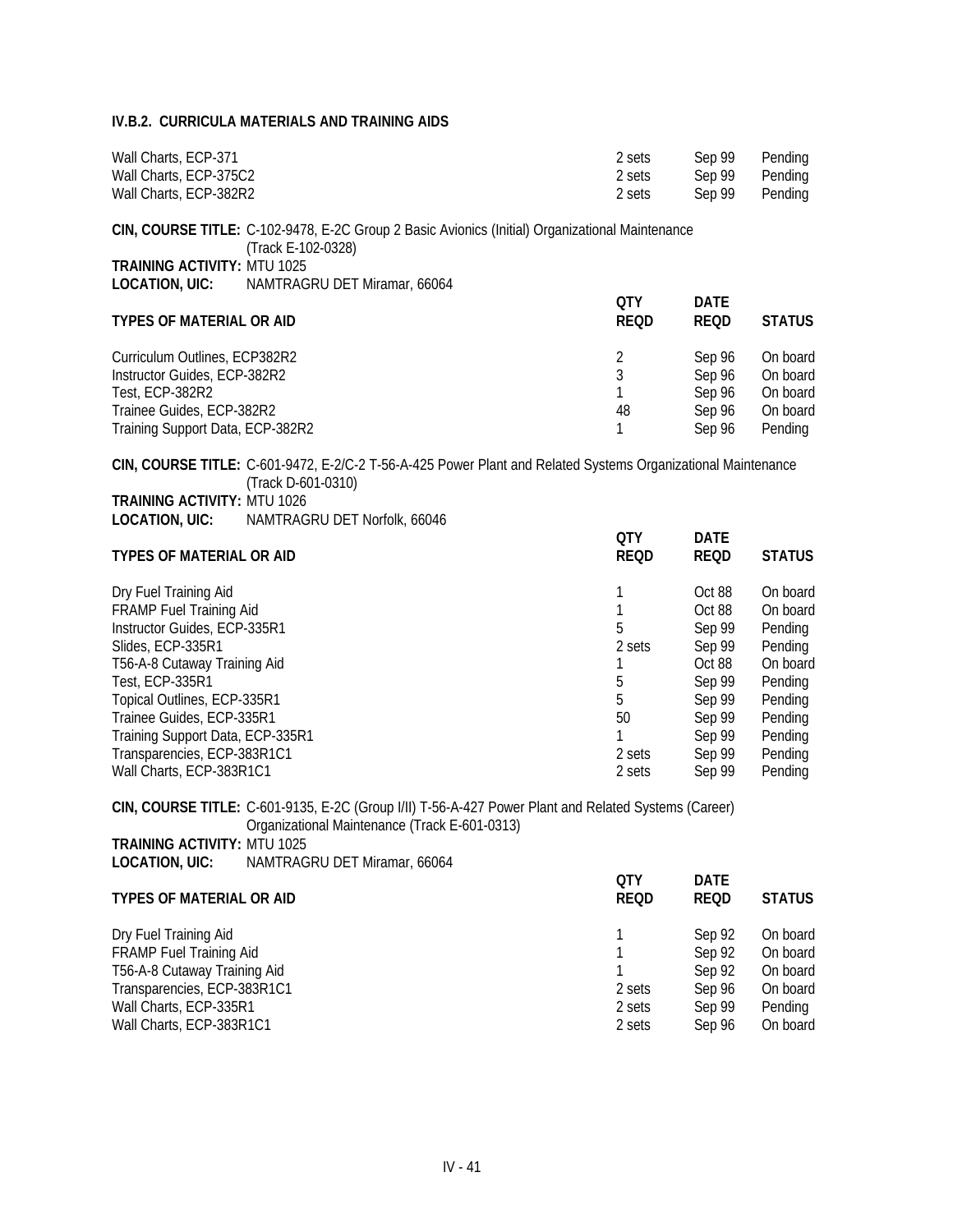**CIN, COURSE TITLE:** C-601-9471, E-2/C-2 T56-A-425 Power Plant and Related Systems (Initial) Organizational Maintenance (Track D-601-0315) **TRAINING ACTIVITY:** MTU 1026 **LOCATION, UIC:** NAMTRAGRU DET Norfolk, 66046

| <b>TYPES OF MATERIAL OR AID</b>  | 0TY<br><b>REQD</b> | <b>DATE</b><br><b>REQD</b> | <b>STATUS</b> |
|----------------------------------|--------------------|----------------------------|---------------|
| Dry Fuel Training Aid            |                    | Oct 88                     | On board      |
| <b>FRAMP Fuel Training Aid</b>   |                    | Oct 88                     | On board      |
| Instructor Guides, ECP-335R1     | 5                  | Sep 99                     | Pending       |
| Slides, ECP-335R1                | 2 sets             | Sep 99                     | Pending       |
| T56-A-8 Cutaway Training Aid     |                    | Oct 88                     | On board      |
| Test, ECP-335R1                  | 5                  | Sep 99                     | Pending       |
| Topical Outlines, ECP-335R1      | 5                  | Sep 99                     | Pending       |
| Trainee Guides, ECP-335R1        | 50                 | Sep 99                     | Pending       |
| Training Support Data, ECP-335R1 |                    | Sep 99                     | Pending       |
| Transparencies, ECP-383R1C1      | 2 sets             | Sep 99                     | Pending       |
| Wall Charts, ECP-383R1C1         | 2 sets             | Sep 99                     | Pending       |
|                                  |                    |                            |               |

**CIN, COURSE TITLE:** C-601-9134, E-2C T-56-A-427 Power Plant and Related Systems (Initial) Organizational Maintenance (Track E-601-0316)

**LOCATION, UIC:** NAMTRAGRU DET Miramar, 66064

| <b>TYPES OF MATERIAL OR AID</b> | 0TY<br><b>REQD</b> | <b>DATE</b><br>REOD | <b>STATUS</b> |
|---------------------------------|--------------------|---------------------|---------------|
| Dry Fuel Training Aid           |                    | Sep 92              | On board      |
| <b>FRAMP Fuel Training Aid</b>  |                    | Sep 92              | On board      |
| T56-A-8 Cutaway Training Aid    |                    | Sep 92              | On board      |
| Transparencies, ECP-383R1C1     | 2 sets             | Sep 96              | On board      |
| Wall Charts, ECP-335R1          | 2 sets             | Sep 99              | Pending       |
| Wall Charts, ECP-383R1C1        | 2 sets             | Sep 96              | On board      |

**CIN, COURSE TITLE:** C-602-9479, E-2 Electrical and Instruments Organizational Maintenance (Track D-602-0350) **TRAINING ACTIVITY:** MTU 1026 **LOCATION, UIC:** NAMTRAGRU DET Norfolk, 66046

| <b>OTY</b><br><b>REQD</b> | <b>DATE</b><br><b>REQD</b> | <b>STATUS</b> |
|---------------------------|----------------------------|---------------|
| 2 sets                    | Sep 99                     | Pending       |
| 2                         | Sep 99                     | Pending       |
|                           | Sep 99                     | Pending       |
| 5                         | Sep 99                     | Pending       |
| 3                         | Sep 99                     | Pending       |
|                           | Sep 99                     | Pending       |
| 2 sets                    | Sep 99                     | Pending       |
| 5                         | Sep 99                     | Pending       |
|                           | Sep 99                     | Pending       |
|                           | Sep 99                     | Pending       |
| 5                         | Sep 99                     | Pending       |
|                           |                            |               |

**TRAINING ACTIVITY:** MTU 1025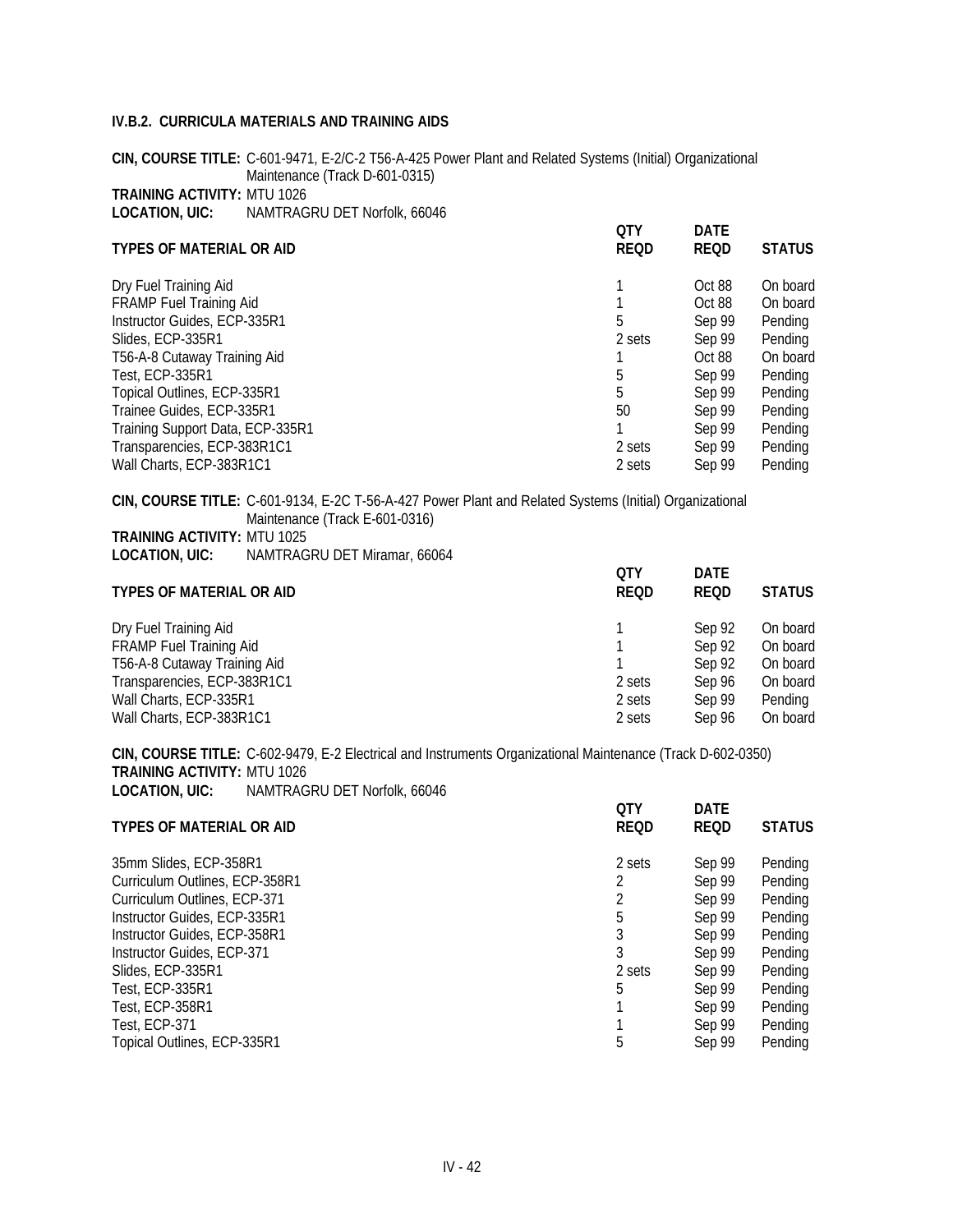| Trainee Guides, ECP-335R1<br>Trainee Guides, ECP-358R1<br>Trainee Guides, ECP-371<br>Training Support Data, ECP-335R1<br>Training Support Data, ECP-358R1<br>Training Support Data, ECP-360R1<br>Training Support Data, ECP-371<br>Transparencies, ECP-358R1<br>Transparencies, ECP-371<br>Transparencies, ECP-383R1C1<br>Wall Charts, ECP-349<br>Wall Charts, ECP-358R1<br>Wall Charts, ECP-371<br>Wall Charts, ECP-383R1C1 |                                                                                                                                                                | 50<br>48<br>48<br>1<br>1<br>1<br>1<br>2 sets<br>2 sets<br>2 sets<br>2 sets<br>2 sets<br>2 sets<br>2 sets | Sep 99<br>Sep 99<br>Sep 99<br>Sep 99<br>Sep 99<br>Sep 99<br>Sep 99<br>Sep 99<br>Sep 99<br>Sep 99<br>Sep 99<br>Sep 99<br>Sep 99<br>Sep 99 | Pending<br>Pending<br>Pending<br>Pending<br>Pending<br>Pending<br>Pending<br>Pending<br>Pending<br>Pending<br>Pending<br>Pending<br>Pending<br>Pending |
|------------------------------------------------------------------------------------------------------------------------------------------------------------------------------------------------------------------------------------------------------------------------------------------------------------------------------------------------------------------------------------------------------------------------------|----------------------------------------------------------------------------------------------------------------------------------------------------------------|----------------------------------------------------------------------------------------------------------|------------------------------------------------------------------------------------------------------------------------------------------|--------------------------------------------------------------------------------------------------------------------------------------------------------|
|                                                                                                                                                                                                                                                                                                                                                                                                                              | CIN, COURSE TITLE: C-602-9482, E-2C Vapor Cycle System Organizational Maintenance (Track D-602-0350)                                                           |                                                                                                          |                                                                                                                                          |                                                                                                                                                        |
| <b>TRAINING ACTIVITY: MTU 1026</b><br><b>LOCATION, UIC:</b>                                                                                                                                                                                                                                                                                                                                                                  | NAMTRAGRU DET Norfolk, 66046                                                                                                                                   |                                                                                                          |                                                                                                                                          |                                                                                                                                                        |
| <b>TYPES OF MATERIAL OR AID</b>                                                                                                                                                                                                                                                                                                                                                                                              |                                                                                                                                                                | <b>QTY</b><br><b>REQD</b>                                                                                | <b>DATE</b><br><b>REQD</b>                                                                                                               | <b>STATUS</b>                                                                                                                                          |
| Slides, ECP-338R2<br>Wall Charts, ECP-338R2                                                                                                                                                                                                                                                                                                                                                                                  |                                                                                                                                                                | 2 sets<br>2 sets                                                                                         | Sep 99<br>Sep 99                                                                                                                         | Pending<br>Pending                                                                                                                                     |
| <b>TRAINING ACTIVITY: MTU 1025</b><br>LOCATION, UIC:                                                                                                                                                                                                                                                                                                                                                                         | CIN, COURSE TITLE: C-602-9480, E-2C Group II Electrical System (Career) Organizational Level Maintenance<br>(Track E-602-0353)<br>NAMTRAGRU DET Miramar, 66064 |                                                                                                          |                                                                                                                                          |                                                                                                                                                        |
| <b>TYPES OF MATERIAL OR AID</b>                                                                                                                                                                                                                                                                                                                                                                                              |                                                                                                                                                                | QTY<br><b>REQD</b>                                                                                       | <b>DATE</b><br><b>REQD</b>                                                                                                               | <b>STATUS</b>                                                                                                                                          |
| Transparencies, ECP-383R1C1<br>Wall Charts, ECP-335R1<br>Wall Charts, ECP-383R1C1                                                                                                                                                                                                                                                                                                                                            |                                                                                                                                                                | 2 sets<br>2 sets<br>2 sets                                                                               | Sep 96<br>Sep 99<br>Sep 96                                                                                                               | On board<br>Pending<br>On board                                                                                                                        |
|                                                                                                                                                                                                                                                                                                                                                                                                                              | CIN, COURSE TITLE: C-602-9477, E-2 Electrical and Instruments Integrated (Initial) Organizational Maintenance<br>(Track D-602-0355)                            |                                                                                                          |                                                                                                                                          |                                                                                                                                                        |
| <b>TRAINING ACTIVITY: MTU 1026</b><br><b>LOCATION, UIC:</b>                                                                                                                                                                                                                                                                                                                                                                  | NAMTRAGRU DET Norfolk, 66046                                                                                                                                   |                                                                                                          |                                                                                                                                          |                                                                                                                                                        |
| <b>TYPES OF MATERIAL OR AID</b>                                                                                                                                                                                                                                                                                                                                                                                              |                                                                                                                                                                | <b>QTY</b><br><b>REQD</b>                                                                                | <b>DATE</b><br><b>REQD</b>                                                                                                               | <b>STATUS</b>                                                                                                                                          |
| 35mm Slides, ECP-358R1<br>Curriculum Outlines, ECP-358R1<br>Curriculum Outlines, ECP-371<br>Instructor Guides, ECP-335R1<br>Instructor Guides, ECP-358R1<br>Instructor Guides, ECP-371<br>Slides, ECP-335R1                                                                                                                                                                                                                  |                                                                                                                                                                | 2 sets<br>$\sqrt{2}$<br>$\overline{2}$<br>5<br>$\mathfrak{Z}$<br>3<br>2 sets                             | Sep 99<br>Sep 99<br>Sep 99<br>Sep 99<br>Sep 99<br>Sep 99<br>Sep 99                                                                       | Pending<br>Pending<br>Pending<br>Pending<br>Pending<br>Pending<br>Pending                                                                              |

Test, ECP-335R1 5 Sep 99 Pending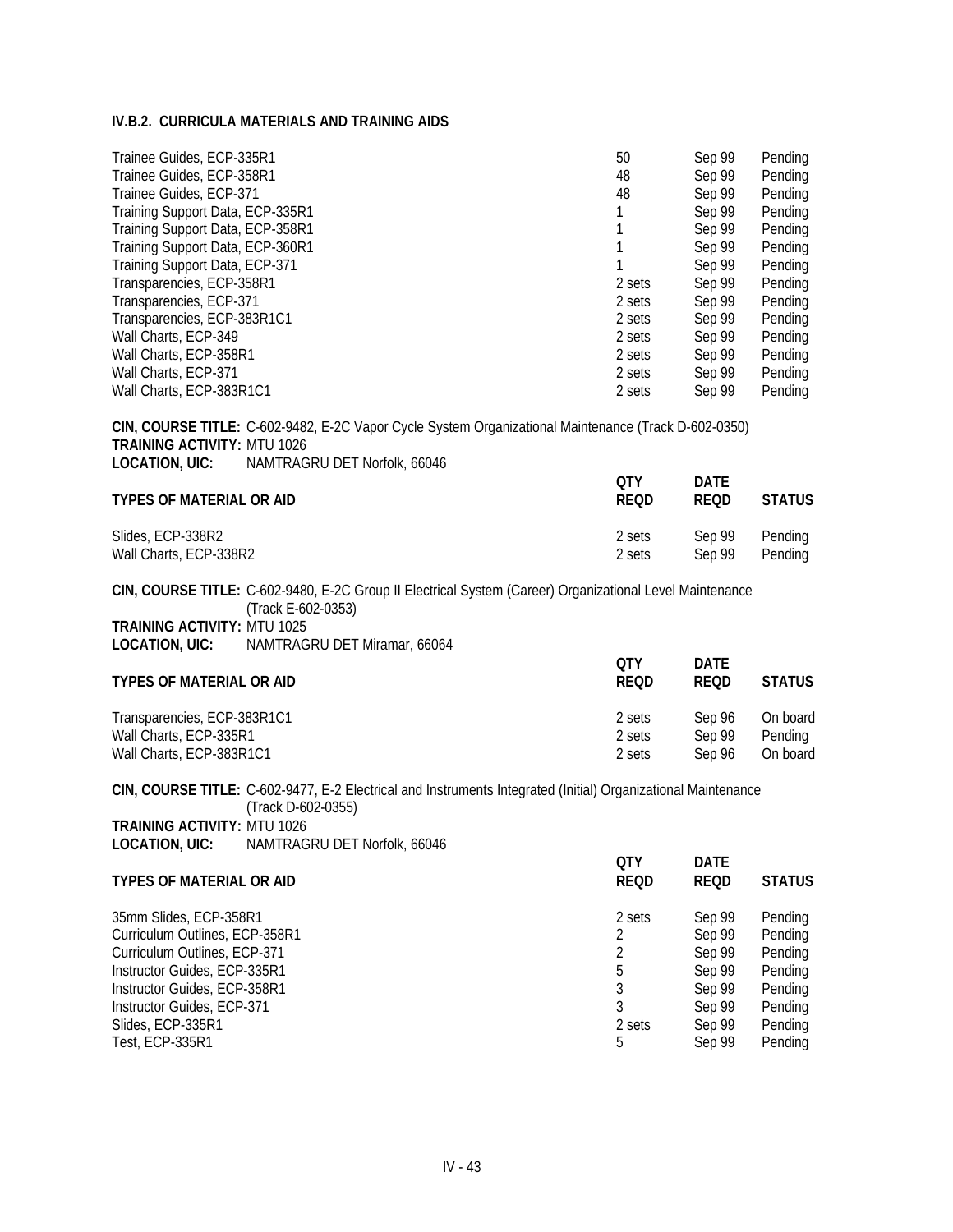| Test, ECP-358R1                  |        | Sep 99 | Pending |
|----------------------------------|--------|--------|---------|
| Test, ECP-371                    |        | Sep 99 | Pending |
| Topical Outlines, ECP-335R1      | 5      | Sep 99 | Pending |
| Trainee Guides, ECP-335R1        | 50     | Sep 99 | Pending |
| Trainee Guides, ECP-358R1        | 48     | Sep 99 | Pending |
| Trainee Guides, ECP-371          | 48     | Sep 99 | Pending |
| Training Support Data, ECP-335R1 |        | Sep 99 | Pending |
| Training Support Data, ECP-358R1 |        | Sep 99 | Pending |
| Training Support Data, ECP-360R1 |        | Sep 99 | Pending |
| Training Support Data, ECP-371   |        | Sep 99 | Pending |
| Transparencies, ECP-358R1        | 2 sets | Sep 99 | Pending |
| Transparencies, ECP-371          | 2 sets | Sep 99 | Pending |
| Transparencies, ECP-383R1C1      | 2 sets | Sep 99 | Pending |
| Wall Charts, ECP-349             | 2 sets | Sep 99 | Pending |
| Wall Charts, ECP-358R1           | 2 sets | Sep 99 | Pending |
| Wall Charts, ECP-371             | 2 sets | Sep 99 | Pending |
| Wall Charts, ECP-383R1C1         | 2 sets | Sep 99 | Pending |

**CIN, COURSE TITLE:** C-602-9475, E-2C Group 2 Electrical and Instruments (Initial) Organizational Maintenance (Track E-602-0357) **TRAINING ACTIVITY:** MTU 1025 **LOCATION, UIC:** NAMTRAGRU DET Miramar, 66064

| <b>TYPES OF MATERIAL OR AID</b> | OTY<br>REOD | <b>DATE</b><br><b>REOD</b> | <b>STATUS</b> |
|---------------------------------|-------------|----------------------------|---------------|
| Transparencies, ECP-383R1C1     | 2 sets      | Sep 96                     | On board      |
| Wall Charts, ECP-335R1          | 2 sets      | Sep 99                     | Pending       |
| Wall Charts, ECP-383R1C1        | 2 sets      | Sen 96                     | On board      |

**CIN, COURSE TITLE:** C-602-9498, E-2C 12 Ton Vapor Cycle Systems Organizational Maintenance **TRAINING ACTIVITY:** MTU 3011 **LOCATION, UIC:** NAMTRAGRU DET Miramar, 66064

| <b>TYPES OF MATERIAL OR AID</b>  | OTY<br><b>REQD</b> | <b>DATE</b><br>REOD | <b>STATUS</b> |
|----------------------------------|--------------------|---------------------|---------------|
| Curriculum Outlines, ECP382R2    |                    | Sep 96              | On board      |
| Instructor Guides, ECP-382R2     | 3                  | Sep 96              | On board      |
| Test, ECP-382R2                  |                    | Sep 96              | On board      |
| Trainee Guides, ECP-382R2        | 48                 | Sep 96              | On board      |
| Training Support Data, ECP-382R2 |                    | Sep 96              | On board      |

**CIN, COURSE TITLE:** C-602-9498, E-2C 12 Ton Vapor Cycle Systems Organizational Maintenance (Track C-602-9498) **TRAINING ACTIVITY:** MTU 1026 **LOCATION, UIC:** NAMTRAGRU DET Norfolk, 66046

| <b>TYPES OF MATERIAL OR AID</b> | <b>OTY</b><br>REOD | <b>DATE</b><br><b>REOD</b> | <b>STATUS</b> |
|---------------------------------|--------------------|----------------------------|---------------|
| Curriculum Outlines, ECP382R2   |                    | Sep 99                     | Pending       |
| Instructor Guides, ECP-338R2    |                    | Sep 99                     | Pending       |
| Instructor Guides, ECP-382R2    |                    | Sep 99                     | Pending       |
| Slides, ECP-338R2               | 2 sets             | Sep 99                     | Pending       |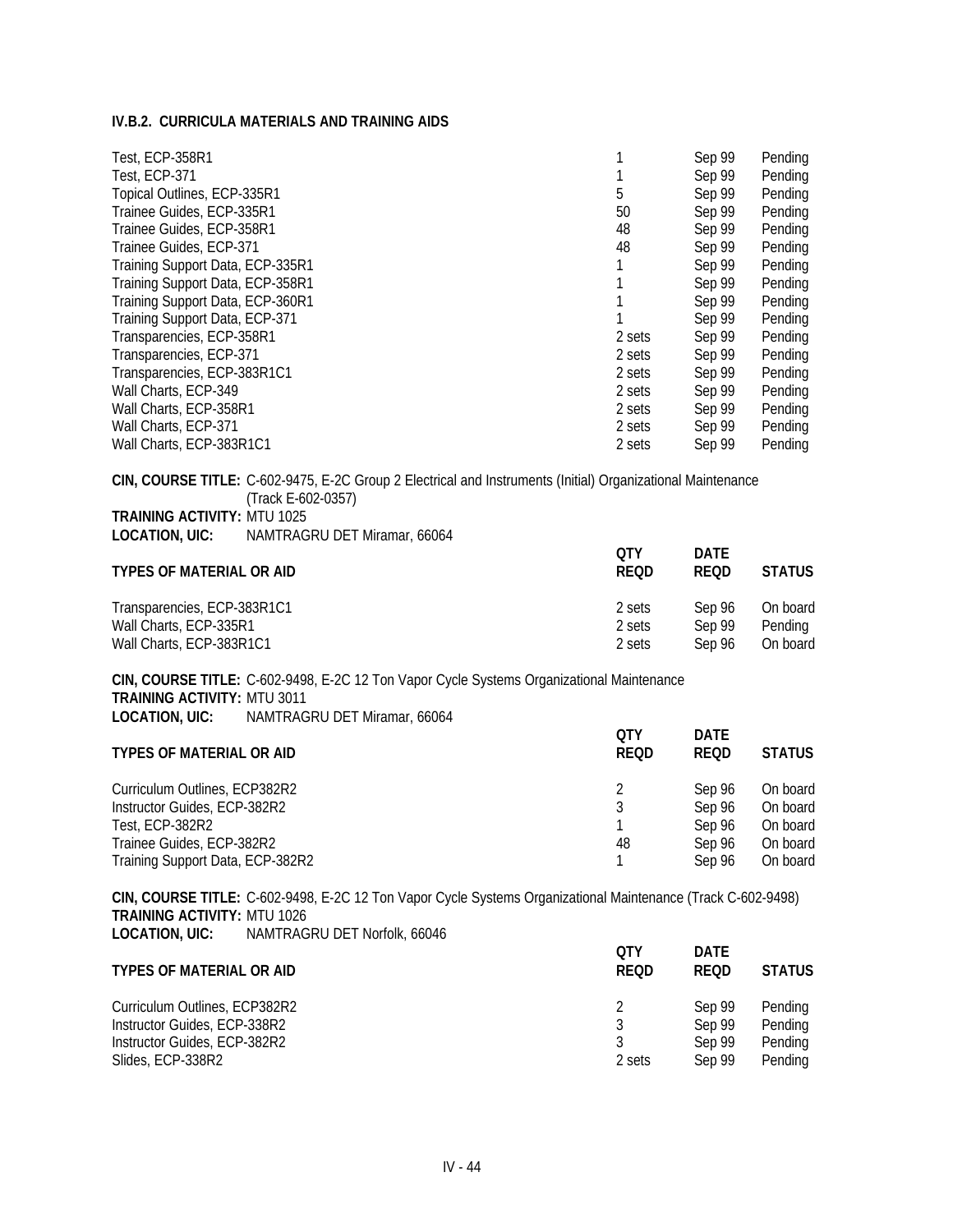| Test, ECP-338R2                  |        | Sep 99 | Pending |
|----------------------------------|--------|--------|---------|
| Test, ECP-382R2                  |        | Sep 99 | Pending |
| Topical Outlines, ECP-338R2      |        | Sep 99 | Pending |
| Trainee Guides, ECP-338R2        | 48     | Sep 99 | Pending |
| Trainee Guides, ECP-382R2        | 48     | Sep 99 | Pending |
| Training Support Data, ECP-338R2 |        | Sep 99 | Pending |
| Training Support Data, ECP-382R2 |        | Sep 99 | Pending |
| Wall Charts, ECP-338R2           | 2 sets | Sep 99 | Pending |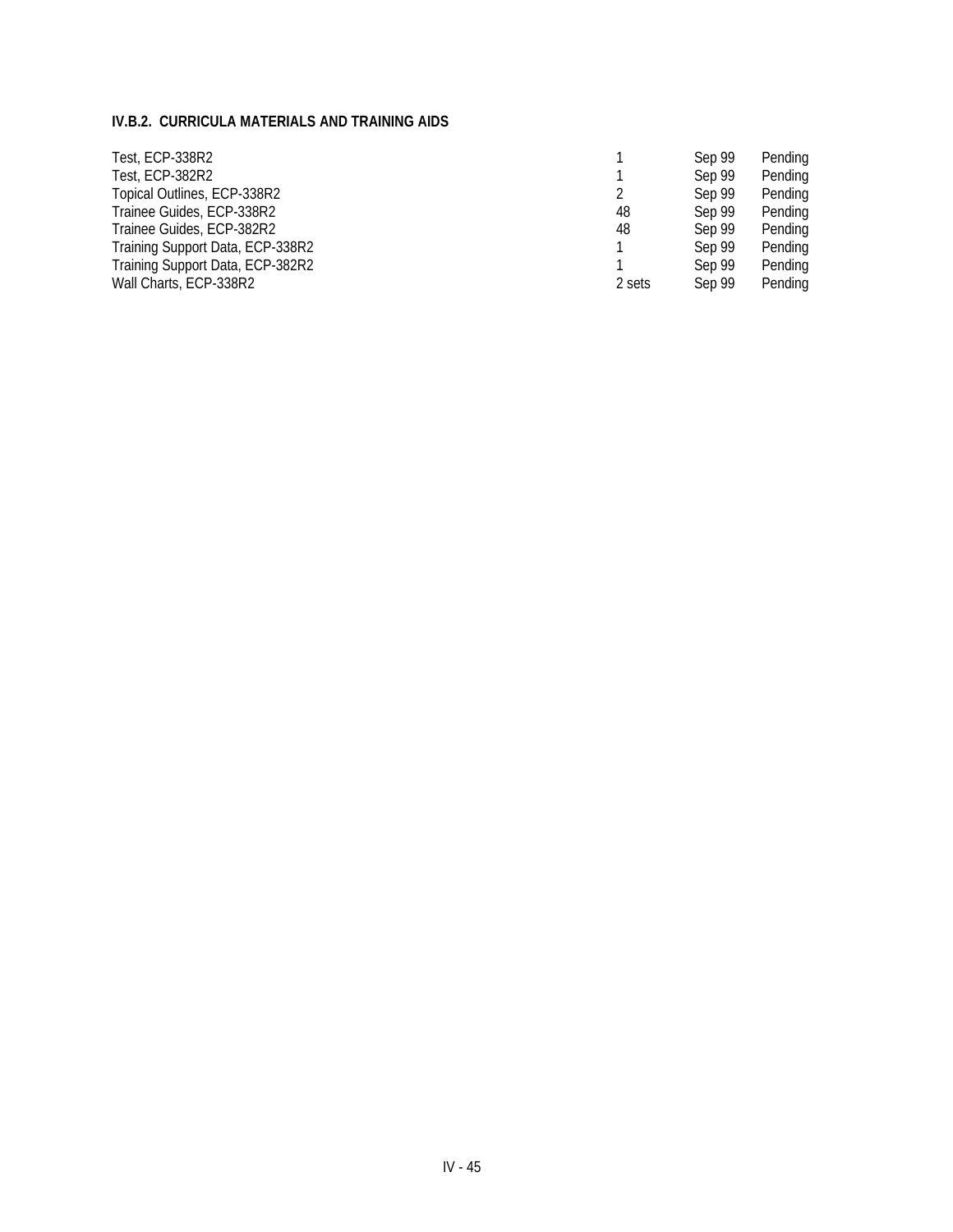**CIN, COURSE TITLE:** D-2B-0371, E-2C Plus Group 2 Category 1 Fleet Replacement Pilot Pipeline

| <b>TECHNICAL MANUAL NUMBER / TITLE</b>                                                                        | <b>MEDIUM</b> | <b>QTY</b><br><b>REQD</b> | <b>DATE</b><br><b>REQD</b> | <b>STATUS</b> |
|---------------------------------------------------------------------------------------------------------------|---------------|---------------------------|----------------------------|---------------|
| 01-E2AAB-1, ECP-358R1<br>NATOPS Flight Manual, E-2C PLUS, AN/APX-100                                          | Hard copy     | 25                        | Sep 96                     | On board      |
| 01-E2AAB-1, ECP-358R1<br>NATOPS Flight Manual, E-2C PLUS (JTIDS)                                              | Hard copy     | 25                        | Sep 96                     | On board      |
| 01-E2AAB-1, ECP-358R1<br>NATOPS Flight Manual, E-2C PLUS, Multifunction Control<br>Display Unit               | Hard copy     | 25                        | Sep 96                     | On board      |
| 01-E2AAB-1, ECP-375C2<br>NATOPS Flight Manual, E-2C PLUS                                                      | Hard copy     | 25                        | Sep 96                     | On board      |
| 01-E2AAB-1A, ECP-358R1<br>Supplemental NATOPS Flight Manual, E-2C PLUS, Multifunction<br>Control Display Unit | Hard copy     | 25                        | Sep 96                     | On board      |
| 01-E2AAB-1A, ECP-358R1<br>Supplemental NATOPS Flight Manual, E-2C PLUS, JTIDS                                 | Hard copy     | 25                        | Sep 96                     | On board      |
| 01-E2AAB-1A, ECP-358R1<br>Supplemental NATOPS Flight Manual E-2C PLUS, AN/APX-100                             | Hard copy     | 25                        | Sep 96                     | On board      |
| 01-E2AAB-1A, ECP375C2<br>Supplemental NATOPS Flight Manual, E-2C PLUS                                         | Hard copy     | 25                        | Sep 96                     | On board      |
| 01-E2AAB-1B, ECP-358R1<br>NATOPS Pocket Checklist, E-2C PLUS, Multifunction Control<br>Display Unit           | Hard copy     | 25                        | Sep 96                     | On board      |
| 01-E2AAB-1B, ECP-358R1<br>NATOPS Pocket Checklist, E-2C PLUS, JTIDS                                           | Hard copy     | 25                        | Sep 96                     | On board      |
| 01-E2AAB-1B, ECP-375C2<br>NATOPS Pocket Checklist, E-2C PLUS,                                                 | Hard copy     | 25                        | Sep 96                     | On board      |
| 01-E2AAB-1F, ECP-375C2<br>NATOPS Functional Checklist, E-2C Plus                                              | Hard copy     | 25                        | Sep 96                     | On board      |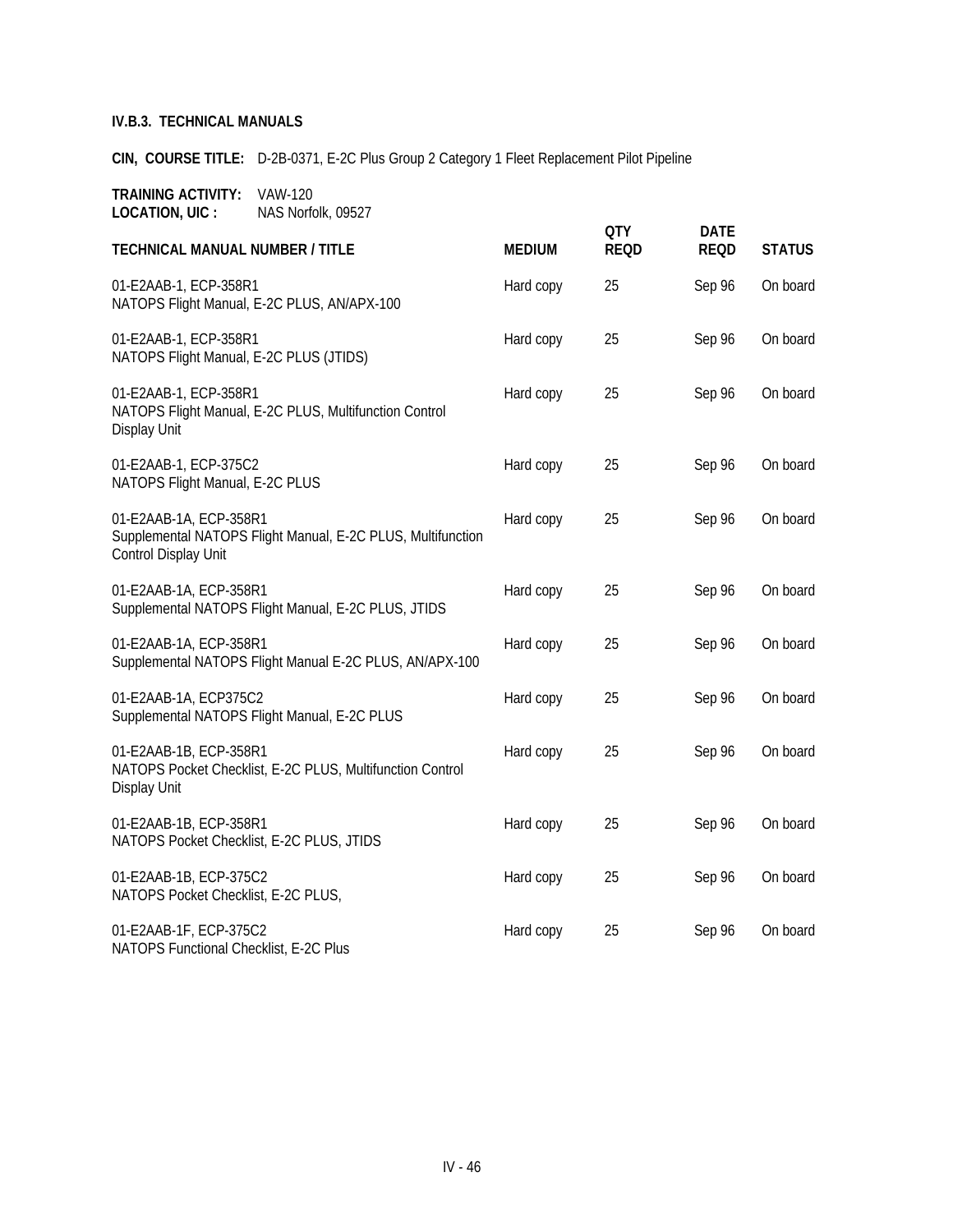**CIN, COURSE TITLE:** D-2B-0372, E-2C Plus Group 2 Category 2 Fleet Replacement Pilot Pipeline

|                                                                                                               |               | <b>QTY</b>  | <b>DATE</b> |               |
|---------------------------------------------------------------------------------------------------------------|---------------|-------------|-------------|---------------|
| <b>TECHNICAL MANUAL NUMBER / TITLE</b>                                                                        | <b>MEDIUM</b> | <b>REQD</b> | <b>REQD</b> | <b>STATUS</b> |
| 01-E2AAB-1, ECP-358R1<br>NATOPS Flight Manual, E-2C PLUS, Multifunction Control<br>Display Unit               | Hard copy     | 25          | Sep 96      | On board      |
| 01-E2AAB-1, ECP-358R1<br>NATOPS Flight Manual, E-2C PLUS, AN/APX-100                                          | Hard copy     | 25          | Sep 96      | On board      |
| 01-E2AAB-1, ECP-358R1<br>NATOPS Flight Manual, E-2C PLUS (JTIDS)                                              | Hard copy     | 25          | Sep 96      | On board      |
| 01-E2AAB-1, ECP-375C2<br>NATOPS Flight Manual, E-2C PLUS                                                      | Hard copy     | 25          | Sep 96      | On board      |
| 01-E2AAB-1A, ECP-358R1<br>Supplemental NATOPS Flight Manual E-2C PLUS, AN/APX-100                             | Hard copy     | 25          | Sep 96      | On board      |
| 01-E2AAB-1A, ECP-358R1<br>Supplemental NATOPS Flight Manual, E-2C PLUS, Multifunction<br>Control Display Unit | Hard copy     | 25          | Sep 96      | On board      |
| 01-E2AAB-1A, ECP-358R1<br>Supplemental NATOPS Flight Manual, E-2C PLUS, JTIDS                                 | Hard copy     | 25          | Sep 96      | On board      |
| 01-E2AAB-1A, ECP375C2<br>Supplemental NATOPS Flight Manual, E-2C PLUS                                         | Hard copy     | 25          | Sep 96      | On board      |
| 01-E2AAB-1B, ECP-358R1<br>NATOPS Pocket Checklist, E-2C PLUS, JTIDS                                           | Hard copy     | 25          | Sep 96      | On board      |
| 01-E2AAB-1B, ECP-358R1<br>NATOPS Pocket Checklist, E-2C PLUS, Multifunction Control<br>Display Unit           | Hard copy     | 25          | Sep 96      | On board      |
| 01-E2AAB-1B, ECP-375C2<br>NATOPS Pocket Checklist, E-2C PLUS,                                                 | Hard copy     | 25          | Sep 96      | On board      |
| 01-E2AAB-1F, ECP-375C2<br>NATOPS Functional Checklist, E-2C Plus                                              | Hard copy     | 25          | Sep 96      | On board      |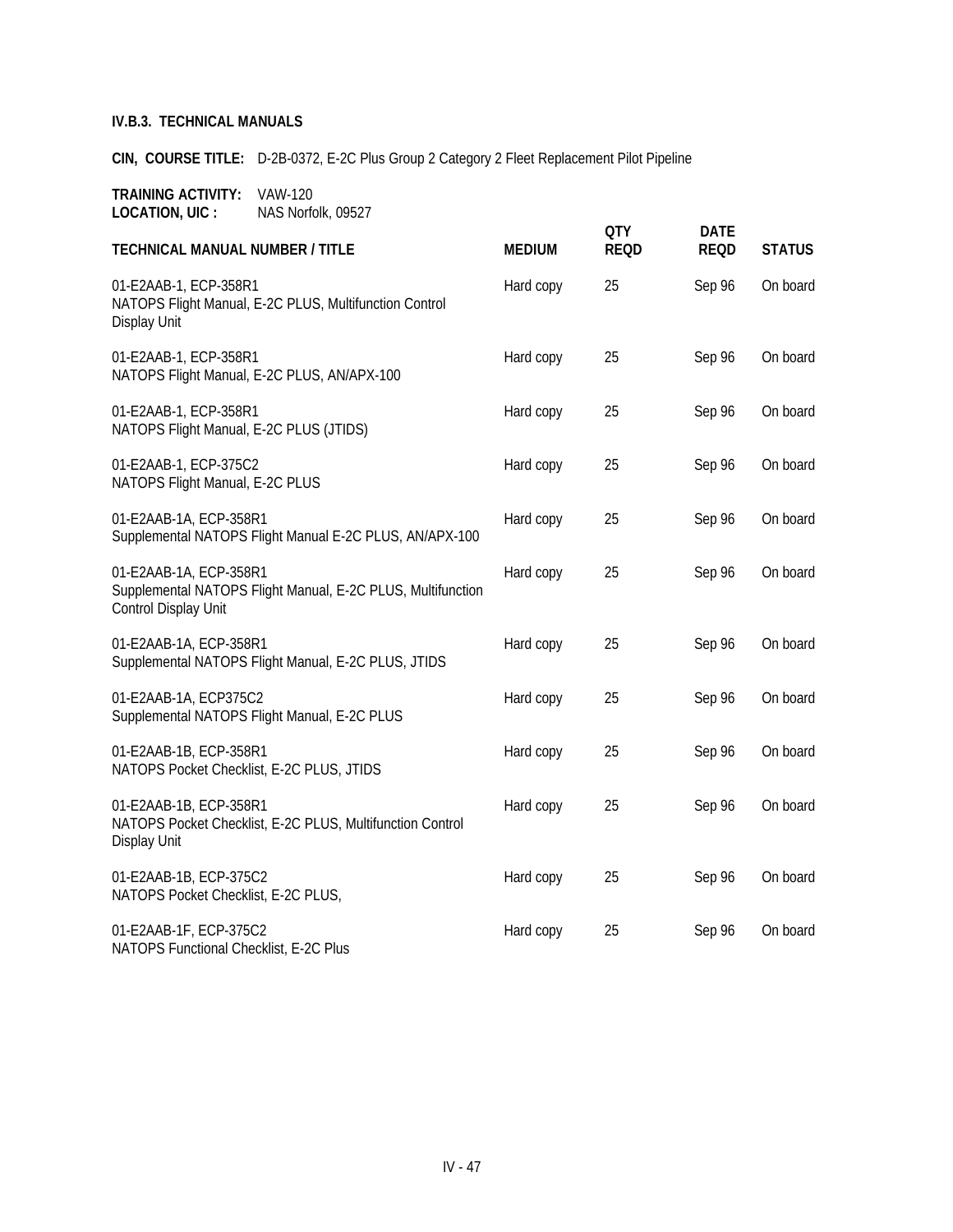**CIN, COURSE TITLE:** D-2B-0373, E-2C Plus Group 2 Category 3 Fleet Replacement Pilot Pipeline

|                                                                                                               |               | <b>QTY</b>  | <b>DATE</b> |               |
|---------------------------------------------------------------------------------------------------------------|---------------|-------------|-------------|---------------|
| <b>TECHNICAL MANUAL NUMBER / TITLE</b>                                                                        | <b>MEDIUM</b> | <b>REQD</b> | <b>REQD</b> | <b>STATUS</b> |
| 01-E2AAB-1, ECP-358R1<br>NATOPS Flight Manual, E-2C PLUS (JTIDS)                                              | Hard copy     | 25          | Sep 96      | On board      |
| 01-E2AAB-1, ECP-358R1<br>NATOPS Flight Manual, E-2C PLUS, AN/APX-100                                          | Hard copy     | 25          | Sep 96      | On board      |
| 01-E2AAB-1, ECP-358R1<br>NATOPS Flight Manual, E-2C PLUS, Multifunction Control<br>Display Unit               | Hard copy     | 25          | Sep 96      | On board      |
| 01-E2AAB-1, ECP-375C2<br>NATOPS Flight Manual, E-2C PLUS                                                      | Hard copy     | 25          | Sep 96      | On board      |
| 01-E2AAB-1A, ECP-358R1<br>Supplemental NATOPS Flight Manual, E-2C PLUS, Multifunction<br>Control Display Unit | Hard copy     | 25          | Sep 96      | On board      |
| 01-E2AAB-1A, ECP-358R1<br>Supplemental NATOPS Flight Manual, E-2C PLUS, JTIDS                                 | Hard copy     | 25          | Sep 96      | On board      |
| 01-E2AAB-1A, ECP-358R1<br>Supplemental NATOPS Flight Manual E-2C PLUS, AN/APX-100                             | Hard copy     | 25          | Sep 96      | On board      |
| 01-E2AAB-1A, ECP375C2<br>Supplemental NATOPS Flight Manual, E-2C PLUS                                         | Hard copy     | 25          | Sep 96      | On board      |
| 01-E2AAB-1B, ECP-358R1<br>NATOPS Pocket Checklist, E-2C PLUS, JTIDS                                           | Hard copy     | 25          | Sep 96      | On board      |
| 01-E2AAB-1B, ECP-358R1<br>NATOPS Pocket Checklist, E-2C PLUS, Multifunction Control<br>Display Unit           | Hard copy     | 25          | Sep 96      | On board      |
| 01-E2AAB-1B, ECP-375C2<br>NATOPS Pocket Checklist, E-2C PLUS,                                                 | Hard copy     | 25          | Sep 96      | On board      |
| 01-E2AAB-1F, ECP-375C2<br>NATOPS Functional Checklist, E-2C Plus                                              | Hard copy     | 25          | Sep 96      | On board      |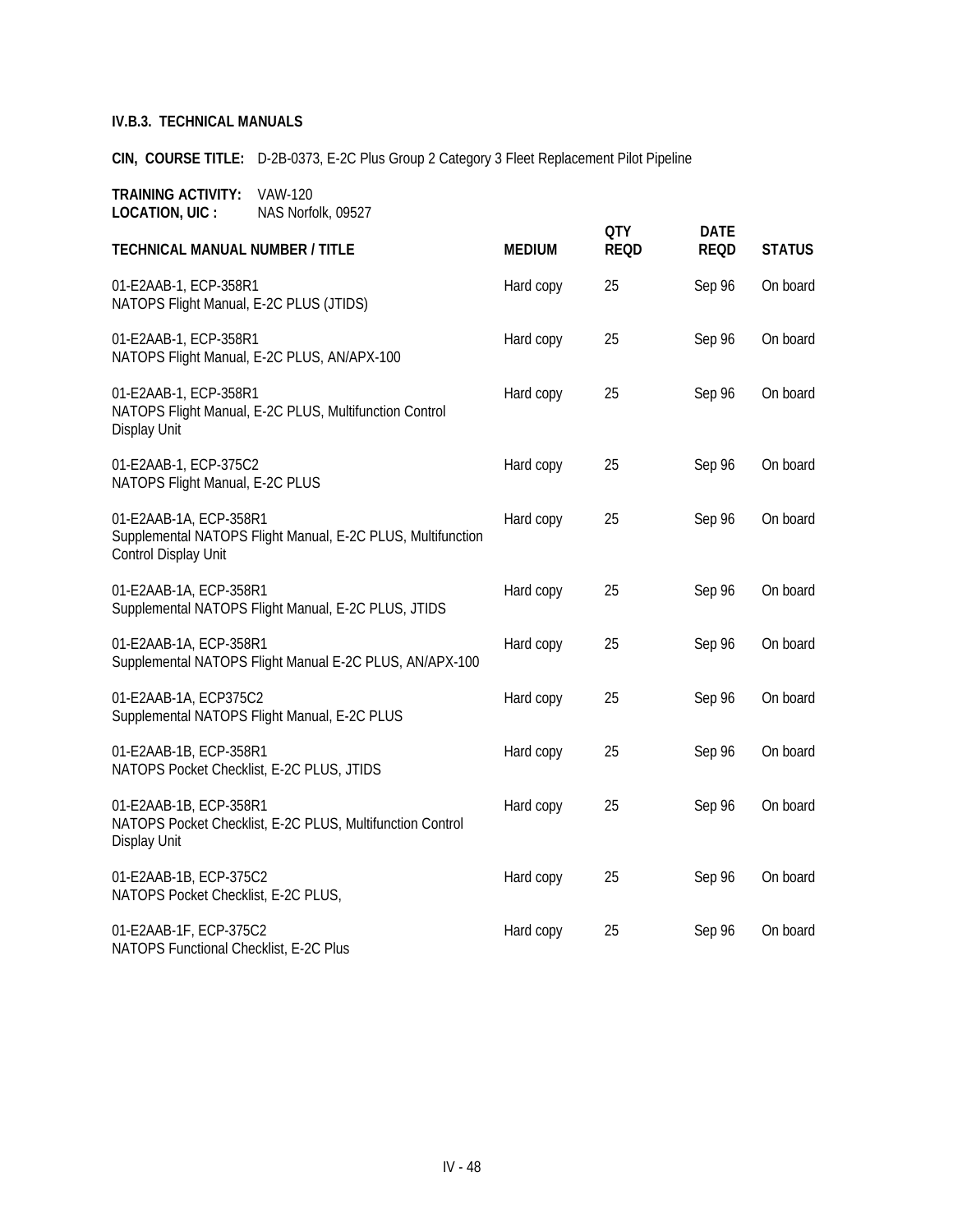**CIN, COURSE TITLE:** D-2B-0374, E-2C Plus Group 2 Category 4 Fleet Replacement Pilot Pipeline

| <b>TECHNICAL MANUAL NUMBER / TITLE</b>                                                                        | <b>MEDIUM</b> | <b>QTY</b><br><b>REQD</b> | <b>DATE</b><br><b>REQD</b> | <b>STATUS</b> |
|---------------------------------------------------------------------------------------------------------------|---------------|---------------------------|----------------------------|---------------|
| 01-E2AAB-1, ECP-358R1<br>NATOPS Flight Manual, E-2C PLUS (JTIDS)                                              | Hard copy     | 25                        | Sep 96                     | On board      |
| 01-E2AAB-1, ECP-358R1<br>NATOPS Flight Manual, E-2C PLUS, AN/APX-100                                          | Hard copy     | 25                        | Sep 96                     | On board      |
| 01-E2AAB-1, ECP-358R1<br>NATOPS Flight Manual, E-2C PLUS, Multifunction Control<br>Display Unit               | Hard copy     | 25                        | Sep 96                     | On board      |
| 01-E2AAB-1A, ECP-358R1<br>Supplemental NATOPS Flight Manual, E-2C PLUS, Multifunction<br>Control Display Unit | Hard copy     | 25                        | Sep 96                     | On board      |
| 01-E2AAB-1A, ECP-358R1<br>Supplemental NATOPS Flight Manual, E-2C PLUS, JTIDS                                 | Hard copy     | 25                        | Sep 96                     | On board      |
| 01-E2AAB-1A, ECP-358R1<br>Supplemental NATOPS Flight Manual E-2C PLUS, AN/APX-100                             | Hard copy     | 25                        | Sep 96                     | On board      |
| 01-E2AAB-1A, ECP375C2<br>Supplemental NATOPS Flight Manual, E-2C PLUS                                         | Hard copy     | 25                        | Sep 96                     | On board      |
| 01-E2AAB-1B, ECP-358R1<br>NATOPS Pocket Checklist, E-2C PLUS, Multifunction Control<br>Display Unit           | Hard copy     | 25                        | Sep 96                     | On board      |
| 01-E2AAB-1B, ECP-358R1<br>NATOPS Pocket Checklist, E-2C PLUS, JTIDS                                           | Hard copy     | 25                        | Sep 96                     | On board      |
| 01-E2AAB-1B, ECP-375C2<br>NATOPS Pocket Checklist, E-2C PLUS,                                                 | Hard copy     | 25                        | Sep 96                     | On board      |
| 01-E2AAB-1F, ECP-375C2<br>NATOPS Functional Checklist, E-2C Plus                                              | Hard copy     | 25                        | Sep 96                     | On board      |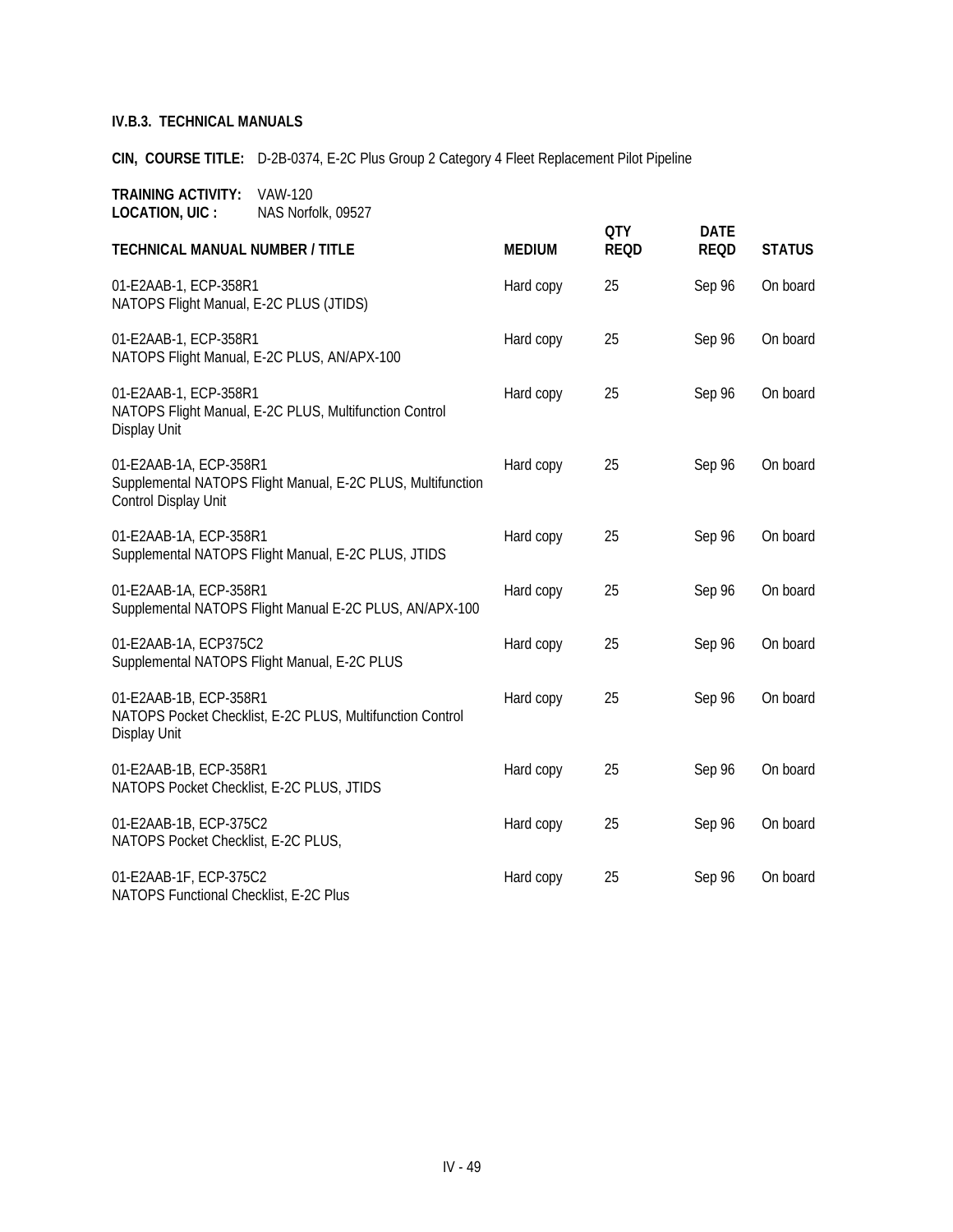**CIN, COURSE TITLE:** D-2D-0371, E-2C Plus Group 2 Category 1 Naval Flight Officer Pipeline

| <b>TECHNICAL MANUAL NUMBER / TITLE</b>                                                 | <b>MEDIUM</b> | <b>QTY</b><br><b>REQD</b> | <b>DATE</b><br><b>REQD</b> | <b>STATUS</b> |
|----------------------------------------------------------------------------------------|---------------|---------------------------|----------------------------|---------------|
| 01-E2AAB-1, ECP-375C2<br>NATOPS Flight Manual, E-2C PLUS                               | Hard copy     | 25                        | Sep 96                     | On board      |
| 01-E2AAB-1, ECP-382R2<br>NATOPS Flight Manual E-2C PLUS                                | Hard copy     | 25                        | Sep 96                     | On board      |
| 01-E2AAB-1A, ECP-360R1<br>Supplemental NATOPS Flight Manual, E-2C Plus, AN/APX-100     | Hard copy     | 25                        | Sep 96                     | On board      |
| 01-E2AAB-1A, ECP-360R1<br>Supplemental NATOPS Flight Manual, E-2C PLUS, Group II Radar | Hard copy     | 25                        | Sep 96                     | On board      |
| 01-E2AAB-1A, ECP-382R2<br>Supplemental NATOPS Flight Manual, E-2C PLUS                 | Hard copy     | 25                        | Sep 96                     | On board      |
| 01-E2AAB-1A, ECP375C2<br>Supplemental NATOPS Flight Manual, E-2C PLUS                  | Hard copy     | 25                        | Sep 96                     | On board      |
| 01-E2AAB-1B, ECP-375C2<br>NATOPS Pocket Checklist, E-2C PLUS,                          | Hard copy     | 25                        | Sep 96                     | On board      |
| 01-E2AAB-1B, ECP-382R2<br>NATOPS Pocket Checklist, E-2C PLUS                           | Hard copy     | 25                        | Sep 96                     | On board      |
| 01-E2AAB-1F, ECP-360R1<br>NATOPS Functional Checklist, E-2C PLUS. Group II Radar       | Hard copy     | 25                        | Sep 96                     | On board      |
| 01-E2AAB-1F, ECP-360R1<br>NATOPS Functional Checklist, E-2C PLUS, AN/APX-100           | Hard copy     | 25                        | Sep 96                     | On board      |
| 01-E2AAB-1F, ECP-375C2<br>NATOPS Functional Checklist, E-2C Plus                       | Hard copy     | 25                        | Sep 96                     | On board      |
| 01-E2AAB-1F, ECP-382R2<br>NATOPS Functional Checklist, E-2C PLUS                       | Hard copy     | 25                        | Sep 96                     | On board      |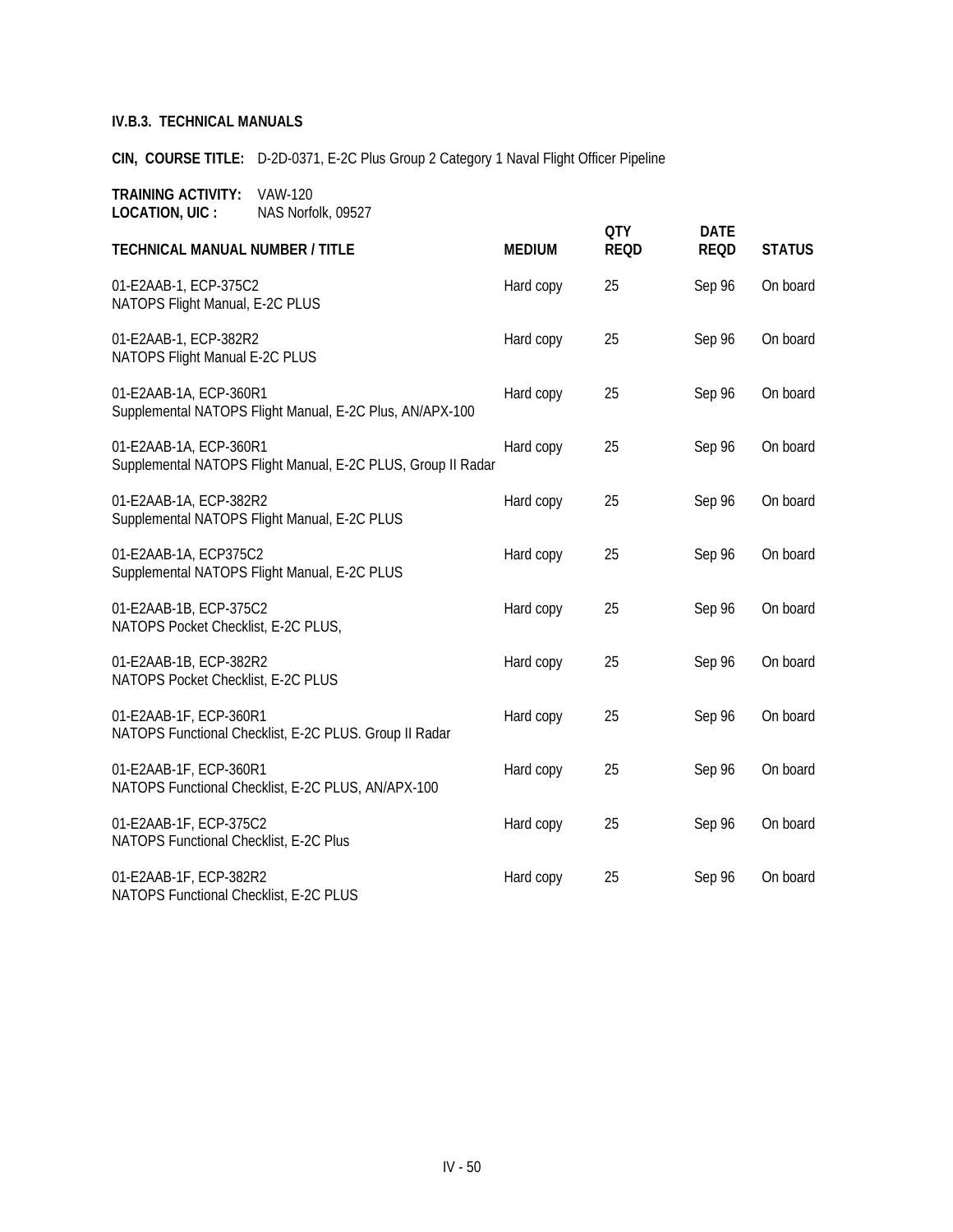**CIN, COURSE TITLE:** D-2D-0372, E-2C Plus Group 2 Category 2 Naval Flight Officer Pipeline

|                                                                                        |               | <b>QTY</b>  | <b>DATE</b> |               |
|----------------------------------------------------------------------------------------|---------------|-------------|-------------|---------------|
| <b>TECHNICAL MANUAL NUMBER / TITLE</b>                                                 | <b>MEDIUM</b> | <b>REQD</b> | <b>REQD</b> | <b>STATUS</b> |
| 01-E2AAB-1, ECP-375C2<br>NATOPS Flight Manual, E-2C PLUS                               | Hard copy     | 25          | Sep 96      | On board      |
| 01-E2AAB-1, ECP-382R2<br>NATOPS Flight Manual E-2C PLUS                                | Hard copy     | 25          | Sep 96      | On board      |
| 01-E2AAB-1A, ECP-360R1<br>Supplemental NATOPS Flight Manual, E-2C PLUS, Group II Radar | Hard copy     | 25          | Sep 96      | On board      |
| 01-E2AAB-1A, ECP-360R1<br>Supplemental NATOPS Flight Manual, E-2C Plus, AN/APX-100     | Hard copy     | 25          | Sep 96      | On board      |
| 01-E2AAB-1A, ECP-382R2<br>Supplemental NATOPS Flight Manual, E-2C PLUS                 | Hard copy     | 25          | Sep 96      | On board      |
| 01-E2AAB-1A, ECP375C2<br>Supplemental NATOPS Flight Manual, E-2C PLUS                  | Hard copy     | 25          | Sep 96      | On board      |
| 01-E2AAB-1B, ECP-375C2<br>NATOPS Pocket Checklist, E-2C PLUS,                          | Hard copy     | 25          | Sep 96      | On board      |
| 01-E2AAB-1B, ECP-382R2<br>NATOPS Pocket Checklist, E-2C PLUS                           | Hard copy     | 25          | Sep 96      | On board      |
| 01-E2AAB-1F, ECP-360R1<br>NATOPS Functional Checklist, E-2C PLUS. Group II Radar       | Hard copy     | 25          | Sep 96      | On board      |
| 01-E2AAB-1F, ECP-360R1<br>NATOPS Functional Checklist, E-2C PLUS, AN/APX-100           | Hard copy     | 25          | Sep 96      | On board      |
| 01-E2AAB-1F, ECP-375C2<br>NATOPS Functional Checklist, E-2C Plus                       | Hard copy     | 25          | Sep 96      | On board      |
| 01-E2AAB-1F, ECP-382R2<br>NATOPS Functional Checklist, E-2C PLUS                       | Hard copy     | 25          | Sep 96      | On board      |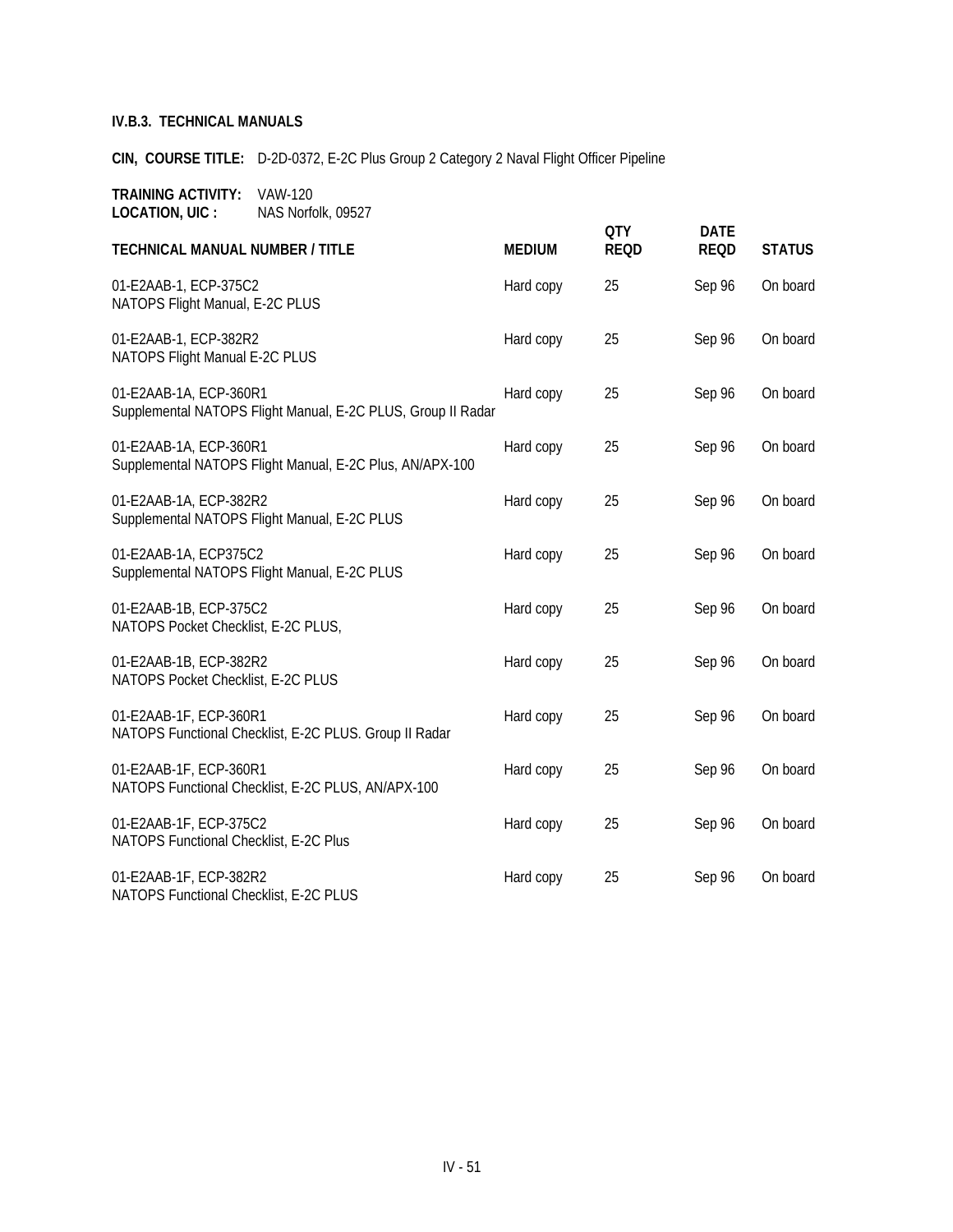**CIN, COURSE TITLE:** D-2D-0373, E-2C Plus Group 2 Category 3 Naval Flight Officer Pipeline

| <b>TECHNICAL MANUAL NUMBER / TITLE</b>                                                 | <b>MEDIUM</b> | <b>QTY</b><br><b>REQD</b> | <b>DATE</b><br><b>REQD</b> | <b>STATUS</b> |
|----------------------------------------------------------------------------------------|---------------|---------------------------|----------------------------|---------------|
| 01-E2AAB-1, ECP-375C2<br>NATOPS Flight Manual, E-2C PLUS                               | Hard copy     | 25                        | Sep 96                     | On board      |
| 01-E2AAB-1, ECP-382R2<br>NATOPS Flight Manual E-2C PLUS                                | Hard copy     | 25                        | Sep 96                     | On board      |
| 01-E2AAB-1A, ECP-360R1<br>Supplemental NATOPS Flight Manual, E-2C PLUS, Group II Radar | Hard copy     | 25                        | Sep 96                     | On board      |
| 01-E2AAB-1A, ECP-360R1<br>Supplemental NATOPS Flight Manual, E-2C Plus, AN/APX-100     | Hard copy     | 25                        | Sep 96                     | On board      |
| 01-E2AAB-1A, ECP-382R2<br>Supplemental NATOPS Flight Manual, E-2C PLUS                 | Hard copy     | 25                        | Sep 96                     | On board      |
| 01-E2AAB-1A, ECP375C2<br>Supplemental NATOPS Flight Manual, E-2C PLUS                  | Hard copy     | 25                        | Sep 96                     | On board      |
| 01-E2AAB-1B, ECP-375C2<br>NATOPS Pocket Checklist, E-2C PLUS,                          | Hard copy     | 25                        | Sep 96                     | On board      |
| 01-E2AAB-1B, ECP-382R2<br>NATOPS Pocket Checklist, E-2C PLUS                           | Hard copy     | 25                        | Sep 96                     | On board      |
| 01-E2AAB-1F, ECP-360R1<br>NATOPS Functional Checklist, E-2C PLUS. Group II Radar       | Hard copy     | 25                        | Sep 96                     | On board      |
| 01-E2AAB-1F, ECP-360R1<br>NATOPS Functional Checklist, E-2C PLUS, AN/APX-100           | Hard copy     | 25                        | Sep 96                     | On board      |
| 01-E2AAB-1F, ECP-375C2<br>NATOPS Functional Checklist, E-2C Plus                       | Hard copy     | 25                        | Sep 96                     | On board      |
| 01-E2AAB-1F, ECP-382R2<br>NATOPS Functional Checklist, E-2C PLUS                       | Hard copy     | 25                        | Sep 96                     | On board      |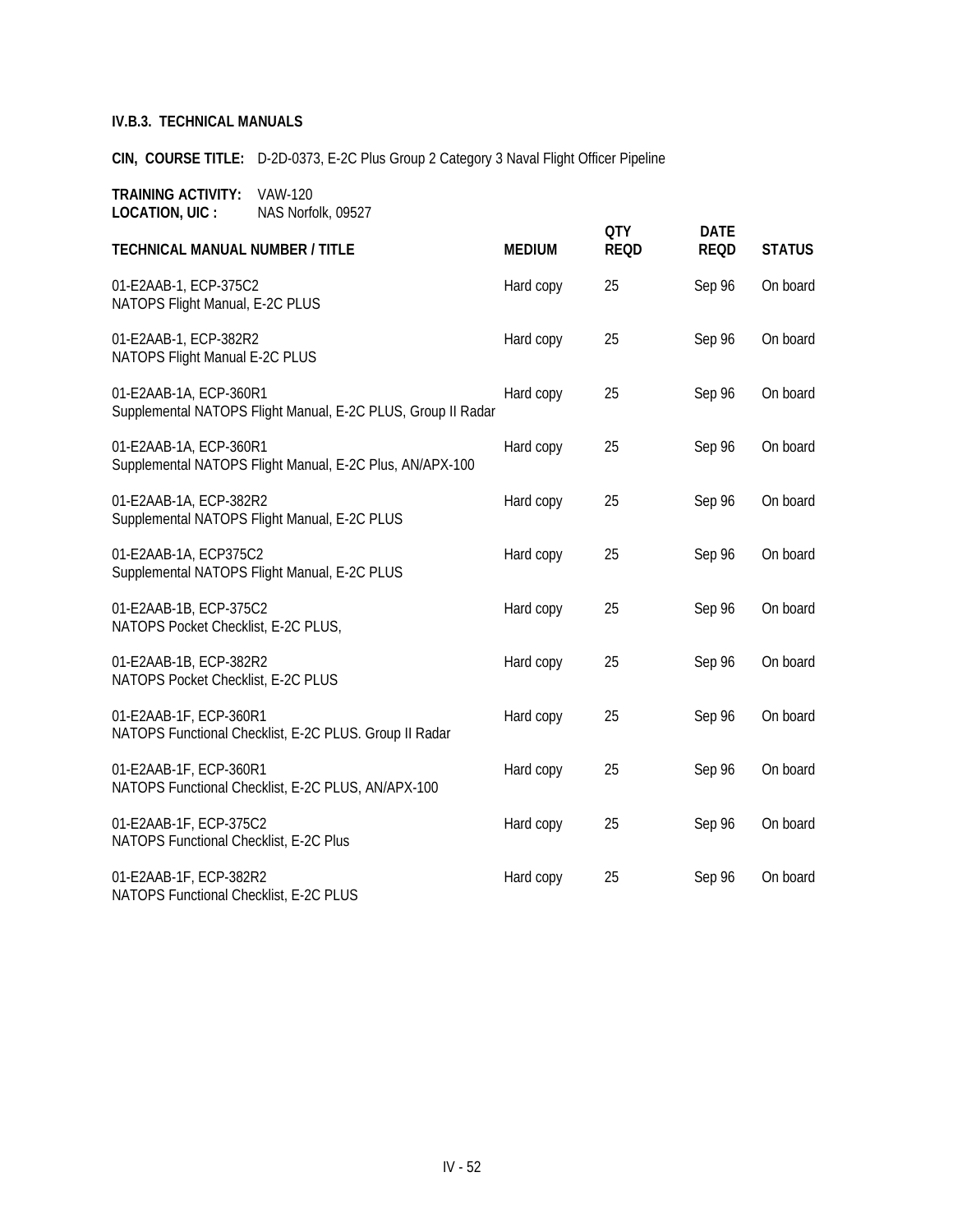**CIN, COURSE TITLE:** D-2D-0374, E-2C Plus Group 2 Category 4 Naval Flight Officer Pipeline

|                                                                                        |               | <b>QTY</b>  | <b>DATE</b> |               |
|----------------------------------------------------------------------------------------|---------------|-------------|-------------|---------------|
| <b>TECHNICAL MANUAL NUMBER / TITLE</b>                                                 | <b>MEDIUM</b> | <b>REQD</b> | <b>REQD</b> | <b>STATUS</b> |
| 01-E2AAB-1, ECP-375C2<br>NATOPS Flight Manual, E-2C PLUS                               | Hard copy     | 25          | Sep 96      | On board      |
| 01-E2AAB-1, ECP-382R2<br>NATOPS Flight Manual E-2C PLUS                                | Hard copy     | 25          | Sep 96      | On board      |
| 01-E2AAB-1A, ECP-360R1<br>Supplemental NATOPS Flight Manual, E-2C Plus, AN/APX-100     | Hard copy     | 25          | Sep 96      | On board      |
| 01-E2AAB-1A, ECP-360R1<br>Supplemental NATOPS Flight Manual, E-2C PLUS, Group II Radar | Hard copy     | 25          | Sep 96      | On board      |
| 01-E2AAB-1A, ECP-382R2<br>Supplemental NATOPS Flight Manual, E-2C PLUS                 | Hard copy     | 25          | Sep 96      | On board      |
| 01-E2AAB-1A, ECP375C2<br>Supplemental NATOPS Flight Manual, E-2C PLUS                  | Hard copy     | 25          | Sep 96      | On board      |
| 01-E2AAB-1B, ECP-375C2<br>NATOPS Pocket Checklist, E-2C PLUS,                          | Hard copy     | 25          | Sep 96      | On board      |
| 01-E2AAB-1B, ECP-382R2<br>NATOPS Pocket Checklist, E-2C PLUS                           | Hard copy     | 25          | Sep 96      | On board      |
| 01-E2AAB-1F, ECP-360R1<br>NATOPS Functional Checklist, E-2C PLUS. Group II Radar       | Hard copy     | 25          | Sep 96      | On board      |
| 01-E2AAB-1F, ECP-360R1<br>NATOPS Functional Checklist, E-2C PLUS, AN/APX-100           | Hard copy     | 25          | Sep 96      | On board      |
| 01-E2AAB-1F, ECP-375C2<br>NATOPS Functional Checklist, E-2C Plus                       | Hard copy     | 25          | Sep 96      | On board      |
| 01-E2AAB-1F, ECP-382R2<br>NATOPS Functional Checklist, E-2C PLUS                       | Hard copy     | 25          | Sep 96      | On board      |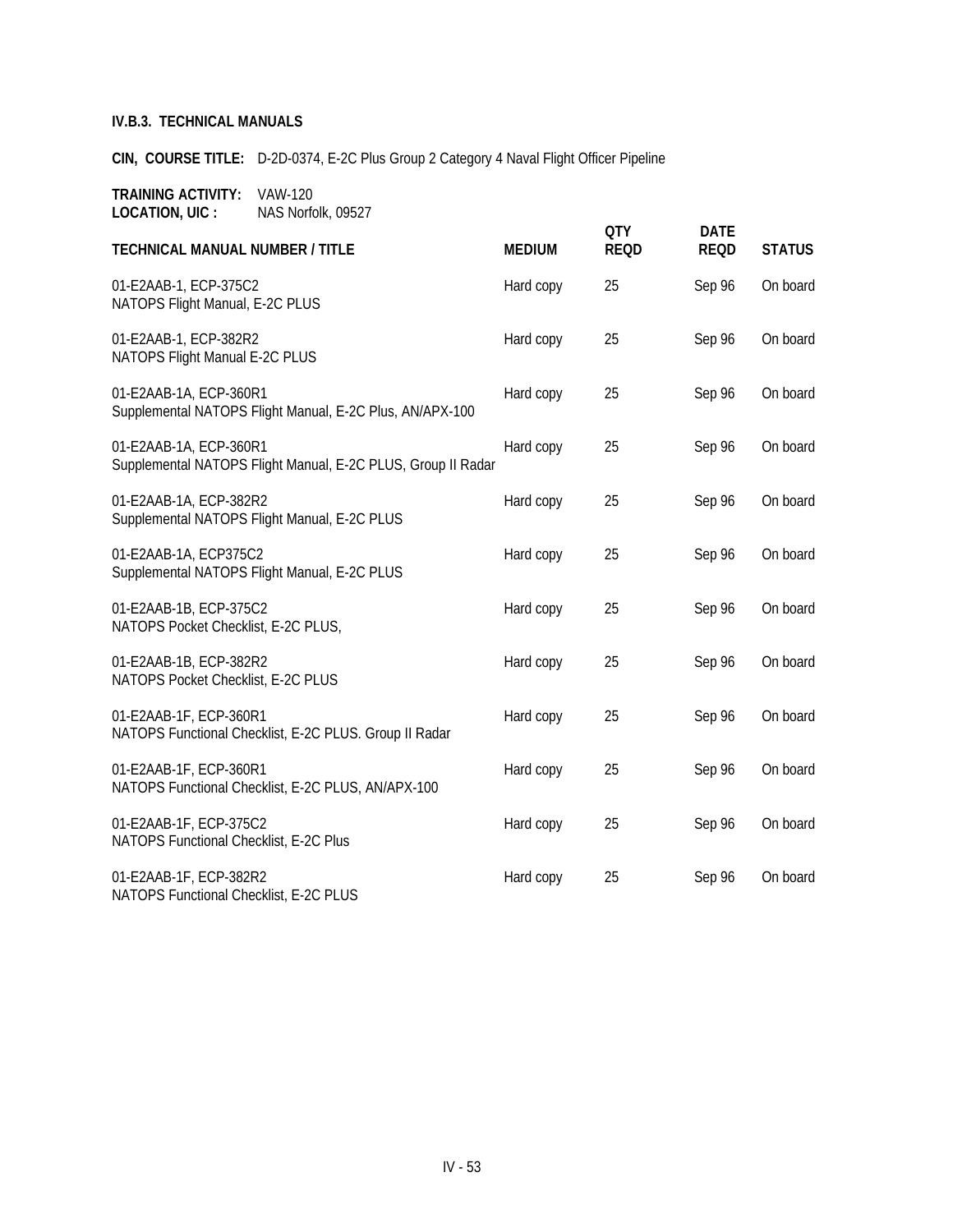**CIN, COURSE TITLE:** C-102-9481, E-2C Advanced AEW Systems Analyst Organizational Maintenance (Track D-102-0321)

| TRAINING ACTIVITY: | MTU 1026                     |
|--------------------|------------------------------|
| LOCATION, UIC :    | NAMTRAGRU DET Norfolk, 66046 |

| <b>TECHNICAL MANUAL NUMBER / TITLE</b>                                                              | <b>MEDIUM</b>     | <b>OTY</b><br><b>REQD</b> | <b>DATE</b><br><b>REQD</b> | <b>STATUS</b> |
|-----------------------------------------------------------------------------------------------------|-------------------|---------------------------|----------------------------|---------------|
| 01-E2AAA-18, ECP-358R1<br>E-2C Electronic Systems Organizational Maintenance,<br>AN/APX-100         | <b>Microfiche</b> | 15                        | Sep 99                     | Pending       |
| 01-E2AAA-2-1, ECP-358R1<br>E-2C General Aircraft Information, Multifunction Control<br>Display Unit | Hard copy         | 15                        | Sep 99                     | Pending       |
| 01-E2AAA-2-1, ECP-358R1<br>E-2C General Aircraft Information, AN/APX-100                            | Hard copy         | 5                         | Sep 99                     | Pending       |
| 01-E2AAA-2-1, ECP-358R1<br>General Aircraft Information, JTIDS                                      | Hard copy         | 15                        | Sep 99                     | Pending       |

**CIN, COURSE TITLE:** C-102-9482, E-2C Group 2 Basic Avionics Organizational Maintenance (Track E-102-0325)

| TRAINING ACTIVITY: | MTU 1025                     |
|--------------------|------------------------------|
| LOCATION, UIC :    | NAMTRAGRU DET Miramar, 66064 |

| <b>TECHNICAL MANUAL NUMBER / TITLE</b>                                                                                                      | <b>MEDIUM</b> | 0TY<br><b>REQD</b> | <b>DATE</b><br><b>REQD</b> | <b>STATUS</b> |
|---------------------------------------------------------------------------------------------------------------------------------------------|---------------|--------------------|----------------------------|---------------|
| 01-E-2AAA-2-17.3, ECP-360R1<br>E-2C Integrated Electronic Systems Testing and<br>Troubleshooting Organizational Maintenance, Group II Radar | Hard copy     | 11                 | Sep 96                     | On board      |
| 01-E2AA-4-2, ECP-358R1<br>E-2C Illustrated Parts Breakdown, Volume 2, AN/APX-100                                                            | Hard copy     | $\overline{2}$     | Sep 96                     | On board      |
| 01-E2AAA-2-1, ECP-358R1<br>E-2C General Aircraft Information, Multifunction Control<br>Display Unit                                         | Hard copy     | 5                  | Sep 96                     | On board      |
| 01-E2AAA-2-1, ECP-358R1<br>E-2C General Aircraft Information, AN/APX-100                                                                    | Hard copy     | 5                  | Sep 96                     | On board      |
| 01-E2AAA-2-1, ECP-360R1<br>E-2C General Aircraft Information, AN/APX-100                                                                    | Hard copy     | 5                  | Sep 96                     | On board      |
| 01-E2AAA-2-1, ECP-360R1<br>General Aircraft Information, Group II Radar                                                                     | Hard copy     | 5                  | Sep 96                     | On board      |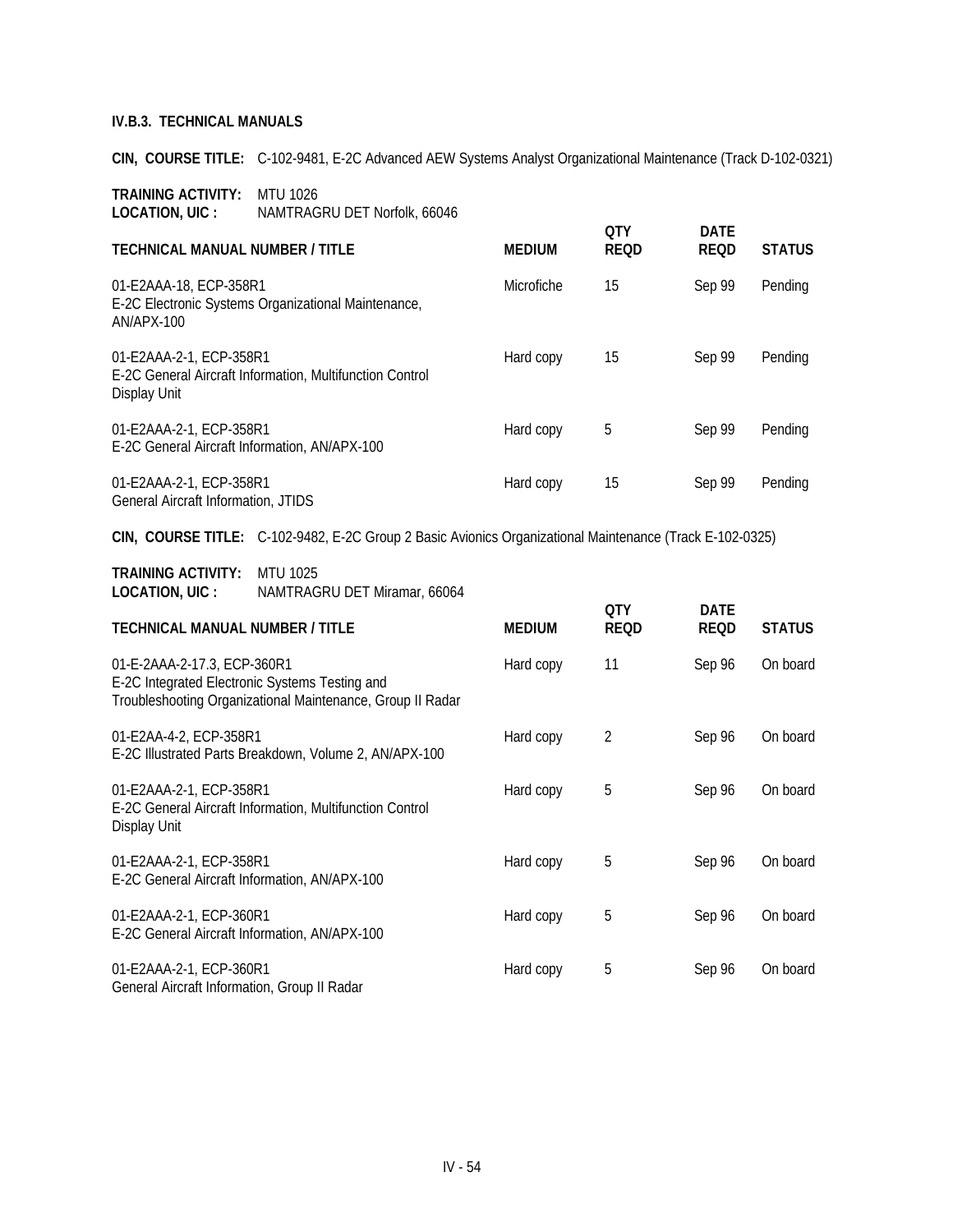| 01-E2AAA-2-15.7, ECP-358R1<br>E-2C Aircraft Organizational Maintenance Integrated Weapons<br>Systems Functional Diagrams, AN/APX-100                           | Hard copy | 21 | Sep 96 | On board |
|----------------------------------------------------------------------------------------------------------------------------------------------------------------|-----------|----|--------|----------|
| 01-E2AAA-2-15.7, ECP-358R1<br>E-2C Aircraft Organizational Maintenance Integrated Weapons<br>Systems Functional Diagram, Multifunction Control Display<br>Unit | Hard copy | 21 | Sep 96 | On board |
| 01-E2AAA-2-15.7, ECP-360R1<br>E2C Aircraft Organizational Maintenance Integrated Weapons<br>Systems Functional Diagrams, Group II Radar                        | Hard copy | 21 | Sep 96 | On board |
| 01-E2AAA-2-15.7, ECP-360R1<br>E-2C Aircraft Organizational Maintenance Integrated Weapons<br>Systems Functional Diagrams, Group II Radar                       | Hard copy | 21 | Sep 96 | On board |
| 01-E2AAA-2-15.8, ECP-358R1<br>E-2C Aircraft Organizational Maintenance Integrated Weapons<br>Systems Functional Diagrams, AN/APX-100                           | Hard copy | 20 | Sep 96 | On board |
| 01-E2AAA-2-15.8, ECP-358R1<br>E-2C Aircraft Organizational Maintenance Integrated Weapons<br>Systems Functional Diagram, Multifunction Control Display<br>Unit | Hard copy | 8  | Sep 96 | On board |
| 01-E2AAA-2-15.8, ECp-360R1<br>E-2C Aircraft Organizational Maintenance Integrated Weapons<br>Systems Functional Diagrams, AN/APX-100                           | Hard copy | 20 | Sep 96 | On board |
| 01-E2AAA-2-15.9, ECP-358R1<br>E-2C Aircraft Organizational Maintenance Integrated Weapons<br>Systems Functional Diagrams, AN/APX-100                           | Hard copy | 10 | Sep 96 | On board |
| 01-E2AAA-2-15.9, ECP-360R1<br>E-2C Aircraft Organizational Maintenance Integrated Weapons<br>Systems Functional Diagrams, AN/APX-100                           | Hard copy | 10 | Sep 96 | On board |
| 01-E2AAA-2-15.9, ECP-360R1<br>E-2C Aircraft Organizational Maintenance Integrated Weapons<br>Systems Functional Diagrams, Group II Radar                       | Hard copy | 10 | Sep 96 | On board |
| 01-E2AAA-2-15.9, ECP-360R1<br>E-2C Aircraft Organizational Maintenance Integrated Weapons<br>Systems Functional Diagrams, Group II Radar                       | Hard copy | 20 | Sep 96 | On board |
| 01-E2AAA-2-16.1, ECP-358R1<br>E-2C Aircraft Integrated Electronic Weapon Systems Theory                                                                        | Hard copy | 12 | Sep 96 | On board |

Organizational Maintenance, AN/APX-100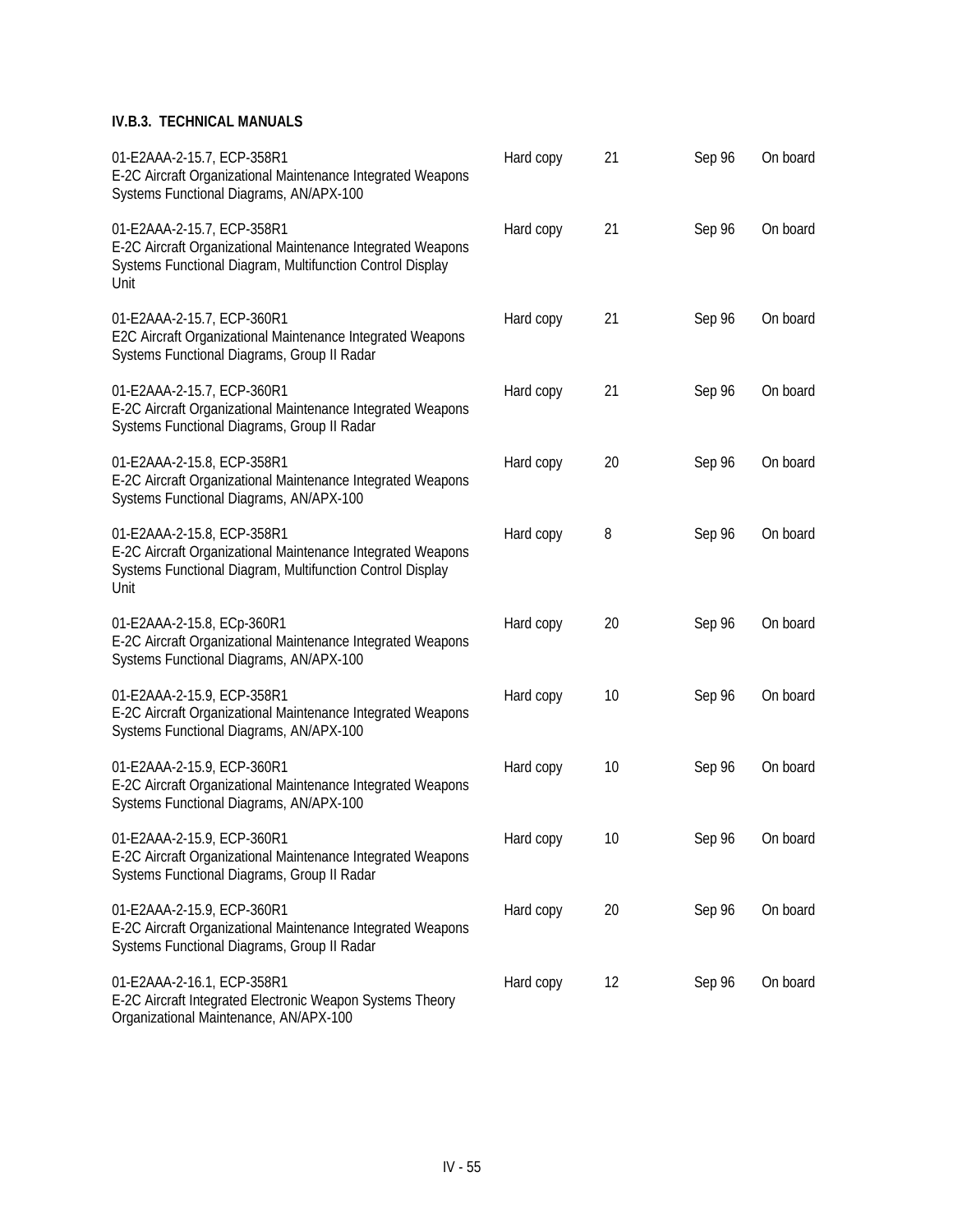| 01-E2AAA-2-16.1, ECP-360R1<br>E-2C Aircraft Integrated Electronic Weapon Systems Theory<br>Organizational Maintenance, Group II Radar                             | Hard copy | 12 | Sep 96 | On board |
|-------------------------------------------------------------------------------------------------------------------------------------------------------------------|-----------|----|--------|----------|
| 01-E2AAA-2-16.1, ECP-360R1<br>E-2C Aircraft Integrated Electronic Weapon Systems Theory<br>Organizational Maintenance. AN/APX-100                                 | Hard copy | 12 | Sep 96 | On board |
| 01-E2AAA-2-16.1, ECP-368R1<br>E2C Aircraft Integrated Electronic Weapon Systems Theory<br>Organizational Maintenance                                              | Hard copy | 11 | Sep 96 | On board |
| 01-E2AAA-2-16.3, ECP-358R1<br>E-2C Aircraft Integrated Electronic Weapon Systems Theory<br>Organizational Maintenance, Multifunction Control Display<br>Unit      | Hard copy | 18 | Sep 96 | On board |
| 01-E2AAA-2-16.4, ECP-360R1<br>E-2C Aircraft Integrated Electronic Weapon Systems Theory<br>Organizational Maintenance, Group II Radar                             | Hard copy | 12 | Sep 96 | On board |
| 01-E2AAA-2-16.4, ECP-360R1<br>E-2C Aircraft Integrated Electronic Weapon Systems Theory<br>Organizational Maintenance, AN/APX-100                                 | Hard copy | 12 | Sep 96 | On board |
| 01-E2AAA-2-16.5, ECP-358R1<br>E-2C Aircraft Integrated Electronic Weapon Systems Theory<br>Organizational Maintenance, Multifunctional Control Display<br>Unit    | Hard copy | 21 | Sep 96 | On board |
| 01-E2AAA-2-16.5, ECP-360R1<br>E-2C Aircraft Integrated Electronic Weapon Systems Theory<br>Organizational Maintenance, Group II Radar                             | Hard copy | 21 | Sep 96 | On board |
| 01-E2AAA-2-16.5, ECP-360R1<br>E-2C Aircraft Integrated Electronic Weapon Systems Theory<br>Organizational Maintenance. AN/APX-100                                 | Hard copy | 21 | Sep 96 | On board |
| 01-E2AAA-2-17.1, ECP-358R1<br>E-2C Integrated Electronic Systems Testing and<br>Troubleshooting Organizational Maintenance, AN/APX-100                            | Hard copy | 9  | Sep 96 | On board |
| 01-E2AAA-2-17.1, ECP-358R1<br>E-2C Integrated Electronic Systems Testing and<br>Troubleshooting Organizational Maintenance, Multifunction<br>Control Display Unit | Hard copy | 9  | Sep 96 | On board |
| 01-E2AAA-2-17.1, ECP-360R1<br>E-2C Integrated Electronic Systems Testing and                                                                                      | Hard copy | 9  | Sep 96 | On board |

Troubleshooting Organizational Maintenance, AN/APX-100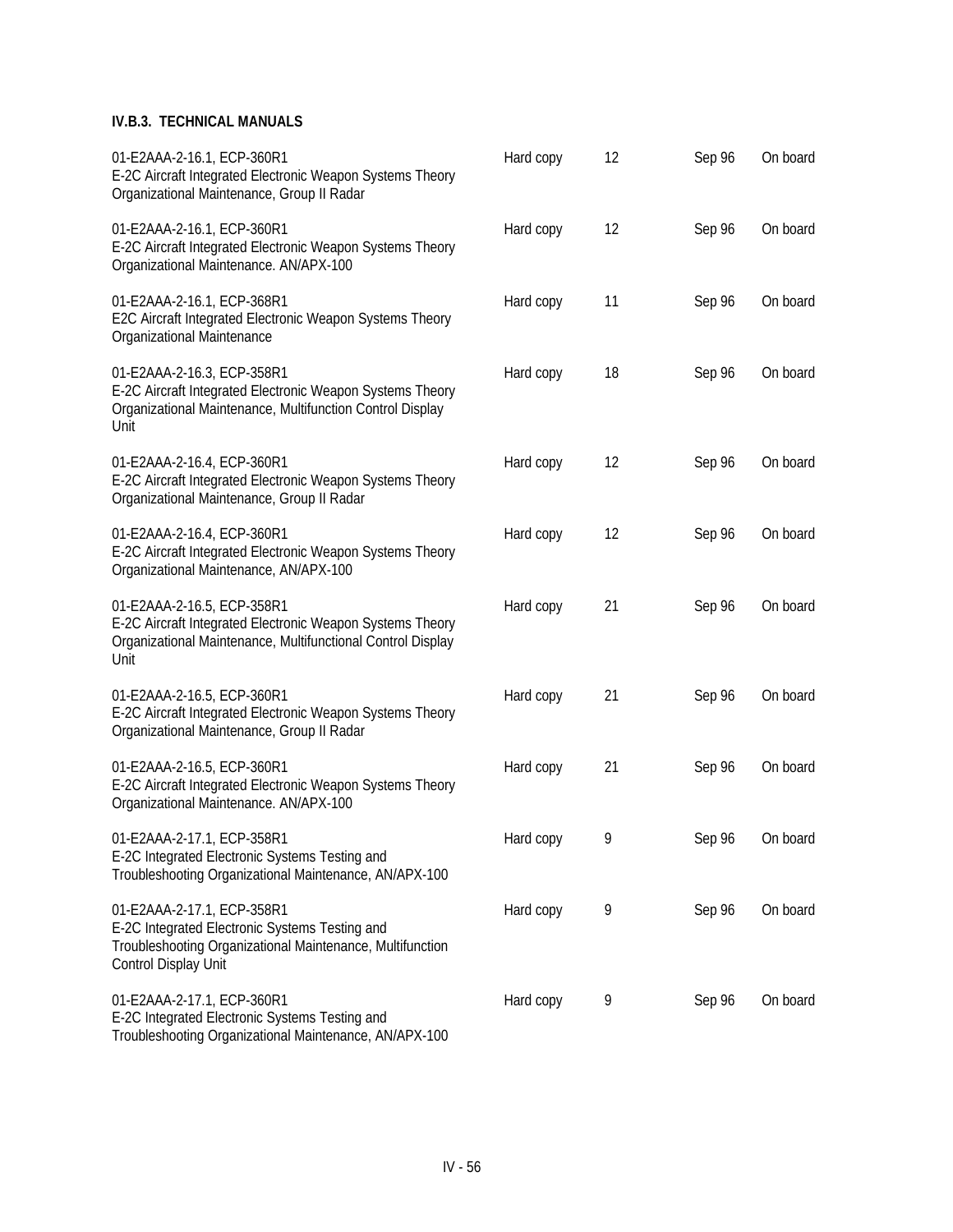| 01-E2AAA-2-17.1, ECP-360R1<br>E-2C Integrated Electronic Systems Testing and<br>Troubleshooting Organizational Maintenance, Group II Radar  | Hard copy | 9  | Sep 96 | On board |
|---------------------------------------------------------------------------------------------------------------------------------------------|-----------|----|--------|----------|
| 01-E2AAA-2-17.3, ECP-358R1<br>E-2C Integrated Electronic Systems Testing and<br>Troubleshooting Organizational Maintenance                  | Hard copy | 11 | Sep 96 | On board |
| 01-E2AAA-2-17.6, ECP-360R1<br>E-2C Integrated Electronics Systems Testing and<br>Troubleshooting Organizational Maintenance, Group II Radar | Hard copy | 9  | Sep 96 | On board |
| 01-E2AAA-2-18, ECP-358R1<br>E-2C Electronic Systems Organizational Maintenance,<br>AN/APX-100                                               | Hard copy | 8  | Sep 96 | On board |
| 01-E2AAA-2-18, ECP-358R1<br>E-2C Electronic Systems Organizational<br>Maintenance, Multifunction Control Display Unit                       | Hard copy | 8  | Sep 96 | On board |
| 01-E2AAA-2-18, ECP-360R1<br>E-2C Electronic Systems Organizational Maintenance,<br>AN/APX-100                                               | Hard copy | 8  | Sep 96 | On board |
| 01-E2AAA-2-18, ECP-360R1<br>E-2C Electronic Systems Organizational Maintenance, Group II<br>Radar                                           | Hard copy | 8  | Sep 96 | On board |
| 01-E2AAA-2-18, ECP-368R1<br>E-2C Electronic Systems Organizational Maintenance                                                              | Hard copy | 11 | Sep 96 | On board |
| 01-E2AAA-2-2, ECP-358R1<br>E-2C Aircraft Electromechanical Systems Theory<br>Organizational Maintenance, AN/APX-100                         | Hard copy | 7  | Sep 96 | On board |
| 01-E2AAA-2-2, ECP-360R1<br>E-2C Aircraft Electromechanical Systems Theory<br>Organizational Maintenance, AN/APX-100                         | Hard copy | 7  | Sep 96 | On board |
| 01-E2AAA-2-2, ECP360R1<br>E-2C Aircraft Electromechanical Systems Theory<br>Organizational Maintenance, Group II Radar                      | Hard copy | 7  | Sep 96 | On board |
| 01-E2AAA-2-4, ECP-358R1<br>E-2C Electrical Power Systems and Lighting Systems<br>Organizational Maintenance, AN/APX-100                     | Hard copy | 11 | Sep 96 | On board |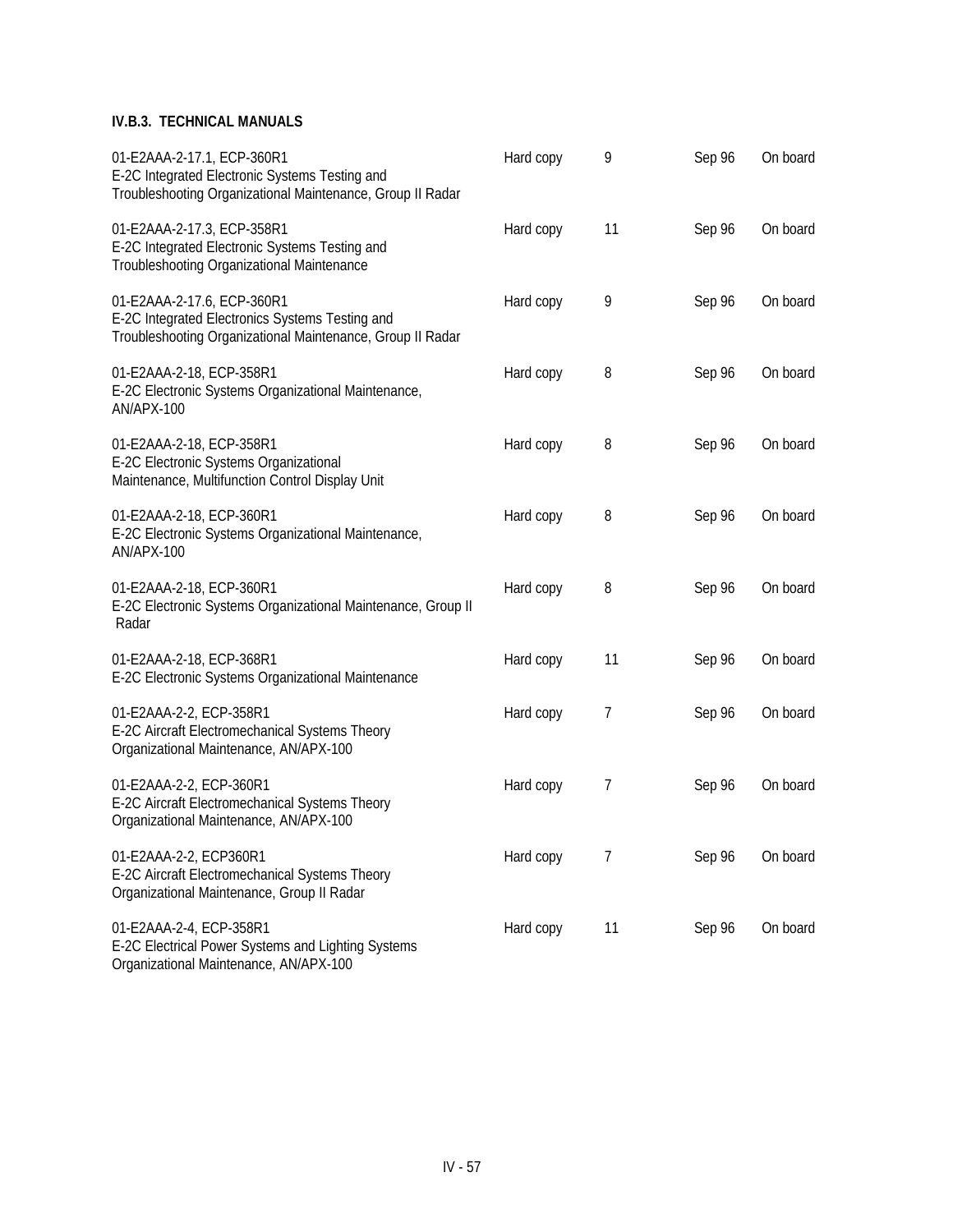| 01-E2AAA-2-4, ECP-360R1<br>E-2C Aircraft Electrical Power Systems and Lighting Systems<br>Organizational Maintenance, AN/APX-100 | Hard copy | 11             | Sep 96 | On board |
|----------------------------------------------------------------------------------------------------------------------------------|-----------|----------------|--------|----------|
| 01-E2AAA-4-1, ECP-358R1<br>E-2C Illustrated Parts Breakdown, Volume 1, AN/APX-100                                                | Hard copy | 2              | Sep 96 | On board |
| 01-E2AAA-4-1, ECP-358R1<br>E-2C Illustrated Parts Breakdown, Volume 1, Multifunction<br>Control Display Unit                     | Hard copy | 2              | Sep 96 | On board |
| 01-E2AAA-4-1, ECP-360R1<br>E-2C Illustrated Parts Breakdown Volume 1, Group II Radar                                             | Hard copy | 2              | Sep 96 | On board |
| 01-E2AAA-4-1, ECP-368R1<br>E-2C Illustrated Parts Breakdown, Volume 1                                                            | Hard copy | 6              | Sep 96 | On board |
| 01-E2AAA-4-2, ECP-358R1<br>E-2C Illustrated Parts Breakdown, Volume 2, Multifunction<br>Control Display Unit                     | Hard copy | $\overline{2}$ | Sep 96 | On board |
| 01-E2AAA-4-2, ECP-360R1<br>E-2C Illustrated Parts Breakdown, Volume 2, Group II Radar                                            | Hard copy | $\overline{2}$ | Sep 96 | On board |
| 01E2AAA-2-17.5, ECP-360R1<br>E-C integrated Electronic Systems Testing and<br>Troubleshooting Organizational Maintenance         | Hard copy | 10             | Sep 96 | On board |

**CIN, COURSE TITLE:** C-102-9480, E-2C Basic AEW Systems Analyst Organizational Maintenance (Track D-102-0327)

**TRAINING ACTIVITY:** MTU 1026 **LOCATION, UIC :** NAMTRAGRU DET Norfolk, 66046

| LUUI IIUI UIU .                                                                                     |                   | 0TY         | <b>DATE</b> |               |
|-----------------------------------------------------------------------------------------------------|-------------------|-------------|-------------|---------------|
| <b>TECHNICAL MANUAL NUMBER / TITLE</b>                                                              | <b>MEDIUM</b>     | <b>REQD</b> | <b>REQD</b> | <b>STATUS</b> |
| 01-E2AAA-18, ECP-358R1<br>E-2C Electronic Systems Organizational Maintenance,<br>AN/APX-100         | <b>Microfiche</b> | 15          | Sep 99      | Pending       |
| 01-E2AAA-2-1, ECP-358R1<br>E-2C General Aircraft Information, AN/APX-100                            | Hard copy         | 5           | Sep 99      | Pending       |
| 01-E2AAA-2-1, ECP-358R1<br>E-2C General Aircraft Information, Multifunction Control<br>Display Unit | Hard copy         | 15          | Sep 99      | Pending       |
| 01-E2AAA-2-1, ECP-358R1<br>General Aircraft Information, JTIDS                                      | Hard copy         | 15          | Sep 99      | Pending       |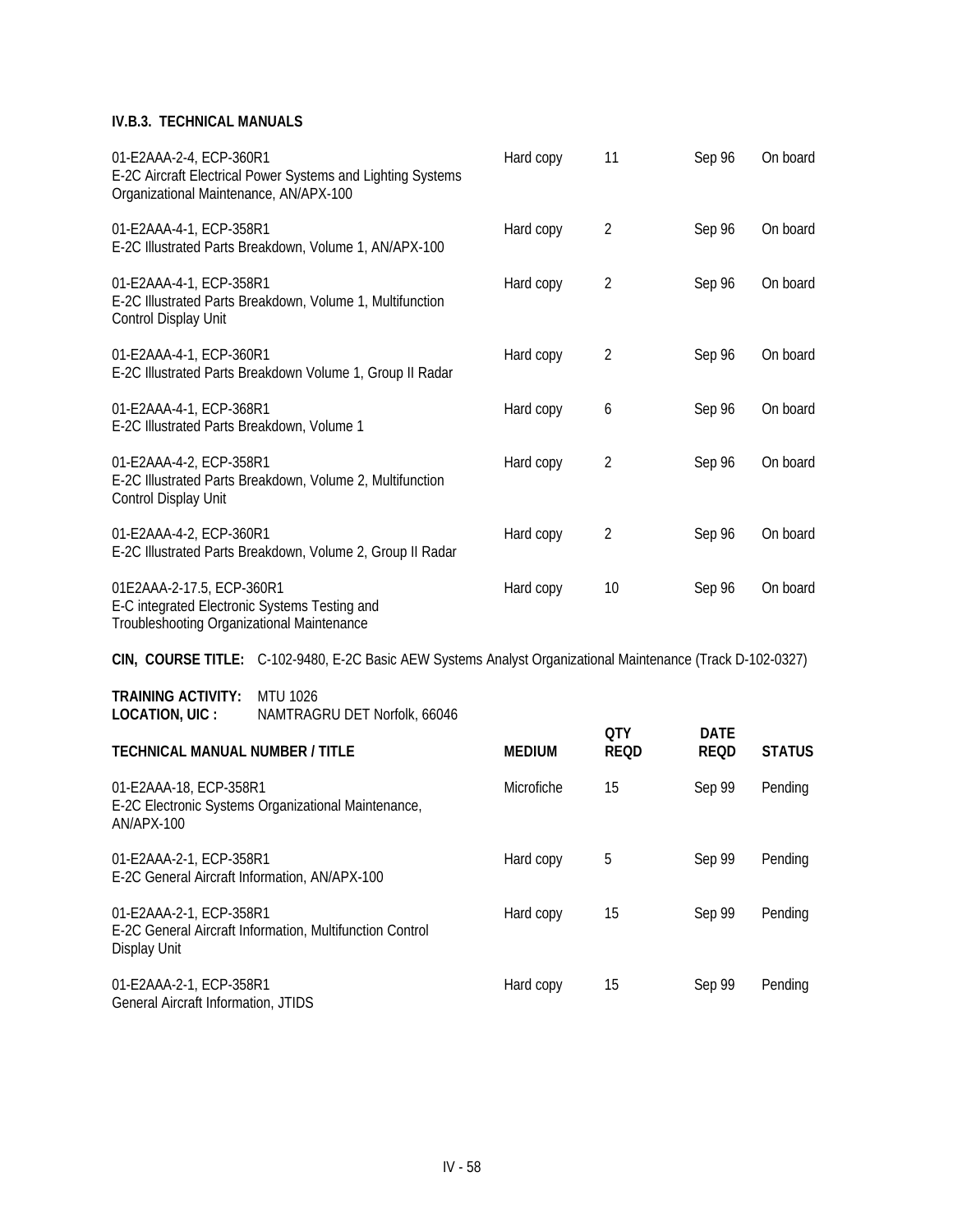**CIN, COURSE TITLE:** C-102-9478, E-2C Group 2 Basic Avionics (Initial) Organizational Maintenance (Track E-102-0328) **TRAINING ACTIVITY:** MTU 1025 **LOCATION, UIC :** NAMTRAGRU DET Miramar, 66064

| <b>TECHNICAL MANUAL NUMBER / TITLE</b>                                                                                                                         | <b>MEDIUM</b> | <b>QTY</b><br><b>REQD</b> | <b>DATE</b><br><b>REQD</b> | <b>STATUS</b> |
|----------------------------------------------------------------------------------------------------------------------------------------------------------------|---------------|---------------------------|----------------------------|---------------|
| 01-E-2AAA-2-17.3, ECP-360R1<br>E-2C Integrated Electronic Systems Testing and<br>Troubleshooting Organizational Maintenance, Group II Radar                    | Hard copy     | 11                        | Sep 96                     | On board      |
| 01-E2AA-4-2, ECP-358R1<br>E-2C Illustrated Parts Breakdown, Volume 2, AN/APX-100                                                                               | Hard copy     | $\overline{2}$            | Sep 96                     | On board      |
| 01-E2AAA-2-1, ECP-358R1<br>E-2C General Aircraft Information, AN/APX-100                                                                                       | Hard copy     | 5                         | Sep 96                     | On board      |
| 01-E2AAA-2-1, ECP-358R1<br>E-2C General Aircraft Information, Multifunction Control<br>Display Unit                                                            | Hard copy     | 5                         | Sep 96                     | On board      |
| 01-E2AAA-2-1, ECP-360R1<br>E-2C General Aircraft Information, AN/APX-100                                                                                       | Hard copy     | 5                         | Sep 96                     | On board      |
| 01-E2AAA-2-1, ECP-360R1<br>General Aircraft Information, Group II Radar                                                                                        | Hard copy     | 5                         | Sep 96                     | On board      |
| 01-E2AAA-2-15.7, ECP-358R1<br>E-2C Aircraft Organizational Maintenance Integrated Weapons<br>Systems Functional Diagram, Multifunction Control Display<br>Unit | Hard copy     | 21                        | Sep 96                     | On board      |
| 01-E2AAA-2-15.7, ECP-358R1<br>E-2C Aircraft Organizational Maintenance Integrated Weapons<br>Systems Functional Diagrams, AN/APX-100                           | Hard copy     | 21                        | Sep 96                     | On board      |
| 01-E2AAA-2-15.7, ECP-360R1<br>E-2C Aircraft Organizational Maintenance Integrated Weapons<br>Systems Functional Diagrams, Group II Radar                       | Hard copy     | 21                        | Sep 96                     | On board      |
| 01-E2AAA-2-15.7, ECP-360R1<br>E2C Aircraft Organizational Maintenance Integrated Weapons<br>Systems Functional Diagrams, Group II Radar                        | Hard copy     | 21                        | Sep 96                     | On board      |
| 01-E2AAA-2-15.8, ECP-358R1<br>E-2C Aircraft Organizational Maintenance Integrated Weapons<br>Systems Functional Diagram, Multifunction Control Display Unit    | Hard copy     | 8                         | Sep 96                     | On board      |
| 01-E2AAA-2-15.8, ECP-358R1<br>E-2C Aircraft Organizational Maintenance Integrated Weapons                                                                      | Hard copy     | 20                        | Sep 96                     | On board      |

Systems Functional Diagrams, AN/APX-100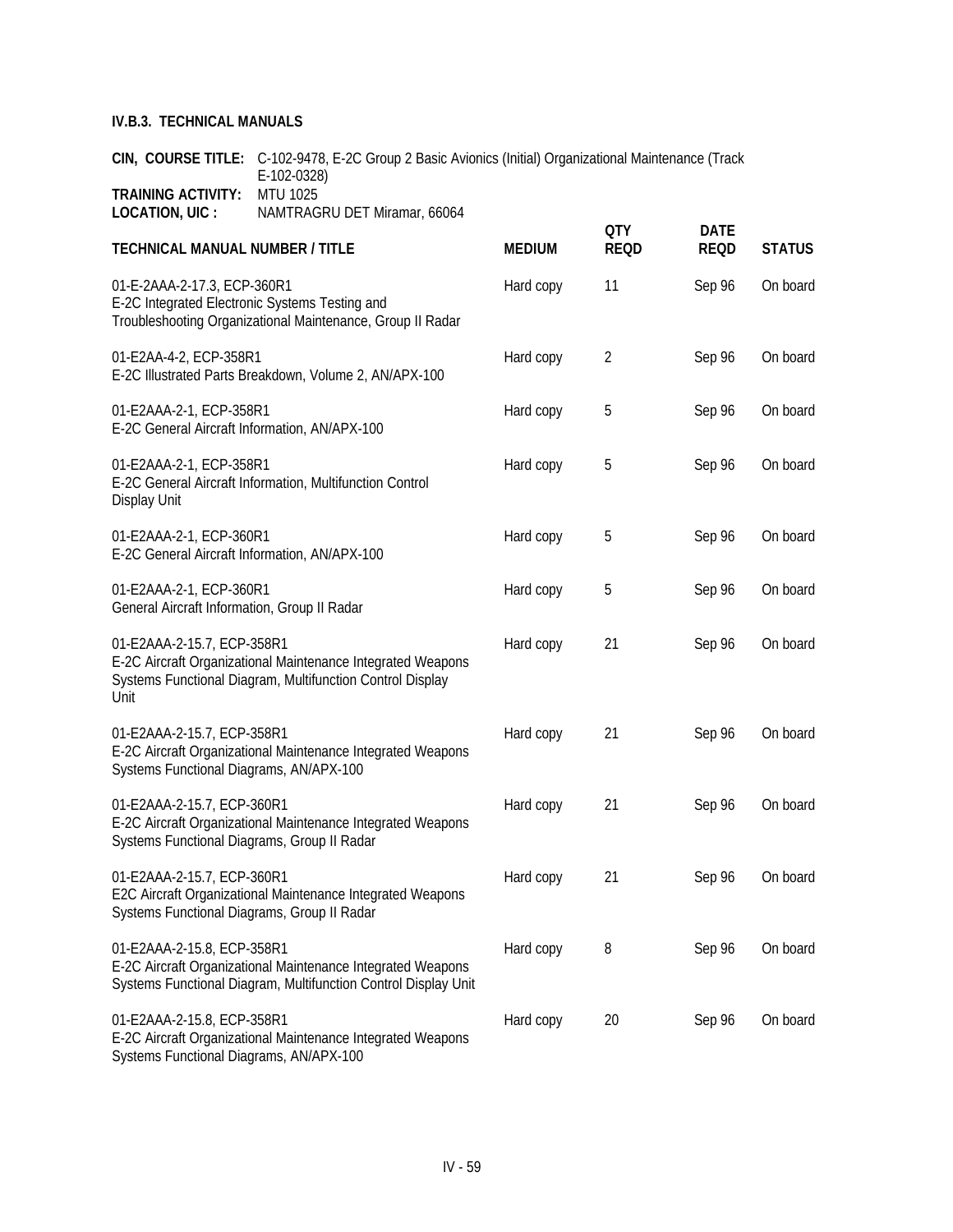| 01-E2AAA-2-15.8, ECp-360R1<br>E-2C Aircraft Organizational Maintenance Integrated Weapons<br>Systems Functional Diagrams, AN/APX-100                         | Hard copy | 20 | Sep 96 | On board |
|--------------------------------------------------------------------------------------------------------------------------------------------------------------|-----------|----|--------|----------|
| 01-E2AAA-2-15.9, ECP-358R1<br>E-2C Aircraft Organizational Maintenance Integrated Weapons<br>Systems Functional Diagrams, AN/APX-100                         | Hard copy | 10 | Sep 96 | On board |
| 01-E2AAA-2-15.9, ECP-360R1<br>E-2C Aircraft Organizational Maintenance Integrated Weapons<br>Systems Functional Diagrams, Group II Radar                     | Hard copy | 10 | Sep 96 | On board |
| 01-E2AAA-2-15.9, ECP-360R1<br>E-2C Aircraft Organizational Maintenance Integrated Weapons<br>Systems Functional Diagrams, AN/APX-100                         | Hard copy | 10 | Sep 96 | On board |
| 01-E2AAA-2-15.9, ECP-360R1<br>E-2C Aircraft Organizational Maintenance Integrated Weapons<br>Systems Functional Diagrams, Group II Radar                     | Hard copy | 20 | Sep 96 | On board |
| 01-E2AAA-2-16.1, ECP-358R1<br>E-2C Aircraft Integrated Electronic Weapon Systems Theory<br>Organizational Maintenance, AN/APX-100                            | Hard copy | 12 | Sep 96 | On board |
| 01-E2AAA-2-16.1, ECP-360R1<br>E-2C Aircraft Integrated Electronic Weapon Systems Theory<br>Organizational Maintenance. AN/APX-100                            | Hard copy | 12 | Sep 96 | On board |
| 01-E2AAA-2-16.1, ECP-360R1<br>E-2C Aircraft Integrated Electronic Weapon Systems Theory<br>Organizational Maintenance, Group II Radar                        | Hard copy | 12 | Sep 96 | On board |
| 01-E2AAA-2-16.1, ECP-368R1<br>E2C Aircraft Integrated Electronic Weapon Systems Theory<br>Organizational Maintenance                                         | Hard copy | 11 | Sep 96 | On board |
| 01-E2AAA-2-16.3, ECP-358R1<br>E-2C Aircraft Integrated Electronic Weapon Systems Theory<br>Organizational Maintenance, Multifunction Control Display<br>Unit | Hard copy | 18 | Sep 96 | On board |
| 01-E2AAA-2-16.4, ECP-360R1<br>E-2C Aircraft Integrated Electronic Weapon Systems Theory<br>Organizational Maintenance, Group II Radar                        | Hard copy | 12 | Sep 96 | On board |
| 01-E2AAA-2-16.4, ECP-360R1<br>E-2C Aircraft Integrated Electronic Weapon Systems Theory                                                                      | Hard copy | 12 | Sep 96 | On board |

Organizational Maintenance, AN/APX-100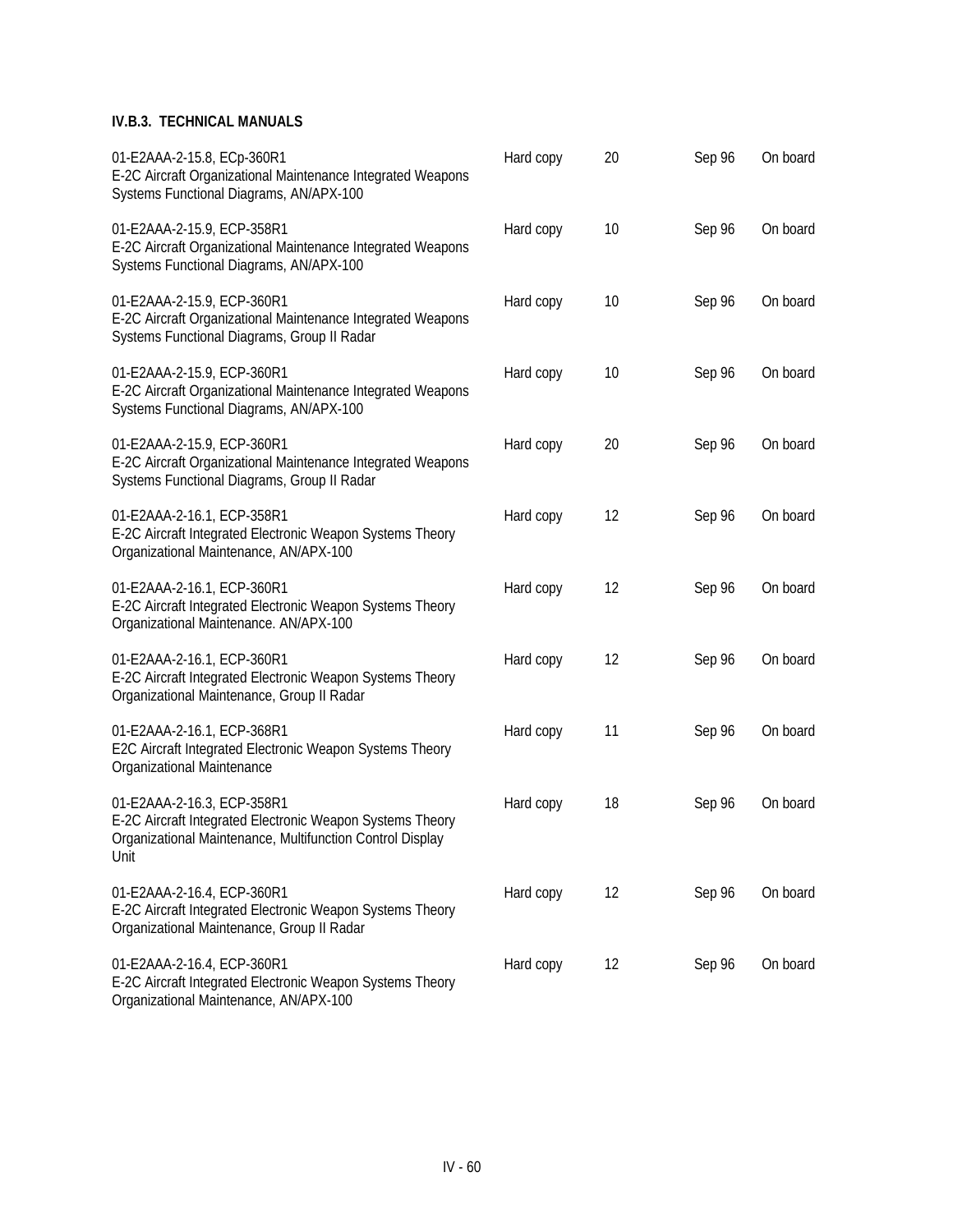| 01-E2AAA-2-16.5, ECP-358R1<br>E-2C Aircraft Integrated Electronic Weapon Systems Theory<br>Organizational Maintenance, Multifunctional Control Display<br>Unit    | Hard copy | 21 | Sep 96 | On board |
|-------------------------------------------------------------------------------------------------------------------------------------------------------------------|-----------|----|--------|----------|
| 01-E2AAA-2-16.5, ECP-360R1<br>E-2C Aircraft Integrated Electronic Weapon Systems Theory<br>Organizational Maintenance. AN/APX-100                                 | Hard copy | 21 | Sep 96 | On board |
| 01-E2AAA-2-16.5, ECP-360R1<br>E-2C Aircraft Integrated Electronic Weapon Systems Theory<br>Organizational Maintenance, Group II Radar                             | Hard copy | 21 | Sep 96 | On board |
| 01-E2AAA-2-17.1, ECP-358R1<br>E-2C Integrated Electronic Systems Testing and<br>Troubleshooting Organizational Maintenance, AN/APX-100                            | Hard copy | 9  | Sep 96 | On board |
| 01-E2AAA-2-17.1, ECP-358R1<br>E-2C Integrated Electronic Systems Testing and<br>Troubleshooting Organizational Maintenance, Multifunction<br>Control Display Unit | Hard copy | 9  | Sep 96 | On board |
| 01-E2AAA-2-17.1, ECP-360R1<br>E-2C Integrated Electronic Systems Testing and<br>Troubleshooting Organizational Maintenance, AN/APX-100                            | Hard copy | 9  | Sep 96 | On board |
| 01-E2AAA-2-17.1, ECP-360R1<br>E-2C Integrated Electronic Systems Testing and<br>Troubleshooting Organizational Maintenance, Group II Radar                        | Hard copy | 9  | Sep 96 | On board |
| 01-E2AAA-2-17.1, ECP-371<br>E-2C Integrated Electronic Systems Testing and<br>Troubleshooting Organizational Maintenance                                          | Hard copy | 11 | Sep 96 | On board |
| 01-E2AAA-2-17.3, ECP-358R1<br>E-2C Integrated Electronic Systems Testing and<br>Troubleshooting Organizational Maintenance                                        | Hard copy | 11 | Sep 96 | On board |
| 01-E2AAA-2-17.6, ECP-360R1<br>E-2C Integrated Electronics Systems Testing and<br>Troubleshooting Organizational Maintenance, Group II Radar                       | Hard copy | 9  | Sep 96 | On board |
| 01-E2AAA-2-18, ECP-358R1<br>E-2C Electronic Systems Organizational Maintenance,<br>AN/APX-100                                                                     | Hard copy | 8  | Sep 96 | On board |
| 01-E2AAA-2-18, ECP-358R1<br>E-2C Electronic Systems Organizational<br>Maintenance, Multifunction Control Display Unit                                             | Hard copy | 8  | Sep 96 | On board |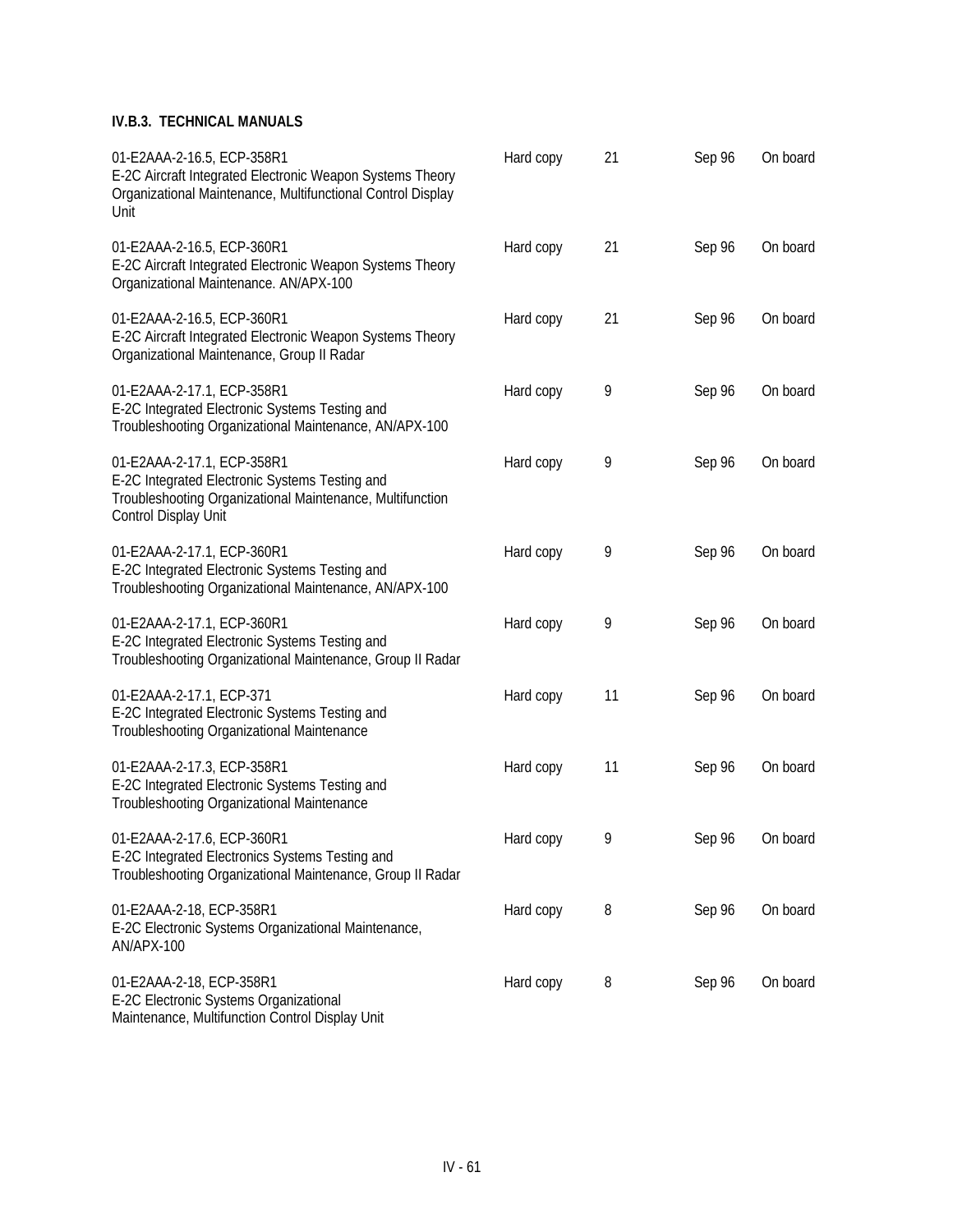| 01-E2AAA-2-18, ECP-360R1<br>E-2C Electronic Systems Organizational Maintenance,<br>AN/APX-100                                    | Hard copy | 8              | Sep 96 | On board |
|----------------------------------------------------------------------------------------------------------------------------------|-----------|----------------|--------|----------|
| 01-E2AAA-2-18, ECP-360R1<br>E-2C Electronic Systems Organizational Maintenance, Group II<br>Radar                                | Hard copy | 8              | Sep 96 | On board |
| 01-E2AAA-2-18, ECP-368R1<br>E-2C Electronic Systems Organizational Maintenance                                                   | Hard copy | 11             | Sep 96 | On board |
| 01-E2AAA-2-18, ECP-371<br>E-2C Electronic Systems Organizational Maintenance                                                     | Hard copy | 11             | Sep 96 | On board |
| 01-E2AAA-2-2, ECP-358R1<br>E-2C Aircraft Electromechanical Systems Theory<br>Organizational Maintenance, AN/APX-100              | Hard copy | 7              | Sep 96 | On board |
| 01-E2AAA-2-2, ECP-360R1<br>E-2C Aircraft Electromechanical Systems Theory<br>Organizational Maintenance, AN/APX-100              | Hard copy | 7              | Sep 96 | On board |
| 01-E2AAA-2-2, ECP360R1<br>E-2C Aircraft Electromechanical Systems Theory<br>Organizational Maintenance, Group II Radar           | Hard copy | 7              | Sep 96 | On board |
| 01-E2AAA-2-4, ECP-358R1<br>E-2C Electrical Power Systems and Lighting Systems<br>Organizational Maintenance, AN/APX-100          | Hard copy | 11             | Sep 96 | On board |
| 01-E2AAA-2-4, ECP-360R1<br>E-2C Aircraft Electrical Power Systems and Lighting Systems<br>Organizational Maintenance, AN/APX-100 | Hard copy | 11             | Sep 96 | On board |
| 01-E2AAA-4-1, ECP-358R1<br>E-2C Illustrated Parts Breakdown, Volume 1, Multifunction<br>Control Display Unit                     | Hard copy | $\overline{2}$ | Sep 96 | On board |
| 01-E2AAA-4-1, ECP-358R1<br>E-2C Illustrated Parts Breakdown, Volume 1, AN/APX-100                                                | Hard copy | 2              | Sep 96 | On board |
| 01-E2AAA-4-1, ECP-360R1<br>E-2C Illustrated Parts Breakdown Volume 1, Group II Radar                                             | Hard copy | $\overline{2}$ | Sep 96 | On board |
| 01-E2AAA-4-1, ECP-368R1<br>E-2C Illustrated Parts Breakdown, Volume 1                                                            | Hard copy | 6              | Sep 96 | On board |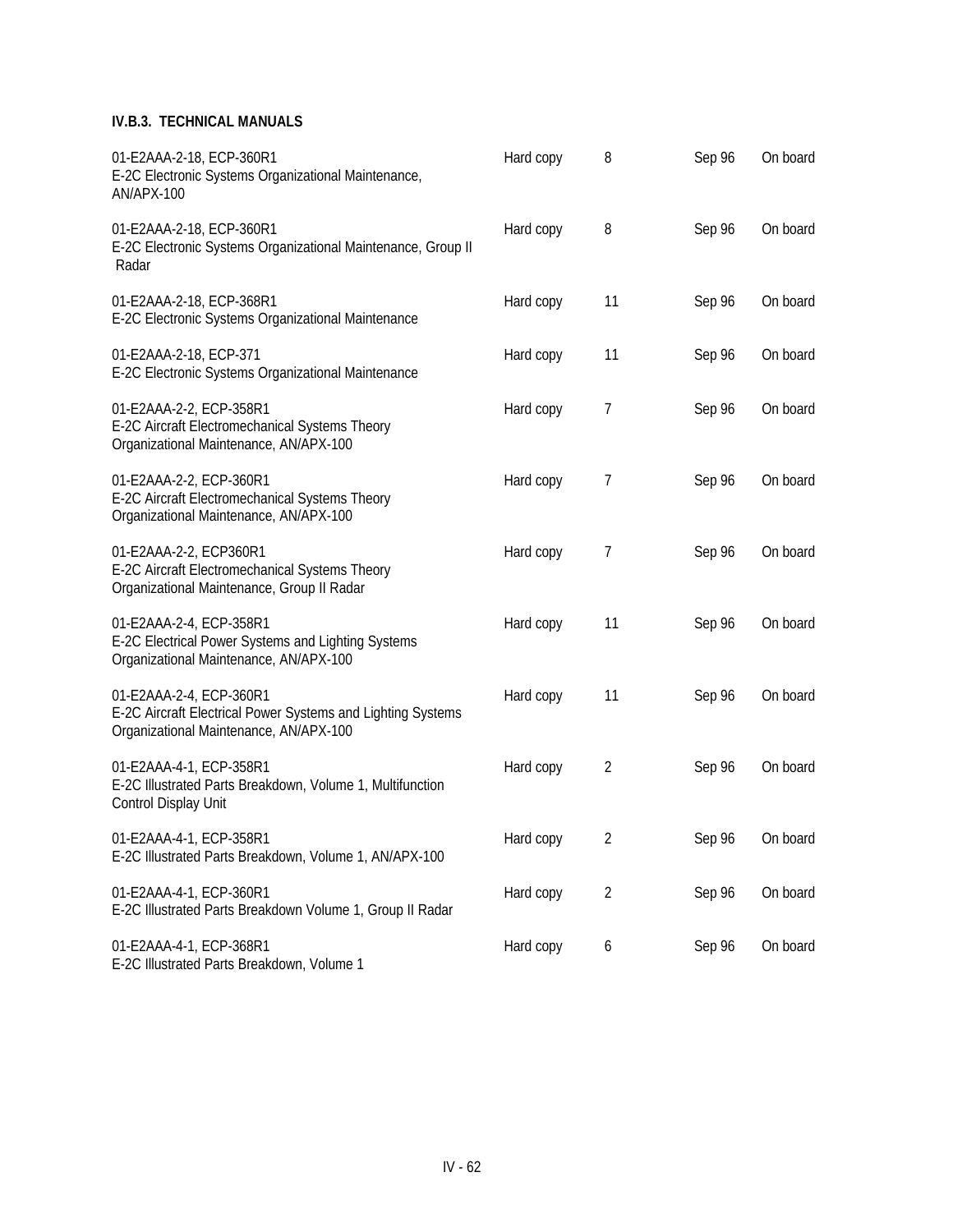| 01-E2AAA-4-1, ECP-371<br>E-2C Illustrated Parts Breakdown, Volume 1                                                      | Hard copy | 6  | Sep 96 | On board |
|--------------------------------------------------------------------------------------------------------------------------|-----------|----|--------|----------|
| 01-E2AAA-4-2, ECP-358R1<br>E-2C Illustrated Parts Breakdown, Volume 2, Multifunction<br>Control Display Unit             | Hard copy | 2  | Sep 96 | On board |
| 01-E2AAA-4-2, ECP-360R1<br>E-2C Illustrated Parts Breakdown, Volume 2, Group II Radar                                    | Hard copy | 2  | Sep 96 | On board |
| 01-E2AAA-4-2, ECP-371<br>E-2C Illustrated Parts Breakdown, Volume 2                                                      | Hard copy | 6  | Sep 96 | On board |
| 01E2AAA-2-17.5, ECP-360R1<br>E-C integrated Electronic Systems Testing and<br>Troubleshooting Organizational Maintenance | Hard copy | 10 | Sep 96 | On board |

**CIN, COURSE TITLE:** C-601-9135, E-2C (Group I/II) T-56-A-427 Power Plant and Related Systems (Career) Organizational Maintenance (Track E-601-0313)

| <b>TRAINING ACTIVITY:</b> | MTU 1025                     |
|---------------------------|------------------------------|
| LOCATION, UIC :           | NAMTRAGRU DET Miramar, 66064 |

|                                                                                                                                   |               | <b>QTY</b>  | <b>DATE</b> |               |
|-----------------------------------------------------------------------------------------------------------------------------------|---------------|-------------|-------------|---------------|
| <b>TECHNICAL MANUAL NUMBER / TITLE</b>                                                                                            | <b>MEDIUM</b> | <b>REQD</b> | <b>REQD</b> | <b>STATUS</b> |
| 01-E2AAA-2-15.1, ECP-383R1C1<br>E-2C Aircraft Wiring Diagrams                                                                     | Hard copy     | 11          | Sep 96      | On board      |
| 01-E2AAA-2-15.2, ECP-383R1C1<br>E-2C Aircraft Wiring Diagrams                                                                     | Hard copy     | 11          | Sep 96      | On board      |
| 01-E2AAA-2-15.4, ECP-383R1C1<br>Aircraft Wiring Systems Repair                                                                    | Hard copy     | 11          | Sep 96      | On board      |
| 01-E2AAA-2-15.7, ECP-383R1C1<br>E-2C Aircraft Organizational Maintenance Integrated Weapons<br><b>Systems Functional Diagrams</b> | Hard copy     | 11          | Sep 96      | On board      |
| 01-E2AAA-2-15.8, ECP-383R1C1<br>E-2C Aircraft Organizational Maintenance Integrated Weapons<br><b>Systems Functional Diagrams</b> | Hard copy     | 11          | Sep 96      | On board      |
| 01-E2AAA-2-15.9, ECP-383R1C1<br>E-2C Aircraft Organizational Maintenance Integrated Weapons<br><b>Systems Functional Diagrams</b> | Hard copy     | 11          | Sep 96      | On board      |
| 01-E2AAA-2-16.3, ECP-383R1C1<br>E-2C Aircraft Integrated Electronic Weapon Systems Theory                                         | Hard copy     | 10          | Sep 96      | On board      |

Organizational Maintenance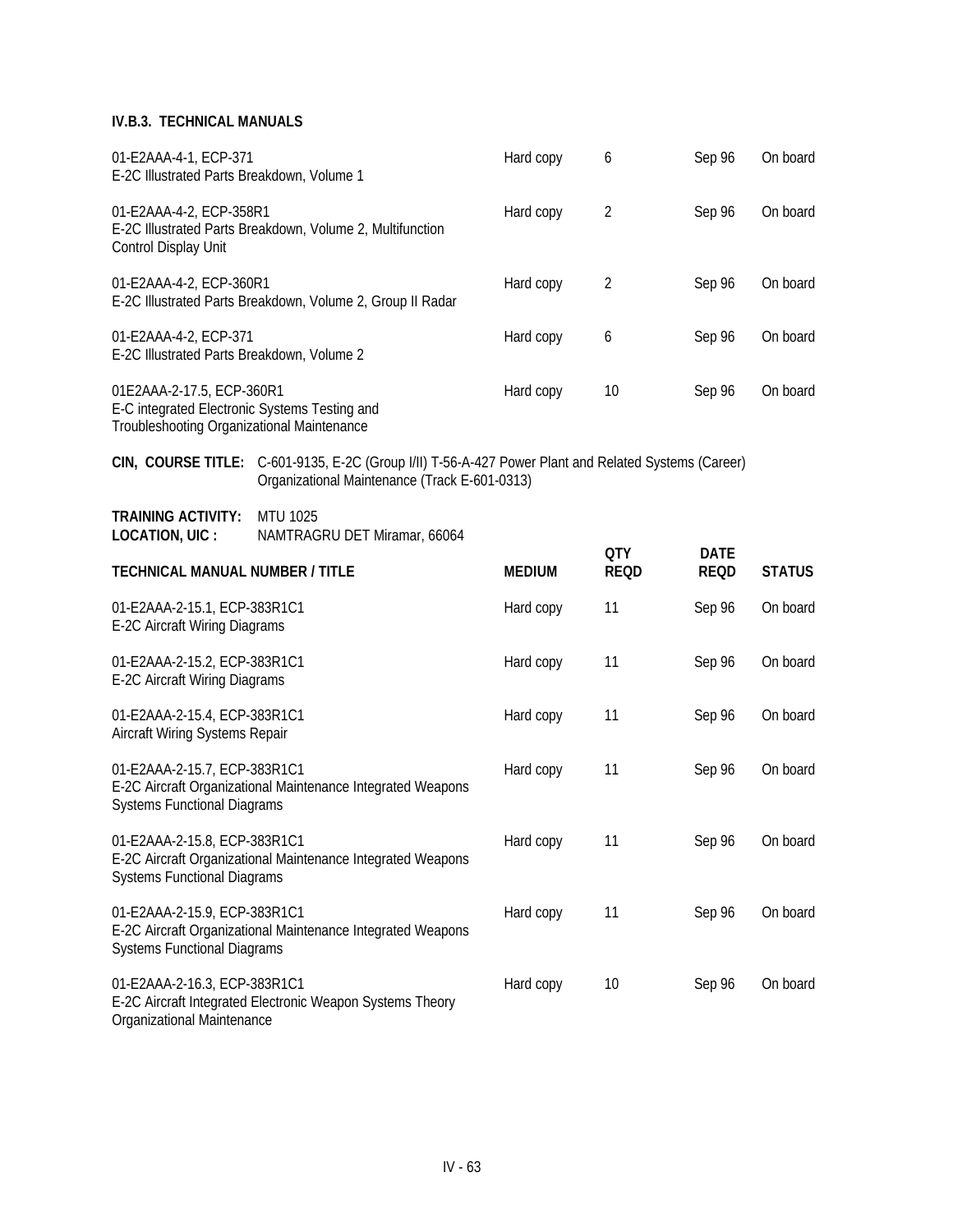| 01-E2AAA-2-16.6, ECP-383R1C1<br>E-2C Countermeasures and Data Processing Systems                                                           | Hard copy | 5  | Sep 96 | On board |
|--------------------------------------------------------------------------------------------------------------------------------------------|-----------|----|--------|----------|
| 01-E2AAA-2-2.1, ECP-383R1C1<br>E-2C Aircraft Electromechanical Systems Theory<br>Organizational Maintenance Instructions Manual, Volume I  | Hard copy | 25 | Sep 96 | On board |
| 01-E2AAA-2-2.2, ECP-383R1C1<br>E-2C Aircraft Electromechanical Systems Theory<br>Organizational Maintenance Instructions Manual, Volume II | Hard copy | 25 | Sep 96 | On board |
| 01-E2AAA-2-4, ECP-383R1C1<br>E-2C Aircraft Electrical Power Systems and Lighting Systems<br>Organizational Maintenance                     | Hard copy | 11 | Sep 96 | On board |
| 01-E2AAA-3-2.2, ECP-383R1C1<br>E-2C Aircraft Structural Repair Index                                                                       | Hard copy | 5  | Sep 96 | On board |
| 01-E2AAA-4-1, ECP-383R1C1<br>E-2C Illustrated Parts Breakdown, Volume I                                                                    | Hard copy | 10 | Sep 96 | On board |
| 01-E2AAA-4-2, ECP-383R1C1<br>E-2C Illustrated Parts Breakdown, Volume 2                                                                    | Hard copy | 10 | Sep 96 | On board |
| 01-E2AAA-4-4, ECP-383R1C1<br>E-2C Illustrated Parts Breakdown, Volume 4                                                                    | Hard copy | 10 | Sep 96 | On board |
| 01-E2AAB-1, ECP-383R1C1<br>NATOPS Flight Manual E-2C PLUS                                                                                  | Hard copy | 20 | Sep 96 | On board |
| CIN, COURSE TITLE: C-601-9134, E-2C T-56-A-427 Power Plant and Related Systems (Initial) Organizational                                    |           |    |        |          |

Maintenance (Track E-601-0316)

**TRAINING ACTIVITY:** MTU 1025 **LOCATION, UIC :** NAMTRAGRU DET Miramar, 66064

| LUUMIIUI, UIU.<br><b>INAIVELINACINO DE FIVILIGITIQI</b> , 00004 |               |                    |                            |               |
|-----------------------------------------------------------------|---------------|--------------------|----------------------------|---------------|
| <b>TECHNICAL MANUAL NUMBER / TITLE</b>                          | <b>MEDIUM</b> | 0TY<br><b>REQD</b> | <b>DATE</b><br><b>REQD</b> | <b>STATUS</b> |
| 01-E2AAA-2-15.1, ECP-383R1C1<br>E-2C Aircraft Wiring Diagrams   | Hard copy     | 11                 | Sep 96                     | On board      |
| 01-E2AAA-2-15.2, ECP-383R1C1<br>E-2C Aircraft Wiring Diagrams   | Hard copy     | 11                 | Sep 96                     | On board      |
| 01-E2AAA-2-15.4, ECP-383R1C1<br>Aircraft Wiring Systems Repair  | Hard copy     | 11                 | Sep 96                     | On board      |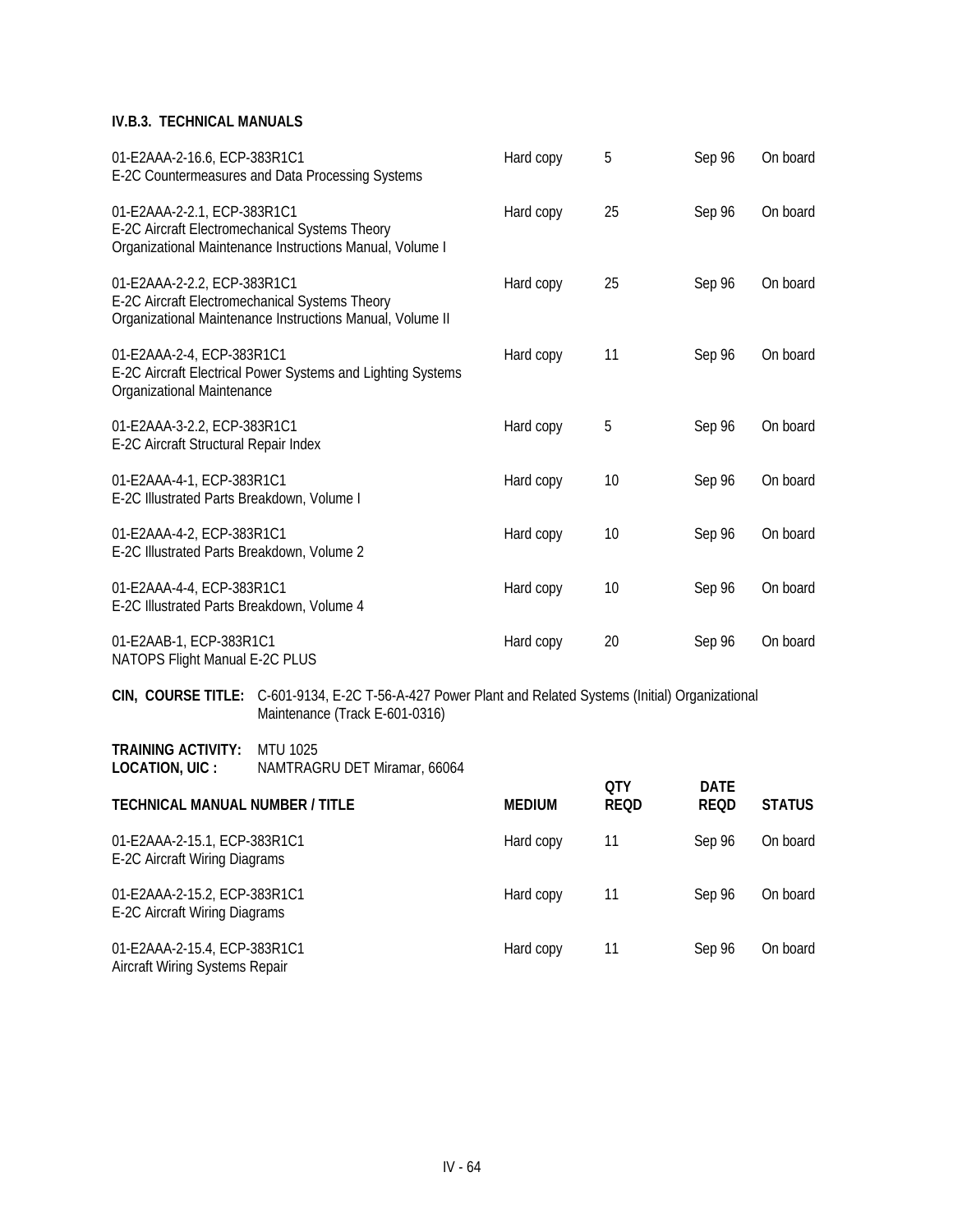| 01-E2AAA-2-15.7, ECP-383R1C1<br>E-2C Aircraft Organizational Maintenance Integrated Weapons<br><b>Systems Functional Diagrams</b>          | Hard copy | 11 | Sep 96 | On board |
|--------------------------------------------------------------------------------------------------------------------------------------------|-----------|----|--------|----------|
| 01-E2AAA-2-15.8, ECP-383R1C1<br>E-2C Aircraft Organizational Maintenance Integrated Weapons<br><b>Systems Functional Diagrams</b>          | Hard copy | 11 | Sep 96 | On board |
| 01-E2AAA-2-15.9, ECP-383R1C1<br>E-2C Aircraft Organizational Maintenance Integrated Weapons<br><b>Systems Functional Diagrams</b>          | Hard copy | 11 | Sep 96 | On board |
| 01-E2AAA-2-16.3, ECP-383R1C1<br>E-2C Aircraft Integrated Electronic Weapon Systems Theory<br>Organizational Maintenance                    | Hard copy | 10 | Sep 96 | On board |
| 01-E2AAA-2-16.6, ECP-383R1C1<br>E-2C Countermeasures and Data Processing Systems                                                           | Hard copy | 5  | Sep 96 | On board |
| 01-E2AAA-2-2.1, ECP-383R1C1<br>E-2C Aircraft Electromechanical Systems Theory<br>Organizational Maintenance Instructions Manual, Volume I  | Hard copy | 25 | Sep 96 | On board |
| 01-E2AAA-2-2.2, ECP-383R1C1<br>E-2C Aircraft Electromechanical Systems Theory<br>Organizational Maintenance Instructions Manual, Volume II | Hard copy | 25 | Sep 96 | On board |
| 01-E2AAA-2-4, ECP-383R1C1<br>E-2C Aircraft Electrical Power Systems and Lighting Systems<br>Organizational Maintenance                     | Hard copy | 11 | Sep 96 | On board |
| 01-E2AAA-3-2.2, ECP-383R1C1<br>E-2C Aircraft Structural Repair Index                                                                       | Hard copy | 5  | Sep 96 | On board |
| 01-E2AAA-4-1, ECP-383R1C1<br>E-2C Illustrated Parts Breakdown, Volume I                                                                    | Hard copy | 10 | Sep 96 | On board |
| 01-E2AAA-4-2, ECP-383R1C1<br>E-2C Illustrated Parts Breakdown, Volume 2                                                                    | Hard copy | 10 | Sep 96 | On board |
| 01-E2AAA-4-4, ECP-383R1C1<br>E-2C Illustrated Parts Breakdown, Volume 4                                                                    | Hard copy | 10 | Sep 96 | On board |
| 01-E2AAB-1, ECP-383R1C1<br>NATOPS Flight Manual E-2C PLUS                                                                                  | Hard copy | 20 | Sep 96 | On board |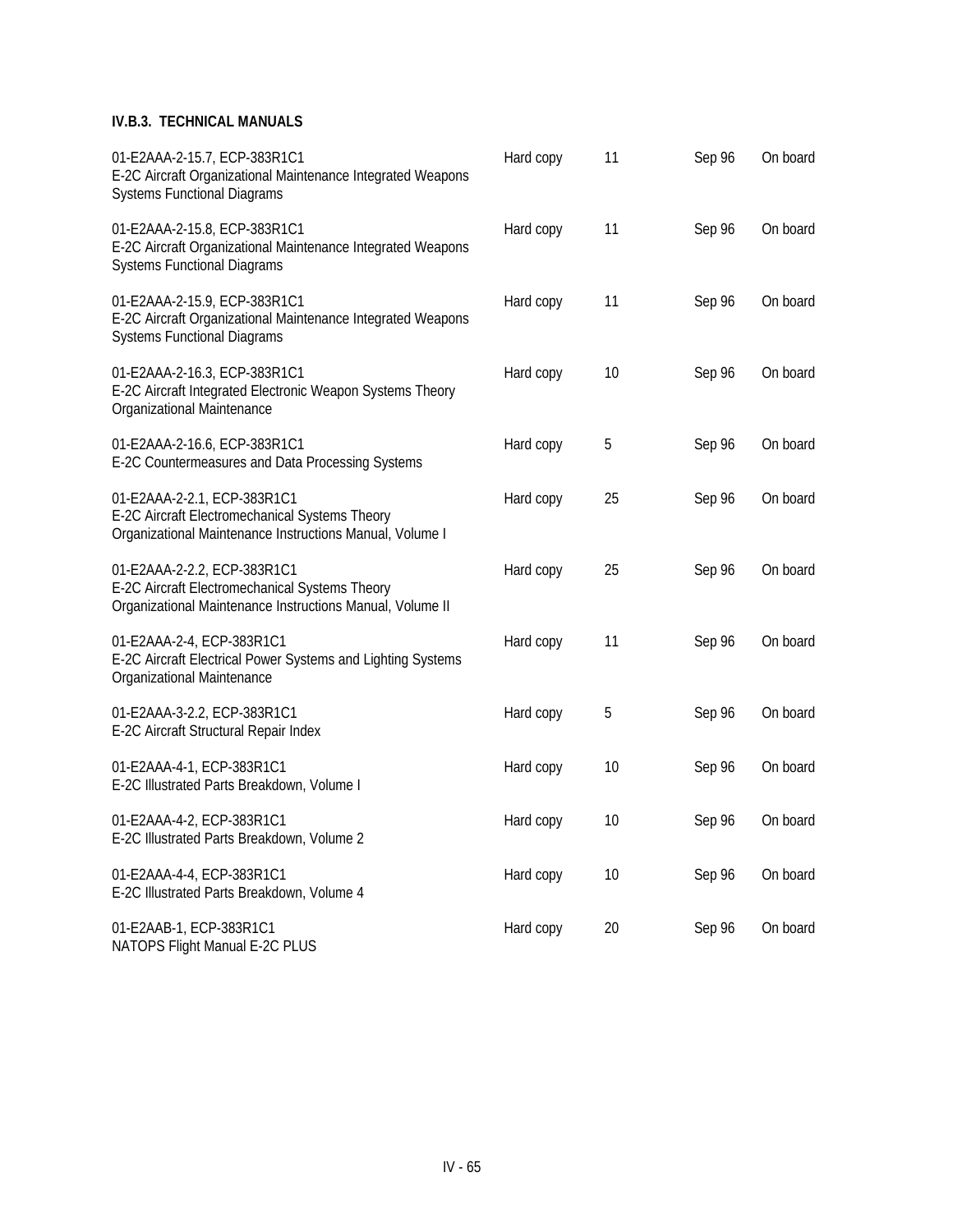**CIN, COURSE TITLE:** C-602-9479, E-2 Electrical and Instruments Organizational Maintenance (Track D-602-0350)

| <b>TRAINING ACTIVITY:</b> | MTU 1026                     |
|---------------------------|------------------------------|
| LOCATION, UIC :           | NAMTRAGRU DET Norfolk, 66046 |

|                                                                                                     |                   | 0TY         | <b>DATE</b> |               |
|-----------------------------------------------------------------------------------------------------|-------------------|-------------|-------------|---------------|
| <b>TECHNICAL MANUAL NUMBER / TITLE</b>                                                              | <b>MEDIUM</b>     | <b>REQD</b> | <b>REQD</b> | <b>STATUS</b> |
| 01-E2AAA-18, ECP-358R1<br>E-2C Electronic Systems Organizational Maintenance,<br>AN/APX-100         | <b>Microfiche</b> | 15          | Sep 99      | Pending       |
| 01-E2AAA-2-1, ECP-358R1<br>E-2C General Aircraft Information, Multifunction Control<br>Display Unit | Hard copy         | 15          | Sep 99      | Pending       |
| 01-E2AAA-2-1, ECP-358R1<br>E-2C General Aircraft Information, AN/APX-100                            | Hard copy         | 5           | Sep 99      | Pending       |
| 01-E2AAA-2-1, ECP-358R1<br><b>General Aircraft Information, JTIDS</b>                               | Hard copy         | 15          | Sep 99      | Pending       |

**CIN, COURSE TITLE:** C-602-9480, E-2C Group II Electrical System (Career) Organizational Level Maintenance (Track E-602-0353)

| <b>TRAINING ACTIVITY:</b> | MTU 1025                     |
|---------------------------|------------------------------|
| LOCATION, UIC :           | NAMTRAGRU DET Miramar, 66064 |

|                                                                                                     |               | <b>QTY</b>     | <b>DATE</b> |               |
|-----------------------------------------------------------------------------------------------------|---------------|----------------|-------------|---------------|
| <b>TECHNICAL MANUAL NUMBER / TITLE</b>                                                              | <b>MEDIUM</b> | <b>REQD</b>    | <b>REQD</b> | <b>STATUS</b> |
| 01-E2AA-4-2, ECP-358R1<br>E-2C Illustrated Parts Breakdown, Volume 2, AN/APX-100                    | Hard copy     | $\overline{2}$ | Sep 96      | On board      |
| 01-E2AAA-2-1, ECP-358R1<br>E-2C General Aircraft Information, AN/APX-100                            | Hard copy     | 5              | Sep 96      | On board      |
| 01-E2AAA-2-1, ECP-358R1<br>E-2C General Aircraft Information, Multifunction Control<br>Display Unit | Hard copy     | 5              | Sep 96      | On board      |
| 01-E2AAA-2-15.1, ECP-383R1C1<br>E-2C Aircraft Wiring Diagrams                                       | Hard copy     | 11             | Sep 96      | On board      |
| 01-E2AAA-2-15.2, ECP-383R1C1<br>E-2C Aircraft Wiring Diagrams                                       | Hard copy     | 11             | Sep 96      | On board      |
| 01-E2AAA-2-15.4, ECP-383R1C1<br>Aircraft Wiring Systems Repair                                      | Hard copy     | 11             | Sep 96      | On board      |
| 01-E2AAA-2-15.7, ECP-358R1<br>E-2C Aircraft Organizational Maintenance Integrated Weapons           | Hard copy     | 21             | Sep 96      | On board      |

Systems Functional Diagram, Multifunction Control Display Unit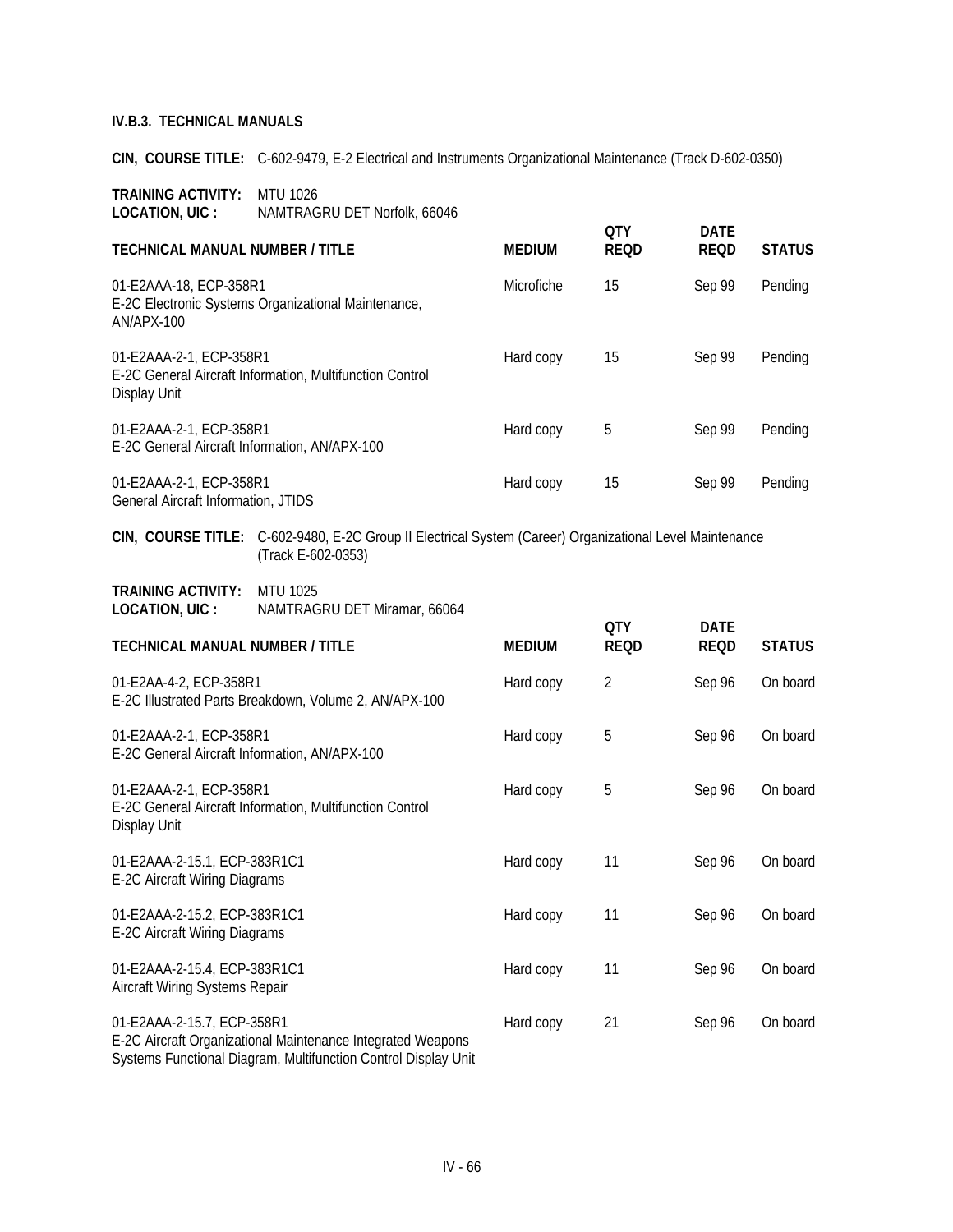| 01-E2AAA-2-15.7, ECP-358R1<br>E-2C Aircraft Organizational Maintenance Integrated Weapons<br>Systems Functional Diagrams, AN/APX-100                           | Hard copy | 21              | Sep 96 | On board |
|----------------------------------------------------------------------------------------------------------------------------------------------------------------|-----------|-----------------|--------|----------|
| 01-E2AAA-2-15.7, ECP-383R1C1<br>E-2C Aircraft Organizational Maintenance Integrated Weapons<br><b>Systems Functional Diagrams</b>                              | Hard copy | 11              | Sep 96 | On board |
| 01-E2AAA-2-15.8, ECP-358R1<br>E-2C Aircraft Organizational Maintenance Integrated Weapons<br>Systems Functional Diagram, Multifunction Control Display<br>Unit | Hard copy | 8               | Sep 96 | On board |
| 01-E2AAA-2-15.8, ECP-358R1<br>E-2C Aircraft Organizational Maintenance Integrated Weapons<br>Systems Functional Diagrams, AN/APX-100                           | Hard copy | 20              | Sep 96 | On board |
| 01-E2AAA-2-15.8, ECP-383R1C1<br>E-2C Aircraft Organizational Maintenance Integrated Weapons<br><b>Systems Functional Diagrams</b>                              | Hard copy | 11              | Sep 96 | On board |
| 01-E2AAA-2-15.9, ECP-358R1<br>E-2C Aircraft Organizational Maintenance Integrated Weapons<br>Systems Functional Diagrams, AN/APX-100                           | Hard copy | 10              | Sep 96 | On board |
| 01-E2AAA-2-15.9, ECP-383R1C1<br>E-2C Aircraft Organizational Maintenance Integrated Weapons<br><b>Systems Functional Diagrams</b>                              | Hard copy | 11              | Sep 96 | On board |
| 01-E2AAA-2-16.1, ECP-358R1<br>E-2C Aircraft Integrated Electronic Weapon Systems Theory<br>Organizational Maintenance, AN/APX-100                              | Hard copy | 12              | Sep 96 | On board |
| 01-E2AAA-2-16.3, ECP-358R1<br>E-2C Aircraft Integrated Electronic Weapon Systems Theory<br>Organizational Maintenance, Multifunction Control Display<br>Unit   | Hard copy | 18              | Sep 96 | On board |
| 01-E2AAA-2-16.3, ECP-383R1C1<br>E-2C Aircraft Integrated Electronic Weapon Systems Theory<br>Organizational Maintenance                                        | Hard copy | 10 <sup>°</sup> | Sep 96 | On board |
| 01-E2AAA-2-16.5, ECP-358R1<br>E-2C Aircraft Integrated Electronic Weapon Systems Theory<br>Organizational Maintenance, Multifunctional Control Display<br>Unit | Hard copy | 21              | Sep 96 | On board |
| 01-E2AAA-2-16.5, ECP-383R1C1<br>E-2C Inflight Performance Monitor and Display Systems                                                                          | Hard copy | 10              | Sep 96 | On board |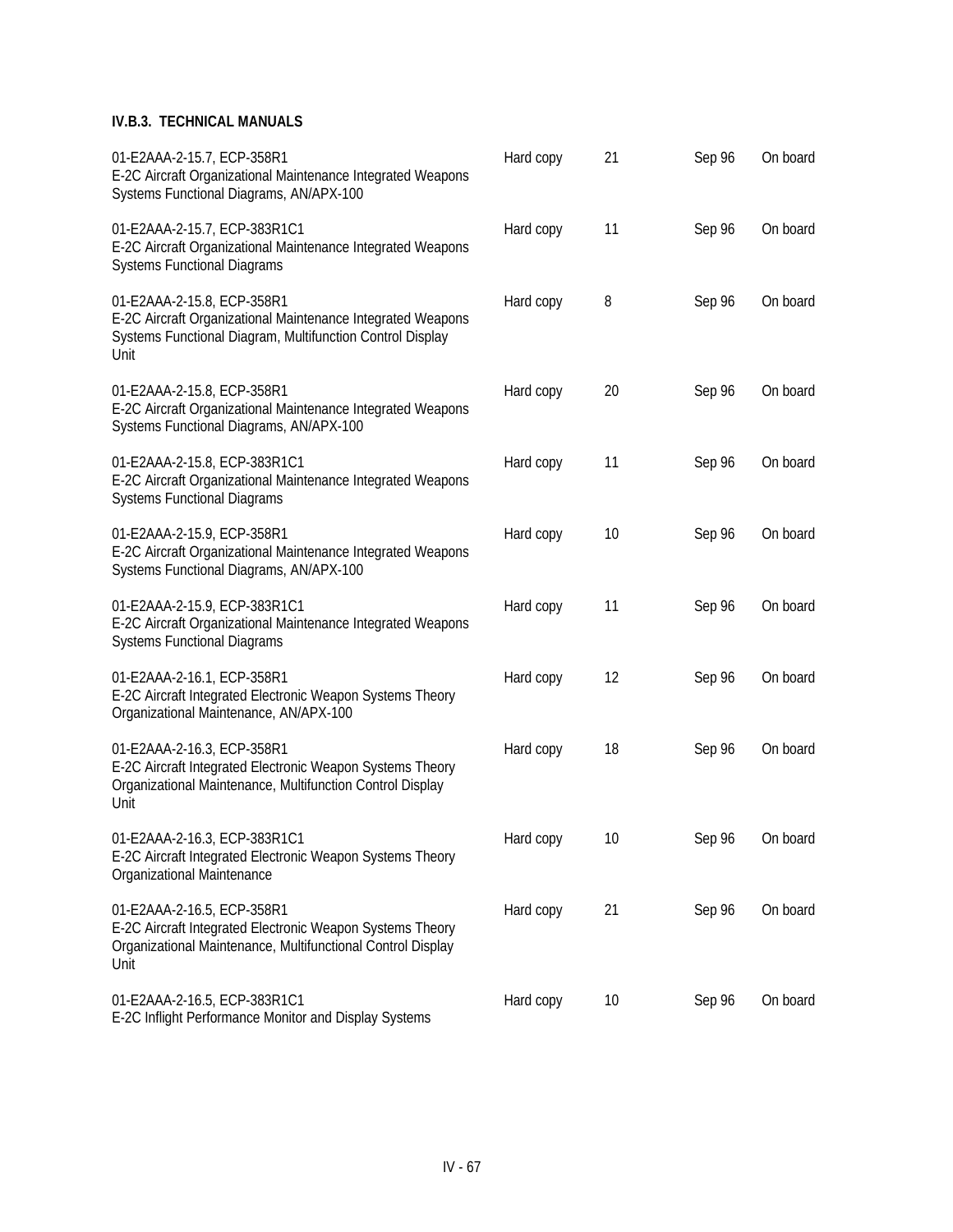| 01-E2AAA-2-16.6, ECP-383R1C1<br>E-2C Countermeasures and Data Processing Systems                                                                                  | Hard copy | 5  | Sep 96 | On board |
|-------------------------------------------------------------------------------------------------------------------------------------------------------------------|-----------|----|--------|----------|
| 01-E2AAA-2-17.1, ECP-358R1<br>E-2C Integrated Electronic Systems Testing and<br>Troubleshooting Organizational Maintenance, Multifunction<br>Control Display Unit | Hard copy | 9  | Sep 96 | On board |
| 01-E2AAA-2-17.1, ECP-358R1<br>E-2C Integrated Electronic Systems Testing and<br>Troubleshooting Organizational Maintenance, AN/APX-100                            | Hard copy | 9  | Sep 96 | On board |
| 01-E2AAA-2-17.1, ECP-371<br>E-2C Integrated Electronic Systems Testing and<br>Troubleshooting Organizational Maintenance                                          | Hard copy | 11 | Sep 96 | On board |
| 01-E2AAA-2-17.3, ECP-358R1<br>E-2C Integrated Electronic Systems Testing and<br>Troubleshooting Organizational Maintenance                                        | Hard copy | 11 | Sep 96 | On board |
| 01-E2AAA-2-18, ECP-358R1<br>E-2C Electronic Systems Organizational<br>Maintenance, Multifunction Control Display Unit                                             | Hard copy | 8  | Sep 96 | On board |
| 01-E2AAA-2-18, ECP-358R1<br>E-2C Electronic Systems Organizational Maintenance,<br>AN/APX-100                                                                     | Hard copy | 8  | Sep 96 | On board |
| 01-E2AAA-2-18, ECP-371<br>E-2C Electronic Systems Organizational Maintenance                                                                                      | Hard copy | 11 | Sep 96 | On board |
| 01-E2AAA-2-2, ECP-358R1<br>E-2C Aircraft Electromechanical Systems Theory<br>Organizational Maintenance, AN/APX-100                                               | Hard copy | 7  | Sep 96 | On board |
| 01-E2AAA-2-2.1, ECP-383R1C1<br>E-2C Aircraft Electromechanical Systems Theory<br>Organizational Maintenance Instructions Manual, Volume I                         | Hard copy | 25 | Sep 96 | On board |
| 01-E2AAA-2-2.2, ECP-383R1C1<br>E-2C Aircraft Electromechanical Systems Theory<br>Organizational Maintenance Instructions Manual, Volume II                        | Hard copy | 25 | Sep 96 | On board |
| 01-E2AAA-2-4, ECP-358R1<br>E-2C Electrical Power Systems and Lighting Systems<br>Organizational Maintenance, AN/APX-100                                           | Hard copy | 11 | Sep 96 | On board |
| 01-E2AAA-2-4, ECP-383R1C1<br>E-2C Aircraft Electrical Power Systems and Lighting Systems                                                                          | Hard copy | 11 | Sep 96 | On board |

Organizational Maintenance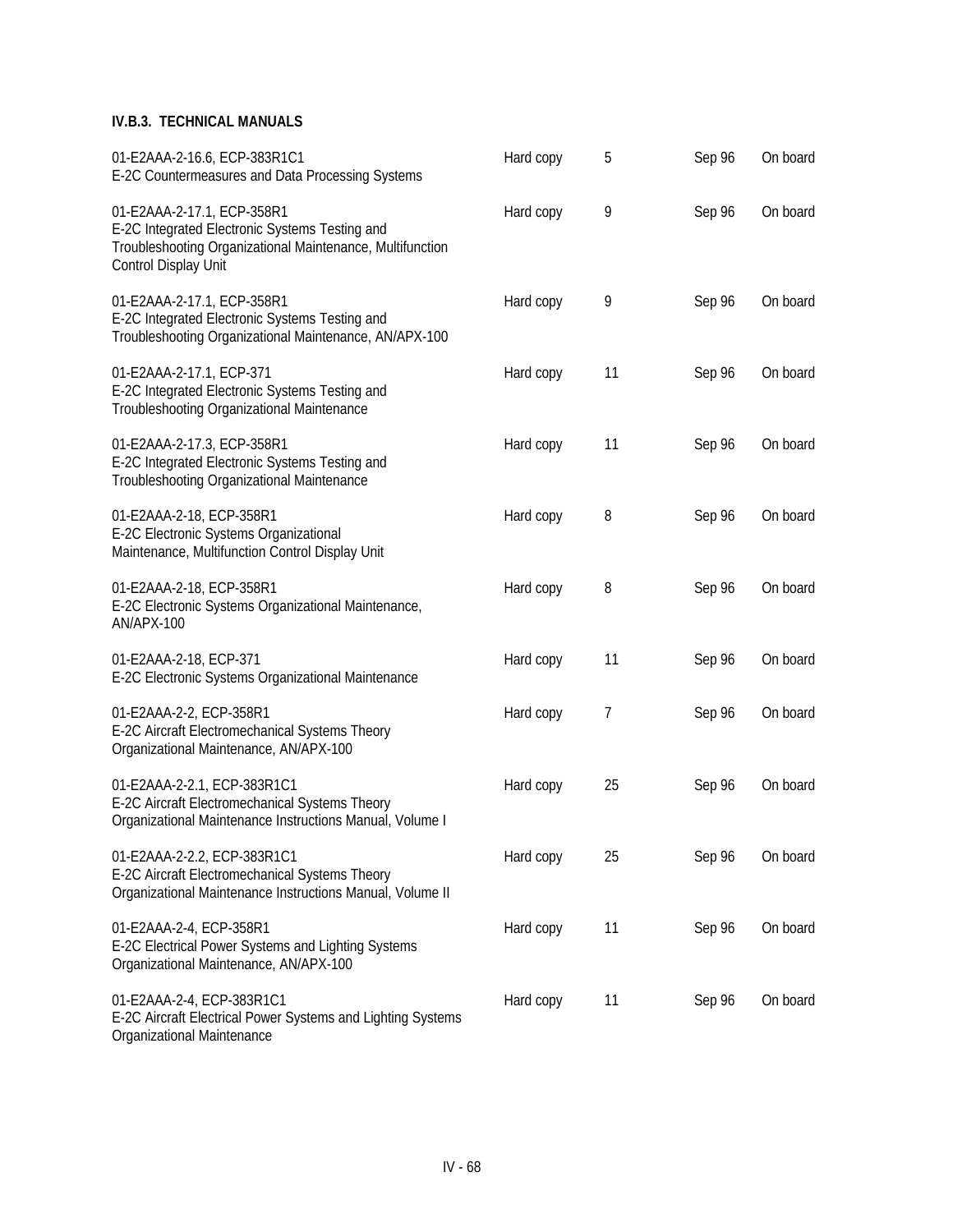| 01-E2AAA-18, ECP-358R1                                                  | E-2C Electronic Systems Organizational Maintenance,                                                                                 | Microfiche    | 15                 | Sep 99                     | Pending       |
|-------------------------------------------------------------------------|-------------------------------------------------------------------------------------------------------------------------------------|---------------|--------------------|----------------------------|---------------|
| <b>TECHNICAL MANUAL NUMBER / TITLE</b>                                  |                                                                                                                                     | <b>MEDIUM</b> | QTY<br><b>REQD</b> | <b>DATE</b><br><b>REQD</b> | <b>STATUS</b> |
| <b>TRAINING ACTIVITY:</b><br>LOCATION, UIC :                            | <b>MTU 1026</b><br>NAMTRAGRU DET Norfolk, 66046                                                                                     |               |                    |                            |               |
|                                                                         | CIN, COURSE TITLE: C-602-9477, E-2 Electrical and Instruments Integrated (Initial) Organizational Maintenance<br>(Track D-602-0355) |               |                    |                            |               |
| 01-E2AAB-1, ECP-383R1C1<br>NATOPS Flight Manual E-2C PLUS               |                                                                                                                                     | Hard copy     | 20                 | Sep 96                     | On board      |
| 01-E2AAA-4-4, ECP-383R1C1<br>E-2C Illustrated Parts Breakdown, Volume 4 |                                                                                                                                     | Hard copy     | 10                 | Sep 96                     | On board      |
| 01-E2AAA-4-2, ECP-383R1C1<br>E-2C Illustrated Parts Breakdown, Volume 2 |                                                                                                                                     | Hard copy     | 10                 | Sep 96                     | On board      |
| 01-E2AAA-4-2, ECP-376<br>E-2C Illustrated Parts Breakdown, Volume 2     |                                                                                                                                     | Hard copy     | 10                 | Sep 99                     | Pending       |
| 01-E2AAA-4-2, ECP-371<br>E-2C Illustrated Parts Breakdown, Volume 2     |                                                                                                                                     | Hard copy     | 6                  | Sep 96                     | On board      |
| 01-E2AAA-4-2, ECP-358R1<br>Control Display Unit                         | E-2C Illustrated Parts Breakdown, Volume 2, Multifunction                                                                           | Hard copy     | $\overline{2}$     | Sep 96                     | On board      |
| 01-E2AAA-4-1, ECP-383R1C1<br>E-2C Illustrated Parts Breakdown, Volume I |                                                                                                                                     | Hard copy     | 10                 | Sep 96                     | On board      |
| 01-E2AAA-4-1, ECP-376<br>E-2C Illustrated Parts Breakdown, Volume 1     |                                                                                                                                     | Hard copy     | 10                 | Sep 99                     | Pending       |
| 01-E2AAA-4-1, ECP-371<br>E-2C Illustrated Parts Breakdown, Volume 1     |                                                                                                                                     | Hard copy     | 6                  | Sep 96                     | On board      |
| 01-E2AAA-4-1, ECP-358R1<br>Control Display Unit                         | E-2C Illustrated Parts Breakdown, Volume 1, Multifunction                                                                           | Hard copy     | $\overline{2}$     | Sep 96                     | On board      |
| 01-E2AAA-4-1, ECP-358R1                                                 | E-2C Illustrated Parts Breakdown, Volume 1, AN/APX-100                                                                              | Hard copy     | $\overline{2}$     | Sep 96                     | On board      |
| 01-E2AAA-3-2.2, ECP-383R1C1<br>E-2C Aircraft Structural Repair Index    |                                                                                                                                     | Hard copy     | 5                  | Sep 96                     | On board      |

AN/APX-100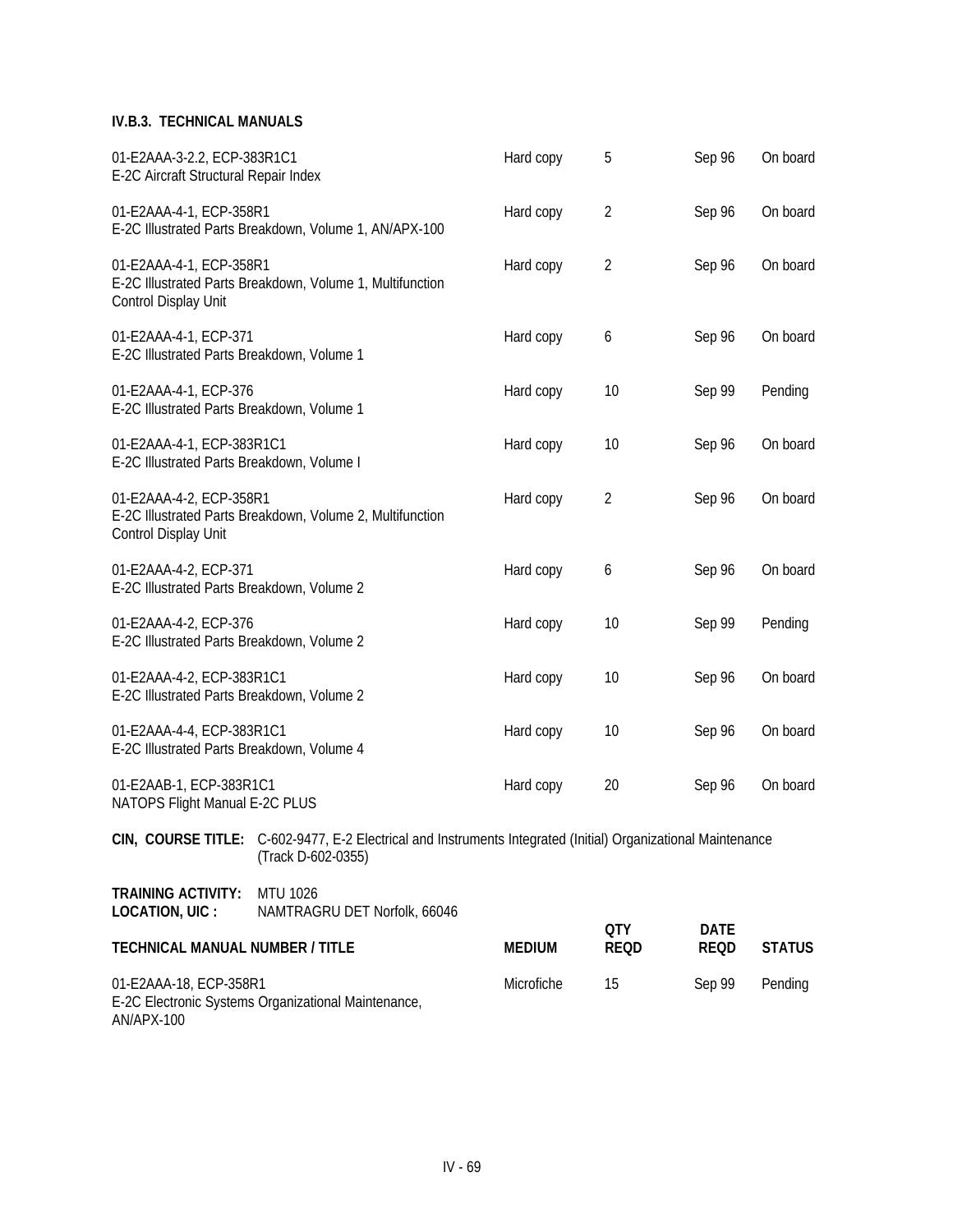| 01-E2AAA-2-1, ECP-358R1<br>General Aircraft Information, JTIDS           |                                                                                                                                   | Hard copy     | 15                        | Sep 99                     | Pending       |
|--------------------------------------------------------------------------|-----------------------------------------------------------------------------------------------------------------------------------|---------------|---------------------------|----------------------------|---------------|
| 01-E2AAA-2-1, ECP-358R1<br>E-2C General Aircraft Information, AN/APX-100 |                                                                                                                                   | Hard copy     | 5                         | Sep 99                     | Pending       |
| 01-E2AAA-2-1, ECP-358R1<br>Display Unit                                  | E-2C General Aircraft Information, Multifunction Control                                                                          | Hard copy     | 15                        | Sep 99                     | Pending       |
|                                                                          | CIN, COURSE TITLE: C-602-9475, E-2C Group 2 Electrical and Instruments (Initial) Organizational Maintenance<br>(Track E-602-0357) |               |                           |                            |               |
| <b>TRAINING ACTIVITY:</b><br>LOCATION, UIC :                             | <b>MTU 1025</b><br>NAMTRAGRU DET Miramar, 66064                                                                                   |               |                           |                            |               |
| <b>TECHNICAL MANUAL NUMBER / TITLE</b>                                   |                                                                                                                                   | <b>MEDIUM</b> | <b>QTY</b><br><b>REQD</b> | <b>DATE</b><br><b>REQD</b> | <b>STATUS</b> |
| 01-E2AAA-2-15.1, ECP-383R1C1<br>E-2C Aircraft Wiring Diagrams            |                                                                                                                                   | Hard copy     | 11                        | Sep 99                     | Pending       |
| 01-E2AAA-2-15.2, ECP-383R1C1<br>E-2C Aircraft Wiring Diagrams            |                                                                                                                                   | Hard copy     | 11                        | Sep 99                     | Pending       |
| 01-E2AAA-2-15.4, ECP-383R1C1<br>Aircraft Wiring Systems Repair           |                                                                                                                                   | Hard copy     | 11                        | Sep 99                     | Pending       |
| 01-E2AAA-2-15.7, ECP-383R1C1<br><b>Systems Functional Diagrams</b>       | E-2C Aircraft Organizational Maintenance Integrated Weapons                                                                       | Hard copy     | 11                        | Sep 99                     | Pending       |
| 01-E2AAA-2-15.8, ECP-383R1C1<br><b>Systems Functional Diagrams</b>       | E2C Aircraft Organizational Maintenance Integrated Weapons                                                                        | Hard copy     | 11                        | Sep 99                     | Pending       |
| 01-E2AAA-2-15.9, ECP-383R1C1<br><b>Systems Functional Diagrams</b>       | E-2C Aircraft Organizational Maintenance Integrated Weapons                                                                       | Hard copy     | 11                        | Sep 99                     | Pending       |
| 01-E2AAA-2-16.3, ECP-383R1C1<br>Organizational Maintenance               | E-2C Aircraft Integrated Electronic Weapon Systems Theory                                                                         | Hard copy     | 10                        | Sep 99                     | Pending       |
| 01-E2AAA-2-16.5, ECP-383R1C1                                             | E-2C Inflight Performance Monitor and Display Systems                                                                             | Hard copy     | 10                        | Sep 99                     | Pending       |
| 01-E2AAA-2-16.6, ECP-383R1C1                                             | E-2C Countermeasures and Data Processing Systems                                                                                  | Hard copy     | 5                         | Sep 99                     | Pending       |
| 01-E2AAA-2-17.1, ECP371                                                  |                                                                                                                                   | Hard copy     | 9                         | Sep 99                     | Pending       |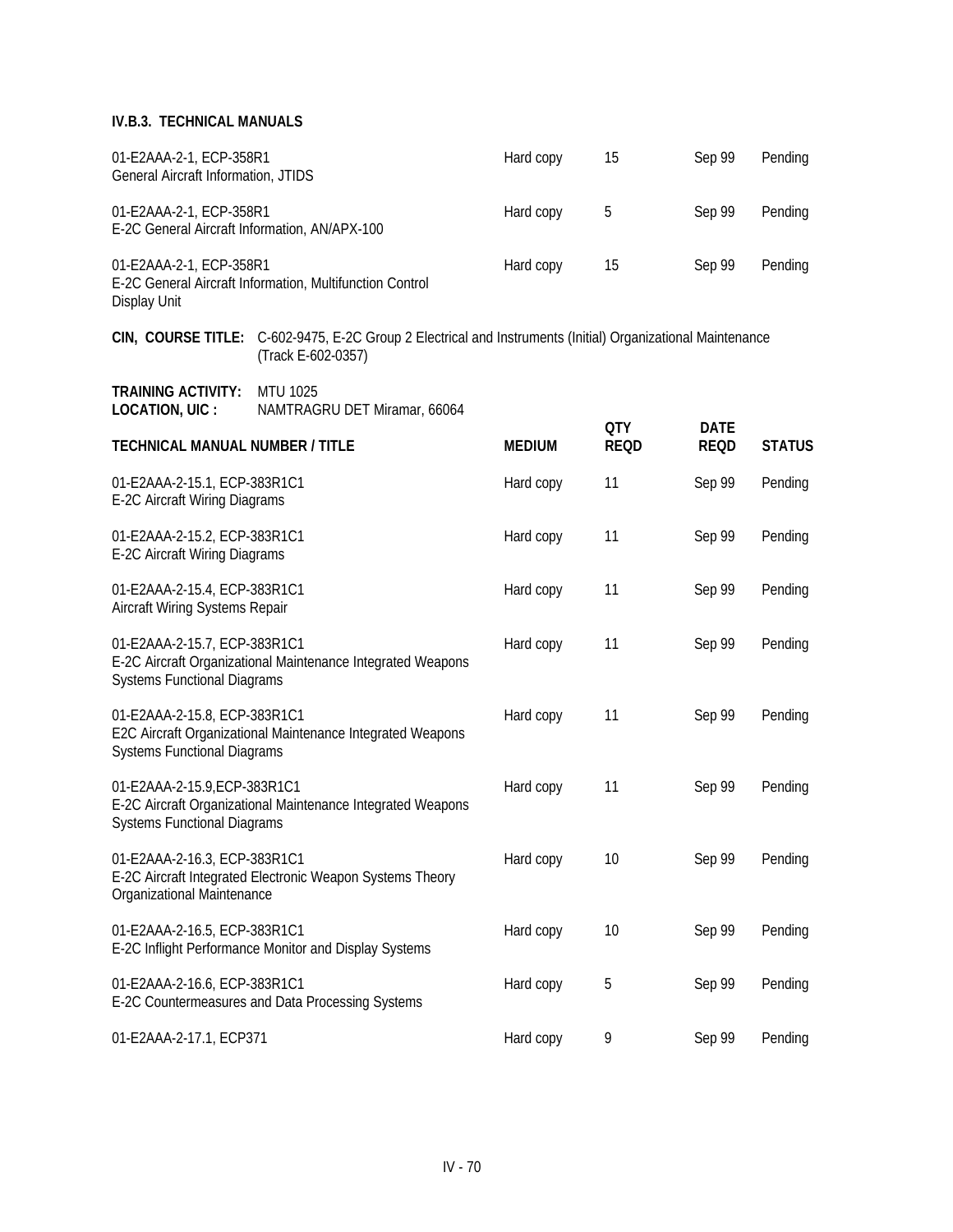| <b>TECHNICAL MANUAL NUMBER / TITLE</b>                                                       |                                                                                                                                    | <b>MEDIUM</b> | <b>QTY</b><br><b>REQD</b> | <b>DATE</b><br><b>REQD</b> | <b>STATUS</b> |
|----------------------------------------------------------------------------------------------|------------------------------------------------------------------------------------------------------------------------------------|---------------|---------------------------|----------------------------|---------------|
| <b>TRAINING ACTIVITY:</b><br><b>LOCATION, UIC:</b>                                           | MTU 1026<br>NAMTRAGRU DET Norfolk, 66046                                                                                           |               |                           |                            |               |
|                                                                                              | CIN, COURSE TITLE: C-602-9476, E-2/C-2 Airframes and Hydraulics Systems (Initial) Organizational Maintenance<br>(Track D-602-0384) |               |                           |                            |               |
| 01-E2AAB-1, ECP-383R1C1<br>NATOPS Flight Manual E-2C PLUS                                    |                                                                                                                                    | Hard copy     | 20                        | Sep 99                     | Pending       |
| 01-E2AAA-4-4, ECP-383R1C1<br>E2-C Illustrated Parts Breakdown, Volume 4                      |                                                                                                                                    | Hard copy     | 10                        | Sep 99                     | Pending       |
| 01-E2AAA-4-2, ECP-383R1C1<br>E-2C Illustrated Parts Breakdown, Volume 2                      |                                                                                                                                    | Hard copy     | 10                        | Sep 99                     | Pending       |
| 01-E2AAA-4-2, ECP-371<br>E-2C Illustrated Parts Breakdown, Volume 2                          |                                                                                                                                    | Hard copy     | $\overline{2}$            | Sep 99                     | Pending       |
| 01-E2AAA-4-1, ECP-383R1C1<br>E-2C Illustrated Parts Breakdown Volume 1                       |                                                                                                                                    | Hard copy     | 10                        | Sep 99                     | Pending       |
| 01-E2AAA-4-1, ECP-371<br>E-2C Illustrated Parts Breakdown, Volume 1                          |                                                                                                                                    | Hard copy     | $\overline{2}$            | Sep 99                     | Pending       |
| 01-E2AAA-3-2.2, ECP383R1C1<br>E-2C Aircraft Structural Repair Index                          |                                                                                                                                    | Hard copy     | 5                         | Sep 99                     | Pending       |
| 01-E2AAA-2-4, ECP-383R1C1<br>Organizational Maintenance                                      | E-2C Aircraft Electrical Power Systems and Lighting Systems                                                                        | Hard copy     | 11                        | Sep 99                     | Pending       |
| 01-E2AAA-2-2.2, ECP-383R1C1                                                                  | E-2C Aircraft Electromechanical Systems Theory<br>Organizational Maintenance Instructions Manual, Volume II                        | Hard copy     | 25                        | Sep 99                     | Pending       |
| 01-E2AAA-2-2.1, ECP-383R1C1                                                                  | E-2C Aircraft Electromechanical Systems Theory<br>Organizational Maintenance Instructions Manual, Volume I                         | Hard copy     | 25                        | Sep 99                     | Pending       |
| 01-E2AAA-2-18, ECP-371                                                                       | E-2C Electronic Systems Organizational Maintenance                                                                                 | Hard copy     | 8                         | Sep 99                     | Pending       |
| E-2C Integrated Electronic Systems Testing and<br>Troubleshooting Organizational Maintenance |                                                                                                                                    |               |                           |                            |               |

01-E2AAA-2-3, ECP-386 **Hard copy** 12 Sep 99 Pending E-2C Airframes and Related Systems Organizational Maintenance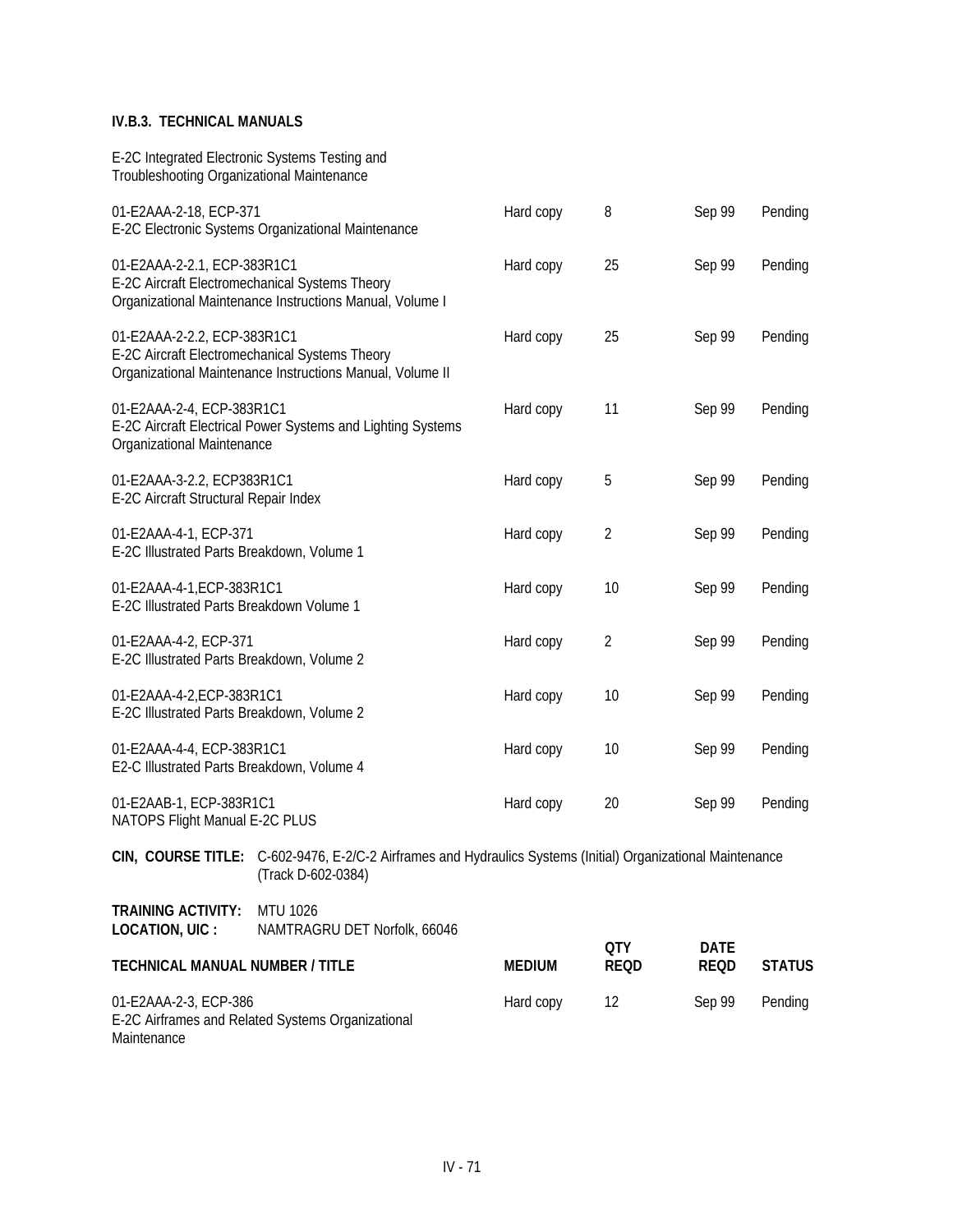| 01-E2AAA-3-2.1, ECP-386<br>E-2C Aircraft Structural Repair Index    | Hard copy | 10 | Sep 99 | Pending |
|---------------------------------------------------------------------|-----------|----|--------|---------|
| 01-E2AAA-4-1, ECP-386<br>E-2C Illustrated Parts Breakdown, Volume 1 | Hard copy | 10 | Sep 99 | Pending |
| 01-E2AAA-4-4, ECP-386<br>E-2C Illustrated Parts Breakdown, Volume 4 | Hard copy | 10 | Sep 99 | Pending |

**CIN, COURSE TITLE:** C-602-9498, E-2C 12 Ton Vapor Cycle Systems Organizational Maintenance

| <b>TRAINING ACTIVITY:</b> | MTU 3011                     |
|---------------------------|------------------------------|
| LOCATION, UIC :           | NAMTRAGRU DET Miramar, 66064 |

| LUVILIUI, VIV.<br>$\sim$ 197 MYLLEV NOTNO DET TVIII GITIGIT, 0000 T                                         |               | 0TY         | DATE        |               |
|-------------------------------------------------------------------------------------------------------------|---------------|-------------|-------------|---------------|
| <b>TECHNICAL MANUAL NUMBER / TITLE</b>                                                                      | <b>MEDIUM</b> | <b>REQD</b> | <b>REQD</b> | <b>STATUS</b> |
| <b>TBD, ECP-338</b><br>12 Ton Evaporator Unit Maintenance Manual with<br><b>Illustrated Parts Breakdown</b> | Hard copy     |             | Sep 96      | On board      |
| <b>TBD, ECP-338</b><br>Heater Fan Intermediate Maintenance Manual with Illustrated<br>Parts Breakdown       | Hard copy     |             | Sep 99      | Pending       |
| <b>TBD, ECP-338</b><br>Electric Heater Intermediate Maintenance Manual with<br>Illustrated Parts Breakdown  | Hard copy     |             | Sep 99      | Pending       |
| TBD, ECP-338<br>Receiver Tank Intermediate Maintenance Manual with<br><b>Illustrated Parts Breakdown</b>    | Hard copy     |             | Sep 99      | Pending       |

**CIN, COURSE TITLE:** C-602-9498, E-2C 12 Ton Vapor Cycle Systems Organizational Maintenance (Track C-602-9498)

**TRAINING ACTIVITY:** MTU 1026 **LOCATION, UIC :** NAMTRAGRU DET Norfolk, 66046

| <b>TECHNICAL MANUAL NUMBER / TITLE</b>                                                                            | <b>MEDIUM</b> | <b>OTY</b><br><b>REQD</b> | <b>DATE</b><br><b>REQD</b> | <b>STATUS</b> |
|-------------------------------------------------------------------------------------------------------------------|---------------|---------------------------|----------------------------|---------------|
| <b>TBD, ECP-338</b><br>Heater Fan Intermediate Maintenance Manual with Illustrated<br>Parts Breakdown             | Hard copy     |                           | Sep 99                     | Pending       |
| <b>TBD, ECP-338</b><br>12 Ton Evaporator Unit Maintenance Manual with<br>Illustrated Parts Breakdown              | Hard copy     |                           | Sep 99                     | Pending       |
| <b>TBD, ECP-338</b><br>Electric Heater Intermediate Maintenance Manual with<br><b>Illustrated Parts Breakdown</b> | Hard copy     |                           | Sep 99                     | Pending       |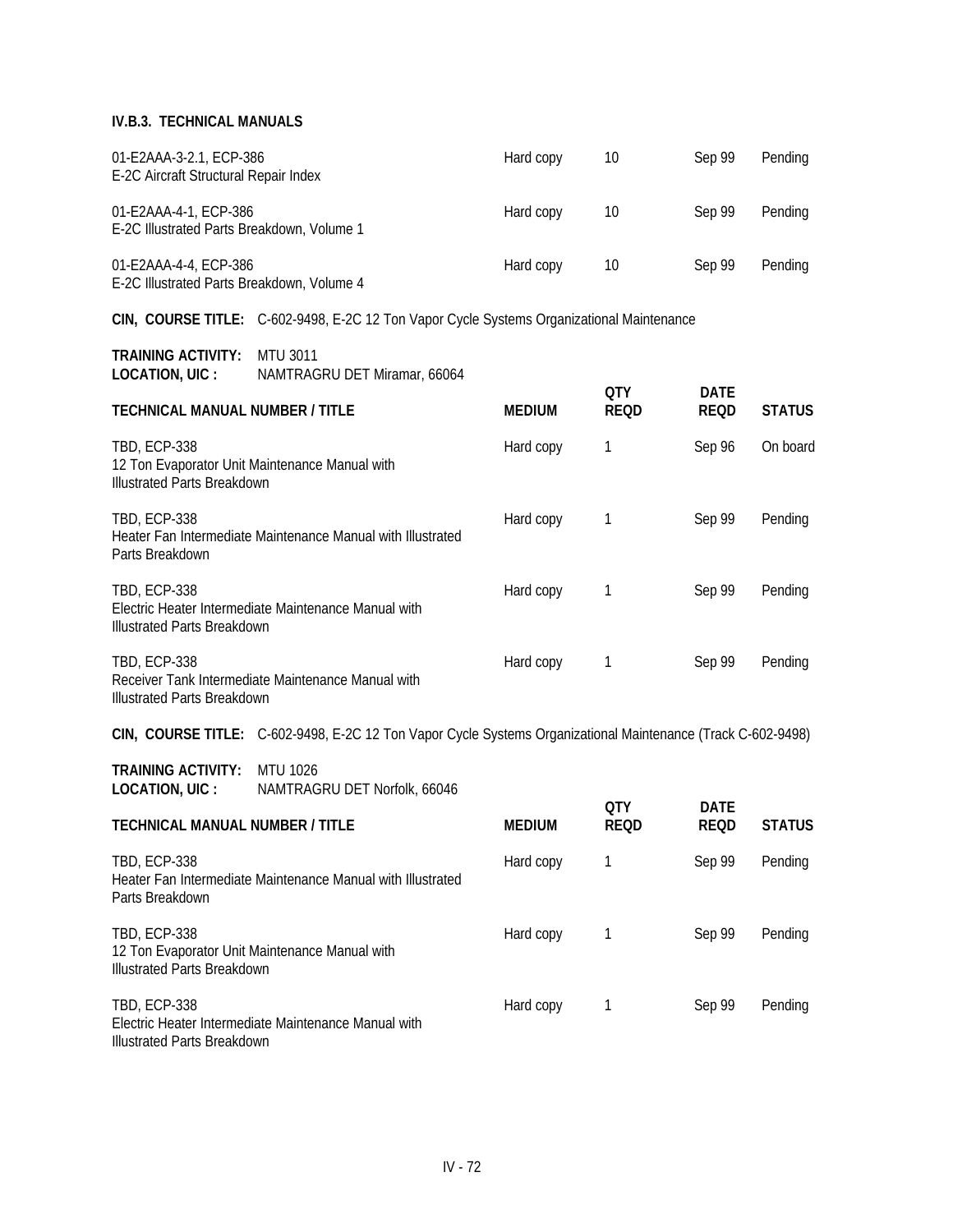TBD, ECP-338 **Hard copy** 1 Sep 99 Pending Receiver Tank Intermediate Maintenance Manual with Illustrated Parts Breakdown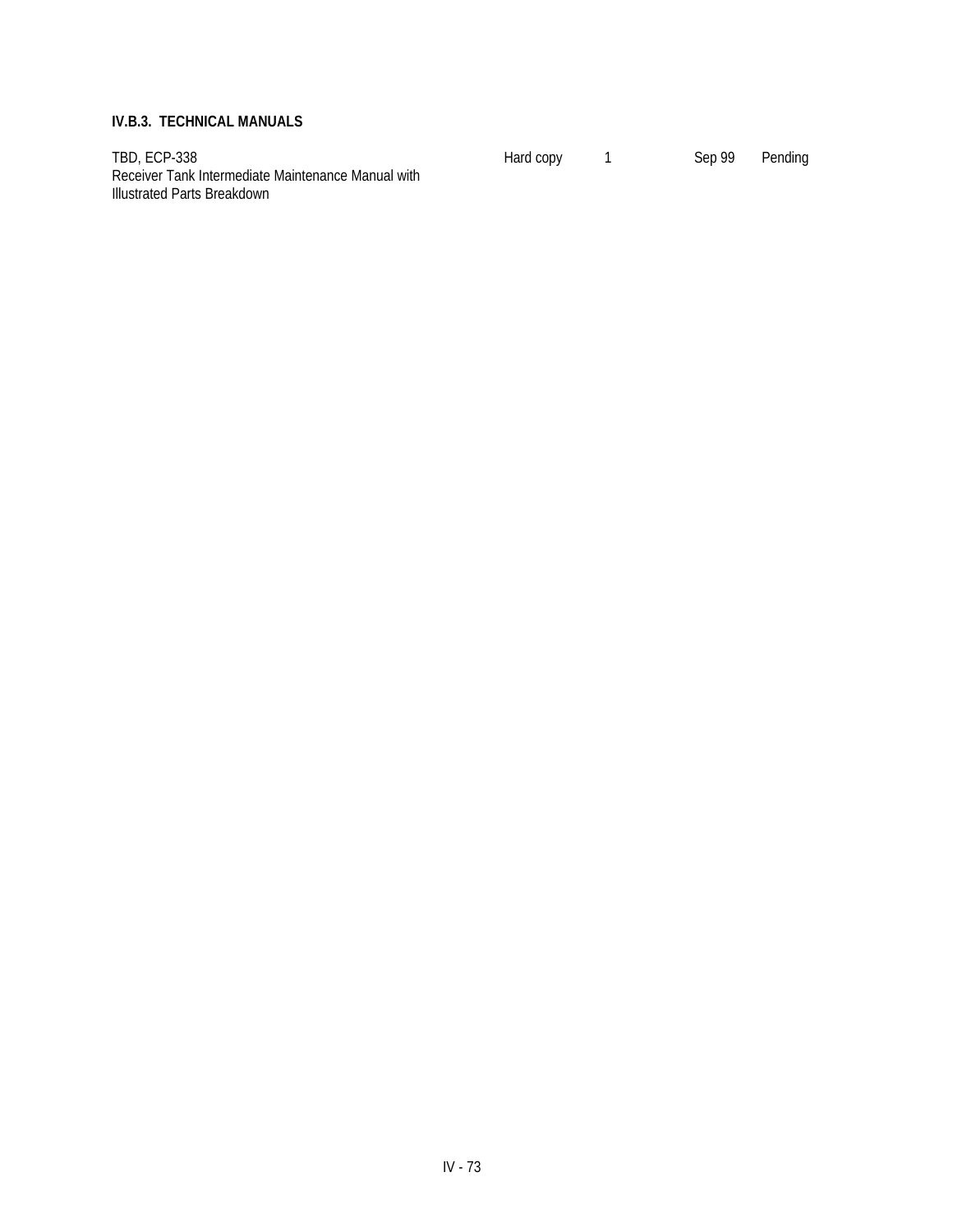## **IV.C.3. FACILITY PROJECT SUMMARY BY PROGRAM**

P128 Construction of facilities under MILCON P-128 has been completed.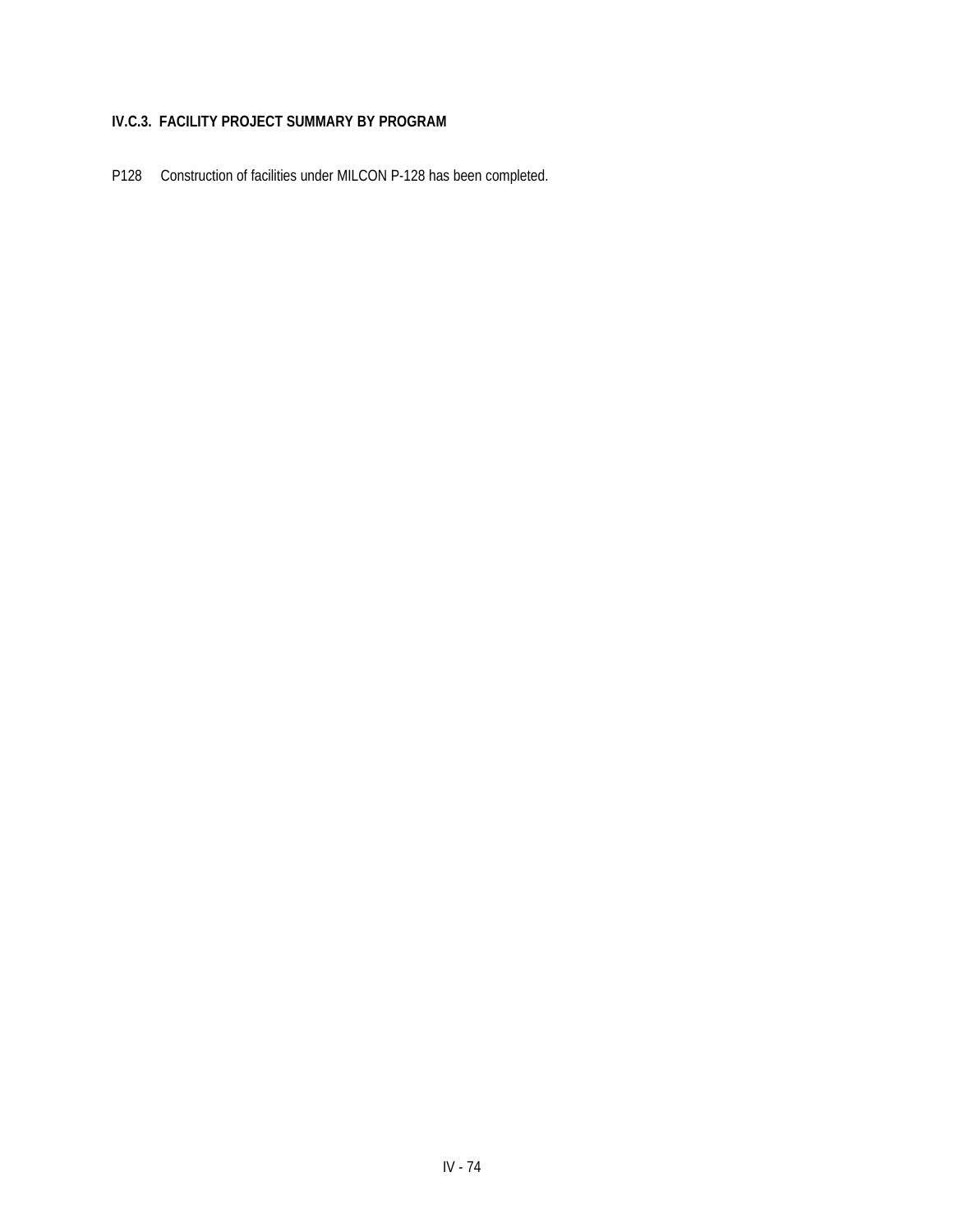## **PART V - MPT MILESTONES**

| COG CODE       | <b>MPT MILESTONES</b>                         | <b>DATE</b>   | <b>STATUS</b> |
|----------------|-----------------------------------------------|---------------|---------------|
| <b>PDA</b>     | <b>Production Contract Awarded</b>            | Mar 85        | Completed     |
| <b>TSA</b>     | Curriculum Material Contract Awarded          | Mar 85        | Completed     |
| <b>TSA</b>     | Curriculum Materials Delivered                | Mar 85        | Completed     |
| ACNO (MPT)     | <b>Commence Initial Training</b>              | Feb 86        | Completed     |
| <b>PDA</b>     | E-2C Fleet Introduction                       | Feb 86        | Completed     |
| TA             | Commence Follow-On/Replacement Training       | Feb 86        | Completed     |
| <b>TSA</b>     | Navy Technical Training Equipment Installed   | Apr 86        | Completed     |
| <b>TSA</b>     | <b>Technical Training Equipment Delivered</b> | Apr 86        | Completed     |
| <b>PDA</b>     | Omnibus II UDP Group I IOC                    | Sep 88        | Completed     |
| <b>PDA</b>     | Omnibus II UDP Group II IOC                   | Dec 92        | Completed     |
| ACNO (MPT)     | Promulgate Approved Updated NTSP              | Aug 94        | Completed     |
| <b>PDA</b>     | Update and Promulgate Draft NTSP              | <b>Jun 96</b> | Completed     |
| <b>PDA/TSA</b> | <b>Review NTSP Comments</b>                   | <b>Nov 96</b> | Completed     |
| ACNO/PDA       | <b>Host NTSP Conference</b>                   | FY 98         | If required   |
| <b>PDA</b>     | Incorporate ECP-418                           | <b>FY02</b>   | Pending       |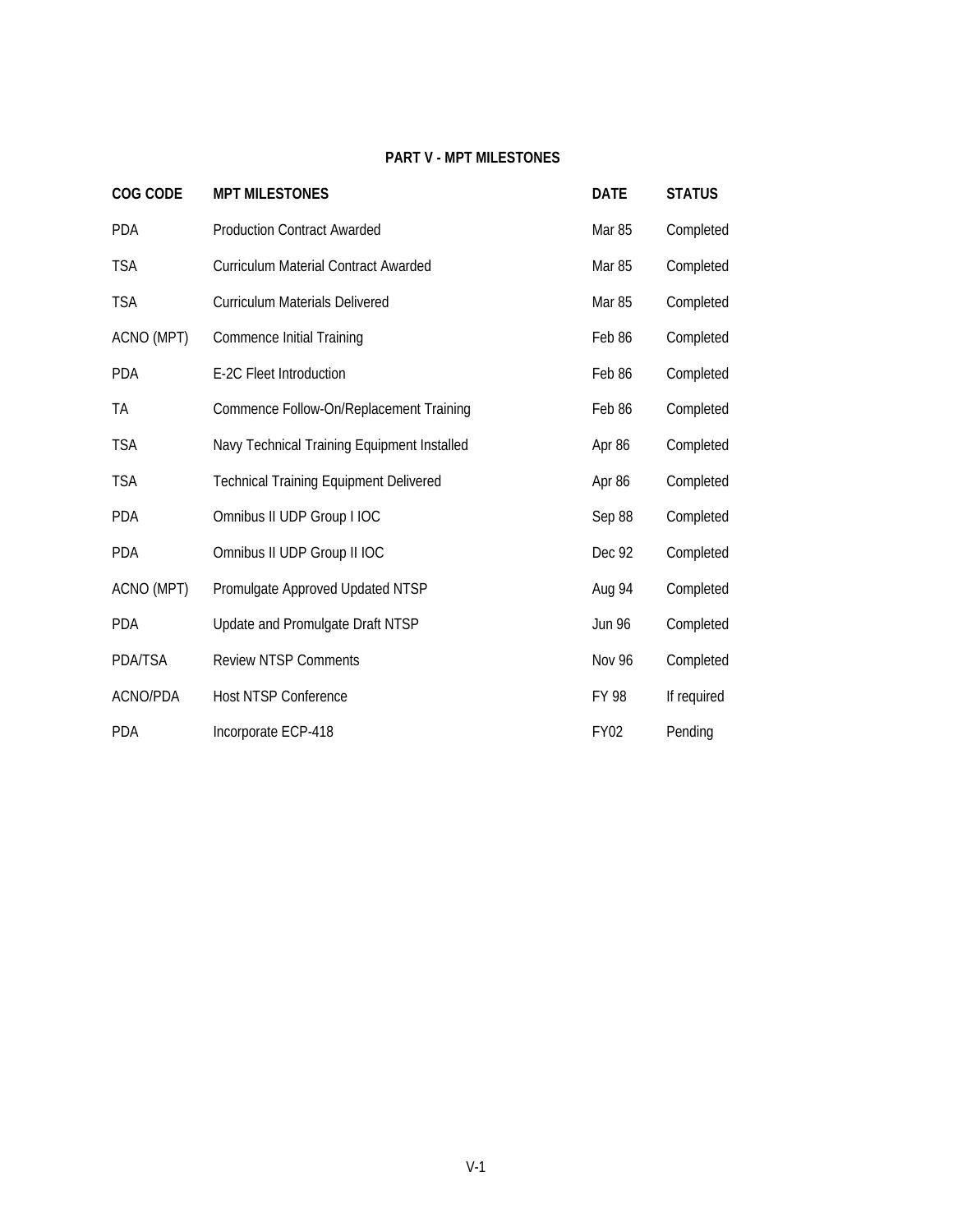## **PART VI - ACTION ITEMS / ACTION REQUIRED**

# **ACTION ITEM OR**

**ACTION REQUIRED COMMAND ACTION DUE DATE STATUS**

None.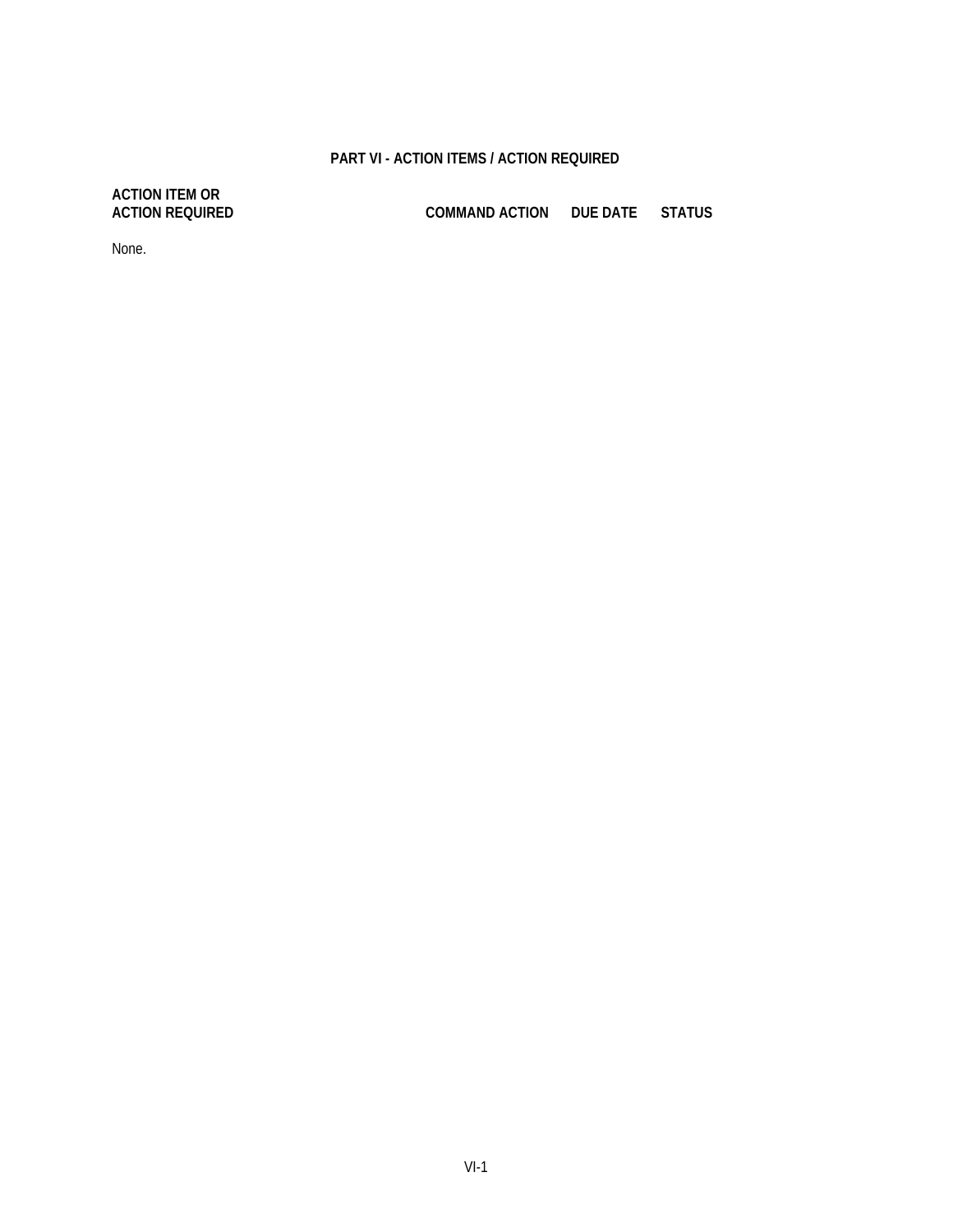## **PART VII - POINTS OF CONTACT**

| NAME / FUNCTION / ACTIVITY, CODE / INTERNET EMAIL                                                                  |                       | <b>TELEPHONE NUMBERS</b>                             |
|--------------------------------------------------------------------------------------------------------------------|-----------------------|------------------------------------------------------|
| <b>CAPT D. Cutter</b><br>Head, Plans, Policy, and Fleet Maintenance Support<br>CNO, N1881C<br>cutterdm@hq.navy.mil | DSN:<br>FAX:          | COMM: (703) 695-4917<br>227-4917<br>(703) 693-9553   |
| <b>CAPT F. Smith</b><br>Head, Aviation Technical Training Branch<br><b>CNO, N889H</b><br>smith.frank@hq.navy.mil   | DSN:<br>FAX:          | COMM: (703) 604-7730<br>664-7730<br>$(703)$ 693-8823 |
| <b>CDR T. Trudell</b><br>E-2/C-2 Requirements Officer<br><b>CNO, N880C2</b>                                        | DSN:<br>FAX:          | COMM: (703) 614-2511<br>224-2511<br>(703) 693-8823   |
| Lt J. Finn<br>Assistant TACAIR FRS Training Coordinator<br><b>CNO, N889F1A</b><br>finn.joseph@hq.navy.mil          | DSN:<br>FAX:          | COMM: (703) 604-7729<br>664-7729                     |
| <b>MSGT D. Anderson</b><br>Aviation Training Plan/Track<br><b>CNO, N889H2A</b><br>anderson.david@hq.navy.mil       | DSN:<br>FAX:          | COMM: (703) 604-7722<br>664-7722<br>(703) 693-9795   |
| CDR T. O'Loughlin<br><b>Battle Forces Manpower</b><br><b>CNO, N122C</b>                                            | DSN:<br>FAX:          | COMM: (703) 695-3113<br>225-3113<br>$(703)$ 614-5308 |
| Mr. R. Zweibel<br><b>Training Technology Policy</b><br>CNO, N751                                                   | DSN:<br>FAX:          | COMM: (703) 614-1344<br>224-1344                     |
| Mr. W. Bahr<br>E-2C Program Manager<br>NAVAIRSYSCOM, PMA231                                                        | DSN:<br>FAX:          | COMM: (703) 604-2282 ext. 4370<br>664-2282 ext. 4370 |
| Mr. R. Rollick<br>E-2C Readiness. Safety Officer<br>NAVAIRSYSCOM, PMA231G                                          | DSN:<br>FAX:          | COMM: (703) 604-2282 ext. 4371<br>664-2282 ext. 4371 |
| LT A. Est<br>E-2C Training System Manager<br>NAVAIRSYSCOM, PMA205-1C<br>esta.jfk@navair.navy.mil                   | COMM:<br>DSN:<br>FAX: | $(301)$ 757-8115<br>757-8115                         |
| Mr. R. Mozeleski<br>Assistant E-2C Training Systems Manager<br>NAVAIRSYSCOM, PMA205-1C3                            | DSN:<br>FAX:          | COMM: (301) 757-8114<br>757-8114                     |
|                                                                                                                    |                       |                                                      |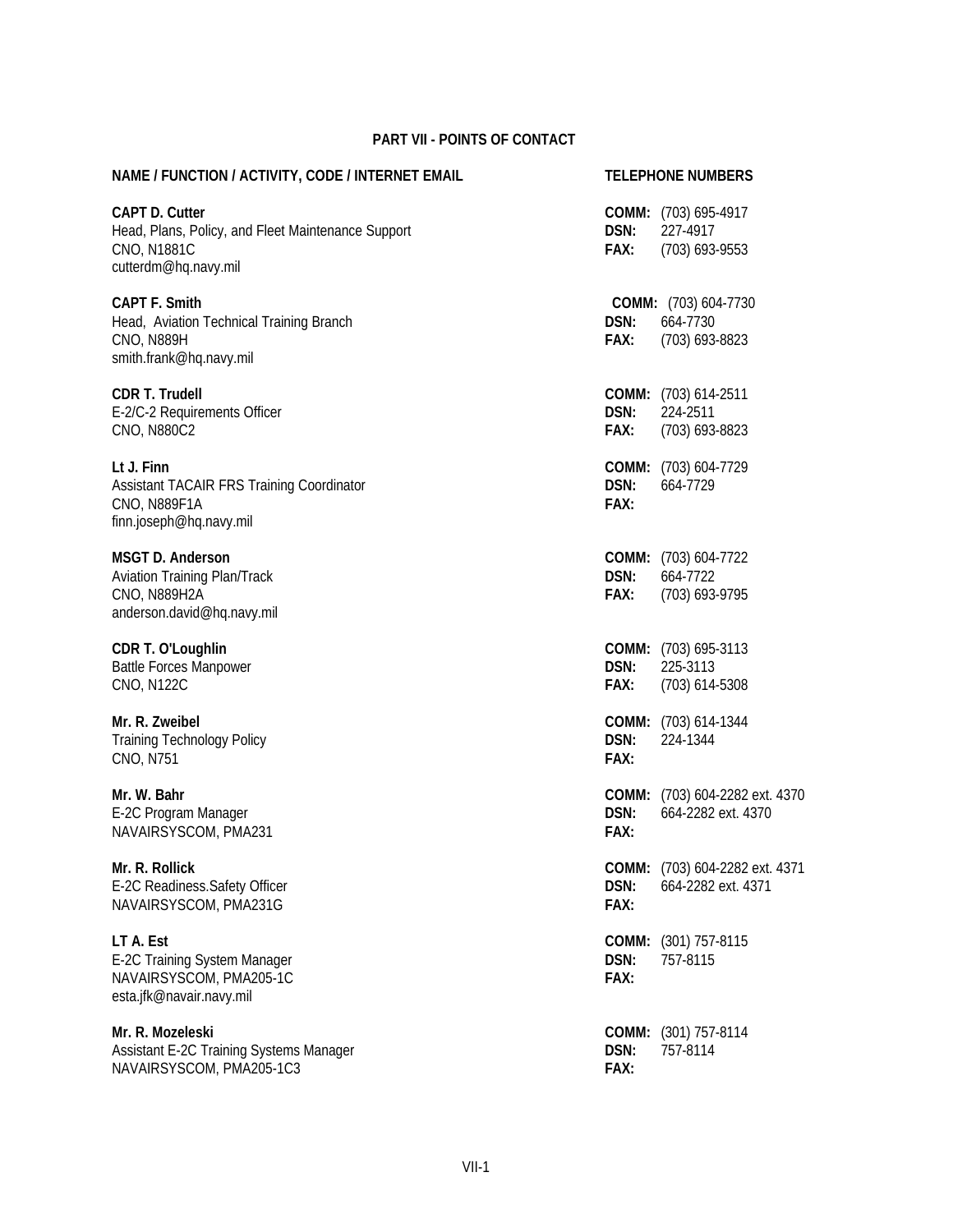| NAME / FUNCTION / ACTIVITY, CODE / INTERNET EMAIL                                                                                      |              | <b>TELEPHONE NUMBERS</b>                                    |  |  |  |
|----------------------------------------------------------------------------------------------------------------------------------------|--------------|-------------------------------------------------------------|--|--|--|
| CDR R. Moore<br>E-2C APML<br>NAVAIRSYSCOM, AIR-3.1.1F                                                                                  | DSN:<br>FAX: | <b>COMM:</b> (301) 757-7205<br>757-7205                     |  |  |  |
| Ms. P. Whitmer<br>E-2C Product Support Team Leader<br>NAVAIRSYSCOM, AIR-3.1.1F                                                         | DSN:<br>FAX: | COMM: (301) 604-7210<br>757-7210                            |  |  |  |
| LT J. Velez<br>E-2C Deputy APML<br>NAVAIRSYSCOM, AIR-3.1.1F                                                                            | DSN:<br>FAX: | <b>COMM:</b> (703) 604-3730 ext. 5110<br>664-3730 ext. 5110 |  |  |  |
| Mr. J. Rudd<br>T-56 APML<br>NAVAVNDEPOT, PMA222-3.1.2M                                                                                 | DSN:<br>FAX: | <b>COMM:</b> (904) 772-2751<br>942-2751<br>(904) 772-2865   |  |  |  |
| <b>CAPT S. Davis</b><br>Deputy Assistant, Chief of Military Personnel for Distribution<br><b>BUPERS, PERS 4B</b><br>4b@bupers.navy.mil | DSN:<br>FAX: | COMM: (703) 614-3454<br>224-3454<br>(703) 614-7705          |  |  |  |
| <b>CDR Lineberg</b><br>Branch Head, Aviation Rating<br>BUPERS, PERS 404<br>404@bupers.navy.mil                                         | DSN:<br>FAX: | COMM: (703) 693-1370<br>223-1370<br>(703) 693-1392          |  |  |  |
| LCDR E. Cunningham<br>Head, Aviation Manpower Requirements Section<br>NAVMAC, 30                                                       | DSN:<br>FAX: | COMM: (901) 874-5573<br>882-5573<br>(901) 874-7125          |  |  |  |
| <b>LCDR E. Hawkins</b><br><b>Aviation NTSP Manager</b><br>CINCLANTFLT, N-721                                                           | DSN:<br>FAX: | COMM: (757) 445-7853<br>565-7853                            |  |  |  |
| LCDR Hoffer<br>Fleet Training and Readiness Coordinator<br>CINCPACFLT, N-321<br>s341@cpf.navy.smil.mil                                 | DSN:<br>FAX: | COMM: (808) 474-6965<br>474-6965<br>$(808)$ 471-5451        |  |  |  |
| <b>LCDR Langlais</b><br><b>Aviation Technical Training</b><br>CNET, T2512                                                              | DSN:<br>FAX: | COMM: (904) 452-8911<br>922-8911<br>(904) 452-4901          |  |  |  |
| Mr. E. Scheye<br><b>Aviation NTSP Manager</b><br><b>CNET, T252</b><br>cnet.t252@smtp.cnet.navy.mil                                     | DSN:<br>FAX: | COMM: (904) 452-4853<br>922-4853<br>(904) 452-4901          |  |  |  |